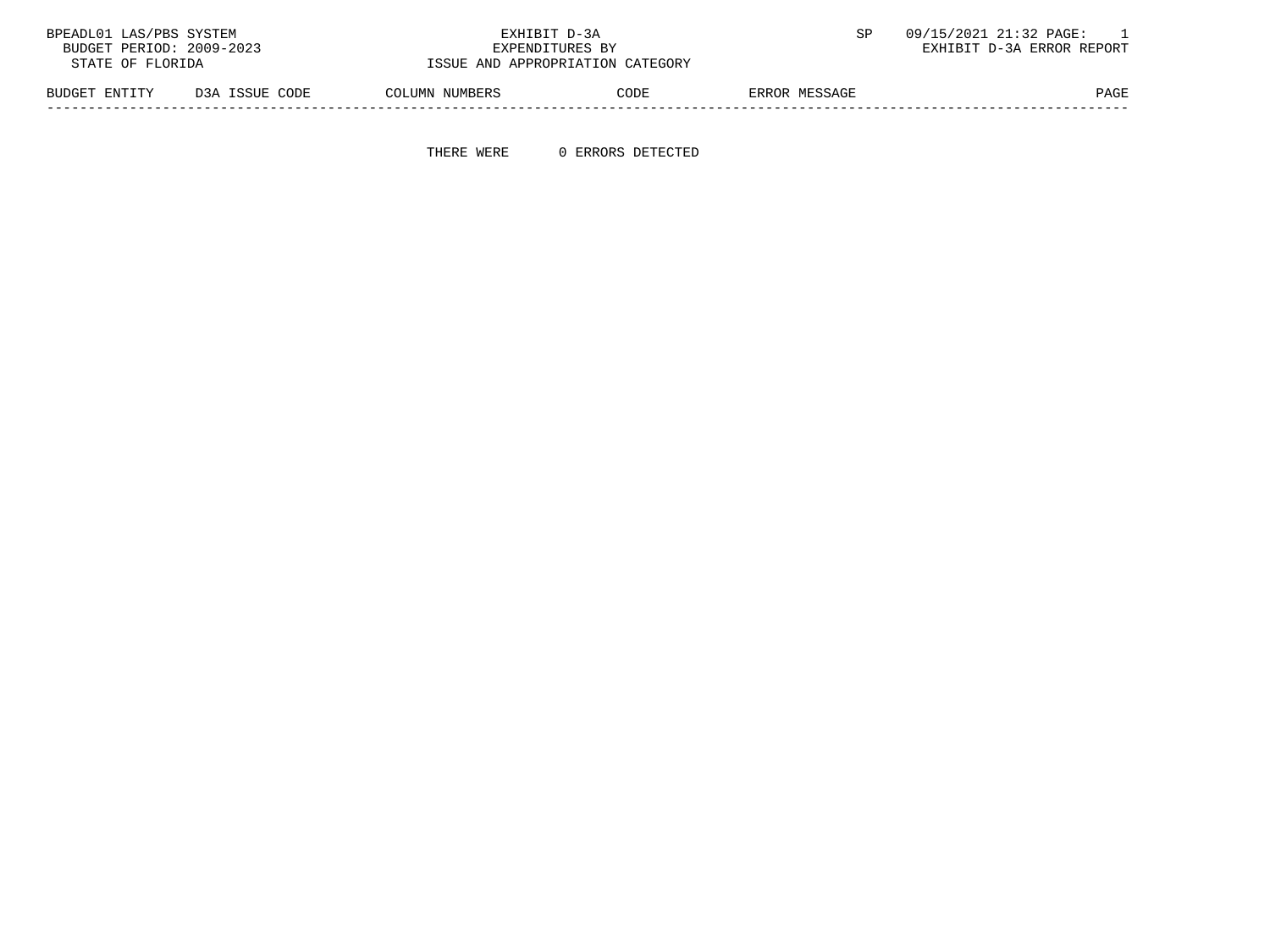| BPEADL01 LAS/PBS SYSTEM<br>BUDGET PERIOD: 2009-2023<br>STATE OF FLORIDA                                                                                                                                                                                        |                                   | EXHIBIT D-3A<br>EXPENDITURES BY<br>ISSUE AND APPROPRIATION CATEGORY                                                       | SP | 09/15/2021 21:32 PAGE: 1<br>EXHIBIT D-3A<br>DETAIL OF EXPENDITURES                      |  |
|----------------------------------------------------------------------------------------------------------------------------------------------------------------------------------------------------------------------------------------------------------------|-----------------------------------|---------------------------------------------------------------------------------------------------------------------------|----|-----------------------------------------------------------------------------------------|--|
|                                                                                                                                                                                                                                                                | POS<br>AMOUNT POS                 | COL A03 COL A04 COL A05<br>AGY REQUEST AGY REQ N/R AG REQ ANZ<br>FY 2022-23 FY 2022-23 FY 2022-23<br>AMOUNT POS<br>AMOUNT |    | CODES                                                                                   |  |
| CORRECTIONS, DEPT OF<br><b>PGM: DEPT ADMINISTRATION</b><br>EXECUTIVE DIR/SUPPORT SVCS<br><b>GOV OPERATIONS/SUPPORT</b><br>EXEC LEADERSHIP/SUPPRT SVC<br>ESTIMATED EXPENDITURES<br>ESTIMATED EXPENDITURES - OPERATIONS<br>SALARY RATE<br>SALARY RATE 23,917,274 |                                   |                                                                                                                           |    | 70000000<br>70010000<br>70010200<br>16<br>1602.00.00.00<br>1000000<br>1001000<br>000000 |  |
| SALARIES AND BENEFITS                                                                                                                                                                                                                                          |                                   |                                                                                                                           |    | 010000                                                                                  |  |
| GENERAL REVENUE FUND -STATE 24,817,138<br>ADMINISTRATIVE TRUST FUND -STATE 1,603,201<br>CRIM JUST STAND & TRAIN TF-STATE 81,237                                                                                                                                |                                   |                                                                                                                           |    | 1000 1<br>2021 1<br>2148 1                                                              |  |
| TOTAL POSITIONS 469.00<br>TOTAL APPRO 26,501,576                                                                                                                                                                                                               |                                   |                                                                                                                           |    |                                                                                         |  |
| OTHER PERSONAL SERVICES                                                                                                                                                                                                                                        |                                   |                                                                                                                           |    | 030000                                                                                  |  |
| GENERAL REVENUE FUND -STATE 33,478<br>ADMINISTRATIVE TRUST FUND -STATE                                                                                                                                                                                         | 263,874                           |                                                                                                                           |    | 1000 1<br>2021 1                                                                        |  |
| TOTAL APPRO                                                                                                                                                                                                                                                    | 297,352                           |                                                                                                                           |    |                                                                                         |  |
| <b>EXPENSES</b>                                                                                                                                                                                                                                                |                                   |                                                                                                                           |    | 040000                                                                                  |  |
| GENERAL REVENUE FUND -STATE<br>ADMINISTRATIVE TRUST FUND -STATE<br>CRIM JUST STAND & TRAIN TF-STATE                                                                                                                                                            | 1,231,053<br>500,000<br>1,083,200 |                                                                                                                           |    | 1000 1<br>2021 1<br>2148 1                                                              |  |
| TOTAL APPRO                                                                                                                                                                                                                                                    | 2,814,253                         |                                                                                                                           |    |                                                                                         |  |
| OPERATING CAPITAL OUTLAY                                                                                                                                                                                                                                       |                                   |                                                                                                                           |    | 060000                                                                                  |  |
| GENERAL REVENUE FUND<br>-STATE<br>ADMINISTRATIVE TRUST FUND -STATE<br>CRIM JUST STAND & TRAIN TF-STATE                                                                                                                                                         | 20,227<br>30,160<br>50,000        |                                                                                                                           |    | 1000 1<br>2021 1<br>2148 1                                                              |  |
| TOTAL APPRO                                                                                                                                                                                                                                                    | 100,387                           |                                                                                                                           |    |                                                                                         |  |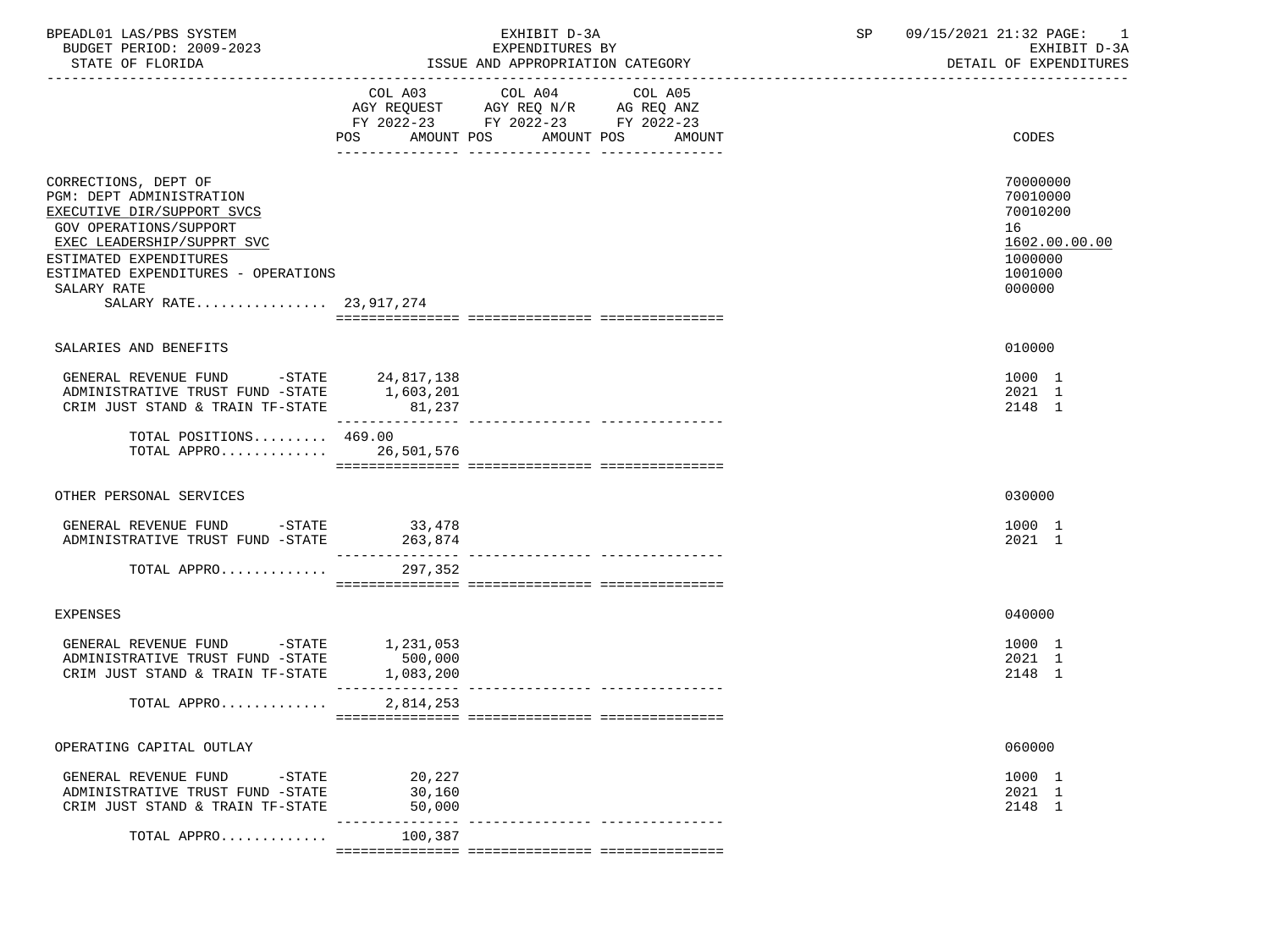| BPEADL01 LAS/PBS SYSTEM<br>BUDGET PERIOD: 2009-2023                                                                                                                                                                                                               |                                | EXHIBIT D-3A<br>EXPENDITURES BY                                                           | SP                                          | 09/15/2021 21:32 PAGE: 2<br>EXHIBIT D-3A |                                                                                                   |
|-------------------------------------------------------------------------------------------------------------------------------------------------------------------------------------------------------------------------------------------------------------------|--------------------------------|-------------------------------------------------------------------------------------------|---------------------------------------------|------------------------------------------|---------------------------------------------------------------------------------------------------|
| STATE OF FLORIDA                                                                                                                                                                                                                                                  |                                | ISSUE AND APPROPRIATION CATEGORY                                                          |                                             |                                          | DETAIL OF EXPENDITURES                                                                            |
|                                                                                                                                                                                                                                                                   |                                | COL A03 COL A04<br>AGY REQUEST AGY REQ N/R AG REQ ANZ<br>FY 2022-23 FY 2022-23 FY 2022-23 | COL A05<br>POS AMOUNT POS AMOUNT POS AMOUNT |                                          | CODES                                                                                             |
| CORRECTIONS, DEPT OF<br><b>PGM: DEPT ADMINISTRATION</b><br>EXECUTIVE DIR/SUPPORT SVCS<br>GOV OPERATIONS/SUPPORT<br>EXEC LEADERSHIP/SUPPRT SVC<br>ESTIMATED EXPENDITURES<br>ESTIMATED EXPENDITURES - OPERATIONS<br>SPECIAL CATEGORIES<br>TRANS TO DIV ADM HEARINGS |                                |                                                                                           |                                             |                                          | 70000000<br>70010000<br>70010200<br>16<br>1602.00.00.00<br>1000000<br>1001000<br>100000<br>100565 |
| GENERAL REVENUE FUND -STATE 2.992                                                                                                                                                                                                                                 |                                |                                                                                           |                                             |                                          | 1000 1                                                                                            |
| CONTRACTED SERVICES                                                                                                                                                                                                                                               |                                |                                                                                           |                                             |                                          | 100777                                                                                            |
| GENERAL REVENUE FUND -STATE 565,016<br>CRIM JUST STAND & TRAIN TF-STATE                                                                                                                                                                                           | 200,000                        |                                                                                           |                                             |                                          | 1000 1<br>2148 1                                                                                  |
| TOTAL APPRO 765,016                                                                                                                                                                                                                                               |                                |                                                                                           |                                             |                                          |                                                                                                   |
| RISK MANAGEMENT INSURANCE                                                                                                                                                                                                                                         |                                |                                                                                           |                                             |                                          | 103241                                                                                            |
| GENERAL REVENUE FUND -STATE 554,451                                                                                                                                                                                                                               |                                |                                                                                           |                                             |                                          | 1000 1                                                                                            |
| TENANT BROKER COMMISSIONS                                                                                                                                                                                                                                         |                                |                                                                                           |                                             |                                          | 105084                                                                                            |
| ADMINISTRATIVE TRUST FUND -STATE 525,394                                                                                                                                                                                                                          |                                |                                                                                           |                                             |                                          | 2021 1                                                                                            |
| LEASE/PURCHASE/EQUIPMENT                                                                                                                                                                                                                                          |                                |                                                                                           |                                             |                                          | 105281                                                                                            |
| GENERAL REVENUE FUND -STATE 38,535                                                                                                                                                                                                                                |                                |                                                                                           |                                             |                                          | 1000 1                                                                                            |
| TR/DMS/HR SVCS/STW CONTRCT                                                                                                                                                                                                                                        |                                |                                                                                           |                                             |                                          | 107040                                                                                            |
| GENERAL REVENUE FUND -STATE<br>ADMINISTRATIVE TRUST FUND -STATE<br>CORRECTION WORK PROGRAM TF-STATE                                                                                                                                                               | 7,126,367<br>49,896<br>102,903 |                                                                                           |                                             |                                          | 1000 1<br>2021 1<br>2151 1                                                                        |
| TOTAL APPRO                                                                                                                                                                                                                                                       | 7,279,166                      |                                                                                           |                                             |                                          |                                                                                                   |
| TOTAL: ESTIMATED EXPENDITURES - OPERATIONS<br>TOTAL POSITIONS 469.00<br>TOTAL ISSUE<br>TOTAL SALARY RATE 23,917,274                                                                                                                                               | 38,879,122                     |                                                                                           |                                             |                                          | 1001000                                                                                           |
|                                                                                                                                                                                                                                                                   |                                |                                                                                           |                                             |                                          |                                                                                                   |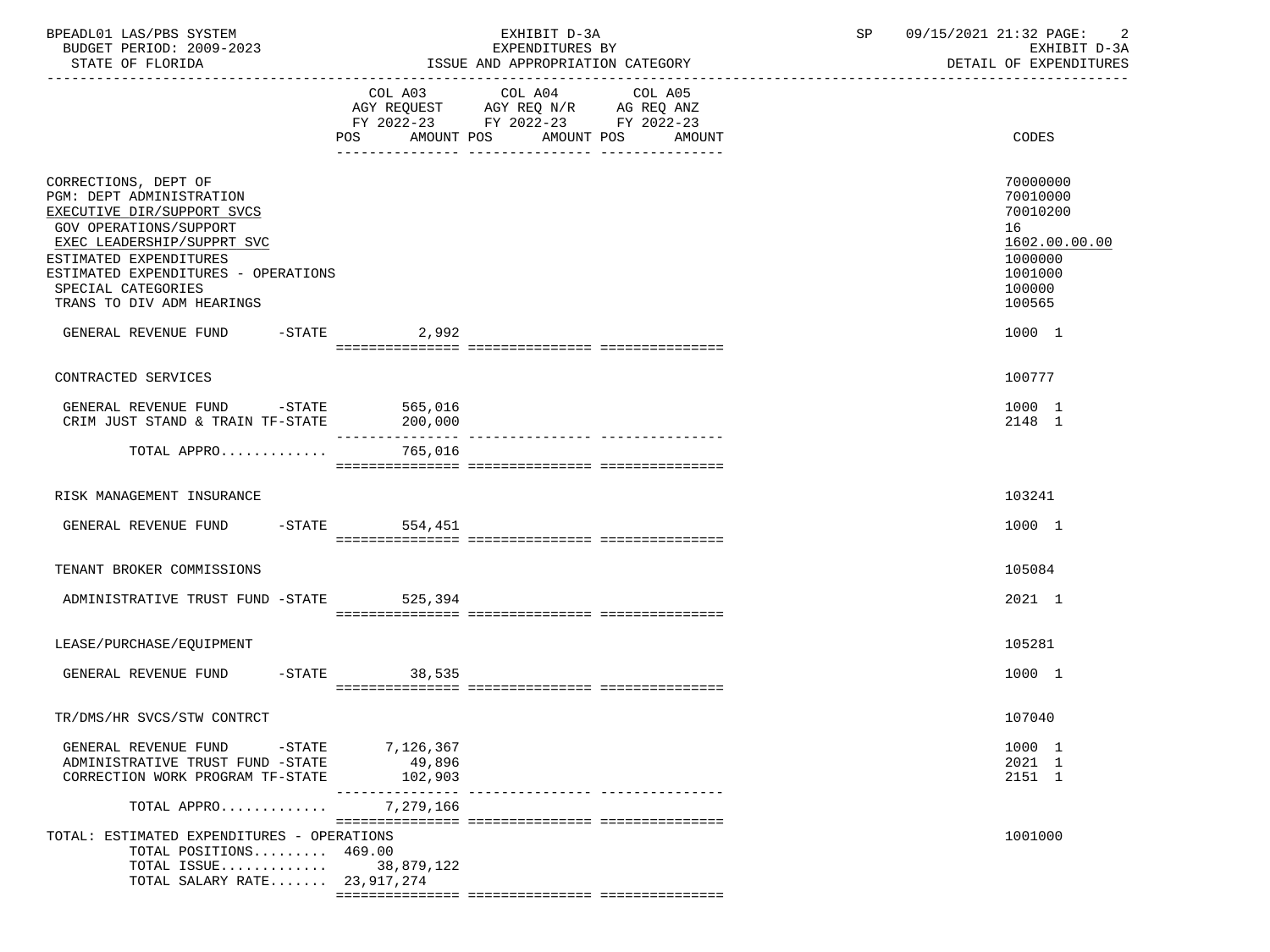| BPEADL01 LAS/PBS SYSTEM<br>BUDGET PERIOD: 2009-2023<br>STATE OF FLORIDA                                                                                                                                                                     | EXHIBIT D-3A<br>EXPENDITURES BY<br>ISSUE AND APPROPRIATION CATEGORY                                                                   | 09/15/2021 21:32 PAGE:<br>3<br>SP<br>EXHIBIT D-3A<br>DETAIL OF EXPENDITURES |
|---------------------------------------------------------------------------------------------------------------------------------------------------------------------------------------------------------------------------------------------|---------------------------------------------------------------------------------------------------------------------------------------|-----------------------------------------------------------------------------|
|                                                                                                                                                                                                                                             | COL A03 COL A04 COL A05<br>AGY REQUEST AGY REQ N/R AG REQ ANZ<br>FY 2022-23 FY 2022-23 FY 2022-23<br>POS AMOUNT POS AMOUNT POS AMOUNT | CODES                                                                       |
| CORRECTIONS, DEPT OF<br>PGM: DEPT ADMINISTRATION<br>EXECUTIVE DIR/SUPPORT SVCS<br><b>GOV OPERATIONS/SUPPORT</b><br>EXEC LEADERSHIP/SUPPRT SVC<br>ESTIMATED EXPENDITURES<br>SALARY INCREASES FOR FY 2021-22 -<br>STATE EMPLOYEE MINIMUM WAGE |                                                                                                                                       | 70000000<br>70010000<br>70010200<br>16<br>1602.00.00.00<br>1000000          |
| INCREASE - EFFECTIVE 7/1/2021<br>SALARY RATE<br>SALARY RATE $7,552$                                                                                                                                                                         |                                                                                                                                       | 1001030<br>000000                                                           |
| SALARIES AND BENEFITS                                                                                                                                                                                                                       |                                                                                                                                       | 010000                                                                      |
| GENERAL REVENUE FUND -STATE<br>ADMINISTRATIVE TRUST FUND -STATE<br>CRIM JUST STAND & TRAIN TF-STATE                                                                                                                                         | 8,379<br>541<br>28                                                                                                                    | 1000 1<br>2021 1<br>2148 1                                                  |
| TOTAL APPRO                                                                                                                                                                                                                                 | ---------------<br>8,948                                                                                                              |                                                                             |
| OTHER PERSONAL SERVICES                                                                                                                                                                                                                     |                                                                                                                                       | 030000                                                                      |
| GENERAL REVENUE FUND -STATE<br>ADMINISTRATIVE TRUST FUND -STATE 12,866                                                                                                                                                                      | 1,632                                                                                                                                 | 1000 1<br>2021 1                                                            |
| TOTAL APPRO                                                                                                                                                                                                                                 | 14,498                                                                                                                                |                                                                             |
| TOTAL: SALARY INCREASES FOR FY 2021-22 -<br>STATE EMPLOYEE MINIMUM WAGE<br>INCREASE - EFFECTIVE 7/1/2021<br>TOTAL ISSUE<br>TOTAL SALARY RATE 7,552                                                                                          | 23,446                                                                                                                                | 1001030                                                                     |
|                                                                                                                                                                                                                                             |                                                                                                                                       |                                                                             |
| SALARY INCREASE FOR FY 2021-22 -<br>AGENCY HEADS PAY INCREASE -<br>EFFECTIVE 7/1/2021<br>SALARY RATE<br>SALARY RATE 32,613                                                                                                                  |                                                                                                                                       | 1001050<br>000000                                                           |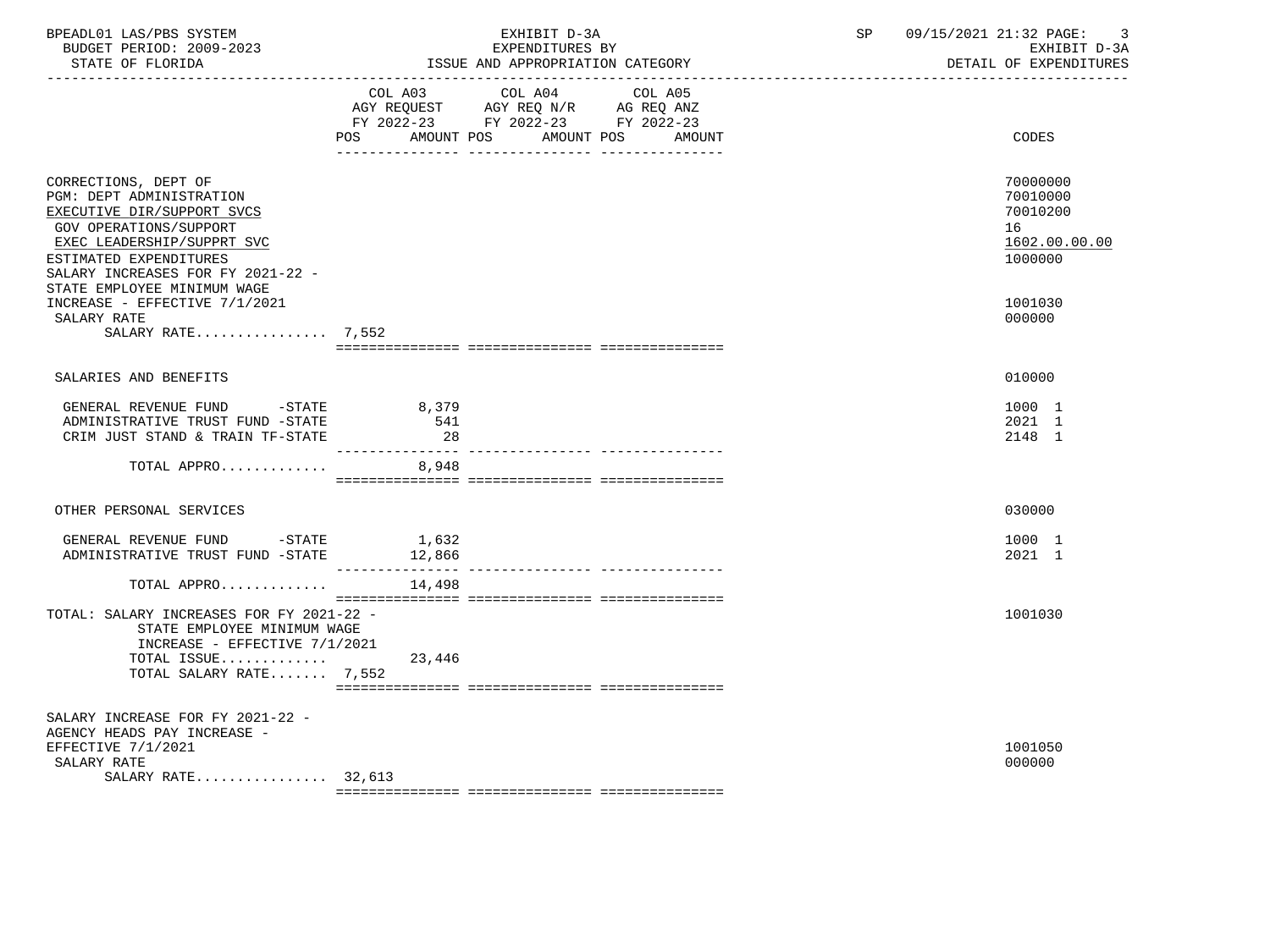| BPEADL01 LAS/PBS SYSTEM<br>BUDGET PERIOD: 2009-2023<br>STATE OF FLORIDA                                            |                        | EXHIBIT D-3A<br>EXPENDITURES BY<br>ISSUE AND APPROPRIATION CATEGORY                                                               | SP | 09/15/2021 21:32 PAGE: 4<br>EXHIBIT D-3A<br>DETAIL OF EXPENDITURES |
|--------------------------------------------------------------------------------------------------------------------|------------------------|-----------------------------------------------------------------------------------------------------------------------------------|----|--------------------------------------------------------------------|
|                                                                                                                    | POS                    | COL A03 COL A04 COL A05<br>AGY REQUEST AGY REQ N/R AG REQ ANZ<br>FY 2022-23 FY 2022-23 FY 2022-23<br>AMOUNT POS AMOUNT POS AMOUNT |    | CODES                                                              |
|                                                                                                                    |                        |                                                                                                                                   |    |                                                                    |
| CORRECTIONS, DEPT OF<br>PGM: DEPT ADMINISTRATION<br>EXECUTIVE DIR/SUPPORT SVCS                                     |                        |                                                                                                                                   |    | 70000000<br>70010000<br>70010200                                   |
| GOV OPERATIONS/SUPPORT<br>EXEC LEADERSHIP/SUPPRT SVC<br>ESTIMATED EXPENDITURES<br>SALARY INCREASE FOR FY 2021-22 - |                        |                                                                                                                                   |    | 16<br>1602.00.00.00<br>1000000                                     |
| AGENCY HEADS PAY INCREASE -<br>EFFECTIVE 7/1/2021<br>SALARIES AND BENEFITS                                         |                        |                                                                                                                                   |    | 1001050<br>010000                                                  |
| GENERAL REVENUE FUND -STATE<br>ADMINISTRATIVE TRUST FUND -STATE<br>CRIM JUST STAND & TRAIN TF-STATE                | 38,901<br>2,513<br>129 |                                                                                                                                   |    | 1000 1<br>2021 1<br>2148 1                                         |
| TOTAL APPRO $41,543$                                                                                               |                        |                                                                                                                                   |    |                                                                    |
| TOTAL: SALARY INCREASE FOR FY 2021-22 -<br>AGENCY HEADS PAY INCREASE -<br>EFFECTIVE 7/1/2021                       |                        |                                                                                                                                   |    | 1001050                                                            |
| TOTAL ISSUE<br>TOTAL SALARY RATE 32,613                                                                            | 41,543                 |                                                                                                                                   |    |                                                                    |
| FLORIDA RETIREMENT SYSTEM<br>ADJUSTMENT - FY 2021-22 - NORMAL<br>COST AND UNFUNDED ACTUARIAL                       |                        |                                                                                                                                   |    |                                                                    |
| LIABILITY<br>SALARIES AND BENEFITS                                                                                 |                        |                                                                                                                                   |    | 1001070<br>010000                                                  |
| GENERAL REVENUE FUND -STATE 214,180<br>ADMINISTRATIVE TRUST FUND -STATE<br>CRIM JUST STAND & TRAIN TF-STATE        | 13,838<br>709          |                                                                                                                                   |    | 1000 1<br>2021 1<br>2148 1                                         |
| TOTAL APPRO 228,727                                                                                                |                        |                                                                                                                                   |    |                                                                    |
| CASUALTY INSURANCE PREMIUM<br>ADJUSTMENT<br>SPECIAL CATEGORIES<br>RISK MANAGEMENT INSURANCE                        |                        |                                                                                                                                   |    | 1001090<br>100000<br>103241                                        |
| GENERAL REVENUE FUND<br>$-$ STATE                                                                                  | 10,856                 |                                                                                                                                   |    | 1000 1                                                             |
|                                                                                                                    |                        |                                                                                                                                   |    |                                                                    |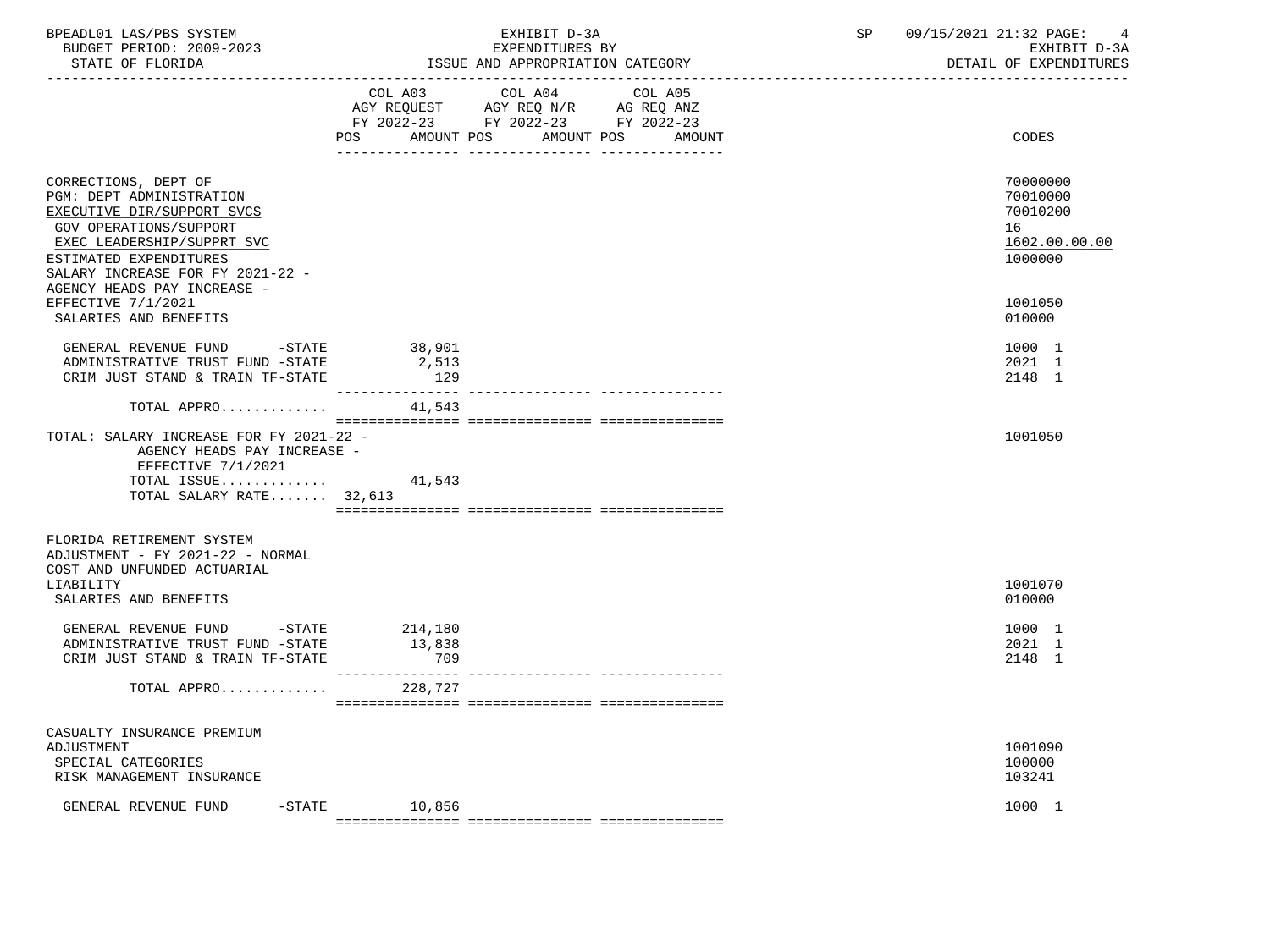| BPEADL01 LAS/PBS SYSTEM                                                                                                                                    |            | EXHIBIT D-3A                                                           |                                  | SP | 09/15/2021 21:32 PAGE:<br>-5           |
|------------------------------------------------------------------------------------------------------------------------------------------------------------|------------|------------------------------------------------------------------------|----------------------------------|----|----------------------------------------|
| BUDGET PERIOD: 2009-2023<br>STATE OF FLORIDA                                                                                                               |            | EXPENDITURES BY<br>ISSUE AND APPROPRIATION CATEGORY                    |                                  |    | EXHIBIT D-3A<br>DETAIL OF EXPENDITURES |
|                                                                                                                                                            |            |                                                                        |                                  |    |                                        |
|                                                                                                                                                            |            | COL A03 COL A04                                                        | COL A05                          |    |                                        |
|                                                                                                                                                            |            | AGY REQUEST AGY REQ N/R AG REQ ANZ<br>FY 2022-23 FY 2022-23 FY 2022-23 |                                  |    |                                        |
|                                                                                                                                                            |            |                                                                        | POS AMOUNT POS AMOUNT POS AMOUNT |    | <b>CODES</b>                           |
|                                                                                                                                                            |            |                                                                        |                                  |    |                                        |
| CORRECTIONS, DEPT OF                                                                                                                                       |            |                                                                        |                                  |    | 70000000                               |
| PGM: DEPT ADMINISTRATION                                                                                                                                   |            |                                                                        |                                  |    | 70010000                               |
| EXECUTIVE DIR/SUPPORT SVCS                                                                                                                                 |            |                                                                        |                                  |    | 70010200                               |
| GOV OPERATIONS/SUPPORT                                                                                                                                     |            |                                                                        |                                  |    | 16                                     |
| EXEC LEADERSHIP/SUPPRT SVC                                                                                                                                 |            |                                                                        |                                  |    | 1602.00.00.00                          |
| ESTIMATED EXPENDITURES                                                                                                                                     |            |                                                                        |                                  |    | 1000000                                |
| REALLOCATION OF HUMAN RESOURCES                                                                                                                            |            |                                                                        |                                  |    |                                        |
| OUTSOURCING                                                                                                                                                |            |                                                                        |                                  |    | 1005900                                |
| SPECIAL CATEGORIES                                                                                                                                         |            |                                                                        |                                  |    | 100000                                 |
| TR/DMS/HR SVCS/STW CONTRCT                                                                                                                                 |            |                                                                        |                                  |    | 107040                                 |
| GENERAL REVENUE FUND -STATE 511,952-                                                                                                                       |            |                                                                        |                                  |    | 1000 1                                 |
| ADMINISTRATIVE TRUST FUND -STATE                                                                                                                           | $3,584-$   |                                                                        |                                  |    | 2021 1                                 |
| CORRECTION WORK PROGRAM TF-STATE                                                                                                                           | 7,392-     |                                                                        |                                  |    | 2151 1                                 |
| TOTAL APPRO                                                                                                                                                | $522,928-$ |                                                                        |                                  |    |                                        |
|                                                                                                                                                            |            |                                                                        |                                  |    |                                        |
| ADJUSTMENTS TO CURRENT YEAR                                                                                                                                |            |                                                                        |                                  |    |                                        |
| ESTIMATED EXPENDITURES                                                                                                                                     |            |                                                                        |                                  |    | 1600000                                |
| TRANSFER FUNDS FROM APPROPRIATE                                                                                                                            |            |                                                                        |                                  |    |                                        |
| OPERATING CATEGORIES                                                                                                                                       |            |                                                                        |                                  |    | 160F230                                |
| OPERATING CAPITAL OUTLAY                                                                                                                                   |            |                                                                        |                                  |    | 060000                                 |
| CRIM JUST STAND & TRAIN TF-STATE 30,000-                                                                                                                   |            |                                                                        |                                  |    | 2148 1                                 |
|                                                                                                                                                            |            |                                                                        |                                  |    |                                        |
| SPECIAL CATEGORIES                                                                                                                                         |            |                                                                        |                                  |    | 100000                                 |
| CONTRACTED SERVICES                                                                                                                                        |            |                                                                        |                                  |    | 100777                                 |
|                                                                                                                                                            |            |                                                                        |                                  |    |                                        |
| CRIM JUST STAND & TRAIN TF-STATE 200,000-                                                                                                                  |            |                                                                        |                                  |    | 2148 1                                 |
| TOTAL: TRANSFER FUNDS FROM APPROPRIATE                                                                                                                     |            |                                                                        |                                  |    | 160F230                                |
| OPERATING CATEGORIES                                                                                                                                       |            |                                                                        |                                  |    |                                        |
| TOTAL ISSUE $230,000-$                                                                                                                                     |            |                                                                        |                                  |    |                                        |
|                                                                                                                                                            |            |                                                                        |                                  |    |                                        |
|                                                                                                                                                            |            |                                                                        |                                  |    |                                        |
| AGENCY ISSUE NARRATIVE:                                                                                                                                    |            |                                                                        |                                  |    |                                        |
| 2022-2023 BUDGET YEAR NARRATIVE:<br>This issue requests the realignment of various categories funding in the Department Administration program area within |            |                                                                        | IT COMPONENT? NO                 |    |                                        |
| the Criminal Justice Standards and Training Trust Fund. This action will realign funding with expenditures in order to                                     |            |                                                                        |                                  |    |                                        |
| meet operational needs.                                                                                                                                    |            |                                                                        |                                  |    |                                        |
| This issue nets to zero with issue code 160F240.                                                                                                           |            |                                                                        |                                  |    |                                        |
| Activity Reference: N/A                                                                                                                                    |            |                                                                        |                                  |    |                                        |
|                                                                                                                                                            |            |                                                                        |                                  |    |                                        |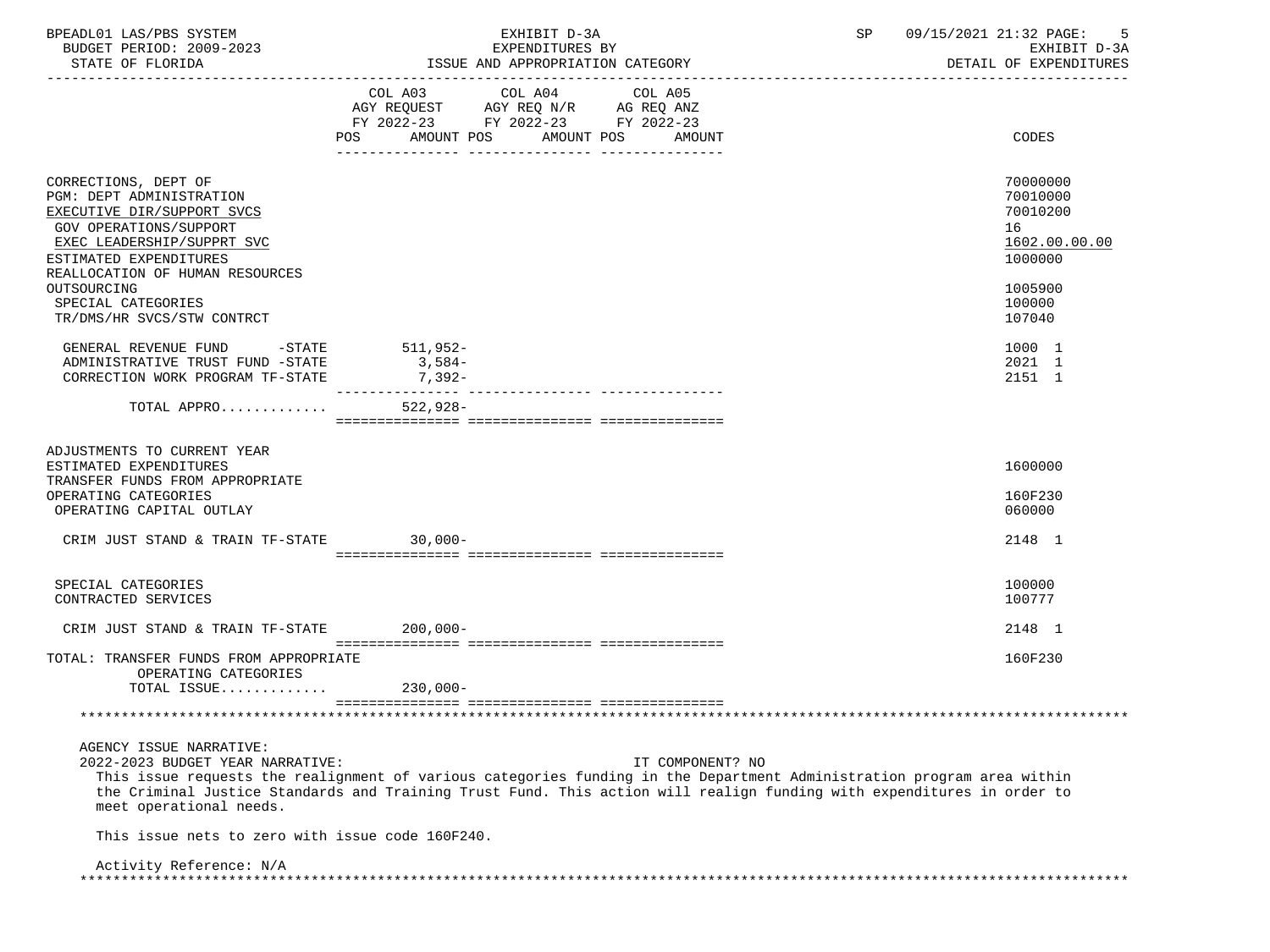| BUDGET PERIOD: 2009-2023<br>STATE OF FLORIDA<br>---------------------                                                                                                 | EXHIBIT D-3A<br>EXPENDITURES BY<br>ISSUE AND APPROPRIATION CATEGORY                                                                                                                                                                              | 09/15/2021 21:32 PAGE:<br>SP<br>6<br>EXHIBIT D-3A<br>DETAIL OF EXPENDITURES |
|-----------------------------------------------------------------------------------------------------------------------------------------------------------------------|--------------------------------------------------------------------------------------------------------------------------------------------------------------------------------------------------------------------------------------------------|-----------------------------------------------------------------------------|
|                                                                                                                                                                       | COL A03 COL A04 COL A05<br>AGY REQUEST AGY REQ N/R AG REQ ANZ<br>FY 2022-23 FY 2022-23 FY 2022-23<br><b>POS</b><br>AMOUNT POS<br>AMOUNT POS<br>AMOUNT                                                                                            | CODES                                                                       |
| CORRECTIONS, DEPT OF<br>PGM: DEPT ADMINISTRATION<br>EXECUTIVE DIR/SUPPORT SVCS<br>GOV OPERATIONS/SUPPORT<br>EXEC LEADERSHIP/SUPPRT SVC<br>ADJUSTMENTS TO CURRENT YEAR |                                                                                                                                                                                                                                                  | 70000000<br>70010000<br>70010200<br>16<br>1602.00.00.00                     |
| ESTIMATED EXPENDITURES<br>TRANSFER FUNDS TO APPROPRIATE<br>OPERATING CATEGORIES<br><b>EXPENSES</b>                                                                    |                                                                                                                                                                                                                                                  | 1600000<br>160F240<br>040000                                                |
| CRIM JUST STAND & TRAIN TF-STATE                                                                                                                                      | 230,000                                                                                                                                                                                                                                          | 2148 1                                                                      |
| meet operational needs.<br>This issue nets to zero with issue code 160F230.                                                                                           | This issue requests the realignment of various categories funding in the Department Administration program area within<br>the Criminal Justice Standards and Training Trust Fund. This action will realign funding with expenditures in order to |                                                                             |
| Activity Reference: N/A                                                                                                                                               |                                                                                                                                                                                                                                                  |                                                                             |
|                                                                                                                                                                       |                                                                                                                                                                                                                                                  |                                                                             |
| NONRECURRING EXPENDITURES<br>STAFFING TO SUPPORT STATUTORY                                                                                                            |                                                                                                                                                                                                                                                  | 2100000                                                                     |
| CHANGES<br>EXPENSES                                                                                                                                                   |                                                                                                                                                                                                                                                  | 2103010<br>040000                                                           |
| GENERAL REVENUE FUND                                                                                                                                                  | $-STATE$<br>$22.145-$                                                                                                                                                                                                                            | 1000 1                                                                      |
| BASIC RECRUIT ACADEMY REDESIGN<br><b>EXPENSES</b>                                                                                                                     |                                                                                                                                                                                                                                                  | 2103018<br>040000                                                           |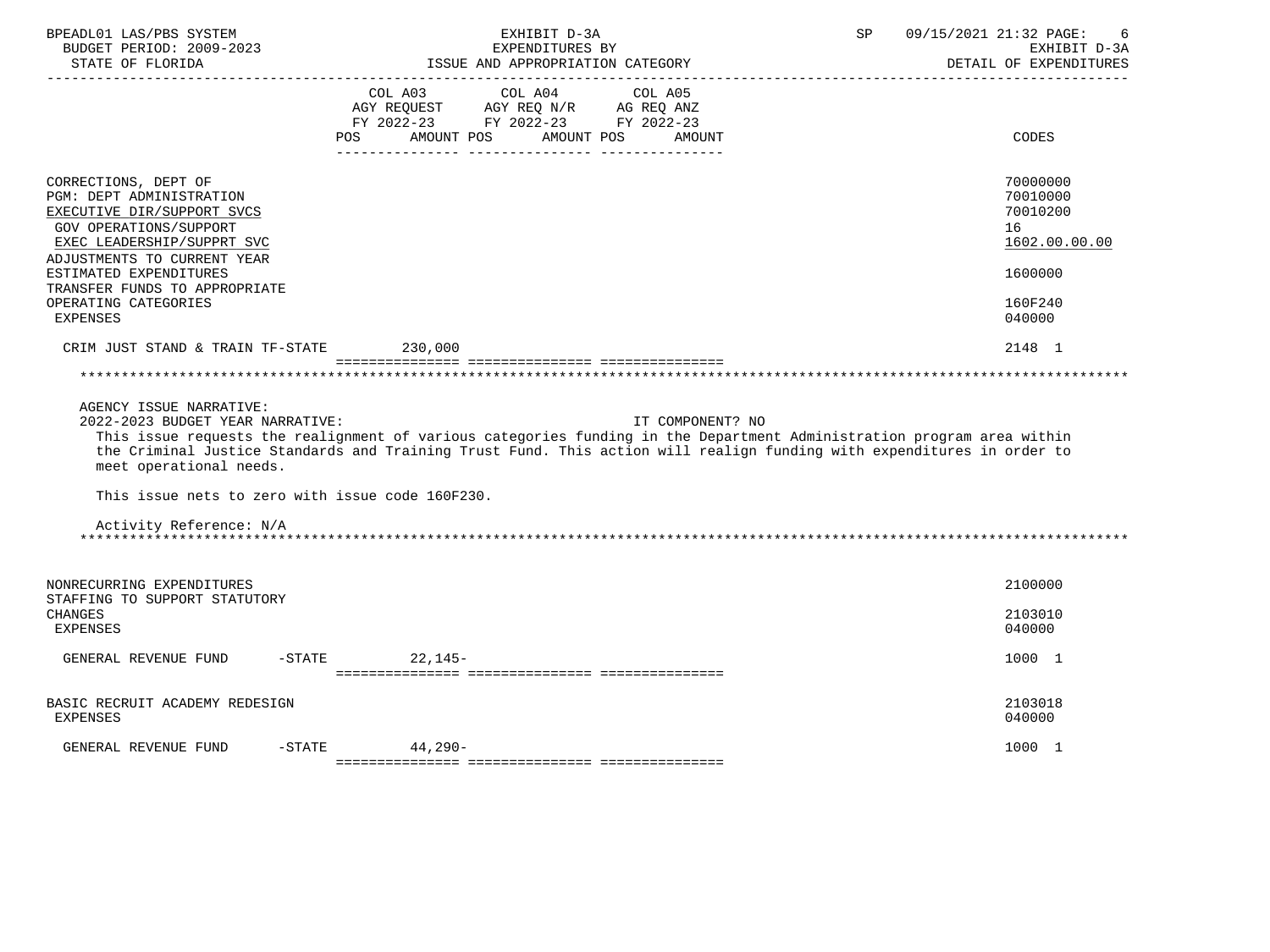| BPEADL01 LAS/PBS SYSTEM<br>BUDGET PERIOD: 2009-2023<br>STATE OF FLORIDA                                                                                                                                                           |                          | EXHIBIT D-3A<br>EXPENDITURES BY<br>ISSUE AND APPROPRIATION CATEGORY                                                                                           | 09/15/2021 21:32 PAGE:<br>SP<br>$\overline{7}$<br>EXHIBIT D-3A<br>DETAIL OF EXPENDITURES |
|-----------------------------------------------------------------------------------------------------------------------------------------------------------------------------------------------------------------------------------|--------------------------|---------------------------------------------------------------------------------------------------------------------------------------------------------------|------------------------------------------------------------------------------------------|
|                                                                                                                                                                                                                                   | <b>POS</b><br>AMOUNT POS | COL A03 COL A04 COL A05<br>AGY REQUEST AGY REQ N/R AG REQ ANZ<br>FY 2022-23 FY 2022-23 FY 2022-23<br>AMOUNT POS<br>AMOUNT<br>____ _______________ ___________ | CODES                                                                                    |
| CORRECTIONS, DEPT OF<br>PGM: DEPT ADMINISTRATION<br>EXECUTIVE DIR/SUPPORT SVCS<br>GOV OPERATIONS/SUPPORT<br>EXEC LEADERSHIP/SUPPRT SVC<br><b>WORKLOAD</b><br>STATEWIDE RECRUITMENT STAFFING<br>SALARY RATE<br>SALARY RATE 550,472 |                          |                                                                                                                                                               | 70000000<br>70010000<br>70010200<br>16<br>1602.00.00.00<br>3000000<br>3000440<br>000000  |
| SALARIES AND BENEFITS                                                                                                                                                                                                             | 12.00                    |                                                                                                                                                               | 010000                                                                                   |
| $-$ STATE<br>GENERAL REVENUE FUND                                                                                                                                                                                                 | 840,525                  |                                                                                                                                                               | 1000 1                                                                                   |
| <b>EXPENSES</b>                                                                                                                                                                                                                   |                          |                                                                                                                                                               | 040000                                                                                   |
| GENERAL REVENUE FUND                                                                                                                                                                                                              | -STATE 105,552 61,044    |                                                                                                                                                               | 1000 1                                                                                   |
| SPECIAL CATEGORIES<br>CONTRACTED SERVICES                                                                                                                                                                                         |                          |                                                                                                                                                               | 100000<br>100777                                                                         |
| $-$ STATE<br>GENERAL REVENUE FUND                                                                                                                                                                                                 | 1,000,000                |                                                                                                                                                               | 1000 1                                                                                   |
| TR/DMS/HR SVCS/STW CONTRCT                                                                                                                                                                                                        |                          |                                                                                                                                                               | 107040                                                                                   |
| $-$ STATE<br>GENERAL REVENUE FUND                                                                                                                                                                                                 | 3,660                    |                                                                                                                                                               | 1000 1                                                                                   |
| TOTAL: STATEWIDE RECRUITMENT STAFFING<br>TOTAL POSITIONS 12.00<br>TOTAL ISSUE $1,949,737$<br>TOTAL SALARY RATE 550,472                                                                                                            |                          | 61,044                                                                                                                                                        | 3000440                                                                                  |
|                                                                                                                                                                                                                                   |                          |                                                                                                                                                               |                                                                                          |
| AGENCY ISSUE NARRATIVE:<br>2022-2023 BUDGET YEAR NARRATIVE:                                                                                                                                                                       |                          | IT COMPONENT? NO                                                                                                                                              |                                                                                          |

 This issue requests \$1,949,737 from the General Revenue Fund to fund 12 Office of Human Resources FTEs. These additional positions are to address statewide recruitment efforts to fill critical correctional officer vacancies.

 Presently, the Florida Department of Corrections (Department) struggles to recruit, hire, and retain highly qualified candidates for its over 5,200 correctional officer vacancies. Despite efforts at the local and central office levels, the Department lacks resources to effectively drive recruitment and marketing efforts to fill critical correctional officer vacancies. In Fiscal Year 2020-21, the turnover rate for correctional officers was 46.86%. The Department had 5,223 correctional officer series vacancies on September 8, 2021.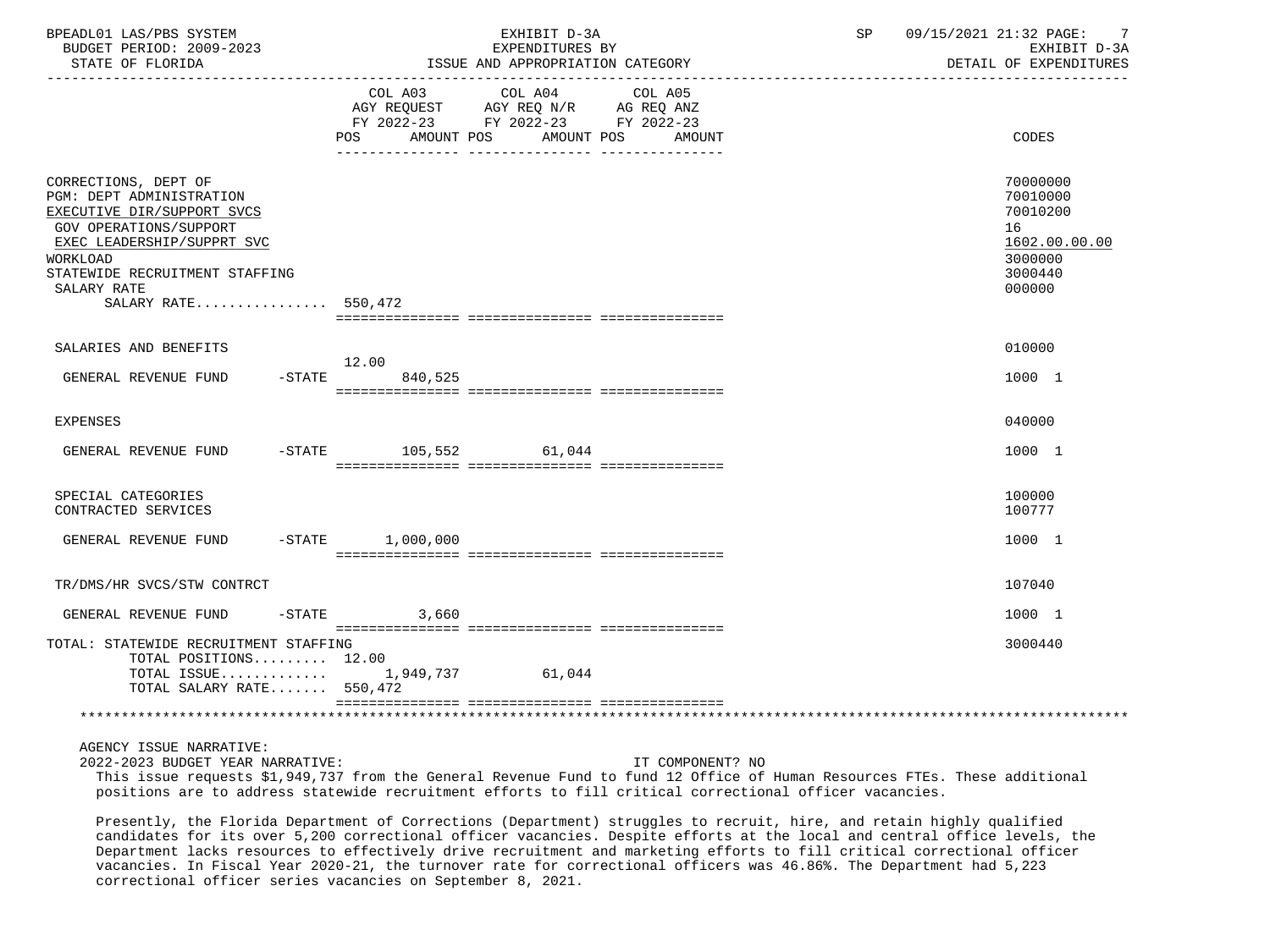| BPEADL01 LAS/PBS SYSTEM<br>BUDGET PERIOD: 2009-2023<br>STATE OF FLORIDA                                                                                                              | EXHIBIT D-3A<br>EXPENDITURES BY<br>ISSUE AND APPROPRIATION CATEGORY                                                                                | 09/15/2021 21:32 PAGE:<br>8 <sup>8</sup><br>SP.<br>EXHIBIT D-3A<br>DETAIL OF EXPENDITURES |
|--------------------------------------------------------------------------------------------------------------------------------------------------------------------------------------|----------------------------------------------------------------------------------------------------------------------------------------------------|-------------------------------------------------------------------------------------------|
|                                                                                                                                                                                      | COL A03 COL A04 COL A05<br>AGY REOUEST<br>AGY REO N/R<br>AG REQ ANZ<br>FY 2022-23 FY 2022-23 FY 2022-23<br>AMOUNT POS AMOUNT POS<br>POS.<br>AMOUNT | CODES                                                                                     |
| CORRECTIONS, DEPT OF<br>PGM: DEPT ADMINISTRATION<br>EXECUTIVE DIR/SUPPORT SVCS<br>GOV OPERATIONS/SUPPORT<br>EXEC LEADERSHIP/SUPPRT SVC<br>WORKLOAD<br>STATEWIDE RECRUITMENT STAFFING |                                                                                                                                                    | 70000000<br>70010000<br>70010200<br>16<br>1602.00.00.00<br>3000000<br>3000440             |

 This request will allow a Human Resource Manager to be hired for each of the Department's four regions to direct regional recruitment efforts and report directly to regional office leadership. Each region will also receive two Human Resource Specialists to provide oversight to drive recruitment efforts to focus on quality, timely, and comprehensive hiring processes at the local level.

 Lastly, the Department needs to reimage the public perception of the correctional officer profession. The Department seeks to contract with a professional marketing firm and mount an aggressive marketing campaign to combat the high vacancy rates that plague the Department statewide. The Department is one of many industries jockeying for positions to recruit from a minimal applicant base.

 The expected benefits to the State include reduced turnover of correctional officer positions, thereby reducing costs associated with vacancies to include hiring costs, overtime costs, training costs, and workers compensation costs.

 Therefore, to hire personnel with the knowledge and skill levels required, the rates for the class codes identified are higher than the standard rates.

 This issue is consistent with the Florida Strategic Plan for Economic Development strategy to create and sustain vibrant, safe, healthy, and resilient communities that attract workers, residents, businesses, and visitors.

POSITION DETAIL OF SALARIES AND BENEFITS:

| Activity Reference: N/A |  |
|-------------------------|--|
|                         |  |

| POSITION DETAIL OF SALARIES AND BENEFITS: |      |           |           |                 |          | LAPSE | LAPSED SALARIES |
|-------------------------------------------|------|-----------|-----------|-----------------|----------|-------|-----------------|
|                                           | FTE  | BASE RATE | ADDITIVES | <b>BENEFITS</b> | SUBTOTAL | °≈    | AND BENEFITS    |
|                                           |      |           |           |                 |          |       |                 |
| A03 - AGY REOUEST FY 2022-23              |      |           |           |                 |          |       |                 |
| NEW POSITIONS                             |      |           |           |                 |          |       |                 |
| 0190 HUMAN RESOURCE SPECIALIST/HR-SES     |      |           |           |                 |          |       |                 |
| N0001 001                                 | 8.00 | 310,472   |           | 182,909         | 493,381  | 0.00  | 493,381         |
| 1333 HUMAN RESOURCE MANAGER - SES         |      |           |           |                 |          |       |                 |
| N0000 001                                 | 4.00 | 240,000   |           | 107,144         | 347,144  | 0.00  | 347,144         |
|                                           |      |           |           |                 |          |       |                 |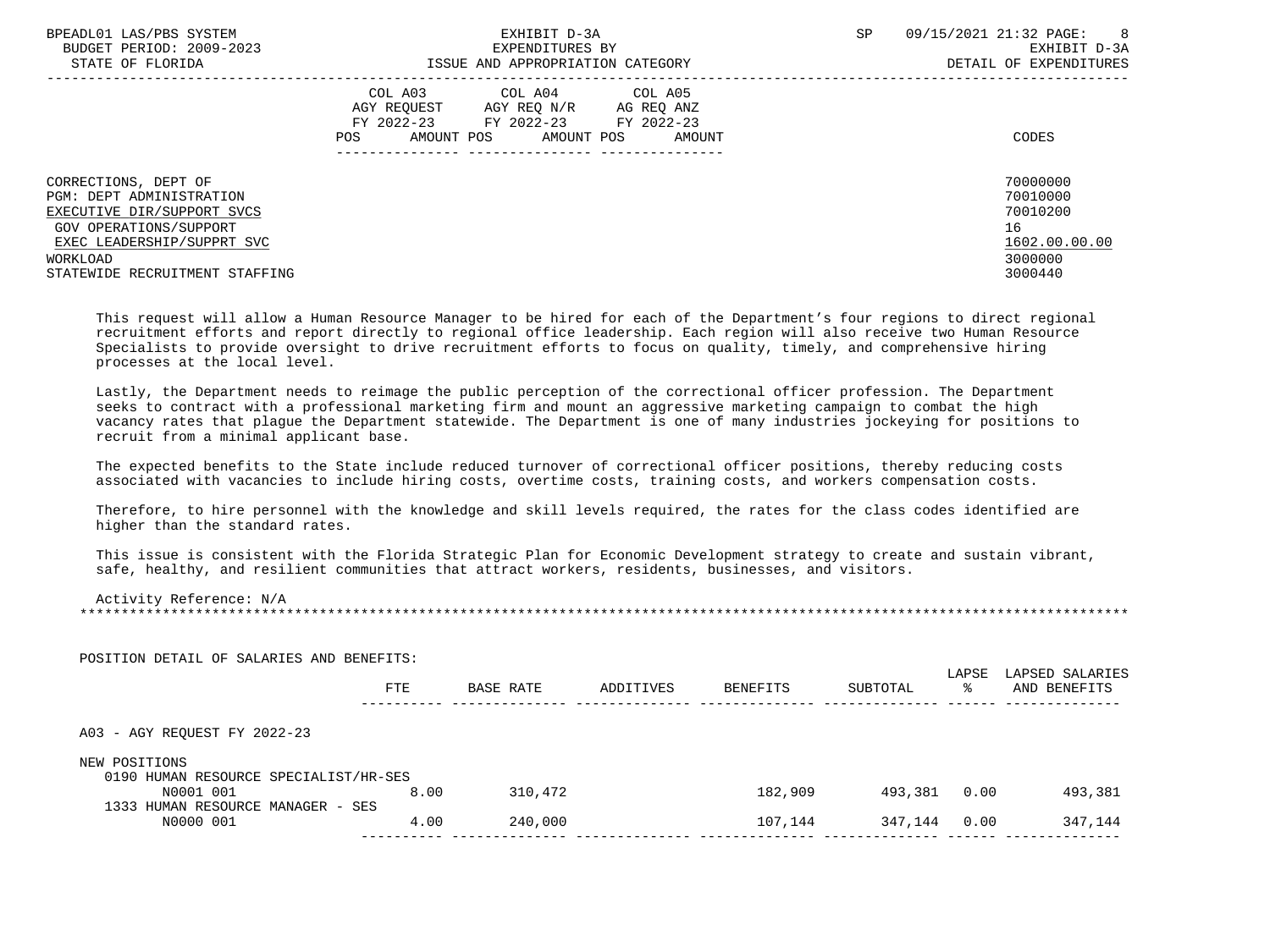| BPEADL01 LAS/PBS SYSTEM<br>BUDGET PERIOD: 2009-2023<br>STATE OF FLORIDA                                                                                                              |                                 | EXHIBIT D-3A<br>EXPENDITURES BY<br>ISSUE AND APPROPRIATION CATEGORY                                           |                   | 09/15/2021 21:32 PAGE:<br>SP<br>EXHIBIT D-3A<br>DETAIL OF EXPENDITURES |  |                                                                               |
|--------------------------------------------------------------------------------------------------------------------------------------------------------------------------------------|---------------------------------|---------------------------------------------------------------------------------------------------------------|-------------------|------------------------------------------------------------------------|--|-------------------------------------------------------------------------------|
|                                                                                                                                                                                      | COL A03<br>POS                  | COL A04<br>AGY REQUEST AGY REQ N/R AG REQ ANZ<br>FY 2022-23 FY 2022-23 FY 2022-23<br>AMOUNT POS<br>AMOUNT POS | COL A05<br>AMOUNT |                                                                        |  | CODES                                                                         |
| CORRECTIONS, DEPT OF<br>PGM: DEPT ADMINISTRATION<br>EXECUTIVE DIR/SUPPORT SVCS<br>GOV OPERATIONS/SUPPORT<br>EXEC LEADERSHIP/SUPPRT SVC<br>WORKLOAD<br>STATEWIDE RECRUITMENT STAFFING |                                 |                                                                                                               |                   |                                                                        |  | 70000000<br>70010000<br>70010200<br>16<br>1602.00.00.00<br>3000000<br>3000440 |
| POSITION DETAIL OF SALARIES AND BENEFITS:                                                                                                                                            | FTE                             |                                                                                                               |                   | SUBTOTAL %                                                             |  | LAPSE LAPSED SALARIES<br>AND BENEFITS                                         |
| A03 - AGY REOUEST FY 2022-23                                                                                                                                                         |                                 |                                                                                                               |                   |                                                                        |  |                                                                               |
| NEW POSITIONS                                                                                                                                                                        |                                 |                                                                                                               |                   |                                                                        |  |                                                                               |
| TOTALS FOR ISSUE BY FUND<br>1000 GENERAL REVENUE FUND                                                                                                                                |                                 |                                                                                                               |                   |                                                                        |  | 840,525                                                                       |
|                                                                                                                                                                                      | 12.00                           | 550,472                                                                                                       |                   | 290,053 840,525                                                        |  | 840,525<br>==============                                                     |
|                                                                                                                                                                                      |                                 |                                                                                                               |                   |                                                                        |  |                                                                               |
| CRITICAL LEGAL POSITIONS<br>SALARY RATE<br>SALARY RATE 747,683                                                                                                                       |                                 |                                                                                                               |                   |                                                                        |  | 3000450<br>000000                                                             |
| SALARIES AND BENEFITS                                                                                                                                                                |                                 |                                                                                                               |                   |                                                                        |  | 010000                                                                        |
| GENERAL REVENUE FUND                                                                                                                                                                 | 13.00<br>$-$ STATE<br>1,085,263 |                                                                                                               |                   |                                                                        |  | 1000 1                                                                        |
| EXPENSES                                                                                                                                                                             |                                 |                                                                                                               |                   |                                                                        |  | 040000                                                                        |
| GENERAL REVENUE FUND<br>$-$ STATE                                                                                                                                                    | 118,475                         | 65,286                                                                                                        |                   |                                                                        |  | 1000 1                                                                        |
| SPECIAL CATEGORIES<br>TR/DMS/HR SVCS/STW CONTRCT                                                                                                                                     |                                 |                                                                                                               |                   |                                                                        |  | 100000<br>107040                                                              |
| $-STATE$<br>GENERAL REVENUE FUND                                                                                                                                                     | 3,965                           |                                                                                                               |                   |                                                                        |  | 1000 1                                                                        |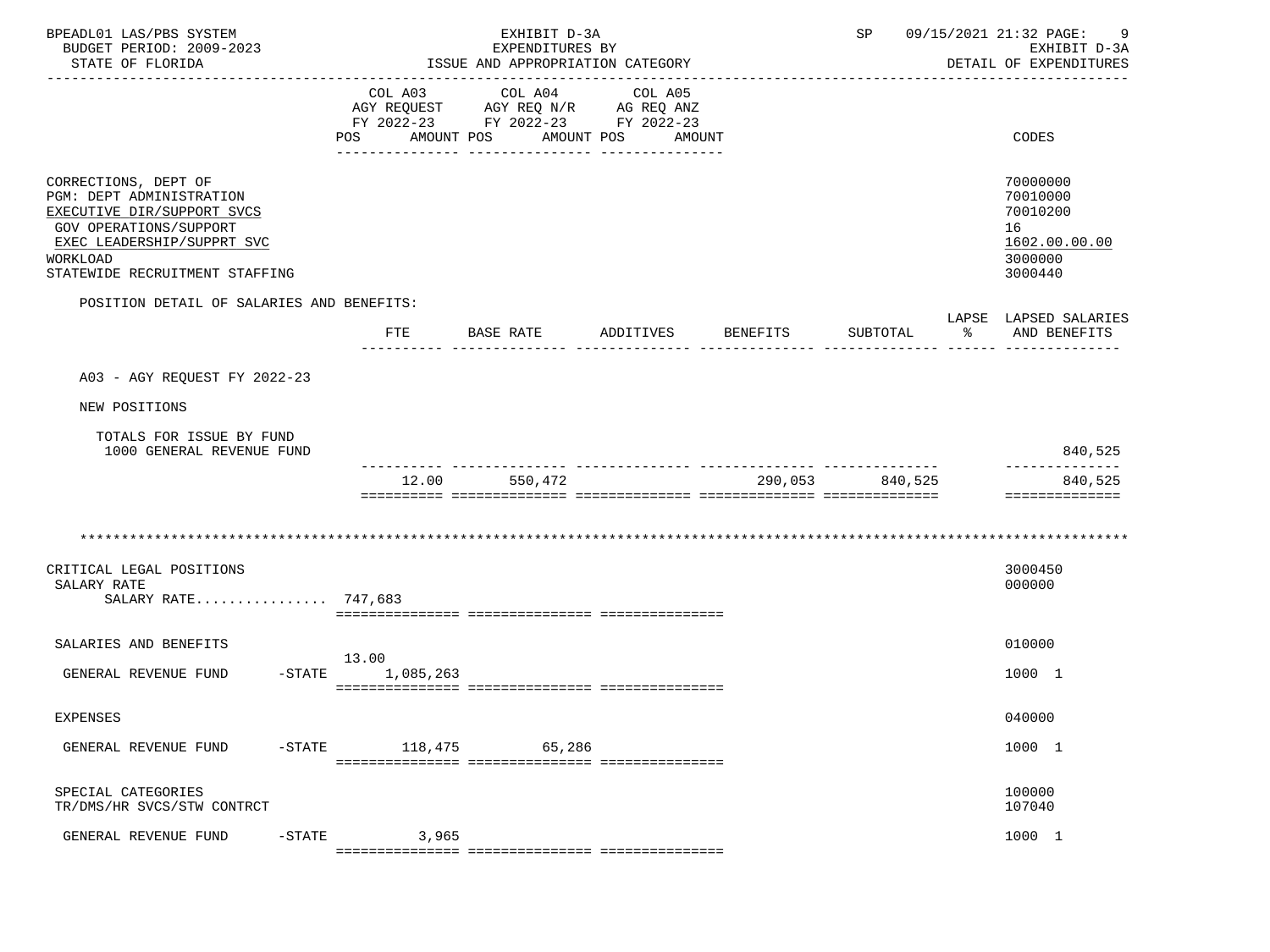| BPEADL01 LAS/PBS SYSTEM<br>BUDGET PERIOD: 2009-2023<br>STATE OF FLORIDA                                                                                                               | EXHIBIT D-3A<br>EXPENDITURES BY<br>ISSUE AND APPROPRIATION CATEGORY |                                                                                                             | SP 09/15/2021 21:32 PAGE: 10<br>EXHIBIT D-3A<br>DETAIL OF EXPENDITURES        |
|---------------------------------------------------------------------------------------------------------------------------------------------------------------------------------------|---------------------------------------------------------------------|-------------------------------------------------------------------------------------------------------------|-------------------------------------------------------------------------------|
|                                                                                                                                                                                       | POS AMOUNT POS AMOUNT POS                                           | COL A03 COL A04 COL A05<br>AGY REQUEST AGY REQ N/R AG REQ ANZ<br>FY 2022-23 FY 2022-23 FY 2022-23<br>AMOUNT | CODES                                                                         |
| CORRECTIONS, DEPT OF<br><b>PGM: DEPT ADMINISTRATION</b><br>EXECUTIVE DIR/SUPPORT SVCS<br>GOV OPERATIONS/SUPPORT<br>EXEC LEADERSHIP/SUPPRT SVC<br>WORKLOAD<br>CRITICAL LEGAL POSITIONS |                                                                     |                                                                                                             | 70000000<br>70010000<br>70010200<br>16<br>1602.00.00.00<br>3000000<br>3000450 |
| TOTAL: CRITICAL LEGAL POSITIONS<br>TOTAL POSITIONS 13.00<br>TOTAL ISSUE $1,207,703$<br>TOTAL SALARY RATE 747,683                                                                      |                                                                     | 65,286                                                                                                      | 3000450                                                                       |
|                                                                                                                                                                                       |                                                                     |                                                                                                             |                                                                               |

2022-2023 BUDGET YEAR NARRATIVE: IT COMPONENT? NO

## This issue requests \$1,207,703 from the General Revenue Fund to fund 13 FTEs for the Office of the General Counsel (OGC). These additional positions are to address insufficient staffing due to the elimination of positions and increased workload.

 Presently, the Florida Department of Corrections (Department) Office of the General Counsel (OGC) has a long history of insufficient staffing and low salaries for the State's largest agency. Previous legislation eliminated existing attorney and support staff positions in 2011, and state employees have seen few pay increases in the past fifteen years. Attorneys finishing law school and embarking on a legal career are offered much higher salaries in private attorney positions, corporate legal jobs, and even non-legal state careers than the salaries currently offered to entry-level attorneys within the Department. In addition, the current salary structure for attorneys is often less than other professionals with less college education in other bureaus within the Department. This results in attorneys moving from agency to agency seeking higher-paying positions or accepting non-legal positions within their own agency. Attorney supervisors spend an enormous amount of time recruiting, onboarding, and training new attorneys only to have them leave for higher pay within two to three years.

 The OGC has experienced increased workload and complex litigation over the past ten years. Unlike some other state agencies, all positions are staffed in the central office in Tallahassee and serve all state correctional institutions and community corrections offices. The legal issues presented in this agency are complex and multi-faceted. The Department of Corrections has many constitutional mandates, and each institution functions as a small city with its requisite legal issues. There are not enough attorney positions to provide adequate legal coverage for all of the many subject matters presented by an agency this size.

 In addition to the office's continued expansion of daily legal work, the Department regularly maintains a caseload of over 1,600 litigation cases that vary from inmate grievance issues to death penalty cases, employee complaints, and multi-faceted class-action suits. Recently, the Department experienced a dramatic upsurge in complex and protracted class action litigation involving religious dietary accommodations, the Americans with Disabilities Act (ADA), the delivery of health services, inpatient mental health care, and segregated housing. Several prominent cases have had significant budgetary and staffing impacts on the Department in the past few years.

 The OGC coordinates and assists with ensuring compliance with these settlement decrees and court orders and coordinating, monitoring, and producing the voluminous discovery created by the increased litigation. The Department attorneys are also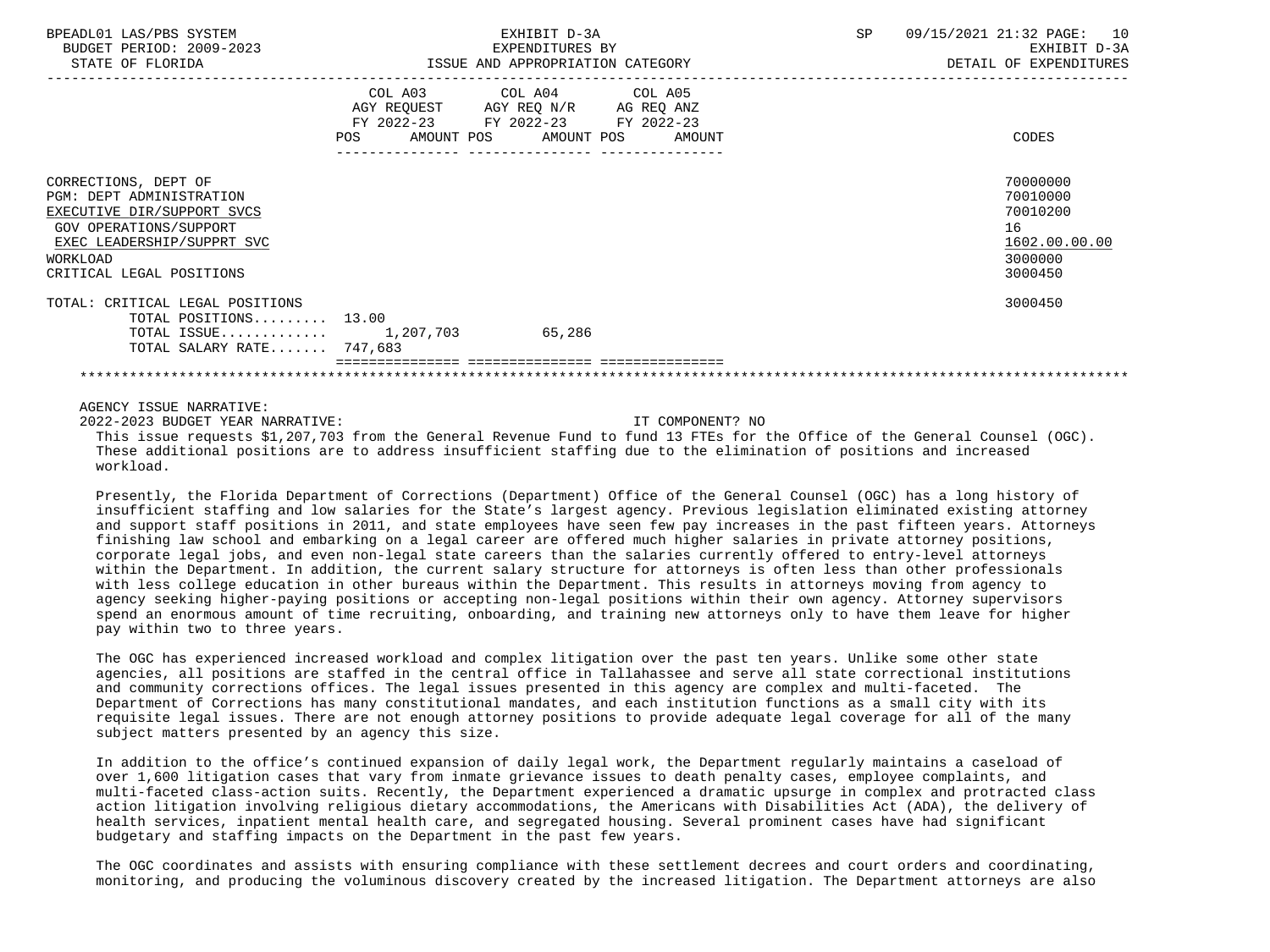| BPEADL01 LAS/PBS SYSTEM<br>BUDGET PERIOD: 2009-2023<br>STATE OF FLORIDA            | EXHIBIT D-3A<br>EXPENDITURES BY<br>ISSUE AND APPROPRIATION CATEGORY                                                                               | 09/15/2021 21:32 PAGE:<br>11<br><b>SP</b><br>EXHIBIT D-3A<br>DETAIL OF EXPENDITURES |
|------------------------------------------------------------------------------------|---------------------------------------------------------------------------------------------------------------------------------------------------|-------------------------------------------------------------------------------------|
|                                                                                    | COL A03 COL A04 COL A05<br>AGY REOUEST<br>AGY REO N/R<br>AG REO ANZ<br>FY 2022-23 FY 2022-23 FY 2022-23<br>POS<br>AMOUNT POS AMOUNT POS<br>AMOUNT | CODES                                                                               |
| CORRECTIONS, DEPT OF<br><b>PGM: DEPT ADMINISTRATION</b>                            |                                                                                                                                                   | 70000000<br>70010000                                                                |
| EXECUTIVE DIR/SUPPORT SVCS<br>GOV OPERATIONS/SUPPORT<br>EXEC LEADERSHIP/SUPPRT SVC |                                                                                                                                                   | 70010200<br>16<br>1602.00.00.00                                                     |
| WORKLOAD<br>CRITICAL LEGAL POSITIONS                                               |                                                                                                                                                   | 3000000<br>3000450                                                                  |

 involved and participate in almost every project initiative to amend and develop rules and policies associated with such litigation. The OGC has not been immune to the budget and staffing reductions experienced by the Department during these challenges. Funding for the requested staff additions is the minimum amount necessary for the OGC to continue to perform its essential duties and satisfactory delivery of vital legal services, along with the enhanced workload associated with the litigation and special projects described above. Without this funding, we would be forced to outsource many of the services it presently provides at a much higher rate.

Turnover for staff FTE positions has been as follows:

 -Fiscal Year 2017-18 23.19% -Fiscal Year 2018-19 28.57% -Fiscal Year 2019-20 45.07% -Fiscal Year 2020-21 23.68%

 Having sufficient legal staffing in the OGC will allow the Department to plan better and anticipate legal risks, enhance risk management, reduce the State's liability exposure, encourage attorneys to pursue a career in public service with the agency, increase retention of experienced attorneys for the efficient delivery of legal services, allow for work/life balance, and increase staff morale, pride in work, and productivity. Additionally, this issue would allow the legal office to expand its ability to handle litigation matters "in-house" to avoid expensive hourly legal fees. Funding for the requested additional staff is the minimum amount necessary for the legal office to continue to perform its essential duties and satisfactory delivery of vital legal services along with the enhanced workload associated with the litigation and special projects described above. Without adequate funding, the Department would be forced to outsource many of the services it presently provides and at a much higher rate per hour.

 Therefore, to hire personnel with the knowledge and skill levels required for the OGC, the rates for the class codes identified are higher than the standard rates.

 This issue is consistent with the Florida Strategic Plan for Economic Development strategy to create and sustain vibrant, safe, healthy, and resilient communities that attract workers, residents, businesses, and visitors.

 Activity Reference: N/A \*\*\*\*\*\*\*\*\*\*\*\*\*\*\*\*\*\*\*\*\*\*\*\*\*\*\*\*\*\*\*\*\*\*\*\*\*\*\*\*\*\*\*\*\*\*\*\*\*\*\*\*\*\*\*\*\*\*\*\*\*\*\*\*\*\*\*\*\*\*\*\*\*\*\*\*\*\*\*\*\*\*\*\*\*\*\*\*\*\*\*\*\*\*\*\*\*\*\*\*\*\*\*\*\*\*\*\*\*\*\*\*\*\*\*\*\*\*\*\*\*\*\*\*\*\*\*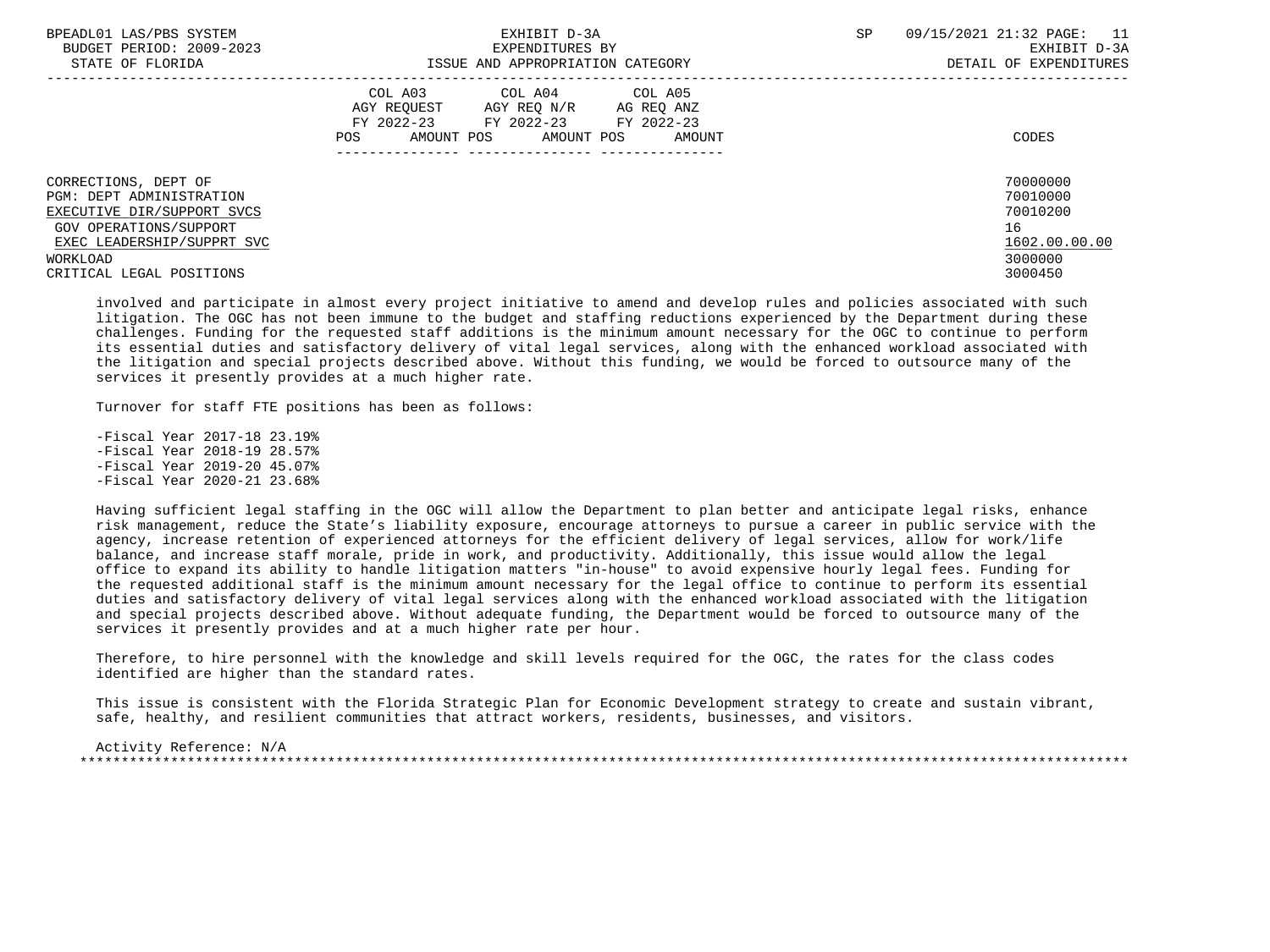| BPEADL01 LAS/PBS SYSTEM<br>BUDGET PERIOD: 2009-2023<br>STATE OF FLORIDA                                                                                                               |                                     | EXHIBIT D-3A<br>EXPENDITURES BY<br>ISSUE AND APPROPRIATION CATEGORY               |                                 |          | SP                |           | 09/15/2021 21:32 PAGE: 12<br>EXHIBIT D-3A<br>DETAIL OF EXPENDITURES           |
|---------------------------------------------------------------------------------------------------------------------------------------------------------------------------------------|-------------------------------------|-----------------------------------------------------------------------------------|---------------------------------|----------|-------------------|-----------|-------------------------------------------------------------------------------|
|                                                                                                                                                                                       | COL A03<br><b>POS</b><br>AMOUNT POS | COL A04<br>AGY REQUEST AGY REQ N/R AG REQ ANZ<br>FY 2022-23 FY 2022-23 FY 2022-23 | COL A05<br>AMOUNT POS<br>AMOUNT |          |                   |           | CODES                                                                         |
| CORRECTIONS, DEPT OF<br>PGM: DEPT ADMINISTRATION<br>EXECUTIVE DIR/SUPPORT SVCS<br><b>GOV OPERATIONS/SUPPORT</b><br>EXEC LEADERSHIP/SUPPRT SVC<br>WORKLOAD<br>CRITICAL LEGAL POSITIONS |                                     |                                                                                   |                                 |          |                   |           | 70000000<br>70010000<br>70010200<br>16<br>1602.00.00.00<br>3000000<br>3000450 |
| POSITION DETAIL OF SALARIES AND BENEFITS:                                                                                                                                             |                                     |                                                                                   |                                 |          |                   |           | LAPSE LAPSED SALARIES                                                         |
|                                                                                                                                                                                       | FTE                                 | BASE RATE                                                                         | ADDITIVES                       | BENEFITS | SUBTOTAL          | $\approx$ | AND BENEFITS                                                                  |
| A03 - AGY REQUEST FY 2022-23                                                                                                                                                          |                                     |                                                                                   |                                 |          |                   |           |                                                                               |
| NEW POSITIONS<br>0004 SENIOR CLERK<br>N0004 001                                                                                                                                       |                                     | $1.00$ 23,933                                                                     |                                 |          |                   |           | 18,951 42,884 0.00 42,884                                                     |
| 7703 PARALEGAL SPECIALIST<br>N0003 001                                                                                                                                                | 3.00                                | 120,750                                                                           |                                 | 65,892   | 186,642 0.00      |           | 186,642                                                                       |
| 7738 SENIOR ATTORNEY<br>N0002 001                                                                                                                                                     | 9.00                                | 603,000                                                                           |                                 | 252,737  | 855,737 0.00      |           | 855,737                                                                       |
| TOTALS FOR ISSUE BY FUND<br>1000 GENERAL REVENUE FUND                                                                                                                                 |                                     |                                                                                   |                                 |          |                   |           | 1,085,263<br>--------------                                                   |
|                                                                                                                                                                                       | 13.00                               | 747,683                                                                           |                                 |          | 337,580 1,085,263 |           | 1,085,263<br>==============                                                   |
| PROFESSIONAL DEVELOPMENT TRAINING<br>AND SUPPORT STAFFING                                                                                                                             |                                     |                                                                                   |                                 |          |                   |           | **************************<br>3000460                                         |
| SALARY RATE<br>SALARY RATE 208,000                                                                                                                                                    |                                     |                                                                                   |                                 |          |                   |           | 000000                                                                        |
|                                                                                                                                                                                       |                                     |                                                                                   |                                 |          |                   |           |                                                                               |
| SALARIES AND BENEFITS                                                                                                                                                                 | 4.00                                |                                                                                   |                                 |          |                   |           | 010000                                                                        |
| GENERAL REVENUE FUND<br>$-$ STATE                                                                                                                                                     | 304,538                             |                                                                                   |                                 |          |                   |           | 1000 1                                                                        |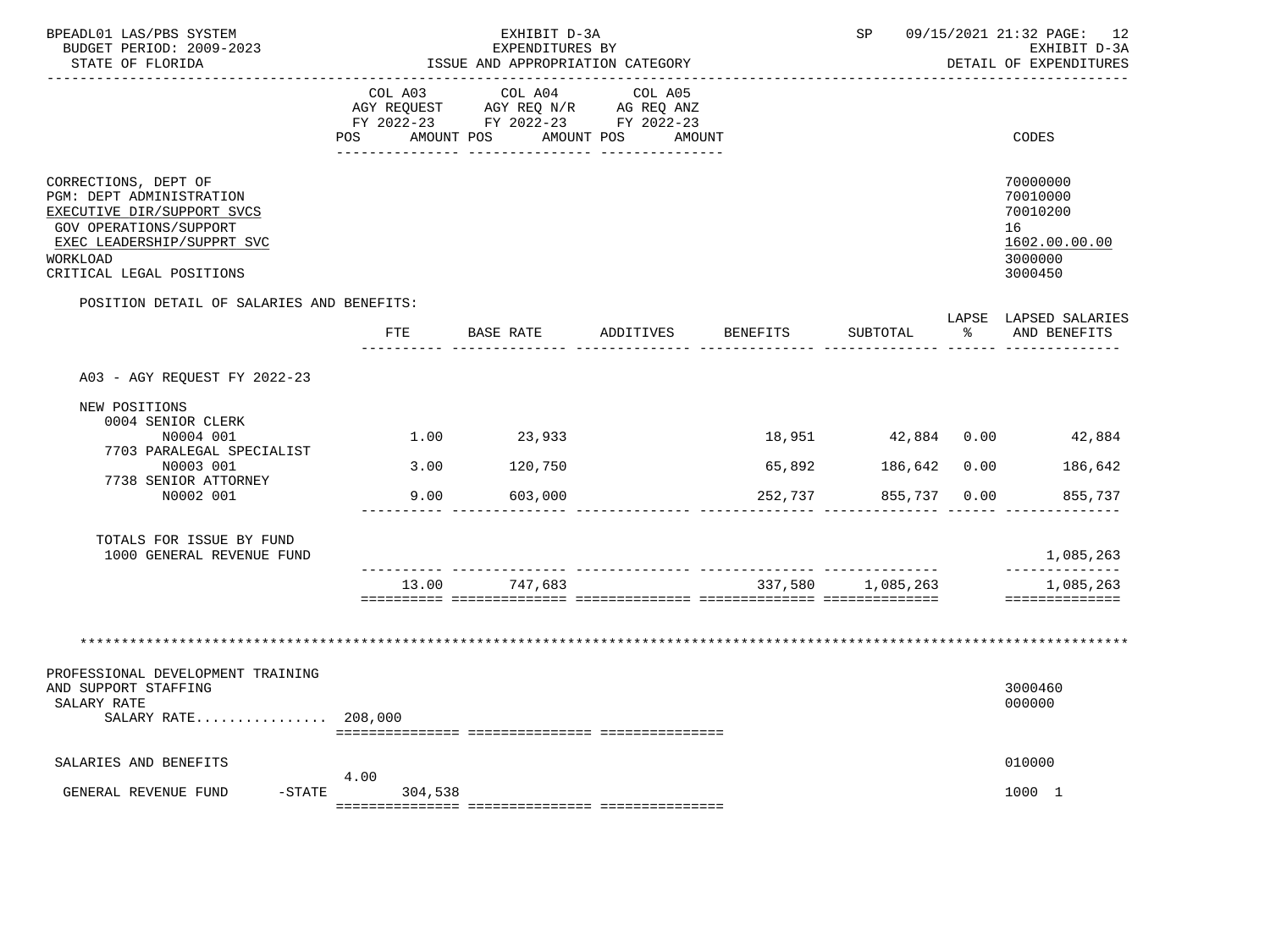| BPEADL01 LAS/PBS SYSTEM<br>BUDGET PERIOD: 2009-2023<br>STATE OF FLORIDA                                                                                                                                                                          |                   | EXHIBIT D-3A<br>EXPENDITURES BY<br>ISSUE AND APPROPRIATION CATEGORY                                                                           | SP | 09/15/2021 21:32 PAGE: 13<br>EXHIBIT D-3A<br>DETAIL OF EXPENDITURES                     |
|--------------------------------------------------------------------------------------------------------------------------------------------------------------------------------------------------------------------------------------------------|-------------------|-----------------------------------------------------------------------------------------------------------------------------------------------|----|-----------------------------------------------------------------------------------------|
|                                                                                                                                                                                                                                                  |                   | COL A03 COL A04 COL A05<br>AGY REQUEST AGY REQ N/R AG REQ ANZ<br>FY 2022-23 FY 2022-23 FY 2022-23<br>POS AMOUNT POS AMOUNT POS AMOUNT         |    | CODES                                                                                   |
| CORRECTIONS, DEPT OF<br><b>PGM: DEPT ADMINISTRATION</b><br>EXECUTIVE DIR/SUPPORT SVCS<br>GOV OPERATIONS/SUPPORT<br>EXEC LEADERSHIP/SUPPRT SVC<br><b>WORKLOAD</b><br>PROFESSIONAL DEVELOPMENT TRAINING<br>AND SUPPORT STAFFING<br><b>EXPENSES</b> |                   |                                                                                                                                               |    | 70000000<br>70010000<br>70010200<br>16<br>1602.00.00.00<br>3000000<br>3000460<br>040000 |
| GENERAL REVENUE FUND -STATE 35,184 20,348                                                                                                                                                                                                        |                   |                                                                                                                                               |    | 1000 1                                                                                  |
| SPECIAL CATEGORIES<br>TR/DMS/HR SVCS/STW CONTRCT                                                                                                                                                                                                 |                   |                                                                                                                                               |    | 100000<br>107040                                                                        |
| GENERAL REVENUE FUND                                                                                                                                                                                                                             | $-$ STATE $1,220$ |                                                                                                                                               |    | 1000 1                                                                                  |
| TOTAL: PROFESSIONAL DEVELOPMENT TRAINING<br>AND SUPPORT STAFFING<br>TOTAL POSITIONS 4.00<br>TOTAL ISSUE 340,942 20,348<br>TOTAL SALARY RATE 208,000                                                                                              |                   |                                                                                                                                               |    | 3000460                                                                                 |
|                                                                                                                                                                                                                                                  |                   |                                                                                                                                               |    |                                                                                         |
| AGENCY ISSUE NARRATIVE:<br>2022-2023 BUDGET YEAR NARRATIVE:<br>support staffing.                                                                                                                                                                 |                   | IT COMPONENT? NO<br>This issue requests \$340,942 from the General Revenue Fund to fund four FTEs for professional development, training, and |    |                                                                                         |

 The Florida Department of Corrections (Department) Bureau of Professional Development and Training (Bureau) is responsible for training over 20,000 employees annually. These employees include sworn and non-sworn staff in the Correctional Officer series, Correctional Probation Officer series, and Inspector General. The Bureau has been restructured in the past few years, resulting in the loss of critical positions on various teams (the Curriculum Evaluation and Planning (CEP)and Criminal Justice Standards and Training Commission Trust Fund teams) and functions. With these reductions, the mandatory, specialized, and elective topics offered to Department staff have suffered. The ability to review, update and develop new and needed training to meet staff's current and changing needs have been minimal.

 Additional positions throughout the Bureau are necessary for the continuity and delivery of quality training to correctional professionals. The current CEP team has five staff members to support the mission of training 20,000 plus employees. The Trust Fund team is responsible for the administrative oversight of all Criminal Justice Standards and Training Commission (CJSTC) training, from basic recruit training to post-basic (i.e., advanced/specialized). The team oversees and audits approximately 250 classes between basic recruit training and advanced/technical training in an average year.

 This request will allow the Bureau to continuously strive to produce quality instructional products to ensure that the staff of the Department are both initially trained and maintain requisite certifications through the development of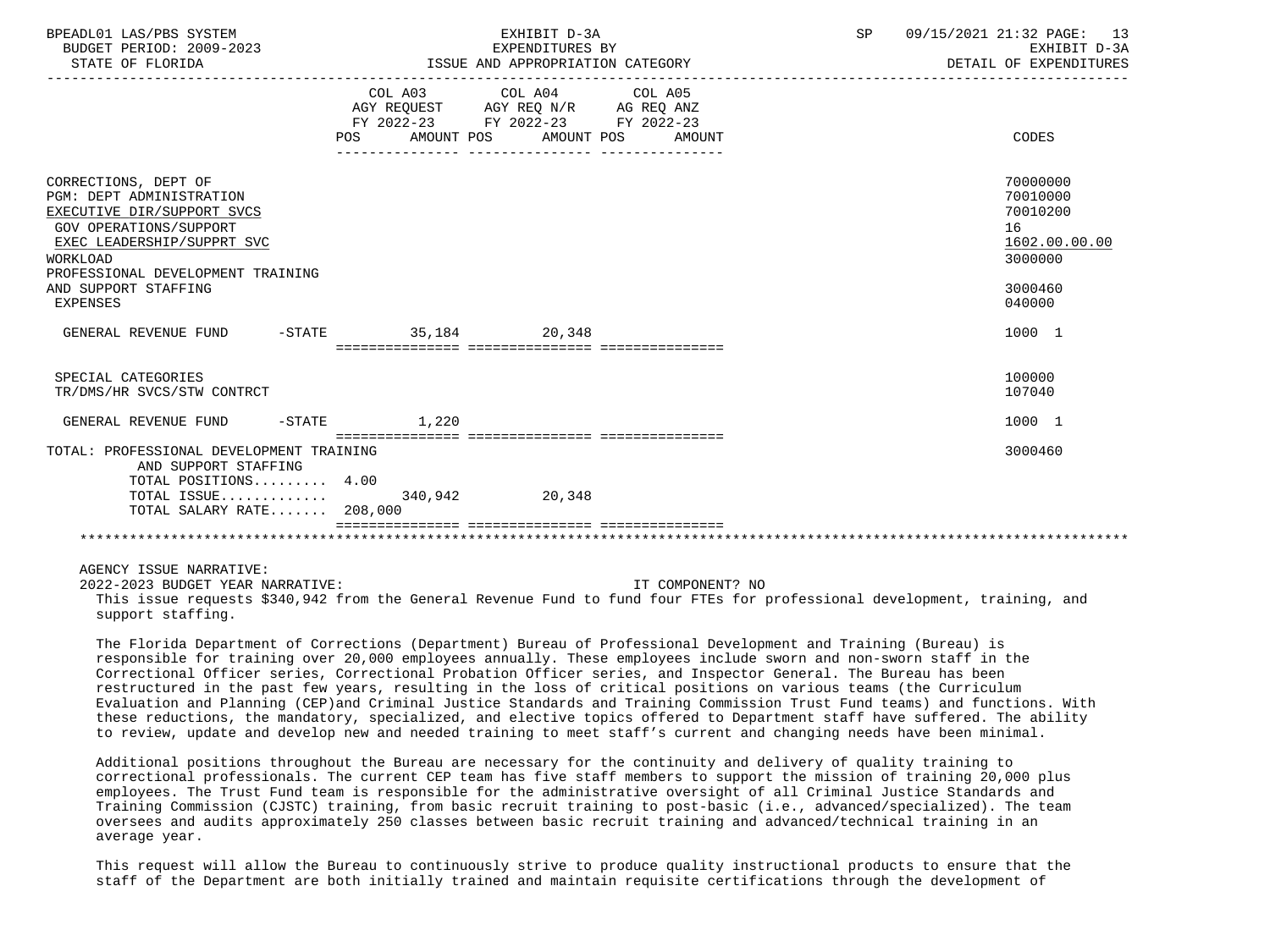| BPEADL01 LAS/PBS SYSTEM<br>BUDGET PERIOD: 2009-2023<br>STATE OF FLORIDA                                                                                                                                                                                                |                         | EXHIBIT D-3A<br>EXPENDITURES BY<br>ISSUE AND APPROPRIATION CATEGORY                                                |                   |                             | SP      | 09/15/2021 21:32 PAGE: 14<br>EXHIBIT D-3A<br>DETAIL OF EXPENDITURES           |
|------------------------------------------------------------------------------------------------------------------------------------------------------------------------------------------------------------------------------------------------------------------------|-------------------------|--------------------------------------------------------------------------------------------------------------------|-------------------|-----------------------------|---------|-------------------------------------------------------------------------------|
|                                                                                                                                                                                                                                                                        | <b>POS</b>              | COL A03 COL A04<br>AGY REQUEST AGY REQ N/R AG REQ ANZ<br>FY 2022-23 FY 2022-23 FY 2022-23<br>AMOUNT POS AMOUNT POS | COL A05<br>AMOUNT |                             |         | CODES                                                                         |
| CORRECTIONS, DEPT OF<br>PGM: DEPT ADMINISTRATION<br>EXECUTIVE DIR/SUPPORT SVCS<br>GOV OPERATIONS/SUPPORT<br>EXEC LEADERSHIP/SUPPRT SVC<br>WORKLOAD<br>PROFESSIONAL DEVELOPMENT TRAINING<br>AND SUPPORT STAFFING<br>current and relevant training and training methods. |                         |                                                                                                                    |                   |                             |         | 70000000<br>70010000<br>70010200<br>16<br>1602.00.00.00<br>3000000<br>3000460 |
| Therefore, to hire personnel with the knowledge and skill levels required for the Bureau, the rates for the class codes                                                                                                                                                |                         |                                                                                                                    |                   |                             |         |                                                                               |
| identified are higher than the standard rates.                                                                                                                                                                                                                         |                         |                                                                                                                    |                   |                             |         |                                                                               |
| This issue is consistent with the Florida Strategic Plan for Economic Development strategy to create and sustain vibrant,<br>safe, healthy, and resilient communities that attract workers, residents, businesses, and visitors.                                       |                         |                                                                                                                    |                   |                             |         |                                                                               |
| Activity Reference: N/A                                                                                                                                                                                                                                                |                         |                                                                                                                    |                   |                             |         |                                                                               |
| POSITION DETAIL OF SALARIES AND BENEFITS:                                                                                                                                                                                                                              |                         |                                                                                                                    |                   |                             |         |                                                                               |
|                                                                                                                                                                                                                                                                        | FTE                     | BASE RATE                                                                                                          |                   | ADDITIVES BENEFITS SUBTOTAL |         | LAPSE LAPSED SALARIES<br>% AND BENEFITS                                       |
| A03 - AGY REQUEST FY 2022-23                                                                                                                                                                                                                                           |                         |                                                                                                                    |                   |                             |         |                                                                               |
| NEW POSITIONS<br>1334 RESEARCH AND TRAINING SPECIALIST                                                                                                                                                                                                                 |                         |                                                                                                                    |                   |                             |         |                                                                               |
| N0005 001                                                                                                                                                                                                                                                              |                         | $4.00$ 208,000                                                                                                     |                   |                             |         | 96,538 304,538 0.00 304,538                                                   |
| TOTALS FOR ISSUE BY FUND<br>1000 GENERAL REVENUE FUND                                                                                                                                                                                                                  |                         |                                                                                                                    |                   |                             |         | 304,538                                                                       |
|                                                                                                                                                                                                                                                                        | 4.00                    | 208,000                                                                                                            |                   | 96,538                      | 304,538 | --------------<br>304,538                                                     |
|                                                                                                                                                                                                                                                                        |                         |                                                                                                                    |                   |                             |         | ==============                                                                |
|                                                                                                                                                                                                                                                                        |                         |                                                                                                                    |                   |                             |         | 1602.00.00.00                                                                 |
| TOTAL: EXEC LEADERSHIP/SUPPRT SVC<br>BY FUND TYPE<br>GENERAL REVENUE FUND<br>TRUST FUNDS                                                                                                                                                                               | 37,583,200<br>4,509,513 | 146,678                                                                                                            |                   |                             |         | 1000<br>2000                                                                  |
| TOTAL POSITIONS 498.00<br>TOTAL PROG COMP<br>TOTAL SALARY RATE 25,463,594                                                                                                                                                                                              | 42,092,713              | 146,678                                                                                                            |                   |                             |         |                                                                               |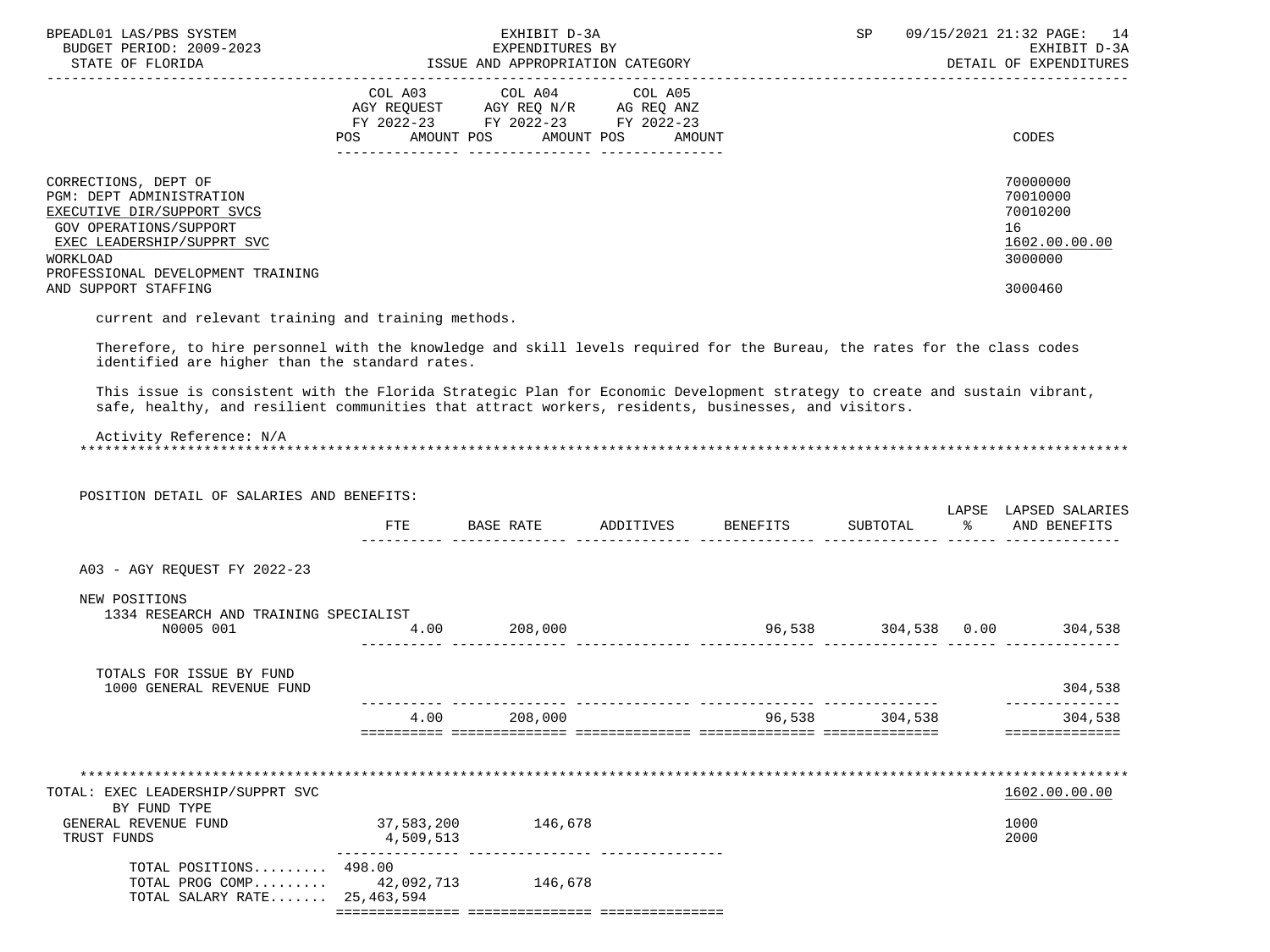| BPEADL01 LAS/PBS SYSTEM<br>BUDGET PERIOD: 2009-2023<br>STATE OF FLORIDA                                                                                                                                                                               | EXHIBIT D-3A<br>EXPENDITURES BY<br>ISSUE AND APPROPRIATION CATEGORY                                                                         | 09/15/2021 21:32 PAGE: 15<br>SP<br>DETAIL OF EXPENDITURES |                                                                                         |  |
|-------------------------------------------------------------------------------------------------------------------------------------------------------------------------------------------------------------------------------------------------------|---------------------------------------------------------------------------------------------------------------------------------------------|-----------------------------------------------------------|-----------------------------------------------------------------------------------------|--|
|                                                                                                                                                                                                                                                       | COL A03<br>COL A04<br>COL A05<br>AGY REQUEST AGY REQ N/R AG REQ ANZ<br>FY 2022-23 FY 2022-23 FY 2022-23<br>POS AMOUNT POS AMOUNT POS AMOUNT |                                                           | CODES                                                                                   |  |
| CORRECTIONS, DEPT OF<br><b>PGM: DEPT ADMINISTRATION</b><br>INFORMATION TECHNOLOGY<br><b>GOV OPERATIONS/SUPPORT</b><br>INFORMATION TECHNOLOGY<br>ESTIMATED EXPENDITURES<br>ESTIMATED EXPENDITURES - OPERATIONS<br>SALARY RATE<br>SALARY RATE 8,962,189 |                                                                                                                                             |                                                           | 70000000<br>70010000<br>70010400<br>16<br>1603.00.00.00<br>1000000<br>1001000<br>000000 |  |
| SALARIES AND BENEFITS                                                                                                                                                                                                                                 |                                                                                                                                             |                                                           | 010000                                                                                  |  |
| GENERAL REVENUE FUND -STATE 10,085,630<br>ADMINISTRATIVE TRUST FUND -STATE 428,230                                                                                                                                                                    |                                                                                                                                             |                                                           | 1000 1<br>2021 1                                                                        |  |
| TOTAL POSITIONS $179.50$<br>TOTAL APPRO $10,513,860$                                                                                                                                                                                                  |                                                                                                                                             |                                                           |                                                                                         |  |
| OTHER PERSONAL SERVICES                                                                                                                                                                                                                               |                                                                                                                                             |                                                           | 030000                                                                                  |  |
| GENERAL REVENUE FUND -STATE 16,110                                                                                                                                                                                                                    |                                                                                                                                             |                                                           | 1000 1                                                                                  |  |
| EXPENSES                                                                                                                                                                                                                                              |                                                                                                                                             |                                                           | 040000                                                                                  |  |
| GENERAL REVENUE FUND -STATE 2,203,941<br>ADMINISTRATIVE TRUST FUND -STATE<br>GRANTS AND DONATIONS TF -STATE                                                                                                                                           | 2,484,511<br>472,761                                                                                                                        |                                                           | 1000 1<br>2021 1<br>2339 1                                                              |  |
| TOTAL APPRO                                                                                                                                                                                                                                           | 5, 161, 213                                                                                                                                 |                                                           |                                                                                         |  |
| OPERATING CAPITAL OUTLAY                                                                                                                                                                                                                              |                                                                                                                                             |                                                           | 060000                                                                                  |  |
| GENERAL REVENUE FUND<br>$-$ STATE                                                                                                                                                                                                                     | 127,720                                                                                                                                     |                                                           | 1000 1                                                                                  |  |
| SPECIAL CATEGORIES<br>CONTRACTED SERVICES                                                                                                                                                                                                             |                                                                                                                                             |                                                           | 100000<br>100777                                                                        |  |
| GENERAL REVENUE FUND<br>$-$ STATE<br>ADMINISTRATIVE TRUST FUND -STATE<br>GRANTS AND DONATIONS TF<br>$-$ STATE                                                                                                                                         | 2,084,778<br>421,000<br>176,857                                                                                                             |                                                           | 1000 1<br>2021 1<br>2339 1                                                              |  |
| TOTAL APPRO                                                                                                                                                                                                                                           | 2,682,635                                                                                                                                   |                                                           |                                                                                         |  |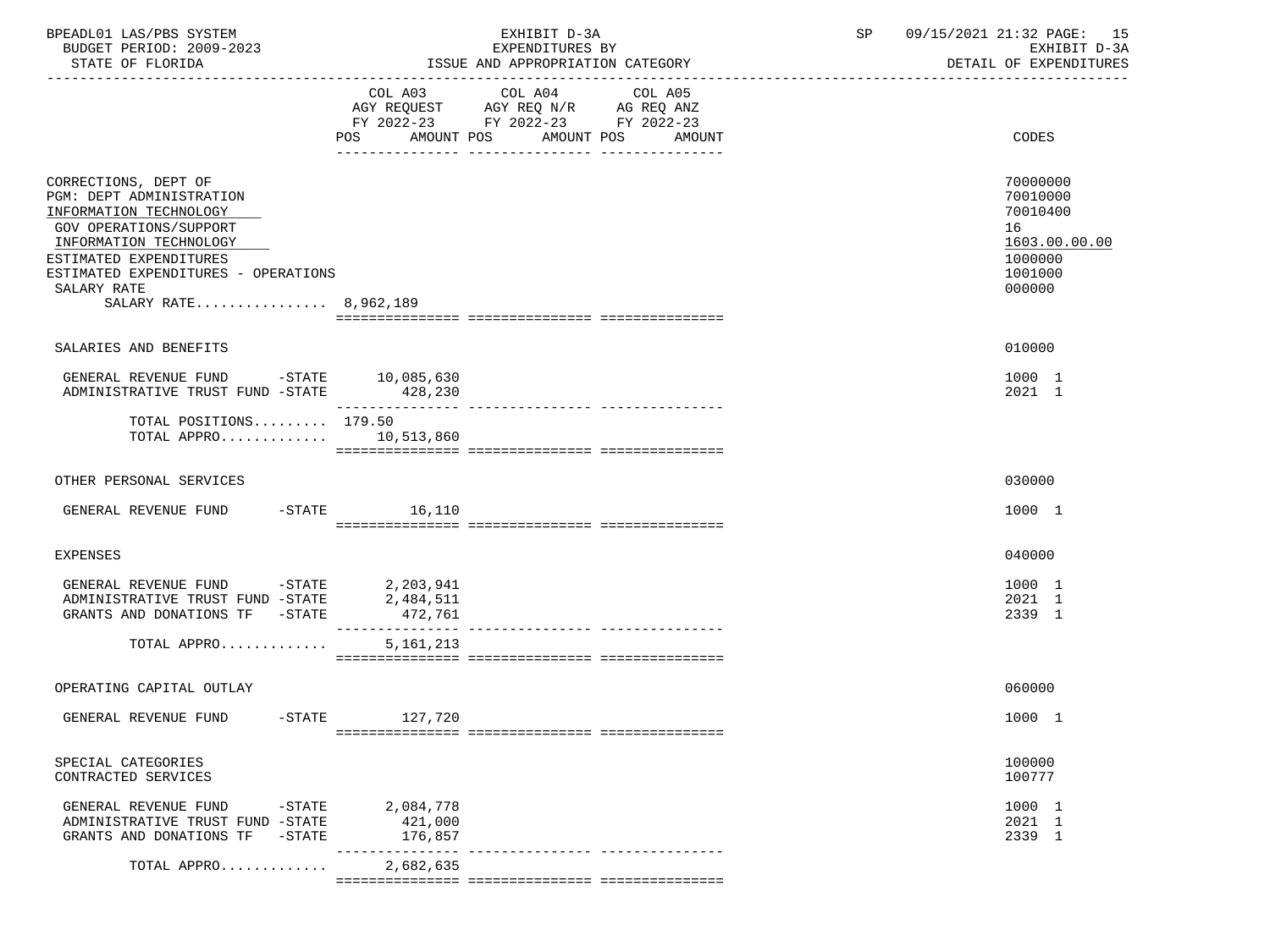| BPEADL01 LAS/PBS SYSTEM<br>BUDGET PERIOD: 2009-2023<br>STATE OF FLORIDA                                                                                                                                                                                                    |                  | EXHIBIT D-3A<br>EXPENDITURES BY<br>ISSUE AND APPROPRIATION CATEGORY                                                                     | SP | 09/15/2021 21:32 PAGE: 16<br>EXHIBIT D-3A<br>DETAIL OF EXPENDITURES                                         |
|----------------------------------------------------------------------------------------------------------------------------------------------------------------------------------------------------------------------------------------------------------------------------|------------------|-----------------------------------------------------------------------------------------------------------------------------------------|----|-------------------------------------------------------------------------------------------------------------|
|                                                                                                                                                                                                                                                                            | <b>POS</b>       | COL A03 COL A04 COL A05<br>AGY REQUEST AGY REQ N/R AG REQ ANZ<br>FY 2022-23 FY 2022-23 FY 2022-23<br>AMOUNT POS<br>AMOUNT POS<br>AMOUNT |    | CODES                                                                                                       |
| CORRECTIONS, DEPT OF<br>PGM: DEPT ADMINISTRATION<br>INFORMATION TECHNOLOGY<br>GOV OPERATIONS/SUPPORT<br>INFORMATION TECHNOLOGY<br>ESTIMATED EXPENDITURES<br>ESTIMATED EXPENDITURES - OPERATIONS<br>SPECIAL CATEGORIES<br>RISK MANAGEMENT INSURANCE<br>GENERAL REVENUE FUND | $-STATE$ 58,643  |                                                                                                                                         |    | 70000000<br>70010000<br>70010400<br>16<br>1603.00.00.00<br>1000000<br>1001000<br>100000<br>103241<br>1000 1 |
|                                                                                                                                                                                                                                                                            |                  |                                                                                                                                         |    |                                                                                                             |
| DEFERRED-PAY COM CONTRACTS                                                                                                                                                                                                                                                 |                  |                                                                                                                                         |    | 105280                                                                                                      |
| GENERAL REVENUE FUND                                                                                                                                                                                                                                                       | $-STATE$ 45,329  |                                                                                                                                         |    | 1000 1                                                                                                      |
| LEASE/PURCHASE/EQUIPMENT                                                                                                                                                                                                                                                   |                  |                                                                                                                                         |    | 105281                                                                                                      |
| GENERAL REVENUE FUND                                                                                                                                                                                                                                                       | $-STATE$ 1,270   |                                                                                                                                         |    | 1000 1                                                                                                      |
| TR/DMS/HR SVCS/STW CONTRCT                                                                                                                                                                                                                                                 |                  |                                                                                                                                         |    | 107040                                                                                                      |
| GENERAL REVENUE FUND                                                                                                                                                                                                                                                       | $-STATE$<br>997  |                                                                                                                                         |    | 1000 1                                                                                                      |
| DATA PROCESSING SERVICES<br>DP ASSESSMENT (DMS)                                                                                                                                                                                                                            |                  |                                                                                                                                         |    | 210000<br>210004                                                                                            |
| GENERAL REVENUE FUND -STATE 9,215,878<br>ADMINISTRATIVE TRUST FUND -STATE<br>GRANTS AND DONATIONS TF -STATE                                                                                                                                                                | 81,909<br>23,885 |                                                                                                                                         |    | 1000 1<br>2021 1<br>2339 1                                                                                  |
| TOTAL APPRO 9,321,672                                                                                                                                                                                                                                                      |                  |                                                                                                                                         |    |                                                                                                             |
| NORTHWEST REGIONAL DC                                                                                                                                                                                                                                                      |                  |                                                                                                                                         |    | 210023                                                                                                      |
| ADMINISTRATIVE TRUST FUND -STATE                                                                                                                                                                                                                                           | 56,500           |                                                                                                                                         |    | 2021 1                                                                                                      |
| TOTAL: ESTIMATED EXPENDITURES - OPERATIONS<br>TOTAL POSITIONS 179.50<br>TOTAL ISSUE<br>TOTAL SALARY RATE 8,962,189                                                                                                                                                         | 27,985,949       |                                                                                                                                         |    | 1001000                                                                                                     |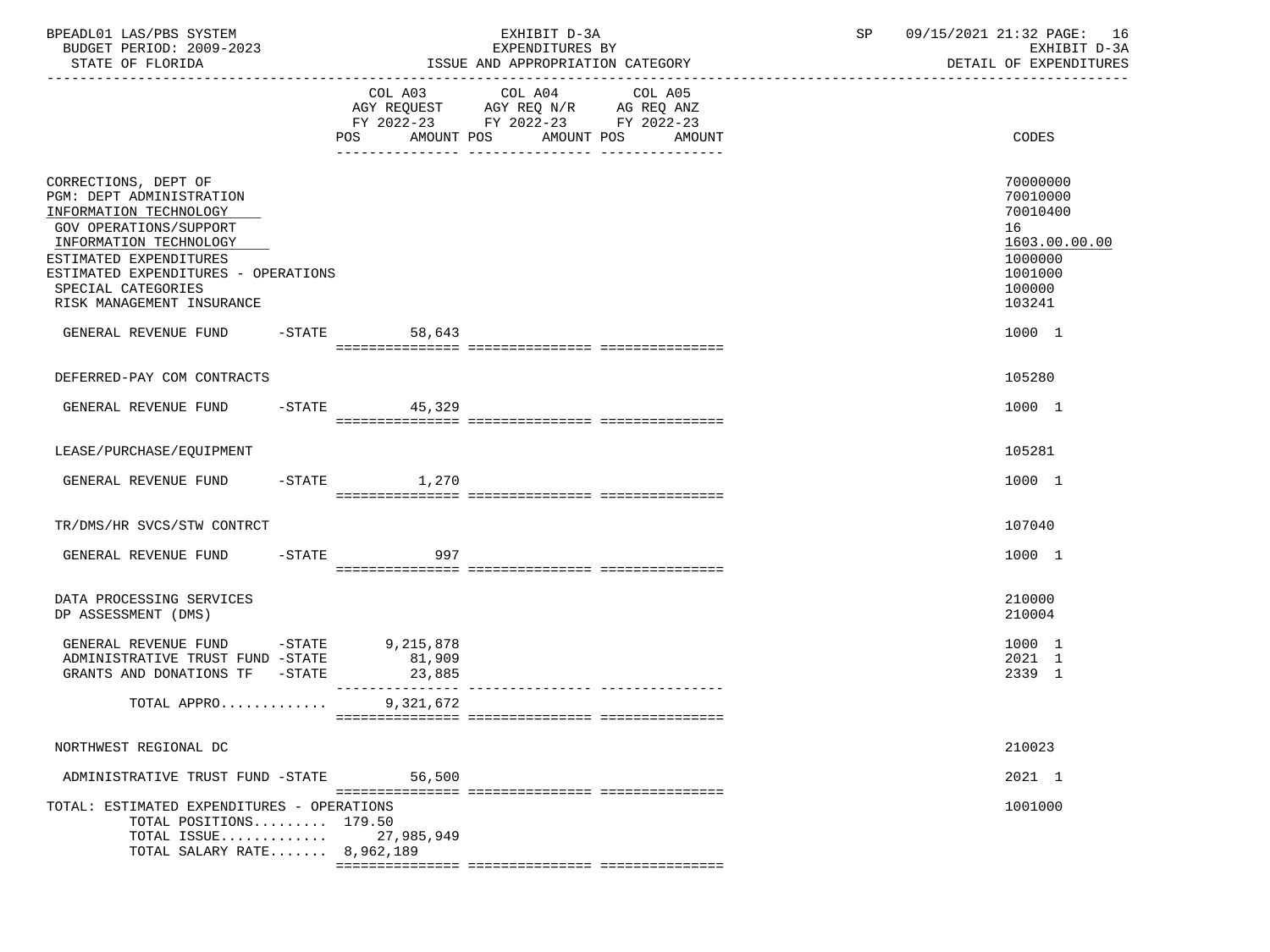| BPEADL01 LAS/PBS SYSTEM<br>BUDGET PERIOD: 2009-2023<br>STATE OF FLORIDA<br>----------------------                                                                                                                            |            | EXHIBIT D-3A<br>EXPENDITURES BY<br>ISSUE AND APPROPRIATION CATEGORY                                                                  | SP and the set of the set of the set of the set of the set of the set of the set of the set of the set of the set of the set of the set of the set of the set of the set of the set of the set of the set of the set of the se | 09/15/2021 21:32 PAGE: 17<br>EXHIBIT D-3A<br>DETAIL OF EXPENDITURES |
|------------------------------------------------------------------------------------------------------------------------------------------------------------------------------------------------------------------------------|------------|--------------------------------------------------------------------------------------------------------------------------------------|--------------------------------------------------------------------------------------------------------------------------------------------------------------------------------------------------------------------------------|---------------------------------------------------------------------|
|                                                                                                                                                                                                                              | <b>POS</b> | COL A03 COL A04 COL A05<br>AGY REQUEST AGY REQ N/R AG REQ ANZ<br>FY 2022-23 FY 2022-23 FY 2022-23<br>AMOUNT POS AMOUNT POS<br>AMOUNT |                                                                                                                                                                                                                                | CODES                                                               |
| CORRECTIONS, DEPT OF<br>PGM: DEPT ADMINISTRATION<br>INFORMATION TECHNOLOGY<br>GOV OPERATIONS/SUPPORT<br>INFORMATION TECHNOLOGY<br>ESTIMATED EXPENDITURES<br>SALARY INCREASES FOR FY 2021-22 -<br>STATE EMPLOYEE MINIMUM WAGE |            |                                                                                                                                      |                                                                                                                                                                                                                                | 70000000<br>70010000<br>70010400<br>16<br>1603.00.00.00<br>1000000  |
| INCREASE - EFFECTIVE 7/1/2021<br>OTHER PERSONAL SERVICES                                                                                                                                                                     |            |                                                                                                                                      |                                                                                                                                                                                                                                | 1001030<br>030000                                                   |
| GENERAL REVENUE FUND                                                                                                                                                                                                         | -STATE 785 |                                                                                                                                      |                                                                                                                                                                                                                                | 1000 1                                                              |
| FLORIDA RETIREMENT SYSTEM<br>ADJUSTMENT - FY 2021-22 - NORMAL<br>COST AND UNFUNDED ACTUARIAL<br>LIABILITY<br>SALARIES AND BENEFITS                                                                                           |            |                                                                                                                                      |                                                                                                                                                                                                                                | 1001070<br>010000                                                   |
| GENERAL REVENUE FUND -STATE 62,280<br>ADMINISTRATIVE TRUST FUND -STATE                                                                                                                                                       | 3,491      |                                                                                                                                      |                                                                                                                                                                                                                                | 1000 1<br>2021 1                                                    |
| TOTAL APPRO 85,771                                                                                                                                                                                                           |            |                                                                                                                                      |                                                                                                                                                                                                                                |                                                                     |
| DATA PROCESSING SERVICES<br>DP ASSESSMENT (DMS)                                                                                                                                                                              |            |                                                                                                                                      |                                                                                                                                                                                                                                | 210000<br>210004                                                    |
| GENERAL REVENUE FUND -STATE 14,446<br>ADMINISTRATIVE TRUST FUND -STATE<br>GRANTS AND DONATIONS TF -STATE                                                                                                                     | 128<br>37  |                                                                                                                                      |                                                                                                                                                                                                                                | 1000 1<br>2021 1<br>2339 1                                          |
| TOTAL APPRO $\ldots \ldots \ldots$                                                                                                                                                                                           |            |                                                                                                                                      |                                                                                                                                                                                                                                |                                                                     |
| TOTAL: FLORIDA RETIREMENT SYSTEM<br>ADJUSTMENT - FY 2021-22 - NORMAL<br>COST AND UNFUNDED ACTUARIAL<br>LIABILITY                                                                                                             |            |                                                                                                                                      |                                                                                                                                                                                                                                | 1001070                                                             |
| TOTAL ISSUE $100,382$                                                                                                                                                                                                        |            |                                                                                                                                      |                                                                                                                                                                                                                                |                                                                     |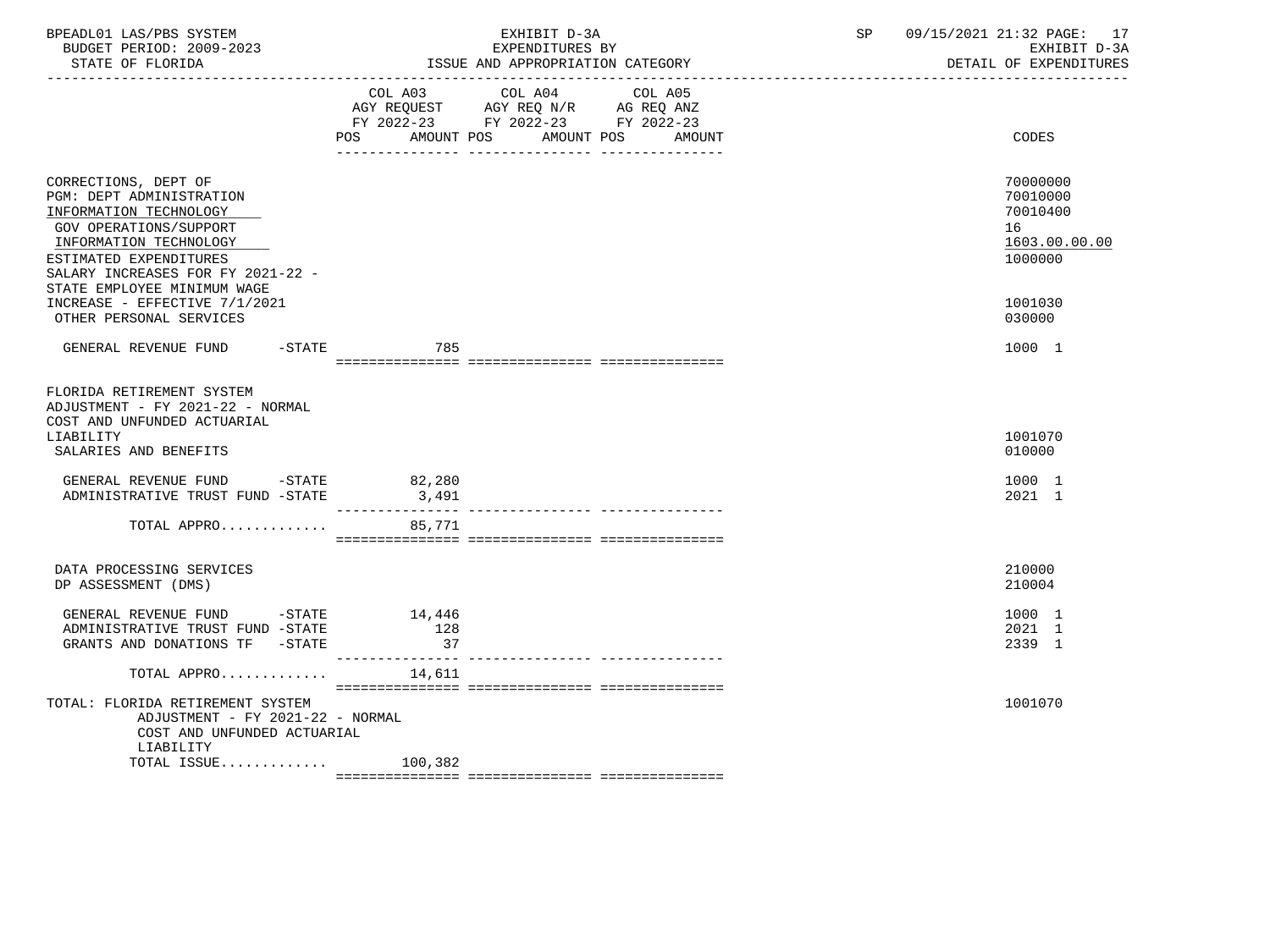| BPEADL01 LAS/PBS SYSTEM<br>BUDGET PERIOD: 2009-2023                                                                                                      | EXHIBIT D-3A<br>EXPENDITURES BY                                                                                                                | 09/15/2021 21:32 PAGE: 18<br>SP<br>EXHIBIT D-3A<br>DETAIL OF EXPENDITURES |
|----------------------------------------------------------------------------------------------------------------------------------------------------------|------------------------------------------------------------------------------------------------------------------------------------------------|---------------------------------------------------------------------------|
|                                                                                                                                                          | COL A03 COL A04 COL A05<br>AGY REQUEST AGY REQ N/R AG REQ ANZ<br>FY 2022-23 FY 2022-23 FY 2022-23<br>AMOUNT POS<br>POS<br>AMOUNT POS<br>AMOUNT | CODES                                                                     |
|                                                                                                                                                          |                                                                                                                                                |                                                                           |
| CORRECTIONS, DEPT OF<br>PGM: DEPT ADMINISTRATION<br>INFORMATION TECHNOLOGY<br>GOV OPERATIONS/SUPPORT<br>INFORMATION TECHNOLOGY<br>ESTIMATED EXPENDITURES |                                                                                                                                                | 70000000<br>70010000<br>70010400<br>16<br>1603.00.00.00<br>1000000        |
| CASUALTY INSURANCE PREMIUM<br>ADJUSTMENT<br>SPECIAL CATEGORIES<br>RISK MANAGEMENT INSURANCE                                                              |                                                                                                                                                | 1001090<br>100000<br>103241                                               |
| GENERAL REVENUE FUND -STATE 1,148                                                                                                                        |                                                                                                                                                | 1000 1                                                                    |
| REALLOCATION OF HUMAN RESOURCES<br>OUTSOURCING<br>SPECIAL CATEGORIES<br>TR/DMS/HR SVCS/STW CONTRCT                                                       |                                                                                                                                                | 1005900<br>100000<br>107040                                               |
| GENERAL REVENUE FUND                                                                                                                                     | $-STATE$<br>-72                                                                                                                                | 1000 1                                                                    |
| STATE ENTERPRISE INFORMATION<br>TECHNOLOGY DISTRIBUTION<br>DATA PROCESSING SERVICES<br>DP ASSESSMENT (DMS)                                               |                                                                                                                                                | 1006600<br>210000<br>210004                                               |
| GENERAL REVENUE FUND -STATE 206,700-<br>ADMINISTRATIVE TRUST FUND -STATE<br>GRANTS AND DONATIONS TF -STATE                                               | $1,837-$<br>$536 -$                                                                                                                            | 1000 1<br>2021 1<br>2339 1                                                |
| TOTAL APPRO                                                                                                                                              | $209,073-$                                                                                                                                     |                                                                           |
| DATA PROCESSING ASSESSMENT BASE<br><b>BUDGET ADJUSTMENT</b><br>DATA PROCESSING SERVICES<br>DP ASSESSMENT (DMS)                                           |                                                                                                                                                | 1006800<br>210000<br>210004                                               |
| GENERAL REVENUE FUND<br>$-$ STATE<br>ADMINISTRATIVE TRUST FUND -STATE<br>GRANTS AND DONATIONS TF<br>$-$ STATE                                            | $332,621-$<br>$2,956-$<br>$862 -$                                                                                                              | 1000 1<br>2021 1<br>2339 1                                                |
| TOTAL APPRO                                                                                                                                              | $336,439-$                                                                                                                                     |                                                                           |
|                                                                                                                                                          |                                                                                                                                                |                                                                           |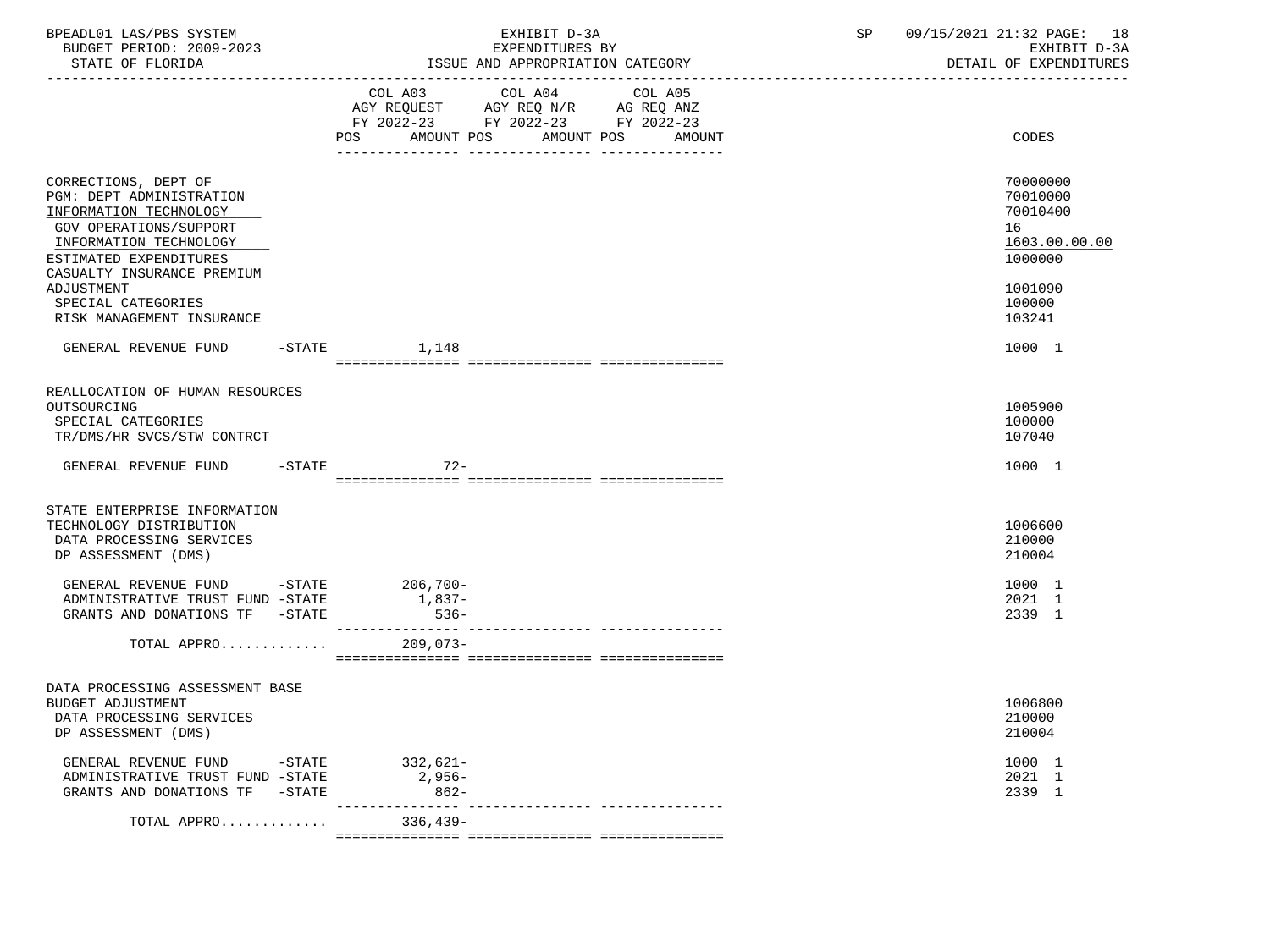| BPEADL01 LAS/PBS SYSTEM<br>BUDGET PERIOD: 2009-2023<br>STATE OF FLORIDA                                                                                                                               |         | EXHIBIT D-3A<br>EXPENDITURES BY<br>ISSUE AND APPROPRIATION CATEGORY                                                               | 09/15/2021 21:32 PAGE: 19<br>SP <sub>2</sub><br>EXHIBIT D-3A<br>DETAIL OF EXPENDITURES |
|-------------------------------------------------------------------------------------------------------------------------------------------------------------------------------------------------------|---------|-----------------------------------------------------------------------------------------------------------------------------------|----------------------------------------------------------------------------------------|
|                                                                                                                                                                                                       | POS FOR | COL A03 COL A04 COL A05<br>AGY REQUEST AGY REQ N/R AG REQ ANZ<br>FY 2022-23 FY 2022-23 FY 2022-23<br>AMOUNT POS AMOUNT POS AMOUNT | CODES                                                                                  |
| CORRECTIONS, DEPT OF<br>PGM: DEPT ADMINISTRATION<br>INFORMATION TECHNOLOGY<br><b>GOV OPERATIONS/SUPPORT</b><br>INFORMATION TECHNOLOGY<br>NONRECURRING EXPENDITURES<br>INFORMATION TECHNOLOGY SERVICES |         |                                                                                                                                   | 70000000<br>70010000<br>70010400<br>16<br>1603.00.00.00<br>2100000                     |
| PROVIDED TO THE FLORIDA<br>COMMISSION ON OFFENDER REVIEW<br>SPECIAL CATEGORIES<br>CONTRACTED SERVICES                                                                                                 |         |                                                                                                                                   | 2103004<br>100000<br>100777                                                            |
| ADMINISTRATIVE TRUST FUND -STATE 300,000-                                                                                                                                                             |         |                                                                                                                                   | 2021 1                                                                                 |
| AGENCY-WIDE INFORMATION TECHNOLOGY<br>OFFENDER BASED INFORMATION<br>TECHNOLOGY MODERNIZATION<br><b>EXPENSES</b>                                                                                       |         |                                                                                                                                   | 3620000<br>36260C0<br>040000                                                           |
| GENERAL REVENUE FUND -STATE                                                                                                                                                                           | 20,000  |                                                                                                                                   | 1000 1                                                                                 |
| SPECIAL CATEGORIES<br>CONTRACTED SERVICES                                                                                                                                                             |         |                                                                                                                                   | 100000<br>100777                                                                       |
| GENERAL REVENUE FUND -STATE 15,073,000 12,283,000                                                                                                                                                     |         |                                                                                                                                   | 1000 1                                                                                 |
| TOTAL: OFFENDER BASED INFORMATION<br>TECHNOLOGY MODERNIZATION<br>TOTAL ISSUE 15,093,000 12,283,000                                                                                                    |         |                                                                                                                                   | 36260C0                                                                                |
|                                                                                                                                                                                                       |         |                                                                                                                                   |                                                                                        |

2022-2023 BUDGET YEAR NARRATIVE: IT COMPONENT? YES

 This issue requests \$15,093,000 from the General Revenue Fund for the Offender Based Information System (OBIS) modernization. The Department proposes a five year program to acquire the tools and services necessary to modernize OBIS business processes and provide an integrated solution for offender management. This is year one of a five year issue.

 Currently, the Department maintains a 40-year-old legacy mainframe system, OBIS, that serves as the primary system and data repository for inmate management, classification, work assignments, disciplinary information, custody status, and until recently, health grades. Since 1981, the Department has used OBIS to record data, generate reports, and support its critical decision-making process. This system was developed on severely outdated technology that requires a shrinking resource pool of specific skills to maintain mission-critical operations and no longer aligns with the organization's mission and needs. However, due to its extensive use, OBIS is indispensable to the mission and operational performance of the Department.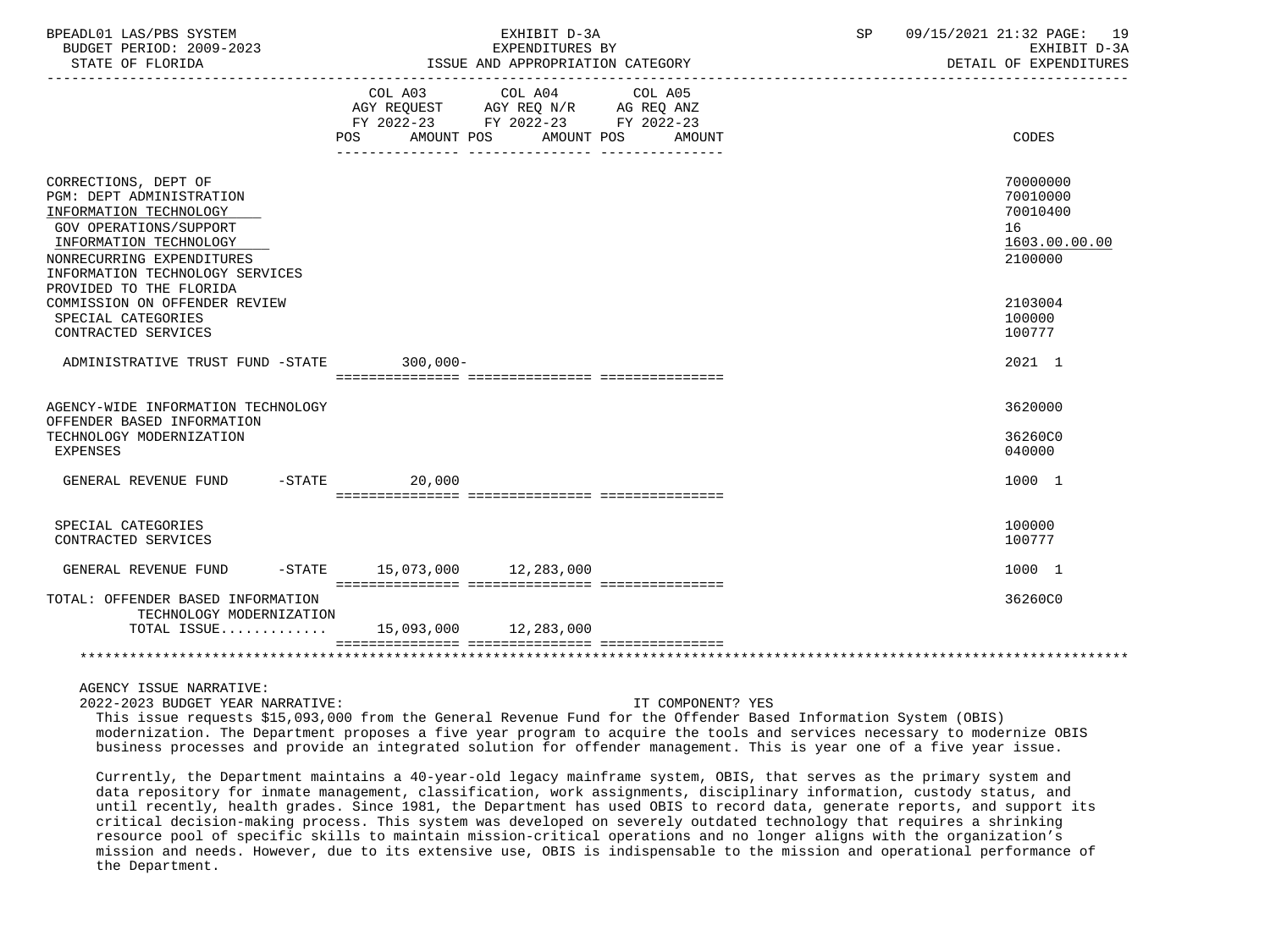STATE OF FLORIDA GALL SOLUTION ISSUE AND APPROPRIATION CATEGORY CONTROL CONTROLLER STATE OF EXPENDITURES

|                                                                                                                                | COL A03<br>AGY REOUEST<br>FY 2022-23<br>AMOUNT POS<br>POS. | COL A04<br>AGY REO N/R<br>FY 2022-23<br>AMOUNT POS | COL A05<br>AG REQ ANZ<br>FY 2022-23<br>AMOUNT | CODES                                                   |
|--------------------------------------------------------------------------------------------------------------------------------|------------------------------------------------------------|----------------------------------------------------|-----------------------------------------------|---------------------------------------------------------|
| CORRECTIONS, DEPT OF<br>PGM: DEPT ADMINISTRATION<br>INFORMATION TECHNOLOGY<br>GOV OPERATIONS/SUPPORT<br>INFORMATION TECHNOLOGY |                                                            |                                                    |                                               | 70000000<br>70010000<br>70010400<br>16<br>1603.00.00.00 |
| AGENCY-WIDE INFORMATION TECHNOLOGY                                                                                             |                                                            |                                                    |                                               | 3620000                                                 |
| OFFENDER BASED INFORMATION                                                                                                     |                                                            |                                                    |                                               |                                                         |
| TECHNOLOGY MODERNIZATION                                                                                                       |                                                            |                                                    |                                               | 36260C0                                                 |

The major areas of functional support within OBIS include:

- Inmate Custody Tracking
- Inmate Classification Tracking
- Inmate Banking with Interface to Canteen (operated by Contractor)
- Inmate Housing Assignment Tracking
- Facility Population Tracking
- Transportation Scheduling
- Inmate Movement Tracking
- Release Date Computation
- Probation and Parole Supervision
- Court Ordered Payments (COPS)
- Field Investigation Tracking

Modernizing OBIS will provide several key benefits, such as:

- An interoperable and fully functional offender management solution to access accurate and complete information to ensure public safety and meet the demands of a dynamic and data-intensive corrections environment.
- A state-of-the-art technical architecture that leverages modern technologies to attract and retain skilled technologists and support staff.
- A solution that can leverage and integrate external and internal data sources and data analytics to inform security and safety mandates and to measure performance across the complete corrections spectrum.
- A solution that leverages technologies, platforms and tools enabling business users to define and document business processes reducing turnaround time to implement policy changes.
- A solution with a workload management component to manage Institutions and Community Corrections business processes effectively and efficiently.
- A phased implementation plan with specific workstreams identifying the functional, budget, resource, and procurement requirements to ensure a cost-effective and realistic acquisition process.

Failure to dedicate adequate funding to address OBIS Modernization will result in a series of complications and risks:

- Increasing costs for both mainframe hosting and specialized resources to support the current system
- Decaying technology architecture that does not cater to the current rules, interoperability and connectivity requirements
- Staff attrition for both the knowledge base of the subject matter experts as well as the technical staff to support the existing system

 As previously noted, OBIS is more than 40 years old and has had continual updates and revisions over the past four decades, resulting in a complex and challenging system to maintain. Modernizing OBIS will offer an overall improved user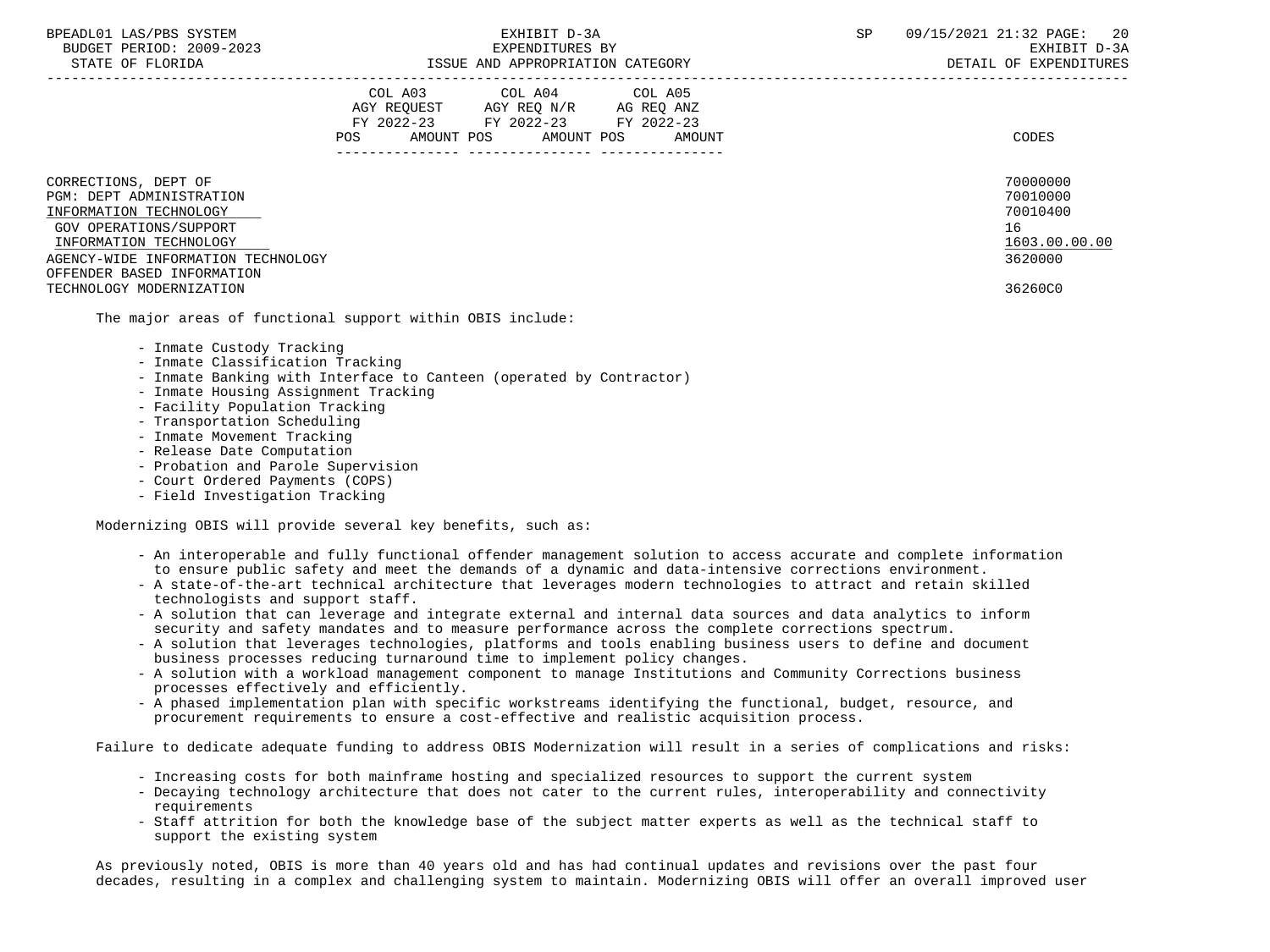| BPEADL01 LAS/PBS SYSTEM<br>BUDGET PERIOD: 2009-2023<br>STATE OF FLORIDA                                                                                                                                   | EXHIBIT D-3A<br>EXPENDITURES BY<br>ISSUE AND APPROPRIATION CATEGORY                                       |                                               | SP | 09/15/2021 21:32 PAGE: 21<br>EXHIBIT D-3A<br>DETAIL OF EXPENDITURES |
|-----------------------------------------------------------------------------------------------------------------------------------------------------------------------------------------------------------|-----------------------------------------------------------------------------------------------------------|-----------------------------------------------|----|---------------------------------------------------------------------|
|                                                                                                                                                                                                           | COL A03<br>COL A04<br>AGY REOUEST AGY REO N/R<br>FY 2022-23 FY 2022-23<br>AMOUNT POS<br>AMOUNT POS<br>POS | COL A05<br>AG REO ANZ<br>FY 2022-23<br>AMOUNT |    | CODES                                                               |
| CORRECTIONS, DEPT OF<br><b>PGM: DEPT ADMINISTRATION</b><br>INFORMATION TECHNOLOGY<br>GOV OPERATIONS/SUPPORT<br>INFORMATION TECHNOLOGY<br>AGENCY-WIDE INFORMATION TECHNOLOGY<br>OFFENDER BASED INFORMATION |                                                                                                           |                                               |    | 70000000<br>70010000<br>70010400<br>16<br>1603.00.00.00<br>3620000  |
| TECHNOLOGY MODERNIZATION                                                                                                                                                                                  |                                                                                                           |                                               |    | 36260C0                                                             |

 experience and better serve the increasing informational needs of internal and external Department stakeholders, including the Florida Department of Law Enforcement effort for Criminal Justice Data Transparency.

 This issue is consistent with the Florida Strategic Plan for Economic Development strategy to improve the efficiency and effectiveness of government agencies at all levels.

 Activity Reference: Administrative Support and Information Technology \*\*\*\*\*\*\*\*\*\*\*\*\*\*\*\*\*\*\*\*\*\*\*\*\*\*\*\*\*\*\*\*\*\*\*\*\*\*\*\*\*\*\*\*\*\*\*\*\*\*\*\*\*\*\*\*\*\*\*\*\*\*\*\*\*\*\*\*\*\*\*\*\*\*\*\*\*\*\*\*\*\*\*\*\*\*\*\*\*\*\*\*\*\*\*\*\*\*\*\*\*\*\*\*\*\*\*\*\*\*\*\*\*\*\*\*\*\*\*\*\*\*\*\*\*\*\*

| DESKTOP LIFE CYCLE MANAGEMENT<br>EXPENSES |           |           |           | 36275C0<br>040000 |
|-------------------------------------------|-----------|-----------|-----------|-------------------|
| GENERAL REVENUE FUND                      | $-$ STATE | 1,000,000 | 1,000,000 | 1000              |
|                                           |           |           |           |                   |

AGENCY ISSUE NARRATIVE:

2022-2023 BUDGET YEAR NARRATIVE: IT COMPONENT? YES

 This issue requests \$1,000,000 in nonrecurring funds from the General Revenue Fund to replace approximately 1,000 of the Department's oldest computers. The Department maintains approximately 15,000 computers statewide with no centralized lifecycle replacement plan. Emergency needs depend solely on a fraction of the budget required to maintain current inventory and address break/fix needs statewide.

 Without a planned budget for equipment replacement, the Department relies heavily on a patched/pieced together solution of shuffling minimal new purchases, contract value-adds, and surplus equipment donated by other state agencies that are too often unsupported or incompatible with current operating system standards. The Department should be refreshing computers more frequently to keep pace with operating system compatibility and software updates, particularly in the modern era of cyber-security risks. However, the Department does not have sufficient funding for a planned annual technology refresh. The pandemic added complications with an inability to deploy staff remotely due to outdated workstations, supply issues with ordering small quantities of laptops, and the inability to allow staff to take desktop workstations home due to security compliance restrictions such as non-encrypted hard drives.

 Failure to dedicate adequate funding for information technology (IT) equipment will result in a series of complications and risks:

 - Operating unsupported equipment raises the risk for potential cybersecurity liabilities and compliance issues due to incompatible operating system updates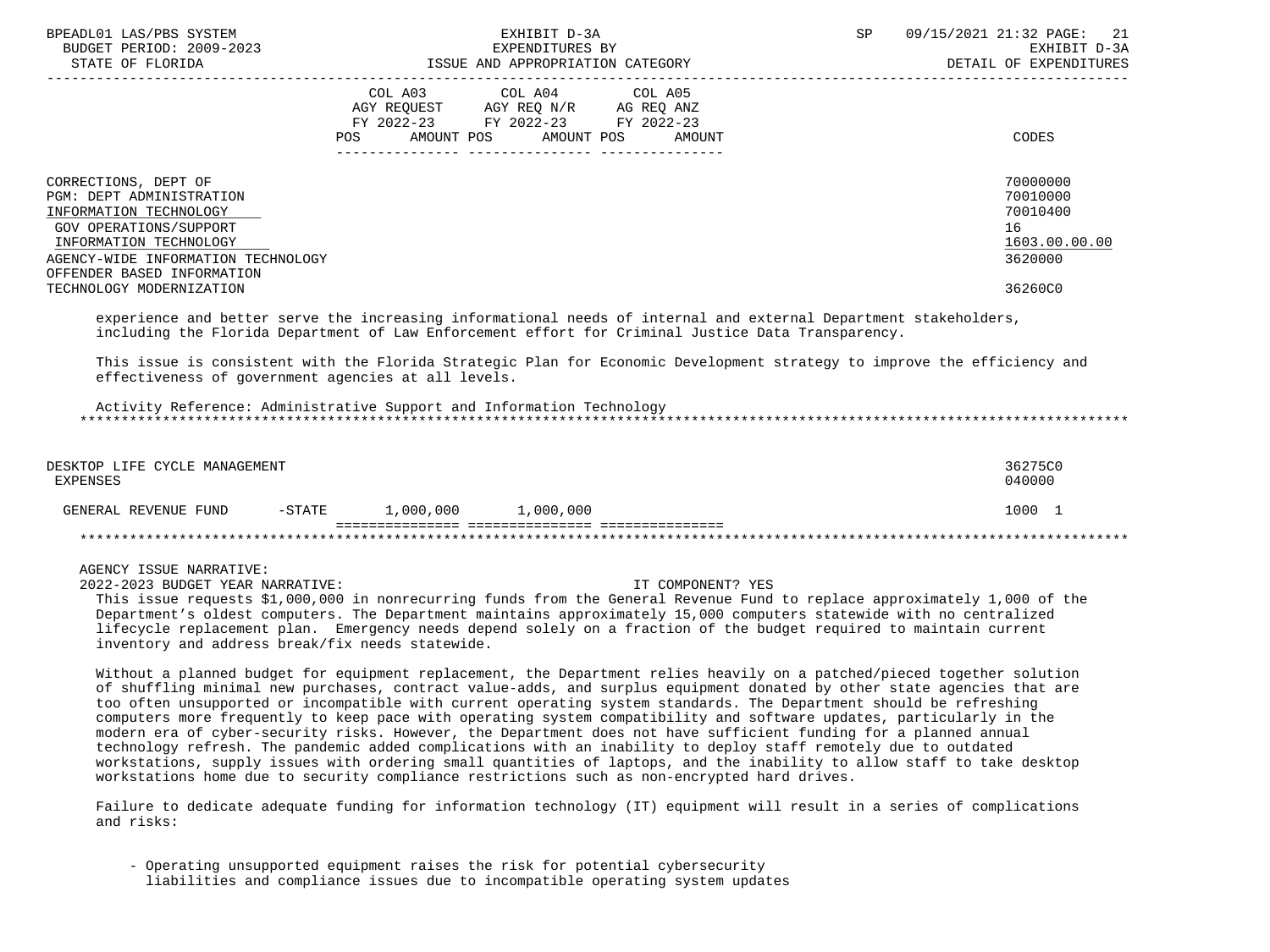| BPEADL01 LAS/PBS SYSTEM |     |                          |
|-------------------------|-----|--------------------------|
|                         |     | BUDGET PERIOD: 2009-2023 |
|                         | CDR |                          |

|                                                                                                                                                                                                       | COL A03<br>AGY REQUEST<br>$FY$ 2022-23<br><b>POS</b><br>AMOUNT POS | COL A04<br>AGY REO N/R<br>FY 2022-23<br>AMOUNT POS | COL A05<br>AG REQ ANZ<br>FY 2022-23<br>AMOUNT | CODES                                                                         |
|-------------------------------------------------------------------------------------------------------------------------------------------------------------------------------------------------------|--------------------------------------------------------------------|----------------------------------------------------|-----------------------------------------------|-------------------------------------------------------------------------------|
| CORRECTIONS, DEPT OF<br>PGM: DEPT ADMINISTRATION<br>INFORMATION TECHNOLOGY<br>GOV OPERATIONS/SUPPORT<br>INFORMATION TECHNOLOGY<br>AGENCY-WIDE INFORMATION TECHNOLOGY<br>DESKTOP LIFE CYCLE MANAGEMENT |                                                                    |                                                    |                                               | 70000000<br>70010000<br>70010400<br>16<br>1603.00.00.00<br>3620000<br>36275C0 |

- Operating unsupported equipment takes additional funding to maintain extended support for both hardware and software to remain operational
- Operating unsupported equipment takes unknown amounts of time and resource to remain operational beyond life expectancy
- Break/fix stock does not adequately support statewide needs and is often the backup for providing equipment when rotating staff onboarding and offboarding needs arise

 Replacing the oldest computers reduces security risk, unplanned resource workloads, and dependency on uncertain or unavailable funding sources and/or donating suppliers in times of critical need, thereby providing basic essential IT infrastructure foundation to support the Department's mission critical functions.

 This issue is consistent with the Florida Strategic Plan for Economic Development strategy to improve the efficiency and effectiveness of government agencies at all levels.

 Activity Reference: Administrative Support and Information Technology \*\*\*\*\*\*\*\*\*\*\*\*\*\*\*\*\*\*\*\*\*\*\*\*\*\*\*\*\*\*\*\*\*\*\*\*\*\*\*\*\*\*\*\*\*\*\*\*\*\*\*\*\*\*\*\*\*\*\*\*\*\*\*\*\*\*\*\*\*\*\*\*\*\*\*\*\*\*\*\*\*\*\*\*\*\*\*\*\*\*\*\*\*\*\*\*\*\*\*\*\*\*\*\*\*\*\*\*\*\*\*\*\*\*\*\*\*\*\*\*\*\*\*\*\*\*\*

| INFORMATION TECHNOLOGY<br>INFRASTRUCTURE IMPROVEMENTS<br>EXPENSES |          |                                   |           | 36295C0<br>040000 |  |
|-------------------------------------------------------------------|----------|-----------------------------------|-----------|-------------------|--|
| GENERAL REVENUE FUND                                              | $-STATE$ | 2,104,794                         | 1,999,140 | 1000 1            |  |
|                                                                   |          |                                   |           |                   |  |
| OPERATING CAPITAL OUTLAY                                          |          |                                   |           | 060000            |  |
| GENERAL REVENUE FUND                                              | $-STATE$ | 840,000                           | 840,000   | 1000 1            |  |
|                                                                   |          |                                   |           |                   |  |
| SPECIAL CATEGORIES<br>CONTRACTED SERVICES                         |          |                                   |           | 100000<br>100777  |  |
| GENERAL REVENUE FUND                                              | $-STATE$ | 1,949,371                         | 490,500   | 1000 1            |  |
|                                                                   |          | ================================= |           |                   |  |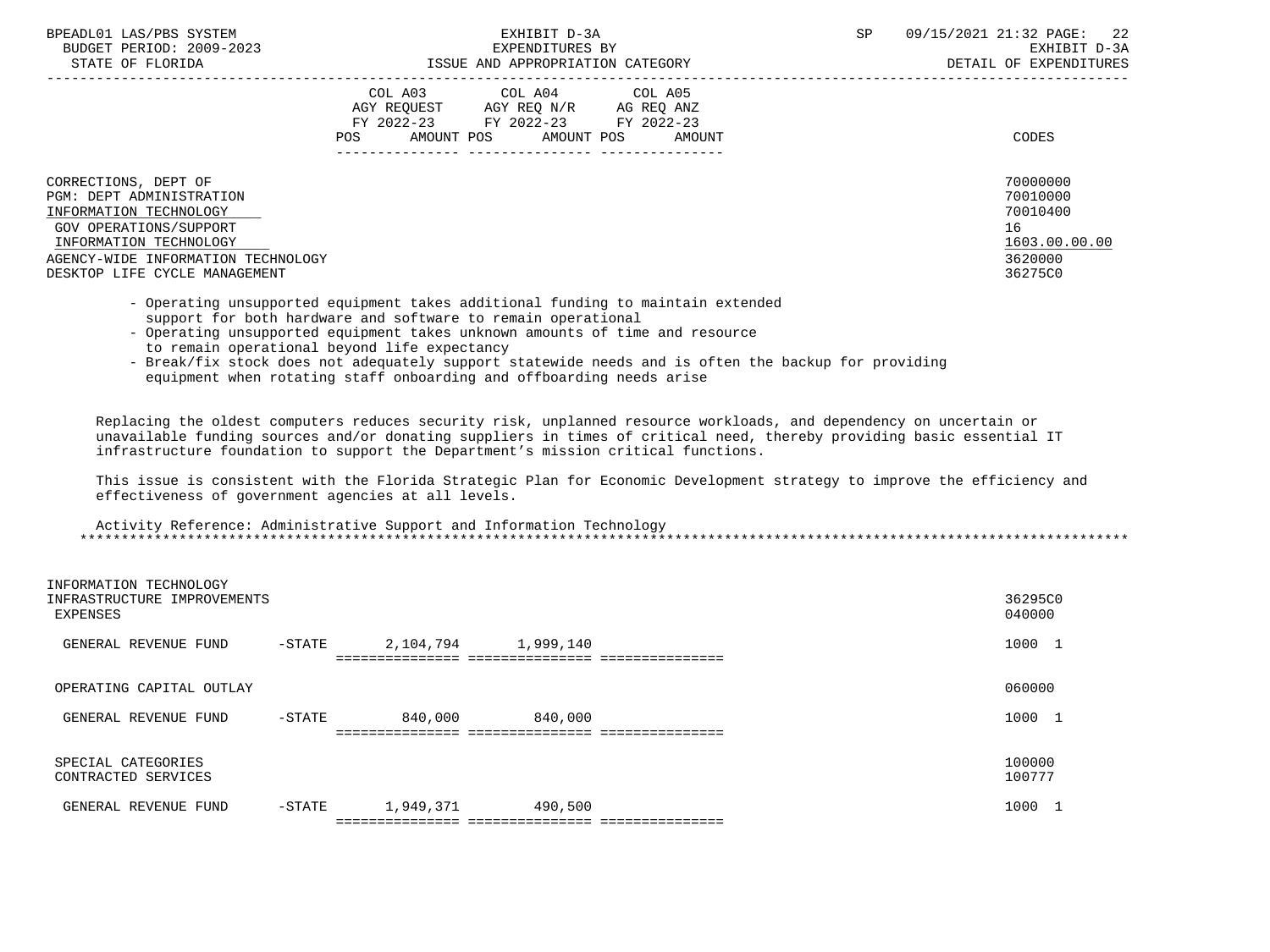| BPEADL01 LAS/PBS SYSTEM<br>BUDGET PERIOD: 2009-2023<br>STATE OF FLORIDA | EXHIBIT D-3A<br>EXPENDITURES BY<br>ISSUE AND APPROPRIATION CATEGORY                                                                      | 09/15/2021 21:32 PAGE: 23<br>SP<br>EXHIBIT D-3A<br>DETAIL OF EXPENDITURES |
|-------------------------------------------------------------------------|------------------------------------------------------------------------------------------------------------------------------------------|---------------------------------------------------------------------------|
|                                                                         | COL A03 COL A04 COL A05<br>AGY REQUEST AGY REQ N/R AG REQ ANZ<br>FY 2022-23 FY 2022-23 FY 2022-23<br>POS AMOUNT POS AMOUNT POS<br>AMOUNT | CODES                                                                     |
|                                                                         |                                                                                                                                          |                                                                           |
| CORRECTIONS, DEPT OF                                                    |                                                                                                                                          | 70000000                                                                  |
| PGM: DEPT ADMINISTRATION                                                |                                                                                                                                          | 70010000                                                                  |
| INFORMATION TECHNOLOGY                                                  |                                                                                                                                          | 70010400                                                                  |
| GOV OPERATIONS/SUPPORT                                                  |                                                                                                                                          | 16                                                                        |
| INFORMATION TECHNOLOGY                                                  |                                                                                                                                          | 1603.00.00.00                                                             |
| AGENCY-WIDE INFORMATION TECHNOLOGY                                      |                                                                                                                                          | 3620000                                                                   |
| INFORMATION TECHNOLOGY                                                  |                                                                                                                                          |                                                                           |
| INFRASTRUCTURE IMPROVEMENTS                                             |                                                                                                                                          | 36295C0                                                                   |
| DATA PROCESSING SERVICES                                                |                                                                                                                                          | 210000                                                                    |
| NORTHWEST REGIONAL DC                                                   |                                                                                                                                          | 210023                                                                    |
| GENERAL REVENUE FUND -STATE 765,311 35,000                              |                                                                                                                                          | 1000 1                                                                    |
|                                                                         |                                                                                                                                          |                                                                           |
| TOTAL: INFORMATION TECHNOLOGY<br>INFRASTRUCTURE IMPROVEMENTS            |                                                                                                                                          | 36295C0                                                                   |
| TOTAL ISSUE 5,659,476 3,364,640                                         |                                                                                                                                          |                                                                           |
|                                                                         |                                                                                                                                          |                                                                           |

2022-2023 BUDGET YEAR NARRATIVE: IT COMPONENT? YES

 This issue requests \$5,659,476 from the General Revenue Fund to allow the Department to procure a combination of tools and services to address identified gaps in security and staffing which pose an inherent risk to threat identification, protection, detection, response, and recovery.

 The Department seeks funding to procure tools and engage a Managed Security Service Provider (MSSP) to provide full 24 hour coverage across all facets of our Information Technology (IT) operations and infrastructure. The service would include threat analysis by industry experts with a view into activity happening in real-time world-wide, vulnerability notifications that are relevant to our environment as soon as they are published, if not before, and incident response ready for engagement as soon as an incident is detected. Faster aggregation and correlation of security event data would lead to a quicker response to cyberattacks.

By partnering with a managed security service provider, the Department can address the following:

- 1. Enhanced recovery capability<br>2. Comprehensive threat protecti
- 2. Comprehensive threat protection<br>3. Enhanced access control and mon.
- Enhanced access control and monitoring
- 4. Managed security tools and alerting
- 5. Vulnerability management
- 6. Updated firewall solution and intrusion prevention tools
- 7. Enhanced compliance

 The Department's Office of Information Technology is required to comply with many state and federal regulations, which give specific guidance on the security and accessibility of information:

- Florida Statute 282.318, Enterprise Security of Data and Information Technology
- Florida Administrative Code Rule Chapter 60GG-2: Information Technology Security

This issue is consistent with the Florida Strategic Plan for Economic Development strategy to improve the efficiency and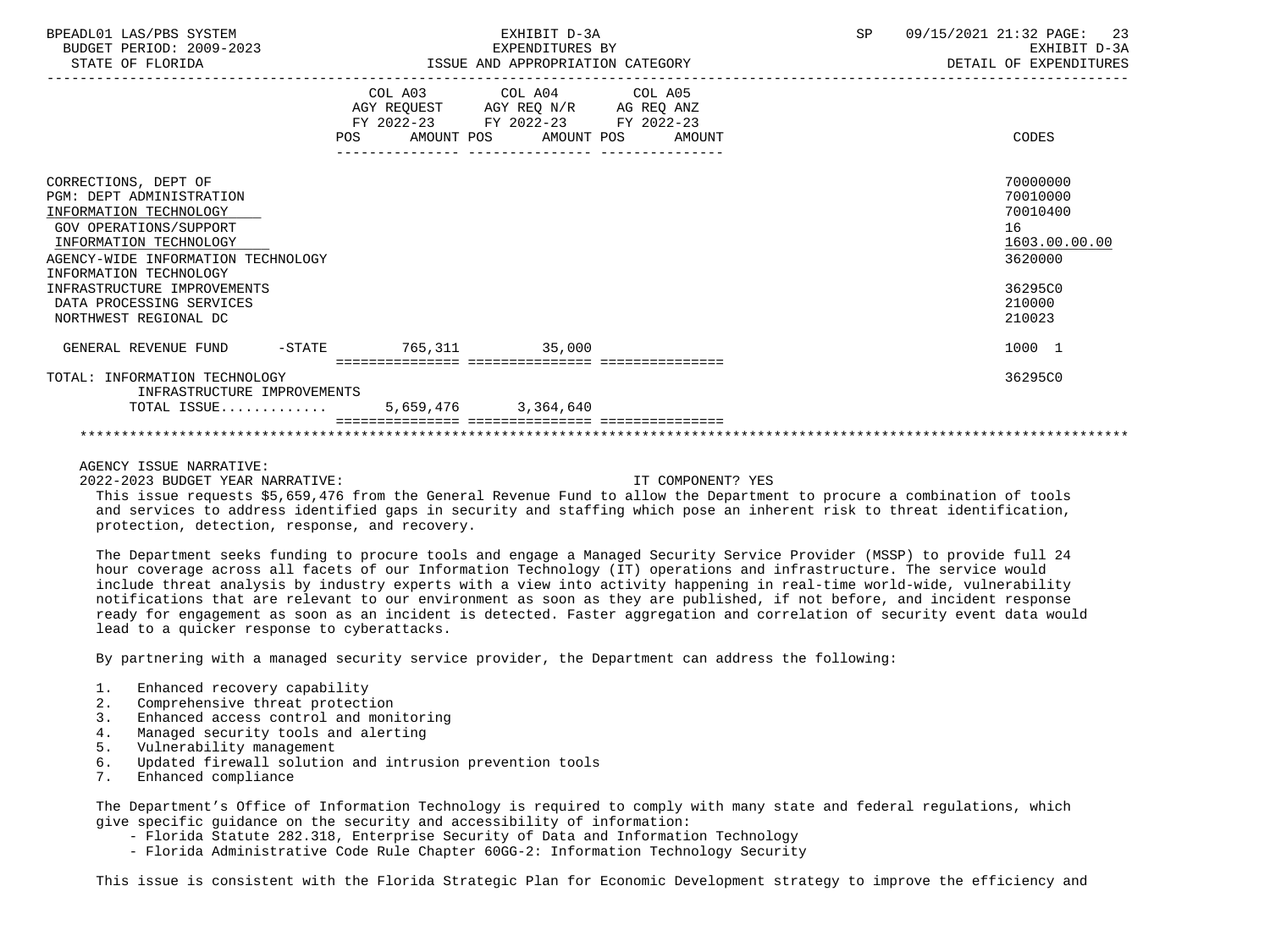| BPEADL01 LAS/PBS SYSTEM<br>BUDGET PERIOD: 2009-2023<br>STATE OF FLORIDA                                                                                                                                                              |                                                                                                                | EXHIBIT D-3A<br>EXPENDITURES BY<br>ISSUE AND APPROPRIATION CATEGORY                                                                  | SP | 09/15/2021 21:32 PAGE:<br>24<br>EXHIBIT D-3A<br>DETAIL OF EXPENDITURES        |
|--------------------------------------------------------------------------------------------------------------------------------------------------------------------------------------------------------------------------------------|----------------------------------------------------------------------------------------------------------------|--------------------------------------------------------------------------------------------------------------------------------------|----|-------------------------------------------------------------------------------|
|                                                                                                                                                                                                                                      | POS FOR THE POST OF THE STATE STATE STATE STATE STATE STATE STATE STATE STATE STATE STATE STATE STATE STATE ST | COL A03 COL A04 COL A05<br>AGY REQUEST AGY REQ N/R AG REQ ANZ<br>FY 2022-23 FY 2022-23 FY 2022-23<br>AMOUNT POS AMOUNT POS<br>AMOUNT |    | CODES                                                                         |
| CORRECTIONS, DEPT OF<br><b>PGM: DEPT ADMINISTRATION</b><br>INFORMATION TECHNOLOGY<br>GOV OPERATIONS/SUPPORT<br>INFORMATION TECHNOLOGY<br>AGENCY-WIDE INFORMATION TECHNOLOGY<br>INFORMATION TECHNOLOGY<br>INFRASTRUCTURE IMPROVEMENTS |                                                                                                                |                                                                                                                                      |    | 70000000<br>70010000<br>70010400<br>16<br>1603.00.00.00<br>3620000<br>36295C0 |
| effectiveness of government agencies at all levels.<br>Activity Reference: Administrative Support and Information Technology                                                                                                         |                                                                                                                |                                                                                                                                      |    |                                                                               |
| TOTAL: INFORMATION TECHNOLOGY<br>BY FUND TYPE<br>GENERAL REVENUE FUND<br>TRUST FUNDS                                                                                                                                                 | 45, 152, 038 16, 647, 640<br>3,843,118                                                                         |                                                                                                                                      |    | 1603.00.00.00<br>1000<br>2000                                                 |
| TOTAL POSITIONS $179.50$<br>TOTAL PROG COMP 48,995,156 16,647,640<br>TOTAL SALARY RATE 8,962,189                                                                                                                                     |                                                                                                                |                                                                                                                                      |    |                                                                               |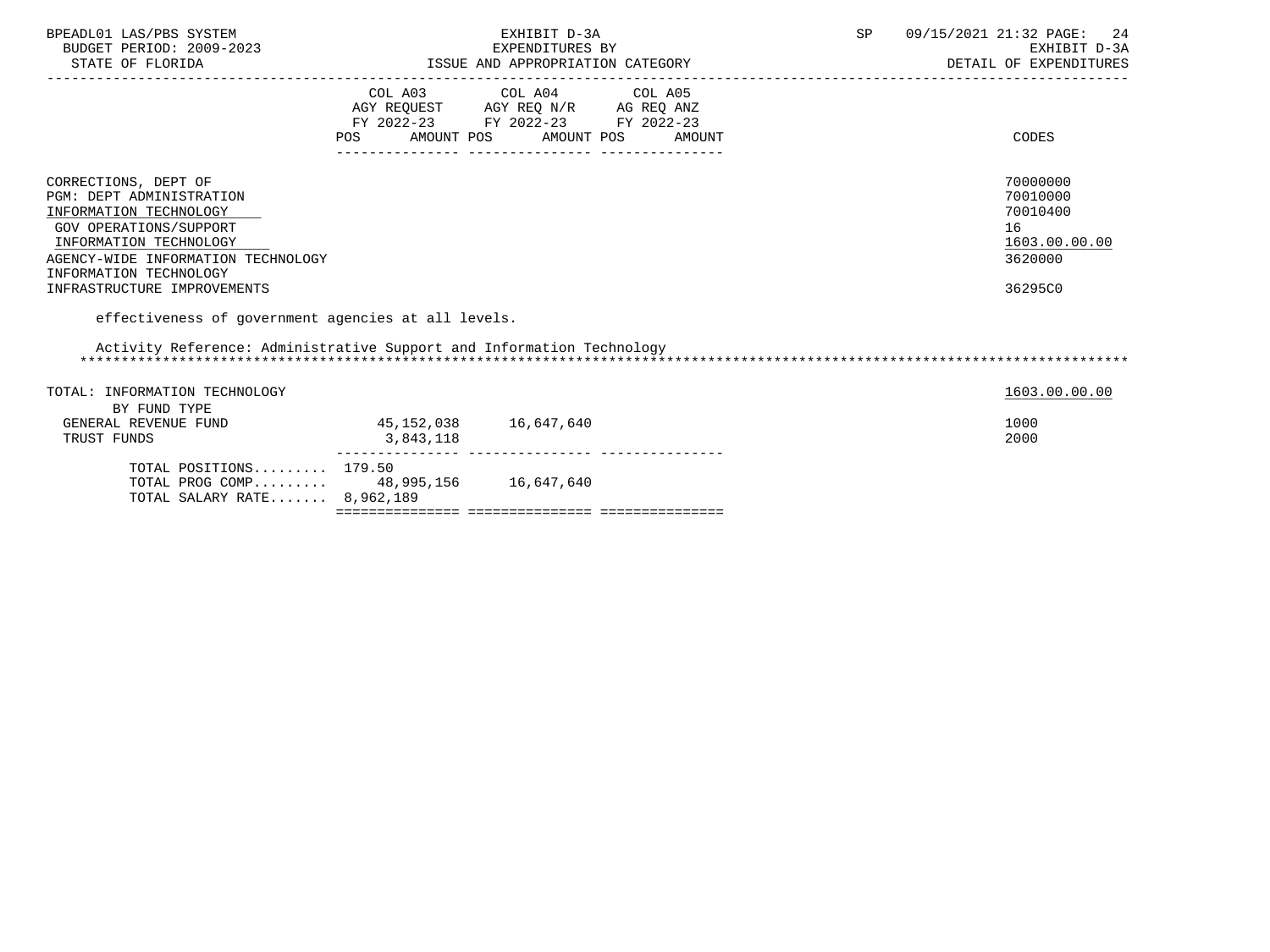| BPEADL01 LAS/PBS SYSTEM<br>BUDGET PERIOD: 2009-2023<br>STATE OF FLORIDA                                                                                                                                                       | EXHIBIT D-3A<br>EXPENDITURES BY<br>ISSUE AND APPROPRIATION CATEGORY                                                                                                                                                                                                                                                                                                                                                                                                                                 | 09/15/2021 21:32 PAGE:<br>SP<br>25<br>EXHIBIT D-3A<br>DETAIL OF EXPENDITURES                         |
|-------------------------------------------------------------------------------------------------------------------------------------------------------------------------------------------------------------------------------|-----------------------------------------------------------------------------------------------------------------------------------------------------------------------------------------------------------------------------------------------------------------------------------------------------------------------------------------------------------------------------------------------------------------------------------------------------------------------------------------------------|------------------------------------------------------------------------------------------------------|
|                                                                                                                                                                                                                               | COL A03 COL A04<br>COL A05<br>AGY REQUEST AGY REQ N/R AG REQ ANZ<br>FY 2022-23 FY 2022-23 FY 2022-23<br>POS AMOUNT POS AMOUNT POS                                                                                                                                                                                                                                                                                                                                                                   | CODES<br>AMOUNT                                                                                      |
| CORRECTIONS, DEPT OF<br>PGM: SECURITY/INSTIT OPER<br>ADULT MALE CUSTODY OPER<br>PUBLIC PROTECTION<br>ADULT PRISONS<br>ESTIMATED EXPENDITURES<br>ESTIMATED EXPENDITURES - OPERATIONS<br>SALARY RATE<br>SALARY RATE 436,527,932 |                                                                                                                                                                                                                                                                                                                                                                                                                                                                                                     | 70000000<br>70030000<br>70031100<br>12 <sub>1</sub><br>1206.00.00.00<br>1000000<br>1001000<br>000000 |
| SALARIES AND BENEFITS                                                                                                                                                                                                         |                                                                                                                                                                                                                                                                                                                                                                                                                                                                                                     | 010000                                                                                               |
| GENERAL REVENUE FUND -STATE 610,234,099<br>FEDERAL GRANTS TRUST FUND -FEDERL 187,635                                                                                                                                          |                                                                                                                                                                                                                                                                                                                                                                                                                                                                                                     | 1000 1<br>2261 3                                                                                     |
| TOTAL POSITIONS 10,040.00<br>TOTAL APPRO $610, 421, 734$                                                                                                                                                                      |                                                                                                                                                                                                                                                                                                                                                                                                                                                                                                     |                                                                                                      |
| OTHER PERSONAL SERVICES                                                                                                                                                                                                       |                                                                                                                                                                                                                                                                                                                                                                                                                                                                                                     | 030000                                                                                               |
| GENERAL REVENUE FUND -STATE 7,283,829                                                                                                                                                                                         |                                                                                                                                                                                                                                                                                                                                                                                                                                                                                                     | 1000 1                                                                                               |
| <b>EXPENSES</b>                                                                                                                                                                                                               |                                                                                                                                                                                                                                                                                                                                                                                                                                                                                                     | 040000                                                                                               |
| GENERAL REVENUE FUND -STATE 21,009,519<br>FEDERAL GRANTS TRUST FUND -FEDERL<br>GRANTS AND DONATIONS TF -STATE                                                                                                                 | 216,765<br>240,389                                                                                                                                                                                                                                                                                                                                                                                                                                                                                  | 1000 1<br>2261 3<br>2339 1                                                                           |
| TOTAL APPRO 21,466,673                                                                                                                                                                                                        |                                                                                                                                                                                                                                                                                                                                                                                                                                                                                                     |                                                                                                      |
| OPERATING CAPITAL OUTLAY                                                                                                                                                                                                      |                                                                                                                                                                                                                                                                                                                                                                                                                                                                                                     | 060000                                                                                               |
| GENERAL REVENUE FUND -STATE<br>FEDERAL GRANTS TRUST FUND -FEDERL<br>GRANTS AND DONATIONS TF -STATE                                                                                                                            | 3,278,666<br>47,205<br>250,000                                                                                                                                                                                                                                                                                                                                                                                                                                                                      | 1000 1<br>2261 3<br>2339 1                                                                           |
| TOTAL APPRO                                                                                                                                                                                                                   | $\begin{array}{cccccccccc} \multicolumn{2}{c}{} & \multicolumn{2}{c}{} & \multicolumn{2}{c}{} & \multicolumn{2}{c}{} & \multicolumn{2}{c}{} & \multicolumn{2}{c}{} & \multicolumn{2}{c}{} & \multicolumn{2}{c}{} & \multicolumn{2}{c}{} & \multicolumn{2}{c}{} & \multicolumn{2}{c}{} & \multicolumn{2}{c}{} & \multicolumn{2}{c}{} & \multicolumn{2}{c}{} & \multicolumn{2}{c}{} & \multicolumn{2}{c}{} & \multicolumn{2}{c}{} & \multicolumn{2}{c}{} & \multicolumn{2}{c}{} & \mult$<br>3,575,871 |                                                                                                      |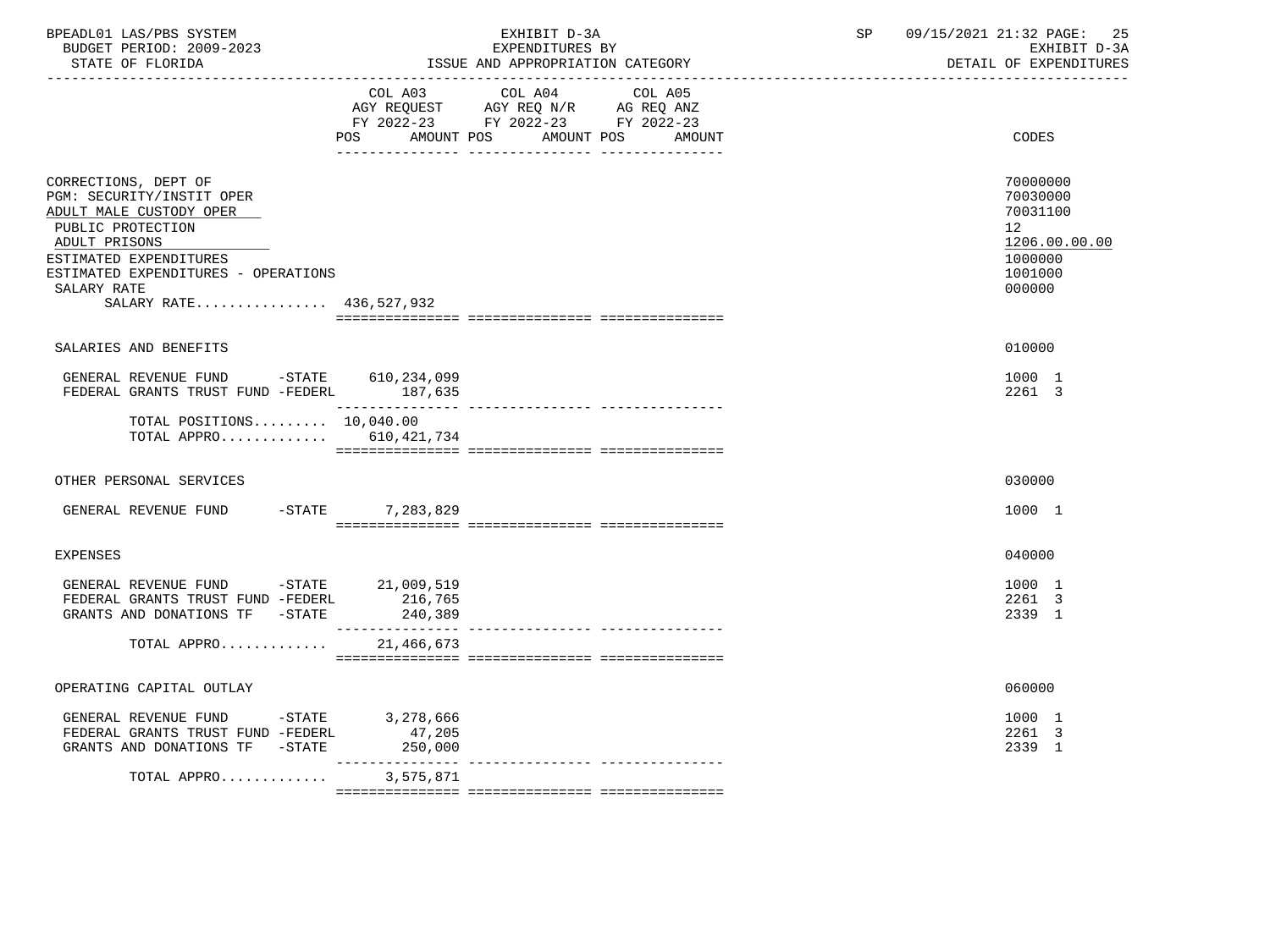| BPEADL01 LAS/PBS SYSTEM<br>BUDGET PERIOD: 2009-2023<br>STATE OF FLORIDA                                                                                                                              | EXHIBIT D-3A<br>EXPENDITURES BY<br>ISSUE AND APPROPRIATION CATEGORY |                                             |  |                                                                                                                                       |  | 09/15/2021 21:32 PAGE: 26<br>SP<br>DETAIL OF EXPENDITURES |  | EXHIBIT D-3A |                                                                                                      |
|------------------------------------------------------------------------------------------------------------------------------------------------------------------------------------------------------|---------------------------------------------------------------------|---------------------------------------------|--|---------------------------------------------------------------------------------------------------------------------------------------|--|-----------------------------------------------------------|--|--------------|------------------------------------------------------------------------------------------------------|
|                                                                                                                                                                                                      |                                                                     |                                             |  | COL A03 COL A04 COL A05<br>AGY REQUEST AGY REQ N/R AG REQ ANZ<br>FY 2022-23 FY 2022-23 FY 2022-23<br>POS AMOUNT POS AMOUNT POS AMOUNT |  |                                                           |  |              | CODES                                                                                                |
| CORRECTIONS, DEPT OF<br>PGM: SECURITY/INSTIT OPER<br>ADULT MALE CUSTODY OPER<br>PUBLIC PROTECTION<br>ADULT PRISONS<br>ESTIMATED EXPENDITURES<br>ESTIMATED EXPENDITURES - OPERATIONS<br>FOOD PRODUCTS |                                                                     |                                             |  |                                                                                                                                       |  |                                                           |  |              | 70000000<br>70030000<br>70031100<br>12 <sup>1</sup><br>1206.00.00.00<br>1000000<br>1001000<br>070000 |
| GENERAL REVENUE FUND -STATE 35,747,139                                                                                                                                                               |                                                                     |                                             |  |                                                                                                                                       |  |                                                           |  |              | 1000 1                                                                                               |
| SPECIAL CATEGORIES<br>CONTRACTED SERVICES                                                                                                                                                            |                                                                     |                                             |  |                                                                                                                                       |  |                                                           |  |              | 100000<br>100777                                                                                     |
| GENERAL REVENUE FUND $-$ STATE $8,415,849$<br>FEDERAL GRANTS TRUST FUND -FEDERL                                                                                                                      |                                                                     | 249,000                                     |  |                                                                                                                                       |  |                                                           |  |              | 1000 1<br>2261 3                                                                                     |
| TOTAL APPRO                                                                                                                                                                                          |                                                                     | 8,664,849                                   |  |                                                                                                                                       |  |                                                           |  |              |                                                                                                      |
| FOOD SERVICE/PRODUCTION                                                                                                                                                                              |                                                                     |                                             |  |                                                                                                                                       |  |                                                           |  |              | 102025                                                                                               |
| GENERAL REVENUE FUND -STATE 3,457,329                                                                                                                                                                |                                                                     |                                             |  |                                                                                                                                       |  |                                                           |  |              | 1000 1                                                                                               |
| OVERTIME                                                                                                                                                                                             |                                                                     |                                             |  |                                                                                                                                       |  |                                                           |  |              | 102331                                                                                               |
| GENERAL REVENUE FUND -STATE 18,435,600                                                                                                                                                               |                                                                     |                                             |  |                                                                                                                                       |  |                                                           |  |              | 1000 1                                                                                               |
| TRANSFER TO GEN REV FUND                                                                                                                                                                             |                                                                     |                                             |  |                                                                                                                                       |  |                                                           |  |              | 103088                                                                                               |
| FEDERAL GRANTS TRUST FUND -FEDERL 6,800,000                                                                                                                                                          |                                                                     |                                             |  |                                                                                                                                       |  |                                                           |  |              | 2261 3                                                                                               |
| RISK MANAGEMENT INSURANCE                                                                                                                                                                            |                                                                     |                                             |  |                                                                                                                                       |  |                                                           |  |              | 103241                                                                                               |
| GENERAL REVENUE FUND<br>SALE/GOODS & SERVICES TF -STATE                                                                                                                                              |                                                                     | -STATE 17,844,563<br>1,198,047<br>--------- |  |                                                                                                                                       |  |                                                           |  |              | 1000 1<br>2606 1                                                                                     |
| TOTAL APPRO                                                                                                                                                                                          |                                                                     | 19,042,610                                  |  |                                                                                                                                       |  |                                                           |  |              |                                                                                                      |
| SALARY INCENTIVE PAYMENTS                                                                                                                                                                            |                                                                     |                                             |  |                                                                                                                                       |  |                                                           |  |              | 103290                                                                                               |
| GENERAL REVENUE FUND                                                                                                                                                                                 | $-$ STATE                                                           | 2,346,898                                   |  |                                                                                                                                       |  |                                                           |  |              | 1000 1                                                                                               |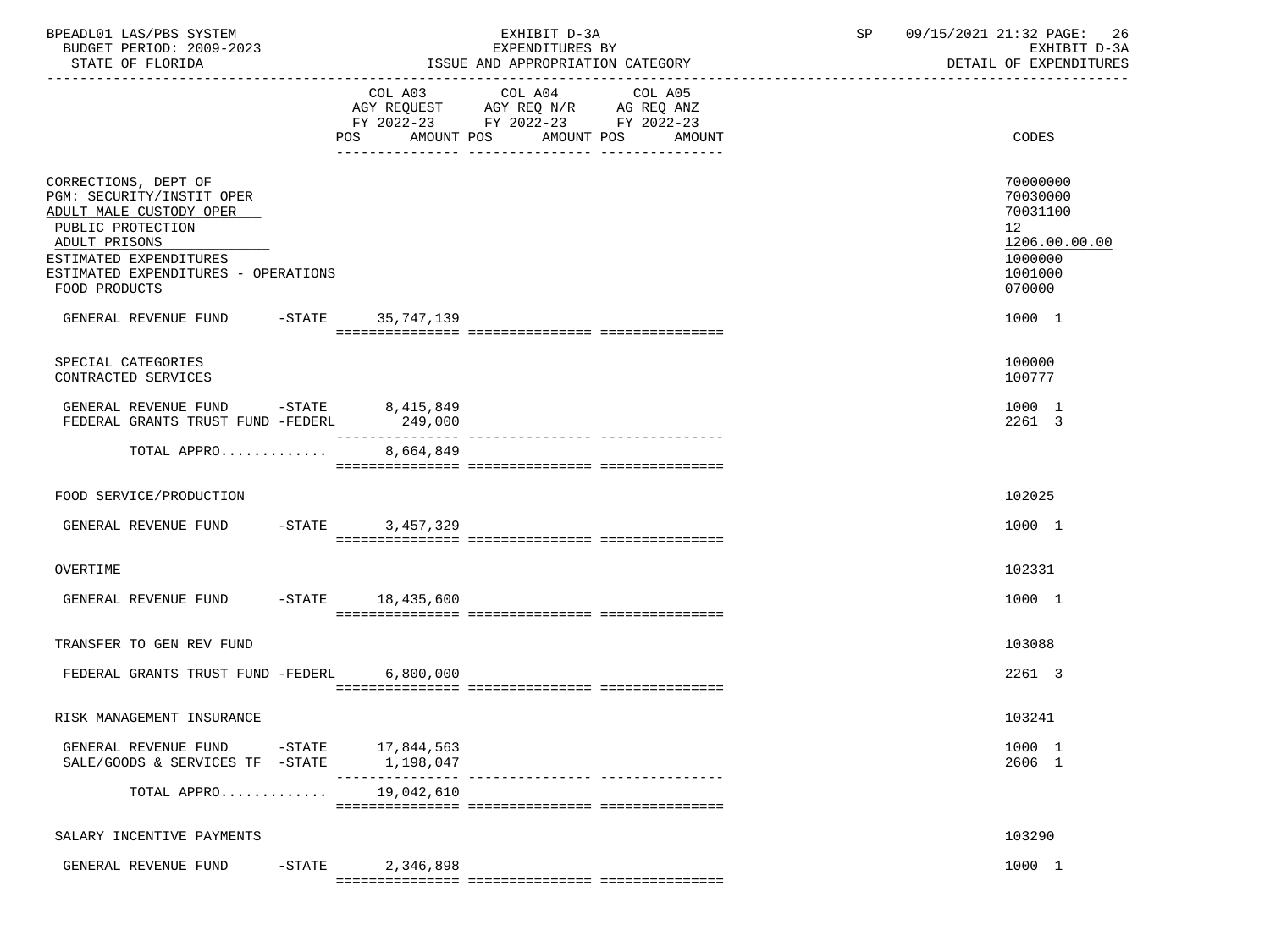| BPEADL01 LAS/PBS SYSTEM<br>BUDGET PERIOD: 2009-2023<br>STATE OF FLORIDA                                                                                                                                                                                                                                   |                          | EXHIBIT D-3A<br>EXPENDITURES BY<br>ISSUE AND APPROPRIATION CATEGORY                                                             | SP<br>09/15/2021 21:32 PAGE:<br>27<br>EXHIBIT D-3A<br>DETAIL OF EXPENDITURES                                                       |
|-----------------------------------------------------------------------------------------------------------------------------------------------------------------------------------------------------------------------------------------------------------------------------------------------------------|--------------------------|---------------------------------------------------------------------------------------------------------------------------------|------------------------------------------------------------------------------------------------------------------------------------|
|                                                                                                                                                                                                                                                                                                           | COL A03<br>POS           | COL A04<br>COL A05<br>AGY REQUEST AGY REQ N/R AG REQ ANZ<br>FY 2022-23 FY 2022-23 FY 2022-23<br>AMOUNT POS AMOUNT POS<br>AMOUNT | CODES                                                                                                                              |
| CORRECTIONS, DEPT OF<br>PGM: SECURITY/INSTIT OPER<br>ADULT MALE CUSTODY OPER<br>PUBLIC PROTECTION<br>ADULT PRISONS<br>ESTIMATED EXPENDITURES<br>ESTIMATED EXPENDITURES - OPERATIONS<br>SPECIAL CATEGORIES<br>PRIVATE PRISON OPERATIONS<br>GENERAL REVENUE FUND -STATE<br>PRIVATE INMATE WELFARE TF -STATE | 121,536,211<br>4,262,266 |                                                                                                                                 | 70000000<br>70030000<br>70031100<br>12 <sub>1</sub><br>1206.00.00.00<br>1000000<br>1001000<br>100000<br>105235<br>1000 1<br>2623 1 |
| TOTAL APPRO $125,798,477$                                                                                                                                                                                                                                                                                 |                          |                                                                                                                                 |                                                                                                                                    |
| LEASE/PURCHASE/EQUIPMENT                                                                                                                                                                                                                                                                                  |                          |                                                                                                                                 | 105281                                                                                                                             |
| GENERAL REVENUE FUND -STATE 564,610                                                                                                                                                                                                                                                                       |                          |                                                                                                                                 | 1000 1                                                                                                                             |
| TR/DMS/HR SVCS/STW CONTRCT                                                                                                                                                                                                                                                                                |                          |                                                                                                                                 | 107040                                                                                                                             |
| GENERAL REVENUE FUND -STATE 493,433                                                                                                                                                                                                                                                                       |                          |                                                                                                                                 | 1000 1                                                                                                                             |
| TOTAL: ESTIMATED EXPENDITURES - OPERATIONS<br>TOTAL POSITIONS 10,040.00<br>TOTAL ISSUE 864,099,052<br>TOTAL SALARY RATE 436,527,932                                                                                                                                                                       |                          |                                                                                                                                 | 1001000                                                                                                                            |
| SALARY INCREASES FOR FY 2021-22 -<br>STATE EMPLOYEE MINIMUM WAGE<br>INCREASE - EFFECTIVE 7/1/2021<br>SALARY RATE<br>SALARY RATE 1,317,420                                                                                                                                                                 |                          |                                                                                                                                 | 1001030<br>000000                                                                                                                  |
| SALARIES AND BENEFITS                                                                                                                                                                                                                                                                                     |                          |                                                                                                                                 | 010000                                                                                                                             |
| GENERAL REVENUE FUND<br>FEDERAL GRANTS TRUST FUND -FEDERL                                                                                                                                                                                                                                                 | -STATE 1,559,944<br>468  |                                                                                                                                 | 1000 1<br>2261 3                                                                                                                   |
| TOTAL APPRO                                                                                                                                                                                                                                                                                               | 1,560,412                |                                                                                                                                 |                                                                                                                                    |
|                                                                                                                                                                                                                                                                                                           |                          |                                                                                                                                 |                                                                                                                                    |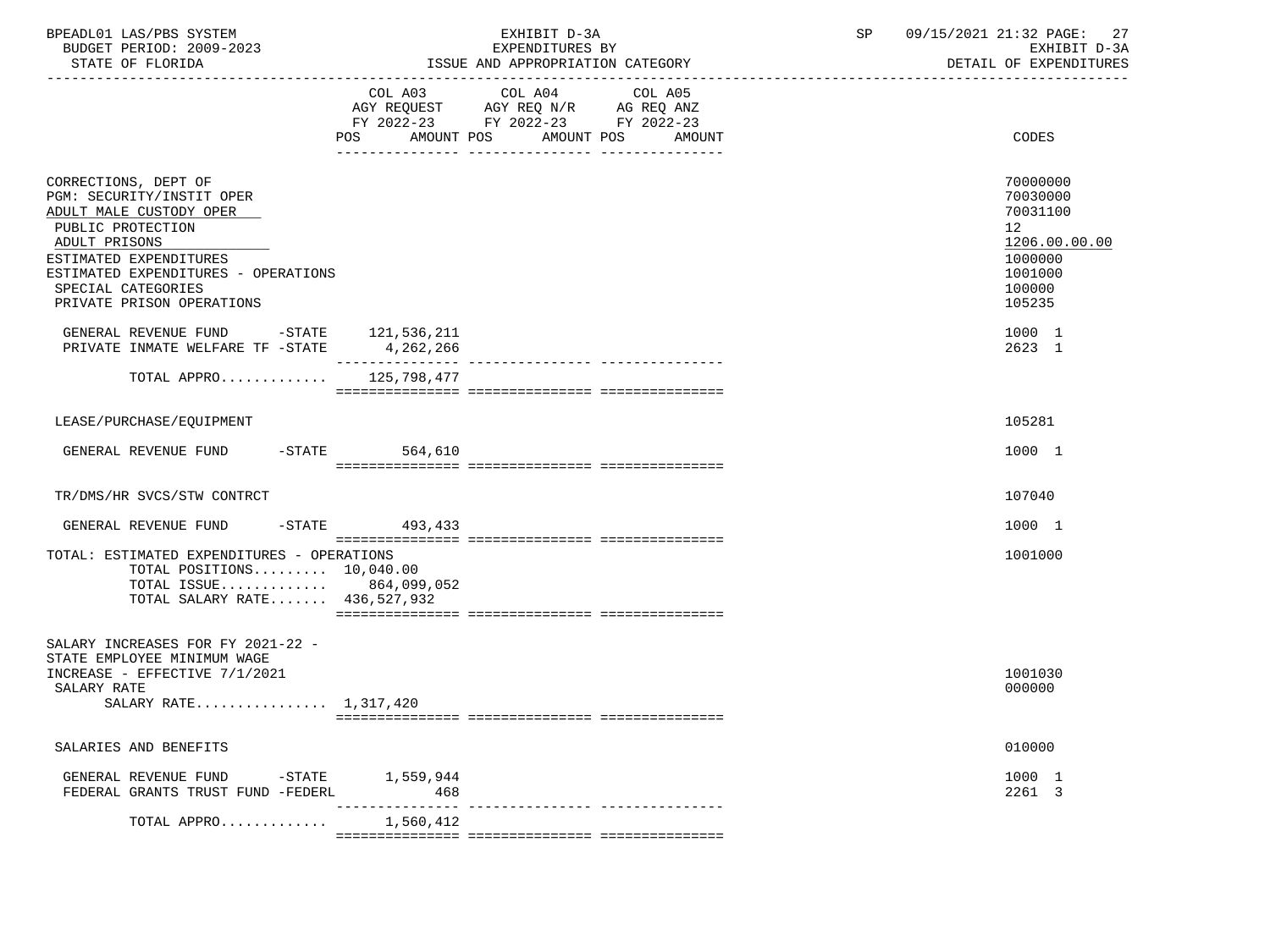| BPEADL01 LAS/PBS SYSTEM<br>BUDGET PERIOD: 2009-2023<br>STATE OF FLORIDA                                                                                                                                                             | EXHIBIT D-3A<br>EXPENDITURES BY<br>ISSUE AND APPROPRIATION CATEGORY                                                                   | 09/15/2021 21:32 PAGE:<br>SP<br>28<br>EXHIBIT D-3A<br>DETAIL OF EXPENDITURES    |
|-------------------------------------------------------------------------------------------------------------------------------------------------------------------------------------------------------------------------------------|---------------------------------------------------------------------------------------------------------------------------------------|---------------------------------------------------------------------------------|
|                                                                                                                                                                                                                                     | COL A03 COL A04 COL A05<br>AGY REQUEST AGY REQ N/R AG REQ ANZ<br>FY 2022-23 FY 2022-23 FY 2022-23<br>POS AMOUNT POS AMOUNT POS AMOUNT | CODES                                                                           |
| CORRECTIONS, DEPT OF<br>PGM: SECURITY/INSTIT OPER<br>ADULT MALE CUSTODY OPER<br>PUBLIC PROTECTION<br>ADULT PRISONS<br>ESTIMATED EXPENDITURES<br>SALARY INCREASES FOR FY 2021-22 -<br>STATE EMPLOYEE MINIMUM WAGE                    |                                                                                                                                       | 70000000<br>70030000<br>70031100<br>12 <sub>2</sub><br>1206.00.00.00<br>1000000 |
| INCREASE - EFFECTIVE 7/1/2021<br>OTHER PERSONAL SERVICES                                                                                                                                                                            |                                                                                                                                       | 1001030<br>030000                                                               |
| GENERAL REVENUE FUND                                                                                                                                                                                                                | $-$ STATE 355,164                                                                                                                     | 1000 1                                                                          |
| TOTAL: SALARY INCREASES FOR FY 2021-22 -<br>STATE EMPLOYEE MINIMUM WAGE<br>INCREASE - EFFECTIVE 7/1/2021<br>TOTAL ISSUE $1,915,576$<br>TOTAL SALARY RATE 1,317,420<br>FLORIDA RETIREMENT SYSTEM<br>ADJUSTMENT - FY 2021-22 - NORMAL |                                                                                                                                       | 1001030                                                                         |
| COST AND UNFUNDED ACTUARIAL<br>LIABILITY<br>SALARIES AND BENEFITS                                                                                                                                                                   |                                                                                                                                       | 1001070<br>010000                                                               |
| GENERAL REVENUE FUND -STATE 5,116,709<br>FEDERAL GRANTS TRUST FUND -FEDERL                                                                                                                                                          | 1,535                                                                                                                                 | 1000 1<br>2261 3                                                                |
| TOTAL APPRO                                                                                                                                                                                                                         | 5,118,244                                                                                                                             |                                                                                 |
| CASUALTY INSURANCE PREMIUM<br>ADJUSTMENT<br>SPECIAL CATEGORIES<br>RISK MANAGEMENT INSURANCE                                                                                                                                         |                                                                                                                                       | 1001090<br>100000<br>103241                                                     |
| GENERAL REVENUE FUND -STATE 349,402<br>SALE/GOODS & SERVICES TF -STATE                                                                                                                                                              | 23,458<br>____________                                                                                                                | 1000 1<br>2606 1                                                                |
| TOTAL APPRO                                                                                                                                                                                                                         | 372,860                                                                                                                               |                                                                                 |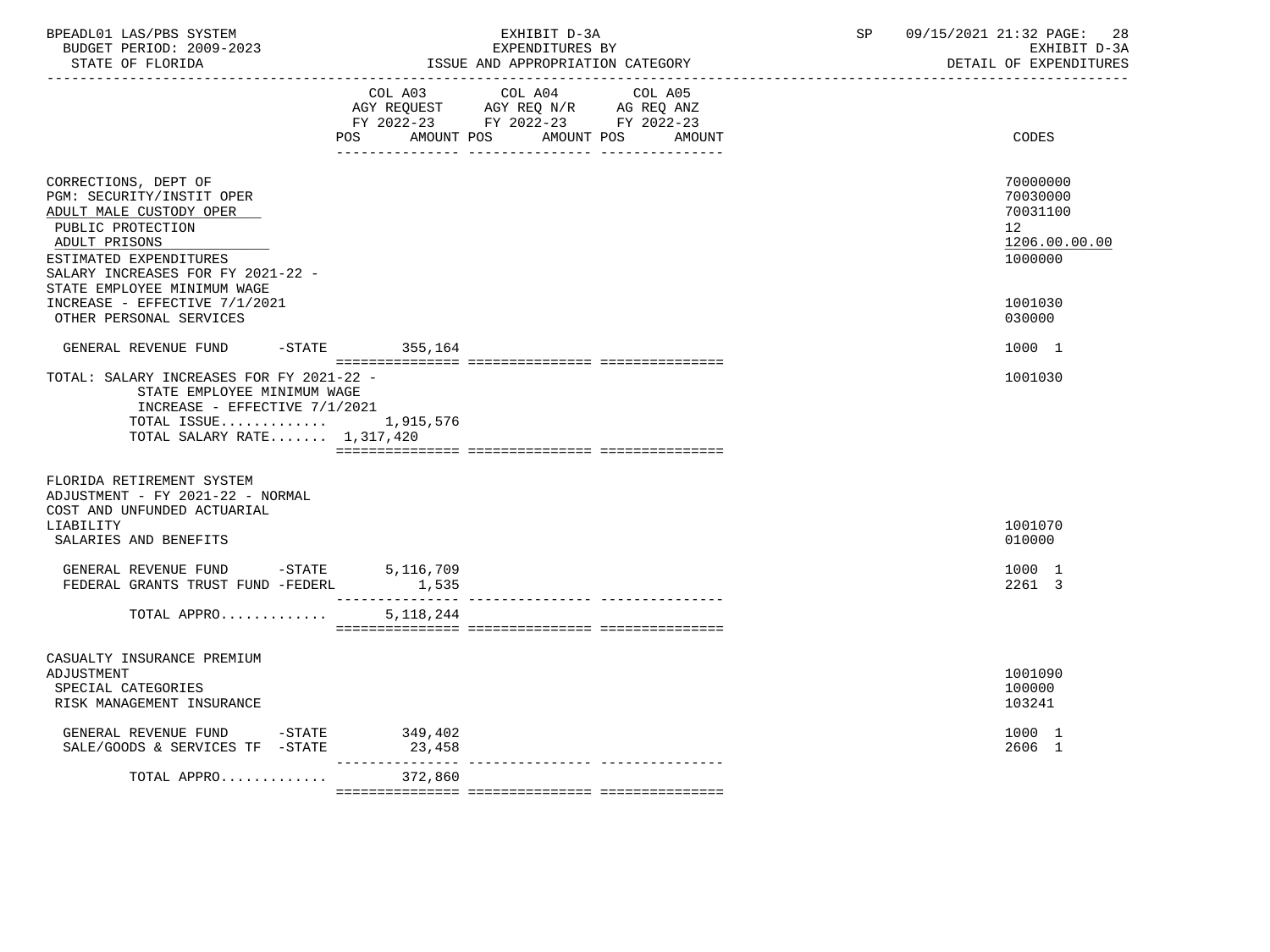| BPEADL01 LAS/PBS SYSTEM<br>BUDGET PERIOD: 2009-2023<br>STATE OF FLORIDA                                                                                                                                                                            | EXHIBIT D-3A<br>EXPENDITURES BY<br>ISSUE AND APPROPRIATION CATEGORY                                                                                  | SP<br>09/15/2021 21:32 PAGE:<br>DETAIL OF EXPENDITURES                                                         | 29<br>EXHIBIT D-3A |
|----------------------------------------------------------------------------------------------------------------------------------------------------------------------------------------------------------------------------------------------------|------------------------------------------------------------------------------------------------------------------------------------------------------|----------------------------------------------------------------------------------------------------------------|--------------------|
|                                                                                                                                                                                                                                                    | COL A03<br>COL A04<br>COL A05<br>AGY REQUEST AGY REQ N/R AG REQ ANZ<br>FY 2022-23 FY 2022-23 FY 2022-23<br>AMOUNT POS<br>POS<br>AMOUNT POS<br>AMOUNT | CODES                                                                                                          |                    |
| CORRECTIONS, DEPT OF<br>PGM: SECURITY/INSTIT OPER<br>ADULT MALE CUSTODY OPER<br>PUBLIC PROTECTION<br>ADULT PRISONS<br>ESTIMATED EXPENDITURES<br>REALLOCATION OF HUMAN RESOURCES<br>OUTSOURCING<br>SPECIAL CATEGORIES<br>TR/DMS/HR SVCS/STW CONTRCT |                                                                                                                                                      | 70000000<br>70030000<br>70031100<br>12 <sup>°</sup><br>1206.00.00.00<br>1000000<br>1005900<br>100000<br>107040 |                    |
| GENERAL REVENUE FUND -STATE 35,448-                                                                                                                                                                                                                |                                                                                                                                                      | 1000 1                                                                                                         |                    |
| NONRECURRING EXPENDITURES<br>ENHANCED OFFENDER REHABILITATION<br>PROGRAM<br>SPECIAL CATEGORIES<br>PRIVATE PRISON OPERATIONS<br>PRIVATE INMATE WELFARE TF -STATE                                                                                    | $2,961,680-$                                                                                                                                         | 2100000<br>2103013<br>100000<br>105235<br>2623 1                                                               |                    |
| 8.5 HOUR SHIFT<br><b>EXPENSES</b>                                                                                                                                                                                                                  |                                                                                                                                                      | 2103029<br>040000                                                                                              |                    |
| GENERAL REVENUE FUND                                                                                                                                                                                                                               | -STATE 489,500-                                                                                                                                      | 1000 1                                                                                                         |                    |
| CHILDREN OF INMATES: FAMILY<br>STRENGTHENING/REUNITE<br>SPECIAL CATEGORIES<br>CONTRACTED SERVICES                                                                                                                                                  |                                                                                                                                                      | 2103032<br>100000<br>100777                                                                                    |                    |
| GENERAL REVENUE FUND                                                                                                                                                                                                                               | $-STATE$ 250,000-                                                                                                                                    | 1000 1                                                                                                         |                    |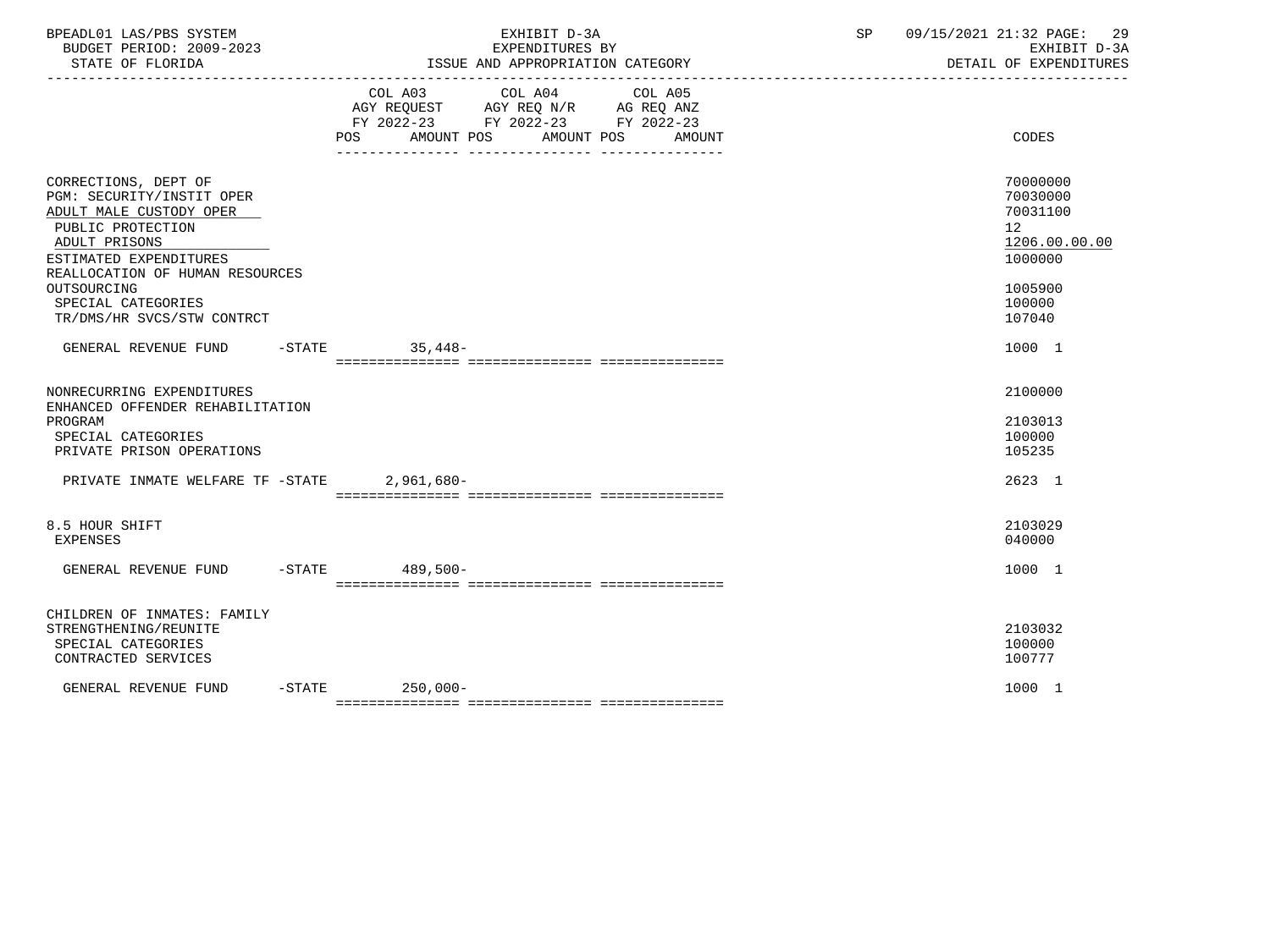| BPEADL01 LAS/PBS SYSTEM<br>BUDGET PERIOD: 2009-2023<br>STATE OF FLORIDA                                                                                                                                                     | EXHIBIT D-3A<br>EXPENDITURES BY<br>ISSUE AND APPROPRIATION CATEGORY                                                                                                                                                                                                                                                                                                                                                                                                                                                                                                                                                                                                                                                                                                                                                                                                                                                                                 | 09/15/2021 21:32 PAGE: 30<br>SP<br>EXHIBIT D-3A<br>DETAIL OF EXPENDITURES                                      |
|-----------------------------------------------------------------------------------------------------------------------------------------------------------------------------------------------------------------------------|-----------------------------------------------------------------------------------------------------------------------------------------------------------------------------------------------------------------------------------------------------------------------------------------------------------------------------------------------------------------------------------------------------------------------------------------------------------------------------------------------------------------------------------------------------------------------------------------------------------------------------------------------------------------------------------------------------------------------------------------------------------------------------------------------------------------------------------------------------------------------------------------------------------------------------------------------------|----------------------------------------------------------------------------------------------------------------|
|                                                                                                                                                                                                                             | COL A03<br>COL A04 COL A05<br>AGY REQUEST AGY REQ N/R AG REQ ANZ<br>FY 2022-23 FY 2022-23 FY 2022-23<br>AMOUNT POS<br>AMOUNT POS<br>POS<br>AMOUNT                                                                                                                                                                                                                                                                                                                                                                                                                                                                                                                                                                                                                                                                                                                                                                                                   | CODES                                                                                                          |
| CORRECTIONS, DEPT OF<br>PGM: SECURITY/INSTIT OPER<br>ADULT MALE CUSTODY OPER<br>PUBLIC PROTECTION<br>ADULT PRISONS<br>PRICE LEVEL INCREASES<br>PRIVATE PRISON OPERATIONS<br>SPECIAL CATEGORIES<br>PRIVATE PRISON OPERATIONS |                                                                                                                                                                                                                                                                                                                                                                                                                                                                                                                                                                                                                                                                                                                                                                                                                                                                                                                                                     | 70000000<br>70030000<br>70031100<br>12 <sub>2</sub><br>1206.00.00.00<br>2300000<br>2300015<br>100000<br>105235 |
| GENERAL REVENUE FUND                                                                                                                                                                                                        | -STATE 13,992,287                                                                                                                                                                                                                                                                                                                                                                                                                                                                                                                                                                                                                                                                                                                                                                                                                                                                                                                                   | 1000 1                                                                                                         |
|                                                                                                                                                                                                                             |                                                                                                                                                                                                                                                                                                                                                                                                                                                                                                                                                                                                                                                                                                                                                                                                                                                                                                                                                     |                                                                                                                |
| AGENCY ISSUE NARRATIVE:<br>2022-2023 BUDGET YEAR NARRATIVE:<br>Activity Reference: Maintaining Security                                                                                                                     | IT COMPONENT? NO<br>This issue requests \$13,992,287 from the General Revenue Fund to provide price level increases or increased per diem<br>amounts from contract rebids at privately operated correctional facilities.<br>Per diem increases that have occurred, or will occur prior to July 1, 2022, are as follows:<br>Bay Correctional Facility - from \$45.79 to \$51.41, an increase of \$5.62<br>Blackwater River Correctional Facility - from \$43.07 to \$47.47, an increase of \$4.40<br>Moore Haven Correctional Facility - from \$45.14 to \$54.53, an increase of \$9.39<br>South Bay Correctional Facility - from \$45.72 to \$49.50, an increase of \$3.78<br>Graceville Correctional Facility - from \$39.10 to \$40.65, an increase of \$1.55.<br>This issue is consistent with the Florida Strategic Plan for Economic Development strategy to improve the efficiency and<br>effectiveness of government agencies at all levels. |                                                                                                                |
| FOOD SERVICE CONTRACT<br>FOOD PRODUCTS                                                                                                                                                                                      |                                                                                                                                                                                                                                                                                                                                                                                                                                                                                                                                                                                                                                                                                                                                                                                                                                                                                                                                                     | 2300020<br>070000                                                                                              |
| GENERAL REVENUE FUND                                                                                                                                                                                                        | 16, 103, 943<br>$-STATE$                                                                                                                                                                                                                                                                                                                                                                                                                                                                                                                                                                                                                                                                                                                                                                                                                                                                                                                            | 1000 1                                                                                                         |
|                                                                                                                                                                                                                             |                                                                                                                                                                                                                                                                                                                                                                                                                                                                                                                                                                                                                                                                                                                                                                                                                                                                                                                                                     |                                                                                                                |
| AGENCY ISSUE NARRATIVE:<br>2022-2023 BUDGET YEAR NARRATIVE:                                                                                                                                                                 | IT COMPONENT? NO<br>This issue requests \$30,262,006 across several budget entities from the General Revenue Fund to outsource the Florida<br>Department of Corrections food service operation and to fund three FTEs to provide statewide monitoring of outsourcing<br>food service operations at all facilities and increase the food per diem resulting from a change to the master menu.<br>Outsourcing food services will reduce the human resource's workload associated with hiring kitchen staff across the                                                                                                                                                                                                                                                                                                                                                                                                                                 |                                                                                                                |

state. Having consistent staffing levels will also benefit the institutions by allowing uniformed staff to remain at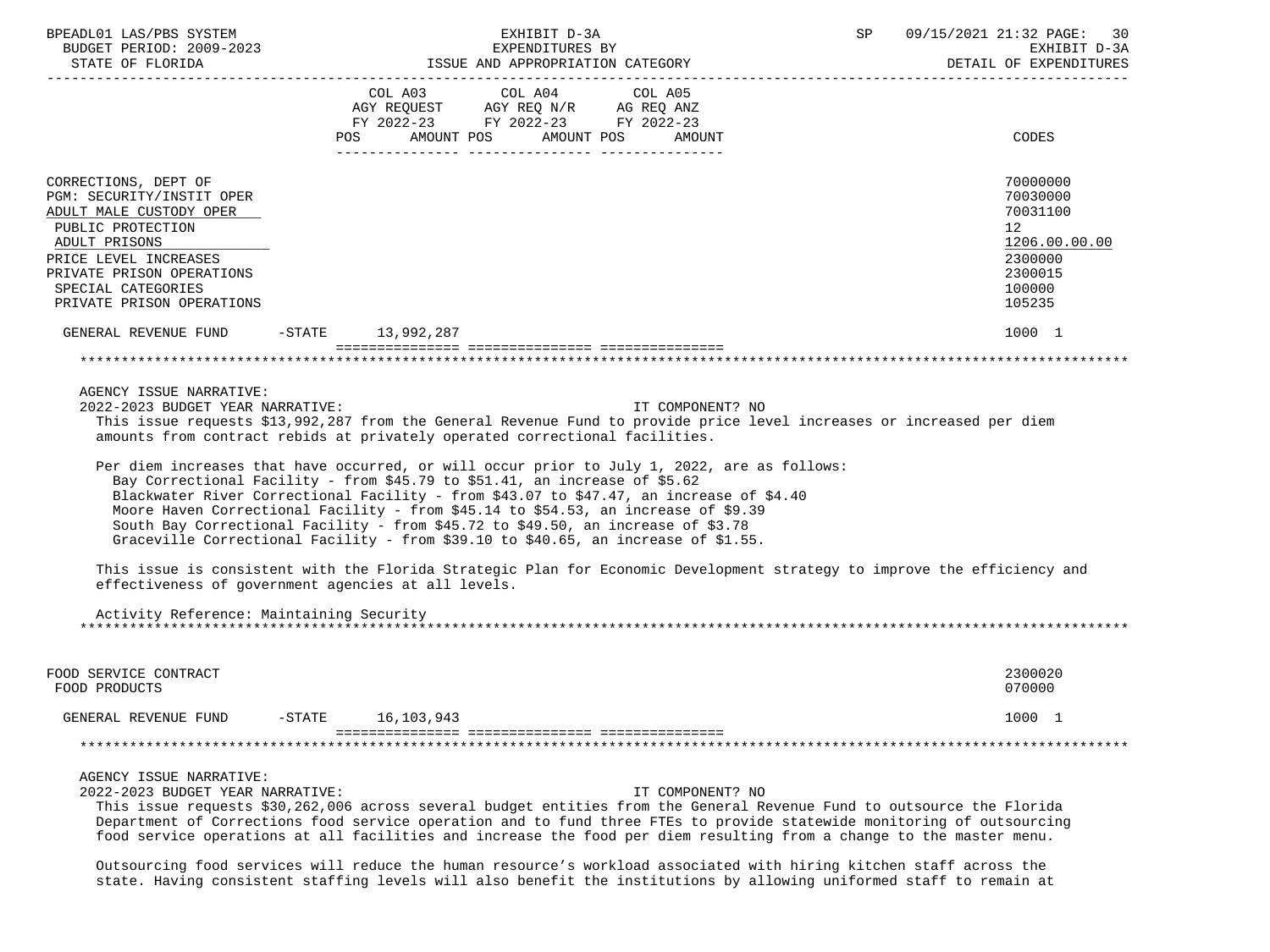| BPEADL01 LAS/PBS SYSTEM<br>BUDGET PERIOD: 2009-2023                                                                                                                  | EXHIBIT D-3A<br>EXPENDITURES BY                                                                                                                      | SP<br>09/15/2021 21:32 PAGE:<br>31<br>EXHIBIT D-3A                            |
|----------------------------------------------------------------------------------------------------------------------------------------------------------------------|------------------------------------------------------------------------------------------------------------------------------------------------------|-------------------------------------------------------------------------------|
| STATE OF FLORIDA                                                                                                                                                     | ISSUE AND APPROPRIATION CATEGORY                                                                                                                     | DETAIL OF EXPENDITURES                                                        |
|                                                                                                                                                                      | COL A03 COL A04 COL A05<br>AGY REOUEST<br>AGY REO N/R<br>AG REQ ANZ<br>FY 2022-23 FY 2022-23 FY 2022-23<br>AMOUNT POS<br>AMOUNT POS<br>POS<br>AMOUNT | CODES                                                                         |
| CORRECTIONS, DEPT OF<br>PGM: SECURITY/INSTIT OPER<br>ADULT MALE CUSTODY OPER<br>PUBLIC PROTECTION<br>ADULT PRISONS<br>PRICE LEVEL INCREASES<br>FOOD SERVICE CONTRACT |                                                                                                                                                      | 70000000<br>70030000<br>70031100<br>12<br>1206.00.00.00<br>2300000<br>2300020 |

 their post rather than being assigned to the kitchen when vacancies occur. In addition, funding an increase in spending related to food service will allow for the current menus to be enhanced in quality which will improve morale among the inmates which directly impacts staff morale.

 This issue is consistent with the Florida Strategic Plan for Economic Development strategy to improve the efficiency and effectiveness of government agencies at all levels.

 Activity: Maintaining Security \*\*\*\*\*\*\*\*\*\*\*\*\*\*\*\*\*\*\*\*\*\*\*\*\*\*\*\*\*\*\*\*\*\*\*\*\*\*\*\*\*\*\*\*\*\*\*\*\*\*\*\*\*\*\*\*\*\*\*\*\*\*\*\*\*\*\*\*\*\*\*\*\*\*\*\*\*\*\*\*\*\*\*\*\*\*\*\*\*\*\*\*\*\*\*\*\*\*\*\*\*\*\*\*\*\*\*\*\*\*\*\*\*\*\*\*\*\*\*\*\*\*\*\*\*\*\*

| EQUIPMENT NEEDS<br>CRITICAL SECURITY EOUIPMENT<br>OPERATING CAPITAL OUTLAY |          |           |  | 2400000<br>2401400<br>060000 |
|----------------------------------------------------------------------------|----------|-----------|--|------------------------------|
| GENERAL REVENUE FUND                                                       | $-STATE$ | 5,000,000 |  | 1000                         |
|                                                                            |          |           |  |                              |

AGENCY ISSUE NARRATIVE:

2022-2023 BUDGET YEAR NARRATIVE: IT COMPONENT? NO

 This issue requests \$5,000,000 from the General Revenue Fund to improve operations by leveraging advanced technology and modern equipment by adding or upgrading to more advanced security equipment items that will improve public and staff safety and the efficiency of operations.

 The Florida Department of Corrections has a critical need to add/upgrade advanced security equipment items such as surveillance camera systems, metal detectors, electronic key issue systems, biometric identification systems, heartbeat detector systems, perimeter motion detection lights, warehouse pallet scanners, mattress scanners, drone support for K-9 operations, special teams equipment, grounds maintenance equipment, motion lights for perimeter, and less lethal munitions for emergency response teams.

 This issue is consistent with the Florida Strategic Plan for Economic Development strategy to improve the efficiency and effectiveness of government agencies at all levels.

 Activity Reference: Maintaining Security \*\*\*\*\*\*\*\*\*\*\*\*\*\*\*\*\*\*\*\*\*\*\*\*\*\*\*\*\*\*\*\*\*\*\*\*\*\*\*\*\*\*\*\*\*\*\*\*\*\*\*\*\*\*\*\*\*\*\*\*\*\*\*\*\*\*\*\*\*\*\*\*\*\*\*\*\*\*\*\*\*\*\*\*\*\*\*\*\*\*\*\*\*\*\*\*\*\*\*\*\*\*\*\*\*\*\*\*\*\*\*\*\*\*\*\*\*\*\*\*\*\*\*\*\*\*\*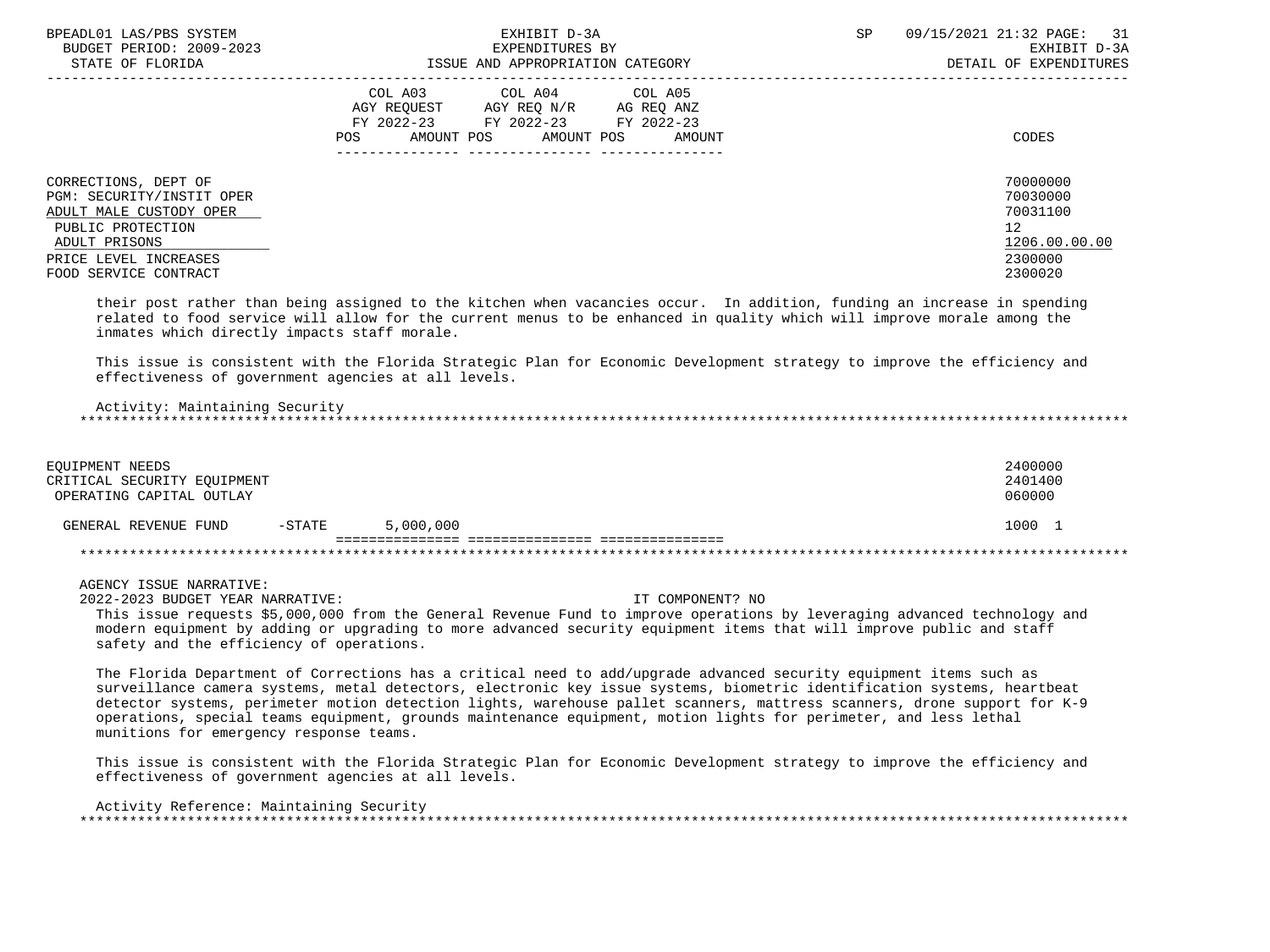| BPEADL01 LAS/PBS SYSTEM<br>BUDGET PERIOD: 2009-2023<br>STATE OF FLORIDA                                                                                                        | EXHIBIT D-3A<br>EXPENDITURES BY<br>ISSUE AND APPROPRIATION CATEGORY                                                                              | 09/15/2021 21:32 PAGE: 32<br>SP<br>EXHIBIT D-3A<br>DETAIL OF EXPENDITURES       |
|--------------------------------------------------------------------------------------------------------------------------------------------------------------------------------|--------------------------------------------------------------------------------------------------------------------------------------------------|---------------------------------------------------------------------------------|
|                                                                                                                                                                                | COL A03 COL A04 COL A05<br>AGY REQUEST AGY REQ $N/R$ AG REQ ANZ<br>FY 2022-23 FY 2022-23 FY 2022-23<br>AMOUNT POS<br>AMOUNT POS<br>POS<br>AMOUNT | CODES                                                                           |
| CORRECTIONS, DEPT OF<br>PGM: SECURITY/INSTIT OPER<br>ADULT MALE CUSTODY OPER<br>PUBLIC PROTECTION<br>ADULT PRISONS<br>OUTSOURCING OF STATE PROGRAMS,<br>SERVICES OR ACTIVITIES |                                                                                                                                                  | 70000000<br>70030000<br>70031100<br>12 <sup>°</sup><br>1206.00.00.00<br>33J0000 |
| OUTSOURCE FOOD SERVICE - DEDUCT<br>SALARY RATE<br>SALARY RATE 3,514,613-                                                                                                       |                                                                                                                                                  | 33J0050<br>000000                                                               |
|                                                                                                                                                                                |                                                                                                                                                  |                                                                                 |
| SALARIES AND BENEFITS                                                                                                                                                          |                                                                                                                                                  | 010000                                                                          |
| GENERAL REVENUE FUND<br>$-$ STATE                                                                                                                                              | 142.00-<br>7,114,250-                                                                                                                            | 1000 1                                                                          |
| OTHER PERSONAL SERVICES                                                                                                                                                        |                                                                                                                                                  | 030000                                                                          |
| GENERAL REVENUE FUND                                                                                                                                                           | -STATE 3,375,789-                                                                                                                                | 1000 1                                                                          |
| SPECIAL CATEGORIES<br>FOOD SERVICE/PRODUCTION                                                                                                                                  |                                                                                                                                                  | 100000<br>102025                                                                |
| GENERAL REVENUE FUND                                                                                                                                                           | -STATE 2, 260, 737-                                                                                                                              | 1000 1                                                                          |
| TR/DMS/HR SVCS/STW CONTRCT                                                                                                                                                     |                                                                                                                                                  | 107040                                                                          |
| GENERAL REVENUE FUND<br>$-$ STATE                                                                                                                                              | $43,310-$                                                                                                                                        | 1000 1                                                                          |
| TOTAL: OUTSOURCE FOOD SERVICE - DEDUCT<br>TOTAL POSITIONS 142.00-<br>TOTAL ISSUE $12,794,086-$<br>TOTAL SALARY RATE 3,514,613-                                                 |                                                                                                                                                  | 33J0050                                                                         |
|                                                                                                                                                                                |                                                                                                                                                  |                                                                                 |

2022-2023 BUDGET YEAR NARRATIVE: IT COMPONENT? NO

 This issue requests (\$24,687,909) across several budget entities from the General Revenue Fund for outsourcing the food preparation and delivery to inmates under the supervision of the Florida Department of Corrections (Department).

 Current funding for the purchase of quality food items and kitchen staff salaries has not kept pace with inflation, resulting in lower food quality and staffing shortages. This frequently results in the need to utilize staff that are not trained in food preparation and delivery.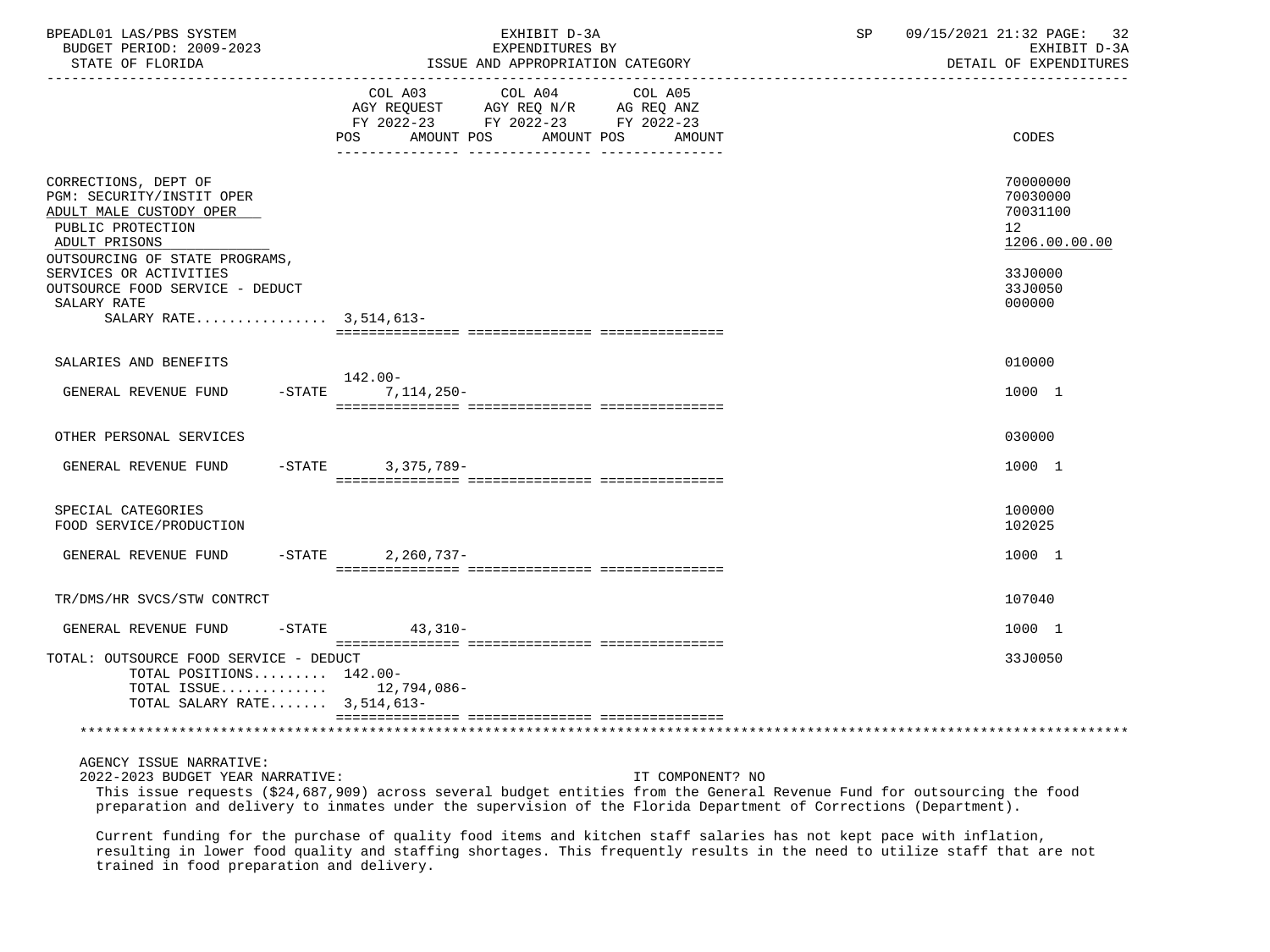| BPEADL01 LAS/PBS SYSTEM<br>BUDGET PERIOD: 2009-2023<br>STATE OF FLORIDA                                                                              | EXHIBIT D-3A<br>EXPENDITURES BY<br>ISSUE AND APPROPRIATION CATEGORY                                                                             | 09/15/2021 21:32 PAGE: 33<br><b>SP</b><br>EXHIBIT D-3A<br>DETAIL OF EXPENDITURES |
|------------------------------------------------------------------------------------------------------------------------------------------------------|-------------------------------------------------------------------------------------------------------------------------------------------------|----------------------------------------------------------------------------------|
|                                                                                                                                                      | COL A03 COL A04 COL A05<br>AGY REQUEST AGY REQ N/R AG REQ ANZ<br>FY 2022-23 FY 2022-23 FY 2022-23<br>AMOUNT POS AMOUNT POS<br>POS FOR<br>AMOUNT | CODES                                                                            |
| CORRECTIONS, DEPT OF<br>PGM: SECURITY/INSTIT OPER<br>ADULT MALE CUSTODY OPER<br>PUBLIC PROTECTION<br>ADULT PRISONS<br>OUTSOURCING OF STATE PROGRAMS, |                                                                                                                                                 | 70000000<br>70030000<br>70031100<br>12 <sup>7</sup><br>1206.00.00.00             |
| SERVICES OR ACTIVITIES<br>OUTSOURCE FOOD SERVICE - DEDUCT                                                                                            |                                                                                                                                                 | 33J0000<br>33J0050                                                               |

 The Department is responsible for providing adequate nutritious food, that is safely prepared. Being unable to hire and retain kitchen staff requires the Department to utilize Correctional Officer positions to fill in, which imposes a stress on the Security roster, and a degradation in food service preparation and delivery.

 The Other Salary Additive (OAD) transaction was used to decrease salaries to equal the current payment rates of the positions being reduced.

This issue nets to zero with issue code 33J0060.

 This issue is consistent with the Florida Strategic Plan for Economic Development strategy to improve the efficiency and effectiveness of government agencies at all levels.

 Activity Reference: Maintaining Security \*\*\*\*\*\*\*\*\*\*\*\*\*\*\*\*\*\*\*\*\*\*\*\*\*\*\*\*\*\*\*\*\*\*\*\*\*\*\*\*\*\*\*\*\*\*\*\*\*\*\*\*\*\*\*\*\*\*\*\*\*\*\*\*\*\*\*\*\*\*\*\*\*\*\*\*\*\*\*\*\*\*\*\*\*\*\*\*\*\*\*\*\*\*\*\*\*\*\*\*\*\*\*\*\*\*\*\*\*\*\*\*\*\*\*\*\*\*\*\*\*\*\*\*\*\*\*

| POSITION DETAIL OF SALARIES AND BENEFITS: |             |           |              |          |   |                                                                                       |
|-------------------------------------------|-------------|-----------|--------------|----------|---|---------------------------------------------------------------------------------------|
| <b>FTE</b>                                | BASE RATE   | ADDITIVES | BENEFITS     | SUBTOTAL | ႜ | LAPSED SALARIES<br>AND BENEFITS                                                       |
|                                           |             |           |              |          |   |                                                                                       |
|                                           |             |           |              |          |   |                                                                                       |
| 1320 VOCATIONAL FOOD SERVICE COORDINATOR  |             |           |              |          |   |                                                                                       |
| $107.00 -$                                | 2,522,418-  |           | $2,020,601-$ |          |   | 4,543,019-                                                                            |
|                                           |             |           |              |          |   |                                                                                       |
| $1.00 -$                                  | $25.577-$   |           | 19,254-      |          |   | 44,831-                                                                               |
| 6223 FOOD SERVICE DIRECTOR I - SES        |             |           |              |          |   |                                                                                       |
| $9.00 -$                                  | $230.193 -$ |           | 183,730-     |          |   | $413,923-$                                                                            |
| 6224 FOOD SERVICE DIRECTOR II - SES       |             |           |              |          |   |                                                                                       |
| $25.00 -$                                 | 736,425-    |           | $528, 313 -$ |          |   | 1,264,738-                                                                            |
|                                           |             |           |              |          |   | LAPSE<br>$4,543,019 - 0.00$<br>$44,831 - 0.00$<br>$413,923 - 0.00$<br>1,264,738- 0.00 |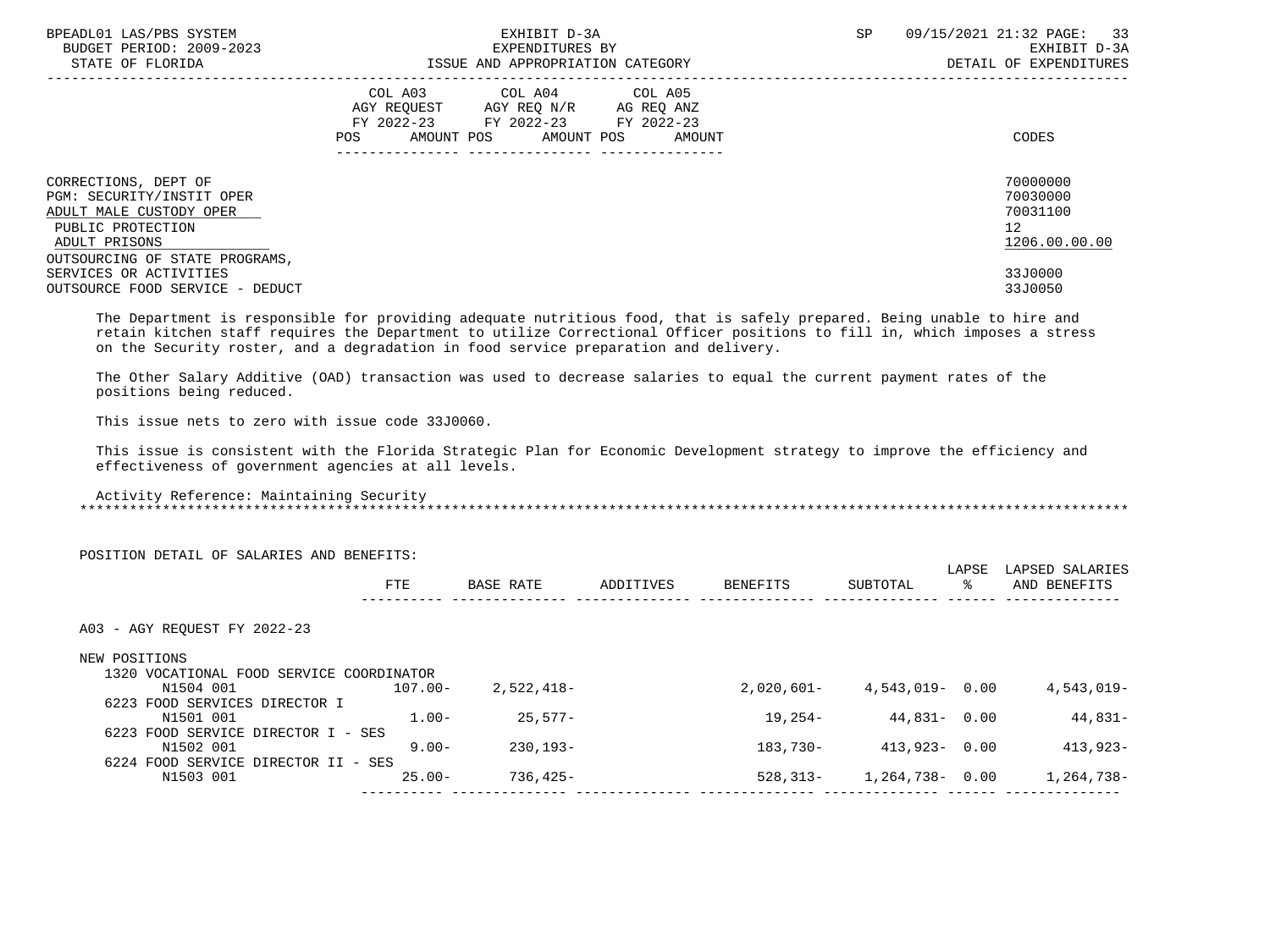| BPEADL01 LAS/PBS SYSTEM<br>BUDGET PERIOD: 2009-2023<br>STATE OF FLORIDA                                                                                                                                                                                                                                   |                 | EXHIBIT D-3A<br>EXPENDITURES BY<br>ISSUE AND APPROPRIATION CATEGORY |                                                                                             |          | SP                        |   | 09/15/2021 21:32 PAGE: 34<br>EXHIBIT D-3A<br>DETAIL OF EXPENDITURES                        |
|-----------------------------------------------------------------------------------------------------------------------------------------------------------------------------------------------------------------------------------------------------------------------------------------------------------|-----------------|---------------------------------------------------------------------|---------------------------------------------------------------------------------------------|----------|---------------------------|---|--------------------------------------------------------------------------------------------|
|                                                                                                                                                                                                                                                                                                           | COL A03<br>POS. | COL A04<br>AMOUNT POS AMOUNT POS                                    | COL A05<br>AGY REQUEST AGY REQ N/R AG REQ ANZ<br>FY 2022-23 FY 2022-23 FY 2022-23<br>AMOUNT |          |                           |   | CODES                                                                                      |
| CORRECTIONS, DEPT OF<br>PGM: SECURITY/INSTIT OPER<br>ADULT MALE CUSTODY OPER<br>PUBLIC PROTECTION<br>ADULT PRISONS<br>OUTSOURCING OF STATE PROGRAMS,<br>SERVICES OR ACTIVITIES<br>OUTSOURCE FOOD SERVICE - DEDUCT                                                                                         |                 |                                                                     |                                                                                             |          |                           |   | 70000000<br>70030000<br>70031100<br>12 <sup>°</sup><br>1206.00.00.00<br>33J0000<br>33J0050 |
| POSITION DETAIL OF SALARIES AND BENEFITS:                                                                                                                                                                                                                                                                 |                 |                                                                     |                                                                                             |          |                           |   |                                                                                            |
|                                                                                                                                                                                                                                                                                                           |                 | FTE BASE RATE                                                       | ADDITIVES                                                                                   | BENEFITS | SUBTOTAL                  | ႜ | LAPSE LAPSED SALARIES<br>AND BENEFITS                                                      |
| A03 - AGY REQUEST FY 2022-23<br>NEW POSITIONS                                                                                                                                                                                                                                                             |                 |                                                                     |                                                                                             |          |                           |   |                                                                                            |
| TOTALS FOR ISSUE BY FUND<br>1000 GENERAL REVENUE FUND                                                                                                                                                                                                                                                     |                 |                                                                     |                                                                                             |          |                           |   | $6, 266, 511 -$                                                                            |
|                                                                                                                                                                                                                                                                                                           |                 | $142.00 - 3.514.613 -$                                              |                                                                                             |          | $2,751,898 - 6,266,511 -$ |   | --------------<br>$6, 266, 511 -$<br>==============                                        |
| OTHER SALARY AMOUNT<br>1000 GENERAL REVENUE FUND                                                                                                                                                                                                                                                          |                 |                                                                     |                                                                                             |          |                           |   | 847,739-                                                                                   |
|                                                                                                                                                                                                                                                                                                           |                 |                                                                     |                                                                                             |          |                           |   | .<br>$7,114,250-$<br>==============                                                        |
|                                                                                                                                                                                                                                                                                                           |                 |                                                                     |                                                                                             |          |                           |   |                                                                                            |
| OUTSOURCE FOOD SOURCE - ADD<br>FOOD PRODUCTS                                                                                                                                                                                                                                                              |                 |                                                                     |                                                                                             |          |                           |   | 33J0060<br>070000                                                                          |
| GENERAL REVENUE FUND -STATE 13,235,536                                                                                                                                                                                                                                                                    |                 |                                                                     |                                                                                             |          |                           |   | 1000 1                                                                                     |
|                                                                                                                                                                                                                                                                                                           |                 |                                                                     |                                                                                             |          |                           |   |                                                                                            |
| AGENCY ISSUE NARRATIVE:<br>2022-2023 BUDGET YEAR NARRATIVE:<br>This issue requests \$24,687,909 across several budget entities from the General Revenue Fund for outsourcing the food<br>preparation and delivery to inmates under the supervision of the Florida Department of Corrections (Department). |                 |                                                                     | IT COMPONENT? NO                                                                            |          |                           |   |                                                                                            |

 Current funding for the purchase of quality food items and kitchen staff salaries has not kept pace with inflation, resulting in lower food quality and staffing shortages. This frequently results in the need to utilize staff that are not trained in food preparation and delivery.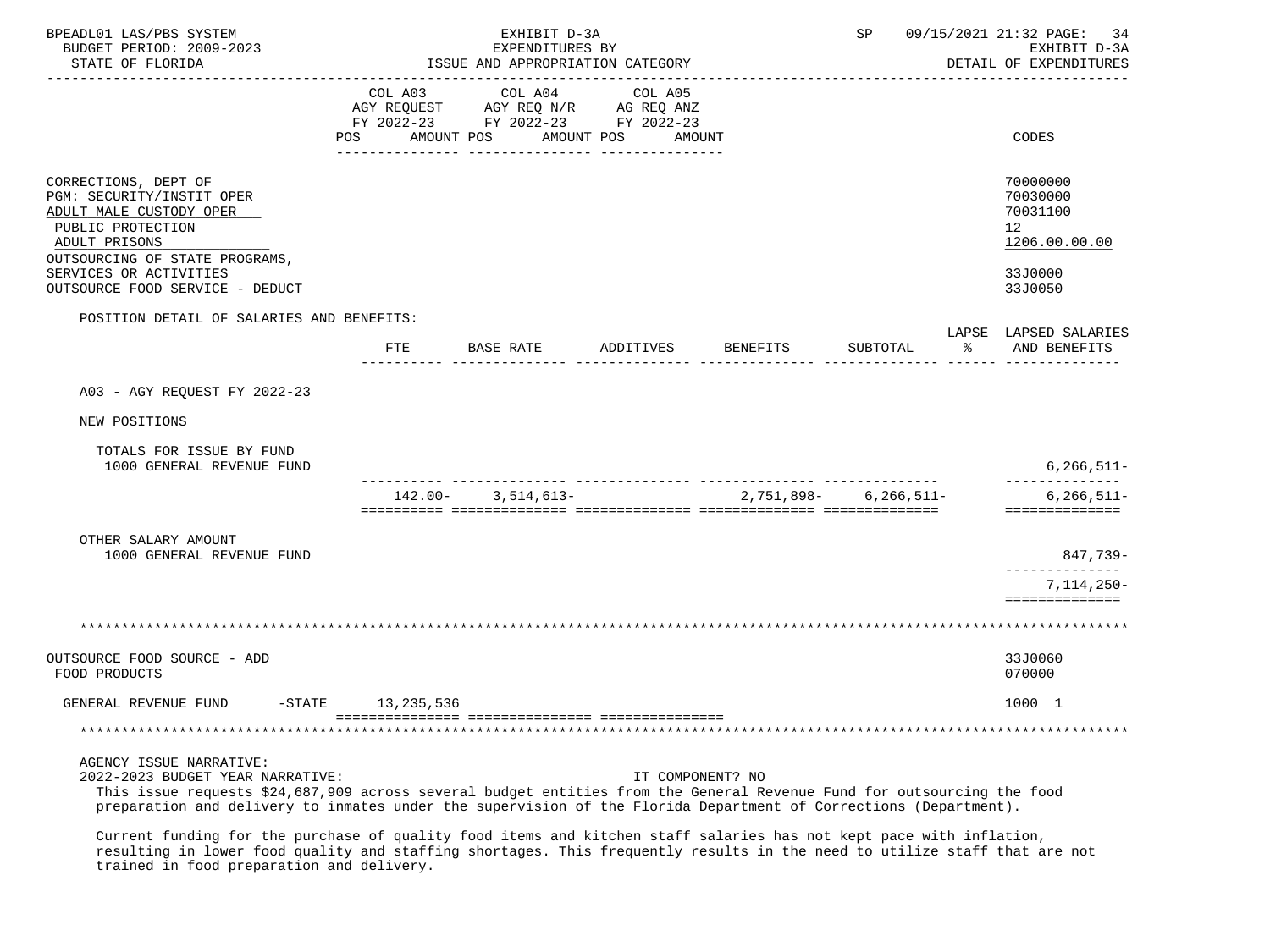| BPEADL01 LAS/PBS SYSTEM<br>BUDGET PERIOD: 2009-2023<br>STATE OF FLORIDA                                                                              | EXHIBIT D-3A<br>EXPENDITURES BY<br>ISSUE AND APPROPRIATION CATEGORY                                                                            | 09/15/2021 21:32 PAGE: 35<br><b>SP</b><br>EXHIBIT D-3A<br>DETAIL OF EXPENDITURES |
|------------------------------------------------------------------------------------------------------------------------------------------------------|------------------------------------------------------------------------------------------------------------------------------------------------|----------------------------------------------------------------------------------|
|                                                                                                                                                      | COL A03 COL A04 COL A05<br>AGY REQUEST AGY REQ N/R AG REQ ANZ<br>FY 2022-23 FY 2022-23<br>FY 2022-23<br>AMOUNT POS AMOUNT POS<br>POS<br>AMOUNT | CODES                                                                            |
| CORRECTIONS, DEPT OF<br>PGM: SECURITY/INSTIT OPER<br>ADULT MALE CUSTODY OPER<br>PUBLIC PROTECTION<br>ADULT PRISONS<br>OUTSOURCING OF STATE PROGRAMS, |                                                                                                                                                | 70000000<br>70030000<br>70031100<br>12 <sup>°</sup><br>1206.00.00.00             |
| SERVICES OR ACTIVITIES<br>OUTSOURCE FOOD SOURCE - ADD                                                                                                |                                                                                                                                                | 33J0000<br>33J0060                                                               |

 The Department is responsible for providing adequate nutritious food, that is safely prepared. Being unable to hire and retain kitchen staff requires the Department to utilize Correctional Officer positions to fill in, which imposes a stress on the Security roster, and a degradation in food service preparation and delivery.

This issue nets to zero with issue code 33J0050.

 This issue is consistent with the Florida Strategic Plan for Economic Development strategy to improve the efficiency and effectiveness of government agencies at all levels.

 Activity Reference: Maintaining Security \*\*\*\*\*\*\*\*\*\*\*\*\*\*\*\*\*\*\*\*\*\*\*\*\*\*\*\*\*\*\*\*\*\*\*\*\*\*\*\*\*\*\*\*\*\*\*\*\*\*\*\*\*\*\*\*\*\*\*\*\*\*\*\*\*\*\*\*\*\*\*\*\*\*\*\*\*\*\*\*\*\*\*\*\*\*\*\*\*\*\*\*\*\*\*\*\*\*\*\*\*\*\*\*\*\*\*\*\*\*\*\*\*\*\*\*\*\*\*\*\*\*\*\*\*\*\*

| FUND SHIFT<br>TRANSFER SALE OF GOODS AND SERVICES | 3400000 |
|---------------------------------------------------|---------|
| TRUST FUND TO GENERAL REVENUE -                   |         |
| DEDUCT                                            | 3406070 |
| SPECIAL CATEGORIES                                | 100000  |
| RISK MANAGEMENT INSURANCE                         | 103241  |
| 1,198,047-<br>SALE/GOODS & SERVICES TF -STATE     | 2606 1  |
|                                                   |         |

AGENCY ISSUE NARRATIVE:

2022-2023 BUDGET YEAR NARRATIVE: IT COMPONENT? NO

 The Florida Department of Corrections requests the fund shift of Sale of Goods and Services Clearing Trust Fund to the General Revenue Fund within the Risk Management category. This action will make the Risk Management payment 100% general revenue funded.

This issue is related to issue code 3406080 and nets to zero.

 Activity Reference: Maintaining Security \*\*\*\*\*\*\*\*\*\*\*\*\*\*\*\*\*\*\*\*\*\*\*\*\*\*\*\*\*\*\*\*\*\*\*\*\*\*\*\*\*\*\*\*\*\*\*\*\*\*\*\*\*\*\*\*\*\*\*\*\*\*\*\*\*\*\*\*\*\*\*\*\*\*\*\*\*\*\*\*\*\*\*\*\*\*\*\*\*\*\*\*\*\*\*\*\*\*\*\*\*\*\*\*\*\*\*\*\*\*\*\*\*\*\*\*\*\*\*\*\*\*\*\*\*\*\*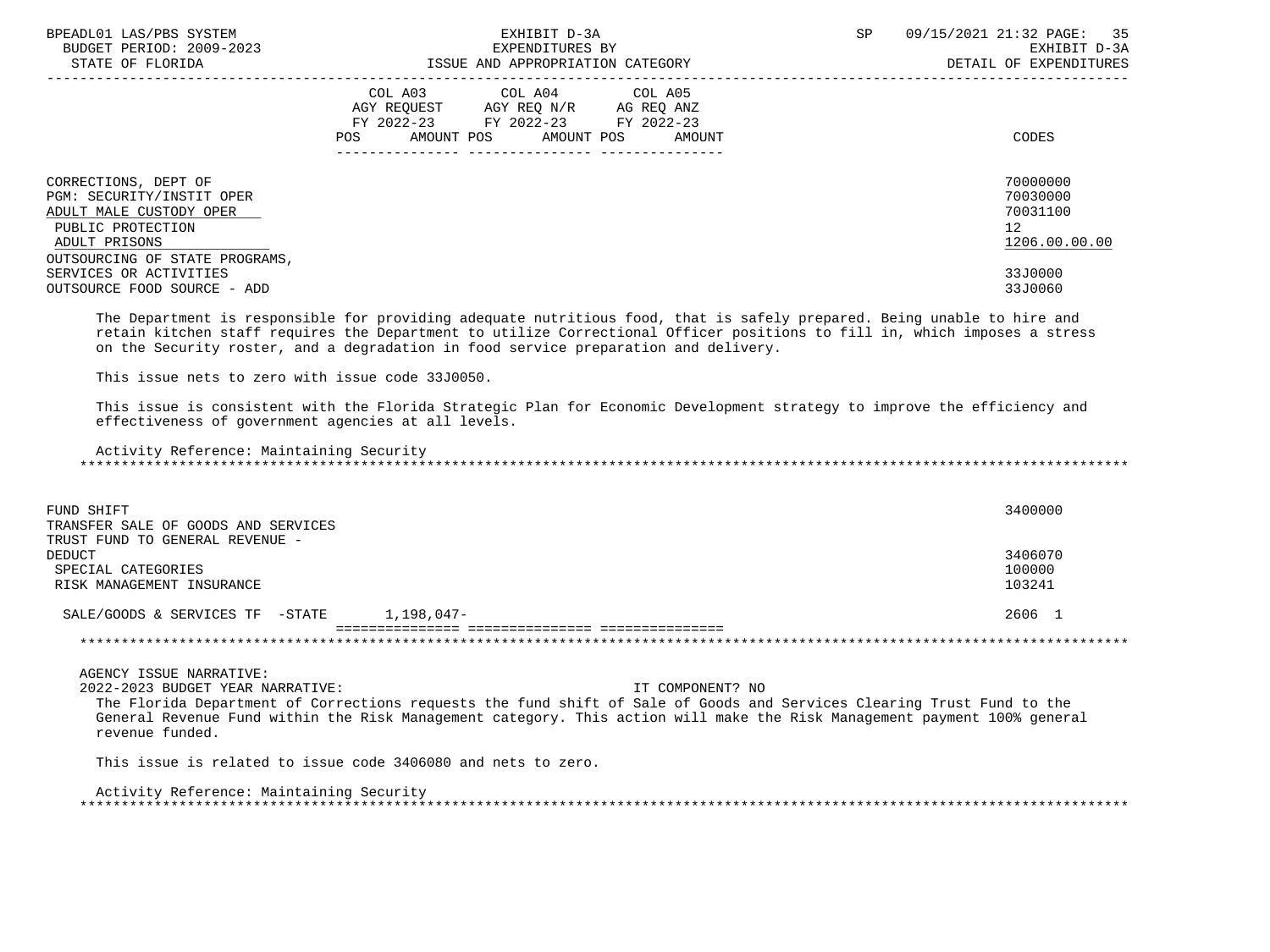| BPEADL01 LAS/PBS SYSTEM<br>BUDGET PERIOD: 2009-2023                                                                                                                     | EXHIBIT D-3A<br>EXPENDITURES BY                                                                                                                                                                                                                                        | 09/15/2021 21:32 PAGE:<br>SP<br>36<br>EXHIBIT D-3A                 |
|-------------------------------------------------------------------------------------------------------------------------------------------------------------------------|------------------------------------------------------------------------------------------------------------------------------------------------------------------------------------------------------------------------------------------------------------------------|--------------------------------------------------------------------|
| STATE OF FLORIDA                                                                                                                                                        | ISSUE AND APPROPRIATION CATEGORY                                                                                                                                                                                                                                       | DETAIL OF EXPENDITURES                                             |
|                                                                                                                                                                         | COL A03<br>COL A04<br>COL A05<br>AGY REQUEST AGY REQ N/R AG REQ ANZ<br>FY 2022-23 FY 2022-23 FY 2022-23<br>AMOUNT POS<br>AMOUNT POS<br>POS<br>AMOUNT                                                                                                                   | CODES                                                              |
| CORRECTIONS, DEPT OF<br>PGM: SECURITY/INSTIT OPER<br>ADULT MALE CUSTODY OPER<br>PUBLIC PROTECTION<br>ADULT PRISONS<br>FUND SHIFT<br>TRANSFER SALE OF GOODS AND SERVICES |                                                                                                                                                                                                                                                                        | 70000000<br>70030000<br>70031100<br>12<br>1206.00.00.00<br>3400000 |
| TRUST FUND TO GENERALREVENUE -<br>ADD                                                                                                                                   |                                                                                                                                                                                                                                                                        | 3406080                                                            |
| SPECIAL CATEGORIES<br>RISK MANAGEMENT INSURANCE                                                                                                                         |                                                                                                                                                                                                                                                                        | 100000<br>103241                                                   |
| GENERAL REVENUE FUND                                                                                                                                                    | 1,198,047<br>$-$ STATE                                                                                                                                                                                                                                                 | 1000 1                                                             |
| AGENCY ISSUE NARRATIVE:<br>2022-2023 BUDGET YEAR NARRATIVE:<br>revenue funded.                                                                                          | IT COMPONENT? NO<br>The Florida Department of Corrections requests the fund shift of Sale of Goods and Services Clearing Trust Fund to the<br>General Revenue Fund within the Risk Management category. This action will make the Risk Management payment 100% general |                                                                    |
|                                                                                                                                                                         | This issue is related to issue code 3406070 and nets to zero.                                                                                                                                                                                                          |                                                                    |
| Activity Reference: Maintaining Security                                                                                                                                |                                                                                                                                                                                                                                                                        |                                                                    |
| AUDIT FINDINGS AND RECOMMENDATIONS<br>SECURITY RESTRICTIVE HOUSING STAFF<br>SALARY RATE<br>SALARY RATE 5,491,200                                                        |                                                                                                                                                                                                                                                                        | 4A00000<br>4A00040<br>000000                                       |
| SALARIES AND BENEFITS                                                                                                                                                   |                                                                                                                                                                                                                                                                        | 010000                                                             |
| GENERAL REVENUE FUND                                                                                                                                                    | 132.00<br>9,250,909<br>$ STATE$                                                                                                                                                                                                                                        | 1000 1                                                             |
| <b>EXPENSES</b>                                                                                                                                                         |                                                                                                                                                                                                                                                                        | 040000                                                             |
| GENERAL REVENUE FUND                                                                                                                                                    | $-STATE$<br>620,013 345,576                                                                                                                                                                                                                                            | 1000 1                                                             |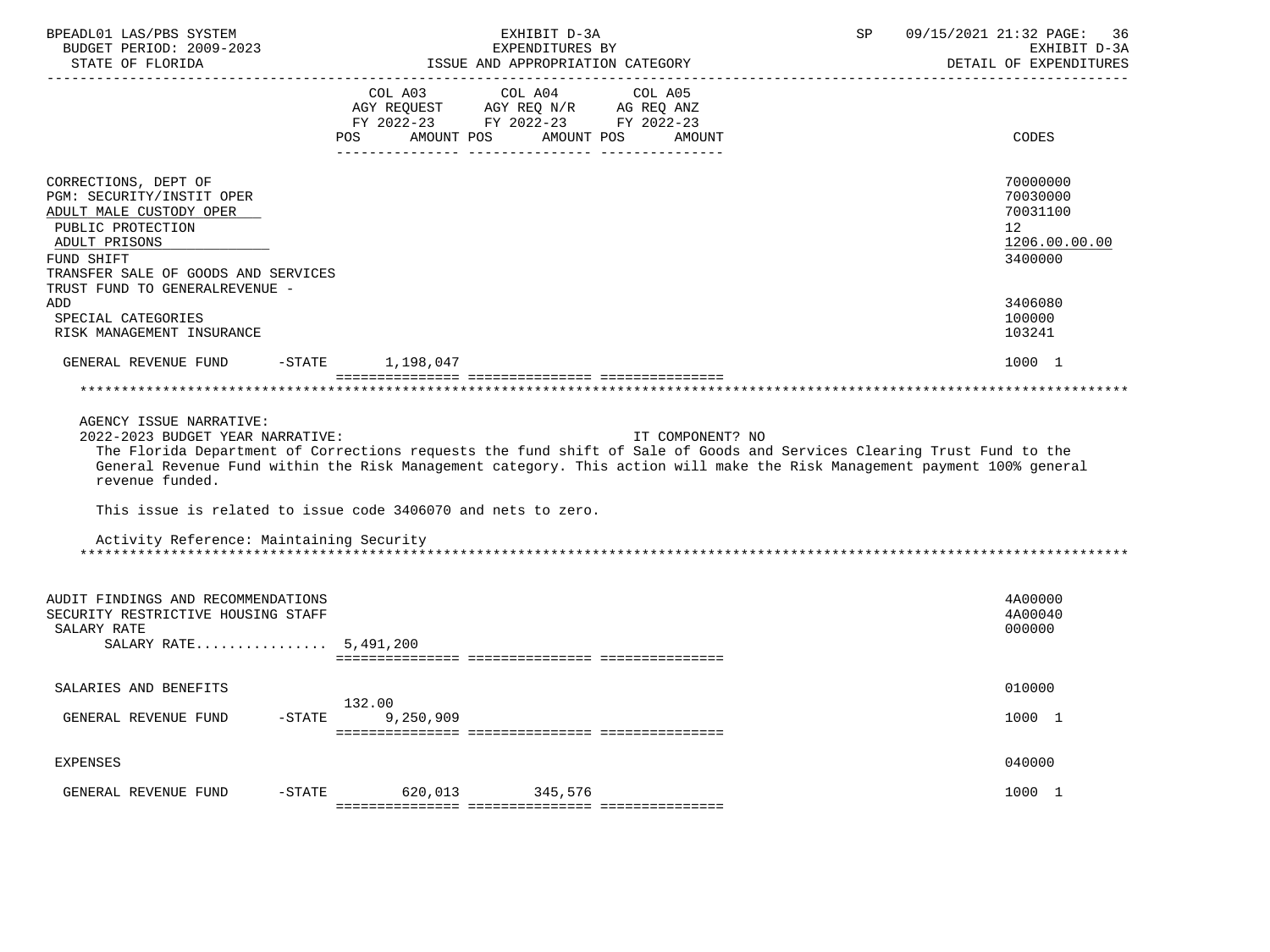| BPEADL01 LAS/PBS SYSTEM<br>BUDGET PERIOD: 2009-2023<br>STATE OF FLORIDA                                                                                                                                                                           | EXHIBIT D-3A<br>EXPENDITURES BY<br>ISSUE AND APPROPRIATION CATEGORY                                                                   | SP | 09/15/2021 21:32 PAGE: 37<br>EXHIBIT D-3A<br>DETAIL OF EXPENDITURES                               |  |
|---------------------------------------------------------------------------------------------------------------------------------------------------------------------------------------------------------------------------------------------------|---------------------------------------------------------------------------------------------------------------------------------------|----|---------------------------------------------------------------------------------------------------|--|
|                                                                                                                                                                                                                                                   | COL A03 COL A04 COL A05<br>AGY REQUEST AGY REQ N/R AG REQ ANZ<br>FY 2022-23 FY 2022-23 FY 2022-23<br>POS AMOUNT POS AMOUNT POS AMOUNT |    | CODES                                                                                             |  |
| CORRECTIONS, DEPT OF<br>PGM: SECURITY/INSTIT OPER<br>ADULT MALE CUSTODY OPER<br>PUBLIC PROTECTION<br>ADULT PRISONS<br>AUDIT FINDINGS AND RECOMMENDATIONS<br>SECURITY RESTRICTIVE HOUSING STAFF<br>SPECIAL CATEGORIES<br>SALARY INCENTIVE PAYMENTS |                                                                                                                                       |    | 70000000<br>70030000<br>70031100<br>12<br>1206.00.00.00<br>4A00000<br>4A00040<br>100000<br>103290 |  |
| GENERAL REVENUE FUND -STATE 148,896                                                                                                                                                                                                               |                                                                                                                                       |    | 1000 1                                                                                            |  |
| TR/DMS/HR SVCS/STW CONTRCT                                                                                                                                                                                                                        |                                                                                                                                       |    | 107040                                                                                            |  |
| GENERAL REVENUE FUND -STATE 40,267                                                                                                                                                                                                                |                                                                                                                                       |    | 1000 1                                                                                            |  |
| TOTAL: SECURITY RESTRICTIVE HOUSING STAFF<br>TOTAL POSITIONS $132.00$<br>TOTAL ISSUE 10,060,085 345,576<br>TOTAL SALARY RATE 5,491,200                                                                                                            |                                                                                                                                       |    | 4A00040                                                                                           |  |
|                                                                                                                                                                                                                                                   |                                                                                                                                       |    |                                                                                                   |  |

AGENCY ISSUE NARRATIVE:

2022-2023 BUDGET YEAR NARRATIVE: IT COMPONENT? NO

 This issue requests \$10,060,085 from the General Revenue Fund to fund 132 FTEs to provide ability to safely conduct recreation in segregation units. This is year one of a five-year issue to provide required staffing at all Department facilities.

 The Florida Department of Corrections (Department) currently lacks the staff to meet the minimum out of cell recreation and exercise requirements mandated by Florida Administrative Code or the nationally accepted standards for the ethical and humane treatment of prisoners in special management housing.

 The Department is 100% Non-Compliant with the American Corrections Association (ACA) standard (4-4270, renumbered to 5-4A-4270), which requires "Written policy, procedure, and practice provide that inmates in segregation receive a minimum of one hour of exercise per day outside their cells, five days per week, unless security or safety considerations dictate otherwise." The ACA stance on this issue is "Inmates in special management housing should be provided with the opportunity to exercise in an area designated for this purpose, with opportunities to exercise outdoors, weather permitting, unless security or safety considerations dictate otherwise." Florida Administrative Code 33-602.221, and 33-602.222 currently require a minimum of three hours per week of outdoor exercise. Additional staffing would allow for staff to safely conduct additional recreation hours while still conducting other duties that affect the quality of life of the offenders in our care.

 The salary requested are based on the Department proposed new rates for certified classes and are therefore higher than the standard rates.

This issue is consistent with the Florida Strategic Plan for Economic Development strategy to improve the efficiency and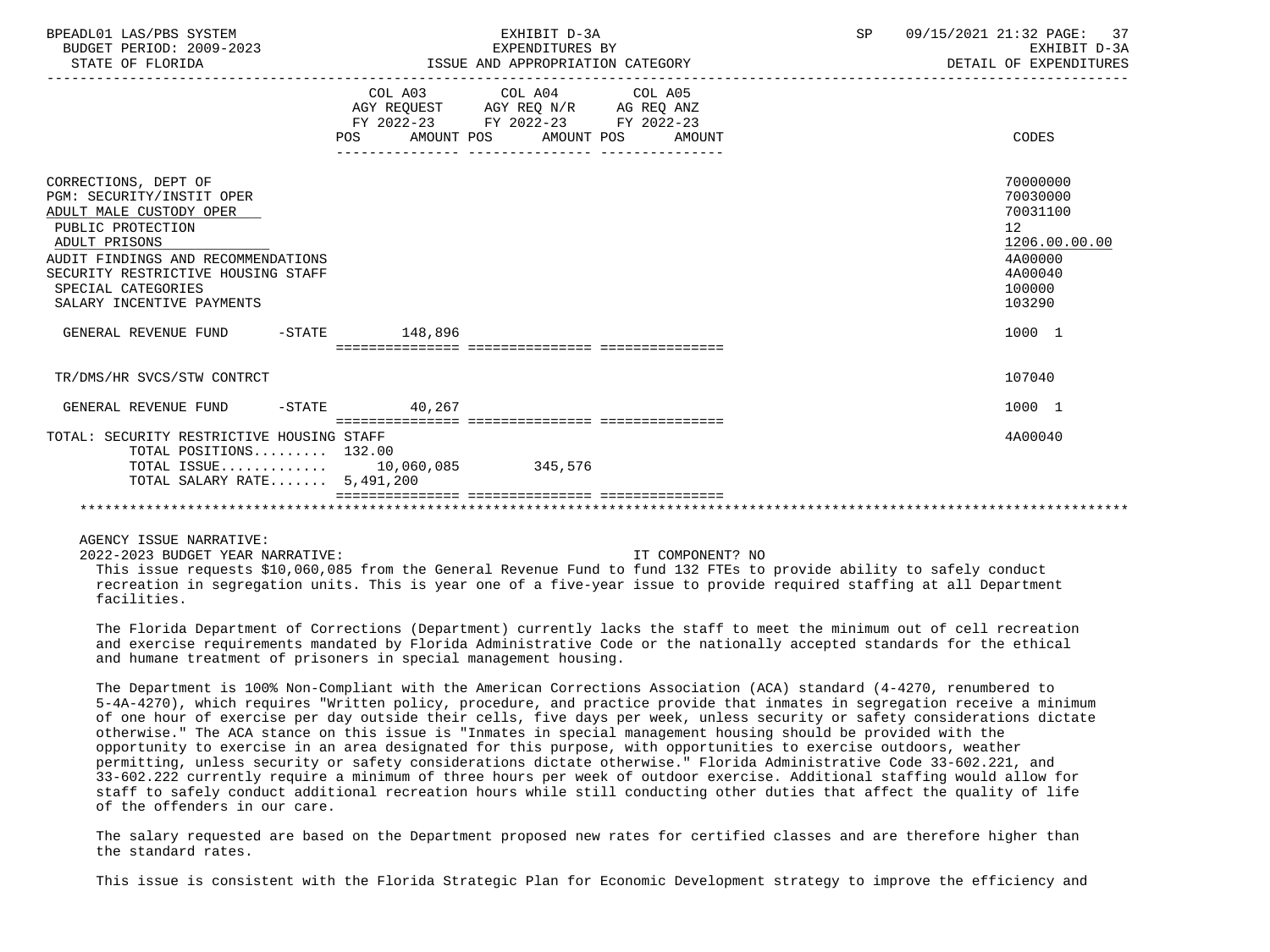| BPEADL01 LAS/PBS SYSTEM<br>BUDGET PERIOD: 2009-2023<br>STATE OF FLORIDA                                                                                                                        |                       | EXHIBIT D-3A<br>EXPENDITURES BY<br>ISSUE AND APPROPRIATION CATEGORY                                        |                                       | SP                  |                     | 09/15/2021 21:32 PAGE:<br>38<br>EXHIBIT D-3A<br>DETAIL OF EXPENDITURES        |
|------------------------------------------------------------------------------------------------------------------------------------------------------------------------------------------------|-----------------------|------------------------------------------------------------------------------------------------------------|---------------------------------------|---------------------|---------------------|-------------------------------------------------------------------------------|
|                                                                                                                                                                                                | COL A03<br><b>POS</b> | COL A04<br>AGY REQUEST AGY REQ N/R AG REQ ANZ<br>FY 2022-23 FY 2022-23 FY 2022-23<br>AMOUNT POS AMOUNT POS | COL A05<br>AMOUNT                     |                     |                     | CODES                                                                         |
| CORRECTIONS, DEPT OF<br>PGM: SECURITY/INSTIT OPER<br>ADULT MALE CUSTODY OPER<br>PUBLIC PROTECTION<br>ADULT PRISONS<br>AUDIT FINDINGS AND RECOMMENDATIONS<br>SECURITY RESTRICTIVE HOUSING STAFF |                       |                                                                                                            |                                       |                     |                     | 70000000<br>70030000<br>70031100<br>12<br>1206.00.00.00<br>4A00000<br>4A00040 |
| effectiveness of government agencies at all levels.<br>Activity Reference: Maintaining Security<br>POSITION DETAIL OF SALARIES AND BENEFITS:                                                   | FTE                   | BASE RATE                                                                                                  | ADDITIVES BENEFITS                    | SUBTOTAL            | ిన                  | LAPSE LAPSED SALARIES<br>AND BENEFITS                                         |
| A03 - AGY REQUEST FY 2022-23<br>NEW POSITIONS<br>8003 CORRECTIONAL OFFICER<br>N1601 001                                                                                                        |                       | 132.00 5,491,200                                                                                           |                                       |                     | deede adalekte adal | 3,759,709 9,250,909 0.00 9,250,909                                            |
| TOTALS FOR ISSUE BY FUND<br>1000 GENERAL REVENUE FUND                                                                                                                                          |                       |                                                                                                            | . _ _ _ _ _ _ _ _ _ _ _ _ _ _ _ _ _ _ |                     |                     | 9,250,909                                                                     |
|                                                                                                                                                                                                |                       | 132.00 5,491,200                                                                                           |                                       | 3,759,709 9,250,909 |                     | 9,250,909<br>==============                                                   |
|                                                                                                                                                                                                |                       |                                                                                                            |                                       |                     |                     |                                                                               |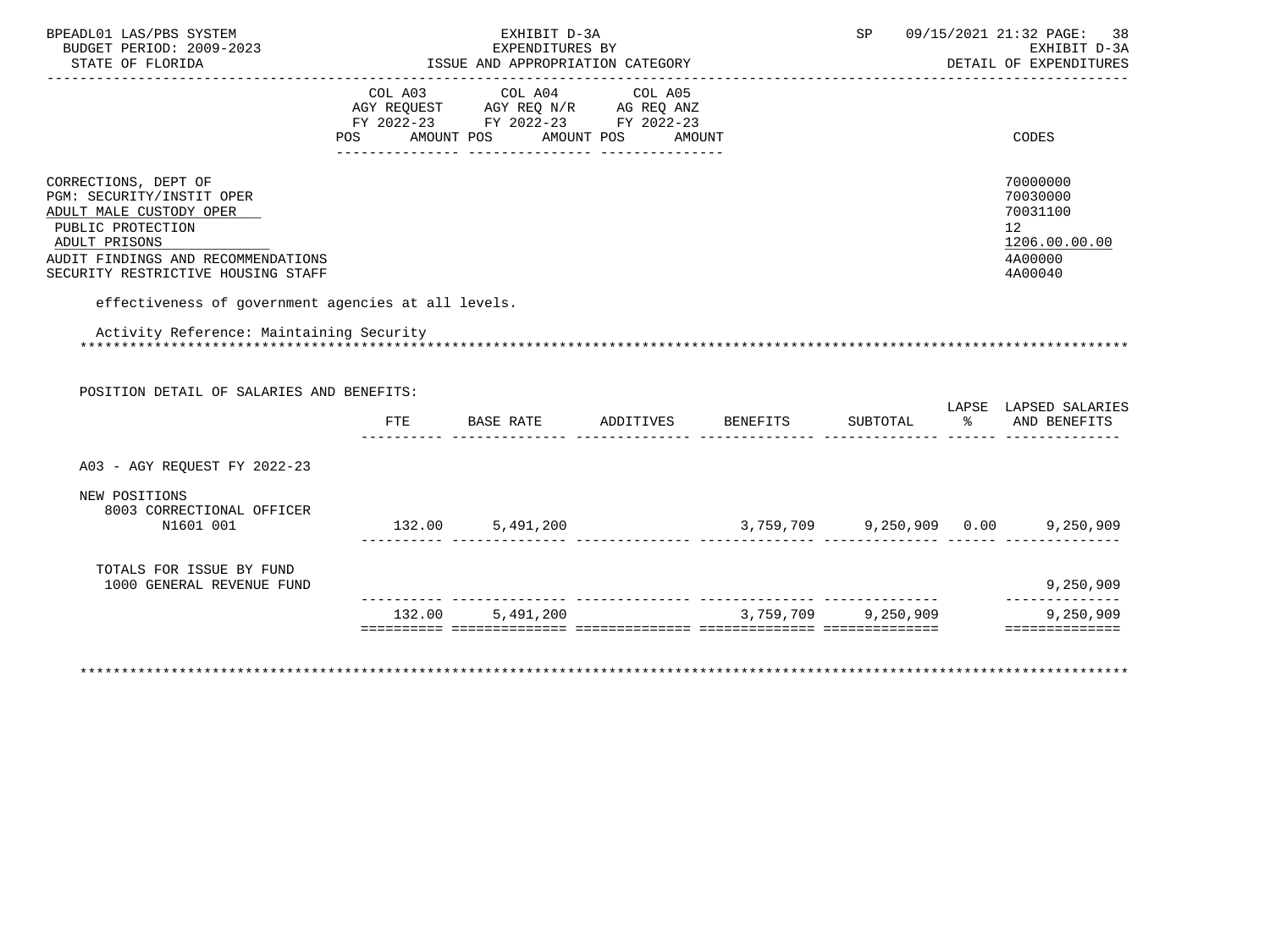| BPEADL01 LAS/PBS SYSTEM<br>BUDGET PERIOD: 2009-2023<br>STATE OF FLORIDA                                                                                                                                                                    |         | EXHIBIT D-3A<br>EXPENDITURES BY<br>ISSUE AND APPROPRIATION CATEGORY                                                                   | SP | 09/15/2021 21:32 PAGE: 39<br>EXHIBIT D-3A<br>DETAIL OF EXPENDITURES                                  |
|--------------------------------------------------------------------------------------------------------------------------------------------------------------------------------------------------------------------------------------------|---------|---------------------------------------------------------------------------------------------------------------------------------------|----|------------------------------------------------------------------------------------------------------|
|                                                                                                                                                                                                                                            |         | COL A03 COL A04 COL A05<br>AGY REQUEST AGY REQ N/R AG REQ ANZ<br>FY 2022-23 FY 2022-23 FY 2022-23<br>POS AMOUNT POS AMOUNT POS AMOUNT |    | CODES                                                                                                |
| CORRECTIONS, DEPT OF<br>PGM: SECURITY/INSTIT OPER<br>ADULT MALE CUSTODY OPER<br>PUBLIC PROTECTION<br>ADULT PRISONS<br>INCREASE TRUST FUND AUTHORITY<br>INCREASE TRUST FUND AUTHORITY IN<br>THE GRANTS AND DONATIONS TRUST FUND<br>EXPENSES |         |                                                                                                                                       |    | 70000000<br>70030000<br>70031100<br>12 <sup>1</sup><br>1206.00.00.00<br>4200000<br>4200030<br>040000 |
| GRANTS AND DONATIONS TF -STATE 132,136                                                                                                                                                                                                     |         |                                                                                                                                       |    | 2339 1                                                                                               |
| SPECIAL CATEGORIES<br>CONTRACTED SERVICES                                                                                                                                                                                                  |         |                                                                                                                                       |    | 100000<br>100777                                                                                     |
| GRANTS AND DONATIONS TF -STATE 250,000                                                                                                                                                                                                     |         |                                                                                                                                       |    | 2339 1                                                                                               |
| TOTAL: INCREASE TRUST FUND AUTHORITY IN<br>THE GRANTS AND DONATIONS TRUST FUND<br>TOTAL ISSUE                                                                                                                                              | 382,136 |                                                                                                                                       |    | 4200030                                                                                              |
|                                                                                                                                                                                                                                            |         |                                                                                                                                       |    |                                                                                                      |

AGENCY ISSUE NARRATIVE:

2022-2023 BUDGET YEAR NARRATIVE: IT COMPONENT? NO

 This issue requests \$382,136 of authority in the Grants and Donations Trust Fund for payment of repairs to facility infrastructure.

 Recently, the Florida Department of Corrections (Department) has sustained significant damages from natural disasters such as floods, hurricanes, tornadoes, and fires to facilities throughout the state. As a result, the Department has received insurance proceeds from Risk Management to make the repairs necessary to restore facilities to normal occupancy and operational use.

 Currently, there is insufficient authority in the expenses and contractual services categories to purchase supplies and procure contracted services needed for repairs. The requested funding will assist in ensuring timely repairs and alleviate the need to continuously request additional grant authority via budget amendments to expend insurance proceeds.

 This issue is consistent with the Florida Strategic Plan for Economic Development strategy to improve the efficiency and effectiveness of government agencies at all levels.

| Activity Reference: Maintaining Security |  |
|------------------------------------------|--|
|                                          |  |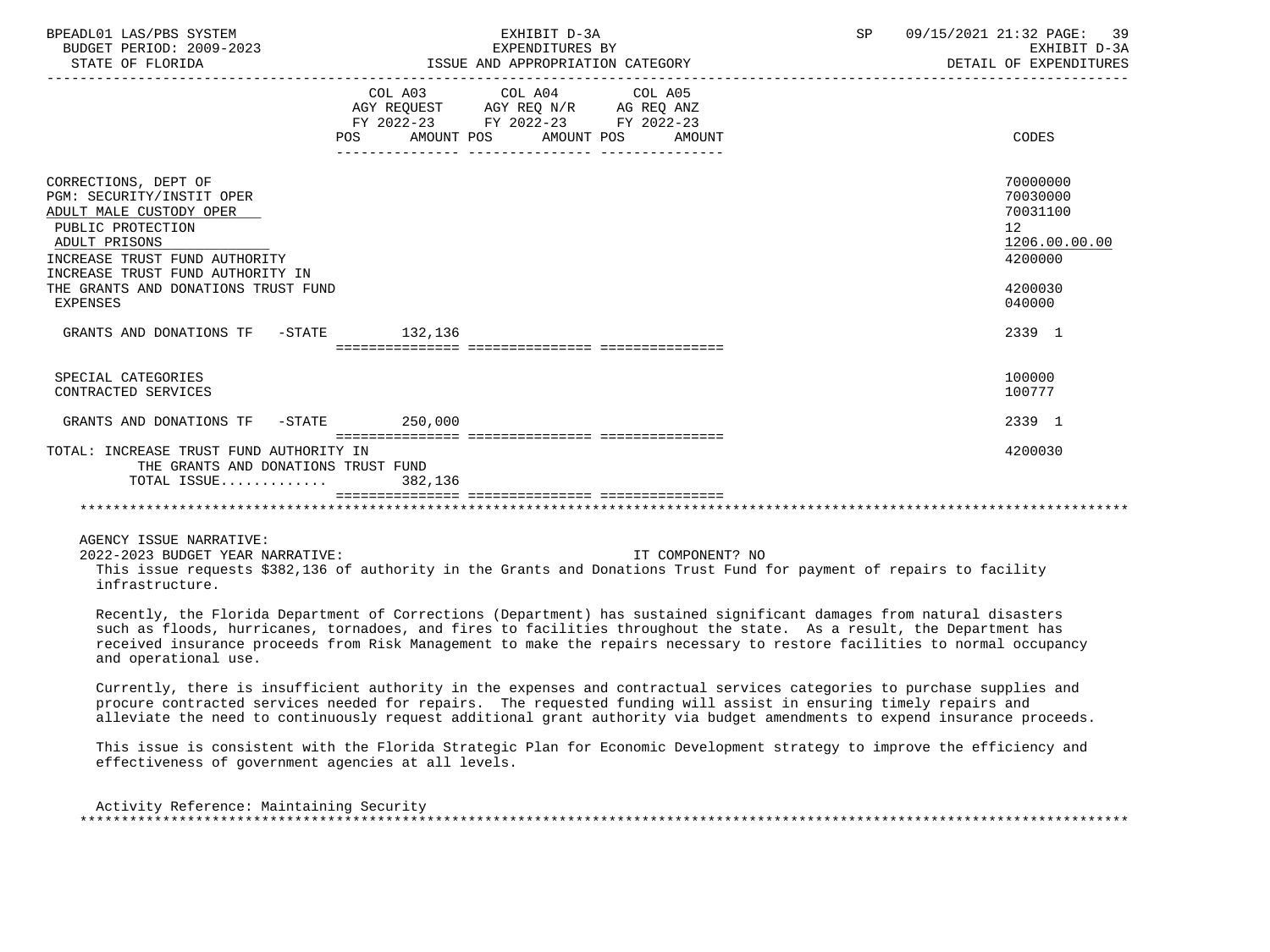| BPEADL01 LAS/PBS SYSTEM<br>BUDGET PERIOD: 2009-2023<br>STATE OF FLORIDA                                                                                                                                                     | EXHIBIT D-3A<br>EXPENDITURES BY<br>ISSUE AND APPROPRIATION CATEGORY                                                                                                                                                                                             | SP 09/15/2021 21:32 PAGE: 40<br>EXHIBIT D-3A<br>DETAIL OF EXPENDITURES           |
|-----------------------------------------------------------------------------------------------------------------------------------------------------------------------------------------------------------------------------|-----------------------------------------------------------------------------------------------------------------------------------------------------------------------------------------------------------------------------------------------------------------|----------------------------------------------------------------------------------|
|                                                                                                                                                                                                                             | COL A03 COL A04<br>COL A05<br>AGY REQUEST AGY REQ N/R AG REQ ANZ<br>FY 2022-23 FY 2022-23 FY 2022-23<br>POS AMOUNT POS AMOUNT POS AMOUNT                                                                                                                        | CODES                                                                            |
| CORRECTIONS, DEPT OF<br>PGM: SECURITY/INSTIT OPER<br>ADULT MALE CUSTODY OPER<br>PUBLIC PROTECTION<br>ADULT PRISONS<br>INCREASE TRUST FUND AUTHORITY<br>INCREASE TRUST FUND AUTHORITY IN<br>SALE OF GOODS AND SERVICES TRUST |                                                                                                                                                                                                                                                                 | 70000000<br>70030000<br>70031100<br>12 <sup>12</sup><br>1206.00.00.00<br>4200000 |
| FUND FOR STAFF HOUSING REPAIRS AND<br>RENOVATIONS<br><b>EXPENSES</b>                                                                                                                                                        |                                                                                                                                                                                                                                                                 | 4200040<br>040000                                                                |
| SALE/GOODS & SERVICES TF -STATE 948,047                                                                                                                                                                                     |                                                                                                                                                                                                                                                                 | 2606 1                                                                           |
| OPERATING CAPITAL OUTLAY                                                                                                                                                                                                    |                                                                                                                                                                                                                                                                 | 060000                                                                           |
| SALE/GOODS & SERVICES TF -STATE 50,000                                                                                                                                                                                      |                                                                                                                                                                                                                                                                 | 2606 1                                                                           |
| SPECIAL CATEGORIES<br>CONTRACTED SERVICES                                                                                                                                                                                   |                                                                                                                                                                                                                                                                 | 100000<br>100777                                                                 |
| SALE/GOODS & SERVICES TF -STATE 200,000                                                                                                                                                                                     |                                                                                                                                                                                                                                                                 | 2606 1                                                                           |
| TOTAL: INCREASE TRUST FUND AUTHORITY IN<br>SALE OF GOODS AND SERVICES TRUST<br>FUND FOR STAFF HOUSING REPAIRS AND<br>RENOVATIONS<br>TOTAL ISSUE 1,198,047                                                                   |                                                                                                                                                                                                                                                                 | 4200040                                                                          |
|                                                                                                                                                                                                                             |                                                                                                                                                                                                                                                                 |                                                                                  |
| AGENCY ISSUE NARRATIVE:<br>2022-2023 BUDGET YEAR NARRATIVE:<br>renovations to staff housing units statewide.                                                                                                                | IT COMPONENT? NO<br>This issue requests \$1,198,047 of authority for the Sale of Goods and Services Trust Fund to allow for repairs and<br>This issue requests outberity in the Cole of Coods and Cervises Trust Fund to perform repairs and repeation to staff |                                                                                  |

 This issue requests authority in the Sale of Goods and Services Trust Fund to perform repairs and renovation to staff housing units at facilities statewide. The Department has hundreds of staff housing units throughout the state for which it is responsible for the general repair and maintenance. Many of these state-owned buildings are old, resulting in the physical plant operations nearing the end of their operational life expectancy. This request for trust fund authority addresses repairs and or replacement of roofs, heating and cooling systems, plumbing systems and electrical systems. The requested authority is critical for the Department to continue to have the ability to offer quality staff housing which is a vital tool in the recruitment and retention of staff.

 This issue is consistent with the Florida Strategic Plan for Economic Development strategy to improve the efficiency and effectiveness of government agencies at all levels.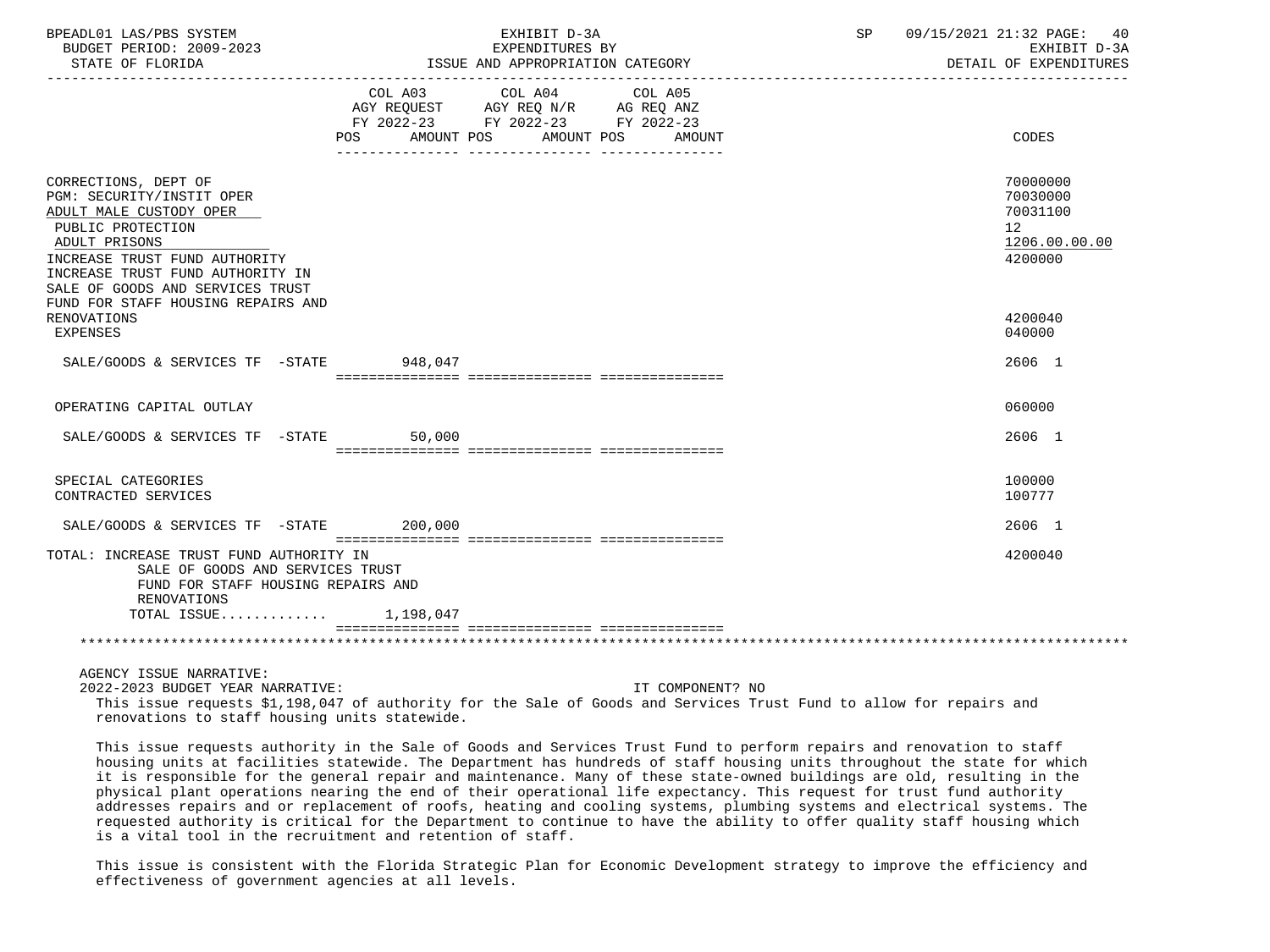| BPEADL01 LAS/PBS SYSTEM<br>BUDGET PERIOD: 2009-2023<br>STATE OF FLORIDA                                                                                                                                                                                           |           | EXHIBIT D-3A<br>EXPENDITURES BY<br>ISSUE AND APPROPRIATION CATEGORY |                                                                                                                                                                                                                         |  | SP                                                                 |  | 09/15/2021 21:32 PAGE: 41<br>EXHIBIT D-3A<br>DETAIL OF EXPENDITURES |                              |
|-------------------------------------------------------------------------------------------------------------------------------------------------------------------------------------------------------------------------------------------------------------------|-----------|---------------------------------------------------------------------|-------------------------------------------------------------------------------------------------------------------------------------------------------------------------------------------------------------------------|--|--------------------------------------------------------------------|--|---------------------------------------------------------------------|------------------------------|
|                                                                                                                                                                                                                                                                   | POS       | AMOUNT POS                                                          | COL A03 COL A04 COL A05<br>$\begin{tabular}{lllllll} AGY & \texttt{REQUEST} & \texttt{AGY} & \texttt{REG} & \texttt{N/R} & \texttt{AG} & \texttt{REQ} & \texttt{ANZ} \end{tabular}$<br>FY 2022-23 FY 2022-23 FY 2022-23 |  | AMOUNT POS AMOUNT                                                  |  |                                                                     | CODES                        |
| CORRECTIONS, DEPT OF<br>PGM: SECURITY/INSTIT OPER<br>ADULT MALE CUSTODY OPER<br>PUBLIC PROTECTION<br>ADULT PRISONS<br>INCREASE TRUST FUND AUTHORITY<br>INCREASE TRUST FUND AUTHORITY IN<br>SALE OF GOODS AND SERVICES TRUST<br>FUND FOR STAFF HOUSING REPAIRS AND |           |                                                                     |                                                                                                                                                                                                                         |  | 70000000<br>70030000<br>70031100<br>12<br>1206.00.00.00<br>4200000 |  |                                                                     |                              |
| RENOVATIONS                                                                                                                                                                                                                                                       |           |                                                                     |                                                                                                                                                                                                                         |  |                                                                    |  |                                                                     | 4200040                      |
| Activity Reference: Maintaining Security                                                                                                                                                                                                                          |           |                                                                     |                                                                                                                                                                                                                         |  |                                                                    |  |                                                                     |                              |
| SECURITY<br>8.5 HOUR SHIFT<br>SALARIES AND BENEFITS                                                                                                                                                                                                               |           |                                                                     |                                                                                                                                                                                                                         |  |                                                                    |  |                                                                     | 4300000<br>4300140<br>010000 |
| GENERAL REVENUE FUND                                                                                                                                                                                                                                              | $-$ STATE |                                                                     |                                                                                                                                                                                                                         |  |                                                                    |  |                                                                     | 1000 1                       |
|                                                                                                                                                                                                                                                                   |           |                                                                     |                                                                                                                                                                                                                         |  |                                                                    |  |                                                                     |                              |
| AGENCY ISSUE NARRATIVE:                                                                                                                                                                                                                                           |           |                                                                     |                                                                                                                                                                                                                         |  |                                                                    |  |                                                                     |                              |

2022-2023 BUDGET YEAR NARRATIVE: IT COMPONENT? NO

 This issue requests the authority to reassign 435 (FTE) existing vacancies and the funding associated with these vacancies to convert the remainder of the Florida Department of Corrections (Department) institutions to an 8.5-hour shift schedule at the currently funded relief factor of 1.66. The 435 FTE would be reassigned from 29 dorms that have been closed as the result of staffing issues. The Department requests the option to submit a future Legislative Budget Request for the 435 FTE to reopen the 29 dorms as capacity increases and staffing issues are resolved. This issue directly addresses the working environment conditions that represent an unacceptable level of risk to public safety, and the safety and security of the Department's staff and inmates. The additional half-hour will allow for shift briefings and travel time to/from post assignments.

 Because of staff attrition rates, the Department is facing an ongoing and severe shortage of Correctional Officers (COs). This shortage has reached crisis levels resulting in an inability to fully provide the safety and security due the inmates in the Department's custody, placing the liability of the State of Florida at severe risk. Returning the system to an 8.5-hour shift model is a critical component of the Department's ongoing plan to correct the problem.

 Between Fiscal Years 2007-08 and 2018-19, in a series of cost saving measures, more than 3,600 FTE were eliminated from the Department. Many of these cuts were taken in Fiscal Year 2012-13, when the Department went from 8 to 12-hour shifts. Extending an officer's shift length in a physically dangerous and morally hazardous environment is physically, mentally, and emotionally grueling. Coupled with the reduction of staffing positions, a 12-hour shift often turns into a 16-hour shift and days off lost to mandatory overtime. This results in a staff burnout.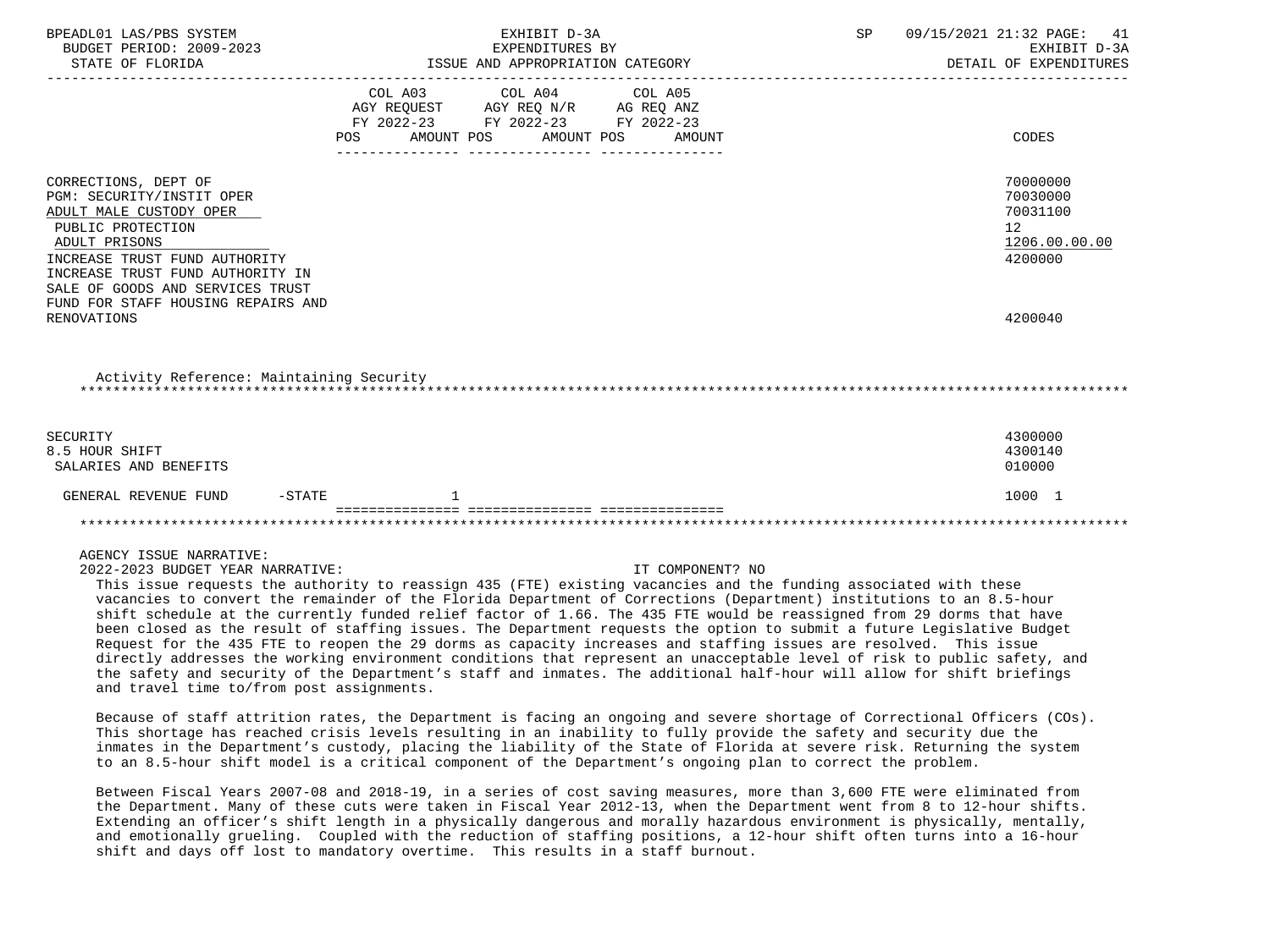| BPEADL01 LAS/PBS SYSTEM<br>BUDGET PERIOD: 2009-2023<br>STATE OF FLORIDA                                                                          | EXHIBIT D-3A<br>EXPENDITURES BY<br>ISSUE AND APPROPRIATION CATEGORY                                                                      | SP<br>09/15/2021 21:32 PAGE: 42<br>EXHIBIT D-3A<br>DETAIL OF EXPENDITURES              |
|--------------------------------------------------------------------------------------------------------------------------------------------------|------------------------------------------------------------------------------------------------------------------------------------------|----------------------------------------------------------------------------------------|
| CORRECTIONS, DEPT OF<br>PGM: SECURITY/INSTIT OPER<br>ADULT MALE CUSTODY OPER<br>PUBLIC PROTECTION<br>ADULT PRISONS<br>SECURITY<br>8.5 HOUR SHIFT | COL A03 COL A04 COL A05<br>AGY REQUEST AGY REQ N/R AG REQ ANZ<br>FY 2022-23 FY 2022-23 FY 2022-23<br>AMOUNT POS AMOUNT POS AMOUNT<br>POS | CODES<br>70000000<br>70030000<br>70031100<br>12<br>1206.00.00.00<br>4300000<br>4300140 |
|                                                                                                                                                  |                                                                                                                                          |                                                                                        |

 The Department's analysis indicates that returning to 8.5-hour shifts is critical for addressing the causes of staff attrition and fixing the personnel shortfall. Although it is early in the process, feedback from officers and inmates has been positive.

Some of the statistics impacting the Department's analysis and the request can be seen below:

| Between Fiscal Year 2009-10 to Fiscal Year 2018-19 (during which time the Department converted to 12-hour shifts):         |
|----------------------------------------------------------------------------------------------------------------------------|
| -CO turnover increased 150%.                                                                                               |
| -COs with less than two years of experience increased by 67%.                                                              |
| -Inmate on inmate assaults increased 67%.                                                                                  |
| -Inmate assaults on staff increased 46%.                                                                                   |
| -Introduction of contraband increased 484%.                                                                                |
| -Inmate gang populations increased 141%.                                                                                   |
| -Use of force incidents increased more than 54% from 6,266 to 9,672.                                                       |
| -CO series overtime increased 54.9% to backfill vacant positions (The Department has spent an average of                   |
| \$48.5 million per year in overtime since converting to 12-hour shifts - in the four years                                 |
| before converting to 12-hour shifts, the Department spent an average of \$9.7 million per year in overtime).               |
| In the most recent Fiscal Year (Fiscal Year 2020-21):                                                                      |
| -The CO turnover rate was 47%.                                                                                             |
| -44% of COs had less than two years of experience, and 24% had less than one year of<br>experience.                        |
| -There were 2,933 inmate on inmate assaults.                                                                               |
| -There were 1,324 inmate on staff assaults.                                                                                |
| -There were 19,567 contraband incidents.                                                                                   |
| -There were 15,713 identified gang members - 19.5% of the total population.                                                |
| -The Department paid more than \$103 million in overtime.                                                                  |
|                                                                                                                            |
| Other key statistics:<br>-45% of COs terminate their employment within 12 months of being hired.                           |
| -62% of COs terminate their employment within two years of being hired.                                                    |
| -As of August 31, 2021, the median years of service for COs was 2.6 years.                                                 |
|                                                                                                                            |
| -As of September 1, 2021, 46 facilities had a vacancy rate above 10%, twenty-nine of<br>which had a vacancy rate over 20%. |
| -As of April 29, 2021, there were a total of 2,274 filled CO positions that were unavailable due to                        |
| workers compensation, Family Medical Leave Act, extended illness, military leave, resignations, or dismissals.             |
| -The Department spends approximately \$36,226 on costs related to turnover for each CO the                                 |
| separates from the Department (this includes separation and hiring processing costs, training                              |
| costs, and overtime costs as a result of backfilling while new officers move through the                                   |
| certification process).                                                                                                    |
|                                                                                                                            |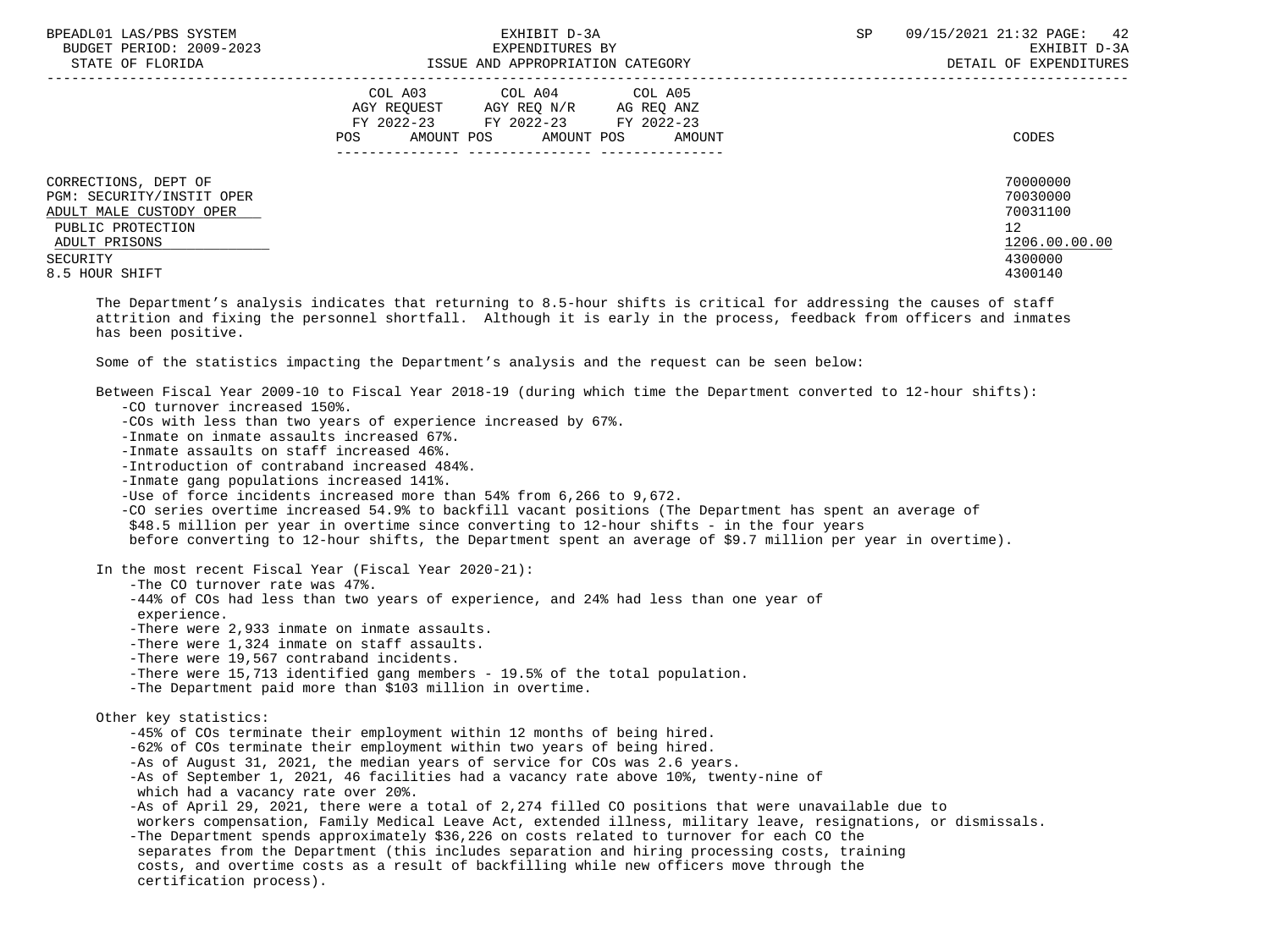|                                                                                                                                                  | COL A04<br>COL A05<br>COL A03<br>AGY REQ N/R<br>AG REQ ANZ<br>AGY REQUEST<br>FY 2022-23<br>FY 2022-23<br>FY 2022-23<br>AMOUNT POS<br>AMOUNT POS<br>AMOUNT<br>POS | CODES                                                                         |
|--------------------------------------------------------------------------------------------------------------------------------------------------|------------------------------------------------------------------------------------------------------------------------------------------------------------------|-------------------------------------------------------------------------------|
| CORRECTIONS, DEPT OF<br>PGM: SECURITY/INSTIT OPER<br>ADULT MALE CUSTODY OPER<br>PUBLIC PROTECTION<br>ADULT PRISONS<br>SECURITY<br>8.5 HOUR SHIFT |                                                                                                                                                                  | 70000000<br>70030000<br>70031100<br>12<br>1206.00.00.00<br>4300000<br>4300140 |

 -During Fiscal Year 2020-21, more than 5,100 COs separated from the Department, which cost more than \$188 million.

The Department expects numerous benefits of the 8.5-hour shift model, including:

-Reduction in turnover.

- -Reduction in staff fatigue often associated with increased amounts of required overtime.
- -Reduction in inmate-on-inmate violence, and other incidences potentially detrimental to the
- safety of the public, staff, and inmates.
- -Reduction in staff misconduct, which is often associated with staff fatigue, shortages and isolated assignments.
- -Reduction of unmanned posts due to lack of coverage.
- -Increased continuity of facility operations and effectiveness.
- -Reduction in expenditure of unbudgeted overtime dollars.
- -Reduction in unscheduled absences.
- -Reduction in overall sick leave usage

 On July 23, 2021, seventeen facilities successfully transitioned to 8.5-hour shifts bringing the total to 34 facilities. No operational issues were noted as a result of this transition. Lessons learned summaries are being submitted by the institutions for compilation. Security Operations continues to work with the Budget Office and Research and Data to produce the Legislatively mandated 8.5-hour shift pilot report by the 15th day of each new Fiscal Year quarter.

 Below is a brief update of ongoing monitoring activities for the September 2020 (Phase 1) and July 2021 (Phase 2) conversion groups. These activities include Security staff transfer statistics and total hours of unmanned critical post comparisons.

 Phase I Institutions Total Hours Unmanned Critical Post Pre vs. Post Conversion to 8.5 Hour Shift At All Phase 1 8.5 Hour Pilot Facilities EXCEPT the Mental Health Units 8/21/20 9/17/20 17,972 Unmanned Critical Post Hours 7/23/21 8/19/21 3,327.25 Unmanned Critical Post Hours 14,644.75 (81.48%) decrease on Hours of Unmanned Critical Post

 Phase II Institutions Average Hours Per Week Unmanned Critical Post Pre vs. Post Conversion to 8.5 Hour Shift At All Phase 1 8.5 Hour Pilot Facilities EXCEPT the Mental Health Units 6/25/21 7/22/21 16,664.4 Unmanned Critical Post Hours 7/23/21 8/19/21 2,528 Unmanned Critical Post Hours 14,136.4 (84.82%) Decrease in Hours of Unmanned Critical Post

In addition to the Department's own analysis, the Department underwent three separate reviews conducted by experts in the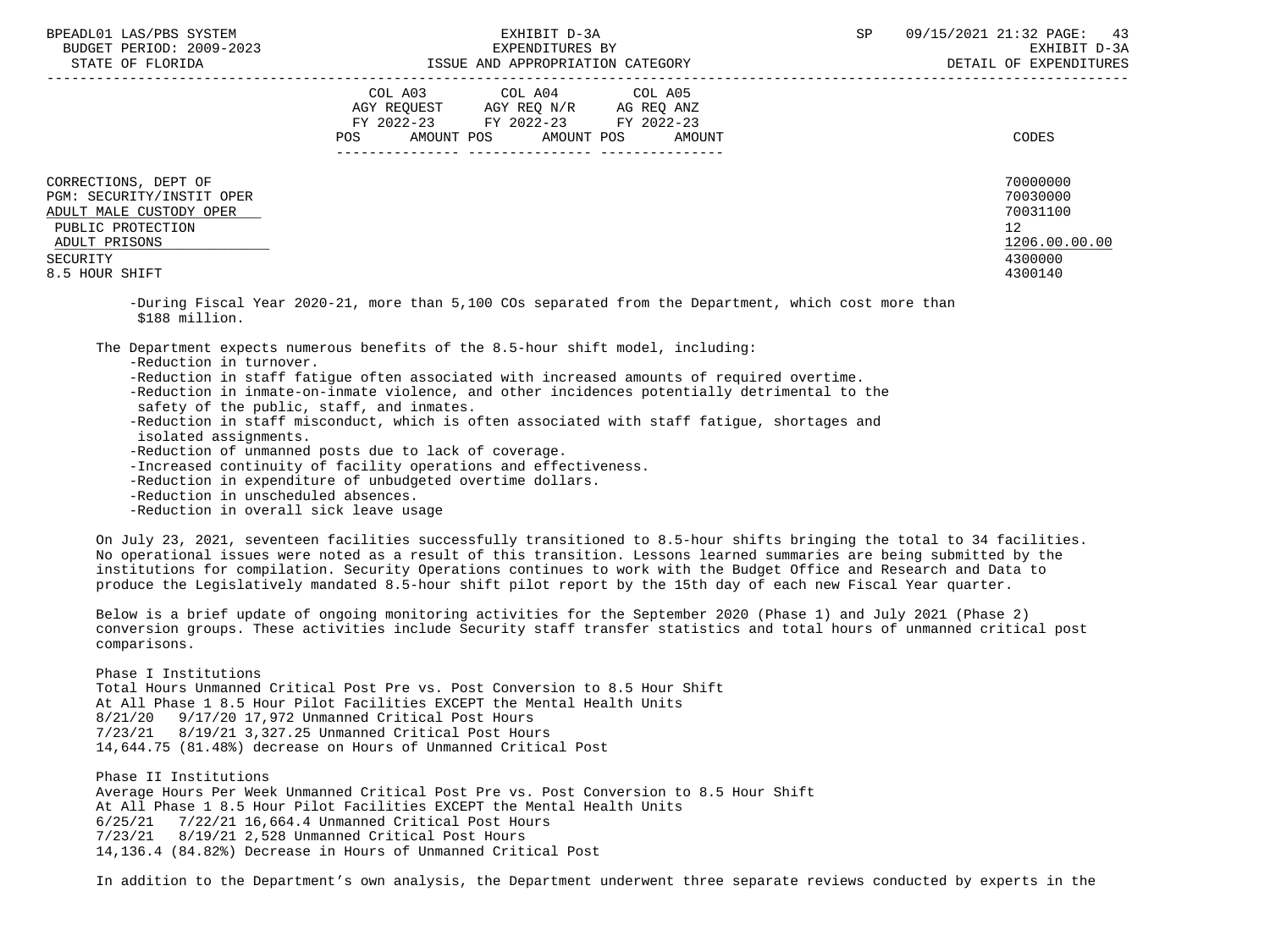| BPEADL01 LAS/PBS SYSTEM   | EXHIBIT D-3A                             | 09/15/2021 21:32 PAGE: 44<br><b>SP</b> |
|---------------------------|------------------------------------------|----------------------------------------|
| BUDGET PERIOD: 2009-2023  | EXPENDITURES BY                          | EXHIBIT D-3A                           |
| STATE OF FLORIDA          | ISSUE AND APPROPRIATION CATEGORY         | DETAIL OF EXPENDITURES                 |
|                           | COL A03 COL A04 COL A05                  |                                        |
|                           | AGY REOUEST<br>AGY REO N/R<br>AG REQ ANZ |                                        |
|                           | FY 2022-23<br>FY 2022-23 FY 2022-23      |                                        |
|                           | AMOUNT POS AMOUNT POS<br>AMOUNT<br>POS   | CODES                                  |
|                           |                                          |                                        |
| CORRECTIONS, DEPT OF      |                                          | 70000000                               |
| PGM: SECURITY/INSTIT OPER |                                          | 70030000                               |
| ADULT MALE CUSTODY OPER   |                                          | 70031100                               |
| PUBLIC PROTECTION         |                                          | 12                                     |
| ADULT PRISONS             |                                          | 1206.00.00.00                          |
| SECURITY                  |                                          | 4300000                                |
| 8.5 HOUR SHIFT            |                                          | 4300140                                |
|                           |                                          |                                        |

 field of correctional facility operations. The National Institute of Corrections, the Association of State Correctional Administrators (ASCA), and the consulting firm of CGL contracted through the Office of Program Policy and Government Accountability (OPPAGA) at the Senate's request, conducted extensive reviews focused on security policy and operations. In each of the three final reports, the experts identified issues and concerns related to use of 12-hour shifts. All three entities recommended that the Department return to 8-hour shifts.

 The salary requested are based on the Department proposed new rates for certified classes and are therefore higher than the standard rates. The Other Salary Additive (OAD) transaction was used to request additional funds in order to compensate newly requested and currently authorized officers for an extra half-hour of work each shift for pre- and post-shift briefings.

 This issue is consistent with the Florida Strategic Plan for Economic Development strategy to improve the efficiency and effectiveness of government agencies at all levels.

 Activity Reference: Maintaining Security \*\*\*\*\*\*\*\*\*\*\*\*\*\*\*\*\*\*\*\*\*\*\*\*\*\*\*\*\*\*\*\*\*\*\*\*\*\*\*\*\*\*\*\*\*\*\*\*\*\*\*\*\*\*\*\*\*\*\*\*\*\*\*\*\*\*\*\*\*\*\*\*\*\*\*\*\*\*\*\*\*\*\*\*\*\*\*\*\*\*\*\*\*\*\*\*\*\*\*\*\*\*\*\*\*\*\*\*\*\*\*\*\*\*\*\*\*\*\*\*\*\*\*\*\*\*\*

 POSITION DETAIL OF SALARIES AND BENEFITS: LAPSE LAPSED SALARIES FTE BASE RATE ADDITIVES BENEFITS SUBTOTAL % AND BENEFITS ---------- -------------- -------------- -------------- -------------- ------ -------------- A03 - AGY REQUEST FY 2022-23 NEW POSITIONS OTHER SALARY AMOUNT 1000 GENERAL REVENUE FUND 1 -------------- 1 ==============

\*\*\*\*\*\*\*\*\*\*\*\*\*\*\*\*\*\*\*\*\*\*\*\*\*\*\*\*\*\*\*\*\*\*\*\*\*\*\*\*\*\*\*\*\*\*\*\*\*\*\*\*\*\*\*\*\*\*\*\*\*\*\*\*\*\*\*\*\*\*\*\*\*\*\*\*\*\*\*\*\*\*\*\*\*\*\*\*\*\*\*\*\*\*\*\*\*\*\*\*\*\*\*\*\*\*\*\*\*\*\*\*\*\*\*\*\*\*\*\*\*\*\*\*\*\*\*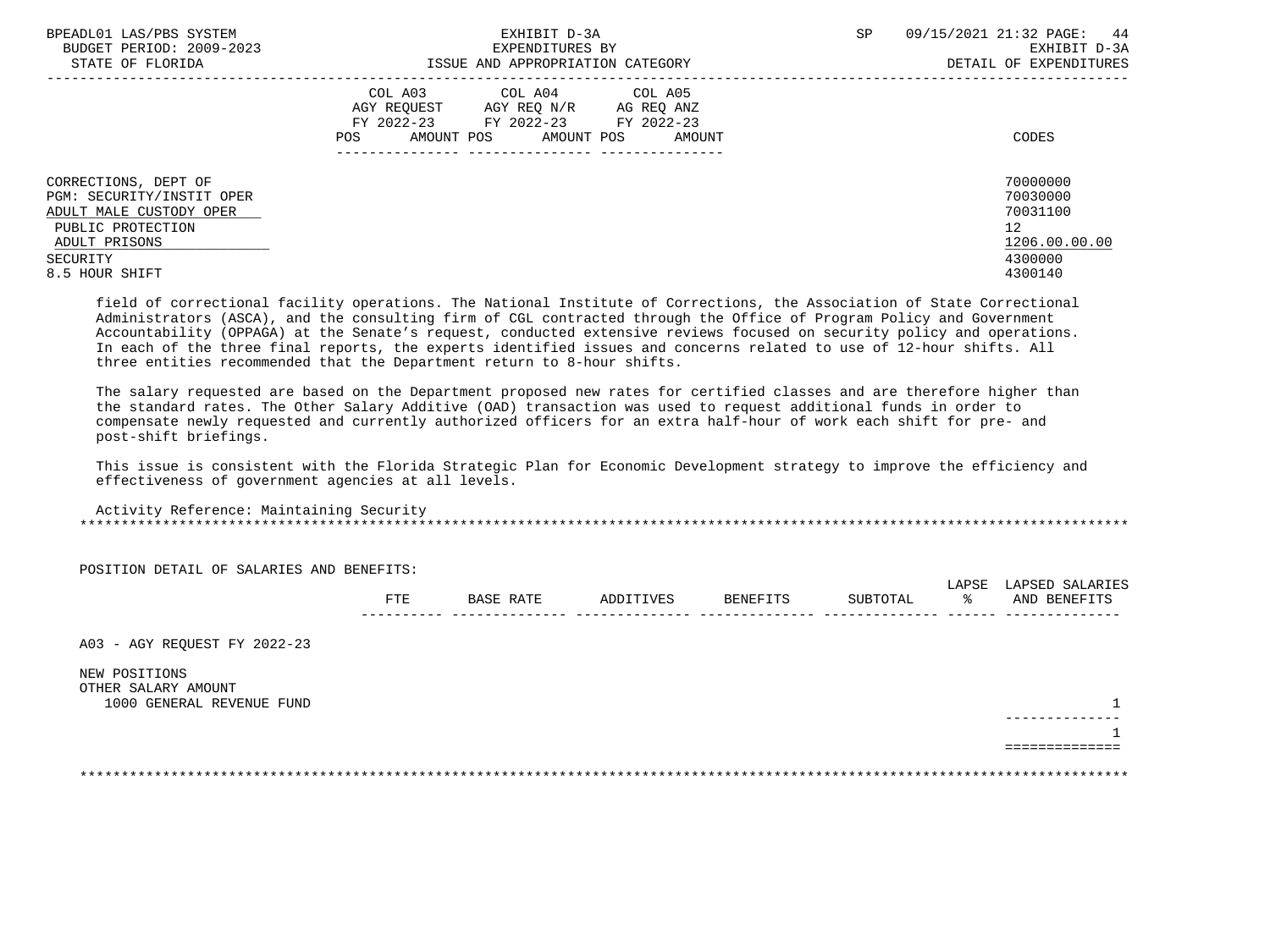| BPEADL01 LAS/PBS SYSTEM<br>BUDGET PERIOD: 2009-2023<br>STATE OF FLORIDA                                                                                                                       |                 | EXHIBIT D-3A<br>EXPENDITURES BY<br>ISSUE AND APPROPRIATION CATEGORY                                                    | 09/15/2021 21:32 PAGE: 45<br>SP and the set of the set of the set of the set of the set of the set of the set of the set of the set of the s<br>EXHIBIT D-3A<br>DETAIL OF EXPENDITURES |
|-----------------------------------------------------------------------------------------------------------------------------------------------------------------------------------------------|-----------------|------------------------------------------------------------------------------------------------------------------------|----------------------------------------------------------------------------------------------------------------------------------------------------------------------------------------|
|                                                                                                                                                                                               | POS AMOUNT POS  | COL A03 COL A04 COL A05<br>AGY REQUEST AGY REQ N/R AG REQ ANZ<br>FY 2022-23 FY 2022-23 FY 2022-23<br>AMOUNT POS AMOUNT | CODES                                                                                                                                                                                  |
| CORRECTIONS, DEPT OF<br>PGM: SECURITY/INSTIT OPER<br>ADULT MALE CUSTODY OPER<br>PUBLIC PROTECTION<br>ADULT PRISONS<br>SECURITY<br>SECURITY THREAT GROUP<br>SALARY RATE<br>SALARY RATE 640,640 |                 |                                                                                                                        | 70000000<br>70030000<br>70031100<br>12<br>1206.00.00.00<br>4300000<br>4300150<br>000000                                                                                                |
| SALARIES AND BENEFITS                                                                                                                                                                         |                 |                                                                                                                        | 010000                                                                                                                                                                                 |
| GENERAL REVENUE FUND -STATE 1,058,931                                                                                                                                                         | 14.00           |                                                                                                                        | 1000 1                                                                                                                                                                                 |
| <b>EXPENSES</b>                                                                                                                                                                               |                 |                                                                                                                        | 040000                                                                                                                                                                                 |
| GENERAL REVENUE FUND -STATE 65,758 36,652                                                                                                                                                     |                 |                                                                                                                        | 1000 1                                                                                                                                                                                 |
| SPECIAL CATEGORIES<br>SALARY INCENTIVE PAYMENTS                                                                                                                                               |                 |                                                                                                                        | 100000<br>103290                                                                                                                                                                       |
| GENERAL REVENUE FUND                                                                                                                                                                          | $-STATE$ 15,792 |                                                                                                                        | 1000 1                                                                                                                                                                                 |
| TR/DMS/HR SVCS/STW CONTRCT                                                                                                                                                                    |                 |                                                                                                                        | 107040                                                                                                                                                                                 |
| GENERAL REVENUE FUND -STATE 4,271                                                                                                                                                             |                 |                                                                                                                        | 1000 1                                                                                                                                                                                 |
| TOTAL: SECURITY THREAT GROUP<br>TOTAL POSITIONS 14.00<br>TOTAL ISSUE 1,144,752 36,652<br>TOTAL SALARY RATE 640,640                                                                            |                 |                                                                                                                        | 4300150                                                                                                                                                                                |
|                                                                                                                                                                                               |                 |                                                                                                                        |                                                                                                                                                                                        |

AGENCY ISSUE NARRATIVE:

2022-2023 BUDGET YEAR NARRATIVE: IT COMPONENT? NO

 This issue requests \$1,144,752 from the General Revenue Fund to fund 14 FTEs for the addition of one Correctional Officer Sergeant position to the security position roster at facilities. This is year two of a three-year issue.

 One factor in the increased violence in Florida Department of Corrections (Department) institutions is the rise of Security Threat Groups (STG). Security Threat Groups are formal or informal ongoing groups, gangs, organization or associations consisting of three or more members who have a common name or common identifying signs, colors, or symbols. Security Threat Group members/associates engage in a pattern of gang activity or department rule violations.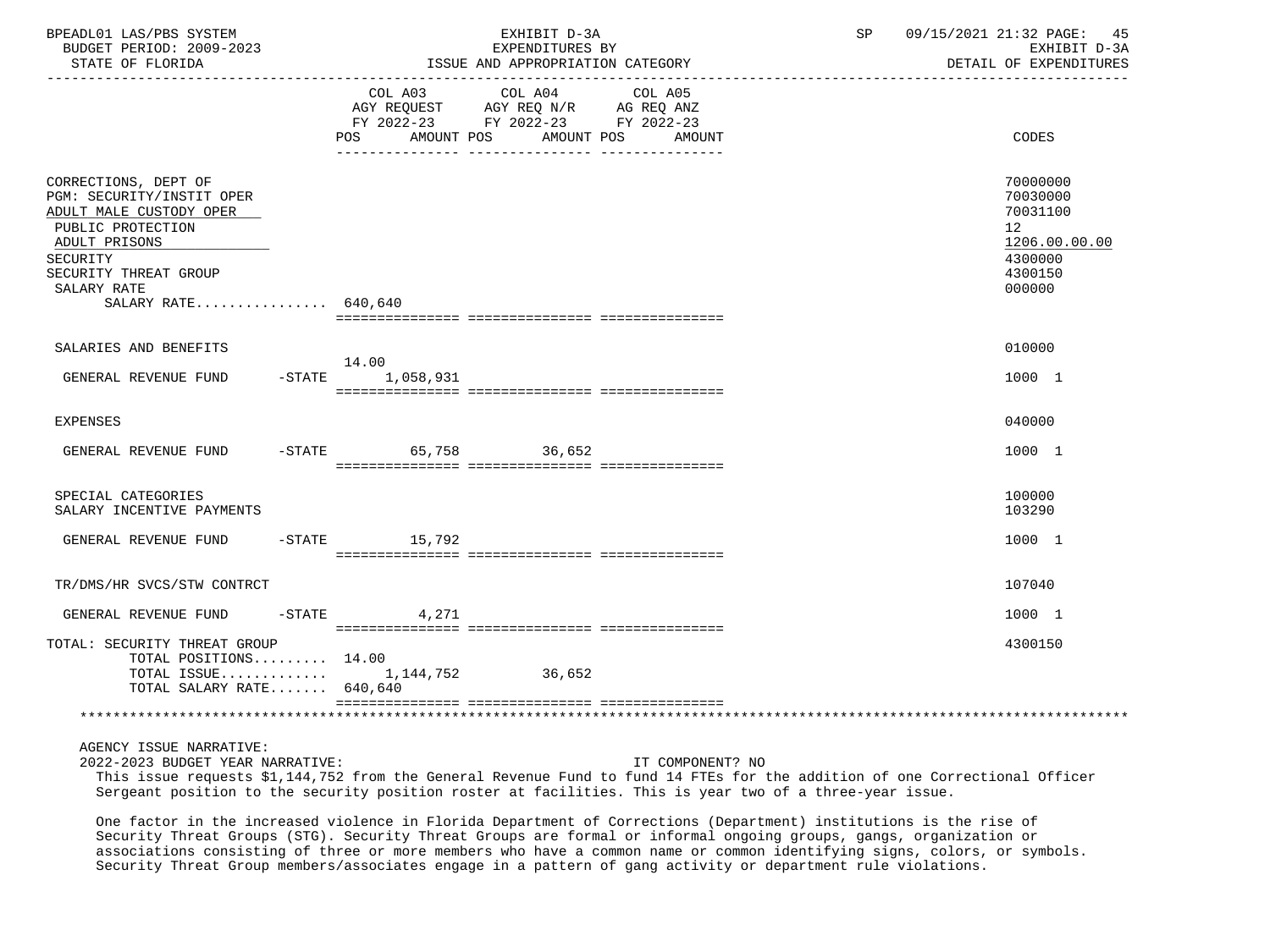| BPEADL01 LAS/PBS SYSTEM                                                      | EXHIBIT D-3A                                                                                                                                      | 09/15/2021 21:32 PAGE: 46<br>SP  |
|------------------------------------------------------------------------------|---------------------------------------------------------------------------------------------------------------------------------------------------|----------------------------------|
| BUDGET PERIOD: 2009-2023                                                     | EXPENDITURES BY                                                                                                                                   | EXHIBIT D-3A                     |
| STATE OF FLORIDA                                                             | ISSUE AND APPROPRIATION CATEGORY                                                                                                                  | DETAIL OF EXPENDITURES           |
|                                                                              | COL A03 COL A04 COL A05<br>AGY REOUEST AGY REO N/R<br>AG REQ ANZ<br>FY 2022-23 FY 2022-23<br>FY 2022-23<br>AMOUNT POS AMOUNT POS<br>POS<br>AMOUNT | CODES                            |
| CORRECTIONS, DEPT OF<br>PGM: SECURITY/INSTIT OPER<br>ADULT MALE CUSTODY OPER |                                                                                                                                                   | 70000000<br>70030000<br>70031100 |
| PUBLIC PROTECTION                                                            |                                                                                                                                                   | 12                               |
|                                                                              |                                                                                                                                                   |                                  |
| ADULT PRISONS                                                                |                                                                                                                                                   | 1206.00.00.00                    |
| SECURITY                                                                     |                                                                                                                                                   | 4300000                          |
| SECURITY THREAT GROUP                                                        |                                                                                                                                                   | 4300150                          |

 Security Threat Group presence among inmates has more than doubled in the last ten years. Since much of this growth can be attributed to the power vacuum created by corrections staff shortages, the Department's efforts to address staff attrition and vacancy address the problem indirectly. That said, the danger to public safety represented by STGs must be addressed head on. The Legislature recognized the need in Fiscal Year 2019-20 and funded the first group of dedicated STG Sergeants.

 Department procedure 607.001 specifies that an institutional staff member is responsible for collecting and reporting all Security Threat Group information and intelligence to the Chief of Security and Security Threat Intelligence Unit. For many years, staffing shortages have prevented the Department from having a Sergeant dedicated to the STG research and analysis. Instead, an officer must be pulled from a security post to perform this function, which further exacerbates the Department's staffing problems. As STG activity increases, it is more and more important that the Department be able to dedicate resources to the STG research and analysis.

 These positions will allow the Department to better manage STGs, improve staffing levels, and increase the safety and security of institutions. In the event this issue is not funded, the Department's ability to manage a growing STG population will be limited, and the Department will continue to experience staff shortages in other critical areas.

 The salary requested are based on the Department proposed new rates for certified classes and are therefore higher than the standard rates.

 This issue is consistent with the Florida Strategic Plan for Economic Development strategy to improve the efficiency and effectiveness of government agencies at all levels.

 Activity Reference: Maintaining Security \*\*\*\*\*\*\*\*\*\*\*\*\*\*\*\*\*\*\*\*\*\*\*\*\*\*\*\*\*\*\*\*\*\*\*\*\*\*\*\*\*\*\*\*\*\*\*\*\*\*\*\*\*\*\*\*\*\*\*\*\*\*\*\*\*\*\*\*\*\*\*\*\*\*\*\*\*\*\*\*\*\*\*\*\*\*\*\*\*\*\*\*\*\*\*\*\*\*\*\*\*\*\*\*\*\*\*\*\*\*\*\*\*\*\*\*\*\*\*\*\*\*\*\*\*\*\*

POSITION DETAIL OF SALARIES AND BENEFITS:

|                                                     | FTE   | BASE RATE | ADDITIVES | BENEFITS | SUBTOTAL       | LAPSE<br>°≈ | LAPSED SALARIES<br>AND BENEFITS |
|-----------------------------------------------------|-------|-----------|-----------|----------|----------------|-------------|---------------------------------|
| A03 - AGY REQUEST FY 2022-23                        |       |           |           |          |                |             |                                 |
| NEW POSITIONS<br>8005 CORRECTIONAL OFFICER SERGEANT |       |           |           |          |                |             |                                 |
| N1101 001                                           | 14.00 | 640,640   |           | 418,291  | 1,058,931 0.00 |             | 1,058,931                       |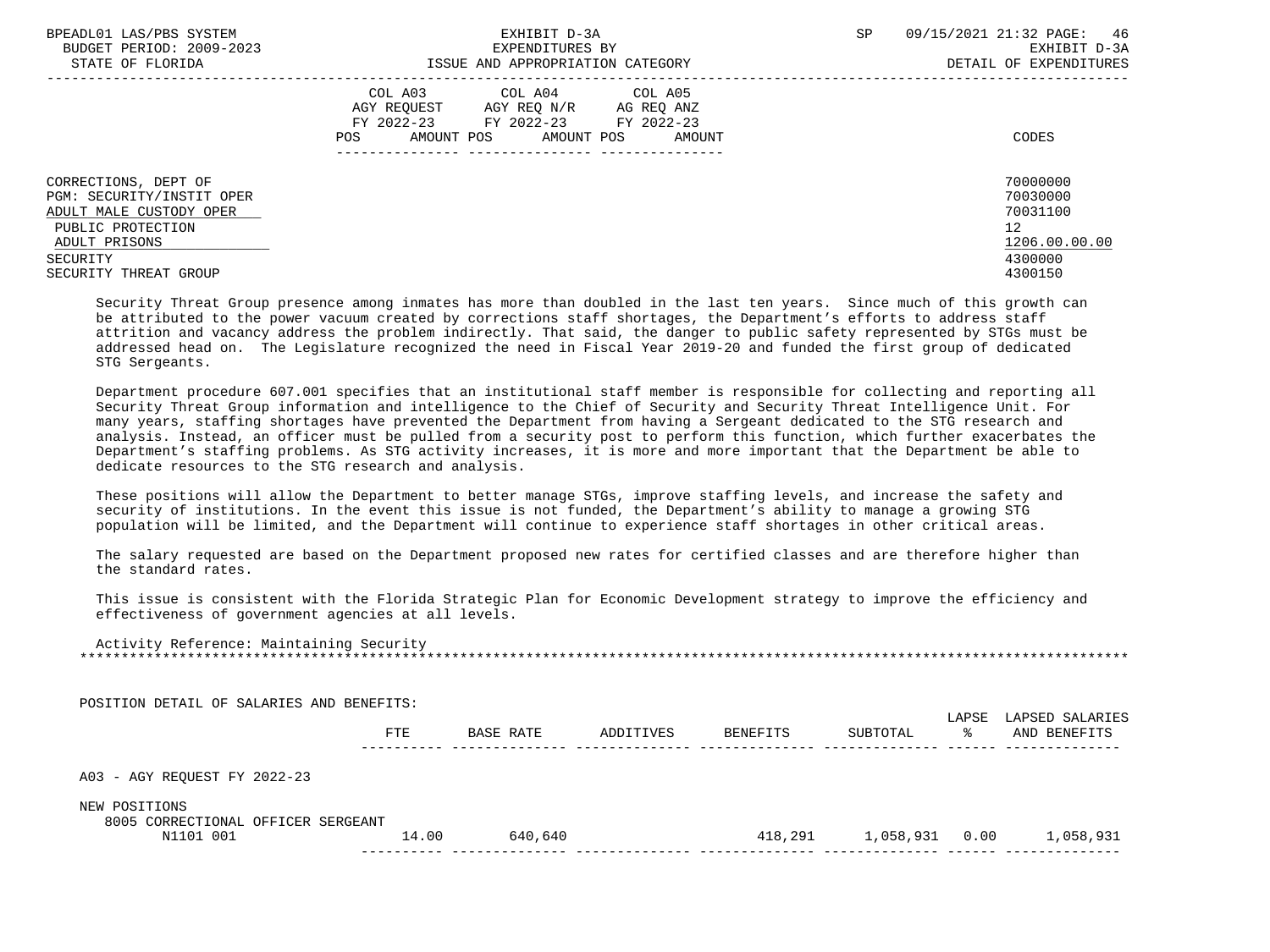| BPEADL01 LAS/PBS SYSTEM<br>BUDGET PERIOD: 2009-2023<br>STATE OF FLORIDA                                                                                                                                                                                                                                                                                                                                                                                                                                                                                              |                                  | EXHIBIT D-3A<br>EXPENDITURES BY<br>ISSUE AND APPROPRIATION CATEGORY                                             |                      |                   |                      | SP 09/15/2021 21:32 PAGE: 47<br>EXHIBIT D-3A<br>DETAIL OF EXPENDITURES        |
|----------------------------------------------------------------------------------------------------------------------------------------------------------------------------------------------------------------------------------------------------------------------------------------------------------------------------------------------------------------------------------------------------------------------------------------------------------------------------------------------------------------------------------------------------------------------|----------------------------------|-----------------------------------------------------------------------------------------------------------------|----------------------|-------------------|----------------------|-------------------------------------------------------------------------------|
|                                                                                                                                                                                                                                                                                                                                                                                                                                                                                                                                                                      | POS                              | COL A03 COL A04 COL A05<br>AGY REQUEST AGY REQ N/R AG REQ ANZ<br>FY 2022-23 FY 2022-23 FY 2022-23<br>AMOUNT POS | AMOUNT POS<br>AMOUNT |                   |                      | CODES                                                                         |
| CORRECTIONS, DEPT OF<br>PGM: SECURITY/INSTIT OPER<br>ADULT MALE CUSTODY OPER<br>PUBLIC PROTECTION<br>ADULT PRISONS<br>SECURITY<br>SECURITY THREAT GROUP                                                                                                                                                                                                                                                                                                                                                                                                              |                                  |                                                                                                                 |                      |                   |                      | 70000000<br>70030000<br>70031100<br>12<br>1206.00.00.00<br>4300000<br>4300150 |
| POSITION DETAIL OF SALARIES AND BENEFITS:                                                                                                                                                                                                                                                                                                                                                                                                                                                                                                                            | <b>FTE</b>                       | BASE RATE                                                                                                       | ADDITIVES BENEFITS   | SUBTOTAL          | $\sim$ $\sim$ $\sim$ | LAPSE LAPSED SALARIES<br>AND BENEFITS                                         |
| A03 - AGY REOUEST FY 2022-23                                                                                                                                                                                                                                                                                                                                                                                                                                                                                                                                         |                                  |                                                                                                                 |                      |                   |                      |                                                                               |
| NEW POSITIONS                                                                                                                                                                                                                                                                                                                                                                                                                                                                                                                                                        |                                  |                                                                                                                 |                      |                   |                      |                                                                               |
| TOTALS FOR ISSUE BY FUND<br>1000 GENERAL REVENUE FUND                                                                                                                                                                                                                                                                                                                                                                                                                                                                                                                |                                  |                                                                                                                 |                      |                   |                      | 1,058,931                                                                     |
|                                                                                                                                                                                                                                                                                                                                                                                                                                                                                                                                                                      | 14.00                            | 640,640                                                                                                         |                      | 418,291 1,058,931 |                      | 1,058,931<br>==============                                                   |
|                                                                                                                                                                                                                                                                                                                                                                                                                                                                                                                                                                      |                                  |                                                                                                                 |                      |                   |                      |                                                                               |
| EMPLOYEE RETENTION AND DEVELOPMENT<br>RETENTION PAY<br>SALARIES AND BENEFITS                                                                                                                                                                                                                                                                                                                                                                                                                                                                                         |                                  |                                                                                                                 |                      |                   |                      | 8500000<br>8500A10<br>010000                                                  |
| GENERAL REVENUE FUND                                                                                                                                                                                                                                                                                                                                                                                                                                                                                                                                                 | $-STATE$ 7,457,784               |                                                                                                                 |                      |                   |                      | 1000 1                                                                        |
|                                                                                                                                                                                                                                                                                                                                                                                                                                                                                                                                                                      |                                  |                                                                                                                 |                      |                   |                      |                                                                               |
| AGENCY ISSUE NARRATIVE:<br>2022-2023 BUDGET YEAR NARRATIVE:<br>This issue requests \$15,861,912 from the General Revenue Fund for targeted retention of Correctional Officer<br>(\$13,795,205), Correctional Probation Officer (\$1,934,441) and Inspector General (\$132,266) series positions.<br>The Florida Department of Corrections (Department) faces historically high turnover rates in the Correctional Officer<br>(CO) and Correctional Probation Officer (CPO) series. Turnover rates for CO and CPO positions have increased as follows:<br>Fiscal Year | CO's                             | CPO's                                                                                                           | IT COMPONENT? NO     |                   |                      |                                                                               |
| FY 2011-12<br>FY 2012-13<br>FY 2013-14<br>FY 2014-15                                                                                                                                                                                                                                                                                                                                                                                                                                                                                                                 | 18.6%<br>17.5%<br>19.8%<br>22.2% | 9.1%<br>12.7%<br>13.1%<br>13.9%                                                                                 |                      |                   |                      |                                                                               |

FY 2015-16 28.9% 12.3%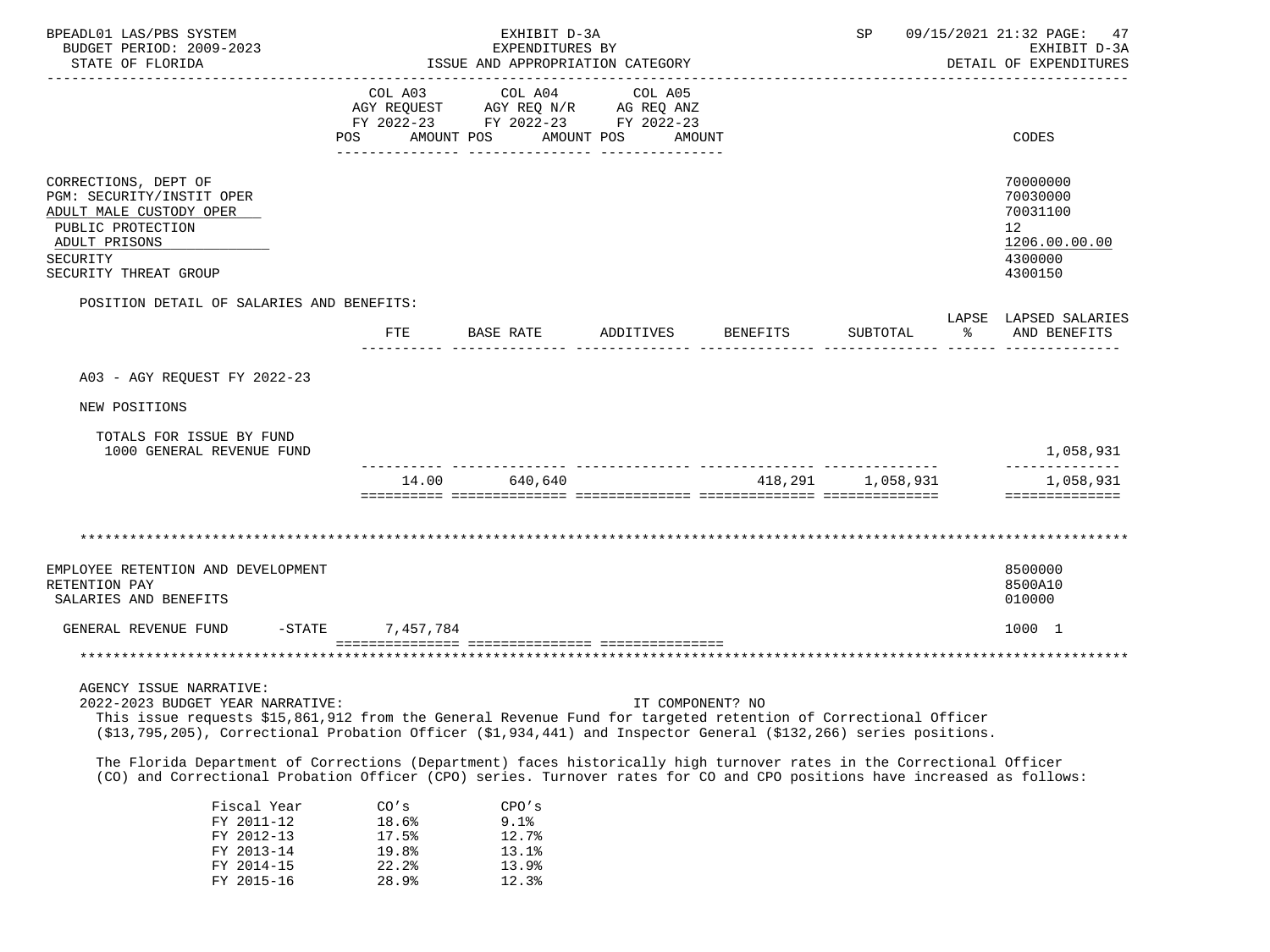-----------------------------------------------------------------------------------------------------------------------------------

STATE OF FLORIDA GALL SOLUTION ISSUE AND APPROPRIATION CATEGORY CONTROL CONTROLLER STATE OF EXPENDITURES

|                                                                                                                                                                           | COL A03<br>AGY REQUEST<br>FY 2022-23<br>AMOUNT POS<br>POS. | COL A04<br>AGY REQ N/R<br>FY 2022-23<br>AMOUNT POS | COL A05<br>AG REQ ANZ<br>FY 2022-23<br>AMOUNT | CODES                                                                         |
|---------------------------------------------------------------------------------------------------------------------------------------------------------------------------|------------------------------------------------------------|----------------------------------------------------|-----------------------------------------------|-------------------------------------------------------------------------------|
| CORRECTIONS, DEPT OF<br>PGM: SECURITY/INSTIT OPER<br>ADULT MALE CUSTODY OPER<br>PUBLIC PROTECTION<br>ADULT PRISONS<br>EMPLOYEE RETENTION AND DEVELOPMENT<br>RETENTION PAY |                                                            |                                                    |                                               | 70000000<br>70030000<br>70031100<br>12<br>1206.00.00.00<br>8500000<br>8500A10 |
| FY 2016-17<br>FY 2017-18                                                                                                                                                  | 32.3%<br>32.4%                                             | 17.2%<br>159                                       |                                               |                                                                               |

| FY 2017-18   | 32.4% | 15.9% |
|--------------|-------|-------|
| FY 2018-19   | 35.9% | 20.2% |
| FY 2019-20   | 36.3% | 15.8% |
| $FY$ 2020-21 | 46.8% | 20.2% |

 While some of this turnover rate is due to the stress of extended work schedules and increased demand for overtime in dangerous environments, much of it is also due to the Department's inability to compete with the higher salaries paid by counties, Sheriff's Offices, and other state law enforcement agencies. To address the pay disparity aspect of dealing with critically low staffing levels, the Department requests funding for a targeted retention pay step plan to provide a \$2,500 retention increase for employees reaching eight years between October 1, 2022 and September 30, 2023; \$1,500 retention increase for employees reaching five years between October 1, 2022 and September 30, 2023; and \$1,000 retention increase for employees reaching two years between October 1, 2022 and September 30, 2023. The retention increase applies to Correctional Officer-Colonel and Correctional Probation Officer-Senior Supervisor and Inspector-Inspector Supervisor.

# Other key CO statistics:

 -Currently, almost 24% of the Department's CO's have less one year of experience, which impacts both the safety and security of other officers as well as those under the department's custody. -45% of COs terminate their employment within 12 months of being hired. -62% of COs terminate their employment within two years of being hired. -As of August 31, 2021, the median years of service for COs was 2.6 years. -As of September 1, 2021, 46 facilities had a vacancy rate above 10%, 29 of which had a vacancy rate over 20%. -As of April 29, 2021, there were a total of 2,274 filled CO positions that were unavailable due to workers compensation, Family Medical Leave Act, extended illness, military leave, resignations, or dismissals. -The Department spends approximately \$36,226 on costs related to turnover for each CO that separates from the Department (this includes separation and hiring processing costs, training costs, and overtime costs as a result of backfilling while new officers move through the certification process). -During Fiscal Year 2020-21, more than 5,100 COs separated from the department, which cost more than \$188 million. -43 Florida counties pay their COs more than the Department's base CO salary. -Of the 10 largest prison systems in the country, Florida ranks 8th in starting CO salaries (the average is \$40,092).

# Other key CPO statistics:

 -Currently, almost 24% of the Department's CO's and 37% of CPO's have less than one year of experience as of June 30, 2021, which impacts both the safety and security of other officers as well as those under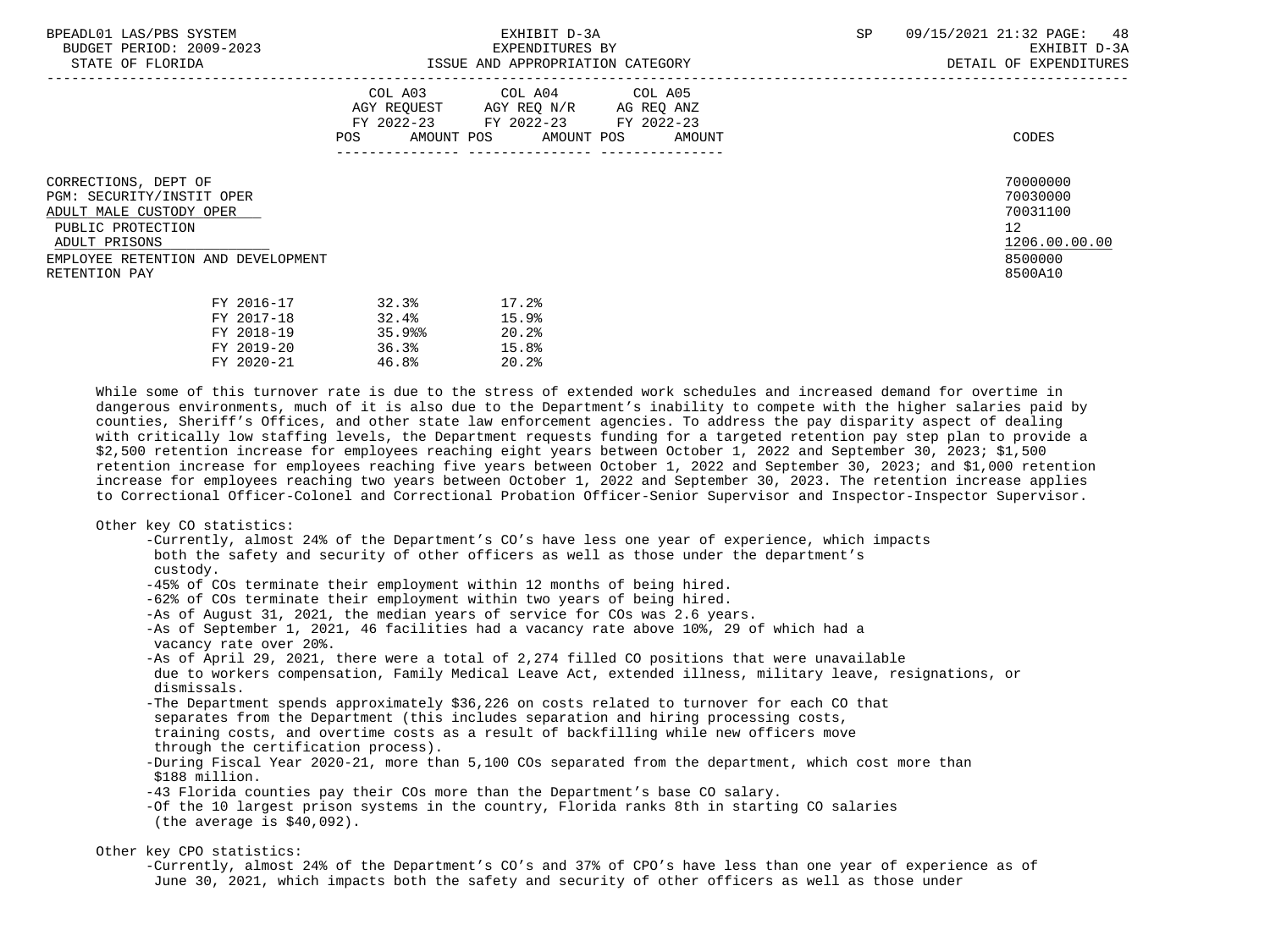BPEADL01 LAS/PBS SYSTEM  $\blacksquare$  EXHIBIT D-3A  $\blacksquare$  SP 09/15/2021 21:32 PAGE: 49  $\blacksquare$  BIIDGET PERTOD: 2009-2023 BUDGET PERIOD: 2009-2023 EXPENDITURES BY EXHIBIT D-3A STATE OF FLORIDA ISSUE AND APPROPRIATION CATEGORY DETAIL OF EXPENDITURES

|                                                                                                                                                                           | COL A03<br>AGY REQUEST<br>FY 2022-23<br>AMOUNT POS<br>POS | COL A04<br>AGY REQ N/R<br>FY 2022-23<br>AMOUNT POS | COL A05<br>AG REQ ANZ<br>FY 2022-23<br>AMOUNT | CODES                                                                         |
|---------------------------------------------------------------------------------------------------------------------------------------------------------------------------|-----------------------------------------------------------|----------------------------------------------------|-----------------------------------------------|-------------------------------------------------------------------------------|
| CORRECTIONS, DEPT OF<br>PGM: SECURITY/INSTIT OPER<br>ADULT MALE CUSTODY OPER<br>PUBLIC PROTECTION<br>ADULT PRISONS<br>EMPLOYEE RETENTION AND DEVELOPMENT<br>RETENTION PAY |                                                           |                                                    |                                               | 70000000<br>70030000<br>70031100<br>12<br>1206.00.00.00<br>8500000<br>8500A10 |

 the Department's supervision. -Department CPO salaries (\$33,607) are significantly less than the national average (\$58,790).

Inspector General statistics:

 -According to the Department of Management Services, the average Department Inspector base salary (\$44,644) as of September 2021, was significantly less than the state average (\$53,241) and the national average (\$57,519). -Of the 130 established IG positions, an average of 111 were filled in Fiscal Year 2020-21 - a 15% vacancy rate. -In Fiscal Year 2020-21, there was a total of 19,142 activities assigned to Inspectors. -Department Inspectors average caseload over the last three fiscal years is approximately 151 cases per inspector. As reported in Fiscal Year 2017-18, the Chief IG reported that a manageable caseload for Inspectors is 62-67 cases per Inspector.

 Since there are no positions involved with this request, the Other Salary Additive (OAD) transaction was used to increase salaries.

 This issue is consistent with the Florida Strategic Plan for Economic Development strategy to create and sustain vibrant, safe, healthy and resilient communities that attract workers, resilient, businesses and visitors.

| Activity Reference: Maintaining Security |  |                                              |  |
|------------------------------------------|--|----------------------------------------------|--|
|                                          |  | Instruct, Supervise, Investigate, and Report |  |
|                                          |  |                                              |  |

| POSITION DETAIL OF SALARIES AND BENEFITS:        |            |           |           |          |          | LAPSE | LAPSED SALARIES |
|--------------------------------------------------|------------|-----------|-----------|----------|----------|-------|-----------------|
|                                                  | <b>FTE</b> | BASE RATE | ADDITIVES | BENEFITS | SUBTOTAL | ႜ     | AND BENEFITS    |
| A03 - AGY REOUEST FY 2022-23                     |            |           |           |          |          |       |                 |
|                                                  |            |           |           |          |          |       |                 |
| CHANGES TO CURRENTLY AUTHORIZED POSITIONS        |            |           |           |          |          |       |                 |
| OTHER SALARY AMOUNT<br>1000 GENERAL REVENUE FUND |            |           |           |          |          |       | 7,457,784       |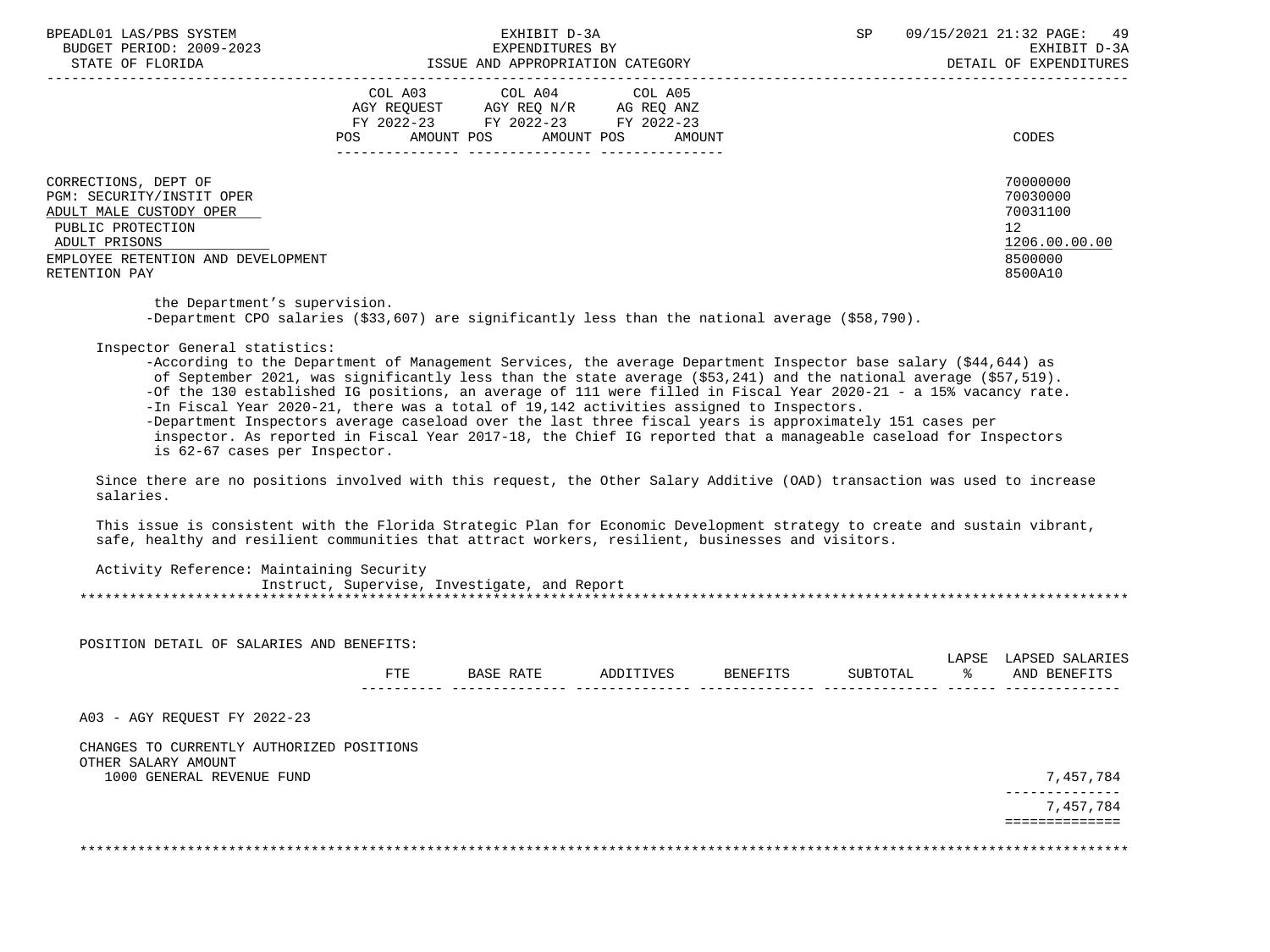| BPEADL01 LAS/PBS SYSTEM<br>BUDGET PERIOD: 2009-2023<br>STATE OF FLORIDA                                                                                                                                     | EXHIBIT D-3A<br>EXPENDITURES BY<br>ISSUE AND APPROPRIATION CATEGORY                                                                      | 50<br>09/15/2021 21:32 PAGE:<br>SP<br>EXHIBIT D-3A<br>DETAIL OF EXPENDITURES            |
|-------------------------------------------------------------------------------------------------------------------------------------------------------------------------------------------------------------|------------------------------------------------------------------------------------------------------------------------------------------|-----------------------------------------------------------------------------------------|
|                                                                                                                                                                                                             | COL A03 COL A04 COL A05<br>AGY REQUEST AGY REQ N/R AG REQ ANZ<br>FY 2022-23 FY 2022-23 FY 2022-23<br>POS<br>AMOUNT POS AMOUNT POS AMOUNT | CODES                                                                                   |
| CORRECTIONS, DEPT OF<br>PGM: SECURITY/INSTIT OPER<br>ADULT MALE CUSTODY OPER<br>PUBLIC PROTECTION<br>ADULT PRISONS<br>EMPLOYEE RETENTION AND DEVELOPMENT<br>COMPREHENSIVE PAY PLAN<br>SALARIES AND BENEFITS |                                                                                                                                          | 70000000<br>70030000<br>70031100<br>12<br>1206.00.00.00<br>8500000<br>8500A50<br>010000 |
| GENERAL REVENUE FUND<br>$-$ STATE                                                                                                                                                                           | 87,219,513                                                                                                                               | 1000 1                                                                                  |
|                                                                                                                                                                                                             |                                                                                                                                          |                                                                                         |

AGENCY ISSUE NARRATIVE:

2022-2023 BUDGET YEAR NARRATIVE: IT COMPONENT? NO

 This issue requests \$171,126,860 (\$161,336,290 for Correctional Officer series, \$9,139,759 for Correctional Probation Officer series and \$650,811 for Inspector General) in recurring dollars from the General Revenue Fund to provide additional funding for the Florida Department of Corrections (Department) comprehensive pay plan. The Department proposes funding a comprehensive pay package that starts with a baseline salary of \$20 per hour for certified staff in the Correctional Officers, Correctional Probation Officers and Inspector General series. The proposed plan adjusts salaries to avoid pay compression and remove disincentives to promotion and external job opportunities.

 The Department faces staff attrition and recruiting issues. This has resulted in over 5,200 vacancies among security staff. The Department pays significantly less competitive wages than an employee could earn doing similar work for another agency or a private employer in every possible category.

 In some cases, inmates have work-release jobs that earn a higher wage than the correctional officers (COs) who supervise them. In other instances, correctional probation officers (CPOs) have been forced to take second jobs to make ends meet and have found themselves working next to the very offender the officer supervises. In many cases, the service industry pays more for unskilled labor than the Department can pay for trained and certified officers.

The below data displays the various classes affected and the proposed pay increases.

### SECURITY OPERATIONS CLASSES

| Class | Current           | Current | New     |                 |                    |        | # Fte   |         |
|-------|-------------------|---------|---------|-----------------|--------------------|--------|---------|---------|
| Title | Title             | Rate    | Rate    | Increase        | Comments           | Fte's  | Changes | Change  |
| 8003  | CO <sub>.</sub>   | 33,500  | 41,600  | 24%             | \$20/hour          | 12,743 | 12,430  | 97.50%  |
| 8005  | Sqt               | 36,850  | 45,760  | 10%             | above CO rate      | 4,488  | 4,282   | 95.40%  |
| 8011  | Lt                | 40,535  | 52,624  | 15%             | above Sqt rate     | 534    | 529     | 99.10%  |
| 8013  | Captain           | 44,589  | 57,886  | 10%             | above Lt rate      | 354    | 351     | 99.20%  |
| 8015  | Major             | 60,693  | 69,463  | 20 <sup>8</sup> | above Capt rate    | 90     | 90      | 100.00% |
| 8017  | Colonel           | 65,891  | 76,409  | 10%             | above Major rate   | 47     | 47      | 100.00% |
| 7941  | Asst Warden       | 74,697  | 84,050  | 10%             | above Colonel rate | 103    | 103     | 100.00% |
| 7948  | Warden            | 88,927  | 100,860 | 20 <sup>8</sup> | above Asst Warden  | 50     | 50      | 100.00% |
| 8273  | Asst Req Director | 98,227  | 110,946 | 10%             | above Warden       |        |         | 100.00% |
| 8271  | Reg Director      | 114,770 | 122,041 | 10%             | above Asst Reg Dir | 4      |         | 100.00% |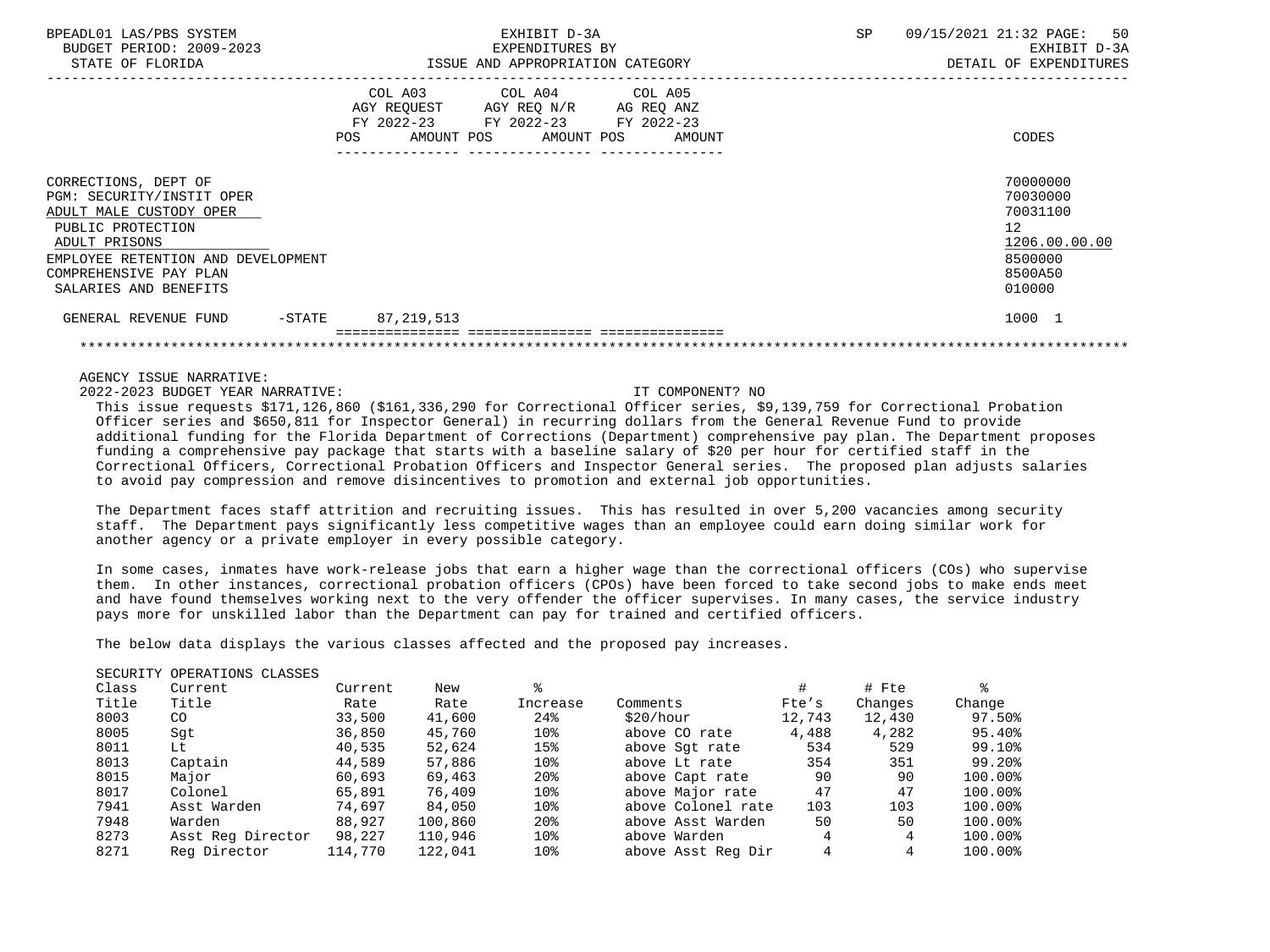| BPEADL01 LAS/PBS SYSTEM<br>BUDGET PERIOD: 2009-2023                                                                                          | EXHIBIT D-3A                                                                                                                                                                                                         |  |  |                                                                                                   |                                                                                                                                                                                                                                                                                                                                                                                                                                                                                                                    | SP       | 09/15/2021 21:32 PAGE: 51 | EXHIBIT D-3A<br>DETAIL OF EXPENDITURES                                                    |                                                                         |
|----------------------------------------------------------------------------------------------------------------------------------------------|----------------------------------------------------------------------------------------------------------------------------------------------------------------------------------------------------------------------|--|--|---------------------------------------------------------------------------------------------------|--------------------------------------------------------------------------------------------------------------------------------------------------------------------------------------------------------------------------------------------------------------------------------------------------------------------------------------------------------------------------------------------------------------------------------------------------------------------------------------------------------------------|----------|---------------------------|-------------------------------------------------------------------------------------------|-------------------------------------------------------------------------|
|                                                                                                                                              |                                                                                                                                                                                                                      |  |  | COL A03 COL A04 COL A05<br>AGY REQUEST AGY REQ N/R AG REQ ANZ<br>FY 2022-23 FY 2022-23 FY 2022-23 | POS AMOUNT POS AMOUNT POS AMOUNT                                                                                                                                                                                                                                                                                                                                                                                                                                                                                   |          |                           |                                                                                           | CODES                                                                   |
| CORRECTIONS, DEPT OF<br>PGM: SECURITY/INSTIT OPER<br>ADULT MALE CUSTODY OPER<br>PUBLIC PROTECTION<br>ADULT PRISONS<br>COMPREHENSIVE PAY PLAN | EMPLOYEE RETENTION AND DEVELOPMENT                                                                                                                                                                                   |  |  |                                                                                                   |                                                                                                                                                                                                                                                                                                                                                                                                                                                                                                                    |          |                           | 12                                                                                        | 70000000<br>70030000<br>70031100<br>1206.00.00.00<br>8500000<br>8500A50 |
| Class<br>Title<br>8036<br>8039<br>8040<br>8045<br>8046<br>5258<br>5256<br>5259<br>8272                                                       | COMMUNITY CORRECTIONS CLASSES<br>Current Current New $\frac{1}{6}$<br>Title <b>The Rate</b> Rate Increase<br>CPO 33,607 41,600 24%<br>CPO Sr Off 36,200 47,840 15%<br>CP Specialist 36,200<br>$CP$ Supervisor 39,028 |  |  | 47,840 15%<br>52,624 10%                                                                          | $\qquad \qquad \  \  \, \texttt{\#} \qquad \qquad \  \  \, \texttt{\#} \qquad \qquad \  \  \, \texttt{\#} \qquad \qquad \  \  \, \texttt{\#}$<br>Comments Fte's<br>$$20/hour$ 592<br>above CPO rate 944 670 70.97%<br>above CPO rate 351 56<br>above CP Spec rate 196 34<br>CP Sr Sup<br>Deputy Circuit Adm 66,950 84,050<br>Circuit Adm 80,000 100,860 10% same as Asst Warden 17 17<br>Asst Reg Director 96,000 110,946 10% same as Security 4 4<br>Reg Director 110,000 122,041 10% same as Security 4 4<br>4 4 |          | Changes<br>528            | Change<br>89.19%<br>15.95%<br>17.35%<br>26.73%<br>100.0%<br>100.0%<br>$100.0$ %<br>100.0% |                                                                         |
| Class<br>Title<br>8026<br>8028<br>8029                                                                                                       | INSPECTOR GENERAL CLASSES<br>Current Current New<br>Title<br>Inspector 41,000 48,000 17%<br>Sr Inspector 48,000 55,000<br>Inspector Sup 60,000 67,000 12%                                                            |  |  | ိ<br>Rate Rate Increase<br>15%                                                                    | Comments Fte's                                                                                                                                                                                                                                                                                                                                                                                                                                                                                                     | 68<br>54 | 13 9                      | Changes Change<br>64 94.10%<br>$34$ 63.00%<br>69.20                                       |                                                                         |

 Upon adopting this pay structure, the Department expects that the rapid attrition of the workforce will slow and soon cease, that many of the employees who preferred to work for the Department but could not make ends meet will return, and that the new pay structure will radically improve recruiting efforts. It is anticipated that the improved recruiting will begin to reverse the vacancy situation significantly.

 Since there are no positions involved with this request, the Other Salary Additive (OAD) transaction was used to increase salaries.

 This issue is consistent with the Florida Strategic Plan for Economic Development strategy to improve the efficiency and effectiveness of government agencies at all levels.

 Activity Reference: Maintaining Security Instruct, Supervise, Investigate and Report \*\*\*\*\*\*\*\*\*\*\*\*\*\*\*\*\*\*\*\*\*\*\*\*\*\*\*\*\*\*\*\*\*\*\*\*\*\*\*\*\*\*\*\*\*\*\*\*\*\*\*\*\*\*\*\*\*\*\*\*\*\*\*\*\*\*\*\*\*\*\*\*\*\*\*\*\*\*\*\*\*\*\*\*\*\*\*\*\*\*\*\*\*\*\*\*\*\*\*\*\*\*\*\*\*\*\*\*\*\*\*\*\*\*\*\*\*\*\*\*\*\*\*\*\*\*\*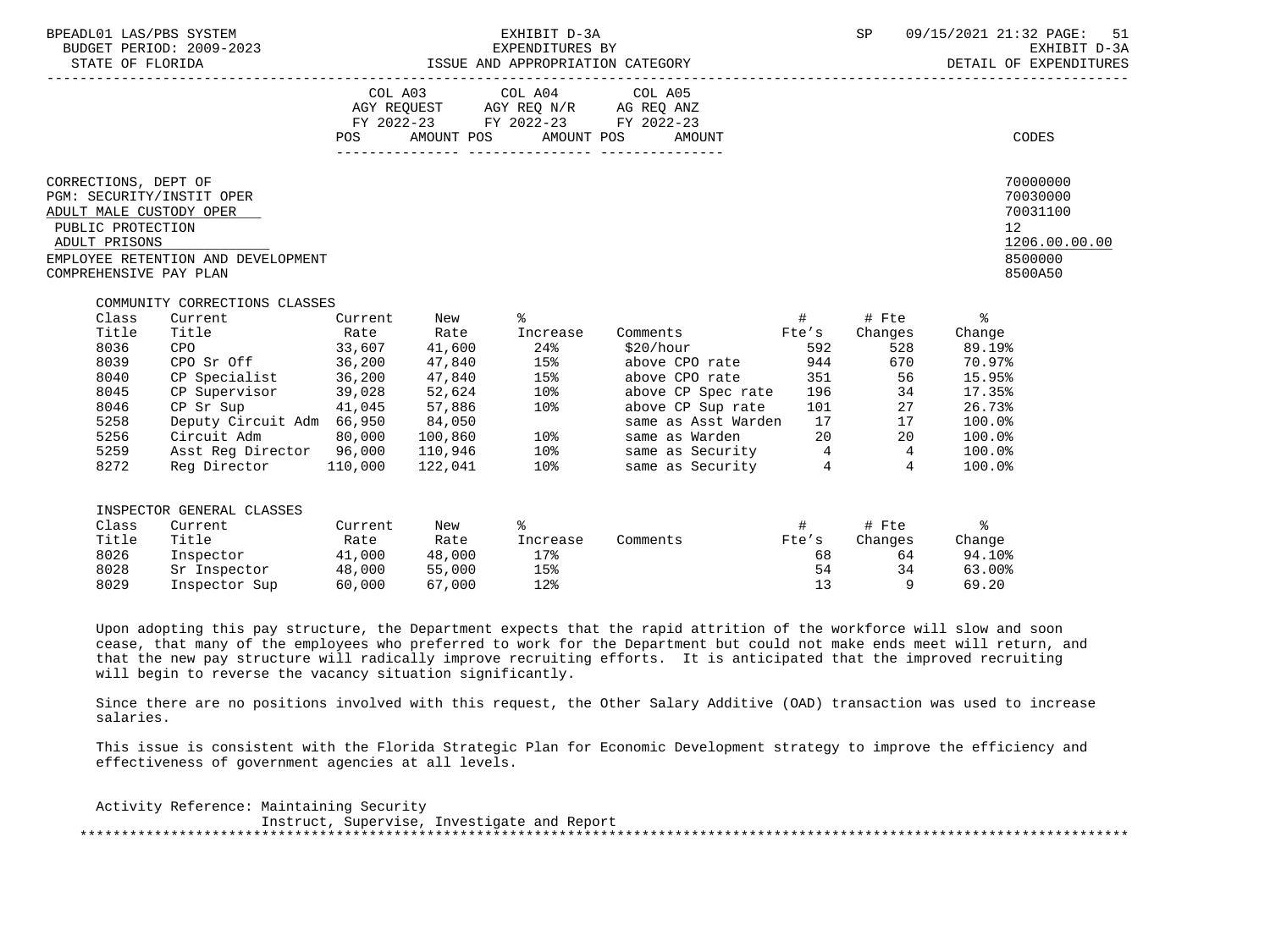| BPEADL01 LAS/PBS SYSTEM<br>BUDGET PERIOD: 2009-2023<br>STATE OF FLORIDA                                                                                                                                                                                                                                                                                                                                                                                                                                                                                                                                                                                                                                                                                                                                                                                                                                               |                  | EXHIBIT D-3A<br>EXPENDITURES BY                                                                   | ISSUE AND APPROPRIATION CATEGORY | SP       | 09/15/2021 21:32 PAGE:<br>52<br>EXHIBIT D-3A<br>DETAIL OF EXPENDITURES                     |
|-----------------------------------------------------------------------------------------------------------------------------------------------------------------------------------------------------------------------------------------------------------------------------------------------------------------------------------------------------------------------------------------------------------------------------------------------------------------------------------------------------------------------------------------------------------------------------------------------------------------------------------------------------------------------------------------------------------------------------------------------------------------------------------------------------------------------------------------------------------------------------------------------------------------------|------------------|---------------------------------------------------------------------------------------------------|----------------------------------|----------|--------------------------------------------------------------------------------------------|
|                                                                                                                                                                                                                                                                                                                                                                                                                                                                                                                                                                                                                                                                                                                                                                                                                                                                                                                       | POS AMOUNT POS   | COL A03 COL A04 COL A05<br>AGY REQUEST AGY REQ N/R AG REQ ANZ<br>FY 2022-23 FY 2022-23 FY 2022-23 | AMOUNT POS<br>AMOUNT             |          | CODES                                                                                      |
| CORRECTIONS, DEPT OF<br>PGM: SECURITY/INSTIT OPER<br>ADULT MALE CUSTODY OPER<br>PUBLIC PROTECTION<br>ADULT PRISONS<br>EMPLOYEE RETENTION AND DEVELOPMENT<br>COMPREHENSIVE PAY PLAN                                                                                                                                                                                                                                                                                                                                                                                                                                                                                                                                                                                                                                                                                                                                    |                  |                                                                                                   |                                  |          | 70000000<br>70030000<br>70031100<br>12 <sup>°</sup><br>1206.00.00.00<br>8500000<br>8500A50 |
| POSITION DETAIL OF SALARIES AND BENEFITS:                                                                                                                                                                                                                                                                                                                                                                                                                                                                                                                                                                                                                                                                                                                                                                                                                                                                             | desessares audio |                                                                                                   | FTE BASE RATE ADDITIVES BENEFITS | SUBTOTAL | LAPSE LAPSED SALARIES<br>% AND BENEFITS                                                    |
| A03 - AGY REQUEST FY 2022-23<br>CHANGES TO CURRENTLY AUTHORIZED POSITIONS<br>OTHER SALARY AMOUNT<br>1000 GENERAL REVENUE FUND                                                                                                                                                                                                                                                                                                                                                                                                                                                                                                                                                                                                                                                                                                                                                                                         |                  |                                                                                                   |                                  |          | 87,219,513<br>---------------<br>87, 219, 513<br>==============                            |
|                                                                                                                                                                                                                                                                                                                                                                                                                                                                                                                                                                                                                                                                                                                                                                                                                                                                                                                       |                  |                                                                                                   |                                  |          |                                                                                            |
| CONVERSION OF CAREER SERVICE<br>LEADERSHIP POSITIONS TO SELECTED<br>EXEMPT SERVICES<br>SALARIES AND BENEFITS                                                                                                                                                                                                                                                                                                                                                                                                                                                                                                                                                                                                                                                                                                                                                                                                          |                  |                                                                                                   |                                  |          | 8500A70<br>010000                                                                          |
| GENERAL REVENUE FUND -STATE 7,223,098                                                                                                                                                                                                                                                                                                                                                                                                                                                                                                                                                                                                                                                                                                                                                                                                                                                                                 |                  |                                                                                                   |                                  |          | 1000 1                                                                                     |
|                                                                                                                                                                                                                                                                                                                                                                                                                                                                                                                                                                                                                                                                                                                                                                                                                                                                                                                       |                  |                                                                                                   |                                  |          |                                                                                            |
| AGENCY ISSUE NARRATIVE:<br>2022-2023 BUDGET YEAR NARRATIVE:<br>This issue requests \$7,239,139 (\$7,223,098 in Security Operations and \$16,041 in Community Corrections) in recurring<br>dollars from the General Revenue Fund to convert Correctional Probation Supervisors (8045), Correctional Probation Senior<br>Supervisors (8046), Correctional Officer Lieutenants (8011) and Correctional Officer Captains (8013) positions that are<br>currently classified as Career Service (CS) to Selected Exempt Status (SES). These positions are currently included in<br>the Security Services Bargaining Unit (SSU). However, they have significant independent managerial functions, which more<br>appropriately classifies them as Select Exempt Service positions given the breadth of managerial control, responsibility<br>and independent oversight of Department operations each of these positions cover. |                  |                                                                                                   | IT COMPONENT? NO                 |          |                                                                                            |

 These Correctional Probation Officer Supervisors, Senior Supervisors, Correctional Officer Lieutenants, and Correctional Officer Captains direct the daily management and activities of 593 Correctional Probation Officers, 351 Correctional Probation Specialists, 12,729 Correctional Officers, and 4,503 Correctional Officer Sergeants.

The primary duties of these four supervisor classes include: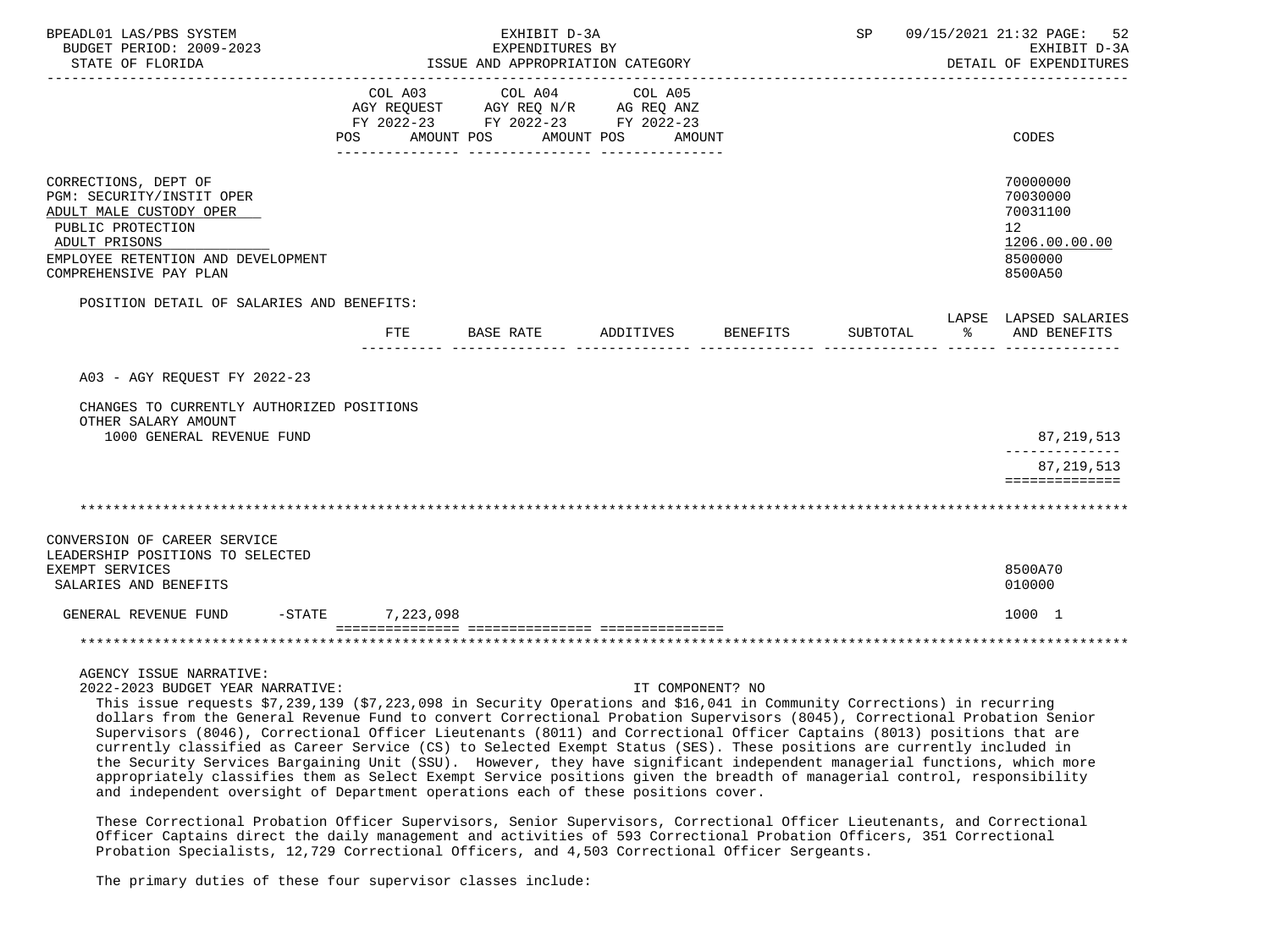| BPEADL01 LAS/PBS SYSTEM |                  |                          |
|-------------------------|------------------|--------------------------|
|                         |                  | BUDGET PERIOD: 2009-2023 |
|                         | CEARE OR RIODIDA |                          |

|                                                                                                                                                          | COL A03<br>AGY REQUEST<br>FY 2022-23<br>AMOUNT POS<br>POS | COL A04<br>AGY REQ N/R<br>FY 2022-23 FY 2022-23<br>AMOUNT POS | COL A05<br>AG REQ ANZ<br>AMOUNT<br>--------------- | CODES                                                                             |
|----------------------------------------------------------------------------------------------------------------------------------------------------------|-----------------------------------------------------------|---------------------------------------------------------------|----------------------------------------------------|-----------------------------------------------------------------------------------|
| CORRECTIONS, DEPT OF<br>PGM: SECURITY/INSTIT OPER<br>ADULT MALE CUSTODY OPER<br>PUBLIC PROTECTION<br>ADULT PRISONS<br>EMPLOYEE RETENTION AND DEVELOPMENT |                                                           |                                                               |                                                    | 70000000<br>70030000<br>70031100<br>$12 \overline{ }$<br>1206.00.00.00<br>8500000 |
| CONVERSION OF CAREER SERVICE<br>LEADERSHIP POSITIONS TO SELECTED<br>EXEMPT SERVICES                                                                      |                                                           |                                                               |                                                    | 8500A70                                                                           |

 -Planning and directing work activities -Training and developing employees -Motivating and evaluating these same employees

 Most of the 4,000 disciplinary actions taken against Correctional Probation and Correctional Officer series employees were initiated and recommended by these four classes of managers. Furthermore, in many locations throughout the state, these four classes of supervisors are the highest-ranking employee who is also independently responsible implementing of all aspects of the operations of the prison facility or probation office.

 Additionally, Correctional Officer Lieutenants and Captains are responsible for overall operations of Department institutions for two-thirds of the operational day. Correctional Probation Supervisors and Senior Supervisors are responsible for running independent operations at Community Corrections offices throughout the state, often with no senior management presence.

 The issue requests a conversion to SES with salary increases to commensurate overall compression within the security series. Anticipated new salaries are:

| -Correctional Probation Supervisors (8045)        | \$52,624 annually |
|---------------------------------------------------|-------------------|
| -Correctional Officer Lieutenants (8011)          | \$52,624 annually |
| -Correctional Probation Senior Supervisors (8046) | \$57,886 annually |
| -Correctional Officer Captains (8013)             | \$57,886 annually |

 The conversion of these positions to SES allows the Department to hire and retain more qualified Captains, Senior Supervisors, Lieutenants, and Supervisors. The conversion will also expand the Department's management base and allow for the proper compensation and retention of these critical leaders.

 Since there are no positions involved with this request, the Other Salary Additive (OAD) transaction was used to increase salaries.

 This issue is consistent with the Florida Strategic Plan for Economic Development strategy to improve the efficiency and effectiveness of government agencies at all levels.

 Activity Reference: Maintaining Security Instruct, Supervise, Investigate and Report \*\*\*\*\*\*\*\*\*\*\*\*\*\*\*\*\*\*\*\*\*\*\*\*\*\*\*\*\*\*\*\*\*\*\*\*\*\*\*\*\*\*\*\*\*\*\*\*\*\*\*\*\*\*\*\*\*\*\*\*\*\*\*\*\*\*\*\*\*\*\*\*\*\*\*\*\*\*\*\*\*\*\*\*\*\*\*\*\*\*\*\*\*\*\*\*\*\*\*\*\*\*\*\*\*\*\*\*\*\*\*\*\*\*\*\*\*\*\*\*\*\*\*\*\*\*\*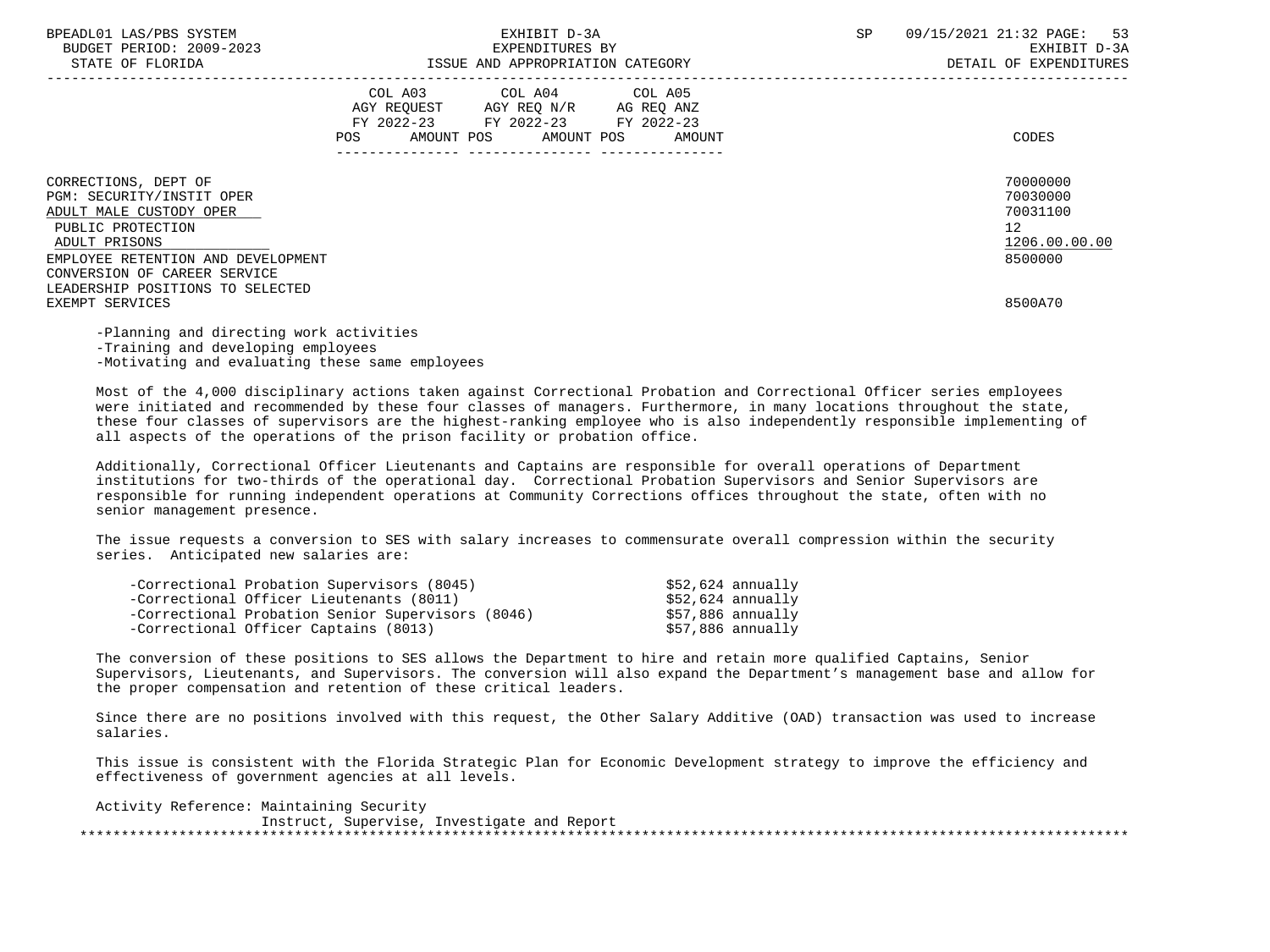| BPEADL01 LAS/PBS SYSTEM<br>BUDGET PERIOD: 2009-2023<br>STATE OF FLORIDA                                                                                                                                                                         |                            | EXHIBIT D-3A<br>EXPENDITURES BY<br>ISSUE AND APPROPRIATION CATEGORY<br>______________________________________ |                   |                 | SP       |    | 09/15/2021 21:32 PAGE:<br>54<br>EXHIBIT D-3A<br>DETAIL OF EXPENDITURES        |
|-------------------------------------------------------------------------------------------------------------------------------------------------------------------------------------------------------------------------------------------------|----------------------------|---------------------------------------------------------------------------------------------------------------|-------------------|-----------------|----------|----|-------------------------------------------------------------------------------|
|                                                                                                                                                                                                                                                 | COL A03<br><b>POS</b>      | COL A04<br>AGY REQUEST AGY REQ N/R AG REQ ANZ<br>FY 2022-23 FY 2022-23 FY 2022-23<br>AMOUNT POS<br>AMOUNT POS | COL A05<br>AMOUNT |                 |          |    | CODES                                                                         |
| CORRECTIONS, DEPT OF<br>PGM: SECURITY/INSTIT OPER<br>ADULT MALE CUSTODY OPER<br>PUBLIC PROTECTION<br>ADULT PRISONS<br>EMPLOYEE RETENTION AND DEVELOPMENT<br>CONVERSION OF CAREER SERVICE<br>LEADERSHIP POSITIONS TO SELECTED<br>EXEMPT SERVICES |                            |                                                                                                               |                   |                 |          |    | 70000000<br>70030000<br>70031100<br>12<br>1206.00.00.00<br>8500000<br>8500A70 |
| POSITION DETAIL OF SALARIES AND BENEFITS:                                                                                                                                                                                                       | <b>FTE</b>                 | BASE RATE                                                                                                     | ADDITIVES         | <b>BENEFITS</b> | SUBTOTAL | ిన | LAPSE LAPSED SALARIES<br>AND BENEFITS                                         |
| A03 - AGY REOUEST FY 2022-23                                                                                                                                                                                                                    |                            |                                                                                                               |                   |                 |          |    |                                                                               |
| CHANGES TO CURRENTLY AUTHORIZED POSITIONS<br>OTHER SALARY AMOUNT<br>1000 GENERAL REVENUE FUND                                                                                                                                                   |                            |                                                                                                               |                   |                 |          |    | 7,223,098                                                                     |
|                                                                                                                                                                                                                                                 |                            |                                                                                                               |                   |                 |          |    | ______________<br>7,223,098<br>==============                                 |
| TOTAL: ADULT PRISONS                                                                                                                                                                                                                            |                            |                                                                                                               |                   |                 |          |    | 1206.00.00.00                                                                 |
| BY FUND TYPE<br>GENERAL REVENUE FUND<br>TRUST FUNDS                                                                                                                                                                                             | 1007,094,976<br>10,897,224 | 382,228                                                                                                       |                   |                 |          |    | 1000<br>2000                                                                  |
| TOTAL POSITIONS 10,044.00<br>TOTAL PROG COMP 1017,992,200<br>TOTAL SALARY RATE 440,462,579                                                                                                                                                      |                            | 382,228                                                                                                       |                   |                 |          |    |                                                                               |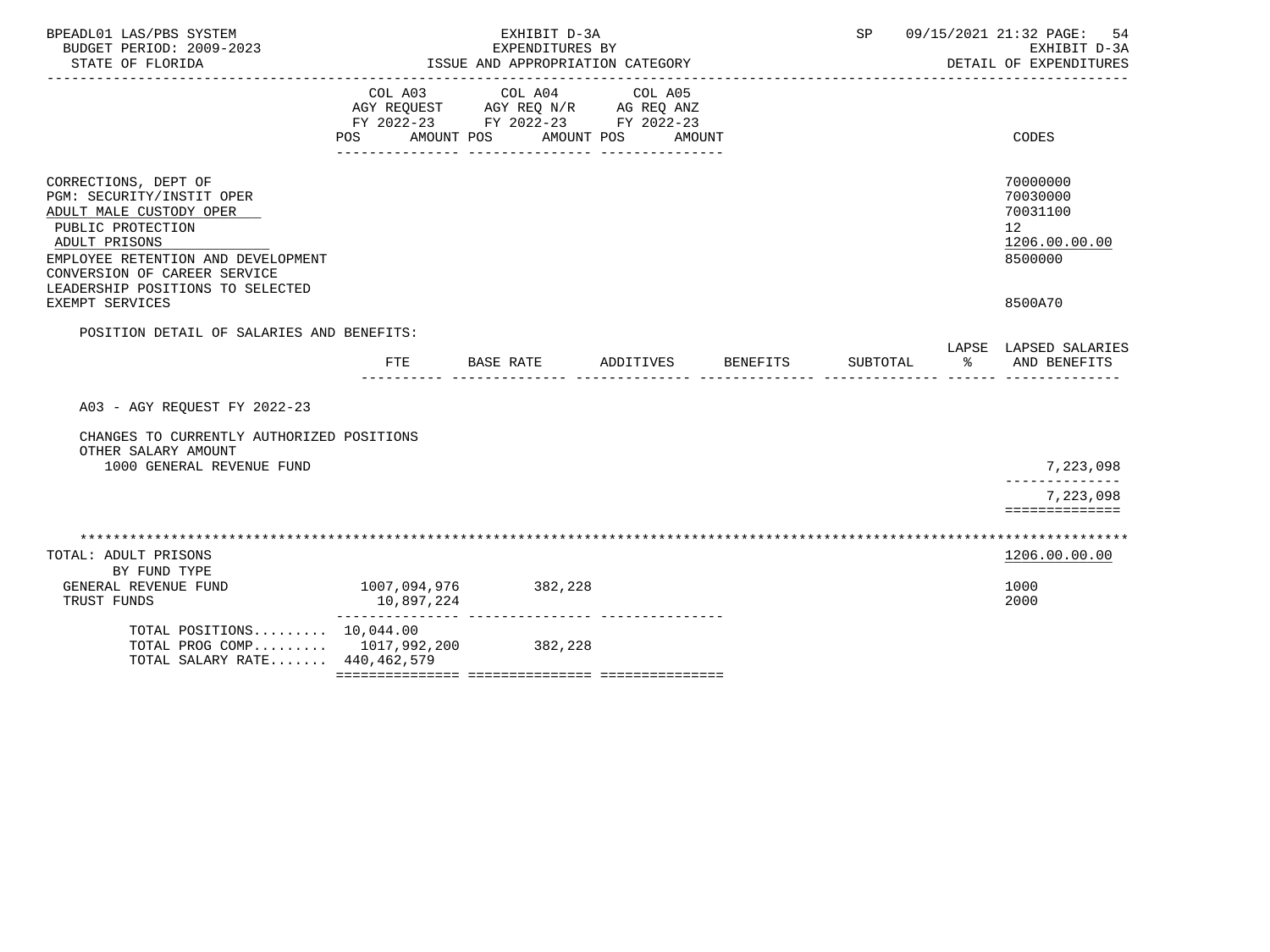| BPEADL01 LAS/PBS SYSTEM<br>BUDGET PERIOD: 2009-2023<br>STATE OF FLORIDA                                                                                                                                                        |           |                                                                                                                                          | EXHIBIT D-3A<br>EXPENDITURES BY<br>ISSUE AND APPROPRIATION CATEGORY | SP    | 09/15/2021 21:32 PAGE: 55<br>EXHIBIT D-3A<br>DETAIL OF EXPENDITURES                                  |
|--------------------------------------------------------------------------------------------------------------------------------------------------------------------------------------------------------------------------------|-----------|------------------------------------------------------------------------------------------------------------------------------------------|---------------------------------------------------------------------|-------|------------------------------------------------------------------------------------------------------|
|                                                                                                                                                                                                                                |           | COL A03 COL A04<br>COL A05<br>AGY REQUEST AGY REQ N/R AG REQ ANZ<br>FY 2022-23 FY 2022-23 FY 2022-23<br>POS AMOUNT POS AMOUNT POS AMOUNT |                                                                     | CODES |                                                                                                      |
| CORRECTIONS, DEPT OF<br>PGM: SECURITY/INSTIT OPER<br>FEMALE CUSTODY OPERATIONS<br>PUBLIC PROTECTION<br>ADULT PRISONS<br>ESTIMATED EXPENDITURES<br>ESTIMATED EXPENDITURES - OPERATIONS<br>SALARY RATE<br>SALARY RATE 41,714,073 |           |                                                                                                                                          |                                                                     |       | 70000000<br>70030000<br>70031200<br>12 <sup>1</sup><br>1206.00.00.00<br>1000000<br>1001000<br>000000 |
| SALARIES AND BENEFITS                                                                                                                                                                                                          |           |                                                                                                                                          |                                                                     |       | 010000                                                                                               |
| GENERAL REVENUE FUND                                                                                                                                                                                                           |           | 842.00<br>-STATE 53,000,283                                                                                                              |                                                                     |       | 1000 1                                                                                               |
| OTHER PERSONAL SERVICES                                                                                                                                                                                                        |           |                                                                                                                                          |                                                                     |       | 030000                                                                                               |
| GENERAL REVENUE FUND                                                                                                                                                                                                           |           | -STATE 520,345                                                                                                                           |                                                                     |       | 1000 1                                                                                               |
| <b>EXPENSES</b>                                                                                                                                                                                                                |           |                                                                                                                                          |                                                                     |       | 040000                                                                                               |
| GENERAL REVENUE FUND                                                                                                                                                                                                           |           | -STATE 1,823,011                                                                                                                         |                                                                     |       | 1000 1                                                                                               |
| OPERATING CAPITAL OUTLAY                                                                                                                                                                                                       |           |                                                                                                                                          |                                                                     |       | 060000                                                                                               |
| GENERAL REVENUE FUND                                                                                                                                                                                                           |           | $-STATE$ 5,000                                                                                                                           |                                                                     |       | 1000 1                                                                                               |
| FOOD PRODUCTS                                                                                                                                                                                                                  |           |                                                                                                                                          |                                                                     |       | 070000                                                                                               |
| GENERAL REVENUE FUND -STATE 2,491,375                                                                                                                                                                                          |           |                                                                                                                                          |                                                                     |       | 1000 1                                                                                               |
| SPECIAL CATEGORIES<br>CONTRACTED SERVICES                                                                                                                                                                                      |           |                                                                                                                                          |                                                                     |       | 100000<br>100777                                                                                     |
| GENERAL REVENUE FUND                                                                                                                                                                                                           | $-$ STATE | 399,752                                                                                                                                  |                                                                     |       | 1000 1                                                                                               |
| FOOD SERVICE/PRODUCTION                                                                                                                                                                                                        |           |                                                                                                                                          |                                                                     |       | 102025                                                                                               |
| GENERAL REVENUE FUND                                                                                                                                                                                                           | $-$ STATE | 311,282                                                                                                                                  |                                                                     |       | 1000 1                                                                                               |
|                                                                                                                                                                                                                                |           |                                                                                                                                          |                                                                     |       |                                                                                                      |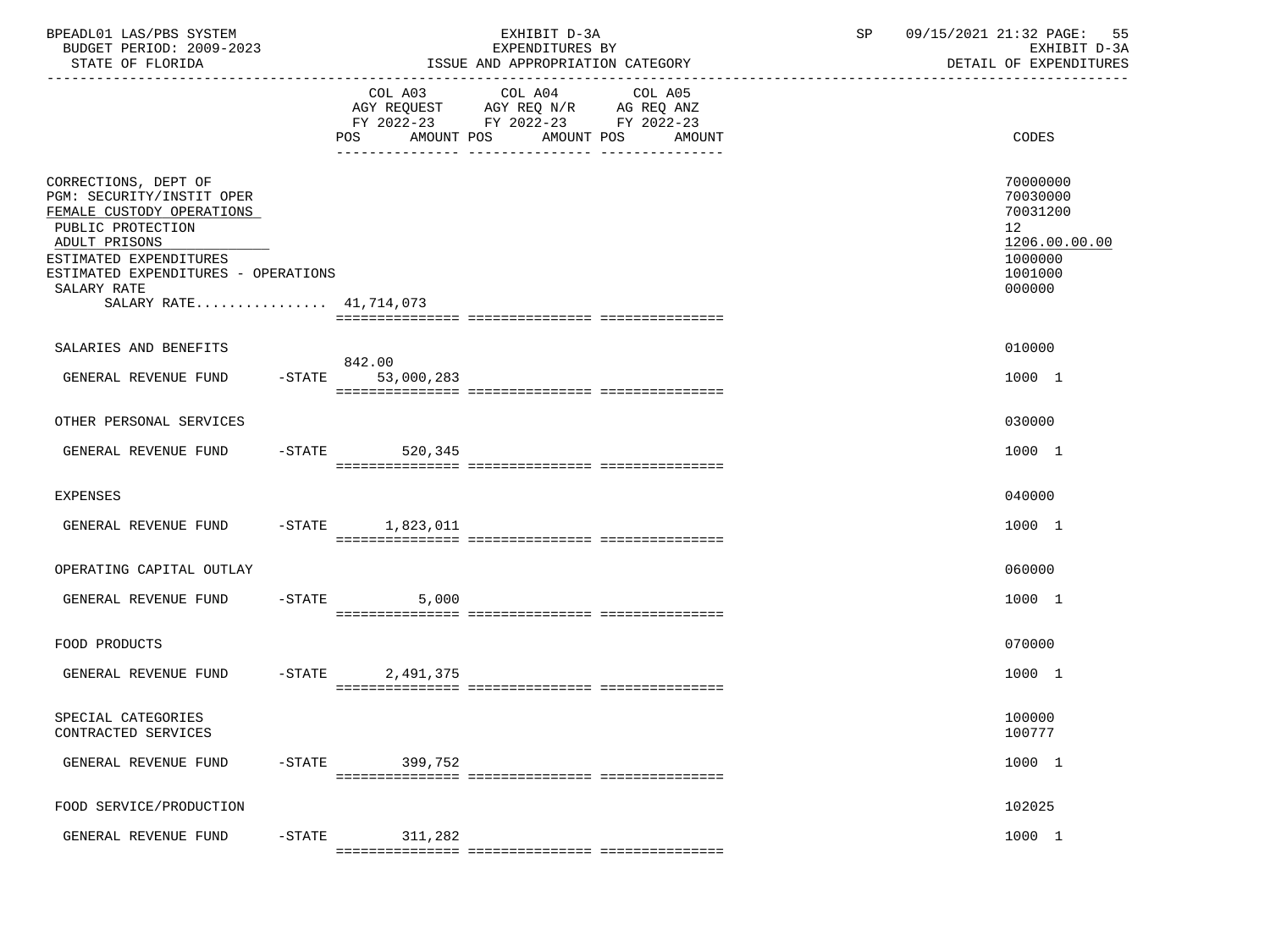| BPEADL01 LAS/PBS SYSTEM<br>BUDGET PERIOD: 2009-2023<br>STATE OF FLORIDA                                                                                                                                                 |                                | EXHIBIT D-3A<br>EXPENDITURES BY<br>ISSUE AND APPROPRIATION CATEGORY                                  | 09/15/2021 21:32 PAGE: 56<br>SP<br>EXHIBIT D-3A<br>DETAIL OF EXPENDITURES                                       |
|-------------------------------------------------------------------------------------------------------------------------------------------------------------------------------------------------------------------------|--------------------------------|------------------------------------------------------------------------------------------------------|-----------------------------------------------------------------------------------------------------------------|
|                                                                                                                                                                                                                         |                                |                                                                                                      |                                                                                                                 |
|                                                                                                                                                                                                                         |                                | COL A03 COL A04<br>COL A05<br>AGY REQUEST AGY REQ N/R AG REQ ANZ<br>FY 2022-23 FY 2022-23 FY 2022-23 |                                                                                                                 |
|                                                                                                                                                                                                                         |                                | POS AMOUNT POS AMOUNT POS AMOUNT                                                                     | CODES                                                                                                           |
| CORRECTIONS, DEPT OF<br>PGM: SECURITY/INSTIT OPER<br>FEMALE CUSTODY OPERATIONS<br>PUBLIC PROTECTION<br>ADULT PRISONS<br>ESTIMATED EXPENDITURES<br>ESTIMATED EXPENDITURES - OPERATIONS<br>SPECIAL CATEGORIES<br>OVERTIME |                                |                                                                                                      | 70000000<br>70030000<br>70031200<br>12 <sup>12</sup><br>1206.00.00.00<br>1000000<br>1001000<br>100000<br>102331 |
| GENERAL REVENUE FUND $-$ STATE 2,333,257<br>GRANTS AND DONATIONS TF -STATE                                                                                                                                              | 6,497                          |                                                                                                      | 1000 1<br>2339 1                                                                                                |
| TOTAL APPRO                                                                                                                                                                                                             | 2,339,754                      |                                                                                                      |                                                                                                                 |
| RISK MANAGEMENT INSURANCE                                                                                                                                                                                               |                                |                                                                                                      | 103241                                                                                                          |
| GENERAL REVENUE FUND -STATE 4,408,944                                                                                                                                                                                   |                                |                                                                                                      | 1000 1                                                                                                          |
|                                                                                                                                                                                                                         |                                |                                                                                                      |                                                                                                                 |
| SALARY INCENTIVE PAYMENTS                                                                                                                                                                                               |                                |                                                                                                      | 103290                                                                                                          |
| GENERAL REVENUE FUND                                                                                                                                                                                                    | -STATE 345,371                 |                                                                                                      | 1000 1                                                                                                          |
| PRIVATE PRISON OPERATIONS                                                                                                                                                                                               |                                |                                                                                                      | 105235                                                                                                          |
| GENERAL REVENUE FUND $-$ STATE 21,785,000<br>PRIVATE INMATE WELFARE TF -STATE                                                                                                                                           | 597,359                        |                                                                                                      | 1000 1<br>2623 1                                                                                                |
| TOTAL APPRO                                                                                                                                                                                                             | ________________<br>22,382,359 |                                                                                                      |                                                                                                                 |
|                                                                                                                                                                                                                         |                                |                                                                                                      |                                                                                                                 |
| LEASE/PURCHASE/EOUIPMENT                                                                                                                                                                                                |                                |                                                                                                      | 105281                                                                                                          |
| $-STATE$<br>GENERAL REVENUE FUND                                                                                                                                                                                        | 66,988                         |                                                                                                      | 1000 1                                                                                                          |
| TR/DMS/HR SVCS/STW CONTRCT                                                                                                                                                                                              |                                |                                                                                                      | 107040                                                                                                          |
| GENERAL REVENUE FUND<br>$-STATE$                                                                                                                                                                                        | 9,107                          |                                                                                                      | 1000 1                                                                                                          |
| TOTAL: ESTIMATED EXPENDITURES - OPERATIONS<br>TOTAL POSITIONS 842.00<br>TOTAL ISSUE<br>TOTAL SALARY RATE 41,714,073                                                                                                     | 88,103,571                     |                                                                                                      | 1001000                                                                                                         |
|                                                                                                                                                                                                                         |                                |                                                                                                      |                                                                                                                 |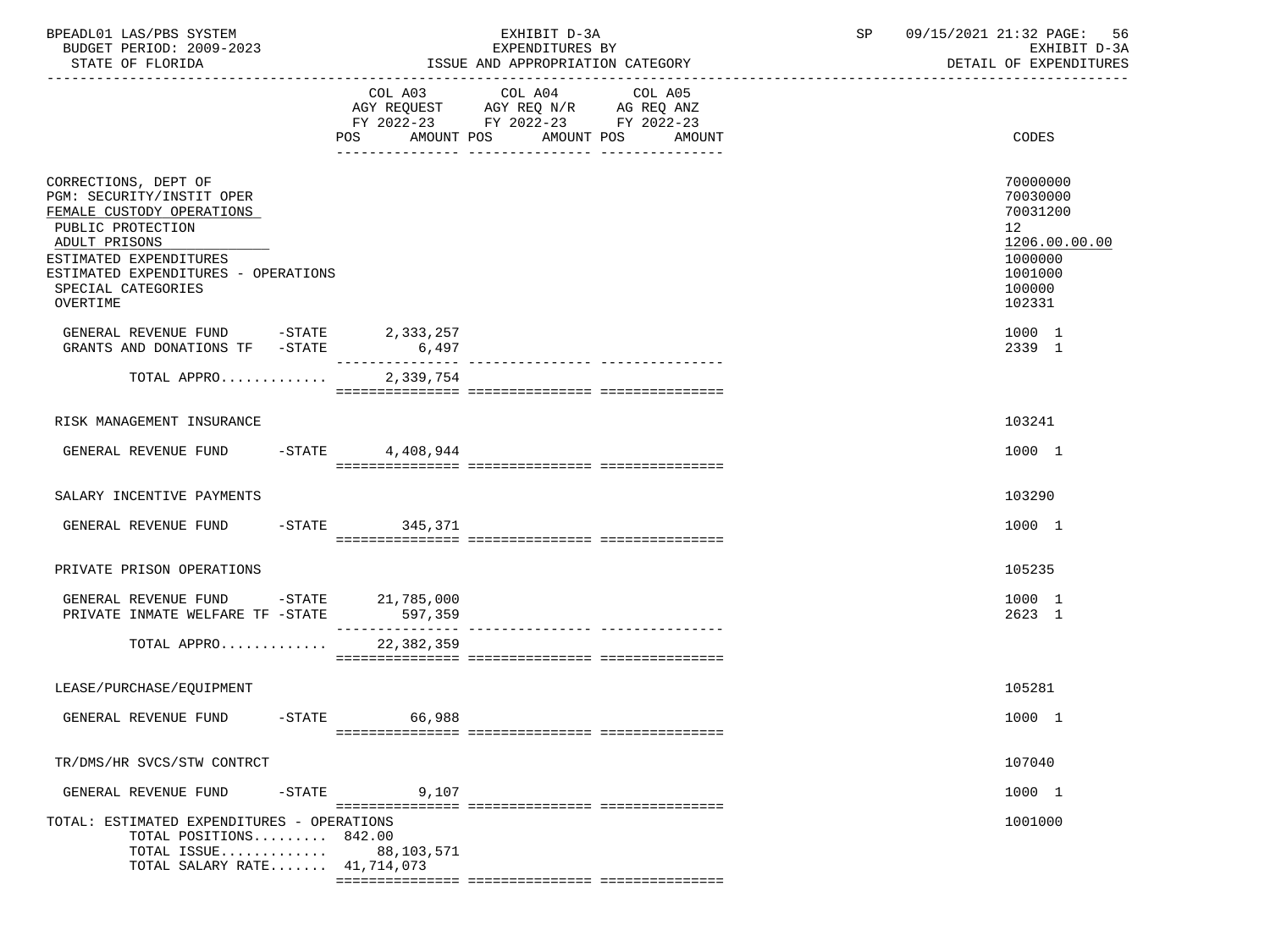| BPEADL01 LAS/PBS SYSTEM<br>BUDGET PERIOD: 2009-2023<br>STATE OF FLORIDA                                                                                                                                            |                     | EXHIBIT D-3A<br>EXPENDITURES BY<br>ISSUE AND APPROPRIATION CATEGORY                                                          | 09/15/2021 21:32 PAGE:<br>SP<br>57<br>EXHIBIT D-3A<br>DETAIL OF EXPENDITURES |
|--------------------------------------------------------------------------------------------------------------------------------------------------------------------------------------------------------------------|---------------------|------------------------------------------------------------------------------------------------------------------------------|------------------------------------------------------------------------------|
|                                                                                                                                                                                                                    | POS<br>AMOUNT POS   | COL A03 COL A04<br>COL A05<br>AGY REQUEST AGY REQ N/R AG REQ ANZ<br>FY 2022-23 FY 2022-23 FY 2022-23<br>AMOUNT POS<br>AMOUNT | CODES                                                                        |
| CORRECTIONS, DEPT OF<br>PGM: SECURITY/INSTIT OPER<br>FEMALE CUSTODY OPERATIONS<br>PUBLIC PROTECTION<br>ADULT PRISONS<br>ESTIMATED EXPENDITURES<br>SALARY INCREASES FOR FY 2021-22 -<br>STATE EMPLOYEE MINIMUM WAGE |                     |                                                                                                                              | 70000000<br>70030000<br>70031200<br>12<br>1206.00.00.00<br>1000000           |
| INCREASE - EFFECTIVE 7/1/2021<br>SALARY RATE<br>SALARY RATE 140,433                                                                                                                                                |                     |                                                                                                                              | 1001030<br>000000                                                            |
| SALARIES AND BENEFITS                                                                                                                                                                                              |                     |                                                                                                                              | 010000                                                                       |
| GENERAL REVENUE FUND                                                                                                                                                                                               | -STATE 165,977      |                                                                                                                              | 1000 1                                                                       |
| OTHER PERSONAL SERVICES                                                                                                                                                                                            |                     |                                                                                                                              | 030000                                                                       |
| GENERAL REVENUE FUND                                                                                                                                                                                               | $-$ STATE<br>25,372 |                                                                                                                              | 1000 1                                                                       |
| TOTAL: SALARY INCREASES FOR FY 2021-22 -<br>STATE EMPLOYEE MINIMUM WAGE<br>INCREASE - EFFECTIVE 7/1/2021<br>TOTAL ISSUE $191,349$<br>TOTAL SALARY RATE 140,433                                                     |                     |                                                                                                                              | 1001030                                                                      |
| FLORIDA RETIREMENT SYSTEM<br>ADJUSTMENT - FY 2021-22 - NORMAL<br>COST AND UNFUNDED ACTUARIAL<br>LIABILITY<br>SALARIES AND BENEFITS                                                                                 |                     |                                                                                                                              | 1001070<br>010000                                                            |
| GENERAL REVENUE FUND -STATE 438,313                                                                                                                                                                                |                     |                                                                                                                              | 1000 1                                                                       |
| CASUALTY INSURANCE PREMIUM<br>ADJUSTMENT<br>SPECIAL CATEGORIES<br>RISK MANAGEMENT INSURANCE<br>GENERAL REVENUE FUND<br>$-STATE$                                                                                    | 86,329              |                                                                                                                              | 1001090<br>100000<br>103241<br>1000 1                                        |
|                                                                                                                                                                                                                    |                     |                                                                                                                              |                                                                              |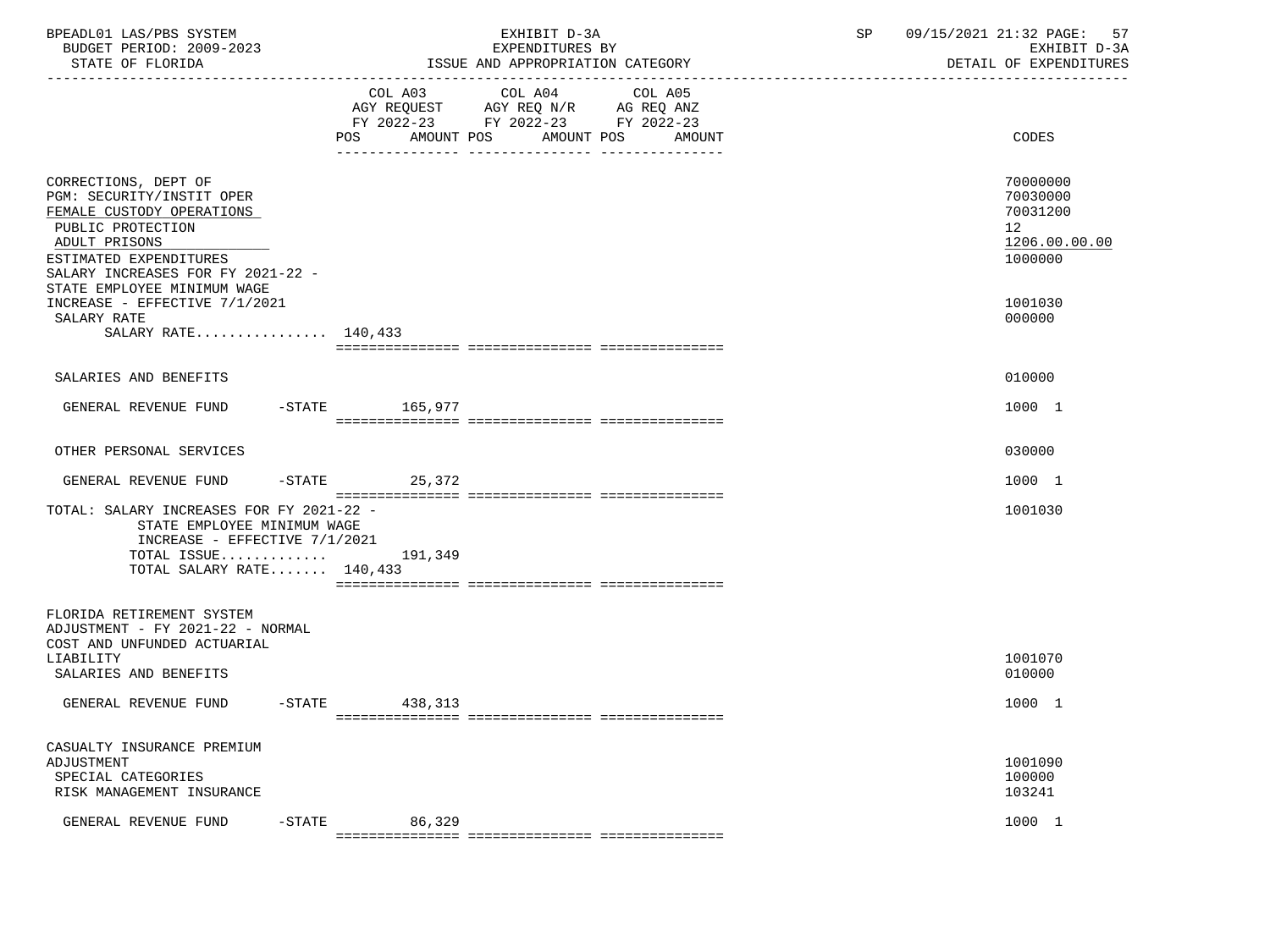| BPEADL01 LAS/PBS SYSTEM<br>BUDGET PERIOD: 2009-2023<br>STATE OF FLORIDA                                                                                                                                                                              | EXHIBIT D-3A<br>EXPENDITURES BY<br>ISSUE AND APPROPRIATION CATEGORY                                                                                                                                                                                    | SP<br>09/15/2021 21:32 PAGE:<br>58<br>EXHIBIT D-3A<br>DETAIL OF EXPENDITURES                                   |
|------------------------------------------------------------------------------------------------------------------------------------------------------------------------------------------------------------------------------------------------------|--------------------------------------------------------------------------------------------------------------------------------------------------------------------------------------------------------------------------------------------------------|----------------------------------------------------------------------------------------------------------------|
|                                                                                                                                                                                                                                                      | COL A03 COL A04 COL A05<br>AGY REQUEST AGY REQ N/R AG REQ ANZ<br>FY 2022-23 FY 2022-23 FY 2022-23<br>AMOUNT POS AMOUNT POS<br>POS FOR THE POST OF THE STATE STATE STATE STATE STATE STATE STATE STATE STATE STATE STATE STATE STATE STATE ST<br>AMOUNT | CODES                                                                                                          |
| CORRECTIONS, DEPT OF<br>PGM: SECURITY/INSTIT OPER<br>FEMALE CUSTODY OPERATIONS<br>PUBLIC PROTECTION<br>ADULT PRISONS<br>ESTIMATED EXPENDITURES<br>REALLOCATION OF HUMAN RESOURCES<br>OUTSOURCING<br>SPECIAL CATEGORIES<br>TR/DMS/HR SVCS/STW CONTRCT |                                                                                                                                                                                                                                                        | 70000000<br>70030000<br>70031200<br>12 <sup>°</sup><br>1206.00.00.00<br>1000000<br>1005900<br>100000<br>107040 |
| GENERAL REVENUE FUND                                                                                                                                                                                                                                 | $-STATE$<br>$654-$                                                                                                                                                                                                                                     | 1000 1                                                                                                         |
| NONRECURRING EXPENDITURES<br>SHAPING SUCCESS FOR WOMEN: A GENDER<br>RESPONSIVE REENTRY APPROACH<br>SPECIAL CATEGORIES<br>PRIVATE PRISON OPERATIONS                                                                                                   |                                                                                                                                                                                                                                                        | 2100000<br>2103033<br>100000<br>105235                                                                         |
| GENERAL REVENUE FUND                                                                                                                                                                                                                                 | $-STATE$ 250,000-                                                                                                                                                                                                                                      | 1000 1                                                                                                         |
| PRICE LEVEL INCREASES<br>FOOD SERVICE CONTRACT<br>FOOD PRODUCTS                                                                                                                                                                                      |                                                                                                                                                                                                                                                        | 2300000<br>2300020<br>070000                                                                                   |
| GENERAL REVENUE FUND                                                                                                                                                                                                                                 | $-$ STATE $1, 115, 154$                                                                                                                                                                                                                                | 1000 1                                                                                                         |
|                                                                                                                                                                                                                                                      |                                                                                                                                                                                                                                                        |                                                                                                                |
| AGENCY ISSUE NARRATIVE:                                                                                                                                                                                                                              |                                                                                                                                                                                                                                                        |                                                                                                                |

2022-2023 BUDGET YEAR NARRATIVE: IT COMPONENT? NO

 This issue requests \$30,262,006 across several budget entities from the General Revenue Fund to outsource the Florida Department of Corrections food service operation and to fund three FTEs to provide statewide monitoring of outsourcing food service operations at all facilities and increase the food per diem resulting from a change to the master menu.

 Outsourcing food services will reduce the human resource's workload associated with hiring kitchen staff across the state. Having consistent staffing levels will also benefit the institutions by allowing uniformed staff to remain at their post rather than being assigned to the kitchen when vacancies occur. In addition, funding an increase in spending related to food service will allow for the current menus to be enhanced in quality which will improve morale among the inmates which directly impacts staff morale.

 This issue is consistent with the Florida Strategic Plan for Economic Development strategy to improve the efficiency and effectiveness of government agencies at all levels.

| Activity: Maintaining Security |  |  |
|--------------------------------|--|--|
|                                |  |  |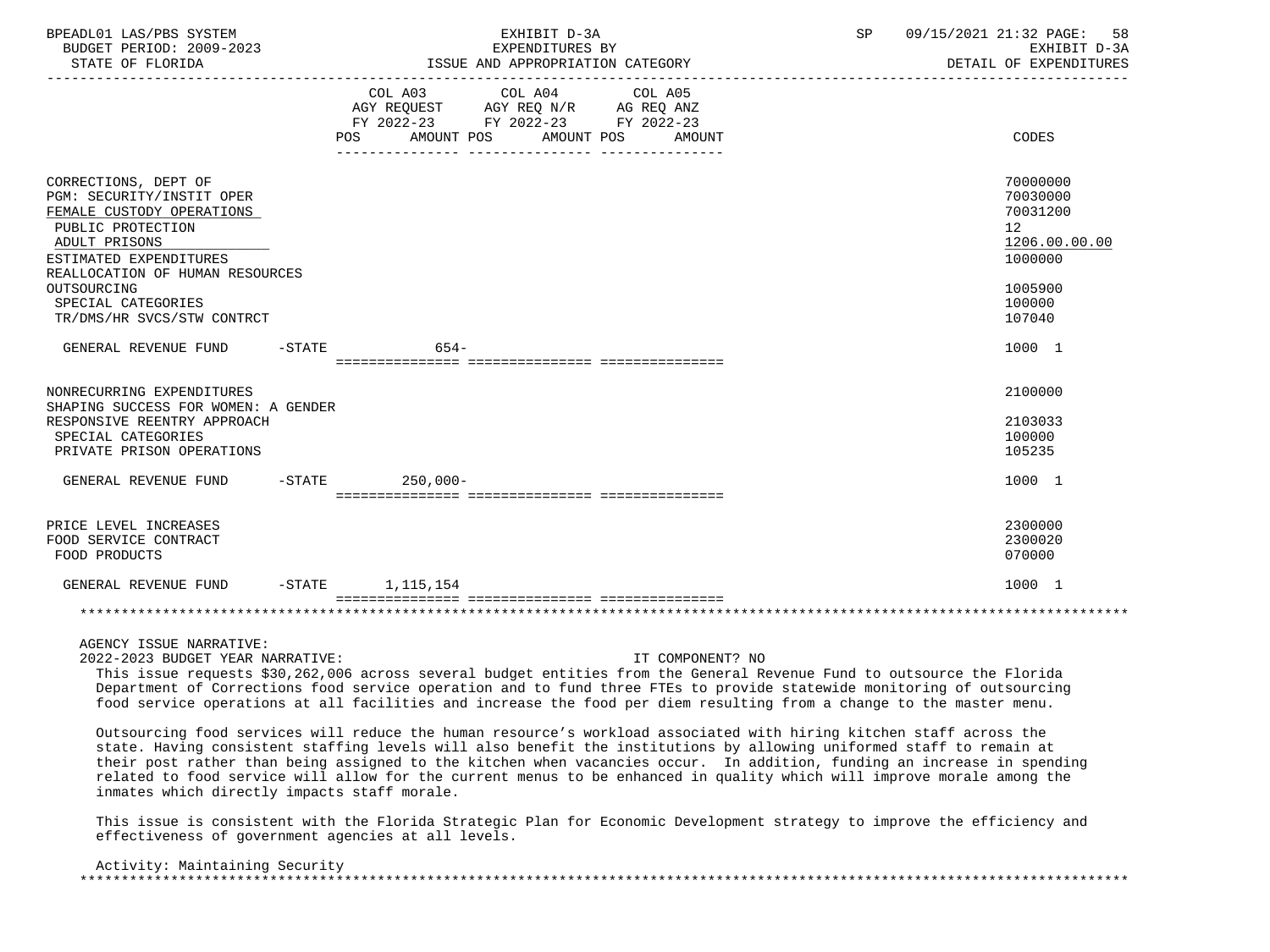| BPEADL01 LAS/PBS SYSTEM<br>BUDGET PERIOD: 2009-2023<br>STATE OF FLORIDA                                                                                                                                             | EXHIBIT D-3A<br>EXPENDITURES BY<br>ISSUE AND APPROPRIATION CATEGORY                                                                                                                          | 09/15/2021 21:32 PAGE: 59<br>SP<br>EXHIBIT D-3A<br>DETAIL OF EXPENDITURES     |
|---------------------------------------------------------------------------------------------------------------------------------------------------------------------------------------------------------------------|----------------------------------------------------------------------------------------------------------------------------------------------------------------------------------------------|-------------------------------------------------------------------------------|
|                                                                                                                                                                                                                     | COL A03<br>COL A04<br>COL A05<br>AGY REQUEST AGY REQ N/R AG REQ ANZ<br>FY 2022-23 FY 2022-23 FY 2022-23<br>POS AMOUNT POS<br>AMOUNT POS<br>AMOUNT<br>-- -------------<br>-- ---------------- | CODES                                                                         |
| CORRECTIONS, DEPT OF<br>PGM: SECURITY/INSTIT OPER<br>FEMALE CUSTODY OPERATIONS<br>PUBLIC PROTECTION<br>ADULT PRISONS<br>OUTSOURCING OF STATE PROGRAMS,<br>SERVICES OR ACTIVITIES<br>OUTSOURCE FOOD SERVICE - DEDUCT |                                                                                                                                                                                              | 70000000<br>70030000<br>70031200<br>12<br>1206.00.00.00<br>33J0000<br>33J0050 |
| SALARY RATE<br>SALARY RATE 467,558-                                                                                                                                                                                 |                                                                                                                                                                                              | 000000                                                                        |
| SALARIES AND BENEFITS                                                                                                                                                                                               | 19.00-                                                                                                                                                                                       | 010000                                                                        |
| $-$ STATE<br>GENERAL REVENUE FUND                                                                                                                                                                                   | $956, 269 -$                                                                                                                                                                                 | 1000 1                                                                        |
| OTHER PERSONAL SERVICES                                                                                                                                                                                             |                                                                                                                                                                                              | 030000                                                                        |
| GENERAL REVENUE FUND                                                                                                                                                                                                | $-$ STATE<br>207,977-                                                                                                                                                                        | 1000 1                                                                        |
| SPECIAL CATEGORIES<br>FOOD SERVICE/PRODUCTION                                                                                                                                                                       |                                                                                                                                                                                              | 100000<br>102025                                                              |
| GENERAL REVENUE FUND                                                                                                                                                                                                | -STATE 156,550-                                                                                                                                                                              | 1000 1                                                                        |
| TR/DMS/HR SVCS/STW CONTRCT                                                                                                                                                                                          |                                                                                                                                                                                              | 107040                                                                        |
| GENERAL REVENUE FUND<br>$-$ STATE                                                                                                                                                                                   | $5,795-$                                                                                                                                                                                     | 1000 1                                                                        |
| TOTAL: OUTSOURCE FOOD SERVICE - DEDUCT<br>TOTAL POSITIONS 19.00-<br>TOTAL ISSUE 1,326,591-<br>TOTAL SALARY RATE 467,558-                                                                                            |                                                                                                                                                                                              | 33J0050                                                                       |
|                                                                                                                                                                                                                     |                                                                                                                                                                                              |                                                                               |
|                                                                                                                                                                                                                     |                                                                                                                                                                                              |                                                                               |

AGENCY ISSUE NARRATIVE:

 2022-2023 BUDGET YEAR NARRATIVE: IT COMPONENT? NO This issue requests (\$24,687,909) across several budget entities from the General Revenue Fund for outsourcing the food preparation and delivery to inmates under the supervision of the Florida Department of Corrections (Department).

 Current funding for the purchase of quality food items and kitchen staff salaries has not kept pace with inflation, resulting in lower food quality and staffing shortages. This frequently results in the need to utilize staff that are not trained in food preparation and delivery.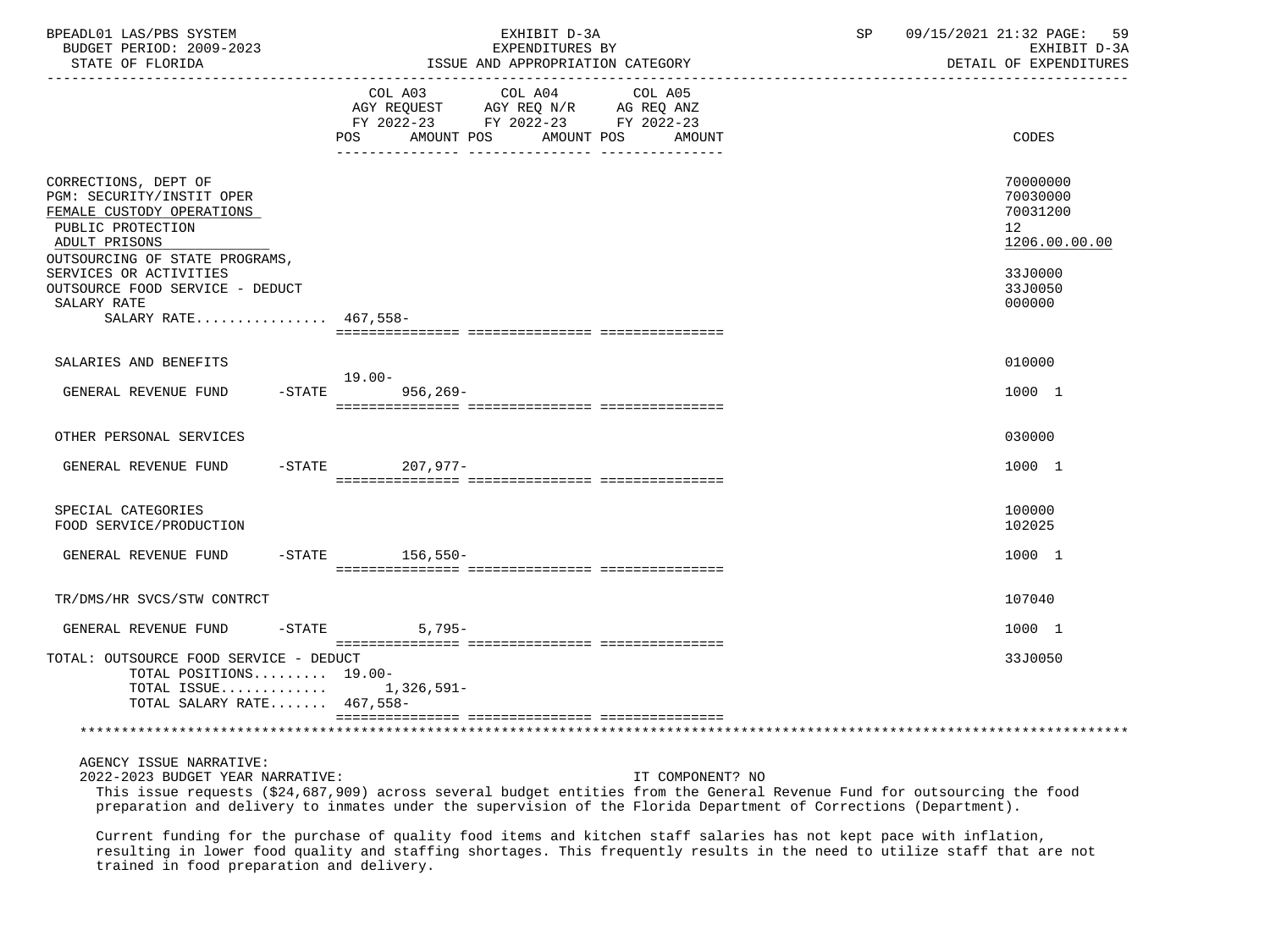| BPEADL01 LAS/PBS SYSTEM<br>BUDGET PERIOD: 2009-2023<br>STATE OF FLORIDA                                              | EXHIBIT D-3A<br>EXPENDITURES BY<br>ISSUE AND APPROPRIATION CATEGORY                                                                         | 09/15/2021 21:32 PAGE: 60<br><b>SP</b><br>EXHIBIT D-3A<br>DETAIL OF EXPENDITURES |
|----------------------------------------------------------------------------------------------------------------------|---------------------------------------------------------------------------------------------------------------------------------------------|----------------------------------------------------------------------------------|
|                                                                                                                      | COL A03 COL A04 COL A05<br>AGY REQUEST AGY REQ N/R AG REQ ANZ<br>FY 2022-23 FY 2022-23 FY 2022-23<br>AMOUNT POS AMOUNT POS<br>POS<br>AMOUNT | CODES                                                                            |
| CORRECTIONS, DEPT OF<br>PGM: SECURITY/INSTIT OPER<br>FEMALE CUSTODY OPERATIONS<br>PUBLIC PROTECTION<br>ADULT PRISONS |                                                                                                                                             | 70000000<br>70030000<br>70031200<br>12<br>1206.00.00.00                          |
| OUTSOURCING OF STATE PROGRAMS,<br>SERVICES OR ACTIVITIES<br>OUTSOURCE FOOD SERVICE - DEDUCT                          |                                                                                                                                             | 33J0000<br>33J0050                                                               |

 The Department is responsible for providing adequate nutritious food, that is safely prepared. Being unable to hire and retain kitchen staff requires the Department to utilize Correctional Officer positions to fill in, which imposes a stress on the Security roster, and a degradation in food service preparation and delivery.

 The Other Salary Additive (OAD) transaction was used to decrease salaries to equal the current payment rates of the positions being reduced.

This issue nets to zero with issue code 33J0060.

 This issue is consistent with the Florida Strategic Plan for Economic Development strategy to improve the efficiency and effectiveness of government agencies at all levels.

 Activity Reference: Maintaining Security \*\*\*\*\*\*\*\*\*\*\*\*\*\*\*\*\*\*\*\*\*\*\*\*\*\*\*\*\*\*\*\*\*\*\*\*\*\*\*\*\*\*\*\*\*\*\*\*\*\*\*\*\*\*\*\*\*\*\*\*\*\*\*\*\*\*\*\*\*\*\*\*\*\*\*\*\*\*\*\*\*\*\*\*\*\*\*\*\*\*\*\*\*\*\*\*\*\*\*\*\*\*\*\*\*\*\*\*\*\*\*\*\*\*\*\*\*\*\*\*\*\*\*\*\*\*\*

| POSITION DETAIL OF SALARIES AND BENEFITS:                                              |           |            |           |           |                       |                        |                                 |
|----------------------------------------------------------------------------------------|-----------|------------|-----------|-----------|-----------------------|------------------------|---------------------------------|
|                                                                                        | FTE       | BASE RATE  | ADDITIVES | BENEFITS  | SUBTOTAL              | LAPSE<br>$rac{8}{100}$ | LAPSED SALARIES<br>AND BENEFITS |
| A03 - AGY REOUEST FY 2022-23                                                           |           |            |           |           |                       |                        |                                 |
| NEW POSITIONS                                                                          |           |            |           |           |                       |                        |                                 |
| 1320 VOCATIONAL FOOD SERVICE COORDINATOR<br>N1507 001                                  | $15.00 -$ | $353,610-$ |           | 283,262-  | 636,872- 0.00         |                        | 636,872-                        |
| 6223 FOOD SERVICE DIRECTOR I - SES<br>N1505 001<br>6224 FOOD SERVICE DIRECTOR II - SES | $1.00 -$  | $25,577-$  |           | $20,415-$ | 45,992- 0.00          |                        | 45,992-                         |
| N1506 001                                                                              | $3.00 -$  | 88,371-    |           |           | $63,398-151,769-0.00$ |                        | 151,769–                        |
| TOTALS FOR ISSUE BY FUND                                                               |           |            |           |           |                       |                        |                                 |
| 1000 GENERAL REVENUE FUND                                                              |           |            |           |           |                       |                        | 834,633-                        |
|                                                                                        | $19.00 -$ | 467,558-   |           | 367,075-  | 834,633-              |                        | 834,633-                        |
|                                                                                        |           |            |           |           |                       |                        |                                 |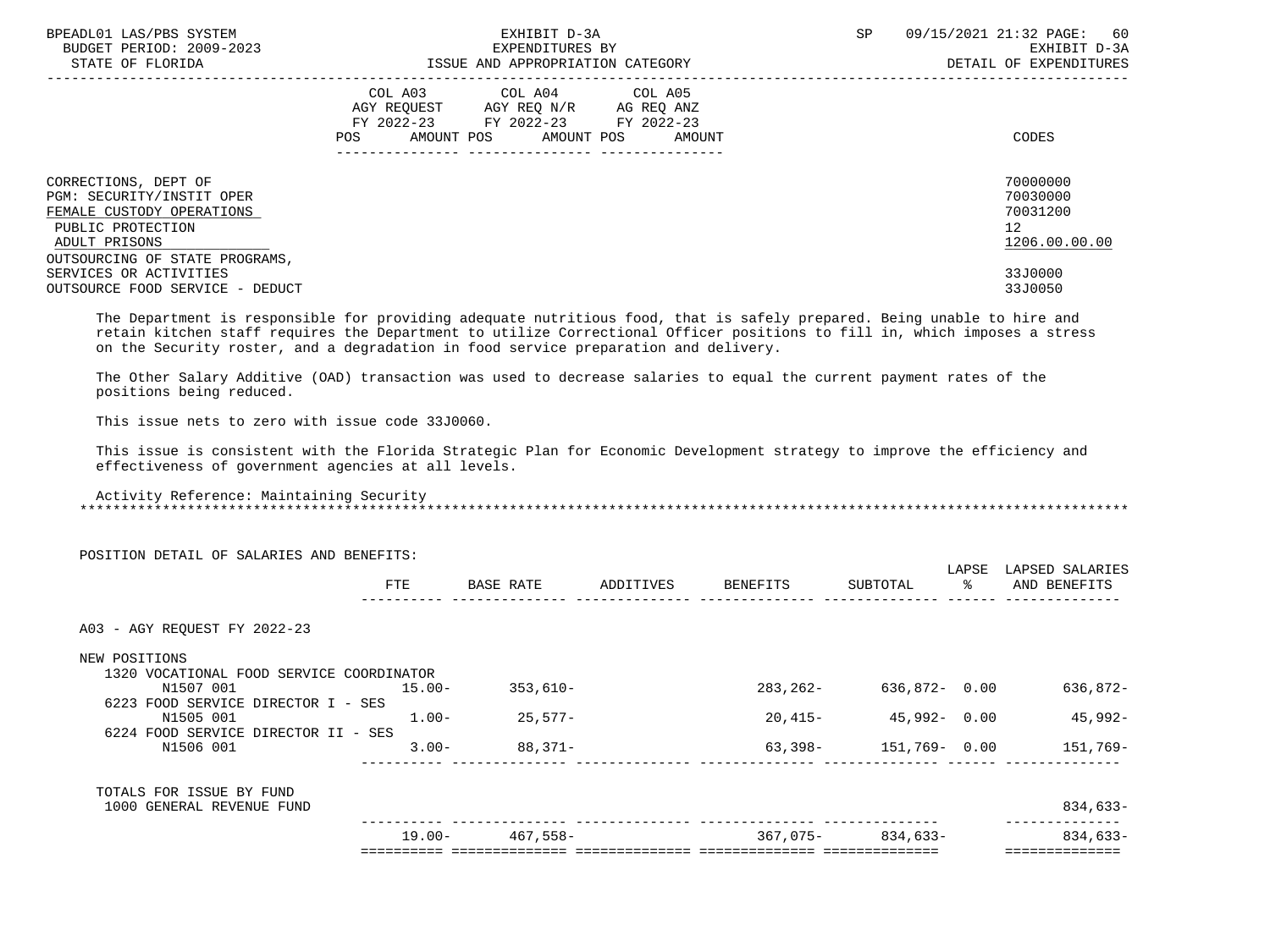| BPEADL01 LAS/PBS SYSTEM<br>BUDGET PERIOD: 2009-2023                                                                                                                                                                                                                                                       |                | EXHIBIT D-3A<br>EXPENDITURES BY                                                                 |                       |                    | SP       |          | 09/15/2021 21:32 PAGE:<br>61<br>EXHIBIT D-3A                                               |
|-----------------------------------------------------------------------------------------------------------------------------------------------------------------------------------------------------------------------------------------------------------------------------------------------------------|----------------|-------------------------------------------------------------------------------------------------|-----------------------|--------------------|----------|----------|--------------------------------------------------------------------------------------------|
| STATE OF FLORIDA                                                                                                                                                                                                                                                                                          |                | ISSUE AND APPROPRIATION CATEGORY                                                                |                       |                    |          |          | DETAIL OF EXPENDITURES                                                                     |
|                                                                                                                                                                                                                                                                                                           | COL A03<br>POS | COL A04<br>AGY REQUEST AGY REQ N/R AG REQ ANZ<br>FY 2022-23 FY 2022-23 FY 2022-23<br>AMOUNT POS | COL A05<br>AMOUNT POS | AMOUNT             |          |          | CODES                                                                                      |
| CORRECTIONS, DEPT OF<br>PGM: SECURITY/INSTIT OPER<br>FEMALE CUSTODY OPERATIONS<br>PUBLIC PROTECTION<br>ADULT PRISONS<br>OUTSOURCING OF STATE PROGRAMS,<br>SERVICES OR ACTIVITIES<br>OUTSOURCE FOOD SERVICE - DEDUCT                                                                                       |                |                                                                                                 |                       |                    |          |          | 70000000<br>70030000<br>70031200<br>12 <sup>°</sup><br>1206.00.00.00<br>33J0000<br>33J0050 |
|                                                                                                                                                                                                                                                                                                           |                |                                                                                                 |                       |                    |          |          |                                                                                            |
| POSITION DETAIL OF SALARIES AND BENEFITS:                                                                                                                                                                                                                                                                 | FTE            | BASE RATE                                                                                       |                       | ADDITIVES BENEFITS | SUBTOTAL | $\sim$ 8 | LAPSE LAPSED SALARIES<br>AND BENEFITS                                                      |
| A03 - AGY REOUEST FY 2022-23                                                                                                                                                                                                                                                                              |                |                                                                                                 |                       |                    |          |          |                                                                                            |
| NEW POSITIONS<br>OTHER SALARY AMOUNT<br>1000 GENERAL REVENUE FUND                                                                                                                                                                                                                                         |                |                                                                                                 |                       |                    |          |          | 121,636-<br>--------------                                                                 |
|                                                                                                                                                                                                                                                                                                           |                |                                                                                                 |                       |                    |          |          | $956, 269 -$<br>==============                                                             |
|                                                                                                                                                                                                                                                                                                           |                |                                                                                                 |                       |                    |          |          |                                                                                            |
| OUTSOURCE FOOD SOURCE - ADD<br>FOOD PRODUCTS                                                                                                                                                                                                                                                              |                |                                                                                                 |                       |                    |          |          | 33J0060<br>070000                                                                          |
| GENERAL REVENUE FUND -STATE 916,525                                                                                                                                                                                                                                                                       |                |                                                                                                 |                       |                    |          |          | 1000 1                                                                                     |
|                                                                                                                                                                                                                                                                                                           |                |                                                                                                 |                       |                    |          |          |                                                                                            |
| AGENCY ISSUE NARRATIVE:<br>2022-2023 BUDGET YEAR NARRATIVE:<br>This issue requests \$24,687,909 across several budget entities from the General Revenue Fund for outsourcing the food<br>preparation and delivery to inmates under the supervision of the Florida Department of Corrections (Department). |                |                                                                                                 |                       | IT COMPONENT? NO   |          |          |                                                                                            |

 Current funding for the purchase of quality food items and kitchen staff salaries has not kept pace with inflation, resulting in lower food quality and staffing shortages. This frequently results in the need to utilize staff that are not trained in food preparation and delivery.

 The Department is responsible for providing adequate nutritious food, that is safely prepared. Being unable to hire and retain kitchen staff requires the Department to utilize Correctional Officer positions to fill in, which imposes a stress on the Security roster, and a degradation in food service preparation and delivery.

This issue nets to zero with issue code 33J0050.

This issue is consistent with the Florida Strategic Plan for Economic Development strategy to improve the efficiency and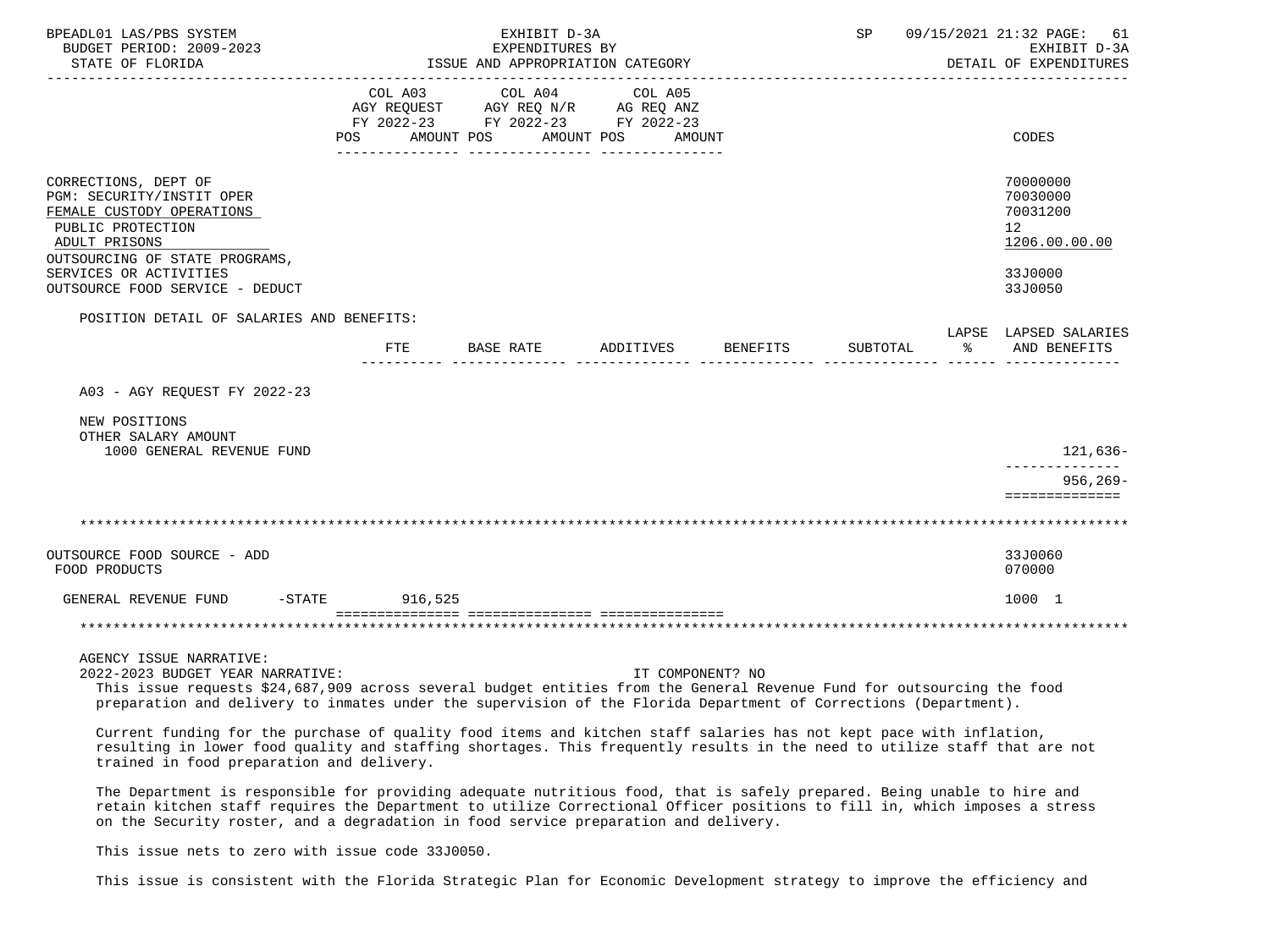| BPEADL01 LAS/PBS SYSTEM<br>BUDGET PERIOD: 2009-2023 |                    | EXHIBIT D-3A<br>EXPENDITURES BY                                                                                                         | 09/15/2021 21:32 PAGE:<br>SP<br>62<br>EXHIBIT D-3A                                                                                                                                                                                                |
|-----------------------------------------------------|--------------------|-----------------------------------------------------------------------------------------------------------------------------------------|---------------------------------------------------------------------------------------------------------------------------------------------------------------------------------------------------------------------------------------------------|
| STATE OF FLORIDA                                    |                    | ISSUE AND APPROPRIATION CATEGORY                                                                                                        | DETAIL OF EXPENDITURES                                                                                                                                                                                                                            |
|                                                     | POS                | COL A03 COL A04 COL A05<br>AGY REQUEST AGY REQ N/R AG REQ ANZ<br>FY 2022-23 FY 2022-23 FY 2022-23<br>AMOUNT POS<br>AMOUNT POS<br>AMOUNT | CODES                                                                                                                                                                                                                                             |
| CORRECTIONS, DEPT OF                                |                    |                                                                                                                                         | 70000000                                                                                                                                                                                                                                          |
| PGM: SECURITY/INSTIT OPER                           |                    |                                                                                                                                         | 70030000                                                                                                                                                                                                                                          |
| FEMALE CUSTODY OPERATIONS<br>PUBLIC PROTECTION      |                    |                                                                                                                                         | 70031200<br>12                                                                                                                                                                                                                                    |
| ADULT PRISONS                                       |                    |                                                                                                                                         | 1206.00.00.00                                                                                                                                                                                                                                     |
| OUTSOURCING OF STATE PROGRAMS,                      |                    |                                                                                                                                         |                                                                                                                                                                                                                                                   |
| SERVICES OR ACTIVITIES                              |                    |                                                                                                                                         | 33J0000                                                                                                                                                                                                                                           |
| OUTSOURCE FOOD SOURCE - ADD                         |                    |                                                                                                                                         | 33J0060                                                                                                                                                                                                                                           |
| effectiveness of government agencies at all levels. |                    |                                                                                                                                         |                                                                                                                                                                                                                                                   |
|                                                     |                    |                                                                                                                                         |                                                                                                                                                                                                                                                   |
| Activity Reference: Maintaining Security            |                    |                                                                                                                                         |                                                                                                                                                                                                                                                   |
|                                                     |                    |                                                                                                                                         |                                                                                                                                                                                                                                                   |
|                                                     |                    |                                                                                                                                         |                                                                                                                                                                                                                                                   |
| EMPLOYEE RETENTION AND DEVELOPMENT                  |                    |                                                                                                                                         | 8500000                                                                                                                                                                                                                                           |
| RETENTION PAY                                       |                    |                                                                                                                                         | 8500A10                                                                                                                                                                                                                                           |
| SALARIES AND BENEFITS                               |                    |                                                                                                                                         | 010000                                                                                                                                                                                                                                            |
| GENERAL REVENUE FUND                                | -STATE 512,191     |                                                                                                                                         | 1000 1                                                                                                                                                                                                                                            |
|                                                     |                    |                                                                                                                                         |                                                                                                                                                                                                                                                   |
|                                                     |                    |                                                                                                                                         |                                                                                                                                                                                                                                                   |
| AGENCY ISSUE NARRATIVE:                             |                    |                                                                                                                                         |                                                                                                                                                                                                                                                   |
| 2022-2023 BUDGET YEAR NARRATIVE:                    |                    | IT COMPONENT? NO                                                                                                                        |                                                                                                                                                                                                                                                   |
|                                                     |                    | This issue requests \$15,861,912 from the General Revenue Fund for targeted retention of Correctional Officer                           |                                                                                                                                                                                                                                                   |
|                                                     |                    | (\$13,795,205), Correctional Probation Officer (\$1,934,441) and Inspector General (\$132,266) series positions.                        |                                                                                                                                                                                                                                                   |
|                                                     |                    |                                                                                                                                         | The Florida Department of Corrections (Department) faces historically high turnover rates in the Correctional Officer<br>(CO) and Correctional Probation Officer (CPO) series. Turnover rates for CO and CPO positions have increased as follows: |
| Fiscal Year                                         |                    | CPO's                                                                                                                                   |                                                                                                                                                                                                                                                   |
| FY 2011-12                                          | $CO's$<br>$18.6\%$ | 9.1%                                                                                                                                    |                                                                                                                                                                                                                                                   |
| FY 2012-13                                          | 17.5% 12.7%        |                                                                                                                                         |                                                                                                                                                                                                                                                   |
| FY 2013-14                                          | 19.8%              | 13.1%                                                                                                                                   |                                                                                                                                                                                                                                                   |

| FY 2013-14   | 19.8% | 13.1% |
|--------------|-------|-------|
| FY 2014-15   | 22.2% | 13.9% |
| FY 2015-16   | 28.9% | 12.3% |
| FY 2016-17   | 32.3% | 17.2% |
| FY 2017-18   | 32.4% | 15.9% |
| FY 2018-19   | 35.9% | 20.2% |
| FY 2019-20   | 36.3% | 15.8% |
| $FY$ 2020-21 | 46.8% | 20.2% |

 While some of this turnover rate is due to the stress of extended work schedules and increased demand for overtime in dangerous environments, much of it is also due to the Department's inability to compete with the higher salaries paid by counties, Sheriff's Offices, and other state law enforcement agencies. To address the pay disparity aspect of dealing with critically low staffing levels, the Department requests funding for a targeted retention pay step plan to provide a \$2,500 retention increase for employees reaching eight years between October 1, 2022 and September 30, 2023; \$1,500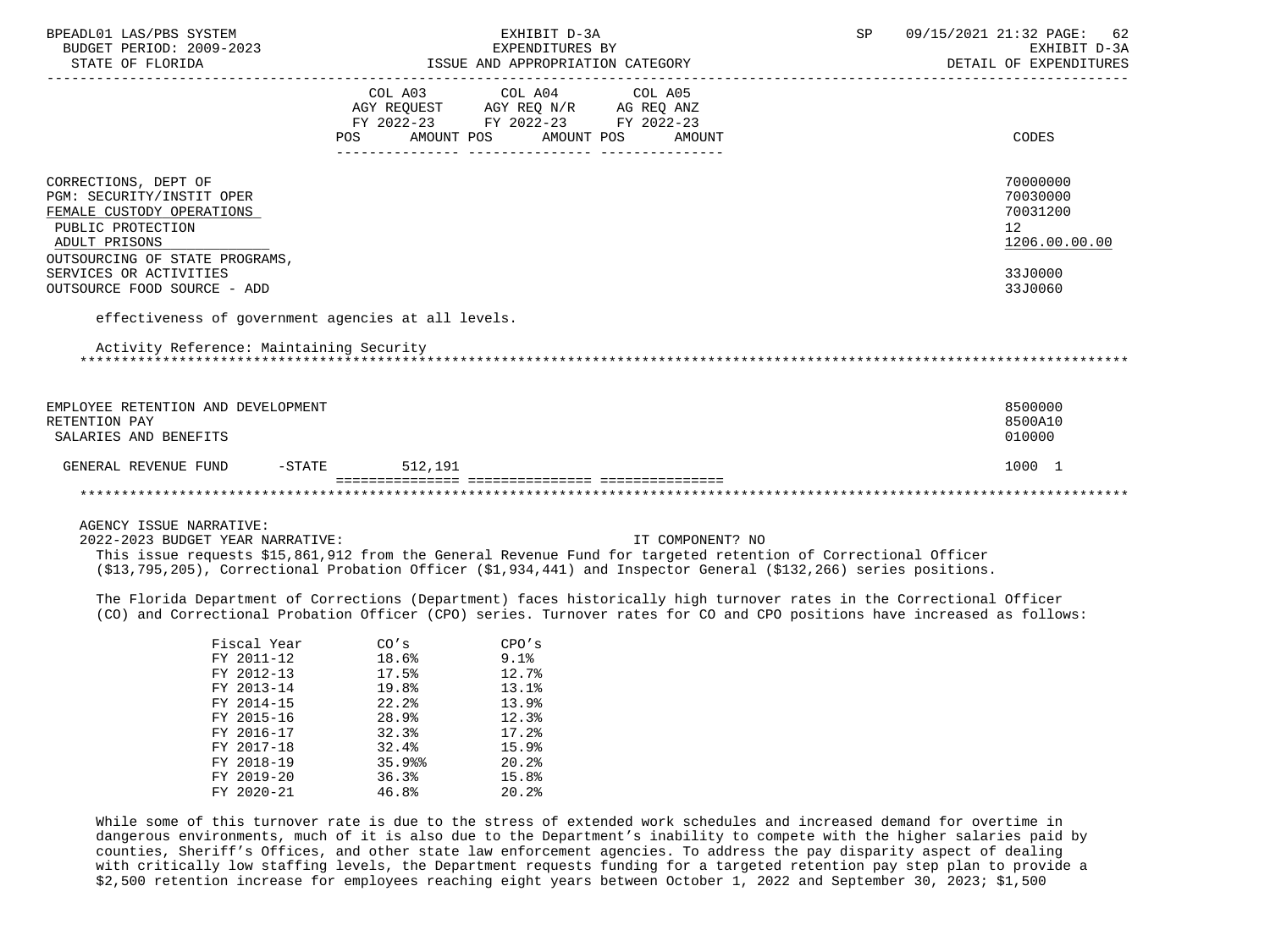| BPEADL01 LAS/PBS SYSTEM  | EXHIBIT D-3A                         | 09/15/2021 21:32 PAGE:<br>63 |
|--------------------------|--------------------------------------|------------------------------|
| BUDGET PERIOD: 2009-2023 | EXPENDITURES BY                      | EXHIBIT D-3A                 |
| גתדם מדם הם החגיחים      | r a atte.<br>VONTROOPTATION CATECOPY | סססטזיידרואסמצים סמ זדגייסמ  |

|                                                                                                                                                                             | COL A03<br>AGY REQUEST<br>FY 2022-23<br>POS<br>AMOUNT POS | COL A04<br>AGY REQ N/R<br>FY 2022-23<br>AMOUNT POS | COL A05<br>AG REQ ANZ<br>FY 2022-23<br>AMOUNT | CODES                                                                         |
|-----------------------------------------------------------------------------------------------------------------------------------------------------------------------------|-----------------------------------------------------------|----------------------------------------------------|-----------------------------------------------|-------------------------------------------------------------------------------|
| CORRECTIONS, DEPT OF<br>PGM: SECURITY/INSTIT OPER<br>FEMALE CUSTODY OPERATIONS<br>PUBLIC PROTECTION<br>ADULT PRISONS<br>EMPLOYEE RETENTION AND DEVELOPMENT<br>RETENTION PAY |                                                           |                                                    |                                               | 70000000<br>70030000<br>70031200<br>12<br>1206.00.00.00<br>8500000<br>8500A10 |

 retention increase for employees reaching five years between October 1, 2022 and September 30, 2023; and \$1,000 retention increase for employees reaching two years between October 1, 2022 and September 30, 2023. The retention increase applies to Correctional Officer-Colonel and Correctional Probation Officer-Senior Supervisor and Inspector-Inspector Supervisor.

Other key CO statistics:

 -Currently, almost 24% of the Department's CO's have less one year of experience, which impacts both the safety and security of other officers as well as those under the department's custody. -45% of COs terminate their employment within 12 months of being hired. -62% of COs terminate their employment within two years of being hired. -As of August 31, 2021, the median years of service for COs was 2.6 years. -As of September 1, 2021, 46 facilities had a vacancy rate above 10%, 29 of which had a vacancy rate over 20%. -As of April 29, 2021, there were a total of 2,274 filled CO positions that were unavailable due to workers compensation, Family Medical Leave Act, extended illness, military leave, resignations, or dismissals. -The Department spends approximately \$36,226 on costs related to turnover for each CO that separates from the Department (this includes separation and hiring processing costs, training costs, and overtime costs as a result of backfilling while new officers move through the certification process). -During Fiscal Year 2020-21, more than 5,100 COs separated from the department, which cost more than \$188 million. -43 Florida counties pay their COs more than the Department's base CO salary. -Of the 10 largest prison systems in the country, Florida ranks 8th in starting CO salaries (the average is \$40,092). Other key CPO statistics: -Currently, almost 24% of the Department's CO's and 37% of CPO's have less than one year of experience as of June 30, 2021, which impacts both the safety and security of other officers as well as those under the Department's supervision. -Department CPO salaries (\$33,607) are significantly less than the national average (\$58,790). Inspector General statistics:

 -According to the Department of Management Services, the average Department Inspector base salary (\$44,644) as of September 2021, was significantly less than the state average (\$53,241) and the national average (\$57,519). -Of the 130 established IG positions, an average of 111 were filled in Fiscal Year 2020-21 - a 15% vacancy rate. -In Fiscal Year 2020-21, there was a total of 19,142 activities assigned to Inspectors.

 -Department Inspectors average caseload over the last three fiscal years is approximately 151 cases per inspector. As reported in Fiscal Year 2017-18, the Chief IG reported that a manageable caseload for Inspectors is 62-67 cases per Inspector.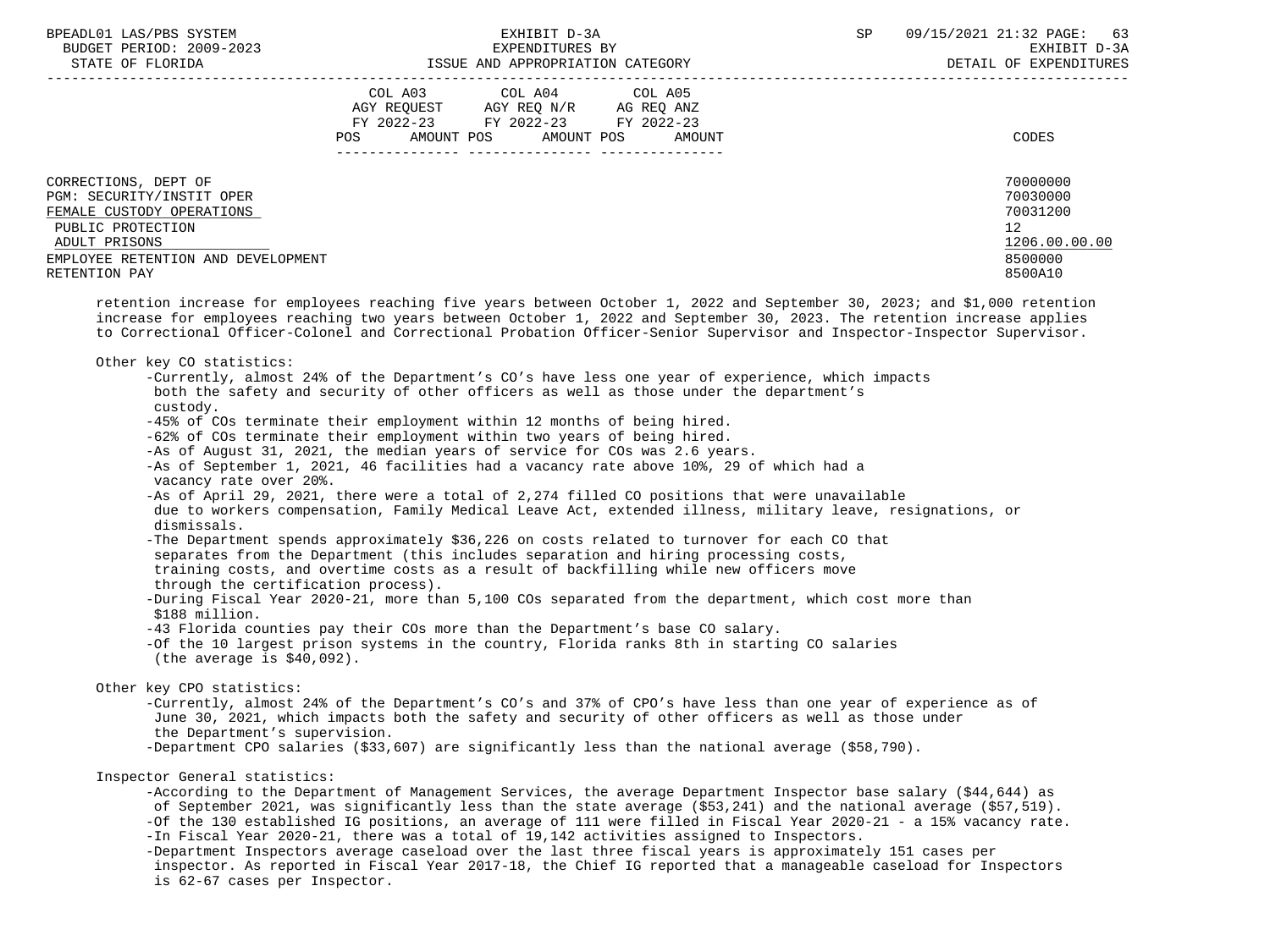| BPEADL01 LAS/PBS SYSTEM<br>BUDGET PERIOD: 2009-2023<br>STATE OF FLORIDA                                                                                                     | EXHIBIT D-3A<br>EXPENDITURES BY<br>ISSUE AND APPROPRIATION CATEGORY                                                                         | 09/15/2021 21:32 PAGE: 64<br><b>SP</b><br>EXHIBIT D-3A<br>DETAIL OF EXPENDITURES |
|-----------------------------------------------------------------------------------------------------------------------------------------------------------------------------|---------------------------------------------------------------------------------------------------------------------------------------------|----------------------------------------------------------------------------------|
|                                                                                                                                                                             | COL A03 COL A04 COL A05<br>AGY REQUEST AGY REQ N/R AG REQ ANZ<br>FY 2022-23 FY 2022-23 FY 2022-23<br>AMOUNT POS AMOUNT POS<br>POS<br>AMOUNT | CODES                                                                            |
| CORRECTIONS, DEPT OF<br>PGM: SECURITY/INSTIT OPER<br>FEMALE CUSTODY OPERATIONS<br>PUBLIC PROTECTION<br>ADULT PRISONS<br>EMPLOYEE RETENTION AND DEVELOPMENT<br>RETENTION PAY |                                                                                                                                             | 70000000<br>70030000<br>70031200<br>12<br>1206.00.00.00<br>8500000<br>8500A10    |

 Since there are no positions involved with this request, the Other Salary Additive (OAD) transaction was used to increase salaries.

 This issue is consistent with the Florida Strategic Plan for Economic Development strategy to create and sustain vibrant, safe, healthy and resilient communities that attract workers, resilient, businesses and visitors.

 Activity Reference: Maintaining Security Instruct, Supervise, Investigate, and Report \*\*\*\*\*\*\*\*\*\*\*\*\*\*\*\*\*\*\*\*\*\*\*\*\*\*\*\*\*\*\*\*\*\*\*\*\*\*\*\*\*\*\*\*\*\*\*\*\*\*\*\*\*\*\*\*\*\*\*\*\*\*\*\*\*\*\*\*\*\*\*\*\*\*\*\*\*\*\*\*\*\*\*\*\*\*\*\*\*\*\*\*\*\*\*\*\*\*\*\*\*\*\*\*\*\*\*\*\*\*\*\*\*\*\*\*\*\*\*\*\*\*\*\*\*\*\*

 POSITION DETAIL OF SALARIES AND BENEFITS: LAPSE LAPSED SALARIES FTE BASE RATE ADDITIVES BENEFITS SUBTOTAL % AND BENEFITS ---------- -------------- -------------- -------------- -------------- ------ -------------- A03 - AGY REQUEST FY 2022-23 CHANGES TO CURRENTLY AUTHORIZED POSITIONS OTHER SALARY AMOUNT 1000 GENERAL REVENUE FUND 512,191 -------------- 512,191 ============== \*\*\*\*\*\*\*\*\*\*\*\*\*\*\*\*\*\*\*\*\*\*\*\*\*\*\*\*\*\*\*\*\*\*\*\*\*\*\*\*\*\*\*\*\*\*\*\*\*\*\*\*\*\*\*\*\*\*\*\*\*\*\*\*\*\*\*\*\*\*\*\*\*\*\*\*\*\*\*\*\*\*\*\*\*\*\*\*\*\*\*\*\*\*\*\*\*\*\*\*\*\*\*\*\*\*\*\*\*\*\*\*\*\*\*\*\*\*\*\*\*\*\*\*\*\*\* COMPREHENSIVE PAY PLAN 8500A50 SALARIES AND BENEFITS ON A SALARIES AND SALARIES AND SALARIES AND SENETITS ON A SALARIES AND SENETITS ON A SALARIES AND SENETITS SALARIES AND SENETITS SALARIES AND SENETITS SALARIES AND SENETITS SALARIES AND SENETITS SALAR GENERAL REVENUE FUND -STATE 5,990,129 1000 1 =============== =============== =============== \*\*\*\*\*\*\*\*\*\*\*\*\*\*\*\*\*\*\*\*\*\*\*\*\*\*\*\*\*\*\*\*\*\*\*\*\*\*\*\*\*\*\*\*\*\*\*\*\*\*\*\*\*\*\*\*\*\*\*\*\*\*\*\*\*\*\*\*\*\*\*\*\*\*\*\*\*\*\*\*\*\*\*\*\*\*\*\*\*\*\*\*\*\*\*\*\*\*\*\*\*\*\*\*\*\*\*\*\*\*\*\*\*\*\*\*\*\*\*\*\*\*\*\*\*\*\* AGENCY ISSUE NARRATIVE: 2022-2023 BUDGET YEAR NARRATIVE: IT COMPONENT? NO This issue requests \$171,126,860 (\$161,336,290 for Correctional Officer series, \$9,139,759 for Correctional Probation Officer series and \$650,811 for Inspector General) in recurring dollars from the General Revenue Fund to provide additional funding for the Florida Department of Corrections (Department) comprehensive pay plan. The Department proposes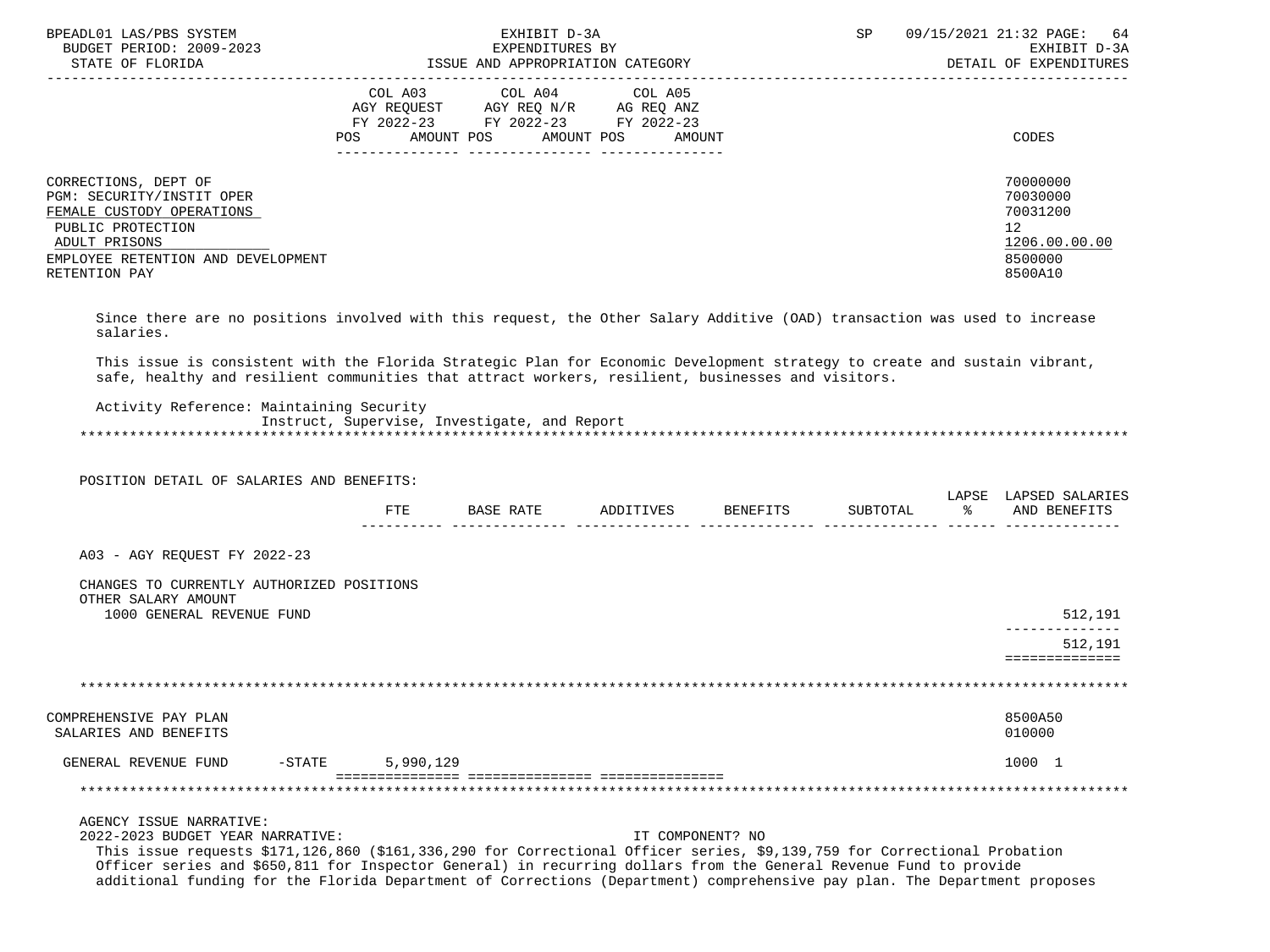| BPEADL01 LAS/PBS SYSTEM            | EXHIBIT D-3A                           | 09/15/2021 21:32 PAGE: 65<br><b>SP</b> |
|------------------------------------|----------------------------------------|----------------------------------------|
| BUDGET PERIOD: 2009-2023           | EXPENDITURES BY                        | EXHIBIT D-3A                           |
| STATE OF FLORIDA                   | ISSUE AND APPROPRIATION CATEGORY       | DETAIL OF EXPENDITURES                 |
|                                    | COL A03 COL A04 COL A05                |                                        |
|                                    | AGY REOUEST AGY REO N/R<br>AG REO ANZ  |                                        |
|                                    | FY 2022-23<br>FY 2022-23 FY 2022-23    |                                        |
|                                    | AMOUNT POS AMOUNT POS<br>POS<br>AMOUNT | CODES                                  |
|                                    |                                        |                                        |
| CORRECTIONS, DEPT OF               |                                        | 70000000                               |
| PGM: SECURITY/INSTIT OPER          |                                        | 70030000                               |
| FEMALE CUSTODY OPERATIONS          |                                        | 70031200                               |
| PUBLIC PROTECTION                  |                                        | $12 \overline{ }$                      |
| ADULT PRISONS                      |                                        | 1206.00.00.00                          |
| EMPLOYEE RETENTION AND DEVELOPMENT |                                        | 8500000                                |
| COMPREHENSIVE PAY PLAN             |                                        | 8500A50                                |
|                                    |                                        |                                        |

 funding a comprehensive pay package that starts with a baseline salary of \$20 per hour for certified staff in the Correctional Officers, Correctional Probation Officers and Inspector General series. The proposed plan adjusts salaries to avoid pay compression and remove disincentives to promotion and external job opportunities.

 The Department faces staff attrition and recruiting issues. This has resulted in over 5,200 vacancies among security staff. The Department pays significantly less competitive wages than an employee could earn doing similar work for another agency or a private employer in every possible category.

 In some cases, inmates have work-release jobs that earn a higher wage than the correctional officers (COs) who supervise them. In other instances, correctional probation officers (CPOs) have been forced to take second jobs to make ends meet and have found themselves working next to the very offender the officer supervises. In many cases, the service industry pays more for unskilled labor than the Department can pay for trained and certified officers.

The below data displays the various classes affected and the proposed pay increases.

|                      | <u>UUCUNII 1. ULUNII CUMUU UU</u> |          |        |               |                |                           |                           |                      |
|----------------------|-----------------------------------|----------|--------|---------------|----------------|---------------------------|---------------------------|----------------------|
| Class                | Current                           | Current  | New    |               |                |                           | # Fte                     |                      |
| Title                | Title                             | Rate     | Rate   | Increase      | Comments       | Fte's                     | Changes                   | Change               |
| 8003                 | CO                                | 33,500   | 41,600 | 24%           | \$20/hour      | 12,743                    | 12,430                    | 97.50%               |
| 8005                 | Sqt                               | 36,850   | 45,760 | 10%           | above CO rate  | 4,488                     | 4,282                     | 95.40%               |
| 8011                 | Lt                                | 40,535   | 52,624 | 15%           | above Sqt rate | 534                       | 529                       | 99.10%               |
| $\sim$ $\sim$ $\sim$ | $\sim$                            | $\cdots$ | $  -$  | $\sim$ $\sim$ | _____          | $\mathbf{a} = \mathbf{b}$ | $\mathbf{A} = \mathbf{A}$ | $\sim$ $\sim$ $\sim$ |

|      |                   |         |         | ---             |                    |     |     |         |
|------|-------------------|---------|---------|-----------------|--------------------|-----|-----|---------|
| 8011 | Lt                | 40,535  | 52,624  | 15%             | above Sqt rate     | 534 | 529 | 99.10%  |
| 8013 | Captain           | 44,589  | 57,886  | 10%             | above Lt rate      | 354 | 351 | 99.20%  |
| 8015 | Major             | 60,693  | 69,463  | 20 <sup>8</sup> | above Capt rate    | 90  | 90  | 100.00% |
| 8017 | Colonel           | 65,891  | 76,409  | 10%             | above Major rate   | 47  | 47  | 100.00% |
| 7941 | Asst Warden       | 74,697  | 84,050  | 10%             | above Colonel rate | 103 | 103 | 100.00% |
| 7948 | Warden            | 88,927  | 100,860 | 20 <sup>8</sup> | above Asst Warden  | 50  | 50  | 100.00% |
| 8273 | Asst Reg Director | 98,227  | 110,946 | 10%             | above Warden       | 4   | 4   | 100.00% |
| 8271 | Reg Director      | 114,770 | 122,041 | 10%             | above Asst Reg Dir | 4   |     | 100.00% |
|      |                   |         |         |                 |                    |     |     |         |

### COMMUNITY CORRECTIONS CLASSES

SECURITY OPERATIONS CLASSES

| Class | Current            | Current | New     |          |                     |       | # Fte   |        |
|-------|--------------------|---------|---------|----------|---------------------|-------|---------|--------|
| Title | Title              | Rate    | Rate    | Increase | Comments            | Fte's | Changes | Change |
| 8036  | <b>CPO</b>         | 33,607  | 41,600  | 24%      | \$20/hour           | 592   | 528     | 89.19% |
| 8039  | CPO Sr Off         | 36,200  | 47,840  | 15%      | above CPO rate      | 944   | 670     | 70.97% |
| 8040  | CP Specialist      | 36,200  | 47,840  | 15%      | above CPO rate      | 351   | 56      | 15.95% |
| 8045  | CP Supervisor      | 39,028  | 52,624  | 10%      | above CP Spec rate  | 196   | 34      | 17.35% |
| 8046  | CP Sr Sup          | 41,045  | 57,886  | 10%      | above CP Sup rate   | 101   | 27      | 26.73% |
| 5258  | Deputy Circuit Adm | 66,950  | 84,050  |          | same as Asst Warden | 17    | 17      | 100.0% |
| 5256  | Circuit Adm        | 80,000  | 100,860 | 10%      | same as Warden      | 20    | 20      | 100.0% |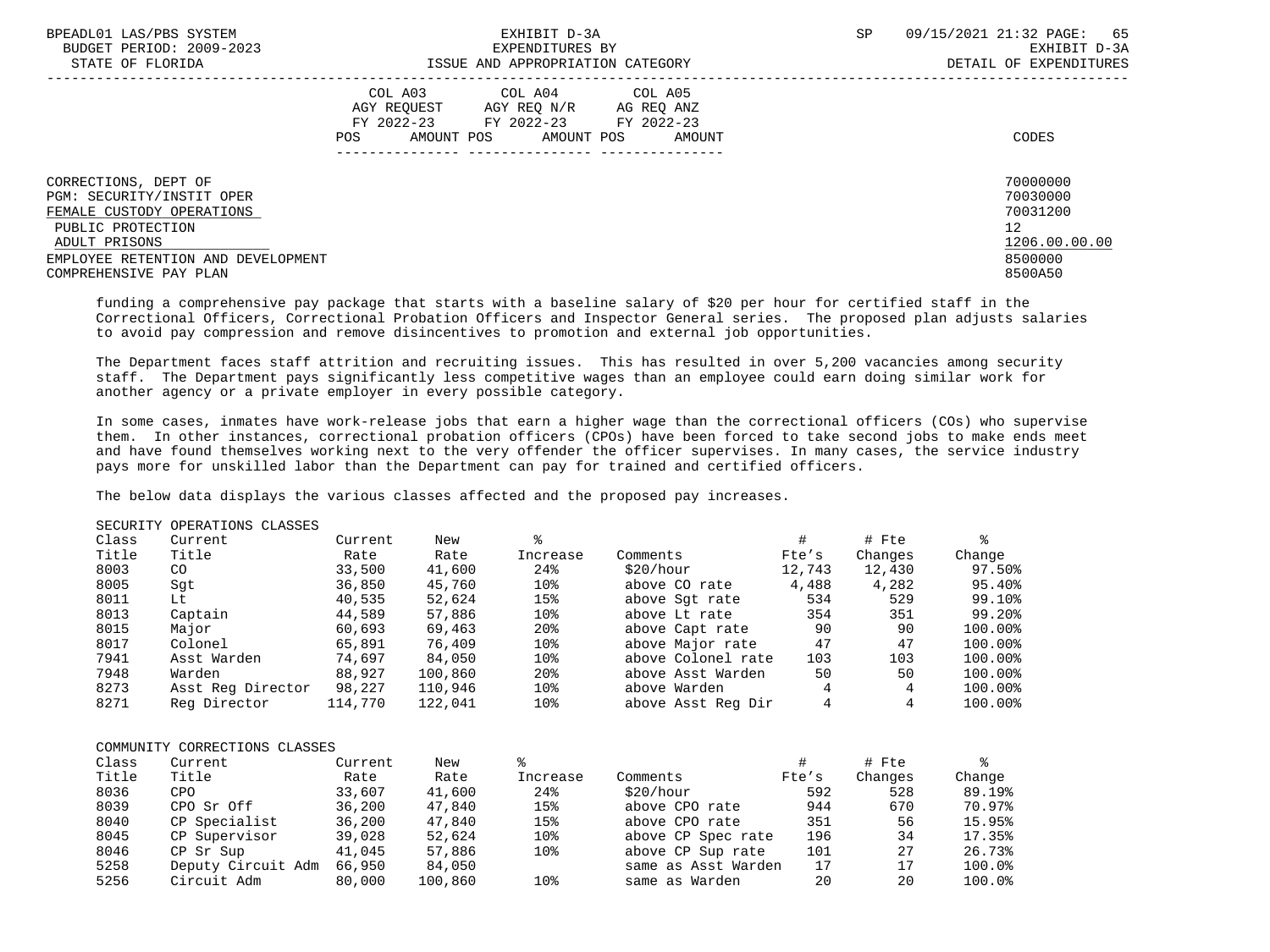| BPEADL01 LAS/PBS SYSTEM<br>STATE OF FLORIDA                                                                                                    | BUDGET PERIOD: 2009-2023                                                                    | EXHIBIT D-3A<br>EXPENDITURES BY<br>ISSUE AND APPROPRIATION CATEGORY |                                           |                                       |                                                                                                             |                                  | SP                                |                                          | 09/15/2021 21:32 PAGE: 66<br>EXHIBIT D-3A<br>DETAIL OF EXPENDITURES     |
|------------------------------------------------------------------------------------------------------------------------------------------------|---------------------------------------------------------------------------------------------|---------------------------------------------------------------------|-------------------------------------------|---------------------------------------|-------------------------------------------------------------------------------------------------------------|----------------------------------|-----------------------------------|------------------------------------------|-------------------------------------------------------------------------|
|                                                                                                                                                |                                                                                             |                                                                     |                                           | POS AMOUNT POS AMOUNT POS             | COL A03 COL A04 COL A05<br>AGY REQUEST AGY REQ N/R AG REQ ANZ<br>FY 2022-23 FY 2022-23 FY 2022-23<br>AMOUNT |                                  |                                   |                                          | CODES                                                                   |
| CORRECTIONS, DEPT OF<br>PGM: SECURITY/INSTIT OPER<br>FEMALE CUSTODY OPERATIONS<br>PUBLIC PROTECTION<br>ADULT PRISONS<br>COMPREHENSIVE PAY PLAN | EMPLOYEE RETENTION AND DEVELOPMENT                                                          |                                                                     |                                           |                                       |                                                                                                             |                                  |                                   | 12                                       | 70000000<br>70030000<br>70031200<br>1206.00.00.00<br>8500000<br>8500A50 |
| 5259<br>8272                                                                                                                                   | Reg Director 110,000 122,041 10%                                                            |                                                                     |                                           |                                       | Asst Reg Director 96,000 110,946 10% same as Security<br>same as Security                                   | $\overline{4}$<br>$\overline{4}$ | 4<br>$\overline{4}$               | $100.0$ %<br>100.0%                      |                                                                         |
| Class<br>Title<br>8026<br>8028<br>8029                                                                                                         | INSPECTOR GENERAL CLASSES<br>Current<br>Title<br>Inspector<br>Sr Inspector<br>Inspector Sup | Current<br>Rate<br>41,000<br>48,000<br>60,000                       | New<br>Rate<br>48,000<br>55,000<br>67,000 | ⊱<br>Increase<br>17%<br>15%<br>$12$ % | Comments                                                                                                    | #<br>Fte's<br>68<br>54<br>13     | # Fte<br>Changes<br>64<br>34<br>9 | ႜ<br>Change<br>94.10%<br>63.00%<br>69.20 |                                                                         |

 Upon adopting this pay structure, the Department expects that the rapid attrition of the workforce will slow and soon cease, that many of the employees who preferred to work for the Department but could not make ends meet will return, and that the new pay structure will radically improve recruiting efforts. It is anticipated that the improved recruiting will begin to reverse the vacancy situation significantly.

 Since there are no positions involved with this request, the Other Salary Additive (OAD) transaction was used to increase salaries.

 This issue is consistent with the Florida Strategic Plan for Economic Development strategy to improve the efficiency and effectiveness of government agencies at all levels.

 Activity Reference: Maintaining Security Instruct, Supervise, Investigate and Report \*\*\*\*\*\*\*\*\*\*\*\*\*\*\*\*\*\*\*\*\*\*\*\*\*\*\*\*\*\*\*\*\*\*\*\*\*\*\*\*\*\*\*\*\*\*\*\*\*\*\*\*\*\*\*\*\*\*\*\*\*\*\*\*\*\*\*\*\*\*\*\*\*\*\*\*\*\*\*\*\*\*\*\*\*\*\*\*\*\*\*\*\*\*\*\*\*\*\*\*\*\*\*\*\*\*\*\*\*\*\*\*\*\*\*\*\*\*\*\*\*\*\*\*\*\*\*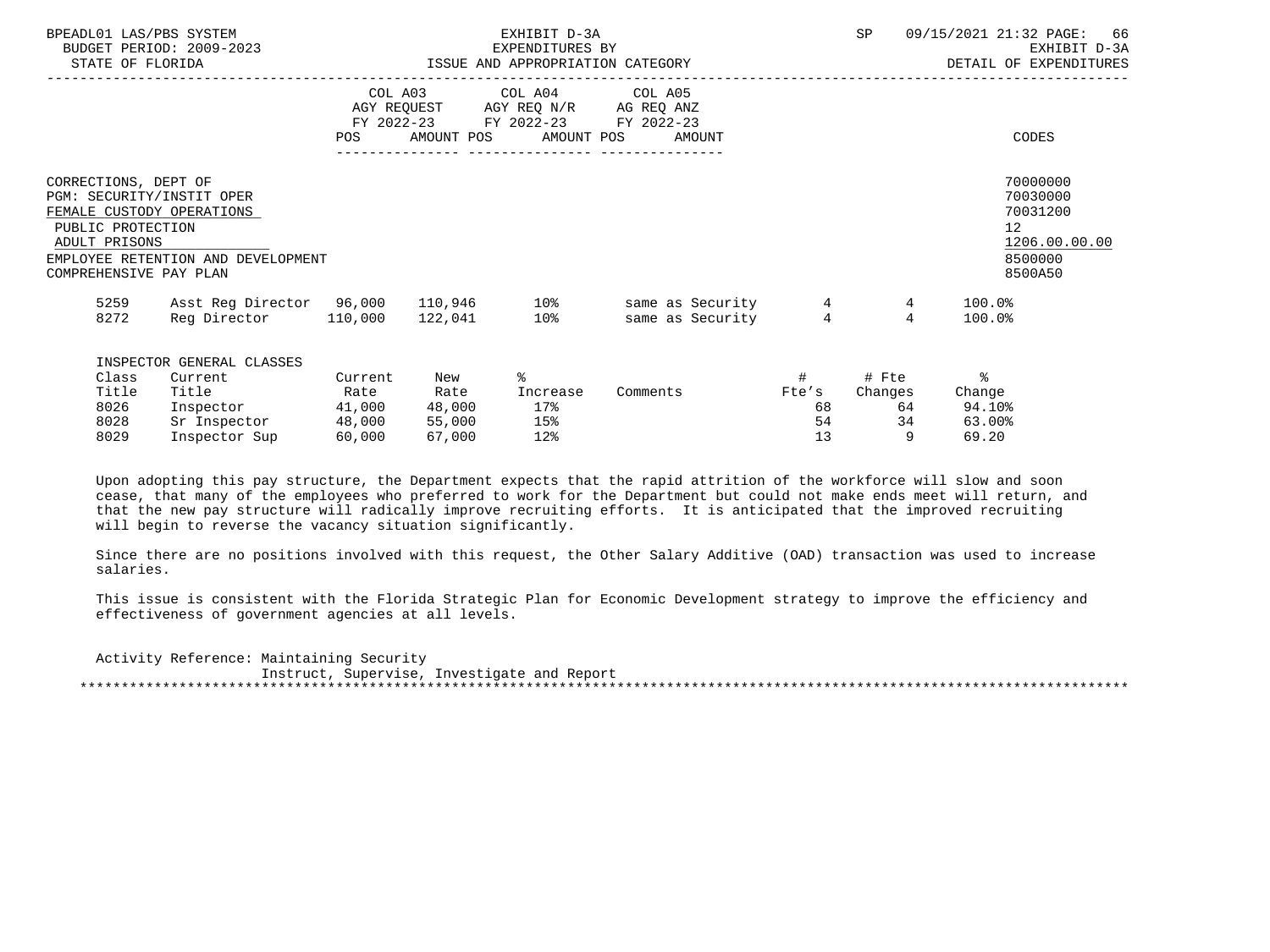| BPEADL01 LAS/PBS SYSTEM<br>BUDGET PERIOD: 2009-2023<br>STATE OF FLORIDA                                                                                                                     |                       | EXHIBIT D-3A<br>EXPENDITURES BY<br>ISSUE AND APPROPRIATION CATEGORY                                          |                                 |                 | SP       |   | 09/15/2021 21:32 PAGE:<br>67<br>EXHIBIT D-3A<br>DETAIL OF EXPENDITURES                     |
|---------------------------------------------------------------------------------------------------------------------------------------------------------------------------------------------|-----------------------|--------------------------------------------------------------------------------------------------------------|---------------------------------|-----------------|----------|---|--------------------------------------------------------------------------------------------|
|                                                                                                                                                                                             | POS AMOUNT POS        | COL A03 COL A04<br>AGY REQUEST AGY REQ N/R AG REQ ANZ<br>FY 2022-23 FY 2022-23 FY 2022-23<br>_______________ | COL A05<br>AMOUNT POS<br>AMOUNT |                 |          |   | CODES                                                                                      |
| CORRECTIONS, DEPT OF<br><b>PGM: SECURITY/INSTIT OPER</b><br>FEMALE CUSTODY OPERATIONS<br>PUBLIC PROTECTION<br>ADULT PRISONS<br>EMPLOYEE RETENTION AND DEVELOPMENT<br>COMPREHENSIVE PAY PLAN |                       |                                                                                                              |                                 |                 |          |   | 70000000<br>70030000<br>70031200<br>12 <sup>°</sup><br>1206.00.00.00<br>8500000<br>8500A50 |
| POSITION DETAIL OF SALARIES AND BENEFITS:                                                                                                                                                   | FTE                   | BASE RATE                                                                                                    | ADDITIVES                       | <b>BENEFITS</b> | SUBTOTAL | ႜ | LAPSE LAPSED SALARIES<br>AND BENEFITS                                                      |
| A03 - AGY REOUEST FY 2022-23                                                                                                                                                                |                       |                                                                                                              |                                 |                 |          |   |                                                                                            |
| CHANGES TO CURRENTLY AUTHORIZED POSITIONS<br>OTHER SALARY AMOUNT<br>1000 GENERAL REVENUE FUND                                                                                               |                       |                                                                                                              |                                 |                 |          |   | 5,990,129                                                                                  |
|                                                                                                                                                                                             |                       |                                                                                                              |                                 |                 |          |   | 5,990,129<br>==============                                                                |
| TOTAL: ADULT PRISONS                                                                                                                                                                        |                       |                                                                                                              |                                 |                 |          |   | 1206.00.00.00                                                                              |
| BY FUND TYPE<br>GENERAL REVENUE FUND<br>TRUST FUNDS                                                                                                                                         | 95,172,460<br>603,856 |                                                                                                              |                                 |                 |          |   | 1000<br>2000                                                                               |
| TOTAL POSITIONS 823.00<br>TOTAL PROG COMP<br>TOTAL SALARY RATE 41,386,948                                                                                                                   | 95,776,316            |                                                                                                              |                                 |                 |          |   |                                                                                            |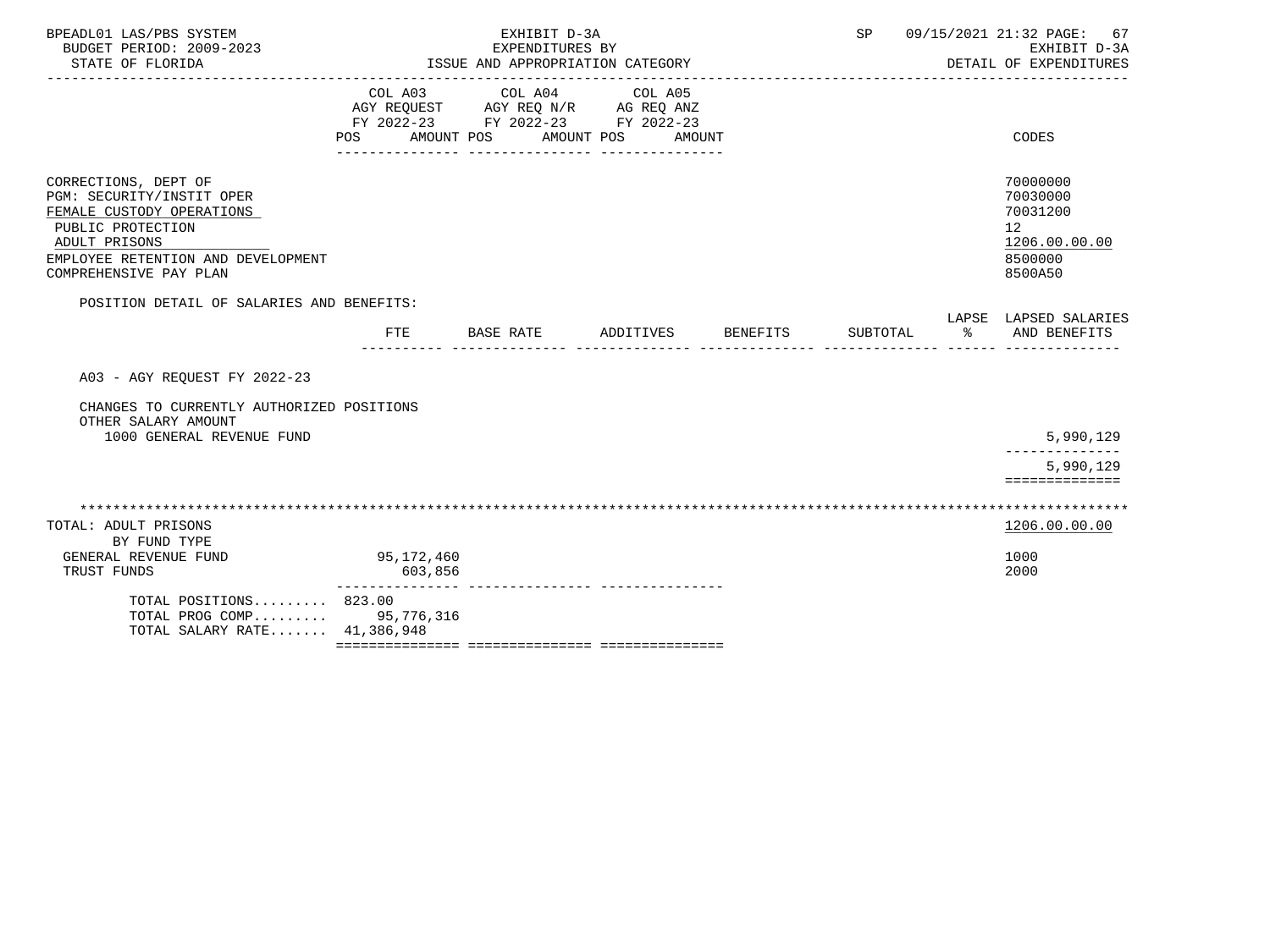| BPEADL01 LAS/PBS SYSTEM<br>BUDGET PERIOD: 2009-2023<br>STATE OF FLORIDA                                                                                                                                                       | EXHIBIT D-3A<br>EXPENDITURES BY<br>ISSUE AND APPROPRIATION CATEGORY                                                                                   | 09/15/2021 21:32 PAGE: 68<br>SP<br>EXHIBIT D-3A<br>DETAIL OF EXPENDITURES                            |
|-------------------------------------------------------------------------------------------------------------------------------------------------------------------------------------------------------------------------------|-------------------------------------------------------------------------------------------------------------------------------------------------------|------------------------------------------------------------------------------------------------------|
|                                                                                                                                                                                                                               | COL A03 COL A04 COL A05<br>AGY REQUEST AGY REQ N/R AG REQ ANZ<br>FY 2022-23 FY 2022-23 FY 2022-23<br><b>POS</b><br>AMOUNT POS<br>AMOUNT POS<br>AMOUNT | CODES                                                                                                |
| CORRECTIONS, DEPT OF<br>PGM: SECURITY/INSTIT OPER<br>MALE/YOUTH OFFENDER CUST<br>PUBLIC PROTECTION<br>ADULT PRISONS<br>ESTIMATED EXPENDITURES<br>ESTIMATED EXPENDITURES - OPERATIONS<br>SALARY RATE<br>SALARY RATE 15,516,460 |                                                                                                                                                       | 70000000<br>70030000<br>70031300<br>12 <sup>°</sup><br>1206.00.00.00<br>1000000<br>1001000<br>000000 |
| SALARIES AND BENEFITS                                                                                                                                                                                                         |                                                                                                                                                       | 010000                                                                                               |
| GENERAL REVENUE FUND -STATE $19,814,979$<br>FEDERAL GRANTS TRUST FUND -RECPNT $13,555$                                                                                                                                        |                                                                                                                                                       | 1000 1<br>2261 9                                                                                     |
| TOTAL POSITIONS 309.00<br>TOTAL APPRO 19,828,534                                                                                                                                                                              |                                                                                                                                                       |                                                                                                      |
| OTHER PERSONAL SERVICES                                                                                                                                                                                                       |                                                                                                                                                       | 030000                                                                                               |
| GENERAL REVENUE FUND                                                                                                                                                                                                          | -STATE 286,618                                                                                                                                        | 1000 1                                                                                               |
| <b>EXPENSES</b>                                                                                                                                                                                                               |                                                                                                                                                       | 040000                                                                                               |
| GENERAL REVENUE FUND $-$ STATE 175,634<br>FEDERAL GRANTS TRUST FUND -RECPNT                                                                                                                                                   | 5,511<br>_______________                                                                                                                              | 1000 1<br>2261 9                                                                                     |
| TOTAL APPRO                                                                                                                                                                                                                   | 181,145                                                                                                                                               |                                                                                                      |
| OPERATING CAPITAL OUTLAY                                                                                                                                                                                                      |                                                                                                                                                       | 060000                                                                                               |
| GENERAL REVENUE FUND                                                                                                                                                                                                          | $-STATE$<br>20,185                                                                                                                                    | 1000 1                                                                                               |
| FOOD PRODUCTS                                                                                                                                                                                                                 |                                                                                                                                                       | 070000                                                                                               |
| GENERAL REVENUE FUND -STATE 767,581                                                                                                                                                                                           |                                                                                                                                                       | 1000 1                                                                                               |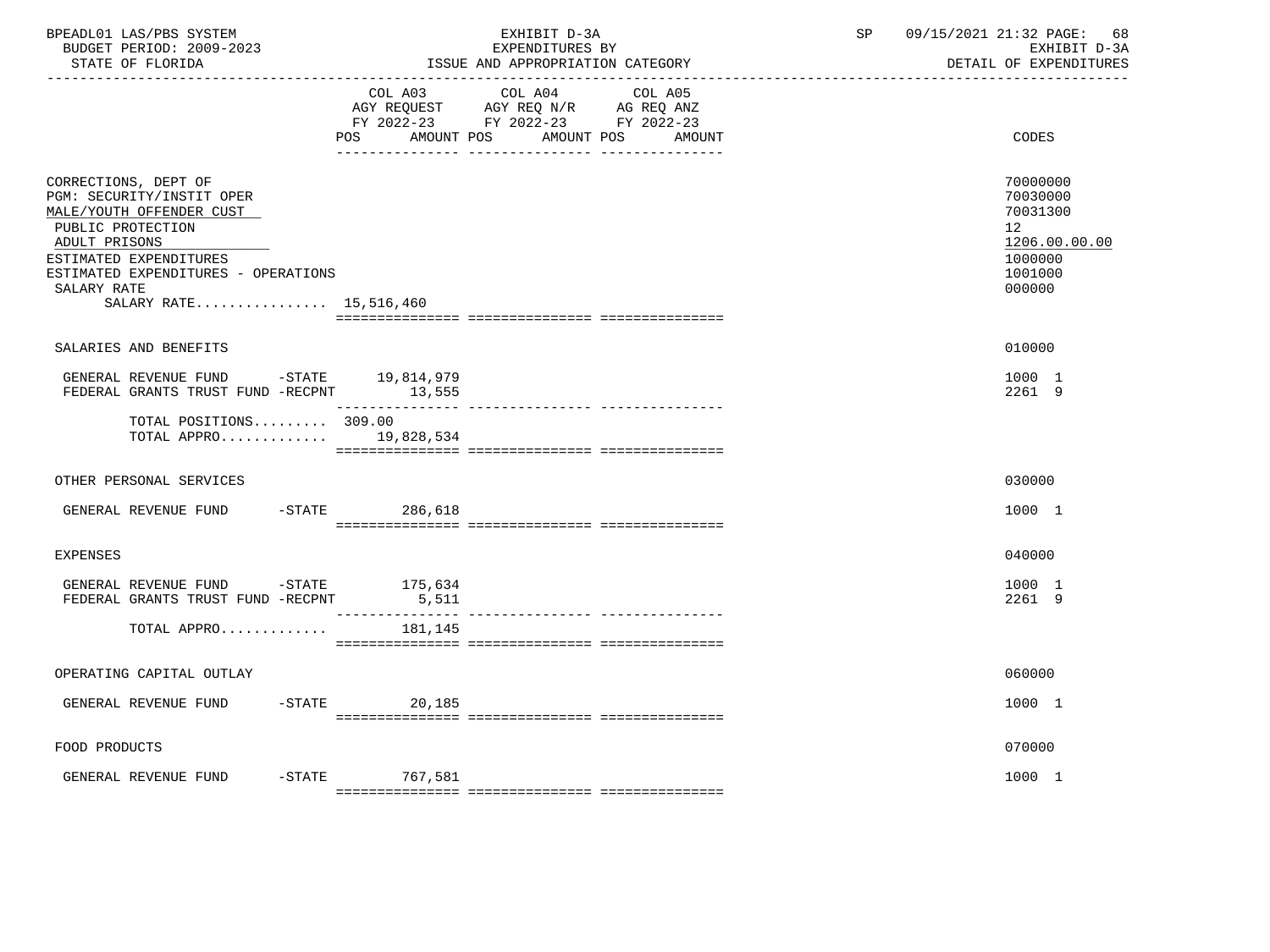| BPEADL01 LAS/PBS SYSTEM<br>BUDGET PERIOD: 2009-2023<br>STATE OF FLORIDA                                                                                                                                                           |           |                             | EXHIBIT D-3A<br>EXPENDITURES BY<br>ISSUE AND APPROPRIATION CATEGORY                                             |        | SP | 09/15/2021 21:32 PAGE:<br>-69<br>EXHIBIT D-3A<br>DETAIL OF EXPENDITURES                                        |
|-----------------------------------------------------------------------------------------------------------------------------------------------------------------------------------------------------------------------------------|-----------|-----------------------------|-----------------------------------------------------------------------------------------------------------------|--------|----|----------------------------------------------------------------------------------------------------------------|
|                                                                                                                                                                                                                                   |           | POS<br>AMOUNT POS           | COL A03 COL A04 COL A05<br>AGY REQUEST AGY REQ N/R AG REQ ANZ<br>FY 2022-23 FY 2022-23 FY 2022-23<br>AMOUNT POS | AMOUNT |    | CODES                                                                                                          |
| CORRECTIONS, DEPT OF<br>PGM: SECURITY/INSTIT OPER<br>MALE/YOUTH OFFENDER CUST<br>PUBLIC PROTECTION<br>ADULT PRISONS<br>ESTIMATED EXPENDITURES<br>ESTIMATED EXPENDITURES - OPERATIONS<br>SPECIAL CATEGORIES<br>CONTRACTED SERVICES |           |                             |                                                                                                                 |        |    | 70000000<br>70030000<br>70031300<br>12 <sup>°</sup><br>1206.00.00.00<br>1000000<br>1001000<br>100000<br>100777 |
| GENERAL REVENUE FUND -STATE 120,696                                                                                                                                                                                               |           |                             |                                                                                                                 |        |    | 1000 1                                                                                                         |
| FOOD SERVICE/PRODUCTION                                                                                                                                                                                                           |           |                             |                                                                                                                 |        |    | 102025                                                                                                         |
| GENERAL REVENUE FUND                                                                                                                                                                                                              |           | $-STATE$ 100,105            |                                                                                                                 |        |    | 1000 1                                                                                                         |
| RISK MANAGEMENT INSURANCE                                                                                                                                                                                                         |           |                             |                                                                                                                 |        |    | 103241                                                                                                         |
| GENERAL REVENUE FUND                                                                                                                                                                                                              |           | -STATE 2,590,987            |                                                                                                                 |        |    | 1000 1                                                                                                         |
| SALARY INCENTIVE PAYMENTS                                                                                                                                                                                                         |           |                             |                                                                                                                 |        |    | 103290                                                                                                         |
| GENERAL REVENUE FUND                                                                                                                                                                                                              |           | -STATE 160,700              |                                                                                                                 |        |    | 1000 1                                                                                                         |
| PRIVATE PRISON OPERATIONS                                                                                                                                                                                                         |           |                             |                                                                                                                 |        |    | 105235                                                                                                         |
| GENERAL REVENUE FUND -STATE 19,716,164<br>PRIVATE INMATE WELFARE TF -STATE                                                                                                                                                        |           | 195,403<br>---------------- |                                                                                                                 |        |    | 1000 1<br>2623 1                                                                                               |
| TOTAL APPRO                                                                                                                                                                                                                       |           | 19,911,567                  |                                                                                                                 |        |    |                                                                                                                |
| LEASE/PURCHASE/EQUIPMENT                                                                                                                                                                                                          |           |                             |                                                                                                                 |        |    | 105281                                                                                                         |
| GENERAL REVENUE FUND                                                                                                                                                                                                              | $-$ STATE | 42,259                      |                                                                                                                 |        |    | 1000 1                                                                                                         |
| TR/DMS/HR SVCS/STW CONTRCT                                                                                                                                                                                                        |           |                             |                                                                                                                 |        |    | 107040                                                                                                         |
| GENERAL REVENUE FUND<br>FEDERAL GRANTS TRUST FUND -RECPNT                                                                                                                                                                         | $-$ STATE | 6,353<br>711                |                                                                                                                 |        |    | 1000 1<br>2261 9                                                                                               |
| TOTAL APPRO                                                                                                                                                                                                                       |           | 7,064                       |                                                                                                                 |        |    |                                                                                                                |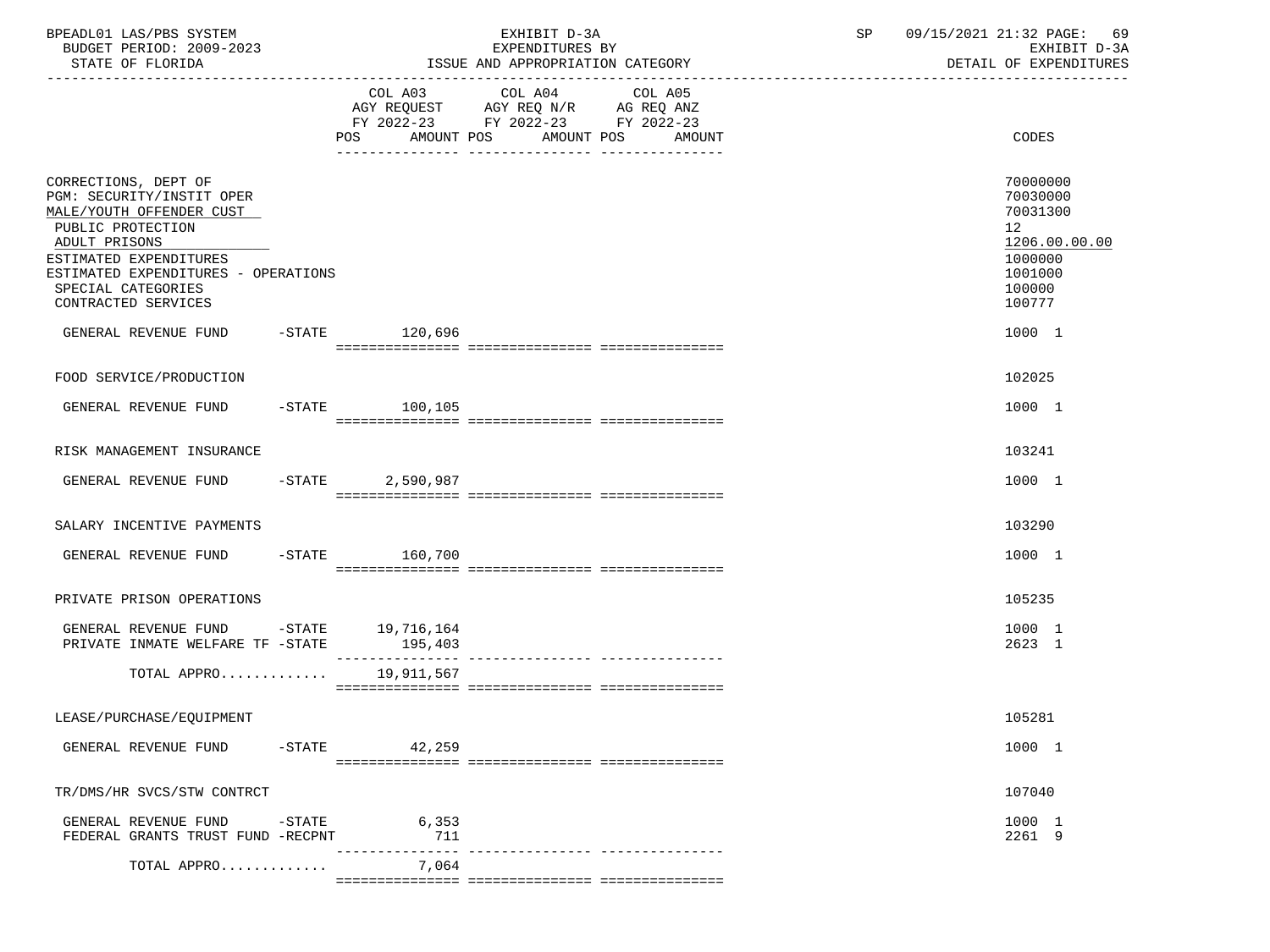| BPEADL01 LAS/PBS SYSTEM<br>BUDGET PERIOD: 2009-2023<br>STATE OF FLORIDA                                                                                                              |                | EXHIBIT D-3A<br>EXPENDITURES BY<br>ISSUE AND APPROPRIATION CATEGORY                                                          | SP | 09/15/2021 21:32 PAGE: 70<br>EXHIBIT D-3A<br>DETAIL OF EXPENDITURES                        |  |
|--------------------------------------------------------------------------------------------------------------------------------------------------------------------------------------|----------------|------------------------------------------------------------------------------------------------------------------------------|----|--------------------------------------------------------------------------------------------|--|
|                                                                                                                                                                                      | POS AMOUNT POS | COL A03 COL A04<br>COL A05<br>AGY REQUEST AGY REQ N/R AG REQ ANZ<br>FY 2022-23 FY 2022-23 FY 2022-23<br>AMOUNT POS<br>AMOUNT |    | CODES                                                                                      |  |
| CORRECTIONS, DEPT OF<br>PGM: SECURITY/INSTIT OPER<br>MALE/YOUTH OFFENDER CUST<br>PUBLIC PROTECTION<br>ADULT PRISONS<br>ESTIMATED EXPENDITURES<br>ESTIMATED EXPENDITURES - OPERATIONS |                |                                                                                                                              |    | 70000000<br>70030000<br>70031300<br>12 <sup>°</sup><br>1206.00.00.00<br>1000000<br>1001000 |  |
| TOTAL: ESTIMATED EXPENDITURES - OPERATIONS<br>TOTAL POSITIONS 309.00<br>TOTAL ISSUE 44,017,441<br>TOTAL SALARY RATE 15,516,460                                                       |                |                                                                                                                              |    | 1001000                                                                                    |  |
| SALARY INCREASES FOR FY 2021-22 -<br>STATE EMPLOYEE MINIMUM WAGE<br>INCREASE - EFFECTIVE 7/1/2021<br>SALARY RATE<br>SALARY RATE 36,149                                               |                |                                                                                                                              |    | 1001030<br>000000                                                                          |  |
| SALARIES AND BENEFITS                                                                                                                                                                |                |                                                                                                                              |    | 010000                                                                                     |  |
| GENERAL REVENUE FUND -STATE<br>FEDERAL GRANTS TRUST FUND -RECPNT                                                                                                                     | 42,803<br>30   |                                                                                                                              |    | 1000 1<br>2261 9                                                                           |  |
| TOTAL APPRO                                                                                                                                                                          | 42,833         |                                                                                                                              |    |                                                                                            |  |
| OTHER PERSONAL SERVICES                                                                                                                                                              |                |                                                                                                                              |    | 030000                                                                                     |  |
| GENERAL REVENUE FUND -STATE 13,975                                                                                                                                                   |                |                                                                                                                              |    | 1000 1                                                                                     |  |
| TOTAL: SALARY INCREASES FOR FY 2021-22 -<br>STATE EMPLOYEE MINIMUM WAGE<br>INCREASE - EFFECTIVE $7/1/2021$                                                                           |                |                                                                                                                              |    | 1001030                                                                                    |  |
| TOTAL ISSUE<br>TOTAL SALARY RATE 36,149                                                                                                                                              | 56,808         |                                                                                                                              |    |                                                                                            |  |
|                                                                                                                                                                                      |                |                                                                                                                              |    |                                                                                            |  |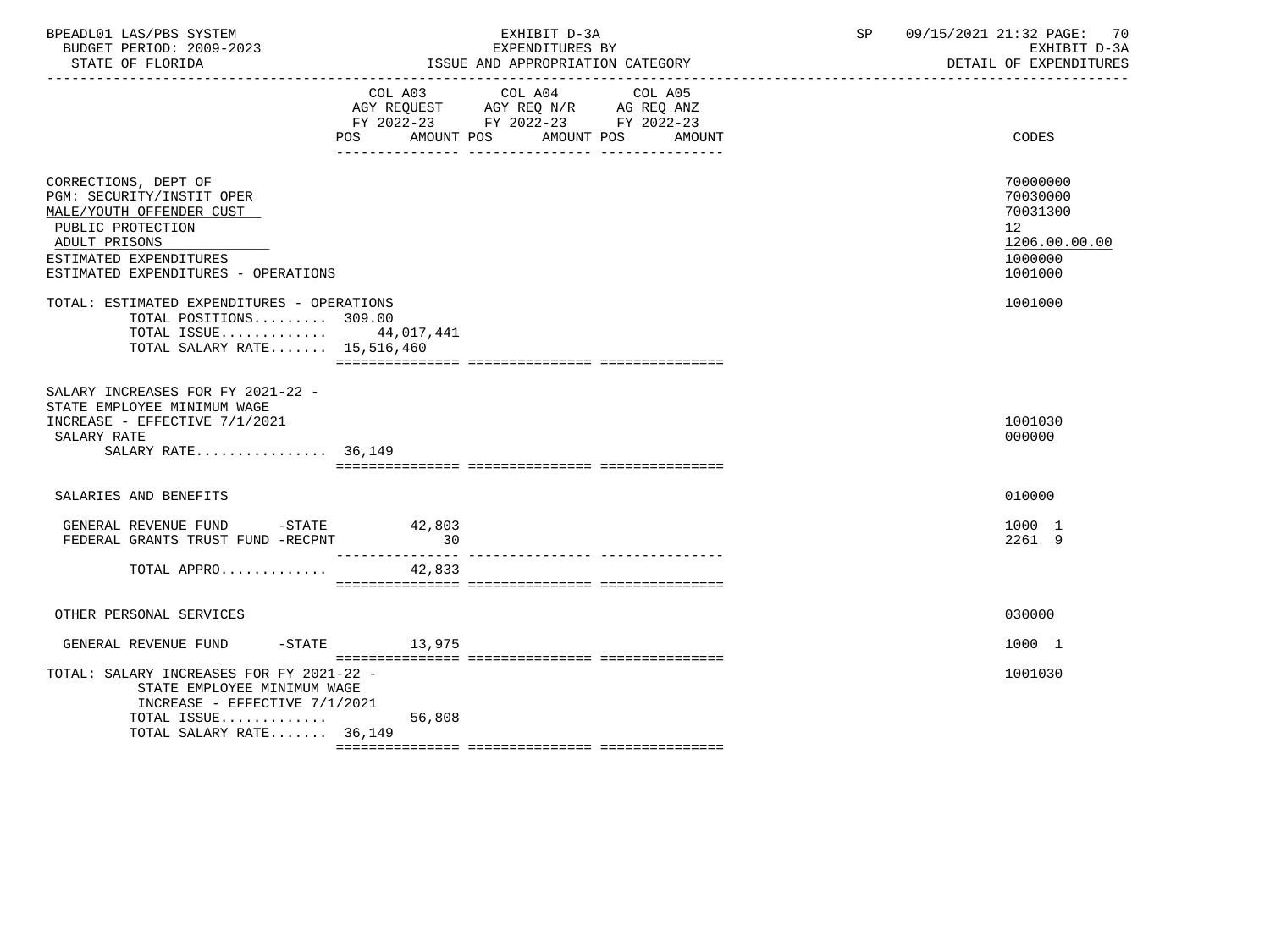| BPEADL01 LAS/PBS SYSTEM<br>BUDGET PERIOD: 2009-2023<br>STATE OF FLORIDA                                                                                                                                                                                    | EXHIBIT D-3A<br>EXPENDITURES BY<br>ISSUE AND APPROPRIATION CATEGORY                                                                                                                                                                          | SP<br>09/15/2021 21:32 PAGE: 71<br>EXHIBIT D-3A<br>DETAIL OF EXPENDITURES     |
|------------------------------------------------------------------------------------------------------------------------------------------------------------------------------------------------------------------------------------------------------------|----------------------------------------------------------------------------------------------------------------------------------------------------------------------------------------------------------------------------------------------|-------------------------------------------------------------------------------|
|                                                                                                                                                                                                                                                            | COL A03 COL A04 COL A05<br>AGY REQUEST AGY REQ N/R AG REQ ANZ<br>FY 2022-23 FY 2022-23 FY 2022-23<br>AMOUNT POS AMOUNT POS<br>POS FOR THE POST OF THE STATE STATE STATE STATE STATE STATE STATE STATE STATE STATE STATE STATE STATE STATE ST | CODES<br>AMOUNT                                                               |
| CORRECTIONS, DEPT OF<br>PGM: SECURITY/INSTIT OPER<br>MALE/YOUTH OFFENDER CUST<br>PUBLIC PROTECTION<br>ADULT PRISONS<br>ESTIMATED EXPENDITURES<br>FLORIDA RETIREMENT SYSTEM<br>ADJUSTMENT - FY 2021-22 - NORMAL<br>COST AND UNFUNDED ACTUARIAL<br>LIABILITY |                                                                                                                                                                                                                                              | 70000000<br>70030000<br>70031300<br>12<br>1206.00.00.00<br>1000000<br>1001070 |
| SALARIES AND BENEFITS                                                                                                                                                                                                                                      |                                                                                                                                                                                                                                              | 010000                                                                        |
| GENERAL REVENUE FUND -STATE 161,415<br>FEDERAL GRANTS TRUST FUND -RECPNT                                                                                                                                                                                   | 113                                                                                                                                                                                                                                          | 1000 1<br>2261 9                                                              |
| TOTAL APPRO $161,528$                                                                                                                                                                                                                                      |                                                                                                                                                                                                                                              |                                                                               |
| CASUALTY INSURANCE PREMIUM<br>ADJUSTMENT<br>SPECIAL CATEGORIES<br>RISK MANAGEMENT INSURANCE                                                                                                                                                                |                                                                                                                                                                                                                                              | 1001090<br>100000<br>103241                                                   |
| GENERAL REVENUE FUND -STATE                                                                                                                                                                                                                                | 50,732                                                                                                                                                                                                                                       | 1000 1                                                                        |
| REALLOCATION OF HUMAN RESOURCES<br>OUTSOURCING<br>SPECIAL CATEGORIES<br>TR/DMS/HR SVCS/STW CONTRCT                                                                                                                                                         |                                                                                                                                                                                                                                              | 1005900<br>100000<br>107040                                                   |
| GENERAL REVENUE FUND -STATE<br>FEDERAL GRANTS TRUST FUND -RECPNT                                                                                                                                                                                           | $456-$<br>$51-$                                                                                                                                                                                                                              | 1000 1<br>2261 9                                                              |
| TOTAL APPRO                                                                                                                                                                                                                                                | $507 -$                                                                                                                                                                                                                                      |                                                                               |

=============== =============== ===============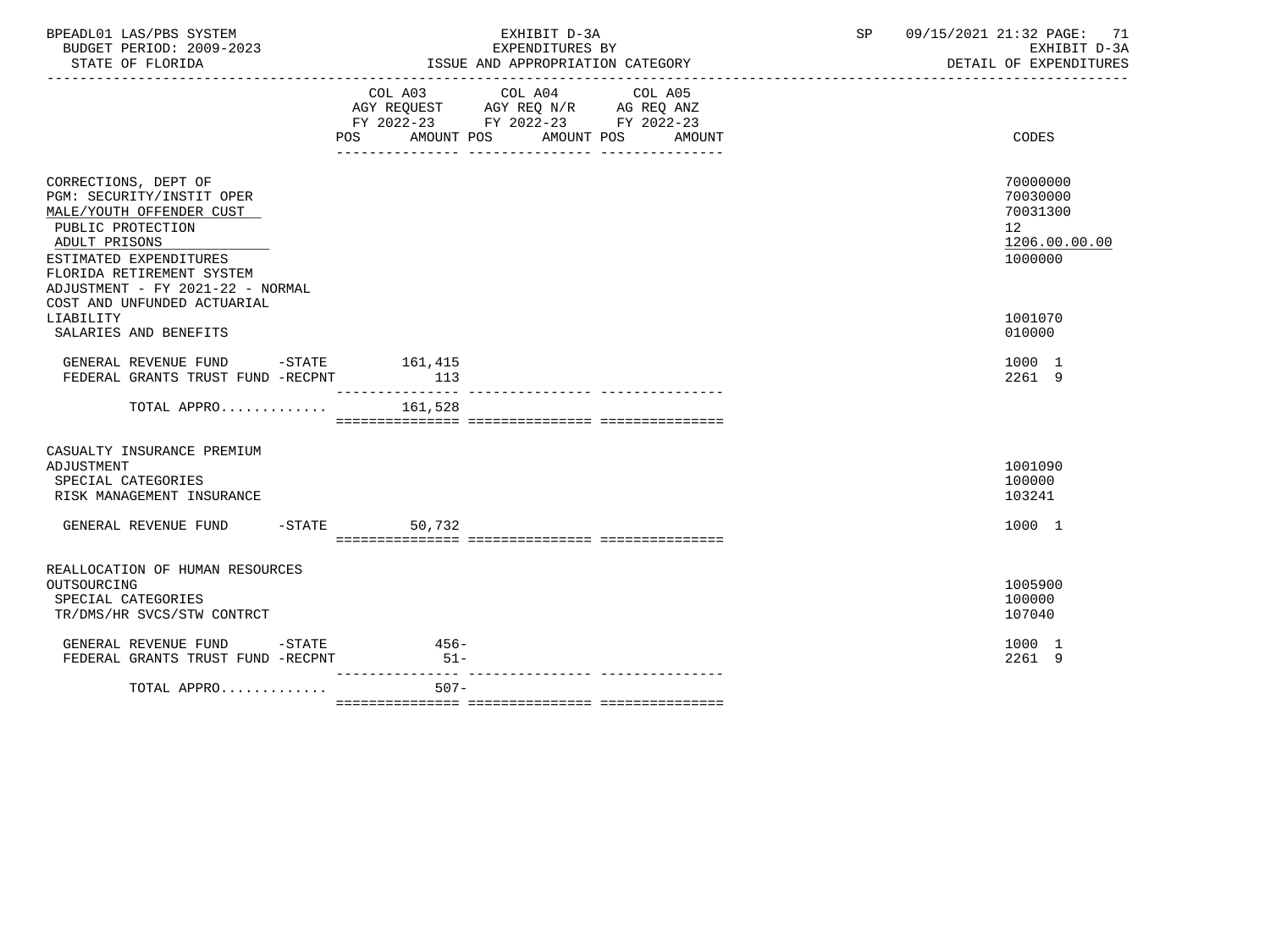| BPEADL01 LAS/PBS SYSTEM<br>BUDGET PERIOD: 2009-2023<br>STATE OF FLORIDA                                                                                                                                        | EXHIBIT D-3A<br>EXPENDITURES BY<br>ISSUE AND APPROPRIATION CATEGORY                                                                                                                                                                                                                                                                                                                                                                                                                                                                                                                                                                                                                                                                                                                                                                                                                                                                                                                                                                                                                                                                 | 09/15/2021 21:32 PAGE: 72<br>SP<br>EXHIBIT D-3A<br>DETAIL OF EXPENDITURES                                      |
|----------------------------------------------------------------------------------------------------------------------------------------------------------------------------------------------------------------|-------------------------------------------------------------------------------------------------------------------------------------------------------------------------------------------------------------------------------------------------------------------------------------------------------------------------------------------------------------------------------------------------------------------------------------------------------------------------------------------------------------------------------------------------------------------------------------------------------------------------------------------------------------------------------------------------------------------------------------------------------------------------------------------------------------------------------------------------------------------------------------------------------------------------------------------------------------------------------------------------------------------------------------------------------------------------------------------------------------------------------------|----------------------------------------------------------------------------------------------------------------|
|                                                                                                                                                                                                                | COL A03<br>COL A04<br>COL A05<br>AGY REQUEST AGY REQ N/R AG REQ ANZ<br>FY 2022-23 FY 2022-23 FY 2022-23<br><b>POS</b><br>AMOUNT POS<br>AMOUNT POS<br>AMOUNT                                                                                                                                                                                                                                                                                                                                                                                                                                                                                                                                                                                                                                                                                                                                                                                                                                                                                                                                                                         | CODES                                                                                                          |
| CORRECTIONS, DEPT OF<br>PGM: SECURITY/INSTIT OPER<br>MALE/YOUTH OFFENDER CUST<br>PUBLIC PROTECTION<br>ADULT PRISONS<br>PRICE LEVEL INCREASES<br>FOOD SERVICE CONTRACT<br>FOOD PRODUCTS<br>GENERAL REVENUE FUND | -STATE 352,667                                                                                                                                                                                                                                                                                                                                                                                                                                                                                                                                                                                                                                                                                                                                                                                                                                                                                                                                                                                                                                                                                                                      | 70000000<br>70030000<br>70031300<br>12 <sup>°</sup><br>1206.00.00.00<br>2300000<br>2300020<br>070000<br>1000 1 |
|                                                                                                                                                                                                                |                                                                                                                                                                                                                                                                                                                                                                                                                                                                                                                                                                                                                                                                                                                                                                                                                                                                                                                                                                                                                                                                                                                                     |                                                                                                                |
| 2022-2023 BUDGET YEAR NARRATIVE:                                                                                                                                                                               | IT COMPONENT? NO<br>This issue requests \$30,262,006 across several budget entities from the General Revenue Fund to outsource the Florida<br>Department of Corrections food service operation and to fund three FTEs to provide statewide monitoring of outsourcing<br>food service operations at all facilities and increase the food per diem resulting from a change to the master menu.<br>Outsourcing food services will reduce the human resource's workload associated with hiring kitchen staff across the<br>state. Having consistent staffing levels will also benefit the institutions by allowing uniformed staff to remain at<br>their post rather than being assigned to the kitchen when vacancies occur. In addition, funding an increase in spending<br>related to food service will allow for the current menus to be enhanced in quality which will improve morale among the<br>inmates which directly impacts staff morale.<br>This issue is consistent with the Florida Strategic Plan for Economic Development strategy to improve the efficiency and<br>effectiveness of government agencies at all levels. |                                                                                                                |
| Activity: Maintaining Security                                                                                                                                                                                 |                                                                                                                                                                                                                                                                                                                                                                                                                                                                                                                                                                                                                                                                                                                                                                                                                                                                                                                                                                                                                                                                                                                                     |                                                                                                                |
| OUTSOURCING OF STATE PROGRAMS,<br>SERVICES OR ACTIVITIES<br>OUTSOURCE FOOD SERVICE - DEDUCT<br>SALARY RATE<br>SALARY RATE 196,478-                                                                             |                                                                                                                                                                                                                                                                                                                                                                                                                                                                                                                                                                                                                                                                                                                                                                                                                                                                                                                                                                                                                                                                                                                                     | 33J0000<br>33J0050<br>000000                                                                                   |
| SALARIES AND BENEFITS                                                                                                                                                                                          |                                                                                                                                                                                                                                                                                                                                                                                                                                                                                                                                                                                                                                                                                                                                                                                                                                                                                                                                                                                                                                                                                                                                     | 010000                                                                                                         |
| $C$ רוגוזים סוזוגים/דים זו מסתוגים                                                                                                                                                                             | $8.00 -$<br>_ C T A T T<br>$129 - 710 -$                                                                                                                                                                                                                                                                                                                                                                                                                                                                                                                                                                                                                                                                                                                                                                                                                                                                                                                                                                                                                                                                                            | 1000 1                                                                                                         |

 GENERAL REVENUE FUND -STATE 429,710- 1000 1 =============== =============== ===============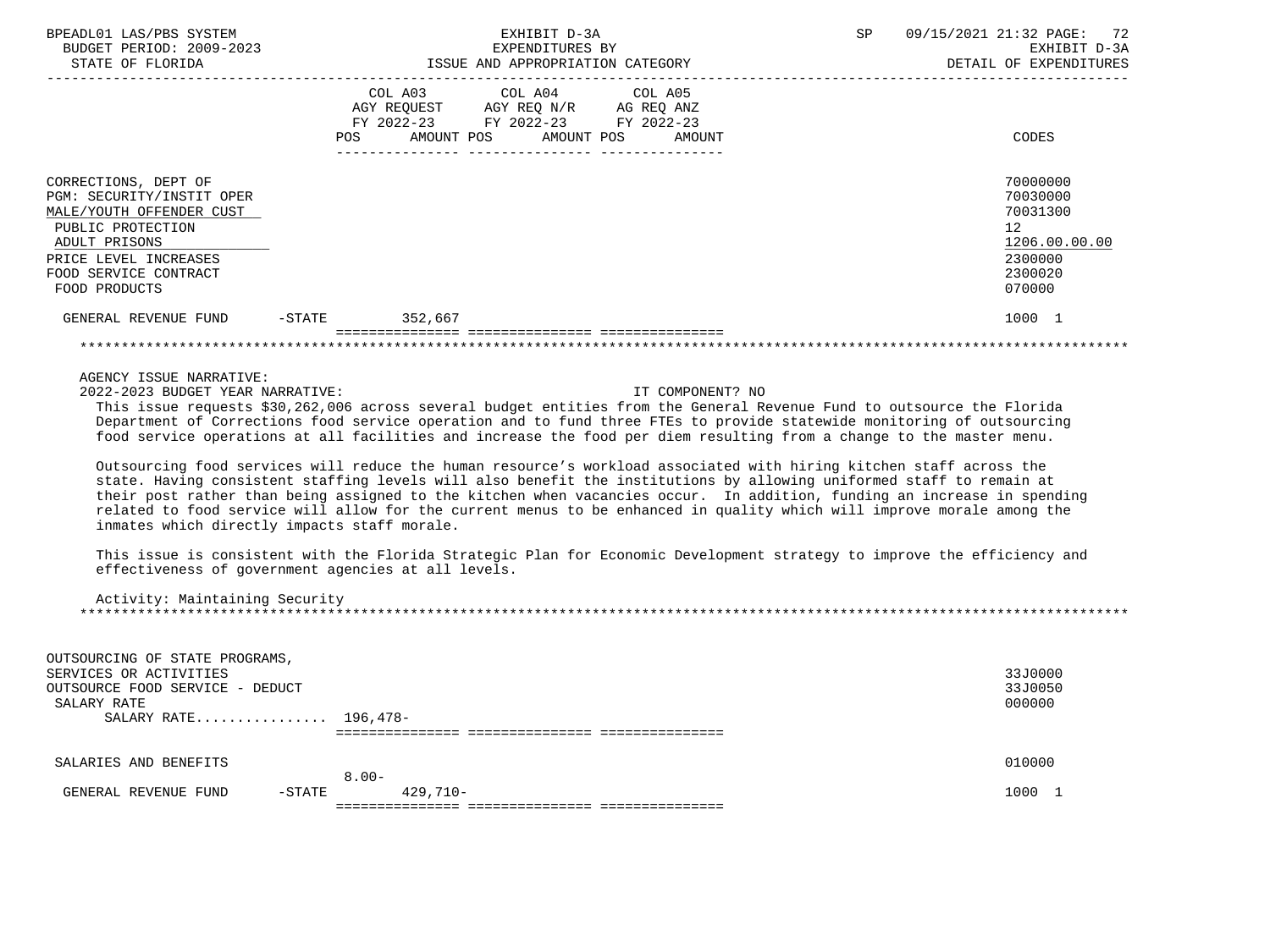| BPEADL01 LAS/PBS SYSTEM<br>BUDGET PERIOD: 2009-2023<br>STATE OF FLORIDA                                                                                                                                                                                                                                                                     |                                                                                | EXHIBIT D-3A<br>EXPENDITURES BY<br>ISSUE AND APPROPRIATION CATEGORY |                   | SP | 09/15/2021 21:32 PAGE:<br>73<br>EXHIBIT D-3A<br>DETAIL OF EXPENDITURES |
|---------------------------------------------------------------------------------------------------------------------------------------------------------------------------------------------------------------------------------------------------------------------------------------------------------------------------------------------|--------------------------------------------------------------------------------|---------------------------------------------------------------------|-------------------|----|------------------------------------------------------------------------|
|                                                                                                                                                                                                                                                                                                                                             | AGY REQUEST AGY REQ N/R AG REQ ANZ<br>FY 2022-23 FY 2022-23 FY 2022-23<br>POS. | COL A03 COL A04<br>AMOUNT POS AMOUNT POS                            | COL A05<br>AMOUNT |    | CODES                                                                  |
| CORRECTIONS, DEPT OF<br>PGM: SECURITY/INSTIT OPER<br>MALE/YOUTH OFFENDER CUST<br>PUBLIC PROTECTION<br>ADULT PRISONS<br>OUTSOURCING OF STATE PROGRAMS,                                                                                                                                                                                       |                                                                                |                                                                     |                   |    | 70000000<br>70030000<br>70031300<br>12<br>1206.00.00.00                |
| SERVICES OR ACTIVITIES<br>OUTSOURCE FOOD SERVICE - DEDUCT<br>OTHER PERSONAL SERVICES                                                                                                                                                                                                                                                        |                                                                                |                                                                     |                   |    | 33J0000<br>33J0050<br>030000                                           |
| GENERAL REVENUE FUND                                                                                                                                                                                                                                                                                                                        | $-$ STATE<br>251,728-                                                          |                                                                     |                   |    | 1000 1                                                                 |
| SPECIAL CATEGORIES<br>FOOD SERVICE/PRODUCTION                                                                                                                                                                                                                                                                                               |                                                                                |                                                                     |                   |    | 100000<br>102025                                                       |
| GENERAL REVENUE FUND<br>$-$ STATE                                                                                                                                                                                                                                                                                                           | 49,509-                                                                        |                                                                     |                   |    | 1000 1                                                                 |
| TR/DMS/HR SVCS/STW CONTRCT                                                                                                                                                                                                                                                                                                                  |                                                                                |                                                                     |                   |    | 107040                                                                 |
| $-STATE$<br>GENERAL REVENUE FUND                                                                                                                                                                                                                                                                                                            | $2,440-$                                                                       |                                                                     |                   |    | 1000 1                                                                 |
| TOTAL: OUTSOURCE FOOD SERVICE - DEDUCT<br>TOTAL POSITIONS 8.00-<br>TOTAL ISSUE 733,387-<br>TOTAL SALARY RATE 196,478-                                                                                                                                                                                                                       |                                                                                |                                                                     |                   |    | 33J0050                                                                |
|                                                                                                                                                                                                                                                                                                                                             |                                                                                |                                                                     |                   |    |                                                                        |
| AGENCY ISSUE NARRATIVE:<br>2022-2023 BUDGET YEAR NARRATIVE:<br>This issue requests (\$24,687,909) across several budget entities from the General Revenue Fund for outsourcing the food<br>preparation and delivery to inmates under the supervision of the Florida Department of Corrections (Department).                                 |                                                                                |                                                                     | IT COMPONENT? NO  |    |                                                                        |
| Current funding for the purchase of quality food items and kitchen staff salaries has not kept pace with inflation,<br>resulting in lower food quality and staffing shortages. This frequently results in the need to utilize staff that are not<br>trained in food preparation and delivery.                                               |                                                                                |                                                                     |                   |    |                                                                        |
| The Department is responsible for providing adequate nutritious food, that is safely prepared. Being unable to hire and<br>retain kitchen staff requires the Department to utilize Correctional Officer positions to fill in, which imposes a stress<br>on the Security roster, and a degradation in food service preparation and delivery. |                                                                                |                                                                     |                   |    |                                                                        |

 The Other Salary Additive (OAD) transaction was used to decrease salaries to equal the current payment rates of the positions being reduced.

This issue nets to zero with issue code 33J0060.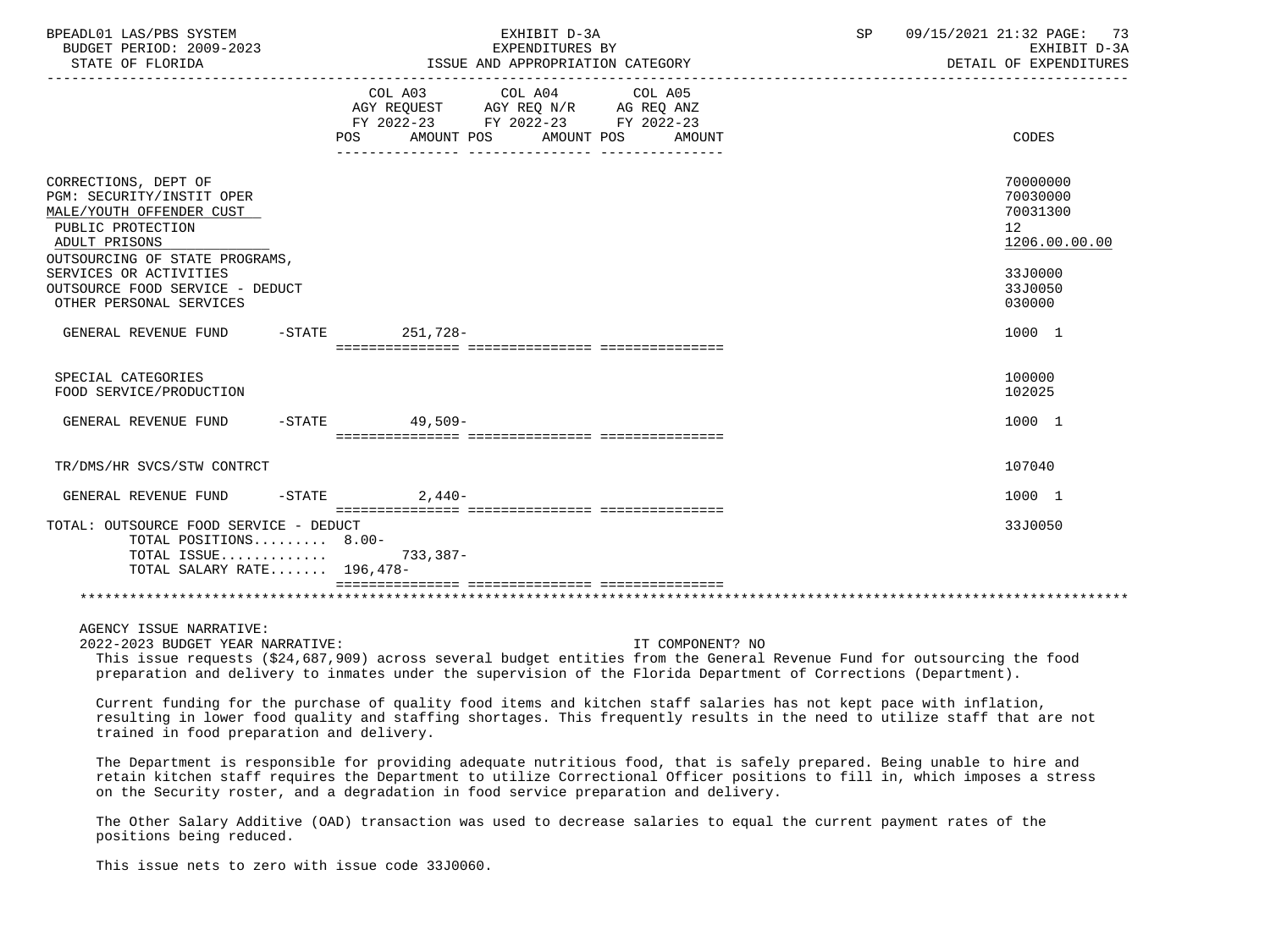| BPEADL01 LAS/PBS SYSTEM<br>BUDGET PERIOD: 2009-2023<br>STATE OF FLORIDA                                                                                                         |            | EXHIBIT D-3A                                                                                                               |           |                 | SP       |               | 09/15/2021 21:32 PAGE: 74<br>EXHIBIT D-3A<br>DETAIL OF EXPENDITURES  |
|---------------------------------------------------------------------------------------------------------------------------------------------------------------------------------|------------|----------------------------------------------------------------------------------------------------------------------------|-----------|-----------------|----------|---------------|----------------------------------------------------------------------|
|                                                                                                                                                                                 | POS        | COL A03 COL A04 COL A05<br>AGY REQUEST AGY REQ N/R AG REQ ANZ<br>FY 2022-23 FY 2022-23 FY 2022-23<br>AMOUNT POS AMOUNT POS |           | AMOUNT          |          |               | CODES                                                                |
| CORRECTIONS, DEPT OF<br>PGM: SECURITY/INSTIT OPER<br>MALE/YOUTH OFFENDER CUST<br>PUBLIC PROTECTION<br>ADULT PRISONS<br>OUTSOURCING OF STATE PROGRAMS,                           |            |                                                                                                                            |           |                 |          |               | 70000000<br>70030000<br>70031300<br>12 <sup>°</sup><br>1206.00.00.00 |
| SERVICES OR ACTIVITIES<br>OUTSOURCE FOOD SERVICE - DEDUCT                                                                                                                       |            |                                                                                                                            |           |                 |          |               | 33J0000<br>33J0050                                                   |
| This issue is consistent with the Florida Strategic Plan for Economic Development strategy to improve the efficiency and<br>effectiveness of government agencies at all levels. |            |                                                                                                                            |           |                 |          |               |                                                                      |
| Activity Reference: Maintaining Security                                                                                                                                        |            |                                                                                                                            |           |                 |          |               |                                                                      |
| POSITION DETAIL OF SALARIES AND BENEFITS:                                                                                                                                       |            |                                                                                                                            |           |                 |          |               | LAPSE LAPSED SALARIES                                                |
|                                                                                                                                                                                 | <b>FTE</b> | BASE RATE                                                                                                                  | ADDITIVES | <b>BENEFITS</b> | SUBTOTAL | $\frac{8}{6}$ | AND BENEFITS                                                         |
|                                                                                                                                                                                 |            |                                                                                                                            |           |                 |          |               |                                                                      |

A03 - AGY REQUEST FY 2022-23

### NEW POSITIONS

| 1320 VOCATIONAL FOOD SERVICE COORDINATOR<br>N1510 001 | $6.00 -$ | 141,444-  | $113,304-$ | 254.748- 0.00   | 254,748-   |
|-------------------------------------------------------|----------|-----------|------------|-----------------|------------|
| 6223 FOOD SERVICE DIRECTOR I - SES                    |          |           |            |                 |            |
| N1508 001                                             | 1.00-    | $25.577-$ | $20.415-$  | 45,992- 0.00    | $45.992 -$ |
| 6224 FOOD SERVICE DIRECTOR II - SES                   |          |           |            |                 |            |
| N1509 001                                             | 1.00-    | 29,457-   | 21,132-    | $50.589 - 0.00$ | $50,589-$  |

| TOTALS FOR ISSUE BY FUND<br>1000 GENERAL REVENUE FUND<br>351<br>$8.00 -$<br>$154.851-$<br>$351,329-$<br>$196.478-$<br>351 |  |  |           |
|---------------------------------------------------------------------------------------------------------------------------|--|--|-----------|
|                                                                                                                           |  |  | $.7329-$  |
|                                                                                                                           |  |  | $, 329 -$ |

OTHER SALARY AMOUNT

| 1000 GENERAL REVENUE FUND | $78,381-$ |
|---------------------------|-----------|
|                           |           |
|                           | 429,710-  |
|                           |           |
|                           |           |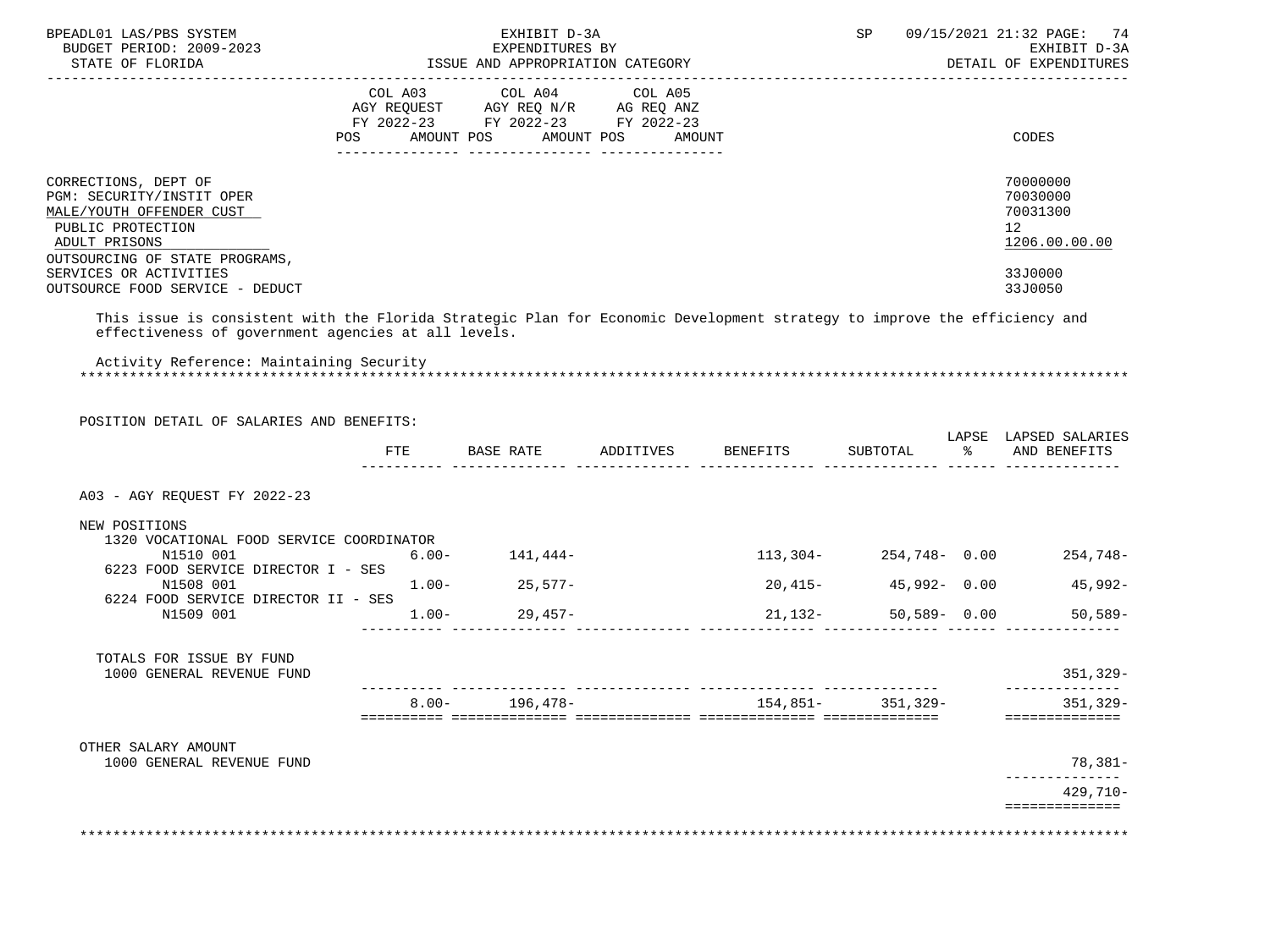| BPEADL01 LAS/PBS SYSTEM<br>BUDGET PERIOD: 2009-2023<br>STATE OF FLORIDA                                                                               | EXHIBIT D-3A<br>EXPENDITURES BY<br>ISSUE AND APPROPRIATION CATEGORY                                                                               | <b>SP</b><br>09/15/2021 21:32 PAGE: 75<br>EXHIBIT D-3A<br>DETAIL OF EXPENDITURES |
|-------------------------------------------------------------------------------------------------------------------------------------------------------|---------------------------------------------------------------------------------------------------------------------------------------------------|----------------------------------------------------------------------------------|
|                                                                                                                                                       | COL A03<br>COL A04 COL A05<br>AGY REQUEST AGY REQ N/R AG REQ ANZ<br>FY 2022-23 FY 2022-23 FY 2022-23<br>AMOUNT POS<br>AMOUNT POS<br>AMOUNT<br>POS | CODES                                                                            |
| CORRECTIONS, DEPT OF<br>PGM: SECURITY/INSTIT OPER<br>MALE/YOUTH OFFENDER CUST<br>PUBLIC PROTECTION<br>ADULT PRISONS<br>OUTSOURCING OF STATE PROGRAMS, |                                                                                                                                                   | 70000000<br>70030000<br>70031300<br>12 <sup>°</sup><br>1206.00.00.00             |
| SERVICES OR ACTIVITIES<br>OUTSOURCE FOOD SOURCE - ADD<br>FOOD PRODUCTS                                                                                |                                                                                                                                                   | 33J0000<br>33J0060<br>070000                                                     |
| GENERAL REVENUE FUND<br>$-$ STATE                                                                                                                     | 289,851                                                                                                                                           | 1000 1                                                                           |

2022-2023 BUDGET YEAR NARRATIVE: IT COMPONENT? NO

 This issue requests \$24,687,909 across several budget entities from the General Revenue Fund for outsourcing the food preparation and delivery to inmates under the supervision of the Florida Department of Corrections (Department).

 Current funding for the purchase of quality food items and kitchen staff salaries has not kept pace with inflation, resulting in lower food quality and staffing shortages. This frequently results in the need to utilize staff that are not trained in food preparation and delivery.

 The Department is responsible for providing adequate nutritious food, that is safely prepared. Being unable to hire and retain kitchen staff requires the Department to utilize Correctional Officer positions to fill in, which imposes a stress on the Security roster, and a degradation in food service preparation and delivery.

This issue nets to zero with issue code 33J0050.

 This issue is consistent with the Florida Strategic Plan for Economic Development strategy to improve the efficiency and effectiveness of government agencies at all levels.

 Activity Reference: Maintaining Security \*\*\*\*\*\*\*\*\*\*\*\*\*\*\*\*\*\*\*\*\*\*\*\*\*\*\*\*\*\*\*\*\*\*\*\*\*\*\*\*\*\*\*\*\*\*\*\*\*\*\*\*\*\*\*\*\*\*\*\*\*\*\*\*\*\*\*\*\*\*\*\*\*\*\*\*\*\*\*\*\*\*\*\*\*\*\*\*\*\*\*\*\*\*\*\*\*\*\*\*\*\*\*\*\*\*\*\*\*\*\*\*\*\*\*\*\*\*\*\*\*\*\*\*\*\*\*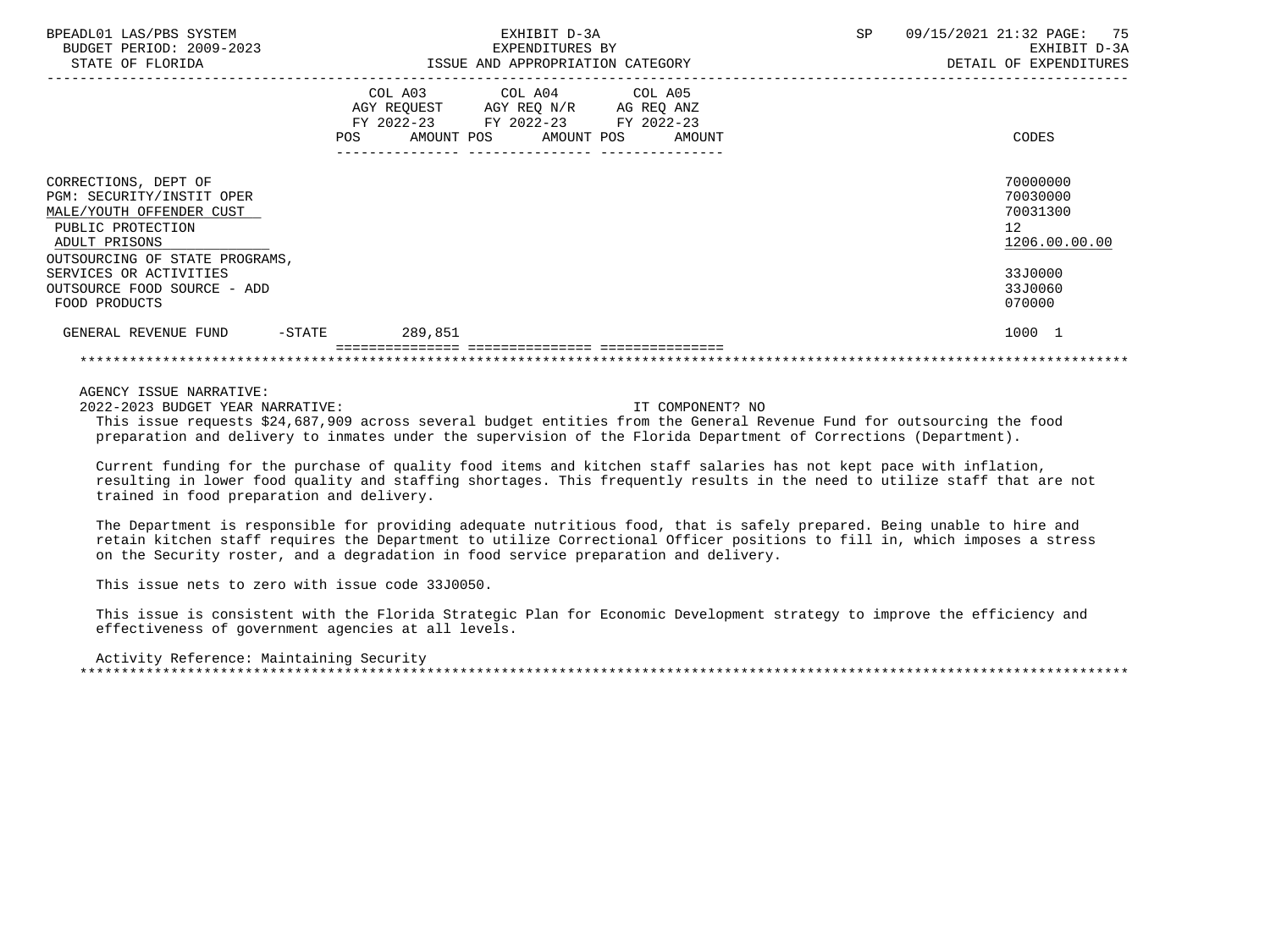| BPEADL01 LAS/PBS SYSTEM<br>BUDGET PERIOD: 2009-2023<br>STATE OF FLORIDA                                                                                                                             | EXHIBIT D-3A<br>EXPENDITURES BY<br>ISSUE AND APPROPRIATION CATEGORY                                                                         | 09/15/2021 21:32 PAGE: 76<br><b>SP</b><br>EXHIBIT D-3A<br>DETAIL OF EXPENDITURES                     |
|-----------------------------------------------------------------------------------------------------------------------------------------------------------------------------------------------------|---------------------------------------------------------------------------------------------------------------------------------------------|------------------------------------------------------------------------------------------------------|
|                                                                                                                                                                                                     | COL A03 COL A04 COL A05<br>AGY REQUEST AGY REQ N/R AG REQ ANZ<br>FY 2022-23 FY 2022-23 FY 2022-23<br>POS<br>AMOUNT POS AMOUNT POS<br>AMOUNT | CODES                                                                                                |
| CORRECTIONS, DEPT OF<br>PGM: SECURITY/INSTIT OPER<br>MALE/YOUTH OFFENDER CUST<br>PUBLIC PROTECTION<br>ADULT PRISONS<br>EMPLOYEE RETENTION AND DEVELOPMENT<br>RETENTION PAY<br>SALARIES AND BENEFITS |                                                                                                                                             | 70000000<br>70030000<br>70031300<br>12 <sup>°</sup><br>1206.00.00.00<br>8500000<br>8500A10<br>010000 |
| GENERAL REVENUE FUND<br>$-\mathtt{STATE}$                                                                                                                                                           | 167.044                                                                                                                                     | 1000 1                                                                                               |
|                                                                                                                                                                                                     | ---------------                                                                                                                             |                                                                                                      |

2022-2023 BUDGET YEAR NARRATIVE: IT COMPONENT? NO

 This issue requests \$15,861,912 from the General Revenue Fund for targeted retention of Correctional Officer (\$13,795,205), Correctional Probation Officer (\$1,934,441) and Inspector General (\$132,266) series positions.

 The Florida Department of Corrections (Department) faces historically high turnover rates in the Correctional Officer (CO) and Correctional Probation Officer (CPO) series. Turnover rates for CO and CPO positions have increased as follows:

| Fiscal Year | CO's  | CPO's     |
|-------------|-------|-----------|
| FY 2011-12  | 18.6% | $9.1$ $8$ |
| FY 2012-13  | 17.5% | 12.7%     |
| FY 2013-14  | 19.8% | 13.1%     |
| FY 2014-15  | 22.2% | 13.9%     |
| FY 2015-16  | 28.9% | 12.3%     |
| FY 2016-17  | 32.3% | 17.2%     |
| FY 2017-18  | 32.4% | 15.9%     |
| FY 2018-19  | 35.9% | 20.2%     |
| FY 2019-20  | 36.3% | 15.8%     |
| FY 2020-21  | 46.8% | 20.2%     |

 While some of this turnover rate is due to the stress of extended work schedules and increased demand for overtime in dangerous environments, much of it is also due to the Department's inability to compete with the higher salaries paid by counties, Sheriff's Offices, and other state law enforcement agencies. To address the pay disparity aspect of dealing with critically low staffing levels, the Department requests funding for a targeted retention pay step plan to provide a \$2,500 retention increase for employees reaching eight years between October 1, 2022 and September 30, 2023; \$1,500 retention increase for employees reaching five years between October 1, 2022 and September 30, 2023; and \$1,000 retention increase for employees reaching two years between October 1, 2022 and September 30, 2023. The retention increase applies to Correctional Officer-Colonel and Correctional Probation Officer-Senior Supervisor and Inspector-Inspector Supervisor.

Other key CO statistics:

 -Currently, almost 24% of the Department's CO's have less one year of experience, which impacts both the safety and security of other officers as well as those under the department's custody.

-45% of COs terminate their employment within 12 months of being hired.

-62% of COs terminate their employment within two years of being hired.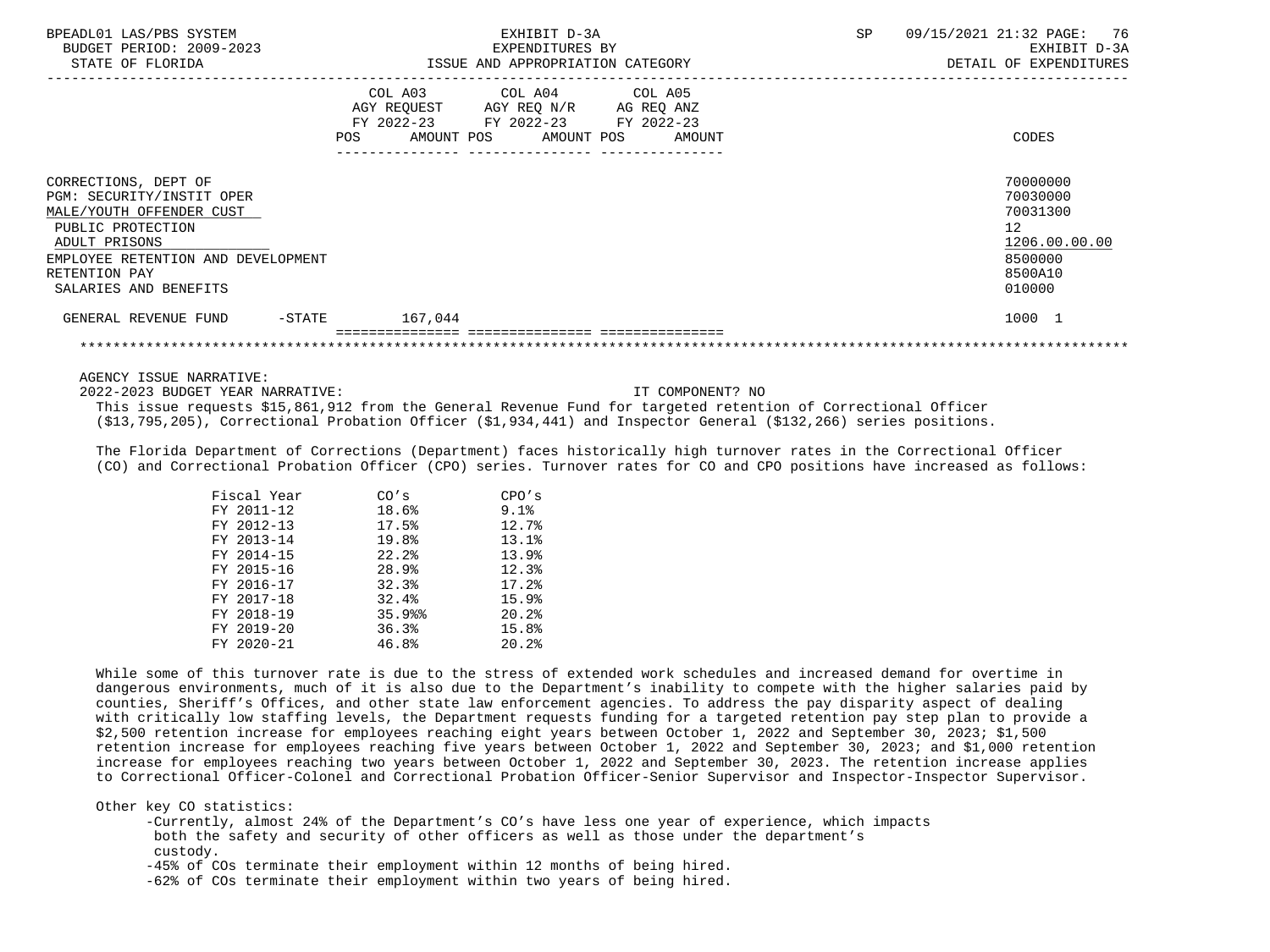| BPEADL01 LAS/PBS SYSTEM |                          |
|-------------------------|--------------------------|
|                         | BUDGET PERIOD: 2009-2023 |
|                         |                          |

|                                                                                                                                                                              | POS | COL A03 COL A04 COL A05<br>AGY REQUEST AGY REQ N/R AG REQ ANZ<br>FY 2022-23 FY 2022-23 FY 2022-23<br>AMOUNT POS AMOUNT POS AMOUNT |                                                                                                                                                                                                                                                                                                                                                                                                                                                                                                                                                                                                                                                                                              | CODES                                                                                      |
|------------------------------------------------------------------------------------------------------------------------------------------------------------------------------|-----|-----------------------------------------------------------------------------------------------------------------------------------|----------------------------------------------------------------------------------------------------------------------------------------------------------------------------------------------------------------------------------------------------------------------------------------------------------------------------------------------------------------------------------------------------------------------------------------------------------------------------------------------------------------------------------------------------------------------------------------------------------------------------------------------------------------------------------------------|--------------------------------------------------------------------------------------------|
| CORRECTIONS, DEPT OF<br>PGM: SECURITY/INSTIT OPER<br>MALE/YOUTH OFFENDER CUST<br>PUBLIC PROTECTION<br>ADULT PRISONS<br>EMPLOYEE RETENTION AND DEVELOPMENT<br>RETENTION PAY   |     |                                                                                                                                   |                                                                                                                                                                                                                                                                                                                                                                                                                                                                                                                                                                                                                                                                                              | 70000000<br>70030000<br>70031300<br>12 <sup>°</sup><br>1206.00.00.00<br>8500000<br>8500A10 |
| -As of August 31, 2021, the median years of service for COs was 2.6 years.<br>vacancy rate over 20%.<br>dismissals.<br>through the certification process).<br>\$188 million. |     |                                                                                                                                   | -As of September 1, 2021, 46 facilities had a vacancy rate above 10%, 29 of which had a<br>-As of April 29, 2021, there were a total of 2,274 filled CO positions that were unavailable<br>due to workers compensation, Family Medical Leave Act, extended illness, military leave, resignations, or<br>-The Department spends approximately \$36,226 on costs related to turnover for each CO that<br>separates from the Department (this includes separation and hiring processing costs,<br>training costs, and overtime costs as a result of backfilling while new officers move<br>-During Fiscal Year 2020-21, more than 5,100 COs separated from the department, which cost more than |                                                                                            |

-43 Florida counties pay their COs more than the Department's base CO salary.

 -Of the 10 largest prison systems in the country, Florida ranks 8th in starting CO salaries (the average is \$40,092).

Other key CPO statistics:

 -Currently, almost 24% of the Department's CO's and 37% of CPO's have less than one year of experience as of June 30, 2021, which impacts both the safety and security of other officers as well as those under the Department's supervision.

-Department CPO salaries (\$33,607) are significantly less than the national average (\$58,790).

### Inspector General statistics:

 -According to the Department of Management Services, the average Department Inspector base salary (\$44,644) as of September 2021, was significantly less than the state average (\$53,241) and the national average (\$57,519). -Of the 130 established IG positions, an average of 111 were filled in Fiscal Year 2020-21 - a 15% vacancy rate. -In Fiscal Year 2020-21, there was a total of 19,142 activities assigned to Inspectors. -Department Inspectors average caseload over the last three fiscal years is approximately 151 cases per inspector. As reported in Fiscal Year 2017-18, the Chief IG reported that a manageable caseload for Inspectors is 62-67 cases per Inspector.

 Since there are no positions involved with this request, the Other Salary Additive (OAD) transaction was used to increase salaries.

 This issue is consistent with the Florida Strategic Plan for Economic Development strategy to create and sustain vibrant, safe, healthy and resilient communities that attract workers, resilient, businesses and visitors.

Activity Reference: Maintaining Security

|  | Instruct, Supervise, Investigate, and Report |  |  |  |
|--|----------------------------------------------|--|--|--|
|  |                                              |  |  |  |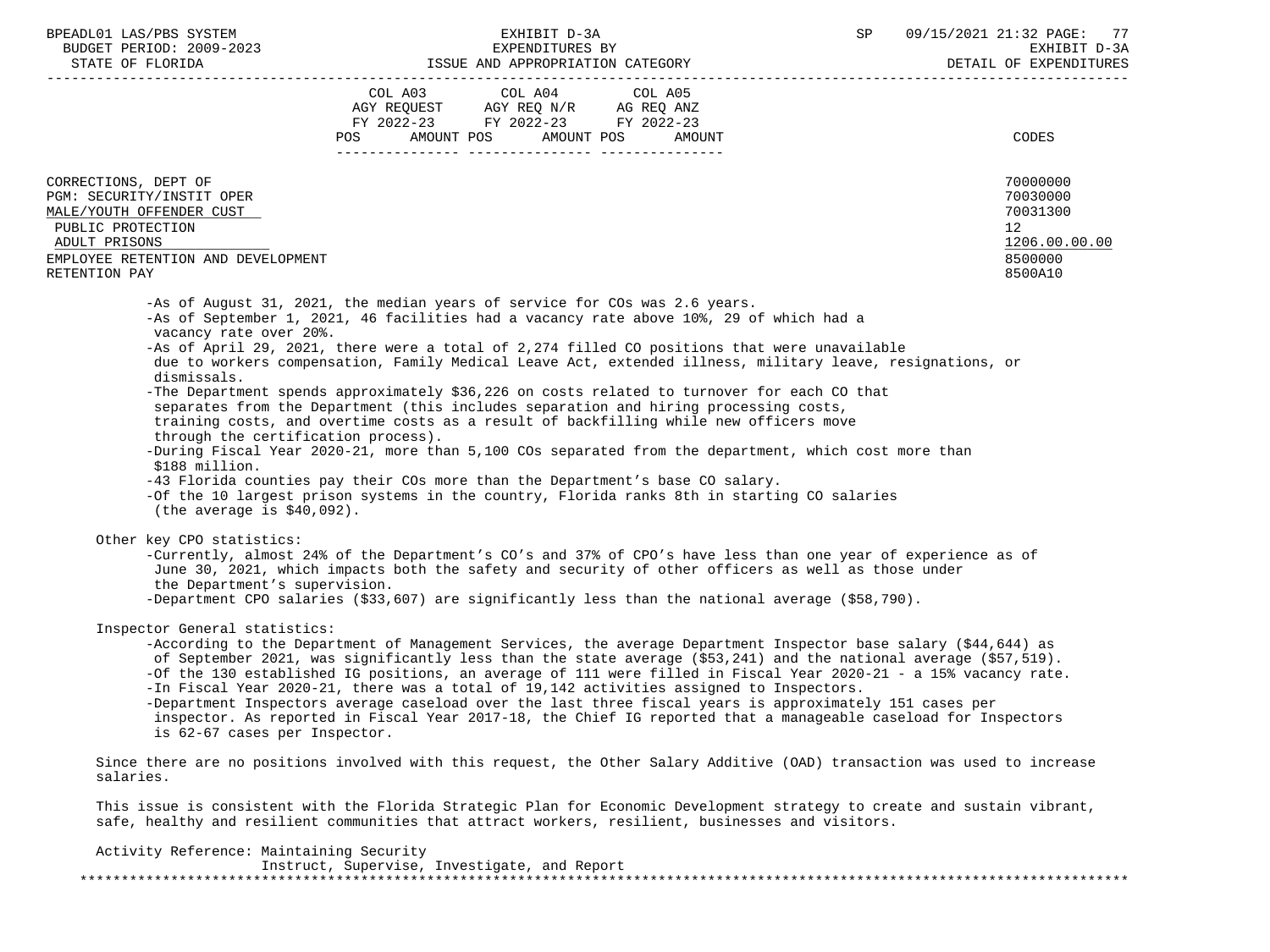| BPEADL01 LAS/PBS SYSTEM<br>BUDGET PERIOD: 2009-2023<br>STATE OF FLORIDA                                                                                                    |                    | EXHIBIT D-3A<br>EXPENDITURES BY<br>ISSUE AND APPROPRIATION CATEGORY                                                                                                                                                                                                                                                 |                    |          |               | SP 09/15/2021 21:32 PAGE: 78<br>EXHIBIT D-3A<br>DETAIL OF EXPENDITURES        |
|----------------------------------------------------------------------------------------------------------------------------------------------------------------------------|--------------------|---------------------------------------------------------------------------------------------------------------------------------------------------------------------------------------------------------------------------------------------------------------------------------------------------------------------|--------------------|----------|---------------|-------------------------------------------------------------------------------|
|                                                                                                                                                                            |                    | COL A03 COL A04 COL A05<br>AGY REQUEST AGY REQ N/R AG REQ ANZ<br>FY 2022-23 FY 2022-23 FY 2022-23<br>POS AMOUNT POS AMOUNT POS AMOUNT                                                                                                                                                                               |                    |          |               | CODES                                                                         |
| CORRECTIONS, DEPT OF<br>PGM: SECURITY/INSTIT OPER<br>MALE/YOUTH OFFENDER CUST<br>PUBLIC PROTECTION<br>ADULT PRISONS<br>EMPLOYEE RETENTION AND DEVELOPMENT<br>RETENTION PAY |                    |                                                                                                                                                                                                                                                                                                                     |                    |          |               | 70000000<br>70030000<br>70031300<br>12<br>1206.00.00.00<br>8500000<br>8500A10 |
| POSITION DETAIL OF SALARIES AND BENEFITS:                                                                                                                                  | FTE                | BASE RATE                                                                                                                                                                                                                                                                                                           | ADDITIVES BENEFITS | SUBTOTAL | $\sim$ $\sim$ | LAPSE LAPSED SALARIES<br>AND BENEFITS                                         |
| A03 - AGY REOUEST FY 2022-23                                                                                                                                               |                    |                                                                                                                                                                                                                                                                                                                     |                    |          |               |                                                                               |
| CHANGES TO CURRENTLY AUTHORIZED POSITIONS<br>OTHER SALARY AMOUNT<br>1000 GENERAL REVENUE FUND                                                                              |                    |                                                                                                                                                                                                                                                                                                                     |                    |          |               | 167,044                                                                       |
|                                                                                                                                                                            |                    |                                                                                                                                                                                                                                                                                                                     |                    |          |               | 167,044<br>==============                                                     |
|                                                                                                                                                                            |                    |                                                                                                                                                                                                                                                                                                                     |                    |          |               |                                                                               |
| COMPREHENSIVE PAY PLAN<br>SALARIES AND BENEFITS                                                                                                                            |                    |                                                                                                                                                                                                                                                                                                                     |                    |          |               | 8500A50<br>010000                                                             |
| GENERAL REVENUE FUND                                                                                                                                                       | $-STATE$ 1,953,594 |                                                                                                                                                                                                                                                                                                                     |                    |          |               | 1000 1                                                                        |
|                                                                                                                                                                            |                    |                                                                                                                                                                                                                                                                                                                     |                    |          |               |                                                                               |
| AGENCY ISSUE NARRATIVE:<br>2022-2023 BUDGET YEAR NARRATIVE:                                                                                                                |                    | $\frac{1}{2}$ $\frac{1}{2}$ $\frac{1}{2}$ $\frac{1}{2}$ $\frac{1}{2}$ $\frac{1}{2}$ $\frac{1}{2}$ $\frac{1}{2}$ $\frac{1}{2}$ $\frac{1}{2}$ $\frac{1}{2}$ $\frac{1}{2}$ $\frac{1}{2}$ $\frac{1}{2}$ $\frac{1}{2}$ $\frac{1}{2}$ $\frac{1}{2}$ $\frac{1}{2}$ $\frac{1}{2}$ $\frac{1}{2}$ $\frac{1}{2}$ $\frac{1}{2}$ | IT COMPONENT? NO   |          |               |                                                                               |

 This issue requests \$171,126,860 (\$161,336,290 for Correctional Officer series, \$9,139,759 for Correctional Probation Officer series and \$650,811 for Inspector General) in recurring dollars from the General Revenue Fund to provide additional funding for the Florida Department of Corrections (Department) comprehensive pay plan. The Department proposes funding a comprehensive pay package that starts with a baseline salary of \$20 per hour for certified staff in the Correctional Officers, Correctional Probation Officers and Inspector General series. The proposed plan adjusts salaries to avoid pay compression and remove disincentives to promotion and external job opportunities.

 The Department faces staff attrition and recruiting issues. This has resulted in over 5,200 vacancies among security staff. The Department pays significantly less competitive wages than an employee could earn doing similar work for another agency or a private employer in every possible category.

 In some cases, inmates have work-release jobs that earn a higher wage than the correctional officers (COs) who supervise them. In other instances, correctional probation officers (CPOs) have been forced to take second jobs to make ends meet and have found themselves working next to the very offender the officer supervises. In many cases, the service industry pays more for unskilled labor than the Department can pay for trained and certified officers.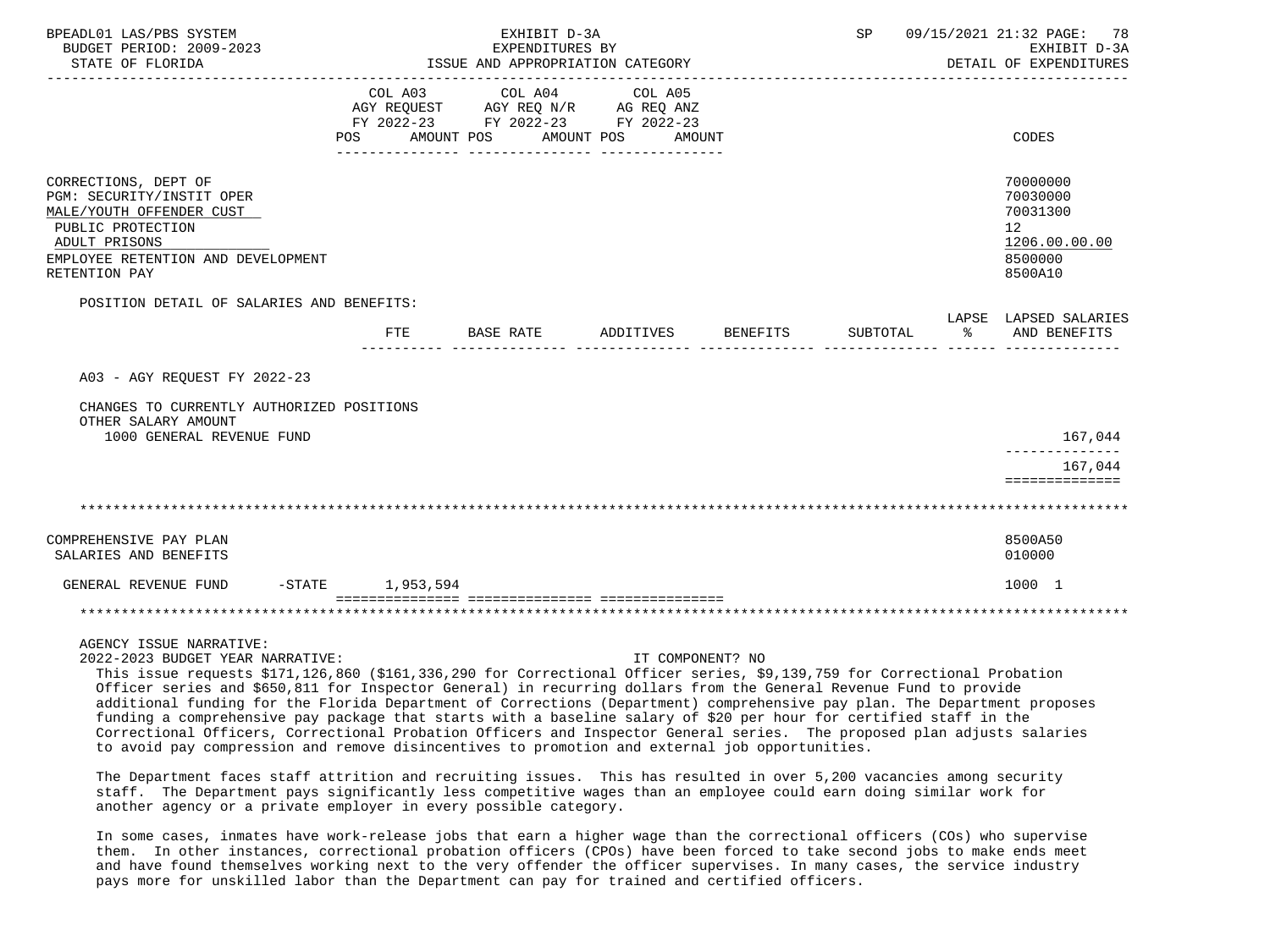| BPEADL01 LAS/PBS SYSTEM<br>BUDGET PERIOD: 2009-2023<br>STATE OF FLORIDA | EXHIBIT D-3A<br>EXPENDITURES BY<br>ISSUE AND APPROPRIATION CATEGORY                                                                  | SP     | 09/15/2021 21:32 PAGE: 79<br>EXHIBIT D-3A<br>DETAIL OF EXPENDITURES |
|-------------------------------------------------------------------------|--------------------------------------------------------------------------------------------------------------------------------------|--------|---------------------------------------------------------------------|
|                                                                         | COL A04 COL A05<br>COL A03<br>AGY REOUEST AGY REO N/R AG REO ANZ<br>FY 2022-23 FY 2022-23 FY 2022-23<br>POS<br>AMOUNT POS AMOUNT POS | AMOUNT | CODES                                                               |
| CORRECTIONS, DEPT OF<br>PGM: SECURITY/INSTIT OPER                       |                                                                                                                                      |        | 70000000<br>70030000                                                |
| MALE/YOUTH OFFENDER CUST                                                |                                                                                                                                      |        | 70031300                                                            |
| PUBLIC PROTECTION<br>ADULT PRISONS                                      |                                                                                                                                      |        | 12<br>1206.00.00.00                                                 |
| EMPLOYEE RETENTION AND DEVELOPMENT                                      |                                                                                                                                      |        | 8500000                                                             |
| COMPREHENSIVE PAY PLAN                                                  |                                                                                                                                      |        | 8500A50                                                             |

The below data displays the various classes affected and the proposed pay increases.

|  | SECURITY OPERATIONS CLASSES |  |
|--|-----------------------------|--|
|--|-----------------------------|--|

| Class | Current           | Current | New     |                 |                    |        | # Fte   |                      |
|-------|-------------------|---------|---------|-----------------|--------------------|--------|---------|----------------------|
| Title | Title             | Rate    | Rate    | Increase        | Comments           | Fte's  | Changes | Change               |
| 8003  | CO                | 33,500  | 41,600  | 24%             | \$20/hour          | 12,743 | 12,430  | 97.50%               |
| 8005  | Sqt               | 36,850  | 45,760  | 10%             | above CO rate      | 4,488  | 4,282   | 95.40%               |
| 8011  | Lt                | 40,535  | 52,624  | 15%             | above Sqt rate     | 534    | 529     | 99.10%               |
| 8013  | Captain           | 44,589  | 57,886  | 10 <sub>8</sub> | above Lt rate      | 354    | 351     | $99.20$ <sup>8</sup> |
| 8015  | Major             | 60,693  | 69,463  | 20 <sup>8</sup> | above Capt rate    | 90     | 90      | 100.00%              |
| 8017  | Colonel           | 65,891  | 76,409  | 10%             | above Major rate   | 47     | 47      | 100.00%              |
| 7941  | Asst Warden       | 74,697  | 84,050  | 10%             | above Colonel rate | 103    | 103     | 100.00%              |
| 7948  | Warden            | 88,927  | 100,860 | 20 <sup>8</sup> | above Asst Warden  | 50     | 50      | 100.00%              |
| 8273  | Asst Reg Director | 98,227  | 110,946 | 10%             | above Warden       | 4      | 4       | 100.00%              |
| 8271  | Reg Director      | 114,770 | 122,041 | 10 <sub>8</sub> | above Asst Reg Dir | 4      |         | 100.00%              |
|       |                   |         |         |                 |                    |        |         |                      |

# COMMUNITY CORRECTIONS CLASSES

| Class | Current            | Current | New     | °≈              |                     | #     | # Fte   | ⊱      |
|-------|--------------------|---------|---------|-----------------|---------------------|-------|---------|--------|
| Title | Title              | Rate    | Rate    | Increase        | Comments            | Fte's | Changes | Change |
| 8036  | CPO.               | 33,607  | 41,600  | $24\%$          | \$20/hour           | 592   | 528     | 89.19% |
| 8039  | CPO Sr Off         | 36,200  | 47,840  | 15%             | above CPO rate      | 944   | 670     | 70.97% |
| 8040  | CP Specialist      | 36,200  | 47,840  | 15%             | above CPO rate      | 351   | 56      | 15.95% |
| 8045  | CP Supervisor      | 39,028  | 52,624  | 10 <sub>8</sub> | above CP Spec rate  | 196   | 34      | 17.35% |
| 8046  | CP Sr Sup          | 41,045  | 57,886  | 10 <sub>8</sub> | above CP Sup rate   | 101   | 27      | 26.73% |
| 5258  | Deputy Circuit Adm | 66,950  | 84,050  |                 | same as Asst Warden | 17    | 17      | 100.0% |
| 5256  | Circuit Adm        | 80,000  | 100,860 | 10 <sup>8</sup> | same as Warden      | 20    | 20      | 100.0% |
| 5259  | Asst Reg Director  | 96,000  | 110,946 | 10 <sup>8</sup> | same as Security    | 4     |         | 100.0% |
| 8272  | Reg Director       | 110,000 | 122,041 | 10 <sub>8</sub> | same as Security    | 4     |         | 100.0% |

|       | INSPECTOR GENERAL CLASSES |         |        |          |          |       |         |        |
|-------|---------------------------|---------|--------|----------|----------|-------|---------|--------|
| Class | Current                   | Current | New    |          |          |       | # Fte   |        |
| Title | Title                     | Rate    | Rate   | Increase | Comments | Fte's | Changes | Change |
| 8026  | Inspector                 | 41,000  | 48,000 | 17%      |          | 68    | 64      | 94.10% |
| 8028  | Sr Inspector              | 48,000  | 55,000 | 15%      |          | 54    | 34      | 63.00% |
| 8029  | Inspector Sup             | 60,000  | 67,000 | 12%      |          |       |         | 69.20  |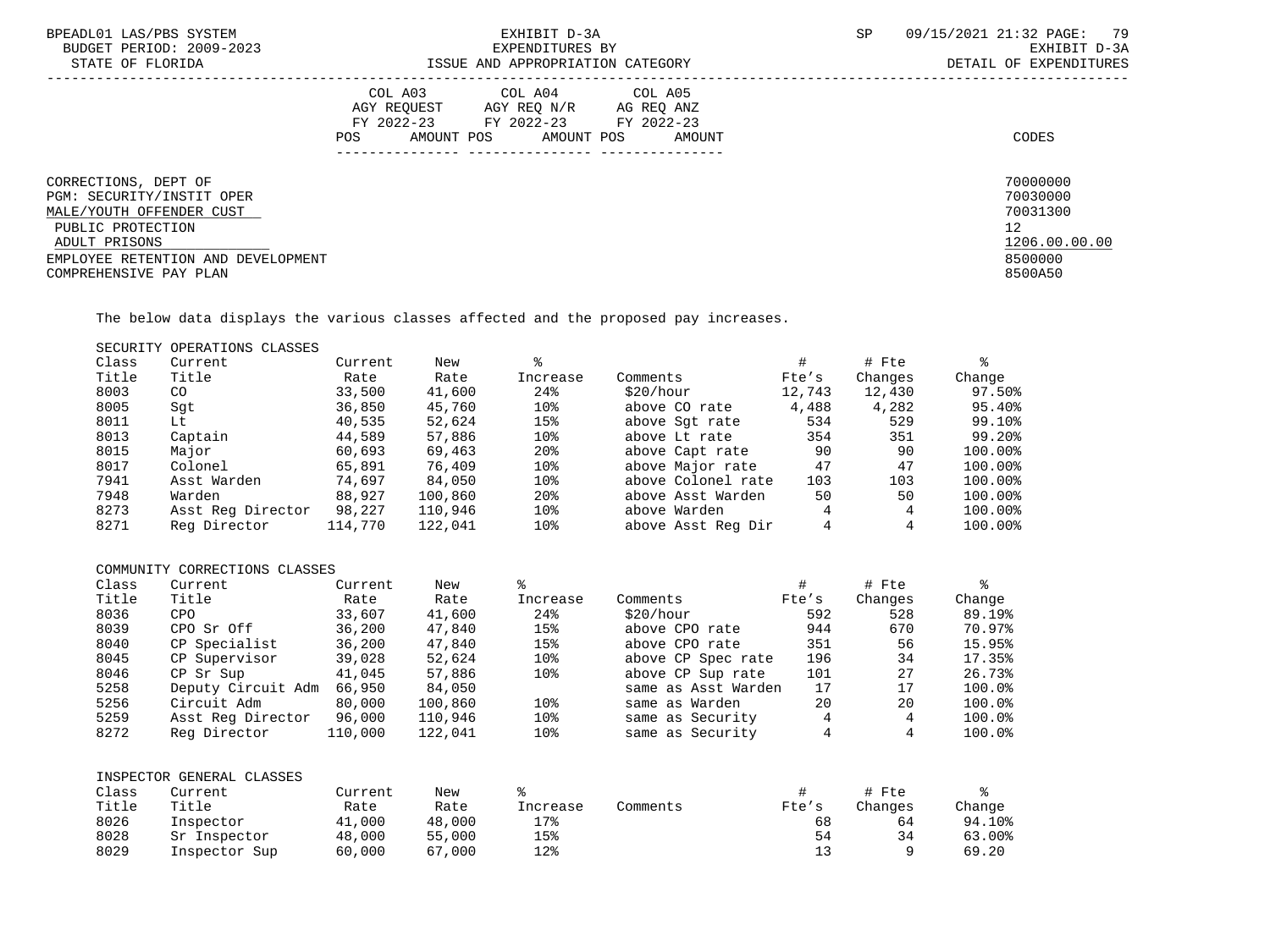| BPEADL01 LAS/PBS SYSTEM<br>BUDGET PERIOD: 2009-2023<br>STATE OF FLORIDA | EXHIBIT D-3A<br>EXPENDITURES BY<br>ISSUE AND APPROPRIATION CATEGORY                                                                                                           | 80<br>SP.<br>09/15/2021 21:32 PAGE:<br>EXHIBIT D-3A<br>DETAIL OF EXPENDITURES |
|-------------------------------------------------------------------------|-------------------------------------------------------------------------------------------------------------------------------------------------------------------------------|-------------------------------------------------------------------------------|
|                                                                         | COL A03<br>COL A04<br>COL A05<br>AGY REOUEST<br>AGY REO N/R AG REO ANZ<br>FY 2022-23 FY 2022-23<br>FY 2022-23<br>AMOUNT POS<br>POS<br>AMOUNT POS<br>AMOUNT<br>--------------- | CODES                                                                         |
| CORRECTIONS, DEPT OF<br>PGM: SECURITY/INSTIT OPER                       |                                                                                                                                                                               | 70000000<br>70030000                                                          |
| MALE/YOUTH OFFENDER CUST                                                |                                                                                                                                                                               | 70031300                                                                      |
| PUBLIC PROTECTION                                                       |                                                                                                                                                                               | 12                                                                            |
| ADULT PRISONS<br>EMPLOYEE RETENTION AND DEVELOPMENT                     |                                                                                                                                                                               | 1206.00.00.00<br>8500000                                                      |
| COMPREHENSIVE PAY PLAN                                                  |                                                                                                                                                                               | 8500A50                                                                       |
|                                                                         |                                                                                                                                                                               |                                                                               |

 Upon adopting this pay structure, the Department expects that the rapid attrition of the workforce will slow and soon cease, that many of the employees who preferred to work for the Department but could not make ends meet will return, and that the new pay structure will radically improve recruiting efforts. It is anticipated that the improved recruiting will begin to reverse the vacancy situation significantly.

 Since there are no positions involved with this request, the Other Salary Additive (OAD) transaction was used to increase salaries.

 This issue is consistent with the Florida Strategic Plan for Economic Development strategy to improve the efficiency and effectiveness of government agencies at all levels.

 Activity Reference: Maintaining Security Instruct, Supervise, Investigate and Report \*\*\*\*\*\*\*\*\*\*\*\*\*\*\*\*\*\*\*\*\*\*\*\*\*\*\*\*\*\*\*\*\*\*\*\*\*\*\*\*\*\*\*\*\*\*\*\*\*\*\*\*\*\*\*\*\*\*\*\*\*\*\*\*\*\*\*\*\*\*\*\*\*\*\*\*\*\*\*\*\*\*\*\*\*\*\*\*\*\*\*\*\*\*\*\*\*\*\*\*\*\*\*\*\*\*\*\*\*\*\*\*\*\*\*\*\*\*\*\*\*\*\*\*\*\*\*

POSITION DETAIL OF SALARIES AND BENEFITS:

|              |   |  | . |            |
|--------------|---|--|---|------------|
| 군모도<br>⊥ ⊥ ⊥ | ⊷ |  |   | <b>ANT</b> |
|              |   |  |   | . <u>.</u> |

A03 - AGY REQUEST FY 2022-23

## CHANGES TO CURRENTLY AUTHORIZED POSITIONS OTHER SALARY AMOUNT

1000 GENERAL REVENUE FUND 1,953,594

 -------------- 1,953,594

==============

| TOTAL: ADULT PRISONS         |            | 1206.00.00.00 |  |
|------------------------------|------------|---------------|--|
| BY FUND TYPE                 |            |               |  |
| GENERAL REVENUE FUND         | 46,100,499 | 1000          |  |
| TRUST FUNDS                  | 215,272    | 2000          |  |
| TOTAL POSITIONS 301.00       |            |               |  |
| TOTAL PROG COMP 46,315,771   |            |               |  |
| TOTAL SALARY RATE 15,356,131 |            |               |  |
|                              |            |               |  |
|                              |            |               |  |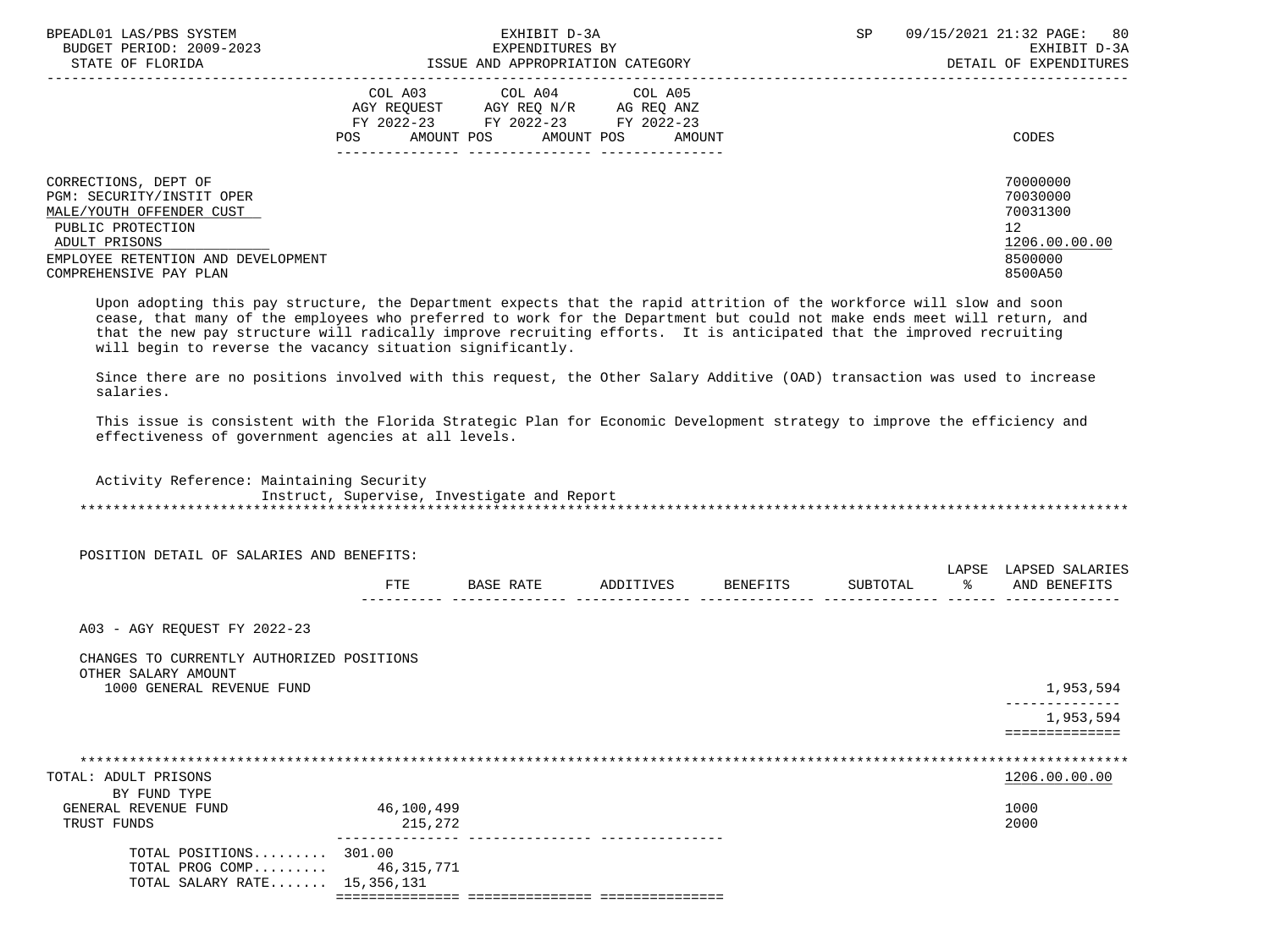| BPEADL01 LAS/PBS SYSTEM<br>BUDGET PERIOD: 2009-2023<br>STATE OF FLORIDA                                                  |                              | EXHIBIT D-3A<br>EXPENDITURES BY<br>ISSUE AND APPROPRIATION CATEGORY                                                  | 09/15/2021 21:32 PAGE: 81<br>SP<br>EXHIBIT D-3A<br>DETAIL OF EXPENDITURES |
|--------------------------------------------------------------------------------------------------------------------------|------------------------------|----------------------------------------------------------------------------------------------------------------------|---------------------------------------------------------------------------|
|                                                                                                                          | COL A03<br>POS<br>AMOUNT POS | COL A04<br>COL A05<br>AGY REQUEST AGY REQ N/R AG REQ ANZ<br>FY 2022-23 FY 2022-23 FY 2022-23<br>AMOUNT POS<br>AMOUNT | CODES                                                                     |
| CORRECTIONS, DEPT OF<br>PGM: SECURITY/INSTIT OPER<br>SPECIALTY INST OPERATIONS<br>PUBLIC PROTECTION                      |                              |                                                                                                                      | 70000000<br>70030000<br>70031400<br>12                                    |
| ADULT PRISONS<br>ESTIMATED EXPENDITURES<br>ESTIMATED EXPENDITURES - OPERATIONS<br>SALARY RATE<br>SALARY RATE 342,744,190 |                              |                                                                                                                      | 1206.00.00.00<br>1000000<br>1001000<br>000000                             |
|                                                                                                                          |                              |                                                                                                                      |                                                                           |
| SALARIES AND BENEFITS<br>GENERAL REVENUE FUND -STATE 479,984,266                                                         |                              |                                                                                                                      | 010000<br>1000 1                                                          |
| FEDERAL GRANTS TRUST FUND -FEDERL 3,140                                                                                  |                              |                                                                                                                      | 2261 3                                                                    |
| TOTAL POSITIONS $8,199.00$<br>TOTAL APPRO 479,987,406                                                                    |                              |                                                                                                                      |                                                                           |
| OTHER PERSONAL SERVICES                                                                                                  |                              |                                                                                                                      | 030000                                                                    |
| GENERAL REVENUE FUND -STATE 3,060,654                                                                                    |                              |                                                                                                                      | 1000 1                                                                    |
| EXPENSES                                                                                                                 |                              |                                                                                                                      | 040000                                                                    |
| GENERAL REVENUE FUND -STATE 10,495,555                                                                                   |                              |                                                                                                                      | 1000 1                                                                    |
| OPERATING CAPITAL OUTLAY                                                                                                 |                              |                                                                                                                      | 060000                                                                    |
| GENERAL REVENUE FUND                                                                                                     | $-$ STATE<br>20,000          |                                                                                                                      | 1000 1                                                                    |
| FOOD PRODUCTS                                                                                                            |                              |                                                                                                                      | 070000                                                                    |
| GENERAL REVENUE FUND<br>$-$ STATE                                                                                        | 22,589,388                   |                                                                                                                      | 1000 1                                                                    |
| SPECIAL CATEGORIES<br>CONTRACTED SERVICES                                                                                |                              |                                                                                                                      | 100000<br>100777                                                          |
| GENERAL REVENUE FUND<br>$-STATE$                                                                                         | 672,670                      |                                                                                                                      | 1000 1                                                                    |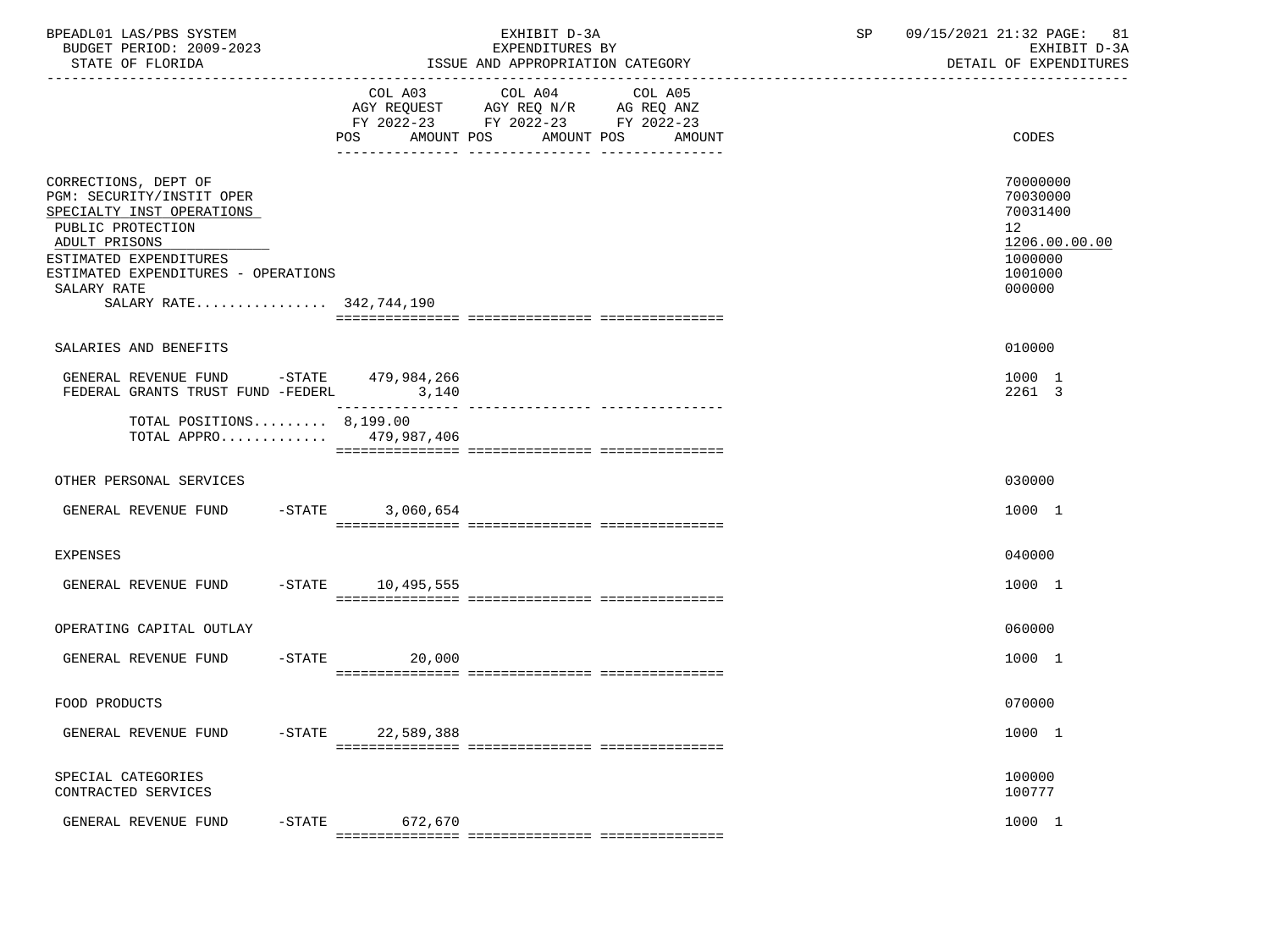| BPEADL01 LAS/PBS SYSTEM<br>BUDGET PERIOD: 2009-2023<br>STATE OF FLORIDA                                                                                                                                                                |           |                   | EXHIBIT D-3A<br>EXPENDITURES BY<br>ISSUE AND APPROPRIATION CATEGORY                                                          | SP | 09/15/2021 21:32 PAGE:<br>82<br>EXHIBIT D-3A<br>DETAIL OF EXPENDITURES                            |
|----------------------------------------------------------------------------------------------------------------------------------------------------------------------------------------------------------------------------------------|-----------|-------------------|------------------------------------------------------------------------------------------------------------------------------|----|---------------------------------------------------------------------------------------------------|
|                                                                                                                                                                                                                                        |           | POS<br>AMOUNT POS | COL A03 COL A04<br>COL A05<br>AGY REQUEST AGY REQ N/R AG REQ ANZ<br>FY 2022-23 FY 2022-23 FY 2022-23<br>AMOUNT POS<br>AMOUNT |    | CODES                                                                                             |
| CORRECTIONS, DEPT OF<br>PGM: SECURITY/INSTIT OPER<br>SPECIALTY INST OPERATIONS<br>PUBLIC PROTECTION<br>ADULT PRISONS<br>ESTIMATED EXPENDITURES<br>ESTIMATED EXPENDITURES - OPERATIONS<br>SPECIAL CATEGORIES<br>FOOD SERVICE/PRODUCTION |           |                   |                                                                                                                              |    | 70000000<br>70030000<br>70031400<br>12<br>1206.00.00.00<br>1000000<br>1001000<br>100000<br>102025 |
| GENERAL REVENUE FUND                                                                                                                                                                                                                   | $-$ STATE | 2,822,923         |                                                                                                                              |    | 1000 1                                                                                            |
| OVERTIME                                                                                                                                                                                                                               |           |                   |                                                                                                                              |    | 102331                                                                                            |
| GENERAL REVENUE FUND -STATE 30,015,927                                                                                                                                                                                                 |           |                   |                                                                                                                              |    | 1000 1                                                                                            |
| RISK MANAGEMENT INSURANCE                                                                                                                                                                                                              |           |                   |                                                                                                                              |    | 103241                                                                                            |
| GENERAL REVENUE FUND                                                                                                                                                                                                                   | $-$ STATE | 19,603,006        |                                                                                                                              |    | 1000 1                                                                                            |
| SALARY INCENTIVE PAYMENTS                                                                                                                                                                                                              |           |                   |                                                                                                                              |    | 103290                                                                                            |
| GENERAL REVENUE FUND                                                                                                                                                                                                                   |           | -STATE 2,294,789  |                                                                                                                              |    | 1000 1                                                                                            |
| LEASE/PURCHASE/EQUIPMENT                                                                                                                                                                                                               |           |                   |                                                                                                                              |    | 105281                                                                                            |
| GENERAL REVENUE FUND                                                                                                                                                                                                                   |           | $-STATE$ 493,810  |                                                                                                                              |    | 1000 1                                                                                            |
| TR/DMS/HR SVCS/STW CONTRCT                                                                                                                                                                                                             |           |                   |                                                                                                                              |    | 107040                                                                                            |
| GENERAL REVENUE FUND                                                                                                                                                                                                                   | $-$ STATE | 242,021           |                                                                                                                              |    | 1000 1                                                                                            |
| TOTAL: ESTIMATED EXPENDITURES - OPERATIONS<br>TOTAL POSITIONS $8,199.00$<br>TOTAL ISSUE $572,298,149$<br>TOTAL SALARY RATE 342,744,190                                                                                                 |           |                   |                                                                                                                              |    | 1001000                                                                                           |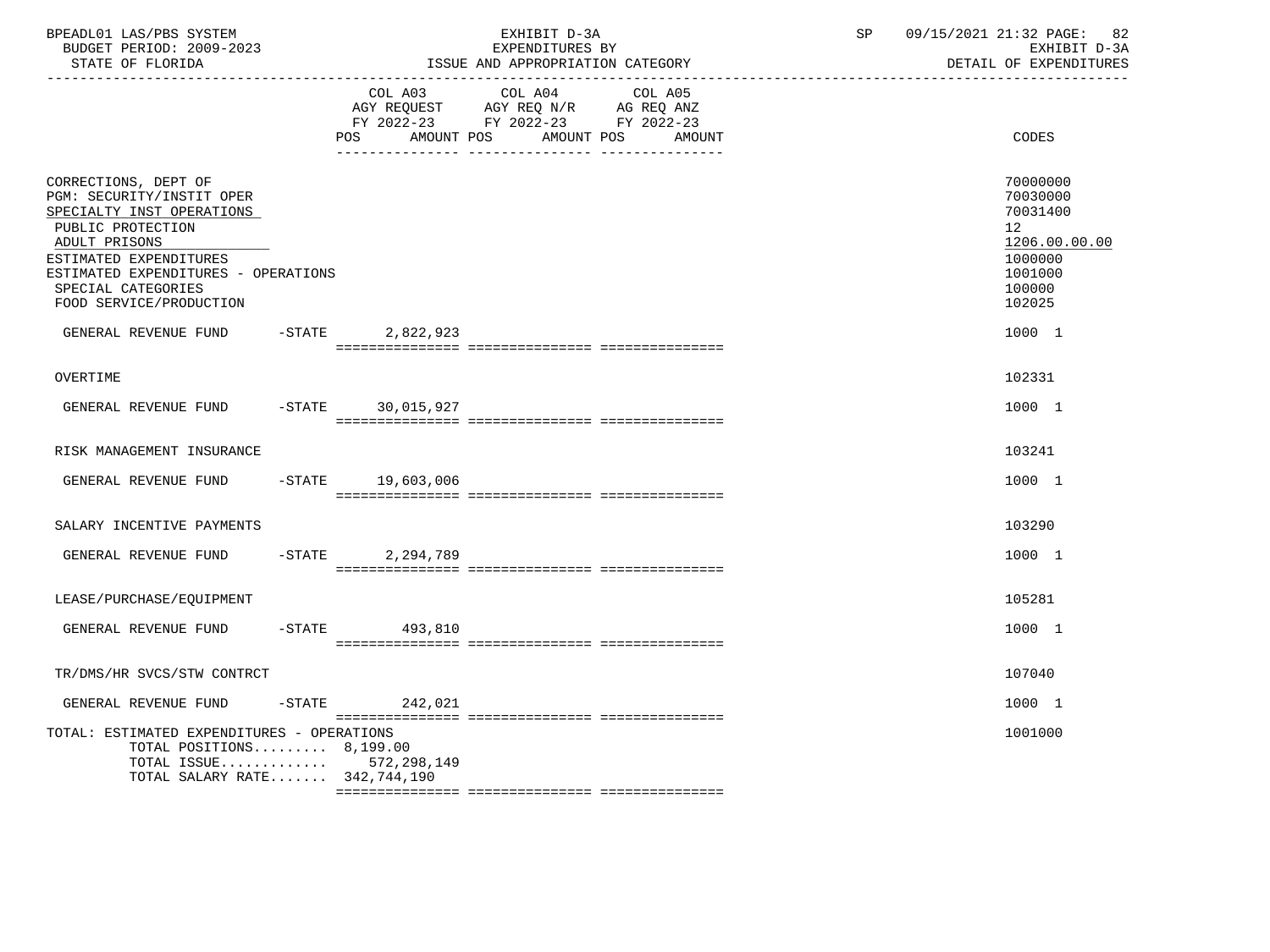| BPEADL01 LAS/PBS SYSTEM<br>BUDGET PERIOD: 2009-2023<br>STATE OF FLORIDA                                                                                                                                            |           |                  | EXHIBIT D-3A<br>EXPENDITURES BY<br>ISSUE AND APPROPRIATION CATEGORY                                                                  | SP | 09/15/2021 21:32 PAGE: 83<br>EXHIBIT D-3A<br>DETAIL OF EXPENDITURES |
|--------------------------------------------------------------------------------------------------------------------------------------------------------------------------------------------------------------------|-----------|------------------|--------------------------------------------------------------------------------------------------------------------------------------|----|---------------------------------------------------------------------|
|                                                                                                                                                                                                                    |           | POS              | COL A03 COL A04<br>COL A05<br>AGY REQUEST AGY REQ N/R AG REQ ANZ<br>FY 2022-23 FY 2022-23 FY 2022-23<br>AMOUNT POS AMOUNT POS AMOUNT |    | CODES                                                               |
| CORRECTIONS, DEPT OF<br>PGM: SECURITY/INSTIT OPER<br>SPECIALTY INST OPERATIONS<br>PUBLIC PROTECTION<br>ADULT PRISONS<br>ESTIMATED EXPENDITURES<br>SALARY INCREASES FOR FY 2021-22 -<br>STATE EMPLOYEE MINIMUM WAGE |           |                  |                                                                                                                                      |    | 70000000<br>70030000<br>70031400<br>12<br>1206.00.00.00<br>1000000  |
| INCREASE - EFFECTIVE 7/1/2021<br>SALARY RATE<br>SALARY RATE 1,015,782                                                                                                                                              |           |                  |                                                                                                                                      |    | 1001030<br>000000                                                   |
| SALARIES AND BENEFITS                                                                                                                                                                                              |           |                  |                                                                                                                                      |    | 010000                                                              |
| GENERAL REVENUE FUND                                                                                                                                                                                               |           | -STATE 1,202,957 |                                                                                                                                      |    | 1000 1                                                              |
| OTHER PERSONAL SERVICES                                                                                                                                                                                            |           |                  |                                                                                                                                      |    | 030000                                                              |
| GENERAL REVENUE FUND                                                                                                                                                                                               |           | -STATE 149,239   |                                                                                                                                      |    | 1000 1                                                              |
| TOTAL: SALARY INCREASES FOR FY 2021-22 -<br>STATE EMPLOYEE MINIMUM WAGE<br>INCREASE - EFFECTIVE 7/1/2021<br>TOTAL ISSUE $1,352,196$<br>TOTAL SALARY RATE $1,015,782$                                               |           |                  |                                                                                                                                      |    | 1001030                                                             |
| FLORIDA RETIREMENT SYSTEM<br>ADJUSTMENT - FY 2021-22 - NORMAL<br>COST AND UNFUNDED ACTUARIAL<br>LIABILITY                                                                                                          |           |                  |                                                                                                                                      |    | 1001070                                                             |
| SALARIES AND BENEFITS                                                                                                                                                                                              |           |                  |                                                                                                                                      |    | 010000                                                              |
| GENERAL REVENUE FUND -STATE 4.195.862                                                                                                                                                                              |           |                  |                                                                                                                                      |    | 1000 1                                                              |
| CASUALTY INSURANCE PREMIUM<br>ADJUSTMENT<br>SPECIAL CATEGORIES<br>RISK MANAGEMENT INSURANCE                                                                                                                        |           |                  |                                                                                                                                      |    | 1001090<br>100000<br>103241                                         |
| GENERAL REVENUE FUND                                                                                                                                                                                               | $-$ STATE | 383,833          |                                                                                                                                      |    | 1000 1                                                              |
|                                                                                                                                                                                                                    |           |                  |                                                                                                                                      |    |                                                                     |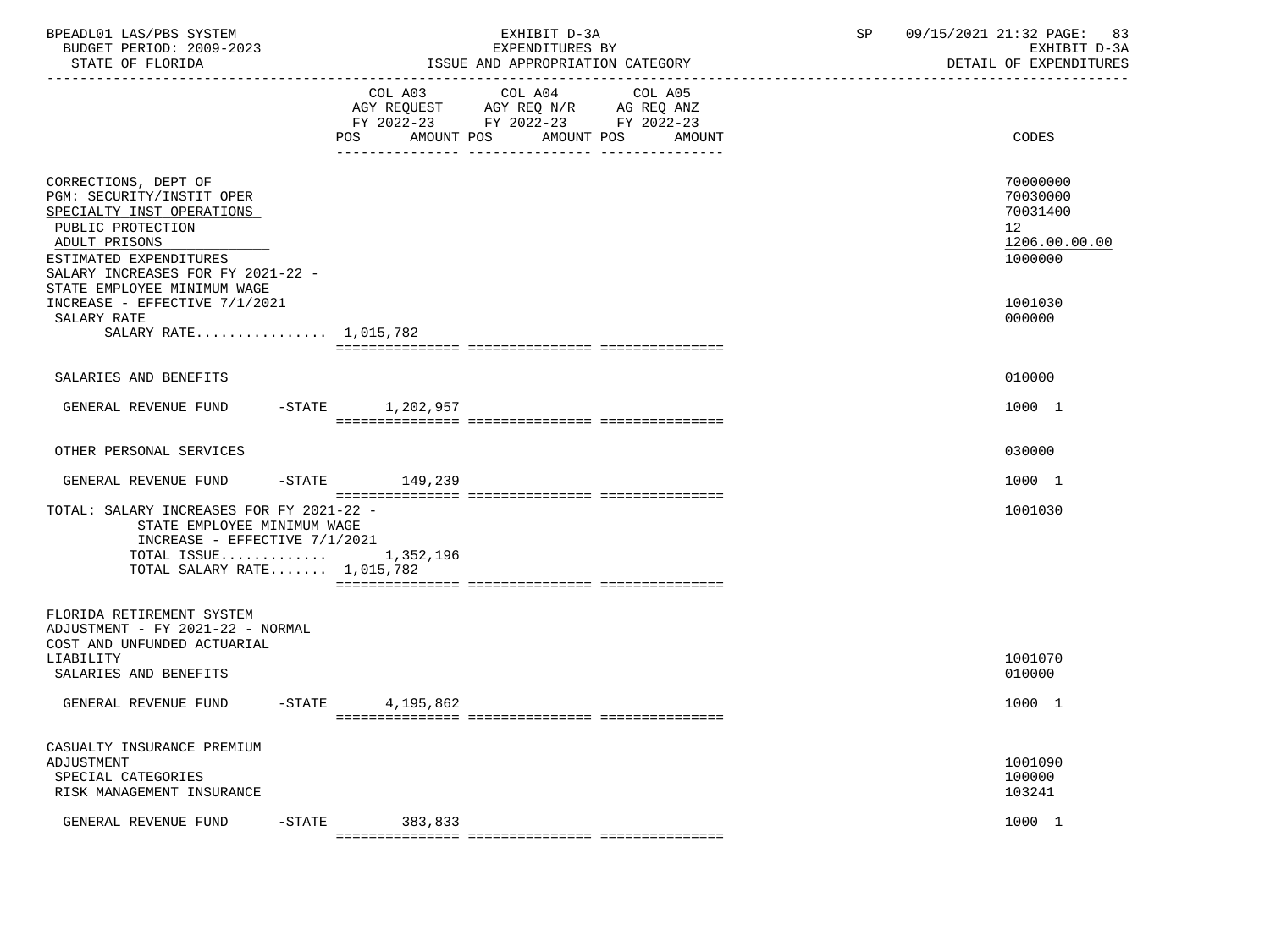| BPEADL01 LAS/PBS SYSTEM<br>BUDGET PERIOD: 2009-2023<br>STATE OF FLORIDA                                                                                                                                                                              | EXHIBIT D-3A<br>EXPENDITURES BY<br>ISSUE AND APPROPRIATION CATEGORY                                                               |        | SP | 09/15/2021 21:32 PAGE:<br>84<br>EXHIBIT D-3A<br>DETAIL OF EXPENDITURES                            |
|------------------------------------------------------------------------------------------------------------------------------------------------------------------------------------------------------------------------------------------------------|-----------------------------------------------------------------------------------------------------------------------------------|--------|----|---------------------------------------------------------------------------------------------------|
|                                                                                                                                                                                                                                                      | COL A03 COL A04 COL A05<br>AGY REQUEST AGY REQ N/R AG REQ ANZ<br>FY 2022-23 FY 2022-23 FY 2022-23<br>POS<br>AMOUNT POS AMOUNT POS | AMOUNT |    | CODES                                                                                             |
| CORRECTIONS, DEPT OF<br>PGM: SECURITY/INSTIT OPER<br>SPECIALTY INST OPERATIONS<br>PUBLIC PROTECTION<br>ADULT PRISONS<br>ESTIMATED EXPENDITURES<br>REALLOCATION OF HUMAN RESOURCES<br>OUTSOURCING<br>SPECIAL CATEGORIES<br>TR/DMS/HR SVCS/STW CONTRCT |                                                                                                                                   |        |    | 70000000<br>70030000<br>70031400<br>12<br>1206.00.00.00<br>1000000<br>1005900<br>100000<br>107040 |
| GENERAL REVENUE FUND<br>-STATE                                                                                                                                                                                                                       | $17,387-$                                                                                                                         |        |    | 1000 1                                                                                            |
| PRICE LEVEL INCREASES<br>FOOD SERVICE CONTRACT<br>FOOD PRODUCTS                                                                                                                                                                                      |                                                                                                                                   |        |    | 2300000<br>2300020<br>070000                                                                      |
| GENERAL REVENUE FUND<br>$-$ STATE                                                                                                                                                                                                                    | 12,466,512                                                                                                                        |        |    | 1000 1                                                                                            |
|                                                                                                                                                                                                                                                      |                                                                                                                                   |        |    |                                                                                                   |

2022-2023 BUDGET YEAR NARRATIVE: IT COMPONENT? NO

 This issue requests \$30,262,006 across several budget entities from the General Revenue Fund to outsource the Florida Department of Corrections food service operation and to fund three FTEs to provide statewide monitoring of outsourcing food service operations at all facilities and increase the food per diem resulting from a change to the master menu.

 Outsourcing food services will reduce the human resource's workload associated with hiring kitchen staff across the state. Having consistent staffing levels will also benefit the institutions by allowing uniformed staff to remain at their post rather than being assigned to the kitchen when vacancies occur. In addition, funding an increase in spending related to food service will allow for the current menus to be enhanced in quality which will improve morale among the inmates which directly impacts staff morale.

 This issue is consistent with the Florida Strategic Plan for Economic Development strategy to improve the efficiency and effectiveness of government agencies at all levels.

 Activity: Maintaining Security \*\*\*\*\*\*\*\*\*\*\*\*\*\*\*\*\*\*\*\*\*\*\*\*\*\*\*\*\*\*\*\*\*\*\*\*\*\*\*\*\*\*\*\*\*\*\*\*\*\*\*\*\*\*\*\*\*\*\*\*\*\*\*\*\*\*\*\*\*\*\*\*\*\*\*\*\*\*\*\*\*\*\*\*\*\*\*\*\*\*\*\*\*\*\*\*\*\*\*\*\*\*\*\*\*\*\*\*\*\*\*\*\*\*\*\*\*\*\*\*\*\*\*\*\*\*\*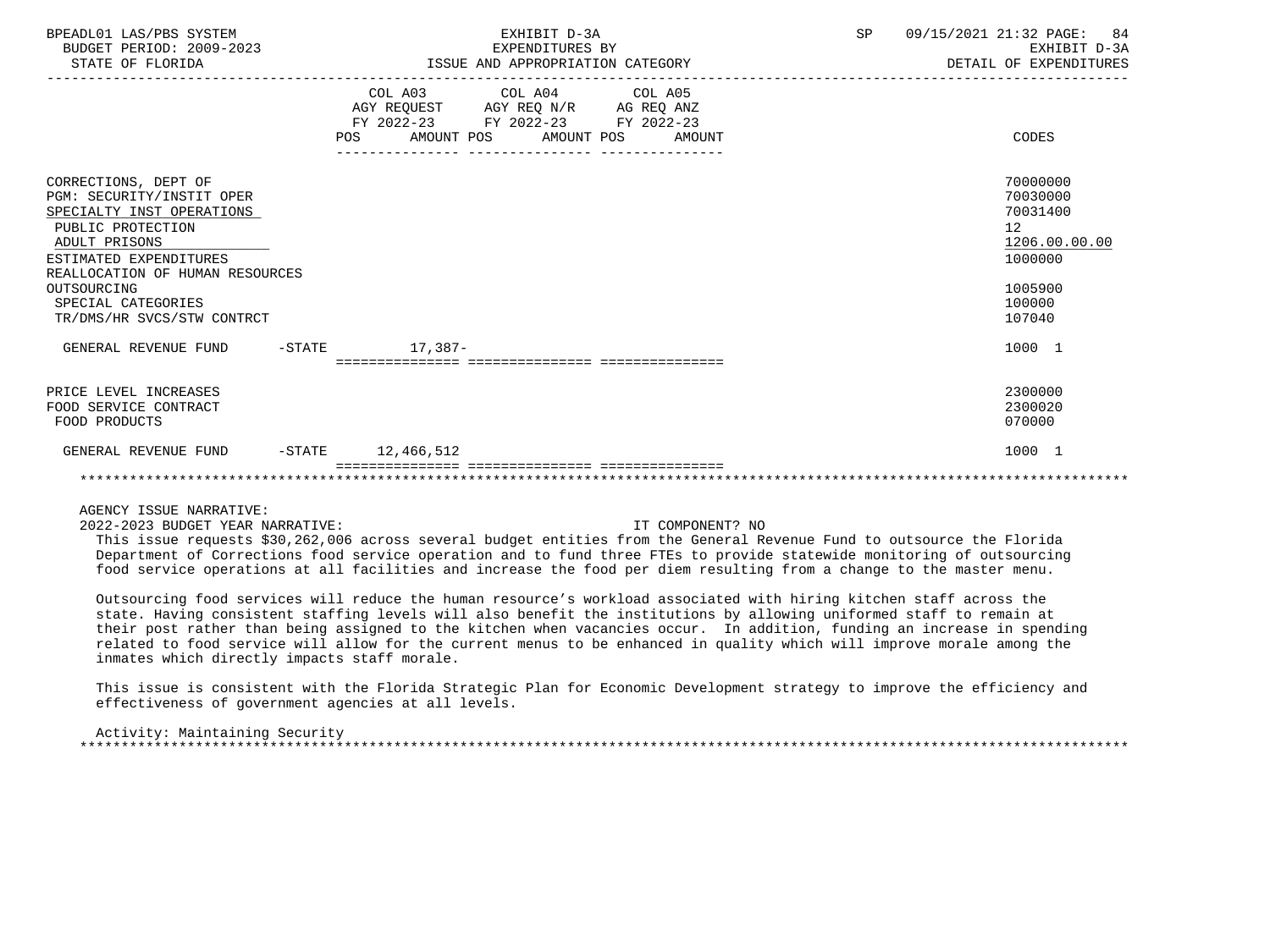| BPEADL01 LAS/PBS SYSTEM<br>BUDGET PERIOD: 2009-2023<br>STATE OF FLORIDA                                                                                                          | EXHIBIT D-3A<br>EXPENDITURES BY<br>ISSUE AND APPROPRIATION CATEGORY                                                                            | 09/15/2021 21:32 PAGE: 85<br>SP<br>EXHIBIT D-3A<br>DETAIL OF EXPENDITURES       |
|----------------------------------------------------------------------------------------------------------------------------------------------------------------------------------|------------------------------------------------------------------------------------------------------------------------------------------------|---------------------------------------------------------------------------------|
|                                                                                                                                                                                  | COL A03 COL A04 COL A05<br>AGY REQUEST AGY REQ N/R AG REQ ANZ<br>FY 2022-23 FY 2022-23 FY 2022-23<br>AMOUNT POS<br>AMOUNT POS<br>POS<br>AMOUNT | CODES                                                                           |
| CORRECTIONS, DEPT OF<br>PGM: SECURITY/INSTIT OPER<br>SPECIALTY INST OPERATIONS<br>PUBLIC PROTECTION<br>ADULT PRISONS<br>OUTSOURCING OF STATE PROGRAMS,<br>SERVICES OR ACTIVITIES |                                                                                                                                                | 70000000<br>70030000<br>70031400<br>12 <sup>°</sup><br>1206.00.00.00<br>33J0000 |
| OUTSOURCE FOOD SERVICE - DEDUCT<br>SALARY RATE<br>SALARY RATE 2,825,168-                                                                                                         |                                                                                                                                                | 33J0050<br>000000                                                               |
|                                                                                                                                                                                  |                                                                                                                                                |                                                                                 |
| SALARIES AND BENEFITS                                                                                                                                                            | $115.00 -$                                                                                                                                     | 010000                                                                          |
| GENERAL REVENUE FUND<br>$-$ STATE                                                                                                                                                | $5,577,253-$                                                                                                                                   | 1000 1                                                                          |
| OTHER PERSONAL SERVICES                                                                                                                                                          |                                                                                                                                                | 030000                                                                          |
| GENERAL REVENUE FUND                                                                                                                                                             | $-STATE$ 2.471.418-                                                                                                                            | 1000 1                                                                          |
| SPECIAL CATEGORIES<br>FOOD SERVICE/PRODUCTION                                                                                                                                    |                                                                                                                                                | 100000<br>102025                                                                |
| GENERAL REVENUE FUND                                                                                                                                                             | -STATE 1,750,099-                                                                                                                              | 1000 1                                                                          |
| TR/DMS/HR SVCS/STW CONTRCT                                                                                                                                                       |                                                                                                                                                | 107040                                                                          |
| GENERAL REVENUE FUND                                                                                                                                                             | $35.075-$<br>$-STATE$                                                                                                                          | 1000 1                                                                          |
| TOTAL: OUTSOURCE FOOD SERVICE - DEDUCT<br>TOTAL POSITIONS 115.00-<br>TOTAL ISSUE 9,833,845-<br>TOTAL SALARY RATE 2,825,168-                                                      |                                                                                                                                                | 33J0050                                                                         |
| *********************************                                                                                                                                                |                                                                                                                                                |                                                                                 |

2022-2023 BUDGET YEAR NARRATIVE: IT COMPONENT? NO

 This issue requests (\$24,687,909) across several budget entities from the General Revenue Fund for outsourcing the food preparation and delivery to inmates under the supervision of the Florida Department of Corrections (Department).

 Current funding for the purchase of quality food items and kitchen staff salaries has not kept pace with inflation, resulting in lower food quality and staffing shortages. This frequently results in the need to utilize staff that are not trained in food preparation and delivery.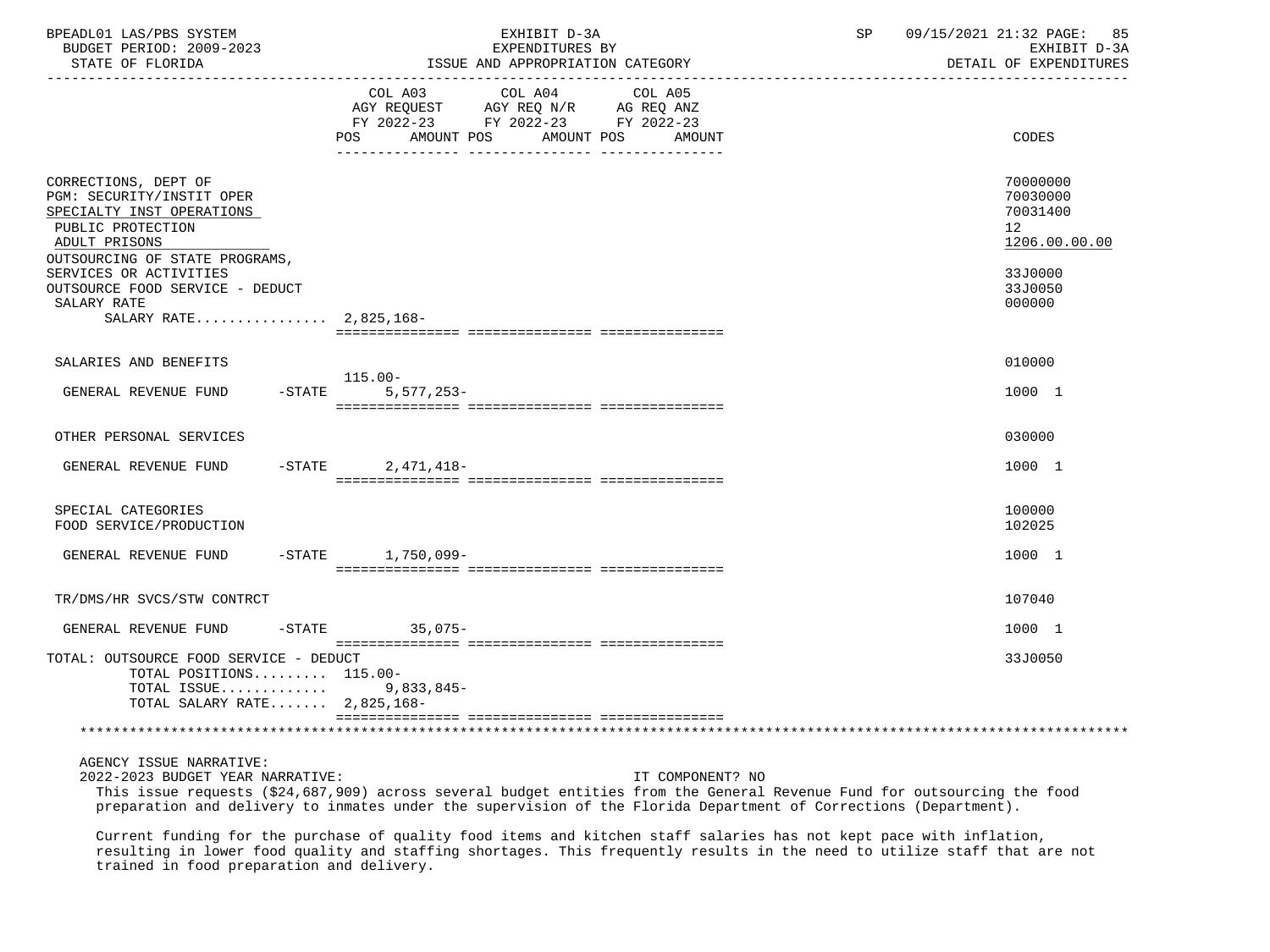| BPEADL01 LAS/PBS SYSTEM<br>BUDGET PERIOD: 2009-2023<br>STATE OF FLORIDA                                              | EXHIBIT D-3A<br>EXPENDITURES BY<br>ISSUE AND APPROPRIATION CATEGORY                                                                         | 09/15/2021 21:32 PAGE: 86<br><b>SP</b><br>EXHIBIT D-3A<br>DETAIL OF EXPENDITURES |
|----------------------------------------------------------------------------------------------------------------------|---------------------------------------------------------------------------------------------------------------------------------------------|----------------------------------------------------------------------------------|
|                                                                                                                      | COL A03 COL A04 COL A05<br>AGY REQUEST AGY REQ N/R AG REQ ANZ<br>FY 2022-23 FY 2022-23 FY 2022-23<br>AMOUNT POS AMOUNT POS<br>POS<br>AMOUNT | CODES                                                                            |
| CORRECTIONS, DEPT OF<br>PGM: SECURITY/INSTIT OPER<br>SPECIALTY INST OPERATIONS<br>PUBLIC PROTECTION<br>ADULT PRISONS |                                                                                                                                             | 70000000<br>70030000<br>70031400<br>12<br>1206.00.00.00                          |
| OUTSOURCING OF STATE PROGRAMS,<br>SERVICES OR ACTIVITIES<br>OUTSOURCE FOOD SERVICE - DEDUCT                          |                                                                                                                                             | 33J0000<br>33J0050                                                               |

 The Department is responsible for providing adequate nutritious food, that is safely prepared. Being unable to hire and retain kitchen staff requires the Department to utilize Correctional Officer positions to fill in, which imposes a stress on the Security roster, and a degradation in food service preparation and delivery.

 The Other Salary Additive (OAD) transaction was used to decrease salaries to equal the current payment rates of the positions being reduced.

This issue nets to zero with issue code 33J0060.

 This issue is consistent with the Florida Strategic Plan for Economic Development strategy to improve the efficiency and effectiveness of government agencies at all levels.

 Activity Reference: Maintaining Security \*\*\*\*\*\*\*\*\*\*\*\*\*\*\*\*\*\*\*\*\*\*\*\*\*\*\*\*\*\*\*\*\*\*\*\*\*\*\*\*\*\*\*\*\*\*\*\*\*\*\*\*\*\*\*\*\*\*\*\*\*\*\*\*\*\*\*\*\*\*\*\*\*\*\*\*\*\*\*\*\*\*\*\*\*\*\*\*\*\*\*\*\*\*\*\*\*\*\*\*\*\*\*\*\*\*\*\*\*\*\*\*\*\*\*\*\*\*\*\*\*\*\*\*\*\*\*

| POSITION DETAIL OF SALARIES AND BENEFITS:                                                   |            |            |           |            |                 |                        |                                 |
|---------------------------------------------------------------------------------------------|------------|------------|-----------|------------|-----------------|------------------------|---------------------------------|
|                                                                                             | FTE        | BASE RATE  | ADDITIVES | BENEFITS   | SUBTOTAL        | LAPSE<br>$\sim$ $\sim$ | LAPSED SALARIES<br>AND BENEFITS |
| A03 - AGY REOUEST FY 2022-23                                                                |            |            |           |            |                 |                        |                                 |
| NEW POSITIONS                                                                               |            |            |           |            |                 |                        |                                 |
| 1320 VOCATIONAL FOOD SERVICE COORDINATOR<br>N1513 001<br>6223 FOOD SERVICE DIRECTOR I - SES | 89.00-     | 2,098,086- |           | 1,680,687- | 3,778,773- 0.00 |                        | 3,778,773-                      |
| N1511 001<br>6224 FOOD SERVICE DIRECTOR II - SES                                            | $10.00 -$  | 255,770-   |           | 204,143-   | 459,913- 0.00   |                        | $459, 913 -$                    |
| N1512 001                                                                                   | $16.00 -$  | 471,312-   |           | 338,120-   | 809,432- 0.00   |                        | 809,432-                        |
| TOTALS FOR ISSUE BY FUND                                                                    |            |            |           |            |                 |                        |                                 |
| 1000 GENERAL REVENUE FUND                                                                   |            |            |           |            |                 |                        | $5,048,118-$                    |
|                                                                                             | $115.00 -$ | 2,825,168- |           | 2,222,950- | 5,048,118-      |                        | $5,048,118-$                    |
|                                                                                             |            |            |           |            |                 |                        |                                 |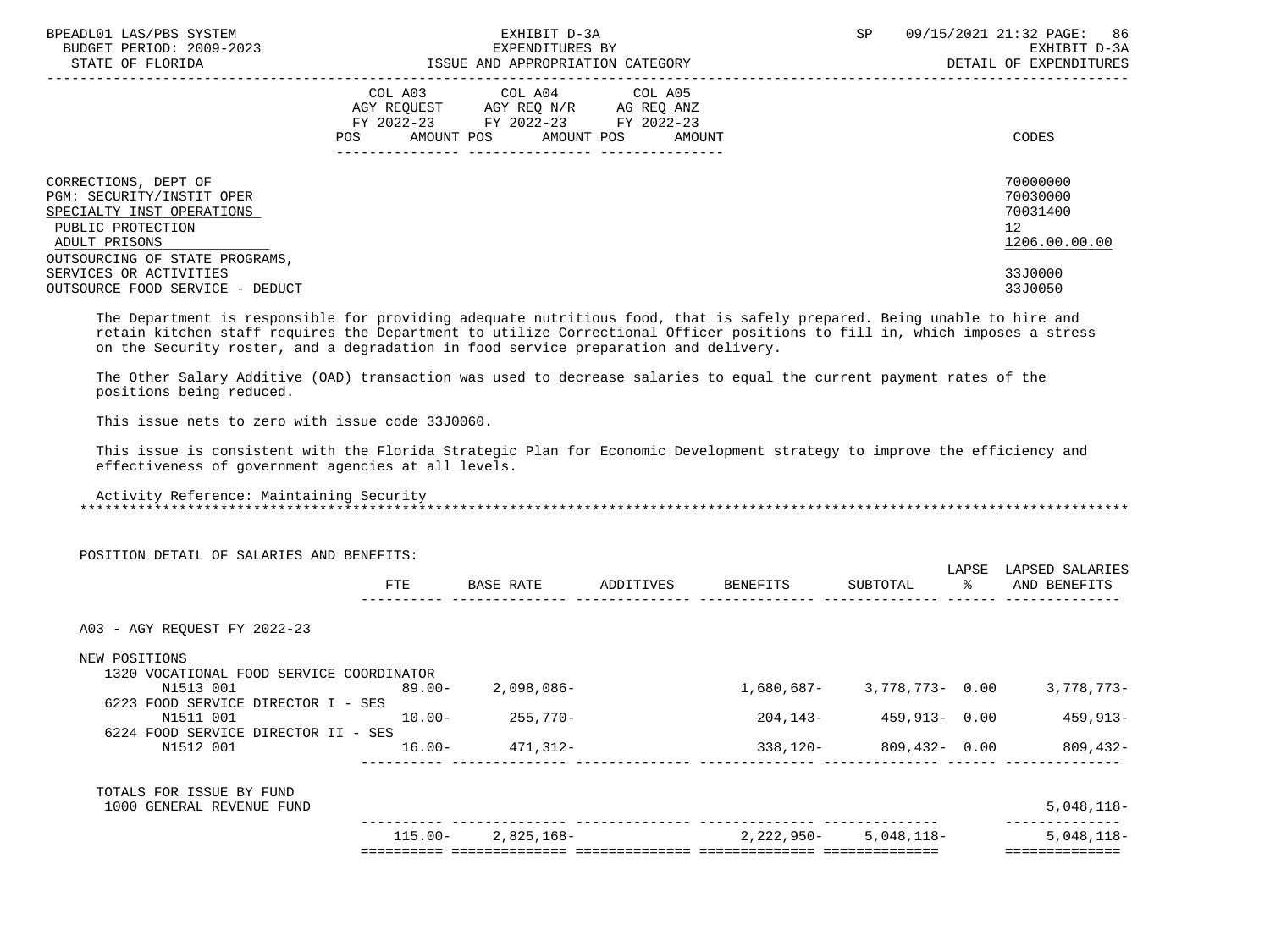| BPEADL01 LAS/PBS SYSTEM<br>BUDGET PERIOD: 2009-2023                                                                                                                                                                                                                                                       |                       | SP                    |                                                                                                 | 09/15/2021 21:32 PAGE:<br>87<br>EXHIBIT D-3A |          |          |                                                                                            |
|-----------------------------------------------------------------------------------------------------------------------------------------------------------------------------------------------------------------------------------------------------------------------------------------------------------|-----------------------|-----------------------|-------------------------------------------------------------------------------------------------|----------------------------------------------|----------|----------|--------------------------------------------------------------------------------------------|
| STATE OF FLORIDA                                                                                                                                                                                                                                                                                          |                       | EXPENDITURES BY       | ISSUE AND APPROPRIATION CATEGORY                                                                |                                              |          |          | DETAIL OF EXPENDITURES                                                                     |
|                                                                                                                                                                                                                                                                                                           | COL A03<br><b>POS</b> | COL A04<br>AMOUNT POS | COL A05<br>AGY REQUEST AGY REQ N/R AG REQ ANZ<br>FY 2022-23 FY 2022-23 FY 2022-23<br>AMOUNT POS | AMOUNT                                       |          |          | CODES                                                                                      |
| CORRECTIONS, DEPT OF<br>PGM: SECURITY/INSTIT OPER<br>SPECIALTY INST OPERATIONS<br>PUBLIC PROTECTION<br>ADULT PRISONS<br>OUTSOURCING OF STATE PROGRAMS,<br>SERVICES OR ACTIVITIES<br>OUTSOURCE FOOD SERVICE - DEDUCT                                                                                       |                       |                       |                                                                                                 |                                              |          |          | 70000000<br>70030000<br>70031400<br>12 <sup>°</sup><br>1206.00.00.00<br>33J0000<br>33J0050 |
| POSITION DETAIL OF SALARIES AND BENEFITS:                                                                                                                                                                                                                                                                 |                       |                       |                                                                                                 |                                              |          |          |                                                                                            |
|                                                                                                                                                                                                                                                                                                           | <b>FTE</b>            | BASE RATE             | ADDITIVES BENEFITS                                                                              |                                              | SUBTOTAL | $\sim$ 8 | LAPSE LAPSED SALARIES<br>AND BENEFITS                                                      |
| A03 - AGY REOUEST FY 2022-23<br>NEW POSITIONS                                                                                                                                                                                                                                                             |                       |                       |                                                                                                 |                                              |          |          |                                                                                            |
| OTHER SALARY AMOUNT<br>1000 GENERAL REVENUE FUND                                                                                                                                                                                                                                                          |                       |                       |                                                                                                 |                                              |          |          | $529, 135 -$                                                                               |
|                                                                                                                                                                                                                                                                                                           |                       |                       |                                                                                                 |                                              |          |          | -------------<br>$5,577,253-$<br>==============                                            |
|                                                                                                                                                                                                                                                                                                           |                       |                       |                                                                                                 |                                              |          |          |                                                                                            |
| OUTSOURCE FOOD SOURCE - ADD<br>FOOD PRODUCTS                                                                                                                                                                                                                                                              |                       |                       |                                                                                                 |                                              |          |          | 33J0060<br>070000                                                                          |
| GENERAL REVENUE FUND -STATE 10,245,997                                                                                                                                                                                                                                                                    |                       |                       |                                                                                                 |                                              |          |          | 1000 1                                                                                     |
|                                                                                                                                                                                                                                                                                                           |                       |                       |                                                                                                 |                                              |          |          |                                                                                            |
| AGENCY ISSUE NARRATIVE:<br>2022-2023 BUDGET YEAR NARRATIVE:<br>This issue requests \$24,687,909 across several budget entities from the General Revenue Fund for outsourcing the food<br>preparation and delivery to inmates under the supervision of the Florida Department of Corrections (Department). |                       |                       |                                                                                                 | IT COMPONENT? NO                             |          |          |                                                                                            |

 Current funding for the purchase of quality food items and kitchen staff salaries has not kept pace with inflation, resulting in lower food quality and staffing shortages. This frequently results in the need to utilize staff that are not trained in food preparation and delivery.

 The Department is responsible for providing adequate nutritious food, that is safely prepared. Being unable to hire and retain kitchen staff requires the Department to utilize Correctional Officer positions to fill in, which imposes a stress on the Security roster, and a degradation in food service preparation and delivery.

This issue nets to zero with issue code 33J0050.

This issue is consistent with the Florida Strategic Plan for Economic Development strategy to improve the efficiency and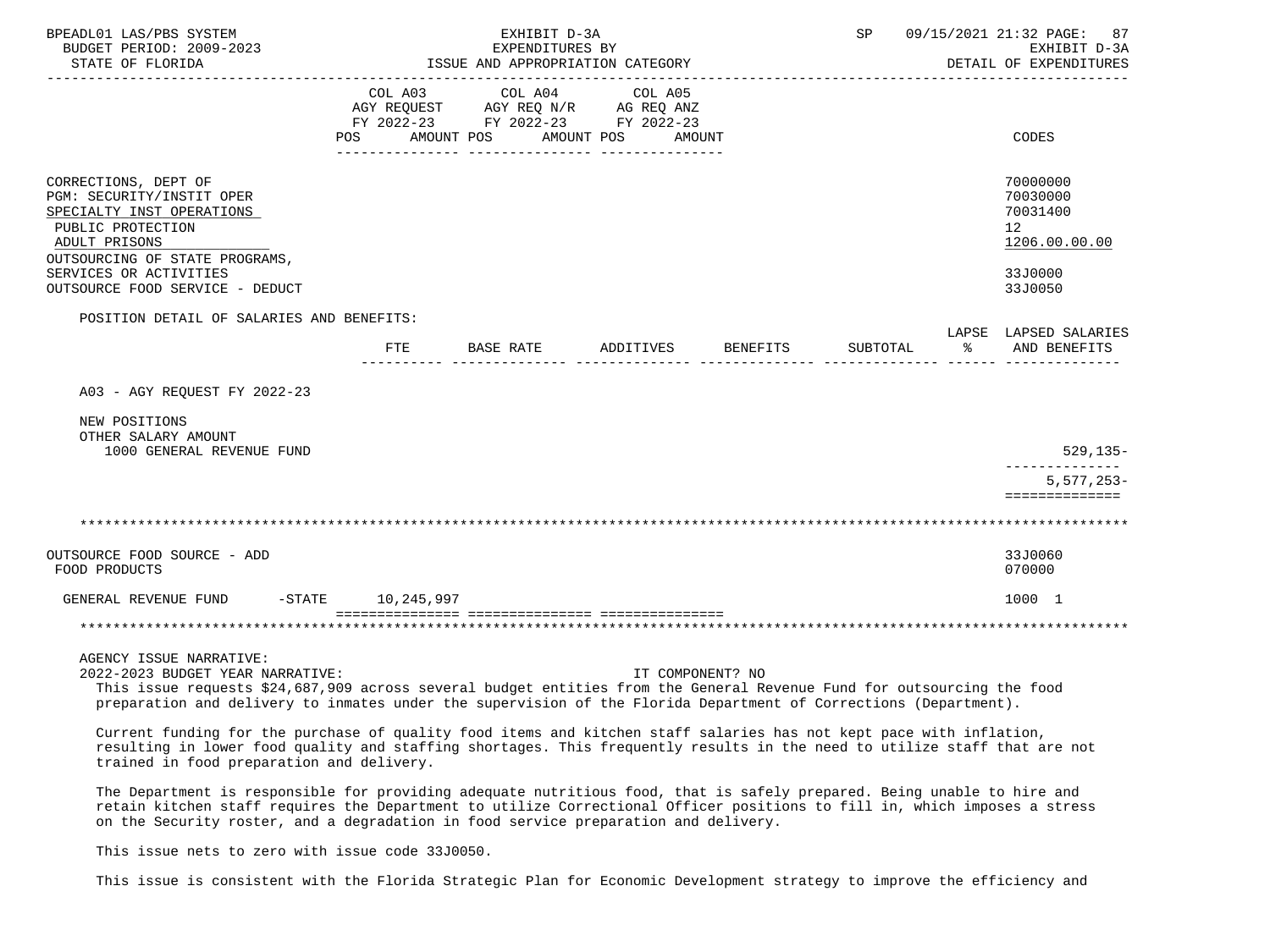| BPEADL01 LAS/PBS SYSTEM                                                                                                                                | EXHIBIT D-3A                                                                                         | 09/15/2021 21:32 PAGE:<br>SP<br>88                                   |
|--------------------------------------------------------------------------------------------------------------------------------------------------------|------------------------------------------------------------------------------------------------------|----------------------------------------------------------------------|
| BUDGET PERIOD: 2009-2023                                                                                                                               | EXPENDITURES BY<br>ISSUE AND APPROPRIATION CATEGORY                                                  | EXHIBIT D-3A<br>DETAIL OF EXPENDITURES                               |
| STATE OF FLORIDA                                                                                                                                       |                                                                                                      |                                                                      |
|                                                                                                                                                        | COL A03 COL A04<br>COL A05<br>AGY REQUEST AGY REQ N/R AG REQ ANZ<br>FY 2022-23 FY 2022-23 FY 2022-23 |                                                                      |
|                                                                                                                                                        | POS AMOUNT POS<br>AMOUNT POS AMOUNT                                                                  | CODES                                                                |
| CORRECTIONS, DEPT OF<br>PGM: SECURITY/INSTIT OPER<br>SPECIALTY INST OPERATIONS<br>PUBLIC PROTECTION<br>ADULT PRISONS<br>OUTSOURCING OF STATE PROGRAMS, |                                                                                                      | 70000000<br>70030000<br>70031400<br>12 <sup>°</sup><br>1206.00.00.00 |
| SERVICES OR ACTIVITIES<br>OUTSOURCE FOOD SOURCE - ADD                                                                                                  |                                                                                                      | 33J0000<br>33J0060                                                   |
| effectiveness of government agencies at all levels.                                                                                                    |                                                                                                      |                                                                      |
| Activity Reference: Maintaining Security                                                                                                               |                                                                                                      |                                                                      |
|                                                                                                                                                        |                                                                                                      |                                                                      |
| SECURITY                                                                                                                                               |                                                                                                      | 4300000                                                              |
| DEATH ROW MOVEMENT CORRECTIONAL<br>OFFICERS<br>SALARY RATE<br>SALARY RATE 1,372,800                                                                    |                                                                                                      | 4300160<br>000000                                                    |
|                                                                                                                                                        |                                                                                                      |                                                                      |
| SALARIES AND BENEFITS                                                                                                                                  | 33.00                                                                                                | 010000                                                               |
| GENERAL REVENUE FUND<br>$-$ STATE                                                                                                                      | 2,312,727                                                                                            | 1000 1                                                               |
| <b>EXPENSES</b>                                                                                                                                        |                                                                                                      | 040000                                                               |
| GENERAL REVENUE FUND                                                                                                                                   | -STATE 155,003 86,394                                                                                | 1000 1                                                               |
| SPECIAL CATEGORIES<br>SALARY INCENTIVE PAYMENTS                                                                                                        |                                                                                                      | 100000<br>103290                                                     |
| GENERAL REVENUE FUND                                                                                                                                   | $-STATE$ 37, 224                                                                                     | 1000 1                                                               |
|                                                                                                                                                        |                                                                                                      |                                                                      |
| TR/DMS/HR SVCS/STW CONTRCT                                                                                                                             |                                                                                                      | 107040                                                               |
| GENERAL REVENUE FUND<br>$-$ STATE                                                                                                                      | 10,067                                                                                               | 1000 1                                                               |
| TOTAL: DEATH ROW MOVEMENT CORRECTIONAL<br>OFFICERS<br>TOTAL POSITIONS 33.00                                                                            |                                                                                                      | 4300160                                                              |
| TOTAL ISSUE<br>TOTAL SALARY RATE 1,372,800                                                                                                             | 2,515,021<br>86,394                                                                                  |                                                                      |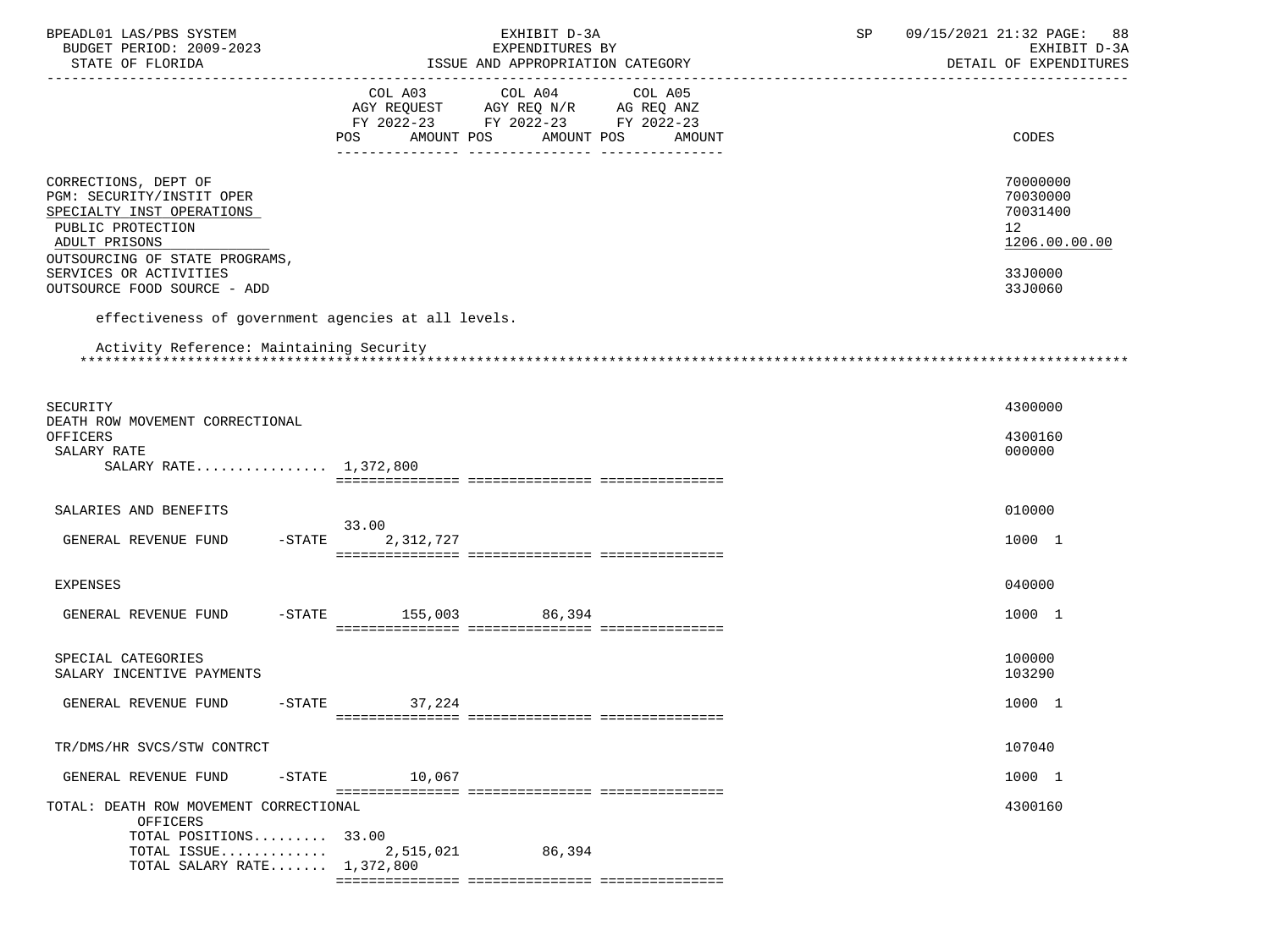|                                                                                                                                                                     | COL A03<br>AGY REOUEST<br>FY 2022-23<br>AMOUNT POS<br>POS | COL A04<br>AGY REO N/R<br>FY 2022-23<br>AMOUNT POS | COL A05<br>AG REO ANZ<br>FY 2022-23<br>AMOUNT | CODES                                                              |
|---------------------------------------------------------------------------------------------------------------------------------------------------------------------|-----------------------------------------------------------|----------------------------------------------------|-----------------------------------------------|--------------------------------------------------------------------|
|                                                                                                                                                                     |                                                           |                                                    |                                               |                                                                    |
| CORRECTIONS, DEPT OF<br>PGM: SECURITY/INSTIT OPER<br>SPECIALTY INST OPERATIONS<br>PUBLIC PROTECTION<br>ADULT PRISONS<br>SECURITY<br>DEATH ROW MOVEMENT CORRECTIONAL |                                                           |                                                    |                                               | 70000000<br>70030000<br>70031400<br>12<br>1206.00.00.00<br>4300000 |
| OFFICERS                                                                                                                                                            |                                                           |                                                    |                                               | 4300160                                                            |
|                                                                                                                                                                     |                                                           |                                                    |                                               |                                                                    |
|                                                                                                                                                                     |                                                           |                                                    |                                               |                                                                    |

2022-2023 BUDGET YEAR NARRATIVE: IT COMPONENT? NO

 This issue requests \$2,515,021 from the General Revenue Fund to fund 33 FTEs to add death-row movement correctional officer positions to the security roster. This addition would relieve the burden currently placed on security rosters that are accomplishing this task by special assigning security staff from the security roster to supervise this high-profile population directly.

 In 2018 the Florida Department of Corrections (Department) was served with a Class Action Complaint for Declaratory and Injunctive Relief: Civil Action No.: 3:17-cv-820-J-34PBD. The complaint was filed in the United States District Court - Middle District of Florida. In short, the complaint alleges the Department is deliberately indifferent to the psychological and physical trauma that the the Department's policy of permanent solitary confinement has caused to those .<br>inmates sentenced to death

 In July 2019, the Department attended a Settlement Conference with the Plaintiff's attorneys, overseen by United States District Judge Harvey E. Schlesinger, to begin discussions to settle the case. One of the main complaints is that inmates on death row are not offered more out-of-cell time for activities than inmates not sentenced to death, who live in the general population and outdoor recreation facilities.

 In January 2020, the Department initiated a pilot at Union Correctional Institution, which houses most of Florida's death row inmates. The Department converted one cell on one wing to a dayroom for congregate activities, such as watching TV, eating a meal, playing games, etc. This also provided the ability to increase inmate phone privileges, access to multimedia kiosks services, showers, and job assignments. The pilot has satisfied most of the allegations raised in the complaint.

 Adding death-row movement correctional officer positions to the security roster will improve the Department's ability to manage this high-profile population more effectively, and ensure compliance with litigation requests for inmate out-of-cell activity. Additional benefits to be incurred by adding this position include mitigation of: assaults on staff, inmate on inmate violence, and issues related to dangerous contraband and illegal drugs.

 The salary requested are based on the Department proposed new rates for certified classes and are therefore higher than the standard rates.

 This issue is consistent with the Florida Strategic Plan for Economic Development strategy to improve the efficiency and effectiveness of government agencies at all levels.

 Activity Reference: Maintaining Security \*\*\*\*\*\*\*\*\*\*\*\*\*\*\*\*\*\*\*\*\*\*\*\*\*\*\*\*\*\*\*\*\*\*\*\*\*\*\*\*\*\*\*\*\*\*\*\*\*\*\*\*\*\*\*\*\*\*\*\*\*\*\*\*\*\*\*\*\*\*\*\*\*\*\*\*\*\*\*\*\*\*\*\*\*\*\*\*\*\*\*\*\*\*\*\*\*\*\*\*\*\*\*\*\*\*\*\*\*\*\*\*\*\*\*\*\*\*\*\*\*\*\*\*\*\*\*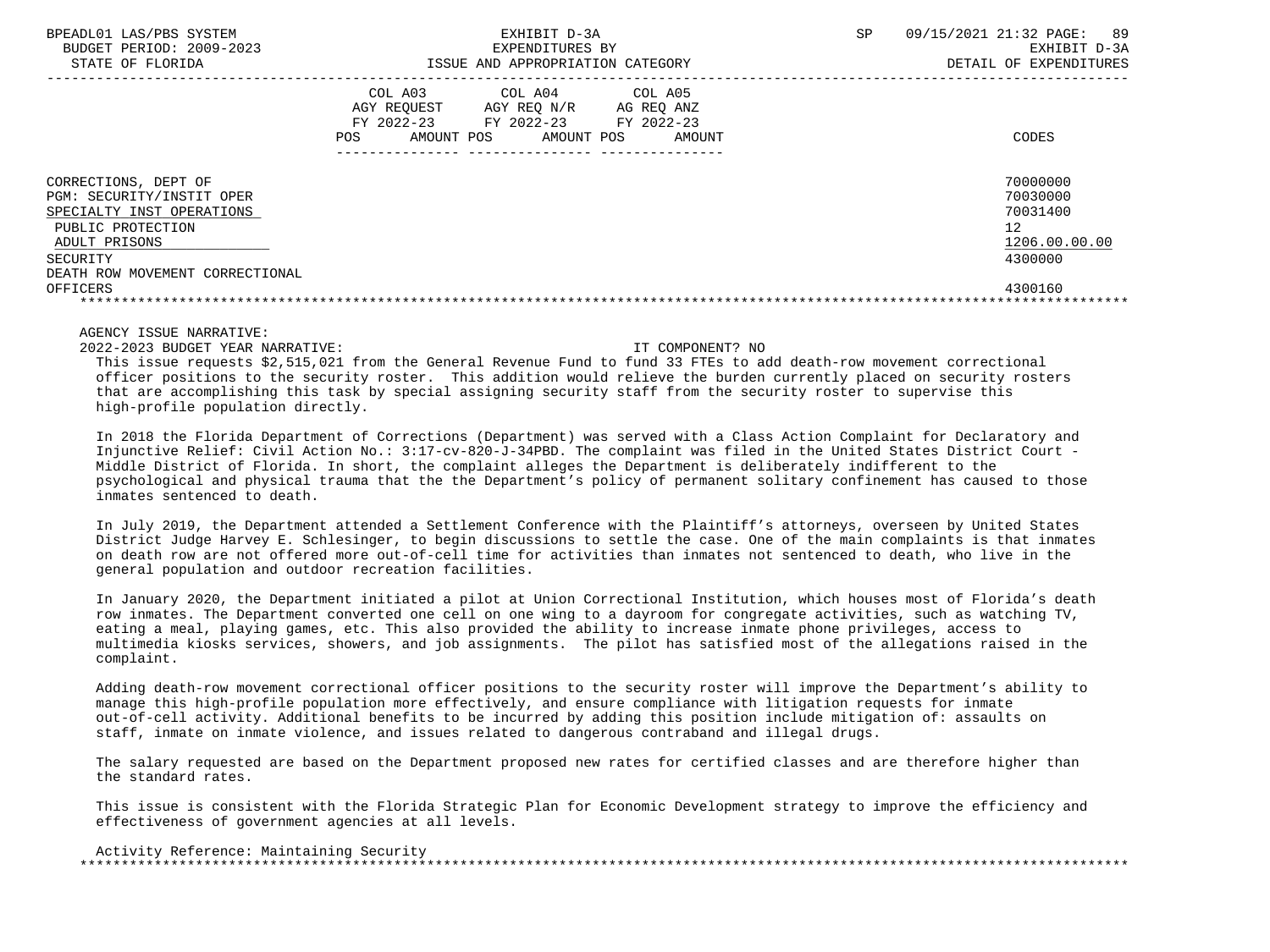| BPEADL01 LAS/PBS SYSTEM                                                                                                                                                                                                                           |                                  | EXHIBIT D-3A<br>EXPENDITURES BY               |                    |  | SP 09/15/2021 21:32 PAGE:<br>90     |                                                                                                     |                                        |  |
|---------------------------------------------------------------------------------------------------------------------------------------------------------------------------------------------------------------------------------------------------|----------------------------------|-----------------------------------------------|--------------------|--|-------------------------------------|-----------------------------------------------------------------------------------------------------|----------------------------------------|--|
| BUDGET PERIOD: 2009-2023<br>STATE OF FLORIDA                                                                                                                                                                                                      | ISSUE AND APPROPRIATION CATEGORY |                                               |                    |  |                                     |                                                                                                     | EXHIBIT D-3A<br>DETAIL OF EXPENDITURES |  |
|                                                                                                                                                                                                                                                   |                                  |                                               |                    |  |                                     |                                                                                                     |                                        |  |
|                                                                                                                                                                                                                                                   | COL A03                          | COL A04<br>AGY REQUEST AGY REQ N/R AG REQ ANZ | COL A05            |  |                                     |                                                                                                     |                                        |  |
|                                                                                                                                                                                                                                                   |                                  | FY 2022-23 FY 2022-23 FY 2022-23              |                    |  |                                     |                                                                                                     |                                        |  |
|                                                                                                                                                                                                                                                   | POS<br>AMOUNT POS                |                                               | AMOUNT POS AMOUNT  |  |                                     |                                                                                                     | CODES                                  |  |
|                                                                                                                                                                                                                                                   |                                  |                                               |                    |  |                                     |                                                                                                     |                                        |  |
| CORRECTIONS, DEPT OF                                                                                                                                                                                                                              |                                  |                                               |                    |  |                                     |                                                                                                     | 70000000                               |  |
| PGM: SECURITY/INSTIT OPER                                                                                                                                                                                                                         |                                  |                                               |                    |  |                                     |                                                                                                     | 70030000                               |  |
| SPECIALTY INST OPERATIONS                                                                                                                                                                                                                         |                                  |                                               |                    |  |                                     |                                                                                                     | 70031400                               |  |
| PUBLIC PROTECTION<br>ADULT PRISONS                                                                                                                                                                                                                |                                  |                                               |                    |  |                                     |                                                                                                     | 12 <sup>°</sup><br>1206.00.00.00       |  |
| SECURITY                                                                                                                                                                                                                                          |                                  |                                               |                    |  |                                     |                                                                                                     | 4300000                                |  |
| DEATH ROW MOVEMENT CORRECTIONAL                                                                                                                                                                                                                   |                                  |                                               |                    |  |                                     |                                                                                                     |                                        |  |
| OFFICERS                                                                                                                                                                                                                                          |                                  |                                               |                    |  |                                     |                                                                                                     | 4300160                                |  |
| POSITION DETAIL OF SALARIES AND BENEFITS:                                                                                                                                                                                                         |                                  |                                               |                    |  |                                     |                                                                                                     |                                        |  |
|                                                                                                                                                                                                                                                   | FTE                              | BASE RATE                                     | ADDITIVES BENEFITS |  | SUBTOTAL                            | ာ အောက် အောက် အောက် အောက် အောက် အောက် အောက် အောက် အောက် အောက် အောက် အောက် အောက် အောက် အောက် အောက် အ | LAPSE LAPSED SALARIES<br>AND BENEFITS  |  |
|                                                                                                                                                                                                                                                   |                                  |                                               |                    |  | ------- -------------- ------ ----- |                                                                                                     |                                        |  |
| A03 - AGY REQUEST FY 2022-23                                                                                                                                                                                                                      |                                  |                                               |                    |  |                                     |                                                                                                     |                                        |  |
| NEW POSITIONS                                                                                                                                                                                                                                     |                                  |                                               |                    |  |                                     |                                                                                                     |                                        |  |
| 8003 CORRECTIONAL OFFICER                                                                                                                                                                                                                         |                                  |                                               |                    |  |                                     |                                                                                                     |                                        |  |
| N1301 001                                                                                                                                                                                                                                         |                                  | 33.00 1,372,800                               |                    |  |                                     |                                                                                                     | 939,927 2,312,727 0.00 2,312,727       |  |
|                                                                                                                                                                                                                                                   |                                  |                                               |                    |  |                                     |                                                                                                     |                                        |  |
| TOTALS FOR ISSUE BY FUND<br>1000 GENERAL REVENUE FUND                                                                                                                                                                                             |                                  |                                               |                    |  |                                     |                                                                                                     | 2,312,727                              |  |
|                                                                                                                                                                                                                                                   |                                  | 33.00 1,372,800                               |                    |  | 939,927 2,312,727                   |                                                                                                     | --------------<br>2,312,727            |  |
|                                                                                                                                                                                                                                                   |                                  |                                               |                    |  |                                     |                                                                                                     | ==============                         |  |
|                                                                                                                                                                                                                                                   |                                  |                                               |                    |  |                                     |                                                                                                     |                                        |  |
|                                                                                                                                                                                                                                                   |                                  |                                               |                    |  |                                     |                                                                                                     |                                        |  |
| EMPLOYEE RETENTION AND DEVELOPMENT                                                                                                                                                                                                                |                                  |                                               |                    |  |                                     |                                                                                                     | 8500000                                |  |
| RETENTION PAY                                                                                                                                                                                                                                     |                                  |                                               |                    |  |                                     |                                                                                                     | 8500A10                                |  |
| SALARIES AND BENEFITS                                                                                                                                                                                                                             |                                  |                                               |                    |  |                                     |                                                                                                     | 010000                                 |  |
| GENERAL REVENUE FUND<br>$-$ STATE                                                                                                                                                                                                                 | 5,347,595                        |                                               |                    |  |                                     |                                                                                                     | 1000 1                                 |  |
|                                                                                                                                                                                                                                                   |                                  |                                               |                    |  |                                     |                                                                                                     |                                        |  |
| *******************************                                                                                                                                                                                                                   |                                  |                                               |                    |  |                                     |                                                                                                     |                                        |  |
| AGENCY ISSUE NARRATIVE:<br>2022-2023 BUDGET YEAR NARRATIVE:                                                                                                                                                                                       |                                  |                                               | IT COMPONENT? NO   |  |                                     |                                                                                                     |                                        |  |
| This issue requests \$15,861,912 from the General Revenue Fund for targeted retention of Correctional Officer                                                                                                                                     |                                  |                                               |                    |  |                                     |                                                                                                     |                                        |  |
| (\$13,795,205), Correctional Probation Officer (\$1,934,441) and Inspector General (\$132,266) series positions.                                                                                                                                  |                                  |                                               |                    |  |                                     |                                                                                                     |                                        |  |
| The Florida Department of Corrections (Department) faces historically high turnover rates in the Correctional Officer<br>(CO) and Correctional Probation Officer (CPO) series. Turnover rates for CO and CPO positions have increased as follows: |                                  |                                               |                    |  |                                     |                                                                                                     |                                        |  |
| Fiscal Year                                                                                                                                                                                                                                       | CO's                             | CPO's                                         |                    |  |                                     |                                                                                                     |                                        |  |
| FY 2011-12                                                                                                                                                                                                                                        | 18.6%                            | 9.1%                                          |                    |  |                                     |                                                                                                     |                                        |  |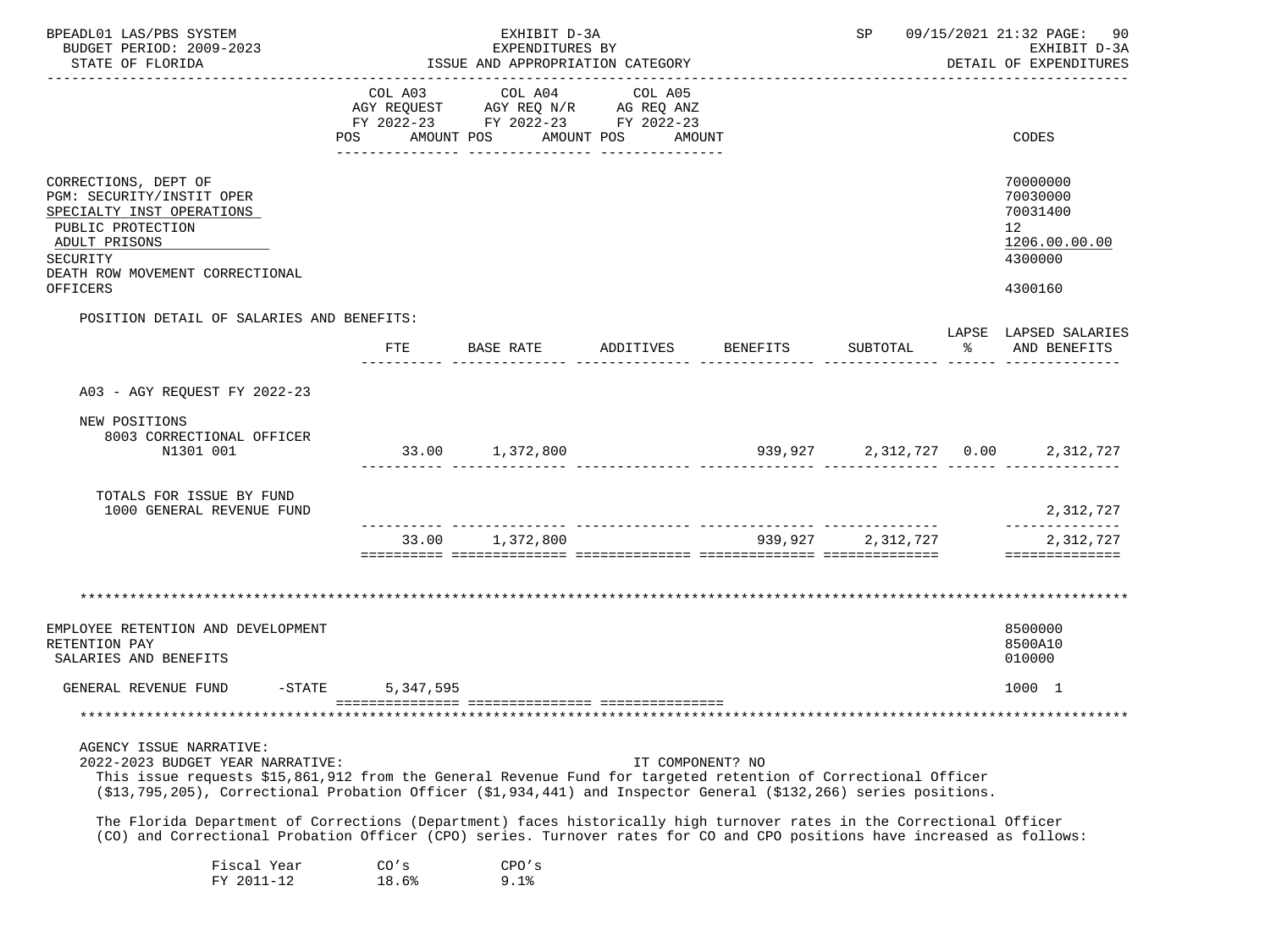| BPEADL01<br>AS/PBS:<br>SYSTEM<br>⊥AS / | ----------<br>____<br>EXHIBIT.<br>$\cdots$<br>د م ب | na<br>,/2021<br>$\mathtt{PAGE}$ :<br>- 4 1 ·<br>5.52.1 |                           |
|----------------------------------------|-----------------------------------------------------|--------------------------------------------------------|---------------------------|
| 2009-2023<br>BUDGET PERIOD:            | EXPENDITURES BY                                     | EXHIBIT                                                | $\sim$ $\sim$<br>$\cdots$ |

|                                                                                                                                                                             | COL A03<br>AGY REQUEST<br>FY 2022-23<br>AMOUNT POS<br>POS   | COL A04<br>AGY REQ N/R<br>FY 2022-23<br>AMOUNT POS          | COL A05<br>AG REQ ANZ<br>FY 2022-23<br>AMOUNT | CODES                                                                                      |
|-----------------------------------------------------------------------------------------------------------------------------------------------------------------------------|-------------------------------------------------------------|-------------------------------------------------------------|-----------------------------------------------|--------------------------------------------------------------------------------------------|
| CORRECTIONS, DEPT OF<br>PGM: SECURITY/INSTIT OPER<br>SPECIALTY INST OPERATIONS<br>PUBLIC PROTECTION<br>ADULT PRISONS<br>EMPLOYEE RETENTION AND DEVELOPMENT<br>RETENTION PAY |                                                             |                                                             |                                               | 70000000<br>70030000<br>70031400<br>12 <sup>°</sup><br>1206.00.00.00<br>8500000<br>8500A10 |
| FY 2012-13<br>FY 2013-14<br>FY 2014-15<br>FY 2015-16<br>FY 2016-17<br>FY 2017-18<br>FY 2018-19                                                                              | 17.5%<br>19.8%<br>22.2<br>28.9%<br>32.3%<br>32.4%<br>35.9%% | 12.7%<br>13.1%<br>13.9%<br>12.3%<br>17.2%<br>15.9%<br>20.2% |                                               |                                                                                            |

-----------------------------------------------------------------------------------------------------------------------------------

 While some of this turnover rate is due to the stress of extended work schedules and increased demand for overtime in dangerous environments, much of it is also due to the Department's inability to compete with the higher salaries paid by counties, Sheriff's Offices, and other state law enforcement agencies. To address the pay disparity aspect of dealing with critically low staffing levels, the Department requests funding for a targeted retention pay step plan to provide a \$2,500 retention increase for employees reaching eight years between October 1, 2022 and September 30, 2023; \$1,500 retention increase for employees reaching five years between October 1, 2022 and September 30, 2023; and \$1,000 retention increase for employees reaching two years between October 1, 2022 and September 30, 2023. The retention increase applies to Correctional Officer-Colonel and Correctional Probation Officer-Senior Supervisor and Inspector-Inspector Supervisor.

| Other key CO statistics:                                                                                                    |
|-----------------------------------------------------------------------------------------------------------------------------|
| -Currently, almost 24% of the Department's CO's have less one year of experience, which impacts                             |
| both the safety and security of other officers as well as those under the department's                                      |
| custody.                                                                                                                    |
| -45% of COs terminate their employment within 12 months of being hired.                                                     |
| -62% of COs terminate their employment within two years of being hired.                                                     |
| -As of August 31, 2021, the median years of service for COs was 2.6 years.                                                  |
| -As of September 1, 2021, 46 facilities had a vacancy rate above 10%, 29 of which had a<br>vacancy rate over 20%.           |
| -As of April 29, 2021, there were a total of 2,274 filled CO positions that were unavailable                                |
| due to workers compensation, Family Medical Leave Act, extended illness, military leave, resignations, or<br>dismissals.    |
| -The Department spends approximately \$36,226 on costs related to turnover for each CO that                                 |
| separates from the Department (this includes separation and hiring processing costs,                                        |
| training costs, and overtime costs as a result of backfilling while new officers move                                       |
| through the certification process).                                                                                         |
| -During Fiscal Year 2020-21, more than 5,100 COs separated from the department, which cost more than                        |
| \$188 million.                                                                                                              |
| -43 Florida counties pay their COs more than the Department's base CO salary.                                               |
| -Of the 10 largest prison systems in the country, Florida ranks 8th in starting CO salaries<br>(the average is $$40,092$ ). |
|                                                                                                                             |

FY 2018-19 35.9%% 20.2%<br>FY 2019-20 36.3% 15.8% FY 2019-20 36.3% 15.8%<br>FY 2020-21 46.8% 20.2%

 $FY 2020-21$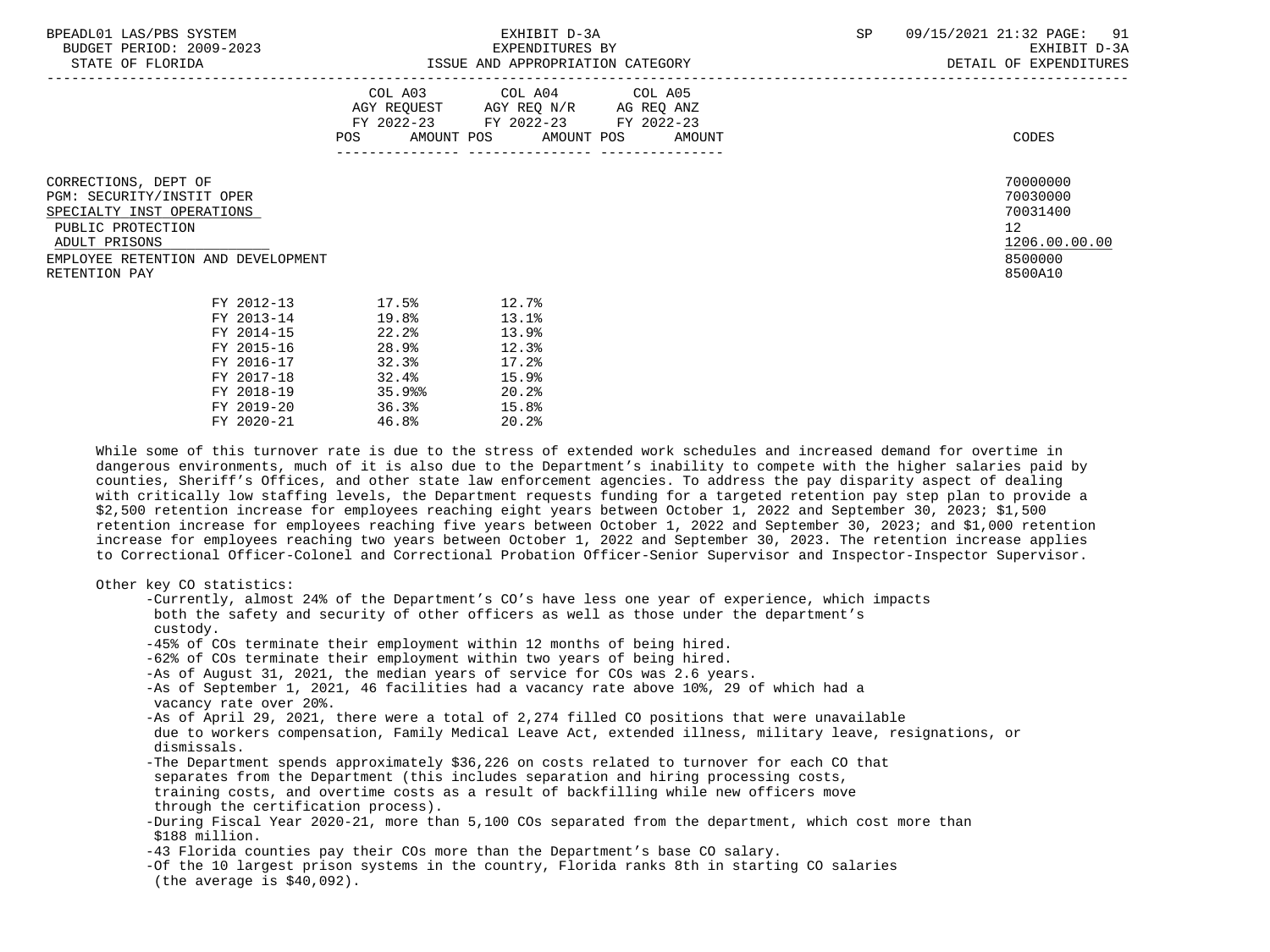|                                                                                                                                                                             | COL A03<br>AGY REQUEST<br>FY 2022-23<br>AMOUNT POS<br>POS | COL A04<br>AGY REQ N/R<br>FY 2022-23<br>AMOUNT POS | COL A05<br>AG REQ ANZ<br>FY 2022-23<br>AMOUNT | CODES                                                                         |
|-----------------------------------------------------------------------------------------------------------------------------------------------------------------------------|-----------------------------------------------------------|----------------------------------------------------|-----------------------------------------------|-------------------------------------------------------------------------------|
| CORRECTIONS, DEPT OF<br>PGM: SECURITY/INSTIT OPER<br>SPECIALTY INST OPERATIONS<br>PUBLIC PROTECTION<br>ADULT PRISONS<br>EMPLOYEE RETENTION AND DEVELOPMENT<br>RETENTION PAY |                                                           |                                                    |                                               | 70000000<br>70030000<br>70031400<br>12<br>1206.00.00.00<br>8500000<br>8500A10 |

Other key CPO statistics:

 -Currently, almost 24% of the Department's CO's and 37% of CPO's have less than one year of experience as of June 30, 2021, which impacts both the safety and security of other officers as well as those under the Department's supervision. -Department CPO salaries (\$33,607) are significantly less than the national average (\$58,790).

### Inspector General statistics:

 -According to the Department of Management Services, the average Department Inspector base salary (\$44,644) as of September 2021, was significantly less than the state average (\$53,241) and the national average (\$57,519). -Of the 130 established IG positions, an average of 111 were filled in Fiscal Year 2020-21 - a 15% vacancy rate. -In Fiscal Year 2020-21, there was a total of 19,142 activities assigned to Inspectors. -Department Inspectors average caseload over the last three fiscal years is approximately 151 cases per inspector. As reported in Fiscal Year 2017-18, the Chief IG reported that a manageable caseload for Inspectors is 62-67 cases per Inspector.

 Since there are no positions involved with this request, the Other Salary Additive (OAD) transaction was used to increase salaries.

 This issue is consistent with the Florida Strategic Plan for Economic Development strategy to create and sustain vibrant, safe, healthy and resilient communities that attract workers, resilient, businesses and visitors.

Activity Reference: Maintaining Security

 Instruct, Supervise, Investigate, and Report \*\*\*\*\*\*\*\*\*\*\*\*\*\*\*\*\*\*\*\*\*\*\*\*\*\*\*\*\*\*\*\*\*\*\*\*\*\*\*\*\*\*\*\*\*\*\*\*\*\*\*\*\*\*\*\*\*\*\*\*\*\*\*\*\*\*\*\*\*\*\*\*\*\*\*\*\*\*\*\*\*\*\*\*\*\*\*\*\*\*\*\*\*\*\*\*\*\*\*\*\*\*\*\*\*\*\*\*\*\*\*\*\*\*\*\*\*\*\*\*\*\*\*\*\*\*\*

POSITION DETAIL OF SALARIES AND BENEFITS:

|              |                               |         |                 | $\pi$ $\pi$ $\pi$<br>∠ > ⊾<br>⊥∟∆ | <b>ADSET</b><br>$\mathbf{A}$<br>. |
|--------------|-------------------------------|---------|-----------------|-----------------------------------|-----------------------------------|
| 모모모<br>7 I D | TVES:<br>nг<br>$\overline{ }$ | BENEFIT | <b>TUBTOTAL</b> |                                   | ANI<br><b>RENEE</b>               |
| $-  -$       |                               |         |                 |                                   | ___                               |

A03 - AGY REQUEST FY 2022-23

 CHANGES TO CURRENTLY AUTHORIZED POSITIONS OTHER SALARY AMOUNT 1000 GENERAL REVENUE FUND 5,347,595

 -------------- 5,347,595 ==============

\*\*\*\*\*\*\*\*\*\*\*\*\*\*\*\*\*\*\*\*\*\*\*\*\*\*\*\*\*\*\*\*\*\*\*\*\*\*\*\*\*\*\*\*\*\*\*\*\*\*\*\*\*\*\*\*\*\*\*\*\*\*\*\*\*\*\*\*\*\*\*\*\*\*\*\*\*\*\*\*\*\*\*\*\*\*\*\*\*\*\*\*\*\*\*\*\*\*\*\*\*\*\*\*\*\*\*\*\*\*\*\*\*\*\*\*\*\*\*\*\*\*\*\*\*\*\*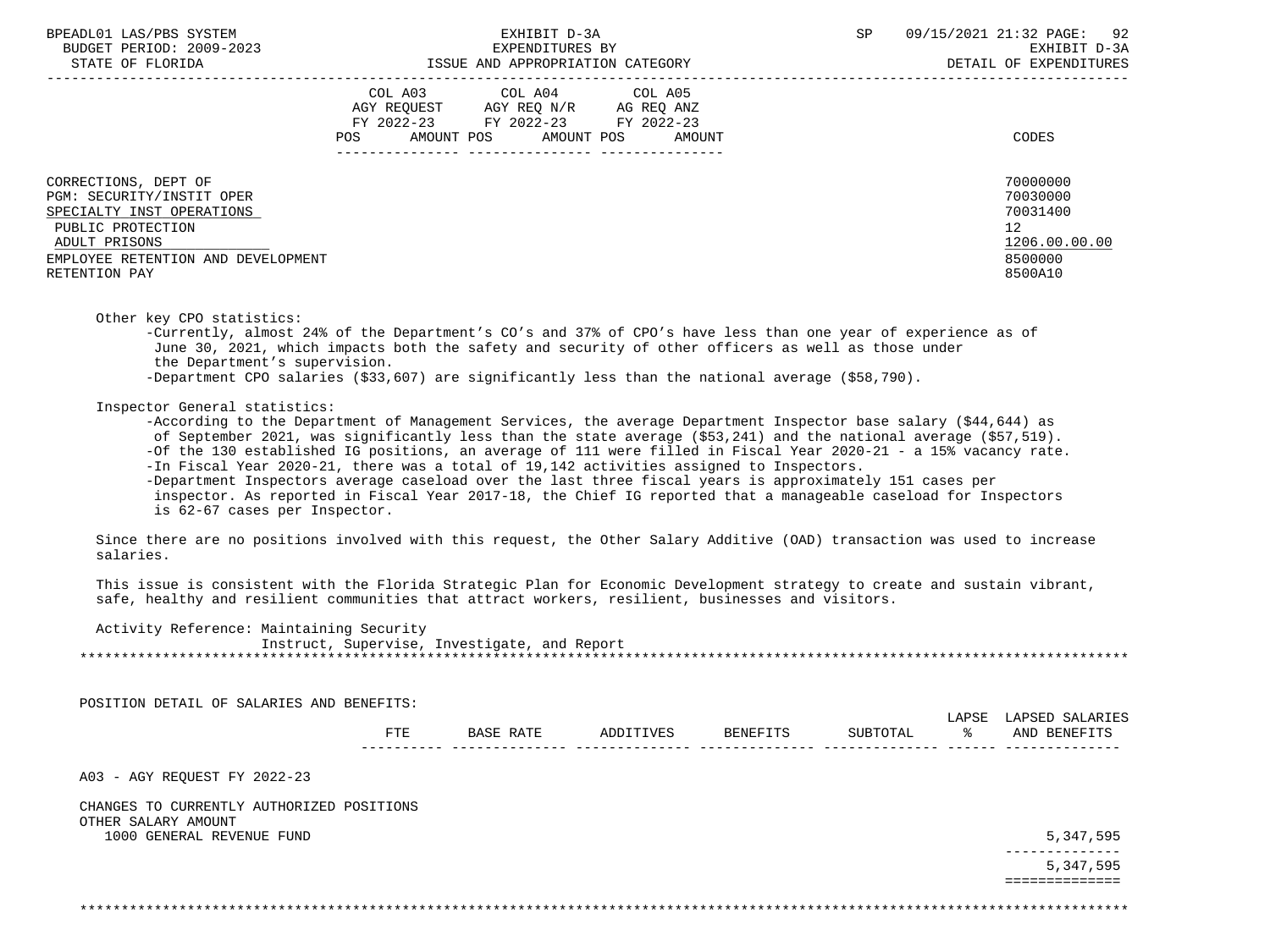| BPEADL01 LAS/PBS SYSTEM<br>BUDGET PERIOD: 2009-2023<br>STATE OF FLORIDA                                                                                                                                       | EXHIBIT D-3A<br>EXPENDITURES BY<br>ISSUE AND APPROPRIATION CATEGORY                                                                      | 09/15/2021 21:32 PAGE: 93<br>SP<br>EXHIBIT D-3A<br>DETAIL OF EXPENDITURES               |
|---------------------------------------------------------------------------------------------------------------------------------------------------------------------------------------------------------------|------------------------------------------------------------------------------------------------------------------------------------------|-----------------------------------------------------------------------------------------|
|                                                                                                                                                                                                               | COL A03 COL A04 COL A05<br>AGY REQUEST AGY REQ N/R AG REQ ANZ<br>FY 2022-23 FY 2022-23 FY 2022-23<br>POS<br>AMOUNT POS AMOUNT POS AMOUNT | CODES                                                                                   |
| CORRECTIONS, DEPT OF<br>PGM: SECURITY/INSTIT OPER<br>SPECIALTY INST OPERATIONS<br>PUBLIC PROTECTION<br>ADULT PRISONS<br>EMPLOYEE RETENTION AND DEVELOPMENT<br>COMPREHENSIVE PAY PLAN<br>SALARIES AND BENEFITS |                                                                                                                                          | 70000000<br>70030000<br>70031400<br>12<br>1206.00.00.00<br>8500000<br>8500A50<br>010000 |
| GENERAL REVENUE FUND                                                                                                                                                                                          | -STATE 62,540,659                                                                                                                        | 1000 1                                                                                  |
|                                                                                                                                                                                                               |                                                                                                                                          |                                                                                         |

2022-2023 BUDGET YEAR NARRATIVE: IT COMPONENT? NO

 This issue requests \$171,126,860 (\$161,336,290 for Correctional Officer series, \$9,139,759 for Correctional Probation Officer series and \$650,811 for Inspector General) in recurring dollars from the General Revenue Fund to provide additional funding for the Florida Department of Corrections (Department) comprehensive pay plan. The Department proposes funding a comprehensive pay package that starts with a baseline salary of \$20 per hour for certified staff in the Correctional Officers, Correctional Probation Officers and Inspector General series. The proposed plan adjusts salaries to avoid pay compression and remove disincentives to promotion and external job opportunities.

 The Department faces staff attrition and recruiting issues. This has resulted in over 5,200 vacancies among security staff. The Department pays significantly less competitive wages than an employee could earn doing similar work for another agency or a private employer in every possible category.

 In some cases, inmates have work-release jobs that earn a higher wage than the correctional officers (COs) who supervise them. In other instances, correctional probation officers (CPOs) have been forced to take second jobs to make ends meet and have found themselves working next to the very offender the officer supervises. In many cases, the service industry pays more for unskilled labor than the Department can pay for trained and certified officers.

The below data displays the various classes affected and the proposed pay increases.

### SECURITY OPERATIONS CLASSES

| Class | Current           | Current | New     |                 |                    |        | # Fte   |         |
|-------|-------------------|---------|---------|-----------------|--------------------|--------|---------|---------|
| Title | Title             | Rate    | Rate    | Increase        | Comments           | Fte's  | Changes | Change  |
| 8003  | CO <sub>.</sub>   | 33,500  | 41,600  | 24%             | \$20/hour          | 12,743 | 12,430  | 97.50%  |
| 8005  | Sqt               | 36,850  | 45,760  | 10%             | above CO rate      | 4,488  | 4,282   | 95.40%  |
| 8011  | Lt                | 40,535  | 52,624  | 15%             | above Sqt rate     | 534    | 529     | 99.10%  |
| 8013  | Captain           | 44,589  | 57,886  | 10%             | above Lt rate      | 354    | 351     | 99.20%  |
| 8015  | Major             | 60,693  | 69,463  | 20 <sup>8</sup> | above Capt rate    | 90     | 90      | 100.00% |
| 8017  | Colonel           | 65,891  | 76,409  | 10%             | above Major rate   | 47     | 47      | 100.00% |
| 7941  | Asst Warden       | 74,697  | 84,050  | 10%             | above Colonel rate | 103    | 103     | 100.00% |
| 7948  | Warden            | 88,927  | 100,860 | 20 <sup>8</sup> | above Asst Warden  | 50     | 50      | 100.00% |
| 8273  | Asst Req Director | 98,227  | 110,946 | 10%             | above Warden       |        |         | 100.00% |
| 8271  | Reg Director      | 114,770 | 122,041 | 10%             | above Asst Reg Dir | 4      |         | 100.00% |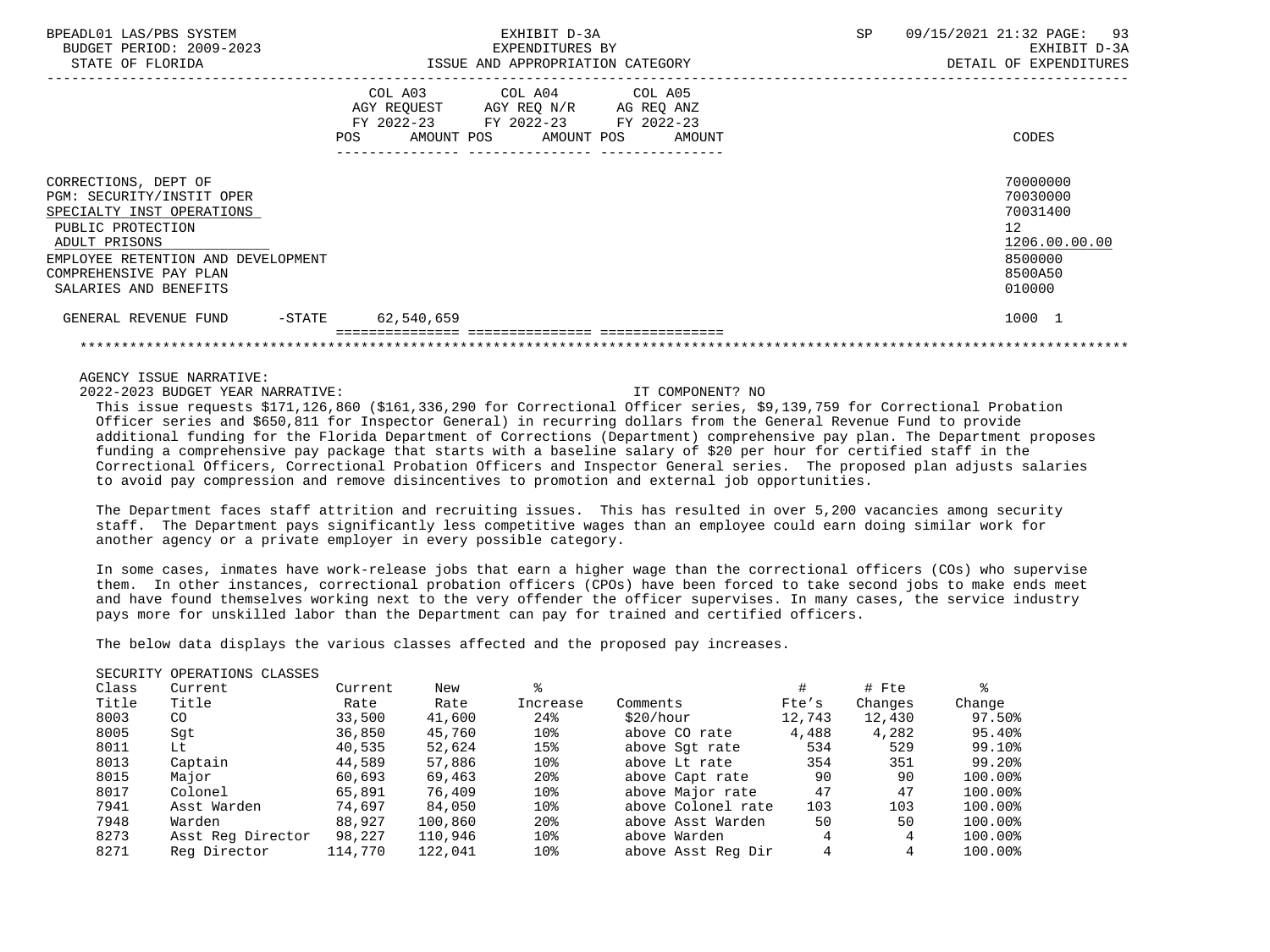| BPEADL01 LAS/PBS SYSTEM<br>BUDGET PERIOD: 2009-2023<br>STATE OF FLORIDA<br>---------------<br>EXPENDITURES BY FAIL DESCRIPT AND A EXPENDITURE SPARE OF FLORIDE THE STATE OF FLORIDA FEXHIBIT STATE OF FLORID<br>STATE OF FLORIDA ISSUE AND APPROPRIATION CATEGORY DETAIL OF EXPENDITURES AND APPROPRIATION CATEGORY |                                                                                                                                                                                                                                                          |                                      | EXHIBIT D-3A                                                                                                                   |                                                                                                                                                                                                                                       |                | SP                                                                                                                                                                                                                                                                                                                                               | 09/15/2021 21:32 PAGE:                                                                                         | 94<br>EXHIBIT D-3A<br>DETAIL OF EXPENDITURES                            |
|---------------------------------------------------------------------------------------------------------------------------------------------------------------------------------------------------------------------------------------------------------------------------------------------------------------------|----------------------------------------------------------------------------------------------------------------------------------------------------------------------------------------------------------------------------------------------------------|--------------------------------------|--------------------------------------------------------------------------------------------------------------------------------|---------------------------------------------------------------------------------------------------------------------------------------------------------------------------------------------------------------------------------------|----------------|--------------------------------------------------------------------------------------------------------------------------------------------------------------------------------------------------------------------------------------------------------------------------------------------------------------------------------------------------|----------------------------------------------------------------------------------------------------------------|-------------------------------------------------------------------------|
|                                                                                                                                                                                                                                                                                                                     |                                                                                                                                                                                                                                                          |                                      | COL A03 COL A04 COL A05<br>AGY REQUEST AGY REQ N/R AG REQ ANZ<br>FY 2022-23 FY 2022-23 FY 2022-23<br>POS AMOUNT POS AMOUNT POS | AMOUNT                                                                                                                                                                                                                                |                |                                                                                                                                                                                                                                                                                                                                                  |                                                                                                                | CODES                                                                   |
| CORRECTIONS, DEPT OF<br>PGM: SECURITY/INSTIT OPER<br>SPECIALTY INST OPERATIONS<br>PUBLIC PROTECTION<br>ADULT PRISONS<br>EMPLOYEE RETENTION AND DEVELOPMENT<br>COMPREHENSIVE PAY PLAN                                                                                                                                |                                                                                                                                                                                                                                                          |                                      |                                                                                                                                |                                                                                                                                                                                                                                       |                |                                                                                                                                                                                                                                                                                                                                                  | 12                                                                                                             | 70000000<br>70030000<br>70031400<br>1206.00.00.00<br>8500000<br>8500A50 |
| COMMUNITY CORRECTIONS CLASSES<br>Class<br>Title<br>8036<br>8039<br>8040<br>CP Specialist 36,200<br>8045<br>8046<br>CP Sr Sup 41,045<br>5258<br>5256<br>5259<br>8272                                                                                                                                                 | Current Current<br>Title Rate Rate<br>CPO 33,607 41,600<br>CPO Sr Off 36,200<br>$CP$ Supervisor 39,028<br>Deputy Circuit Adm 66,950 84,050<br>Circuit Adm 80,000 100,860 10%<br>Asst Reg Director 96,000 110,946 10%<br>Reg Director 110,000 122,041 10% | 47,840<br>47,840<br>52,624<br>57,886 | New $\approx$<br>Increase<br>24%<br>15%<br>15%<br>10%<br>10%                                                                   | Comments Fte's<br>\$20/hour 592<br>above CPO rate 944<br>above CPO rate 351 56<br>above CP Spec rate<br>above CP Sup rate 101 27<br>same as Asst Warden 17 17<br>same as Warden 20 20<br>same as Security 4 4<br>same as Security 4 4 |                | $\qquad \qquad \, +$ $\qquad \qquad \, +$ $\qquad \, +$ $\qquad \, +$ $\qquad \, +$ $\qquad \, +$ $\qquad \, +$ $\qquad \,  \qquad \,  \qquad \,  \qquad \,  \qquad \,  \qquad \,  \qquad \,  \qquad \,  \qquad \,  \qquad \,  \qquad \,  \qquad \,  \qquad \,  \qquad \,  \qquad \,  \qquad \,  \qquad \, -$<br>Changes<br>528<br>670<br>196 34 | Change<br>89.19%<br>70.97%<br>15.95%<br>17.35%<br>26.73%<br>100.0%<br>$100.0$ <sup>8</sup><br>100.0%<br>100.0% |                                                                         |
| INSPECTOR GENERAL CLASSES<br>Class<br>Current<br>Title<br>Title<br>8026<br>8028<br>8029                                                                                                                                                                                                                             | Current<br>Rate Rate<br>Inspector 41,000 48,000<br>Sr Inspector 48,000 55,000<br>Inspector Sup 60,000                                                                                                                                                    | New<br>67,000                        | ွေ<br>Increase<br>17%<br>15%<br>12%                                                                                            | Comments Fte's                                                                                                                                                                                                                        | 68<br>54<br>13 | Changes<br>34<br>$\overline{9}$                                                                                                                                                                                                                                                                                                                  | Change<br>64 94.10%<br>63.00%<br>69.20                                                                         |                                                                         |

 Upon adopting this pay structure, the Department expects that the rapid attrition of the workforce will slow and soon cease, that many of the employees who preferred to work for the Department but could not make ends meet will return, and that the new pay structure will radically improve recruiting efforts. It is anticipated that the improved recruiting will begin to reverse the vacancy situation significantly.

 Since there are no positions involved with this request, the Other Salary Additive (OAD) transaction was used to increase salaries.

 This issue is consistent with the Florida Strategic Plan for Economic Development strategy to improve the efficiency and effectiveness of government agencies at all levels.

 Activity Reference: Maintaining Security Instruct, Supervise, Investigate and Report \*\*\*\*\*\*\*\*\*\*\*\*\*\*\*\*\*\*\*\*\*\*\*\*\*\*\*\*\*\*\*\*\*\*\*\*\*\*\*\*\*\*\*\*\*\*\*\*\*\*\*\*\*\*\*\*\*\*\*\*\*\*\*\*\*\*\*\*\*\*\*\*\*\*\*\*\*\*\*\*\*\*\*\*\*\*\*\*\*\*\*\*\*\*\*\*\*\*\*\*\*\*\*\*\*\*\*\*\*\*\*\*\*\*\*\*\*\*\*\*\*\*\*\*\*\*\*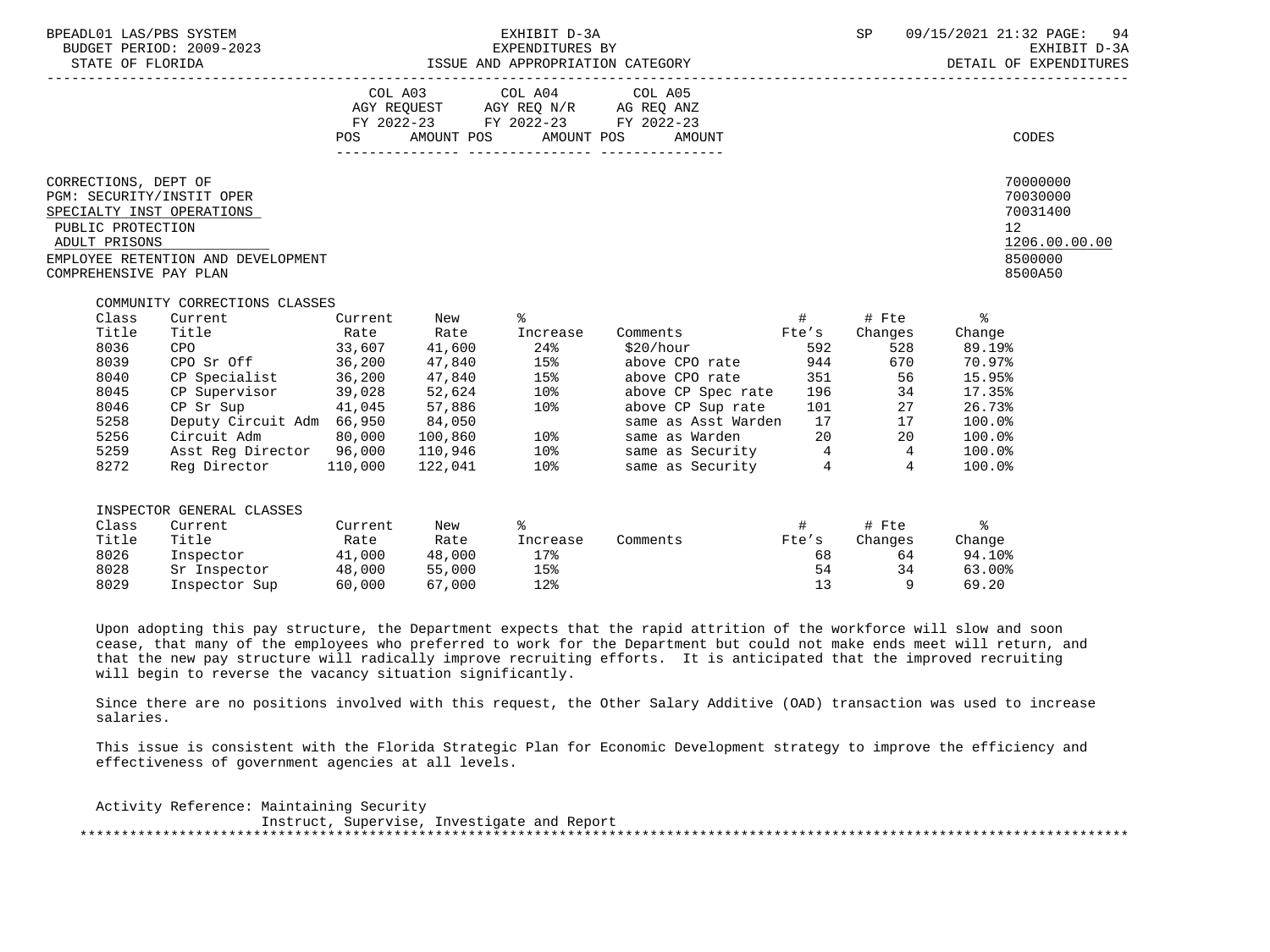| BPEADL01 LAS/PBS SYSTEM<br>BUDGET PERIOD: 2009-2023<br>STATE OF FLORIDA                                                                                                                     | EXHIBIT D-3A<br>EXPENDITURES BY<br>ISSUE AND APPROPRIATION CATEGORY |                                                                                   |                              | SP<br>09/15/2021 21:32 PAGE:<br>EXHIBIT D-3A<br>DETAIL OF EXPENDITURES |          |                                                                                            |
|---------------------------------------------------------------------------------------------------------------------------------------------------------------------------------------------|---------------------------------------------------------------------|-----------------------------------------------------------------------------------|------------------------------|------------------------------------------------------------------------|----------|--------------------------------------------------------------------------------------------|
|                                                                                                                                                                                             | COL A03<br>POS AMOUNT POS                                           | COL A04<br>AGY REQUEST AGY REQ N/R AG REQ ANZ<br>FY 2022-23 FY 2022-23 FY 2022-23 | COL A05<br>AMOUNT POS AMOUNT |                                                                        |          | <b>CODES</b>                                                                               |
| CORRECTIONS, DEPT OF<br><b>PGM: SECURITY/INSTIT OPER</b><br>SPECIALTY INST OPERATIONS<br>PUBLIC PROTECTION<br>ADULT PRISONS<br>EMPLOYEE RETENTION AND DEVELOPMENT<br>COMPREHENSIVE PAY PLAN |                                                                     |                                                                                   |                              |                                                                        |          | 70000000<br>70030000<br>70031400<br>12 <sup>°</sup><br>1206.00.00.00<br>8500000<br>8500A50 |
| POSITION DETAIL OF SALARIES AND BENEFITS:                                                                                                                                                   | <b>FTE</b>                                                          | <b>BASE RATE</b>                                                                  | ADDITIVES                    | <b>BENEFITS</b>                                                        | SUBTOTAL | LAPSE LAPSED SALARIES<br>ႜೢ<br>AND BENEFITS                                                |
| A03 - AGY REQUEST FY 2022-23                                                                                                                                                                |                                                                     |                                                                                   |                              |                                                                        |          |                                                                                            |
| CHANGES TO CURRENTLY AUTHORIZED POSITIONS<br>OTHER SALARY AMOUNT<br>1000 GENERAL REVENUE FUND                                                                                               |                                                                     |                                                                                   |                              |                                                                        |          | 62,540,659                                                                                 |
|                                                                                                                                                                                             |                                                                     |                                                                                   |                              |                                                                        |          | 62,540,659<br>==============                                                               |
| TOTAL: ADULT PRISONS<br>BY FUND TYPE                                                                                                                                                        |                                                                     |                                                                                   |                              |                                                                        |          | 1206.00.00.00                                                                              |
| GENERAL REVENUE FUND<br>TRUST FUNDS                                                                                                                                                         | 661,491,452<br>3,140                                                | 86,394                                                                            |                              |                                                                        |          | 1000<br>2000                                                                               |
| TOTAL POSITIONS $8,117.00$<br>TOTAL PROG COMP 661,494,592<br>TOTAL SALARY RATE 342,307,604                                                                                                  |                                                                     | 86,394                                                                            |                              |                                                                        |          |                                                                                            |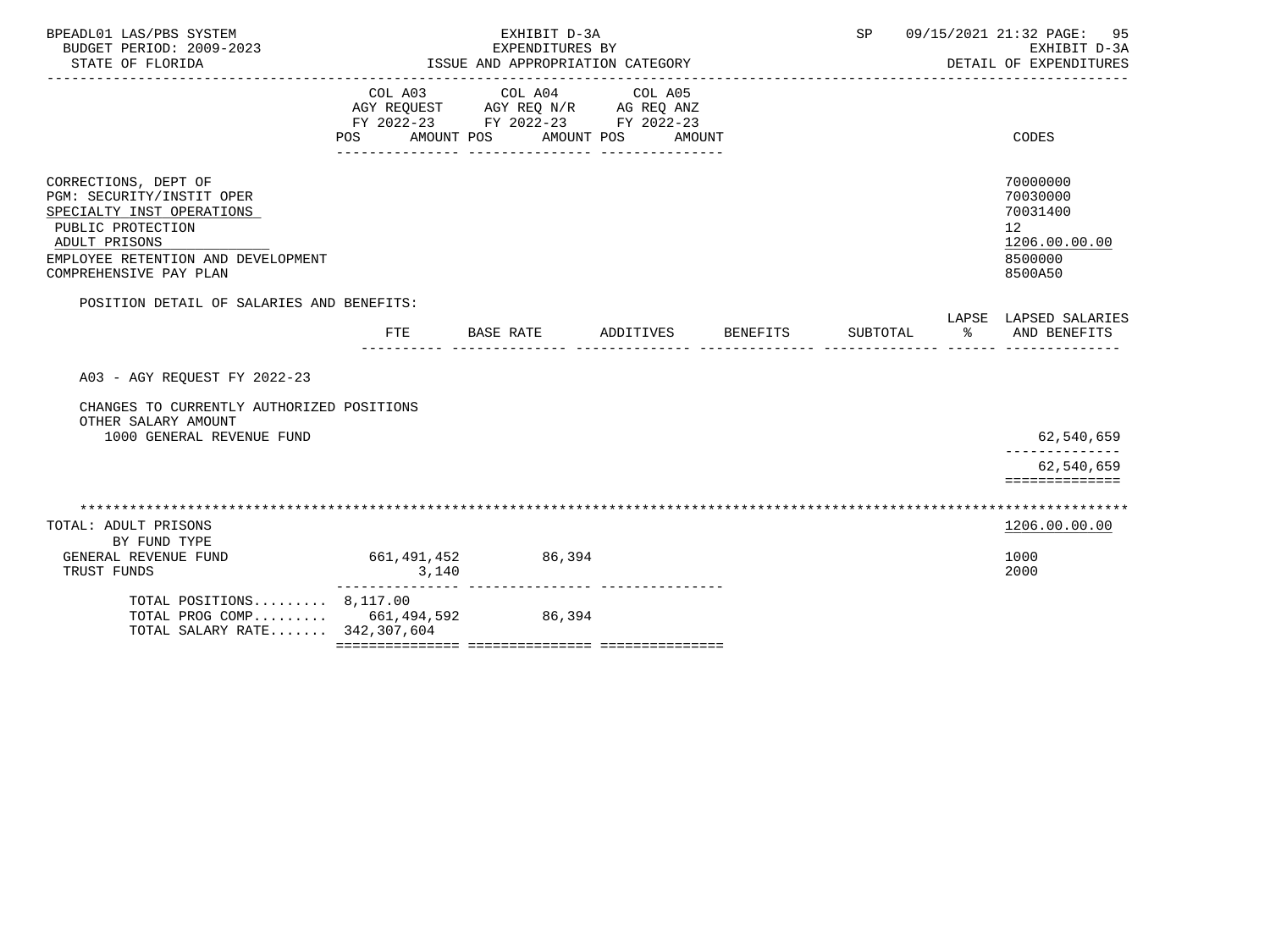| BPEADL01 LAS/PBS SYSTEM<br>BUDGET PERIOD: 2009-2023<br>STATE OF FLORIDA                                                                                                                                                         | EXHIBIT D-3A<br>EXPENDITURES BY<br>ISSUE AND APPROPRIATION CATEGORY |                                                                                                                                                                                                                                      |  | 09/15/2021 21:32 PAGE:<br>96<br>EXHIBIT D-3A<br>DETAIL OF EXPENDITURES                               |  |  |
|---------------------------------------------------------------------------------------------------------------------------------------------------------------------------------------------------------------------------------|---------------------------------------------------------------------|--------------------------------------------------------------------------------------------------------------------------------------------------------------------------------------------------------------------------------------|--|------------------------------------------------------------------------------------------------------|--|--|
|                                                                                                                                                                                                                                 | <b>POS</b>                                                          | COL A03 COL A04 COL A05<br>$\begin{tabular}{lllllll} AGY & \texttt{REQUEST} & \texttt{AGY REQ} & \texttt{N/R} & \texttt{AG REQ} & \texttt{ANZ} \end{tabular}$<br>FY 2022-23 FY 2022-23 FY 2022-23<br>AMOUNT POS AMOUNT POS<br>AMOUNT |  | CODES                                                                                                |  |  |
| CORRECTIONS, DEPT OF<br>PGM: SECURITY/INSTIT OPER<br>PUB SVC SQUADS/WRK RELEASE<br>PUBLIC PROTECTION<br>ADULT PRISONS<br>ESTIMATED EXPENDITURES<br>ESTIMATED EXPENDITURES - OPERATIONS<br>SALARY RATE<br>SALARY RATE 47,924,320 |                                                                     |                                                                                                                                                                                                                                      |  | 70000000<br>70030000<br>70031600<br>12 <sup>°</sup><br>1206.00.00.00<br>1000000<br>1001000<br>000000 |  |  |
| SALARIES AND BENEFITS                                                                                                                                                                                                           |                                                                     |                                                                                                                                                                                                                                      |  | 010000                                                                                               |  |  |
| GENERAL REVENUE FUND -STATE<br>CORRECTION WORK PROGRAM TF-STATE                                                                                                                                                                 | 30, 378, 233<br>27,683,734                                          |                                                                                                                                                                                                                                      |  | 1000 1<br>2151 1                                                                                     |  |  |
| TOTAL POSITIONS $929.00$<br>TOTAL APPRO                                                                                                                                                                                         | 58,061,967                                                          |                                                                                                                                                                                                                                      |  |                                                                                                      |  |  |
| <b>EXPENSES</b>                                                                                                                                                                                                                 |                                                                     |                                                                                                                                                                                                                                      |  | 040000                                                                                               |  |  |
| GENERAL REVENUE FUND -STATE<br>CORRECTION WORK PROGRAM TF-STATE                                                                                                                                                                 | 426,281<br>514,620                                                  |                                                                                                                                                                                                                                      |  | 1000 1<br>2151 1                                                                                     |  |  |
| TOTAL APPRO                                                                                                                                                                                                                     | 940,901                                                             |                                                                                                                                                                                                                                      |  |                                                                                                      |  |  |
| OPERATING CAPITAL OUTLAY                                                                                                                                                                                                        |                                                                     |                                                                                                                                                                                                                                      |  | 060000                                                                                               |  |  |
| GENERAL REVENUE FUND -STATE<br>CORRECTION WORK PROGRAM TF-STATE                                                                                                                                                                 | $\frac{5}{2}$ ,000<br>37,707                                        |                                                                                                                                                                                                                                      |  | 1000 1<br>2151 1                                                                                     |  |  |
| TOTAL APPRO                                                                                                                                                                                                                     | 42,707                                                              |                                                                                                                                                                                                                                      |  |                                                                                                      |  |  |
| FOOD PRODUCTS                                                                                                                                                                                                                   |                                                                     |                                                                                                                                                                                                                                      |  | 070000                                                                                               |  |  |
| GENERAL REVENUE FUND -STATE<br>CORRECTION WORK PROGRAM TF-STATE                                                                                                                                                                 | 466,353<br>233,548                                                  |                                                                                                                                                                                                                                      |  | 1000 1<br>2151 1                                                                                     |  |  |
| TOTAL APPRO                                                                                                                                                                                                                     | $- - - - - - - -$<br>699,901                                        |                                                                                                                                                                                                                                      |  |                                                                                                      |  |  |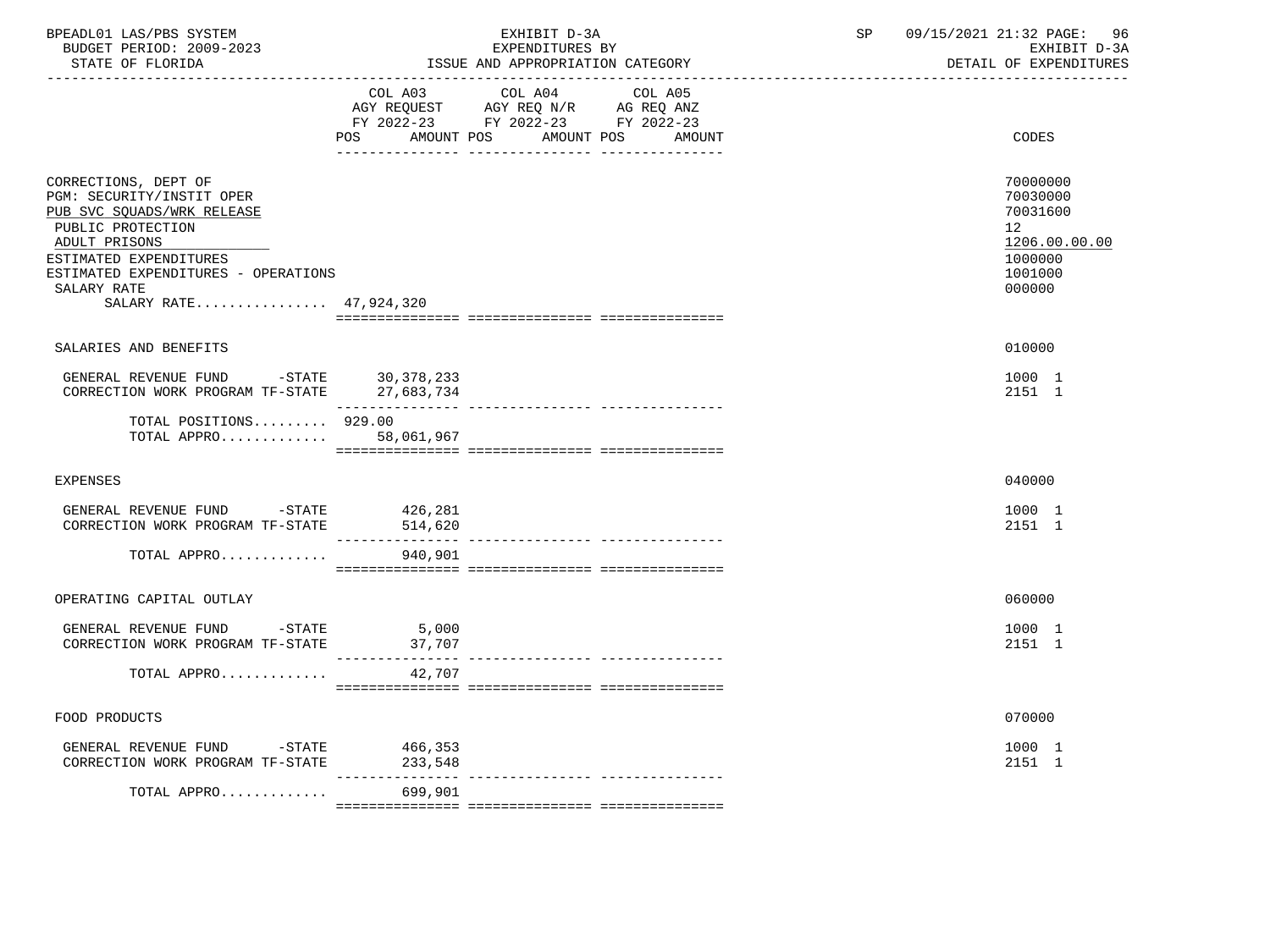| BPEADL01 LAS/PBS SYSTEM<br>BUDGET PERIOD: 2009-2023<br>STATE OF FLORIDA                                                                                                                                                                                              |                    | EXHIBIT D-3A<br>EXPENDITURES BY<br>ISSUE AND APPROPRIATION CATEGORY                                                                      | 09/15/2021 21:32 PAGE:<br>SP<br>97<br>EXHIBIT D-3A<br>DETAIL OF EXPENDITURES                                             |
|----------------------------------------------------------------------------------------------------------------------------------------------------------------------------------------------------------------------------------------------------------------------|--------------------|------------------------------------------------------------------------------------------------------------------------------------------|--------------------------------------------------------------------------------------------------------------------------|
|                                                                                                                                                                                                                                                                      |                    | COL A03 COL A04<br>COL A05<br>AGY REQUEST AGY REQ N/R AG REQ ANZ<br>FY 2022-23 FY 2022-23 FY 2022-23<br>POS AMOUNT POS AMOUNT POS AMOUNT | CODES                                                                                                                    |
| CORRECTIONS, DEPT OF<br>PGM: SECURITY/INSTIT OPER<br>PUB SVC SQUADS/WRK RELEASE<br>PUBLIC PROTECTION<br>ADULT PRISONS<br>ESTIMATED EXPENDITURES<br>ESTIMATED EXPENDITURES - OPERATIONS<br>LUMP SUM<br>CORRECTIONAL WORK PROGRAMS<br>CORRECTION WORK PROGRAM TF-STATE | 5.00<br>420,151    |                                                                                                                                          | 70000000<br>70030000<br>70031600<br>12 <sup>°</sup><br>1206.00.00.00<br>1000000<br>1001000<br>090000<br>090002<br>2151 1 |
| SPECIAL CATEGORIES<br>CONTRACTED SERVICES                                                                                                                                                                                                                            |                    |                                                                                                                                          | 100000<br>100777                                                                                                         |
| GENERAL REVENUE FUND -STATE 23,621,497<br>CORRECTION WORK PROGRAM TF-STATE                                                                                                                                                                                           | 230,785            |                                                                                                                                          | 1000 1<br>2151 1                                                                                                         |
| TOTAL APPRO 23,852,282                                                                                                                                                                                                                                               |                    |                                                                                                                                          |                                                                                                                          |
| FOOD SERVICE/PRODUCTION                                                                                                                                                                                                                                              |                    |                                                                                                                                          | 102025                                                                                                                   |
| GENERAL REVENUE FUND -STATE 38,618<br>CORRECTION WORK PROGRAM TF-STATE 36,638                                                                                                                                                                                        |                    |                                                                                                                                          | 1000 1<br>2151 1                                                                                                         |
| TOTAL APPRO                                                                                                                                                                                                                                                          | 75,256             |                                                                                                                                          |                                                                                                                          |
| OVERTIME                                                                                                                                                                                                                                                             |                    |                                                                                                                                          | 102331                                                                                                                   |
| GENERAL REVENUE FUND -STATE                                                                                                                                                                                                                                          | 2,636,446          |                                                                                                                                          | 1000 1                                                                                                                   |
| RISK MANAGEMENT INSURANCE                                                                                                                                                                                                                                            |                    |                                                                                                                                          | 103241                                                                                                                   |
| GENERAL REVENUE FUND<br>$-$ STATE                                                                                                                                                                                                                                    | 1,322,150          |                                                                                                                                          | 1000 1                                                                                                                   |
| SALARY INCENTIVE PAYMENTS                                                                                                                                                                                                                                            |                    |                                                                                                                                          | 103290                                                                                                                   |
| GENERAL REVENUE FUND<br>$-$ STATE<br>CORRECTION WORK PROGRAM TF-STATE                                                                                                                                                                                                | 224,680<br>148,620 | ---------------- ----------------                                                                                                        | 1000 1<br>2151 1                                                                                                         |
| TOTAL APPRO                                                                                                                                                                                                                                                          | 373,300            |                                                                                                                                          |                                                                                                                          |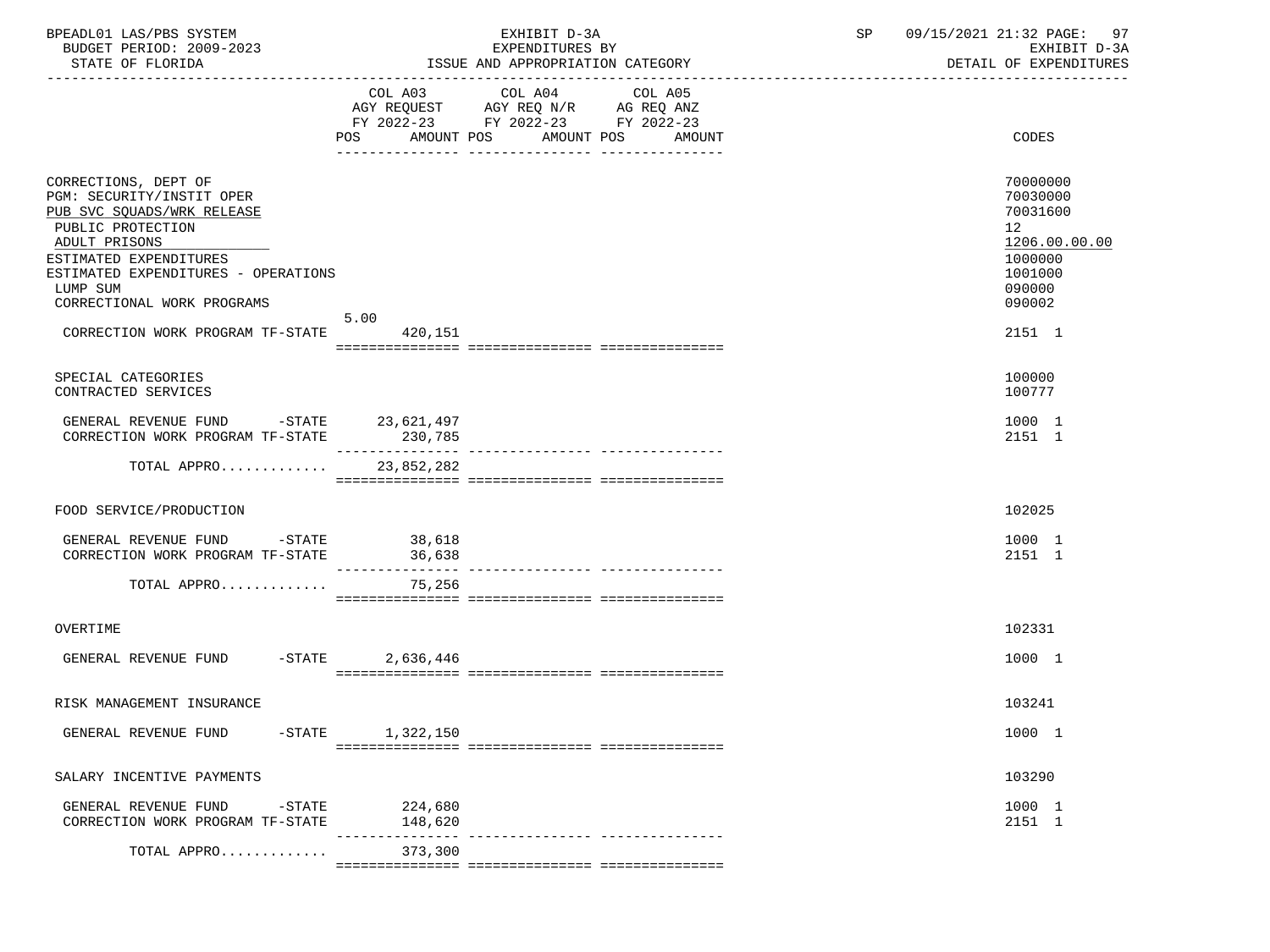| BPEADL01 LAS/PBS SYSTEM<br>BUDGET PERIOD: 2009-2023<br>STATE OF FLORIDA                                                                                                                                                                                                        |                                                                                                                | EXHIBIT D-3A<br>EXPENDITURES BY<br>ISSUE AND APPROPRIATION CATEGORY                                                                     | 09/15/2021 21:32 PAGE: 98<br>SP<br>EXHIBIT D-3A<br>DETAIL OF EXPENDITURES                                                |
|--------------------------------------------------------------------------------------------------------------------------------------------------------------------------------------------------------------------------------------------------------------------------------|----------------------------------------------------------------------------------------------------------------|-----------------------------------------------------------------------------------------------------------------------------------------|--------------------------------------------------------------------------------------------------------------------------|
|                                                                                                                                                                                                                                                                                | POS FOR THE POST OF THE STATE STATE STATE STATE STATE STATE STATE STATE STATE STATE STATE STATE STATE STATE ST | COL A03 COL A04<br>COL A05<br>AGY REQUEST AGY REQ N/R AG REQ ANZ<br>FY 2022-23 FY 2022-23 FY 2022-23<br>AMOUNT POS AMOUNT POS<br>AMOUNT | CODES                                                                                                                    |
| CORRECTIONS, DEPT OF<br>PGM: SECURITY/INSTIT OPER<br>PUB SVC SQUADS/WRK RELEASE<br>PUBLIC PROTECTION<br>ADULT PRISONS<br>ESTIMATED EXPENDITURES<br>ESTIMATED EXPENDITURES - OPERATIONS<br>SPECIAL CATEGORIES<br>ELECTRONIC MONITORING<br>GENERAL REVENUE FUND -STATE 5,754,883 |                                                                                                                |                                                                                                                                         | 70000000<br>70030000<br>70031600<br>12 <sup>°</sup><br>1206.00.00.00<br>1000000<br>1001000<br>100000<br>103300<br>1000 1 |
| LEASE/PURCHASE/EOUIPMENT                                                                                                                                                                                                                                                       |                                                                                                                |                                                                                                                                         | 105281                                                                                                                   |
| GENERAL REVENUE FUND -STATE 23,002<br>CORRECTION WORK PROGRAM TF-STATE                                                                                                                                                                                                         | 3,537                                                                                                          |                                                                                                                                         | 1000 1<br>2151 1                                                                                                         |
| TOTAL APPRO $\ldots \ldots \ldots$                                                                                                                                                                                                                                             |                                                                                                                |                                                                                                                                         |                                                                                                                          |
| TR/DMS/HR SVCS/STW CONTRCT                                                                                                                                                                                                                                                     |                                                                                                                |                                                                                                                                         | 107040                                                                                                                   |
| GENERAL REVENUE FUND -STATE 2,198<br>CORRECTION WORK PROGRAM TF-STATE 11,696                                                                                                                                                                                                   |                                                                                                                |                                                                                                                                         | 1000 1<br>2151 1                                                                                                         |
| TOTAL APPRO                                                                                                                                                                                                                                                                    | 13,894                                                                                                         |                                                                                                                                         |                                                                                                                          |
| TOTAL: ESTIMATED EXPENDITURES - OPERATIONS<br>TOTAL POSITIONS 934.00<br>TOTAL ISSUE 94,220,377<br>TOTAL SALARY RATE 47,924,320                                                                                                                                                 |                                                                                                                |                                                                                                                                         | 1001000                                                                                                                  |
| SALARY INCREASES FOR FY 2021-22 -<br>STATE EMPLOYEE MINIMUM WAGE<br>INCREASE - EFFECTIVE 7/1/2021<br>SALARY RATE<br>SALARY RATE 28,818                                                                                                                                         |                                                                                                                |                                                                                                                                         | 1001030<br>000000                                                                                                        |
| SALARIES AND BENEFITS                                                                                                                                                                                                                                                          |                                                                                                                |                                                                                                                                         | 010000                                                                                                                   |
| -STATE<br>GENERAL REVENUE FUND<br>CORRECTION WORK PROGRAM TF-STATE                                                                                                                                                                                                             | 17,865<br>16,280                                                                                               | ---------------- ----------------                                                                                                       | 1000 1<br>2151 1                                                                                                         |
| TOTAL APPRO                                                                                                                                                                                                                                                                    | 34,145                                                                                                         |                                                                                                                                         |                                                                                                                          |
|                                                                                                                                                                                                                                                                                |                                                                                                                |                                                                                                                                         |                                                                                                                          |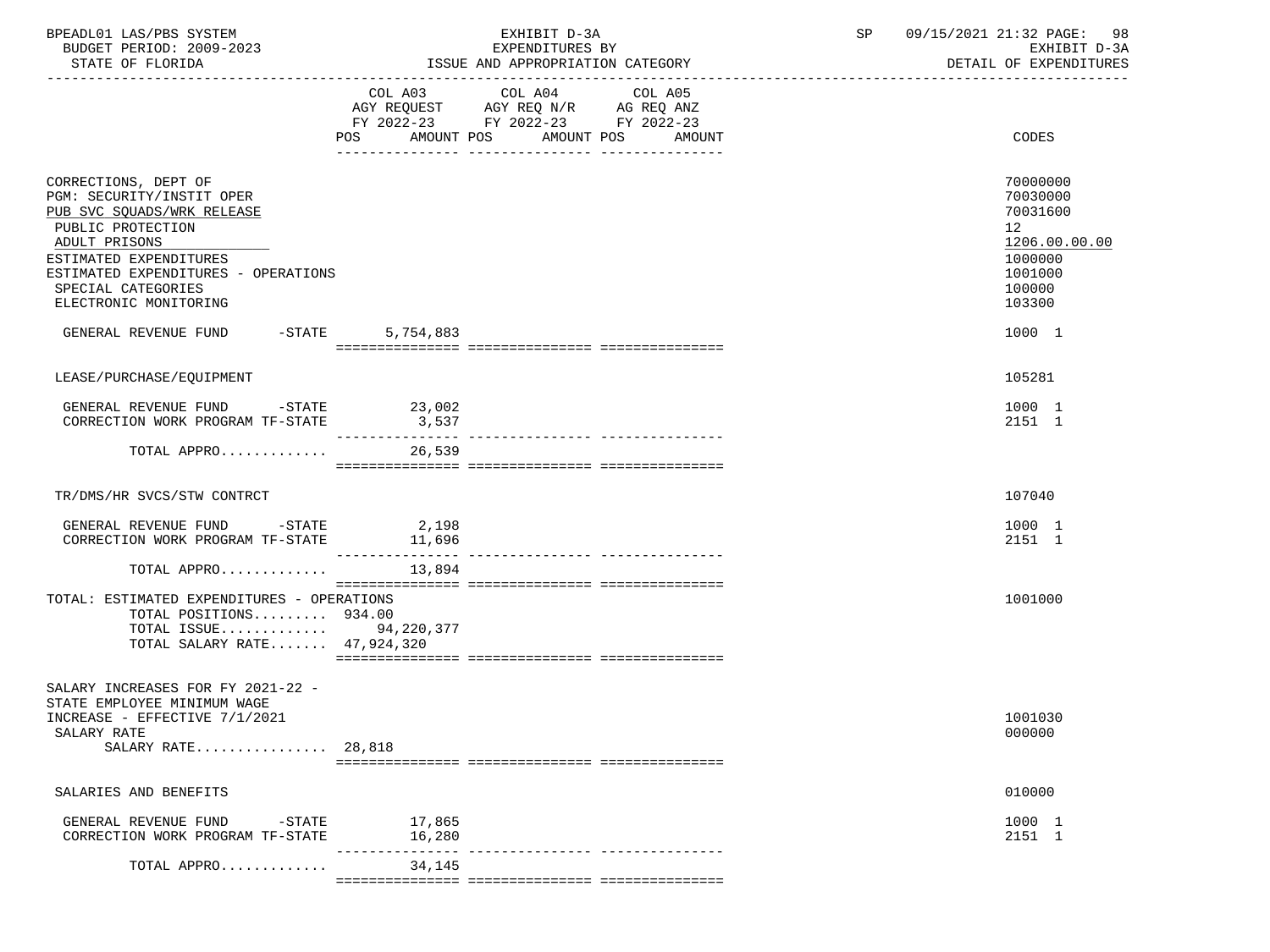| BPEADL01 LAS/PBS SYSTEM<br>BUDGET PERIOD: 2009-2023<br>STATE OF FLORIDA                                                                                                                                                                              |                    | EXHIBIT D-3A<br>EXPENDITURES BY<br>ISSUE AND APPROPRIATION CATEGORY                                                                  | 09/15/2021 21:32 PAGE: 99<br>SP<br>EXHIBIT D-3A<br>DETAIL OF EXPENDITURES     |  |  |
|------------------------------------------------------------------------------------------------------------------------------------------------------------------------------------------------------------------------------------------------------|--------------------|--------------------------------------------------------------------------------------------------------------------------------------|-------------------------------------------------------------------------------|--|--|
|                                                                                                                                                                                                                                                      | POS                | COL A03 COL A04 COL A05<br>AGY REQUEST AGY REQ N/R AG REQ ANZ<br>FY 2022-23 FY 2022-23 FY 2022-23<br>AMOUNT POS AMOUNT POS<br>AMOUNT | CODES                                                                         |  |  |
| CORRECTIONS, DEPT OF<br>PGM: SECURITY/INSTIT OPER<br>PUB SVC SQUADS/WRK RELEASE<br>PUBLIC PROTECTION<br>ADULT PRISONS<br>ESTIMATED EXPENDITURES<br>SALARY INCREASES FOR FY 2021-22 -<br>STATE EMPLOYEE MINIMUM WAGE<br>INCREASE - EFFECTIVE 7/1/2021 |                    |                                                                                                                                      | 70000000<br>70030000<br>70031600<br>12<br>1206.00.00.00<br>1000000<br>1001030 |  |  |
| TOTAL: SALARY INCREASES FOR FY 2021-22 -<br>STATE EMPLOYEE MINIMUM WAGE<br>INCREASE - EFFECTIVE $7/1/2021$<br>TOTAL ISSUE<br>TOTAL SALARY RATE 28,818                                                                                                | 34,145             |                                                                                                                                      | 1001030                                                                       |  |  |
| FLORIDA RETIREMENT SYSTEM<br>ADJUSTMENT - FY 2021-22 - NORMAL<br>COST AND UNFUNDED ACTUARIAL<br>LIABILITY<br>SALARIES AND BENEFITS                                                                                                                   |                    |                                                                                                                                      | 1001070<br>010000                                                             |  |  |
| GENERAL REVENUE FUND -STATE 248,938<br>CORRECTION WORK PROGRAM TF-STATE                                                                                                                                                                              | 226,860            |                                                                                                                                      | 1000 1<br>2151 1                                                              |  |  |
| TOTAL APPRO                                                                                                                                                                                                                                          | 475,798            |                                                                                                                                      |                                                                               |  |  |
| CASUALTY INSURANCE PREMIUM<br>ADJUSTMENT<br>SPECIAL CATEGORIES<br>RISK MANAGEMENT INSURANCE                                                                                                                                                          |                    |                                                                                                                                      | 1001090<br>100000<br>103241                                                   |  |  |
| GENERAL REVENUE FUND                                                                                                                                                                                                                                 | $-$ STATE 25,888   |                                                                                                                                      | 1000 1                                                                        |  |  |
| REALLOCATION OF HUMAN RESOURCES<br>OUTSOURCING<br>SPECIAL CATEGORIES<br>TR/DMS/HR SVCS/STW CONTRCT                                                                                                                                                   |                    |                                                                                                                                      | 1005900<br>100000<br>107040                                                   |  |  |
| GENERAL REVENUE FUND<br>$-$ STATE<br>CORRECTION WORK PROGRAM TF-STATE                                                                                                                                                                                | $158 -$<br>$840 -$ |                                                                                                                                      | 1000 1<br>2151 1                                                              |  |  |
| TOTAL APPRO                                                                                                                                                                                                                                          | $998 -$            |                                                                                                                                      |                                                                               |  |  |

=============== =============== ===============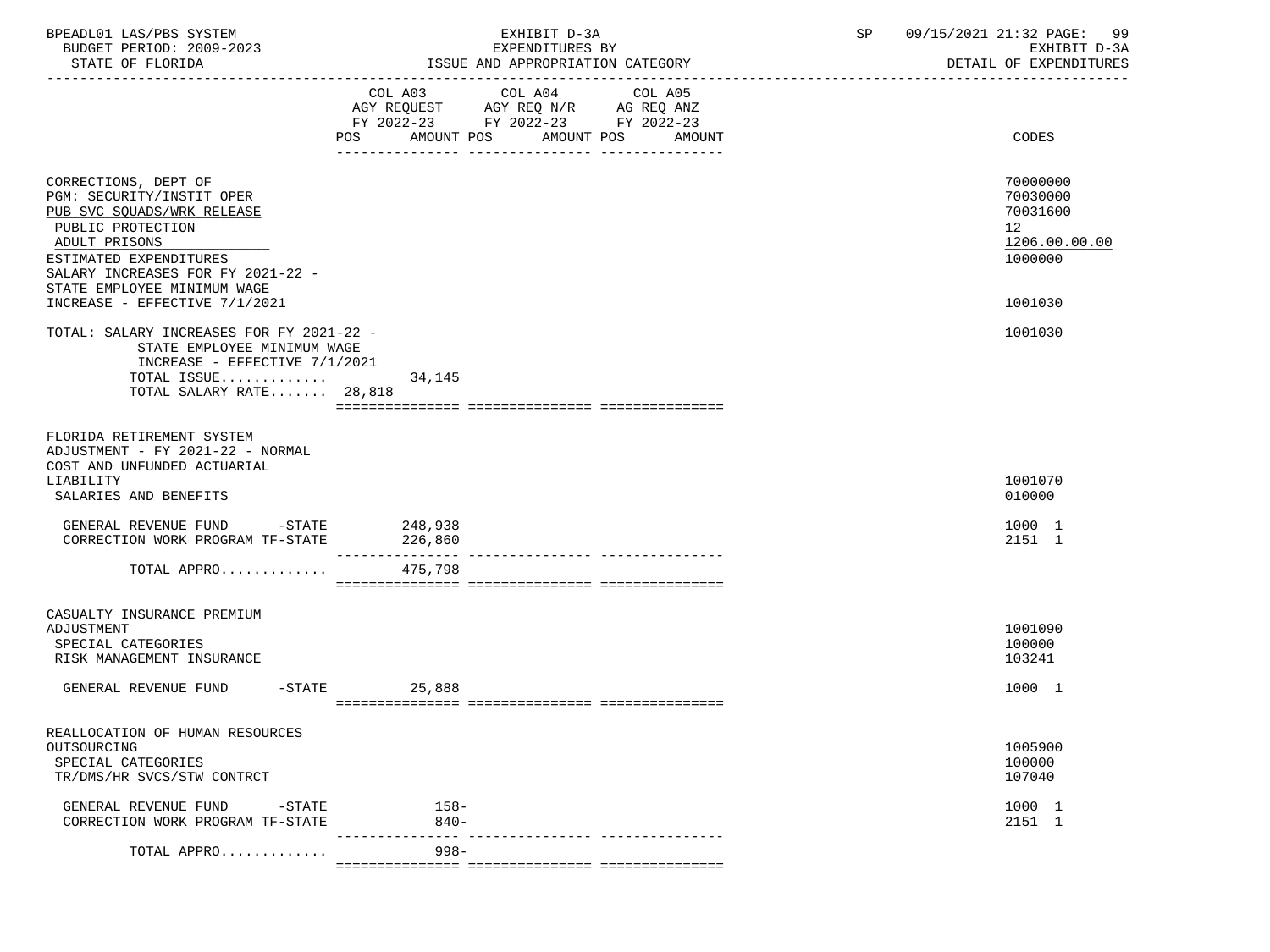| BPEADL01 LAS/PBS SYSTEM<br>BUDGET PERIOD: 2009-2023<br>STATE OF FLORIDA                                                                                                                               | EXHIBIT D-3A<br>EXPENDITURES BY<br>ISSUE AND APPROPRIATION CATEGORY                                                                             | 09/15/2021 21:32 PAGE: 100<br>SP<br>EXHIBIT D-3A<br>DETAIL OF EXPENDITURES                           |
|-------------------------------------------------------------------------------------------------------------------------------------------------------------------------------------------------------|-------------------------------------------------------------------------------------------------------------------------------------------------|------------------------------------------------------------------------------------------------------|
|                                                                                                                                                                                                       | COL A03 COL A04 COL A05<br>AGY REQUEST AGY REQ N/R AG REQ ANZ<br>FY 2022-23 FY 2022-23 FY 2022-23<br><b>POS</b><br>AMOUNT POS AMOUNT POS AMOUNT | CODES                                                                                                |
| CORRECTIONS, DEPT OF<br>PGM: SECURITY/INSTIT OPER<br>PUB SVC SQUADS/WRK RELEASE<br>PUBLIC PROTECTION<br>ADULT PRISONS<br>EMPLOYEE RETENTION AND DEVELOPMENT<br>RETENTION PAY<br>SALARIES AND BENEFITS |                                                                                                                                                 | 70000000<br>70030000<br>70031600<br>12 <sup>7</sup><br>1206.00.00.00<br>8500000<br>8500A10<br>010000 |
| GENERAL REVENUE FUND<br>$-$ STATE                                                                                                                                                                     | 310,591                                                                                                                                         | 1000 1                                                                                               |
|                                                                                                                                                                                                       |                                                                                                                                                 |                                                                                                      |

2022-2023 BUDGET YEAR NARRATIVE: IT COMPONENT? NO

 This issue requests \$15,861,912 from the General Revenue Fund for targeted retention of Correctional Officer (\$13,795,205), Correctional Probation Officer (\$1,934,441) and Inspector General (\$132,266) series positions.

 The Florida Department of Corrections (Department) faces historically high turnover rates in the Correctional Officer (CO) and Correctional Probation Officer (CPO) series. Turnover rates for CO and CPO positions have increased as follows:

| Fiscal Year | CO's  | CPO's     |
|-------------|-------|-----------|
| FY 2011-12  | 18.6% | $9.1$ $8$ |
| FY 2012-13  | 17.5% | 12.7%     |
| FY 2013-14  | 19.8% | 13.1%     |
| FY 2014-15  | 22.2% | 13.9%     |
| FY 2015-16  | 28.9% | 12.3%     |
| FY 2016-17  | 32.3% | 17.2%     |
| FY 2017-18  | 32.4% | 15.9%     |
| FY 2018-19  | 35.9% | 20.2%     |
| FY 2019-20  | 36.3% | 15.8%     |
| FY 2020-21  | 46.8% | 20.2%     |

 While some of this turnover rate is due to the stress of extended work schedules and increased demand for overtime in dangerous environments, much of it is also due to the Department's inability to compete with the higher salaries paid by counties, Sheriff's Offices, and other state law enforcement agencies. To address the pay disparity aspect of dealing with critically low staffing levels, the Department requests funding for a targeted retention pay step plan to provide a \$2,500 retention increase for employees reaching eight years between October 1, 2022 and September 30, 2023; \$1,500 retention increase for employees reaching five years between October 1, 2022 and September 30, 2023; and \$1,000 retention increase for employees reaching two years between October 1, 2022 and September 30, 2023. The retention increase applies to Correctional Officer-Colonel and Correctional Probation Officer-Senior Supervisor and Inspector-Inspector Supervisor.

Other key CO statistics:

 -Currently, almost 24% of the Department's CO's have less one year of experience, which impacts both the safety and security of other officers as well as those under the department's custody.

-45% of COs terminate their employment within 12 months of being hired.

-62% of COs terminate their employment within two years of being hired.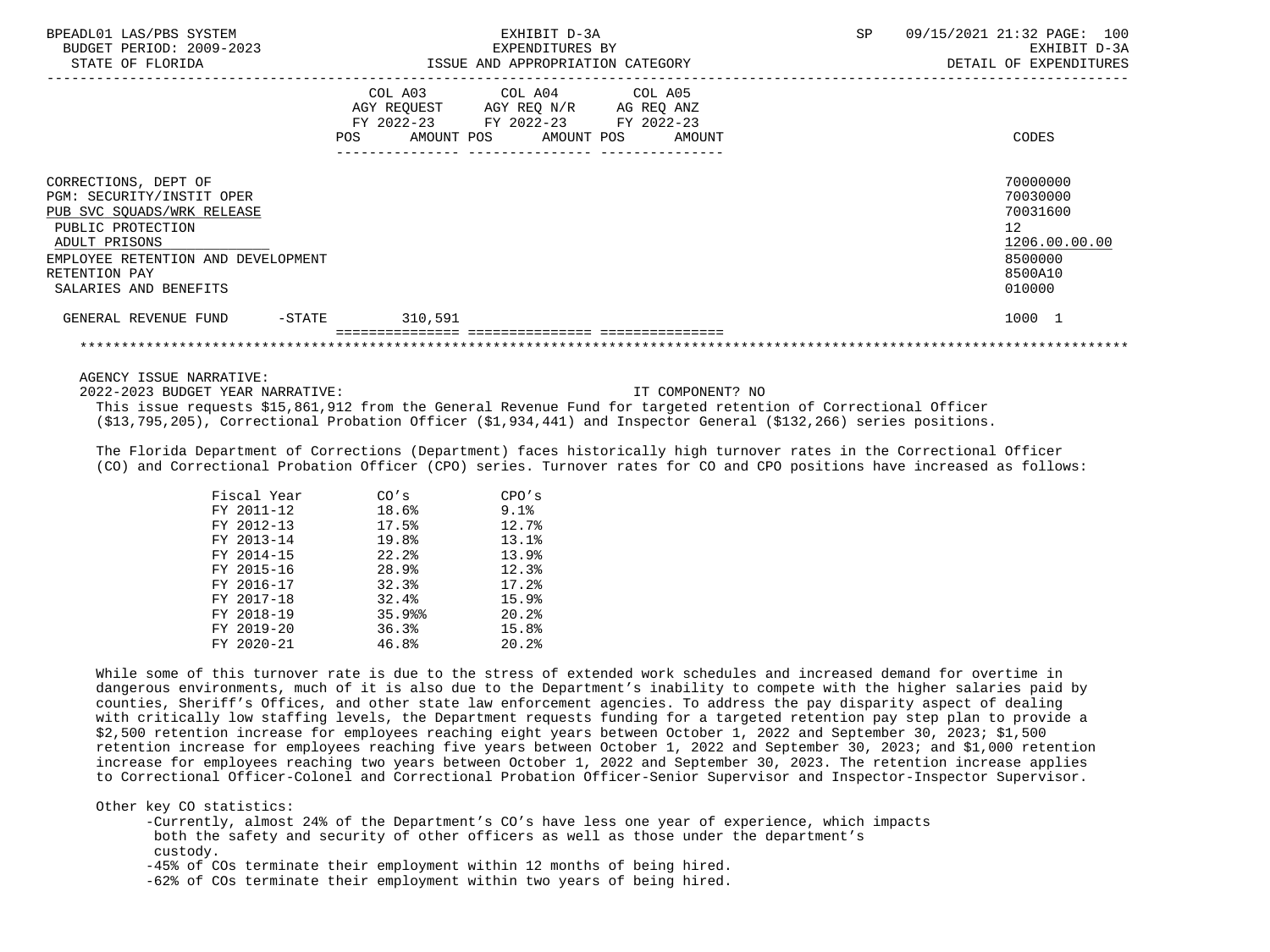| BPEADL01 LAS/PBS SYSTEM |                          |
|-------------------------|--------------------------|
|                         | BUDGET PERIOD: 2009-2023 |
|                         |                          |

|                                                                                                   | COL A03           | COL A04                            | COL A05                     |                                                                                                                                                                                                                           |                          |
|---------------------------------------------------------------------------------------------------|-------------------|------------------------------------|-----------------------------|---------------------------------------------------------------------------------------------------------------------------------------------------------------------------------------------------------------------------|--------------------------|
|                                                                                                   |                   | AGY REQUEST AGY REQ N/R AG REQ ANZ |                             |                                                                                                                                                                                                                           |                          |
|                                                                                                   |                   | FY 2022-23 FY 2022-23 FY 2022-23   |                             |                                                                                                                                                                                                                           |                          |
|                                                                                                   | AMOUNT POS<br>POS |                                    | AMOUNT POS<br><b>AMOUNT</b> |                                                                                                                                                                                                                           | <b>CODES</b>             |
|                                                                                                   |                   |                                    |                             |                                                                                                                                                                                                                           |                          |
| CORRECTIONS, DEPT OF                                                                              |                   |                                    |                             |                                                                                                                                                                                                                           | 70000000                 |
| PGM: SECURITY/INSTIT OPER                                                                         |                   |                                    |                             |                                                                                                                                                                                                                           | 70030000                 |
| PUB SVC SQUADS/WRK RELEASE                                                                        |                   |                                    |                             |                                                                                                                                                                                                                           | 70031600                 |
| PUBLIC PROTECTION                                                                                 |                   |                                    |                             |                                                                                                                                                                                                                           | 12                       |
| ADULT PRISONS<br>EMPLOYEE RETENTION AND DEVELOPMENT                                               |                   |                                    |                             |                                                                                                                                                                                                                           | 1206.00.00.00<br>8500000 |
| RETENTION PAY                                                                                     |                   |                                    |                             |                                                                                                                                                                                                                           | 8500A10                  |
|                                                                                                   |                   |                                    |                             |                                                                                                                                                                                                                           |                          |
| -As of August 31, 2021, the median years of service for COs was 2.6 years.                        |                   |                                    |                             |                                                                                                                                                                                                                           |                          |
| -As of September 1, 2021, 46 facilities had a vacancy rate above 10%, 29 of which had a           |                   |                                    |                             |                                                                                                                                                                                                                           |                          |
| vacancy rate over 20%.                                                                            |                   |                                    |                             | -As of April 29, 2021, there were a total of 2,274 filled CO positions that were unavailable                                                                                                                              |                          |
|                                                                                                   |                   |                                    |                             | due to workers compensation, Family Medical Leave Act, extended illness, military leave, resignations, or                                                                                                                 |                          |
| dismissals.                                                                                       |                   |                                    |                             |                                                                                                                                                                                                                           |                          |
| -The Department spends approximately \$36,226 on costs related to turnover for each CO that       |                   |                                    |                             |                                                                                                                                                                                                                           |                          |
| separates from the Department (this includes separation and hiring processing costs,              |                   |                                    |                             |                                                                                                                                                                                                                           |                          |
| training costs, and overtime costs as a result of backfilling while new officers move             |                   |                                    |                             |                                                                                                                                                                                                                           |                          |
| through the certification process).                                                               |                   |                                    |                             | -During Fiscal Year 2020-21, more than 5,100 COs separated from the department, which cost more than                                                                                                                      |                          |
| \$188 million.                                                                                    |                   |                                    |                             |                                                                                                                                                                                                                           |                          |
| -43 Florida counties pay their COs more than the Department's base CO salary.                     |                   |                                    |                             |                                                                                                                                                                                                                           |                          |
| -Of the 10 largest prison systems in the country, Florida ranks 8th in starting CO salaries       |                   |                                    |                             |                                                                                                                                                                                                                           |                          |
| (the average is $$40,092$ ).                                                                      |                   |                                    |                             |                                                                                                                                                                                                                           |                          |
| Other key CPO statistics:                                                                         |                   |                                    |                             |                                                                                                                                                                                                                           |                          |
|                                                                                                   |                   |                                    |                             | -Currently, almost 24% of the Department's CO's and 37% of CPO's have less than one year of experience as of                                                                                                              |                          |
|                                                                                                   |                   |                                    |                             | June 30, 2021, which impacts both the safety and security of other officers as well as those under                                                                                                                        |                          |
| the Department's supervision.                                                                     |                   |                                    |                             |                                                                                                                                                                                                                           |                          |
|                                                                                                   |                   |                                    |                             | -Department CPO salaries $(533,607)$ are significantly less than the national average $(558,790)$ .                                                                                                                       |                          |
| Inspector General statistics:                                                                     |                   |                                    |                             |                                                                                                                                                                                                                           |                          |
|                                                                                                   |                   |                                    |                             | -According to the Department of Management Services, the average Department Inspector base salary (\$44,644) as                                                                                                           |                          |
|                                                                                                   |                   |                                    |                             | of September 2021, was significantly less than the state average (\$53,241) and the national average (\$57,519).                                                                                                          |                          |
|                                                                                                   |                   |                                    |                             | -Of the 130 established IG positions, an average of 111 were filled in Fiscal Year 2020-21 - a 15% vacancy rate.                                                                                                          |                          |
| -In Fiscal Year 2020-21, there was a total of 19,142 activities assigned to Inspectors.           |                   |                                    |                             |                                                                                                                                                                                                                           |                          |
|                                                                                                   |                   |                                    |                             | -Department Inspectors average caseload over the last three fiscal years is approximately 151 cases per<br>inspector. As reported in Fiscal Year 2017-18, the Chief IG reported that a manageable caseload for Inspectors |                          |
| is 62-67 cases per Inspector.                                                                     |                   |                                    |                             |                                                                                                                                                                                                                           |                          |
|                                                                                                   |                   |                                    |                             |                                                                                                                                                                                                                           |                          |
|                                                                                                   |                   |                                    |                             | Since there are no positions involved with this request, the Other Salary Additive (OAD) transaction was used to increase                                                                                                 |                          |
| salaries.                                                                                         |                   |                                    |                             |                                                                                                                                                                                                                           |                          |
|                                                                                                   |                   |                                    |                             | This issue is consistent with the Florida Strategic Plan for Economic Development strategy to create and sustain vibrant,                                                                                                 |                          |
| safe, healthy and resilient communities that attract workers, resilient, businesses and visitors. |                   |                                    |                             |                                                                                                                                                                                                                           |                          |
|                                                                                                   |                   |                                    |                             |                                                                                                                                                                                                                           |                          |

Activity Reference: Maintaining Security

 Instruct, Supervise, Investigate, and Report \*\*\*\*\*\*\*\*\*\*\*\*\*\*\*\*\*\*\*\*\*\*\*\*\*\*\*\*\*\*\*\*\*\*\*\*\*\*\*\*\*\*\*\*\*\*\*\*\*\*\*\*\*\*\*\*\*\*\*\*\*\*\*\*\*\*\*\*\*\*\*\*\*\*\*\*\*\*\*\*\*\*\*\*\*\*\*\*\*\*\*\*\*\*\*\*\*\*\*\*\*\*\*\*\*\*\*\*\*\*\*\*\*\*\*\*\*\*\*\*\*\*\*\*\*\*\*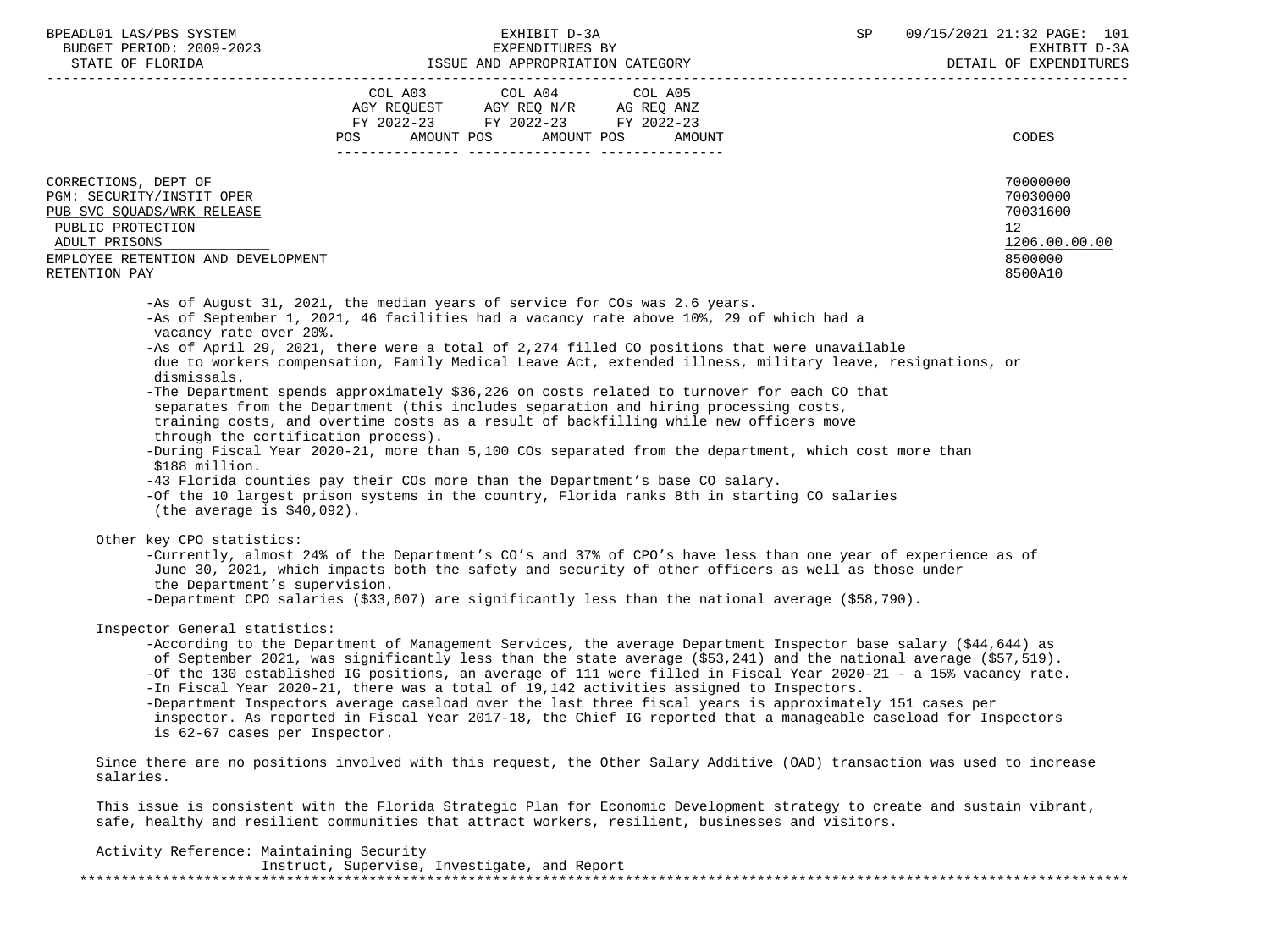| BPEADL01 LAS/PBS SYSTEM<br>BUDGET PERIOD: 2009-2023<br>STATE OF FLORIDA                                                                                                                 |                    | EXHIBIT D-3A<br>EXPENDITURES BY<br>ISSUE AND APPROPRIATION CATEGORY |                                                                                           |                  |          |               | SP 09/15/2021 21:32 PAGE: 102<br>EXHIBIT D-3A<br>DETAIL OF EXPENDITURES                    |
|-----------------------------------------------------------------------------------------------------------------------------------------------------------------------------------------|--------------------|---------------------------------------------------------------------|-------------------------------------------------------------------------------------------|------------------|----------|---------------|--------------------------------------------------------------------------------------------|
|                                                                                                                                                                                         | COL A03            | POS AMOUNT POS AMOUNT POS                                           | COL A04 COL A05<br>AGY REQUEST AGY REQ N/R AG REQ ANZ<br>FY 2022-23 FY 2022-23 FY 2022-23 | AMOUNT           |          |               | <b>CODES</b>                                                                               |
| CORRECTIONS, DEPT OF<br>PGM: SECURITY/INSTIT OPER<br>PUB SVC SQUADS/WRK RELEASE<br>PUBLIC PROTECTION<br>ADULT PRISONS<br>EMPLOYEE RETENTION AND DEVELOPMENT<br>RETENTION PAY            |                    |                                                                     |                                                                                           |                  |          |               | 70000000<br>70030000<br>70031600<br>12 <sup>°</sup><br>1206.00.00.00<br>8500000<br>8500A10 |
| POSITION DETAIL OF SALARIES AND BENEFITS:                                                                                                                                               |                    |                                                                     |                                                                                           |                  |          |               | LAPSE LAPSED SALARIES                                                                      |
|                                                                                                                                                                                         | FTE                | BASE RATE                                                           | ADDITIVES BENEFITS                                                                        |                  | SUBTOTAL | $\sim$ $\sim$ | AND BENEFITS                                                                               |
| A03 - AGY REQUEST FY 2022-23                                                                                                                                                            |                    |                                                                     |                                                                                           |                  |          |               |                                                                                            |
| CHANGES TO CURRENTLY AUTHORIZED POSITIONS<br>OTHER SALARY AMOUNT                                                                                                                        |                    |                                                                     |                                                                                           |                  |          |               |                                                                                            |
| 1000 GENERAL REVENUE FUND                                                                                                                                                               |                    |                                                                     |                                                                                           |                  |          |               | 310,591                                                                                    |
|                                                                                                                                                                                         |                    |                                                                     |                                                                                           |                  |          |               | 310,591<br>==============                                                                  |
|                                                                                                                                                                                         |                    |                                                                     |                                                                                           |                  |          |               |                                                                                            |
| COMPREHENSIVE PAY PLAN<br>SALARIES AND BENEFITS                                                                                                                                         |                    |                                                                     |                                                                                           |                  |          |               | 8500A50<br>010000                                                                          |
| GENERAL REVENUE FUND                                                                                                                                                                    | $-STATE$ 3.632.395 |                                                                     |                                                                                           |                  |          |               | 1000 1                                                                                     |
|                                                                                                                                                                                         |                    | _____________________________________                               |                                                                                           |                  |          |               |                                                                                            |
| AGENCY ISSUE NARRATIVE:<br>2022-2023 BUDGET YEAR NARRATIVE:<br>This issue requests \$171,126,860 (\$161,336,290 for Correctional Officer series, \$9,139,759 for Correctional Probation |                    |                                                                     |                                                                                           | IT COMPONENT? NO |          |               |                                                                                            |

 This issue requests \$171,126,860 (\$161,336,290 for Correctional Officer series, \$9,139,759 for Correctional Probation Officer series and \$650,811 for Inspector General) in recurring dollars from the General Revenue Fund to provide additional funding for the Florida Department of Corrections (Department) comprehensive pay plan. The Department proposes funding a comprehensive pay package that starts with a baseline salary of \$20 per hour for certified staff in the Correctional Officers, Correctional Probation Officers and Inspector General series. The proposed plan adjusts salaries to avoid pay compression and remove disincentives to promotion and external job opportunities.

 The Department faces staff attrition and recruiting issues. This has resulted in over 5,200 vacancies among security staff. The Department pays significantly less competitive wages than an employee could earn doing similar work for another agency or a private employer in every possible category.

 In some cases, inmates have work-release jobs that earn a higher wage than the correctional officers (COs) who supervise them. In other instances, correctional probation officers (CPOs) have been forced to take second jobs to make ends meet and have found themselves working next to the very offender the officer supervises. In many cases, the service industry pays more for unskilled labor than the Department can pay for trained and certified officers.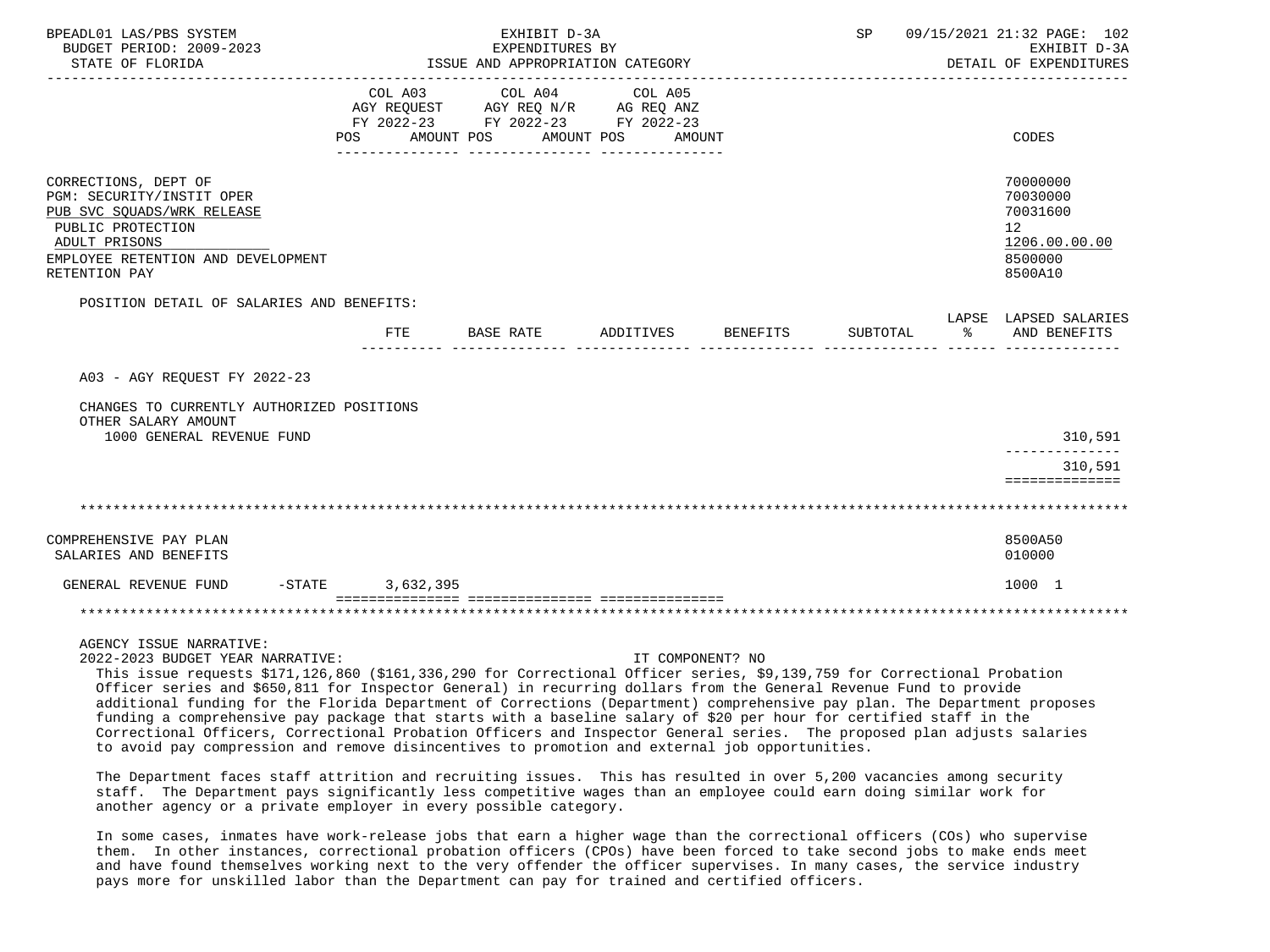| BPEADL01 LAS/PBS SYSTEM<br>BUDGET PERIOD: 2009-2023<br>STATE OF FLORIDA                                                                                                               | EXHIBIT D-3A<br>EXPENDITURES BY<br>ISSUE AND APPROPRIATION CATEGORY                                                                               | SP | 09/15/2021 21:32 PAGE: 103<br>EXHIBIT D-3A<br>DETAIL OF EXPENDITURES          |
|---------------------------------------------------------------------------------------------------------------------------------------------------------------------------------------|---------------------------------------------------------------------------------------------------------------------------------------------------|----|-------------------------------------------------------------------------------|
|                                                                                                                                                                                       | COL A03 COL A04 COL A05<br>AGY REOUEST<br>AGY REO N/R AG REO ANZ<br>FY 2022-23 FY 2022-23 FY 2022-23<br>AMOUNT POS<br>AMOUNT POS<br>POS<br>AMOUNT |    | CODES                                                                         |
| CORRECTIONS, DEPT OF<br>PGM: SECURITY/INSTIT OPER<br>PUB SVC SQUADS/WRK RELEASE<br>PUBLIC PROTECTION<br>ADULT PRISONS<br>EMPLOYEE RETENTION AND DEVELOPMENT<br>COMPREHENSIVE PAY PLAN |                                                                                                                                                   |    | 70000000<br>70030000<br>70031600<br>12<br>1206.00.00.00<br>8500000<br>8500A50 |

The below data displays the various classes affected and the proposed pay increases.

## SECURITY OPERATIONS CLASSES

| Class | Current           | Current | New     |                 |                    |        | # Fte   |         |
|-------|-------------------|---------|---------|-----------------|--------------------|--------|---------|---------|
| Title | Title             | Rate    | Rate    | Increase        | Comments           | Fte's  | Changes | Change  |
| 8003  | CO <sub>.</sub>   | 33,500  | 41,600  | 24%             | \$20/hour          | 12,743 | 12,430  | 97.50%  |
| 8005  | Sqt               | 36,850  | 45,760  | 10%             | above CO rate      | 4,488  | 4,282   | 95.40%  |
| 8011  | Lt                | 40,535  | 52,624  | 15%             | above Sqt rate     | 534    | 529     | 99.10%  |
| 8013  | Captain           | 44,589  | 57,886  | 10%             | above Lt rate      | 354    | 351     | 99.20%  |
| 8015  | Major             | 60,693  | 69,463  | 20 <sup>8</sup> | above Capt rate    | 90     | 90      | 100.00% |
| 8017  | Colonel           | 65,891  | 76,409  | 10%             | above Major rate   | 47     | 47      | 100.00% |
| 7941  | Asst Warden       | 74,697  | 84,050  | 10%             | above Colonel rate | 103    | 103     | 100.00% |
| 7948  | Warden            | 88,927  | 100,860 | 20 <sup>8</sup> | above Asst Warden  | 50     | 50      | 100.00% |
| 8273  | Asst Req Director | 98,227  | 110,946 | 10 <sub>8</sub> | above Warden       | 4      |         | 100.00% |
| 8271  | Reg Director      | 114,770 | 122,041 | 10%             | above Asst Reg Dir | 4      |         | 100.00% |
|       |                   |         |         |                 |                    |        |         |         |

### COMMUNITY CORRECTIONS CLASSES

| Class | Current            | Current | New     |                 |                     | #     | # Fte   |        |
|-------|--------------------|---------|---------|-----------------|---------------------|-------|---------|--------|
| Title | Title              | Rate    | Rate    | Increase        | Comments            | Fte's | Changes | Change |
| 8036  | <b>CPO</b>         | 33,607  | 41,600  | 24%             | \$20/hour           | 592   | 528     | 89.19% |
| 8039  | CPO Sr Off         | 36,200  | 47,840  | 15%             | above CPO rate      | 944   | 670     | 70.97% |
| 8040  | CP Specialist      | 36,200  | 47,840  | 15%             | above CPO rate      | 351   | 56      | 15.95% |
| 8045  | CP Supervisor      | 39,028  | 52,624  | 10 <sub>8</sub> | above CP Spec rate  | 196   | 34      | 17.35% |
| 8046  | CP Sr Sup          | 41,045  | 57,886  | 10 <sub>8</sub> | above CP Sup rate   | 101   | 27      | 26.73% |
| 5258  | Deputy Circuit Adm | 66,950  | 84,050  |                 | same as Asst Warden | 17    | 17      | 100.0% |
| 5256  | Circuit Adm        | 80,000  | 100,860 | 10%             | same as Warden      | 20    | 20      | 100.0% |
| 5259  | Asst Req Director  | 96,000  | 110,946 | 10%             | same as Security    | 4     | 4       | 100.0% |
| 8272  | Reg Director       | 110,000 | 122,041 | 10%             | same as Security    |       |         | 100.0% |

|       | INSPECTOR GENERAL CLASSES |         |        |          |          |       |         |        |
|-------|---------------------------|---------|--------|----------|----------|-------|---------|--------|
| Class | Current                   | Current | New    |          |          |       | # Fte   |        |
| Title | Title                     | Rate    | Rate   | Increase | Comments | Fte's | Changes | Chanqe |
| 8026  | Inspector                 | 41,000  | 48,000 | 17%      |          | 68    | 64      | 94.10% |
| 8028  | Sr Inspector              | 48,000  | 55,000 | 15%      |          | 54    | 34      | 63.00% |
| 8029  | Inspector Sup             | 60,000  | 67,000 | 12%      |          |       |         | 69.20  |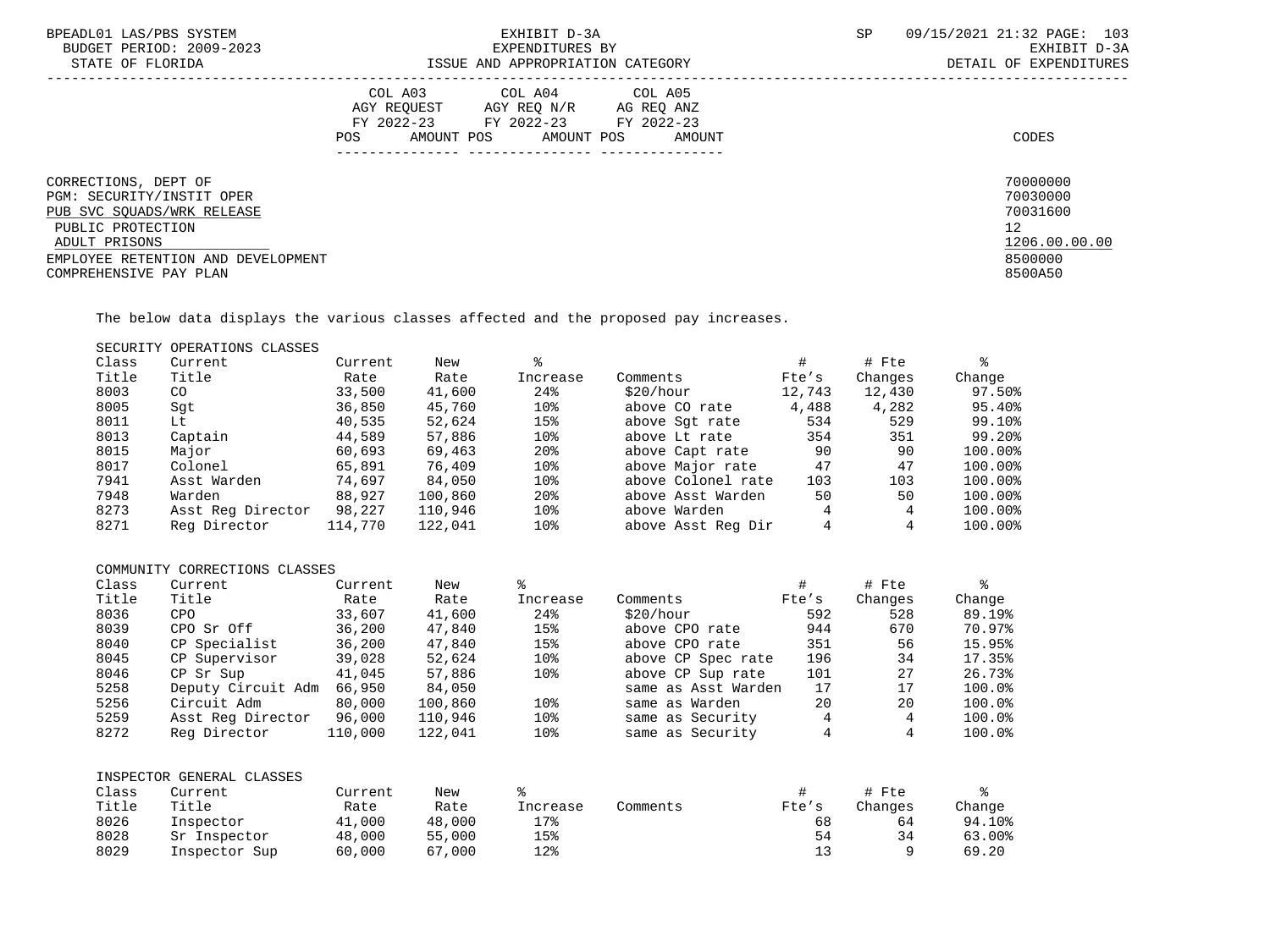| BPEADL01 LAS/PBS SYSTEM<br>BUDGET PERIOD: 2009-2023<br>STATE OF FLORIDA                            | EXHIBIT D-3A<br>EXPENDITURES BY<br>ISSUE AND APPROPRIATION CATEGORY                                                                                                           | 09/15/2021 21:32 PAGE: 104<br>SP.<br>EXHIBIT D-3A<br>DETAIL OF EXPENDITURES |
|----------------------------------------------------------------------------------------------------|-------------------------------------------------------------------------------------------------------------------------------------------------------------------------------|-----------------------------------------------------------------------------|
|                                                                                                    | COL A03<br>COL A04<br>COL A05<br>AGY REOUEST<br>AGY REO N/R AG REO ANZ<br>FY 2022-23 FY 2022-23<br>FY 2022-23<br>AMOUNT POS<br>AMOUNT POS<br>POS<br>AMOUNT<br>--------------- | CODES                                                                       |
| CORRECTIONS, DEPT OF                                                                               |                                                                                                                                                                               | 70000000<br>70030000                                                        |
| PGM: SECURITY/INSTIT OPER<br>PUB SVC SOUADS/WRK RELEASE                                            |                                                                                                                                                                               | 70031600                                                                    |
| PUBLIC PROTECTION<br>ADULT PRISONS<br>EMPLOYEE RETENTION AND DEVELOPMENT<br>COMPREHENSIVE PAY PLAN |                                                                                                                                                                               | 12<br>1206.00.00.00<br>8500000<br>8500A50                                   |

 Upon adopting this pay structure, the Department expects that the rapid attrition of the workforce will slow and soon cease, that many of the employees who preferred to work for the Department but could not make ends meet will return, and that the new pay structure will radically improve recruiting efforts. It is anticipated that the improved recruiting will begin to reverse the vacancy situation significantly.

 Since there are no positions involved with this request, the Other Salary Additive (OAD) transaction was used to increase salaries.

 This issue is consistent with the Florida Strategic Plan for Economic Development strategy to improve the efficiency and effectiveness of government agencies at all levels.

 Activity Reference: Maintaining Security Instruct, Supervise, Investigate and Report \*\*\*\*\*\*\*\*\*\*\*\*\*\*\*\*\*\*\*\*\*\*\*\*\*\*\*\*\*\*\*\*\*\*\*\*\*\*\*\*\*\*\*\*\*\*\*\*\*\*\*\*\*\*\*\*\*\*\*\*\*\*\*\*\*\*\*\*\*\*\*\*\*\*\*\*\*\*\*\*\*\*\*\*\*\*\*\*\*\*\*\*\*\*\*\*\*\*\*\*\*\*\*\*\*\*\*\*\*\*\*\*\*\*\*\*\*\*\*\*\*\*\*\*\*\*\*

POSITION DETAIL OF SALARIES AND BENEFITS:

|              |   |  | . |            |
|--------------|---|--|---|------------|
| 군모도<br>⊥ ⊥ ⊥ | ⊷ |  |   | <b>ANT</b> |
|              |   |  |   | . <u>.</u> |

A03 - AGY REQUEST FY 2022-23

## CHANGES TO CURRENTLY AUTHORIZED POSITIONS OTHER SALARY AMOUNT

 1000 GENERAL REVENUE FUND 3,632,395 -------------- 3,632,395

==============

| TOTAL: ADULT PRISONS         |            | 1206.00.00.00                    |  |
|------------------------------|------------|----------------------------------|--|
| BY FUND TYPE                 |            |                                  |  |
| GENERAL REVENUE FUND         | 69,134,860 | 1000                             |  |
| TRUST FUNDS                  | 29,563,336 | 2000                             |  |
| TOTAL POSITIONS $934.00$     |            |                                  |  |
| TOTAL PROG COMP 98,698,196   |            |                                  |  |
| TOTAL SALARY RATE 47,953,138 |            |                                  |  |
|                              |            | . ================ ============= |  |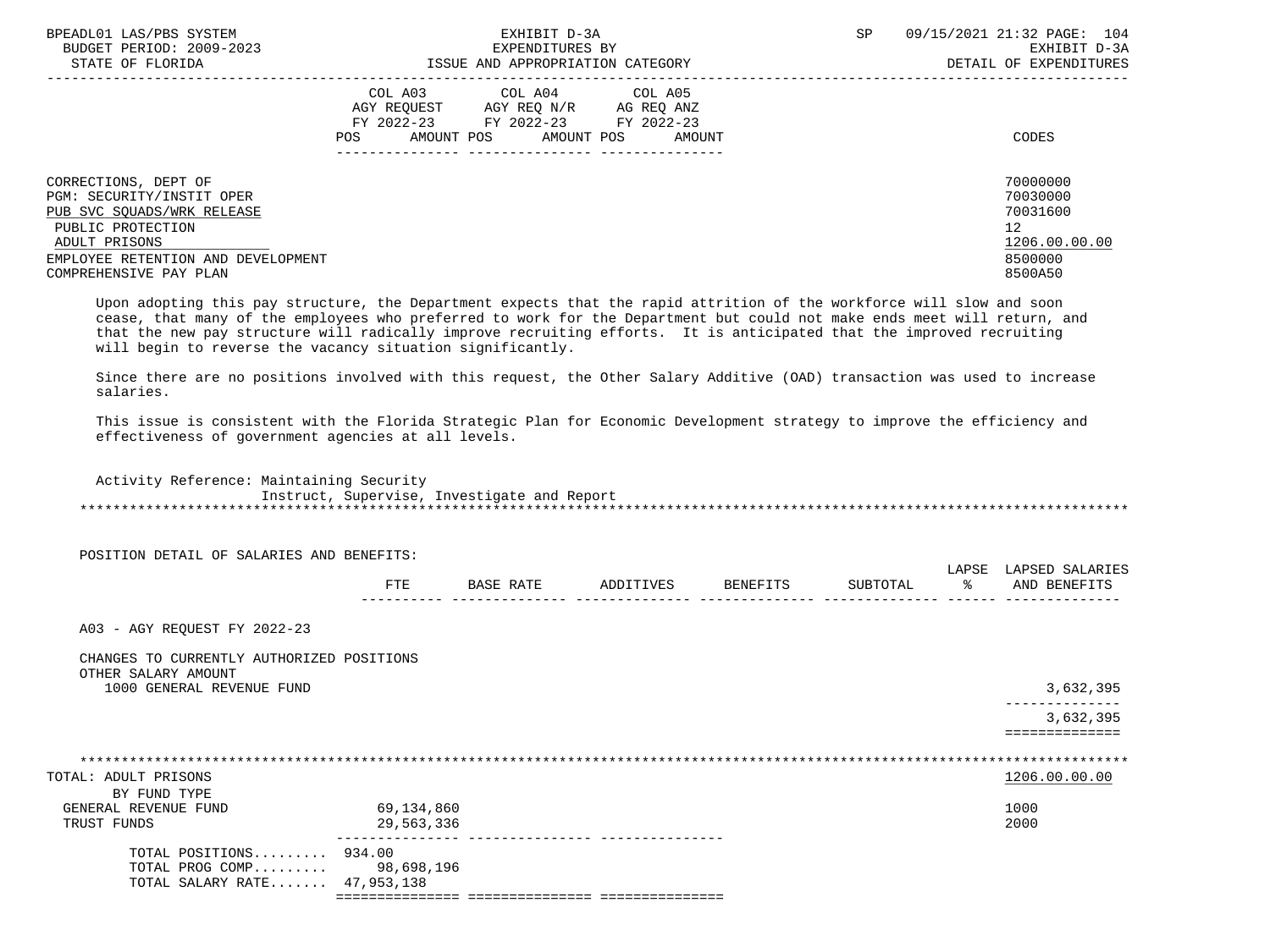| BPEADL01 LAS/PBS SYSTEM<br>BUDGET PERIOD: 2009-2023<br>STATE OF FLORIDA                                                                                                                                                                         |                             | EXHIBIT D-3A<br>EXPENDITURES BY<br>ISSUE AND APPROPRIATION CATEGORY                                                                  | SP | 09/15/2021 21:32 PAGE: 105<br>EXHIBIT D-3A<br>DETAIL OF EXPENDITURES                    |
|-------------------------------------------------------------------------------------------------------------------------------------------------------------------------------------------------------------------------------------------------|-----------------------------|--------------------------------------------------------------------------------------------------------------------------------------|----|-----------------------------------------------------------------------------------------|
|                                                                                                                                                                                                                                                 | POS                         | COL A03 COL A04 COL A05<br>AGY REQUEST AGY REQ N/R AG REQ ANZ<br>FY 2022-23 FY 2022-23 FY 2022-23<br>AMOUNT POS AMOUNT POS<br>AMOUNT |    | CODES                                                                                   |
| CORRECTIONS, DEPT OF<br>PGM: SECURITY/INSTIT OPER<br>EXEC DIRECTION/SUPPORT<br>GOV OPERATIONS/SUPPORT<br>EXEC LEADERSHIP/SUPPRT SVC<br>ESTIMATED EXPENDITURES<br>ESTIMATED EXPENDITURES - OPERATIONS<br>SALARY RATE<br>SALARY RATE 21, 254, 822 |                             |                                                                                                                                      |    | 70000000<br>70030000<br>70031900<br>16<br>1602.00.00.00<br>1000000<br>1001000<br>000000 |
| SALARIES AND BENEFITS                                                                                                                                                                                                                           |                             |                                                                                                                                      |    | 010000                                                                                  |
| GENERAL REVENUE FUND                                                                                                                                                                                                                            | 470.00<br>-STATE 36,311,127 |                                                                                                                                      |    | 1000 1                                                                                  |
| OTHER PERSONAL SERVICES                                                                                                                                                                                                                         |                             |                                                                                                                                      |    | 030000                                                                                  |
| GENERAL REVENUE FUND                                                                                                                                                                                                                            | -STATE 880,786              |                                                                                                                                      |    | 1000 1                                                                                  |
| <b>EXPENSES</b>                                                                                                                                                                                                                                 |                             |                                                                                                                                      |    | 040000                                                                                  |
| GENERAL REVENUE FUND -STATE 2,736,253                                                                                                                                                                                                           |                             |                                                                                                                                      |    | 1000 1<br>2339 1                                                                        |
| TOTAL APPRO                                                                                                                                                                                                                                     | 2,863,758                   |                                                                                                                                      |    |                                                                                         |
| OPERATING CAPITAL OUTLAY                                                                                                                                                                                                                        |                             |                                                                                                                                      |    | 060000                                                                                  |
| GENERAL REVENUE FUND                                                                                                                                                                                                                            | $-$ STATE<br>203,220        |                                                                                                                                      |    | 1000 1                                                                                  |
| SPECIAL CATEGORIES<br>ACQUISITION/MOTOR VEHICLES                                                                                                                                                                                                |                             |                                                                                                                                      |    | 100000<br>100021                                                                        |
| GENERAL REVENUE FUND                                                                                                                                                                                                                            | -STATE 925,000              |                                                                                                                                      |    | 1000 1                                                                                  |
| CONTRACTED SERVICES                                                                                                                                                                                                                             |                             |                                                                                                                                      |    | 100777                                                                                  |
| GENERAL REVENUE FUND                                                                                                                                                                                                                            | -STATE 7,761,951            |                                                                                                                                      |    | 1000 1                                                                                  |
|                                                                                                                                                                                                                                                 |                             |                                                                                                                                      |    |                                                                                         |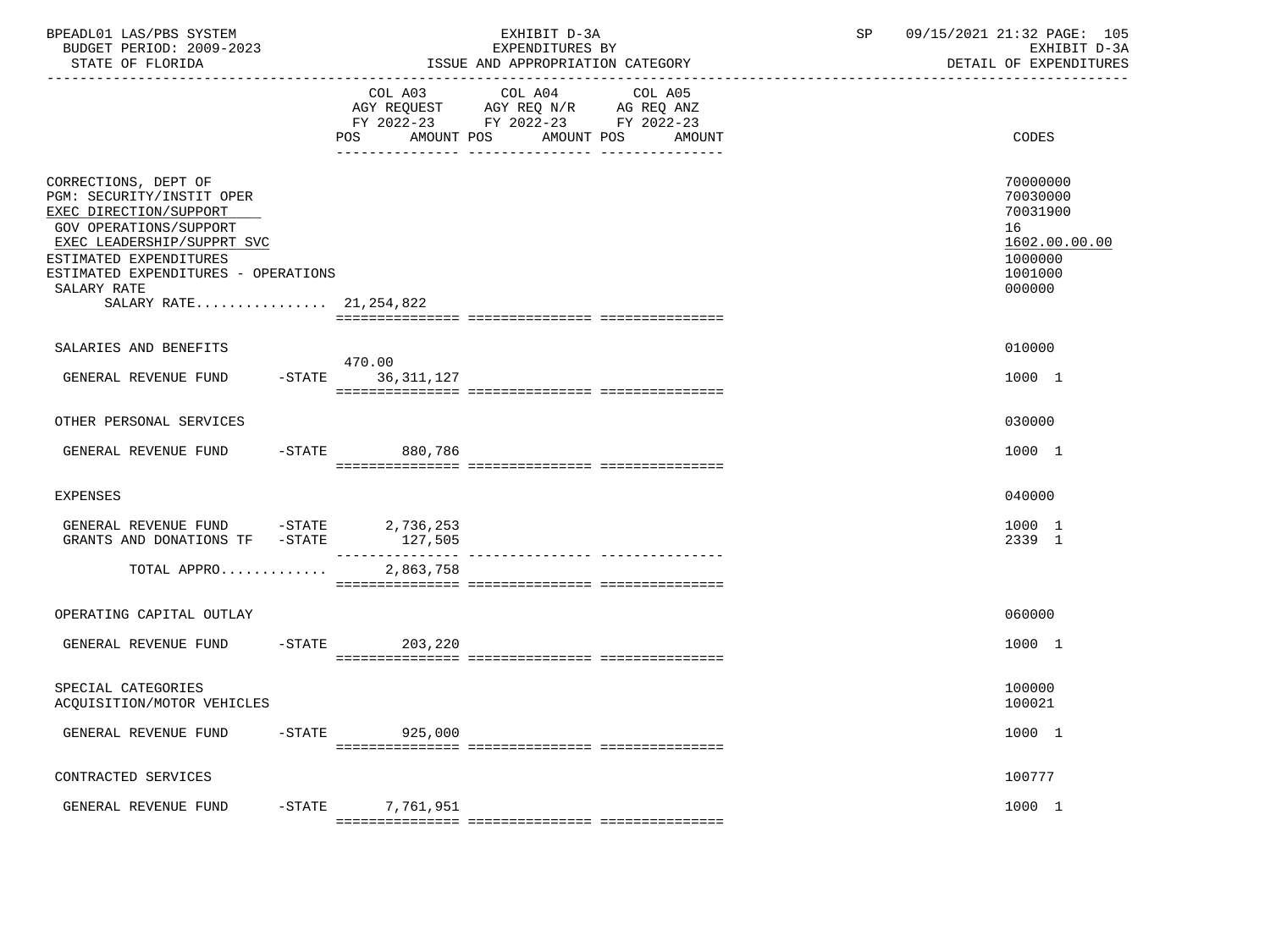| BPEADL01 LAS/PBS SYSTEM<br>BUDGET PERIOD: 2009-2023<br>STATE OF FLORIDA                                                                                                                                                                                 |                              | EXHIBIT D-3A<br>EXPENDITURES BY<br>ISSUE AND APPROPRIATION CATEGORY                                                  | SP | 09/15/2021 21:32 PAGE: 106<br>EXHIBIT D-3A<br>DETAIL OF EXPENDITURES                              |
|---------------------------------------------------------------------------------------------------------------------------------------------------------------------------------------------------------------------------------------------------------|------------------------------|----------------------------------------------------------------------------------------------------------------------|----|---------------------------------------------------------------------------------------------------|
|                                                                                                                                                                                                                                                         | COL A03<br>AMOUNT POS<br>POS | COL A04<br>COL A05<br>AGY REQUEST AGY REQ N/R AG REQ ANZ<br>FY 2022-23 FY 2022-23 FY 2022-23<br>AMOUNT POS<br>AMOUNT |    | CODES                                                                                             |
| CORRECTIONS, DEPT OF<br>PGM: SECURITY/INSTIT OPER<br>EXEC DIRECTION/SUPPORT<br>GOV OPERATIONS/SUPPORT<br>EXEC LEADERSHIP/SUPPRT SVC<br>ESTIMATED EXPENDITURES<br>ESTIMATED EXPENDITURES - OPERATIONS<br>SPECIAL CATEGORIES<br>SALARY INCENTIVE PAYMENTS |                              |                                                                                                                      |    | 70000000<br>70030000<br>70031900<br>16<br>1602.00.00.00<br>1000000<br>1001000<br>100000<br>103290 |
| GENERAL REVENUE FUND -STATE 165,080                                                                                                                                                                                                                     |                              |                                                                                                                      |    | 1000 1                                                                                            |
| LEASE/PURCHASE/EQUIPMENT                                                                                                                                                                                                                                |                              |                                                                                                                      |    | 105281                                                                                            |
| GENERAL REVENUE FUND                                                                                                                                                                                                                                    | $-$ STATE 46,886             |                                                                                                                      |    | 1000 1                                                                                            |
| TR/DMS/HR SVCS/STW CONTRCT                                                                                                                                                                                                                              |                              |                                                                                                                      |    | 107040                                                                                            |
| GENERAL REVENUE FUND                                                                                                                                                                                                                                    | -STATE 29,135                |                                                                                                                      |    | 1000 1                                                                                            |
| TOTAL: ESTIMATED EXPENDITURES - OPERATIONS<br>TOTAL POSITIONS 470.00<br>TOTAL ISSUE 49,186,943<br>TOTAL SALARY RATE 21, 254, 822                                                                                                                        |                              |                                                                                                                      |    | 1001000                                                                                           |
| SALARY INCREASES FOR FY 2021-22 -<br>STATE EMPLOYEE MINIMUM WAGE<br>INCREASE - EFFECTIVE 7/1/2021<br>SALARY RATE<br>SALARY RATE $11,364$                                                                                                                |                              |                                                                                                                      |    | 1001030<br>000000                                                                                 |
| SALARIES AND BENEFITS                                                                                                                                                                                                                                   |                              |                                                                                                                      |    | 010000                                                                                            |
| GENERAL REVENUE FUND                                                                                                                                                                                                                                    | $-$ STATE 13, 246            |                                                                                                                      |    | 1000 1                                                                                            |
| OTHER PERSONAL SERVICES                                                                                                                                                                                                                                 |                              |                                                                                                                      |    | 030000                                                                                            |
| GENERAL REVENUE FUND<br>$-$ STATE                                                                                                                                                                                                                       | 42,947                       |                                                                                                                      |    | 1000 1                                                                                            |
| TOTAL: SALARY INCREASES FOR FY 2021-22 -<br>STATE EMPLOYEE MINIMUM WAGE<br>INCREASE - EFFECTIVE 7/1/2021<br>TOTAL ISSUE<br>TOTAL SALARY RATE $11,364$                                                                                                   | 56,193                       |                                                                                                                      |    | 1001030                                                                                           |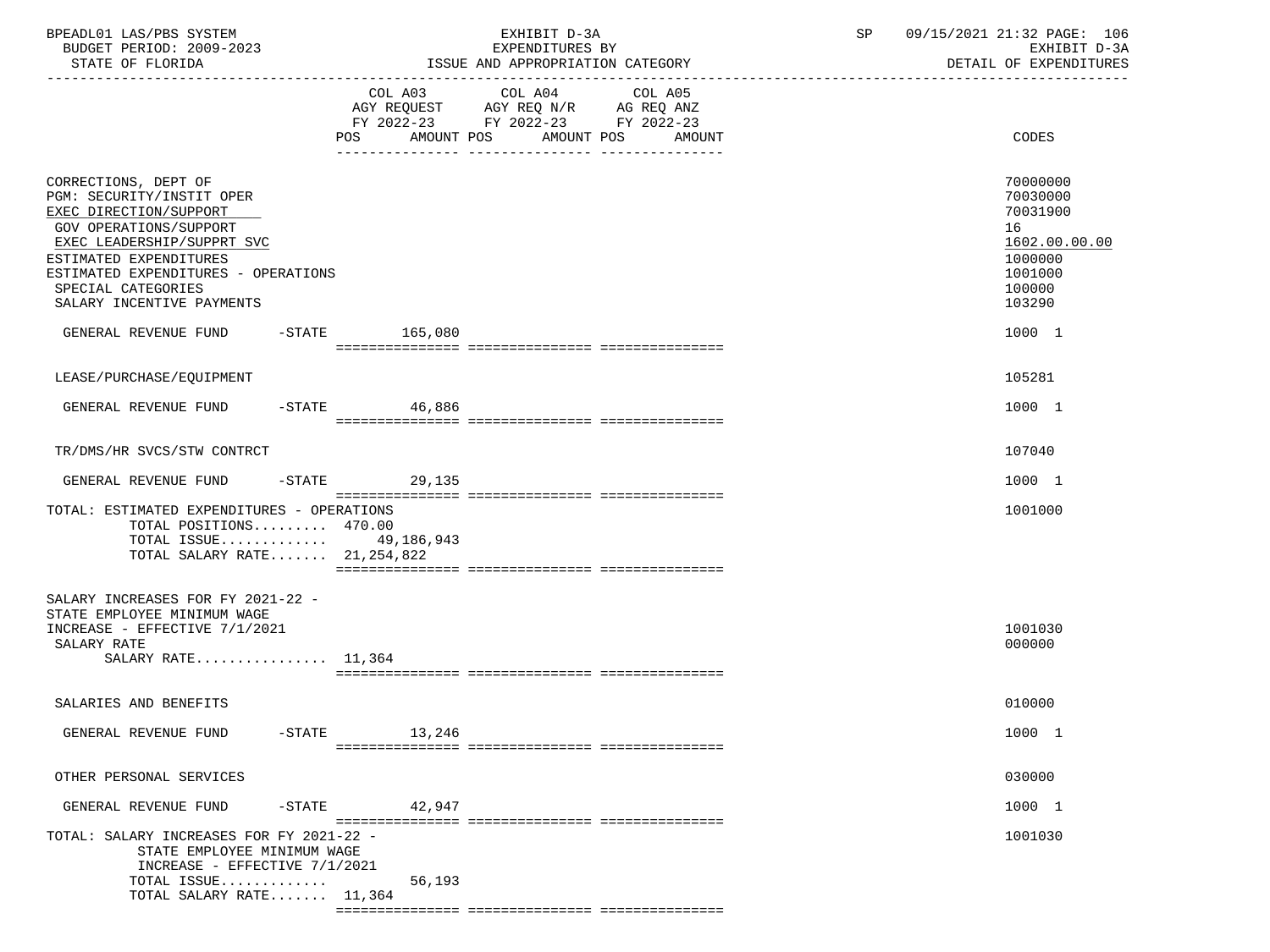| BPEADL01 LAS/PBS SYSTEM<br>BUDGET PERIOD: 2009-2023<br>STATE OF FLORIDA                                                                                                                                                                                       | EXHIBIT D-3A<br>EXPENDITURES BY<br>ISSUE AND APPROPRIATION CATEGORY                                                                            | 09/15/2021 21:32 PAGE: 107<br>SP<br>EXHIBIT D-3A<br>DETAIL OF EXPENDITURES    |
|---------------------------------------------------------------------------------------------------------------------------------------------------------------------------------------------------------------------------------------------------------------|------------------------------------------------------------------------------------------------------------------------------------------------|-------------------------------------------------------------------------------|
|                                                                                                                                                                                                                                                               | COL A03 COL A04 COL A05<br>AGY REQUEST AGY REQ N/R AG REQ ANZ<br>FY 2022-23 FY 2022-23 FY 2022-23<br>AMOUNT POS<br>AMOUNT POS<br>POS<br>AMOUNT | <b>CODES</b>                                                                  |
| CORRECTIONS, DEPT OF<br>PGM: SECURITY/INSTIT OPER<br>EXEC DIRECTION/SUPPORT<br>GOV OPERATIONS/SUPPORT<br>EXEC LEADERSHIP/SUPPRT SVC<br>ESTIMATED EXPENDITURES<br>FLORIDA RETIREMENT SYSTEM<br>ADJUSTMENT - FY 2021-22 - NORMAL<br>COST AND UNFUNDED ACTUARIAL |                                                                                                                                                | 70000000<br>70030000<br>70031900<br>16<br>1602.00.00.00<br>1000000<br>1001070 |
| LIABILITY<br>SALARIES AND BENEFITS<br>GENERAL REVENUE FUND                                                                                                                                                                                                    | -STATE 283,854                                                                                                                                 | 010000<br>1000 1                                                              |
| REALLOCATION OF HUMAN RESOURCES<br>OUTSOURCING<br>SPECIAL CATEGORIES<br>TR/DMS/HR SVCS/STW CONTRCT                                                                                                                                                            |                                                                                                                                                | 1005900<br>100000<br>107040                                                   |
| GENERAL REVENUE FUND -STATE 2,093-                                                                                                                                                                                                                            |                                                                                                                                                | 1000 1                                                                        |
| NONRECURRING EXPENDITURES<br>STAFFING TO SUPPORT STATUTORY<br><b>CHANGES</b><br><b>EXPENSES</b><br>GENERAL REVENUE FUND -STATE 186,018-                                                                                                                       |                                                                                                                                                | 2100000<br>2103010<br>040000<br>1000 1                                        |
| SPECIAL CATEGORIES<br>ACQUISITION/MOTOR VEHICLES                                                                                                                                                                                                              |                                                                                                                                                | 100000<br>100021                                                              |
| GENERAL REVENUE FUND -STATE 925,000-                                                                                                                                                                                                                          |                                                                                                                                                | 1000 1                                                                        |
| TOTAL: STAFFING TO SUPPORT STATUTORY<br><b>CHANGES</b><br>TOTAL ISSUE $1,111,018-$                                                                                                                                                                            |                                                                                                                                                | 2103010                                                                       |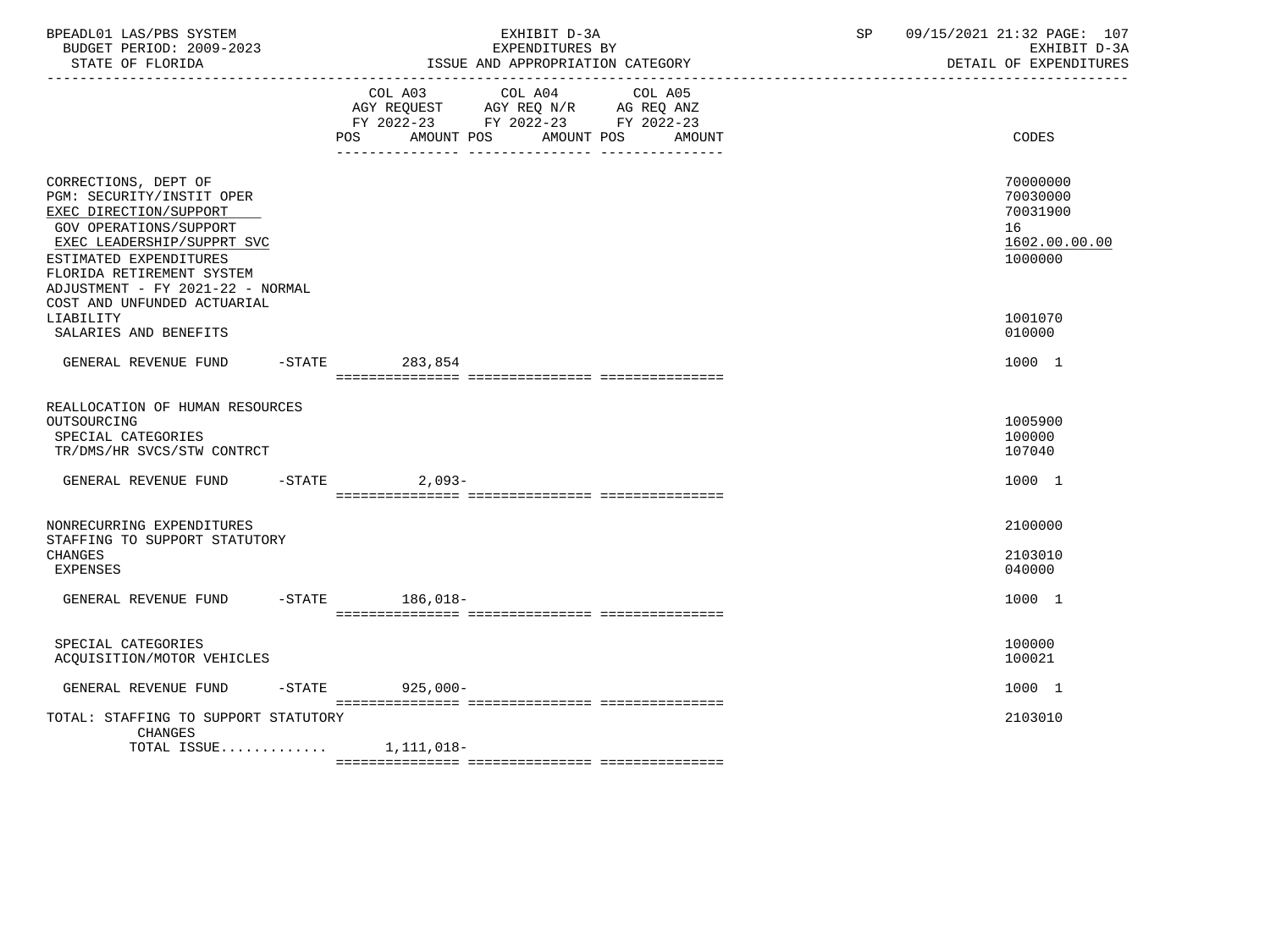| BPEADL01 LAS/PBS SYSTEM<br>EXHIBIT D-3A<br>BUDGET PERIOD: 2009-2023<br>EXPENDITURES BY                                                                                                                                 |                                                                                                                               | 09/15/2021 21:32 PAGE: 108<br>SP<br>EXHIBIT D-3A                              |
|------------------------------------------------------------------------------------------------------------------------------------------------------------------------------------------------------------------------|-------------------------------------------------------------------------------------------------------------------------------|-------------------------------------------------------------------------------|
| STATE OF FLORIDA                                                                                                                                                                                                       | ISSUE AND APPROPRIATION CATEGORY                                                                                              | DETAIL OF EXPENDITURES                                                        |
|                                                                                                                                                                                                                        | COL A03 COL A04<br>AGY REQUEST AGY REQ N/R AG REQ ANZ<br>FY 2022-23 FY 2022-23 FY 2022-23<br>POS AMOUNT POS AMOUNT POS AMOUNT | COL A05<br>CODES                                                              |
| CORRECTIONS, DEPT OF<br>PGM: SECURITY/INSTIT OPER<br>EXEC DIRECTION/SUPPORT<br>GOV OPERATIONS/SUPPORT<br>EXEC LEADERSHIP/SUPPRT SVC<br>NONRECURRING EXPENDITURES<br>INMATE COMMUNICATIONS MANAGEMENT<br>AND CONSULTING |                                                                                                                               | 70000000<br>70030000<br>70031900<br>16<br>1602.00.00.00<br>2100000<br>2103038 |
| SPECIAL CATEGORIES<br>CONTRACTED SERVICES                                                                                                                                                                              |                                                                                                                               | 100000<br>100777                                                              |
| GENERAL REVENUE FUND -STATE 750,000-                                                                                                                                                                                   |                                                                                                                               | 1000 1                                                                        |
| VETO INMATE COMMUNICATIONS<br>MANAGEMENT AND CONSULTING (SENATE<br>FORM 1850) (HB 3849)<br>SPECIAL CATEGORIES<br>CONTRACTED SERVICES                                                                                   |                                                                                                                               | 2103039<br>100000<br>100777                                                   |
| GENERAL REVENUE FUND -STATE 750,000                                                                                                                                                                                    |                                                                                                                               | 1000 1                                                                        |
| PRICE LEVEL INCREASES<br>FOOD SERVICE CONTRACT<br>SALARY RATE<br>SALARY RATE 103,255                                                                                                                                   |                                                                                                                               | 2300000<br>2300020<br>000000                                                  |
| SALARIES AND BENEFITS                                                                                                                                                                                                  | 3.00                                                                                                                          | 010000                                                                        |
| GENERAL REVENUE FUND -STATE                                                                                                                                                                                            | 190,652                                                                                                                       | 1000 1                                                                        |
| <b>EXPENSES</b>                                                                                                                                                                                                        |                                                                                                                               | 040000                                                                        |
| GENERAL REVENUE FUND<br>$-STATE$                                                                                                                                                                                       | 32,163<br>15,261                                                                                                              | 1000 1                                                                        |
| SPECIAL CATEGORIES<br>TR/DMS/HR SVCS/STW CONTRCT                                                                                                                                                                       |                                                                                                                               | 100000<br>107040                                                              |
| GENERAL REVENUE FUND<br>$-$ STATE                                                                                                                                                                                      | 915                                                                                                                           | 1000 1                                                                        |
| TOTAL: FOOD SERVICE CONTRACT<br>TOTAL POSITIONS<br>TOTAL ISSUE<br>TOTAL SALARY RATE 103,255                                                                                                                            | 3.00<br>223,730<br>15,261                                                                                                     | 2300020                                                                       |
|                                                                                                                                                                                                                        |                                                                                                                               |                                                                               |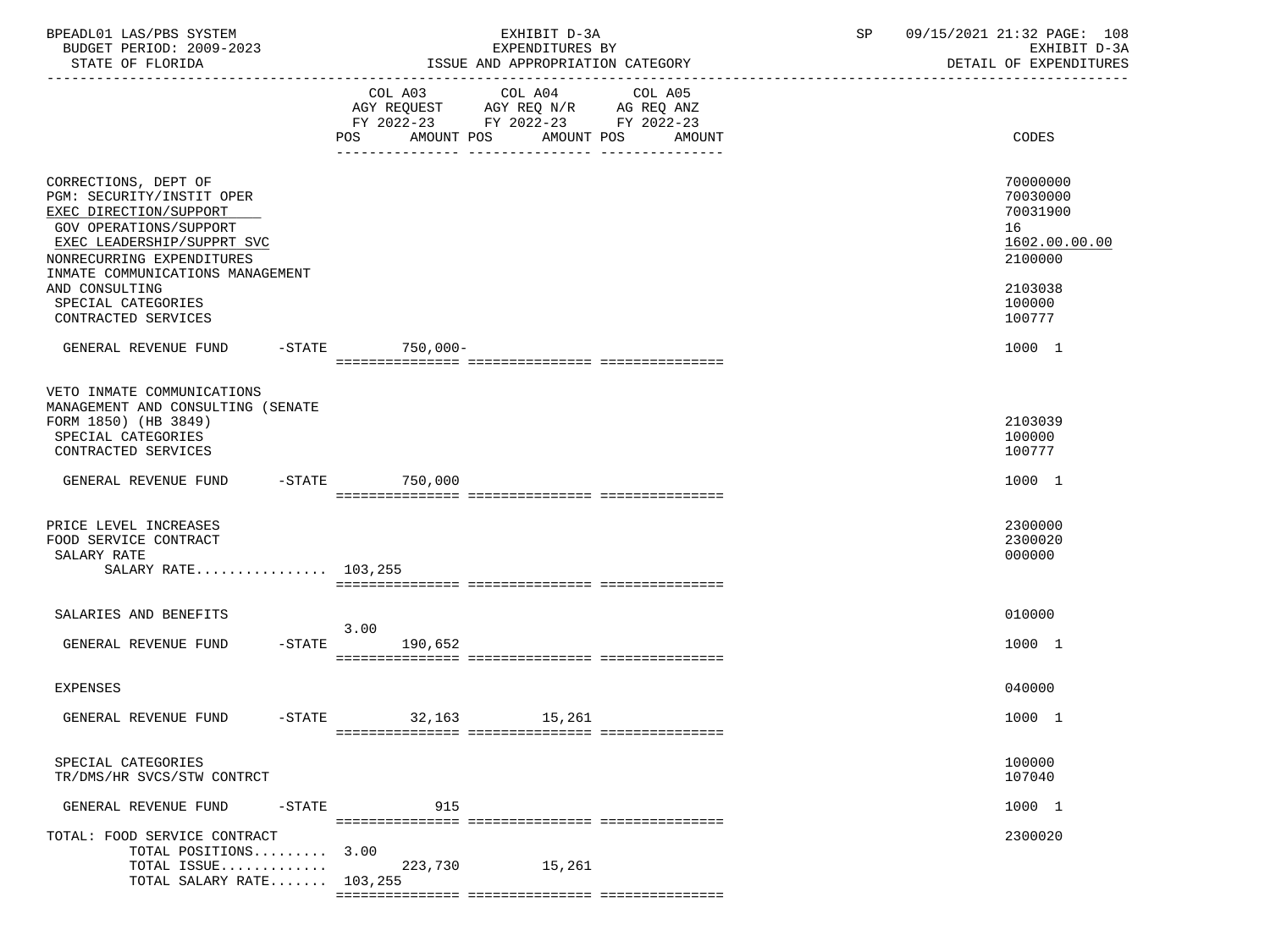STATE OF FLORIDA **ISSUE AND APPROPRIATION CATEGORY** 

 BPEADL01 LAS/PBS SYSTEM EXHIBIT D-3A SP 09/15/2021 21:32 PAGE: 109 BUDGET PERIOD: 2009-2023 EXPENDITURES BY EXHIBIT D-3A

|                                                                                                                                                                                       | COL A03<br>AGY REOUEST<br>FY 2022-23<br>AMOUNT POS<br>POS. | COL A04<br>AGY REO N/R<br>FY 2022-23<br>AMOUNT POS | COL A05<br>AG REQ ANZ<br>FY 2022-23<br>AMOUNT | CODES                                                                         |
|---------------------------------------------------------------------------------------------------------------------------------------------------------------------------------------|------------------------------------------------------------|----------------------------------------------------|-----------------------------------------------|-------------------------------------------------------------------------------|
| CORRECTIONS, DEPT OF<br>PGM: SECURITY/INSTIT OPER<br>EXEC DIRECTION/SUPPORT<br>GOV OPERATIONS/SUPPORT<br>EXEC LEADERSHIP/SUPPRT SVC<br>PRICE LEVEL INCREASES<br>FOOD SERVICE CONTRACT |                                                            |                                                    |                                               | 70000000<br>70030000<br>70031900<br>16<br>1602.00.00.00<br>2300000<br>2300020 |

AGENCY ISSUE NARRATIVE:

2022-2023 BUDGET YEAR NARRATIVE: IT COMPONENT? NO

 This issue requests \$30,262,006 across several budget entities from the General Revenue Fund to outsource the Florida Department of Corrections food service operation and to fund three FTEs to provide statewide monitoring of outsourcing food service operations at all facilities and increase the food per diem resulting from a change to the master menu.

 Outsourcing food services will reduce the human resource's workload associated with hiring kitchen staff across the state. Having consistent staffing levels will also benefit the institutions by allowing uniformed staff to remain at their post rather than being assigned to the kitchen when vacancies occur. In addition, funding an increase in spending related to food service will allow for the current menus to be enhanced in quality which will improve morale among the inmates which directly impacts staff morale.

 The Other Salary Additive (OAD) transaction was used to increase salaries to commensurate with the knowledge and skill level to fulfill the requested positions.

 This issue is consistent with the Florida Strategic Plan for Economic Development strategy to improve the efficiency and effectiveness of government agencies at all levels.

Activity: Maintaining Security

\*\*\*\*\*\*\*\*\*\*\*\*\*\*\*\*\*\*\*\*\*\*\*\*\*\*\*\*\*\*\*\*\*\*\*\*\*\*\*\*\*\*\*\*\*\*\*\*\*\*\*\*\*\*\*\*\*\*\*\*\*\*\*\*\*\*\*\*\*\*\*\*\*\*\*\*\*\*\*\*\*\*\*\*\*\*\*\*\*\*\*\*\*\*\*\*\*\*\*\*\*\*\*\*\*\*\*\*\*\*\*\*\*\*\*\*\*\*\*\*\*\*\*\*\*\*\*

POSITION DETAIL OF SALARIES AND BENEFITS:

|                                                           | <b>FTE</b> | BASE RATE | ADDITIVES | BENEFITS | SUBTOTAL | LAPSE<br>°≈ | LAPSED SALARIES<br>AND BENEFITS |
|-----------------------------------------------------------|------------|-----------|-----------|----------|----------|-------------|---------------------------------|
| A03 - AGY REQUEST FY 2022-23                              |            |           |           |          |          |             |                                 |
| NEW POSITIONS<br>2236 GOVERNMENT OPERATIONS CONSULTANT II |            |           |           |          |          |             |                                 |
| N1401 001                                                 | 2.00       | 77,618    |           | 43,396   | 121,014  | 0.00        | 121,014                         |
| 5213 PUBLIC HEALTH NUTRITIONIST<br>N1402 001              | 1.00       | 25,637    |           | 19,265   | 44,902   | 0.00        | 44,902                          |
|                                                           |            |           |           |          |          |             |                                 |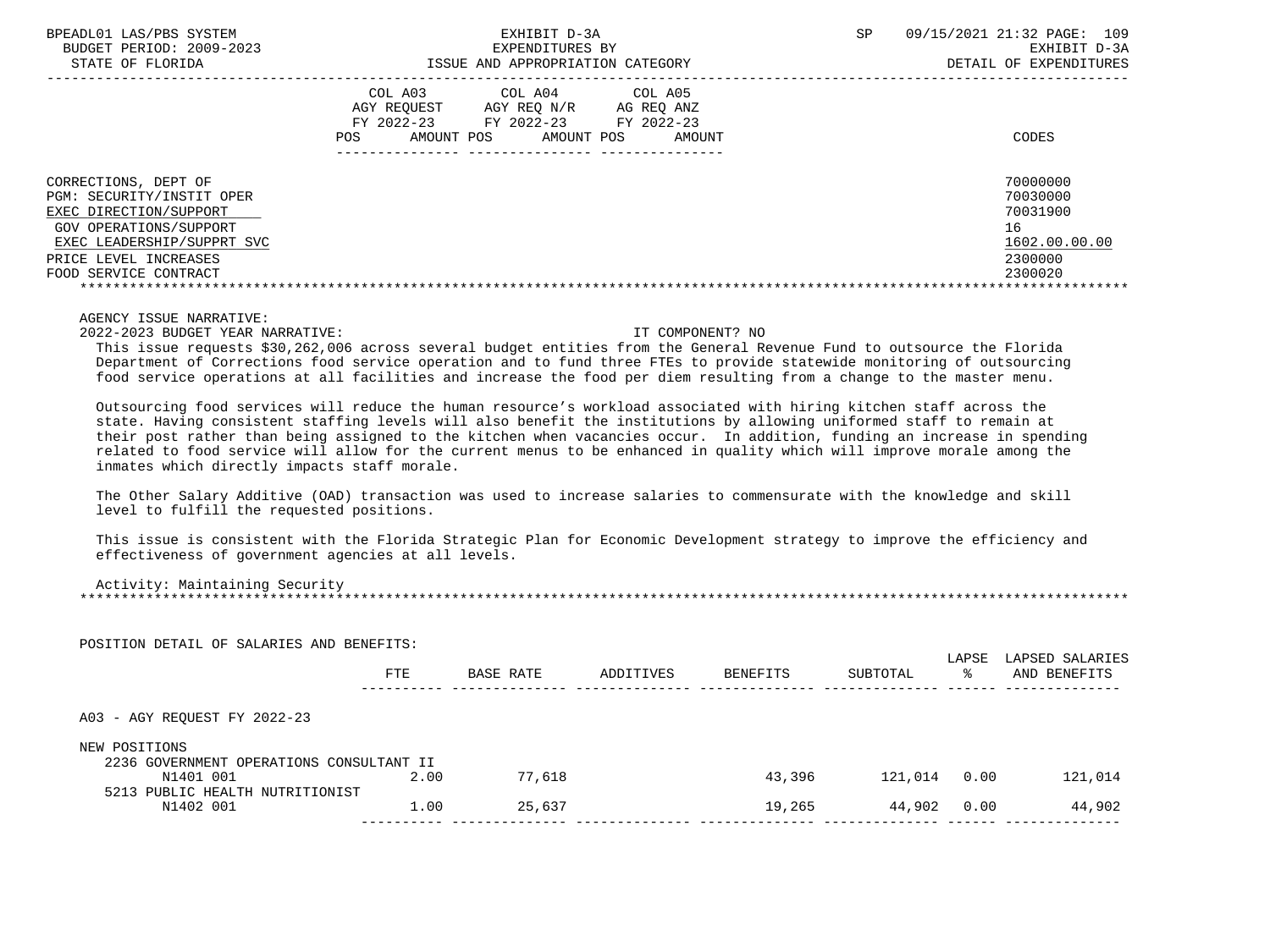| BPEADL01 LAS/PBS SYSTEM<br>BUDGET PERIOD: 2009-2023<br>STATE OF FLORIDA                                                                                                               | EXHIBIT D-3A<br>EXPENDITURES BY<br>ISSUE AND APPROPRIATION CATEGORY |                                                                                                                                                                                                                             |                       | SP               |                | 09/15/2021 21:32 PAGE: 110<br>EXHIBIT D-3A<br>DETAIL OF EXPENDITURES |                                                                               |
|---------------------------------------------------------------------------------------------------------------------------------------------------------------------------------------|---------------------------------------------------------------------|-----------------------------------------------------------------------------------------------------------------------------------------------------------------------------------------------------------------------------|-----------------------|------------------|----------------|----------------------------------------------------------------------|-------------------------------------------------------------------------------|
|                                                                                                                                                                                       | COL A03<br>POS                                                      | COL A04<br>$\begin{tabular}{lllllll} \bf AGY & \bf REQUEST & \bf AGY & \bf REQ & \tt N/R & \tt AG & \tt REQ & \tt ANZ \\ \bf FY & \tt 2022-23 & \tt FY & \tt 2022-23 & \tt FY & \tt 2022-23 \\ \end{tabular}$<br>AMOUNT POS | COL A05<br>AMOUNT POS | AMOUNT           |                |                                                                      | CODES                                                                         |
| CORRECTIONS, DEPT OF<br>PGM: SECURITY/INSTIT OPER<br>EXEC DIRECTION/SUPPORT<br>GOV OPERATIONS/SUPPORT<br>EXEC LEADERSHIP/SUPPRT SVC<br>PRICE LEVEL INCREASES<br>FOOD SERVICE CONTRACT |                                                                     |                                                                                                                                                                                                                             |                       |                  |                |                                                                      | 70000000<br>70030000<br>70031900<br>16<br>1602.00.00.00<br>2300000<br>2300020 |
| POSITION DETAIL OF SALARIES AND BENEFITS:                                                                                                                                             |                                                                     |                                                                                                                                                                                                                             |                       |                  |                |                                                                      | LAPSE LAPSED SALARIES                                                         |
|                                                                                                                                                                                       | FTE                                                                 | BASE RATE ADDITIVES                                                                                                                                                                                                         |                       | <b>BENEFITS</b>  | SUBTOTAL       | $\sim$ $\sim$                                                        | AND BENEFITS                                                                  |
| A03 - AGY REQUEST FY 2022-23                                                                                                                                                          |                                                                     |                                                                                                                                                                                                                             |                       |                  |                |                                                                      |                                                                               |
| NEW POSITIONS                                                                                                                                                                         |                                                                     |                                                                                                                                                                                                                             |                       |                  |                |                                                                      |                                                                               |
| TOTALS FOR ISSUE BY FUND<br>1000 GENERAL REVENUE FUND                                                                                                                                 |                                                                     |                                                                                                                                                                                                                             |                       |                  |                |                                                                      | 165,916                                                                       |
|                                                                                                                                                                                       | 3.00                                                                | 103,255                                                                                                                                                                                                                     |                       |                  | 62,661 165,916 |                                                                      | 165,916<br>==============                                                     |
| OTHER SALARY AMOUNT<br>1000 GENERAL REVENUE FUND                                                                                                                                      |                                                                     |                                                                                                                                                                                                                             |                       |                  |                |                                                                      | 24,736                                                                        |
|                                                                                                                                                                                       |                                                                     |                                                                                                                                                                                                                             |                       |                  |                |                                                                      | -------------<br>190,652                                                      |
|                                                                                                                                                                                       |                                                                     |                                                                                                                                                                                                                             |                       |                  |                |                                                                      | ==============                                                                |
|                                                                                                                                                                                       |                                                                     |                                                                                                                                                                                                                             |                       |                  |                |                                                                      |                                                                               |
| PROGRAMS AND SERVICES TO DIMINISH<br>GROWTH OF THE OFFENDER POPULATION                                                                                                                |                                                                     |                                                                                                                                                                                                                             |                       |                  |                |                                                                      | 4700000                                                                       |
| PRISON MODERNIZATION AND ALIGNMENT<br>ANALYSIS<br>SPECIAL CATEGORIES<br>CONTRACTED SERVICES                                                                                           |                                                                     |                                                                                                                                                                                                                             |                       |                  |                |                                                                      | 4700830<br>100000<br>100777                                                   |
| GENERAL REVENUE FUND<br>$-$ STATE                                                                                                                                                     | 5,000,000                                                           | 5,000,000                                                                                                                                                                                                                   |                       |                  |                |                                                                      | 1000 1                                                                        |
|                                                                                                                                                                                       |                                                                     |                                                                                                                                                                                                                             |                       |                  |                |                                                                      |                                                                               |
| AGENCY ISSUE NARRATIVE:<br>2022-2023 BUDGET YEAR NARRATIVE:                                                                                                                           |                                                                     |                                                                                                                                                                                                                             |                       | IT COMPONENT? NO |                |                                                                      |                                                                               |

 This issue requests \$5,000,000 from the General Revenue Fund for an 18 to 24-month comprehensive prison modernization and staffing structure analysis. This will be a multi-disciplinary effort conducted by an outside firm under the guidance and direction of the Florida Department of Corrections (Department). The study would define the economic and demographic trends and conditions in Florida over the next several decades and make comprehensive recommendations as to the most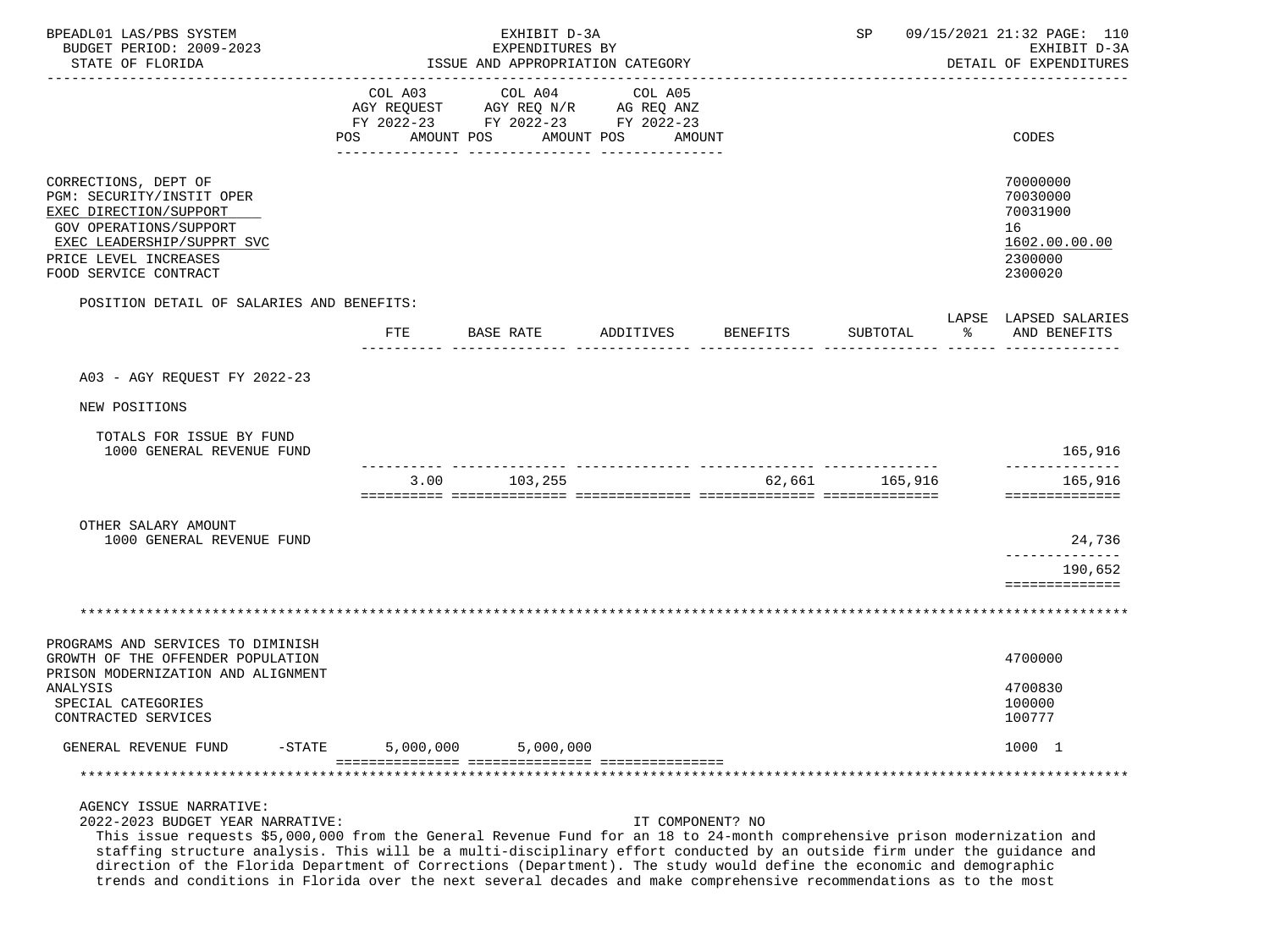| BPEADL01 LAS/PBS SYSTEM<br>BUDGET PERIOD: 2009-2023<br>STATE OF FLORIDA                                                             | EXHIBIT D-3A<br>EXPENDITURES BY<br>ISSUE AND APPROPRIATION CATEGORY                                                                         | 09/15/2021 21:32 PAGE: 111<br>SP.<br>EXHIBIT D-3A<br>DETAIL OF EXPENDITURES |
|-------------------------------------------------------------------------------------------------------------------------------------|---------------------------------------------------------------------------------------------------------------------------------------------|-----------------------------------------------------------------------------|
|                                                                                                                                     | COL A03 COL A04 COL A05<br>AGY REQUEST AGY REQ N/R AG REQ ANZ<br>FY 2022-23 FY 2022-23 FY 2022-23<br>AMOUNT POS AMOUNT POS<br>POS<br>AMOUNT | CODES                                                                       |
| CORRECTIONS, DEPT OF<br>PGM: SECURITY/INSTIT OPER<br>EXEC DIRECTION/SUPPORT<br>GOV OPERATIONS/SUPPORT<br>EXEC LEADERSHIP/SUPPRT SVC |                                                                                                                                             | 70000000<br>70030000<br>70031900<br>16<br>1602.00.00.00                     |
| PROGRAMS AND SERVICES TO DIMINISH<br>GROWTH OF THE OFFENDER POPULATION<br>PRISON MODERNIZATION AND ALIGNMENT<br>ANALYSIS            |                                                                                                                                             | 4700000<br>4700830                                                          |

 efficient and cost-effective approach to re-engineering the Department to meet the corrections challenges that will come with those trends and conditions.

 As the third largest corrections agency in the country, the Department supervises more than 80,000 inmates within its established 145 facilities. Fifty-nine percent of the Department facilities were constructed within rural communities located in the northern part of the state. Declining demographics in these locations have resulted in a significantly reduced available workforce and subsequent rising vacancy rate within the agency. Aging infrastructure poses another significant challenge, 65 of the 145 facilities are more than 30 years old, with 28 being more than 40 years old. Finally, the system is also out of synch with the evolving standards of the corrections profession and public and legal expectations.

 An additional critical issue to be addressed within this requested study is the modernization of hospital services currently provided by the Reception and Medical Center (RMC) Hospital. The scope of the study would seek to provide a cost-benefit analysis on replacing and or converting portions of RMC Hospital and surrounding buildings to provide more efficient and effective delivery of on-site hospital care and ancillary services. In conjunction with the RMC study, develop and implement a plan for additional complex medical/long-term care (LTC) beds, to accommodate the needs of the aging inmate population. This would include infirmary Level of Care and Long-term Care beds (ranging from self-care to Assisted Living Facility to nursing home to Palliative Care). Failure to provide proper health care could result in deteriorated inmate health conditions, leading to increased health care costs, failure to provide adequate care, and subject the Department to litigation.

 This issue is consistent with the Florida Strategic Plan for Economic Development strategy to improve the efficiency and effectiveness of government agencies at all levels.

 Activity Reference: Maintaining Security \*\*\*\*\*\*\*\*\*\*\*\*\*\*\*\*\*\*\*\*\*\*\*\*\*\*\*\*\*\*\*\*\*\*\*\*\*\*\*\*\*\*\*\*\*\*\*\*\*\*\*\*\*\*\*\*\*\*\*\*\*\*\*\*\*\*\*\*\*\*\*\*\*\*\*\*\*\*\*\*\*\*\*\*\*\*\*\*\*\*\*\*\*\*\*\*\*\*\*\*\*\*\*\*\*\*\*\*\*\*\*\*\*\*\*\*\*\*\*\*\*\*\*\*\*\*\*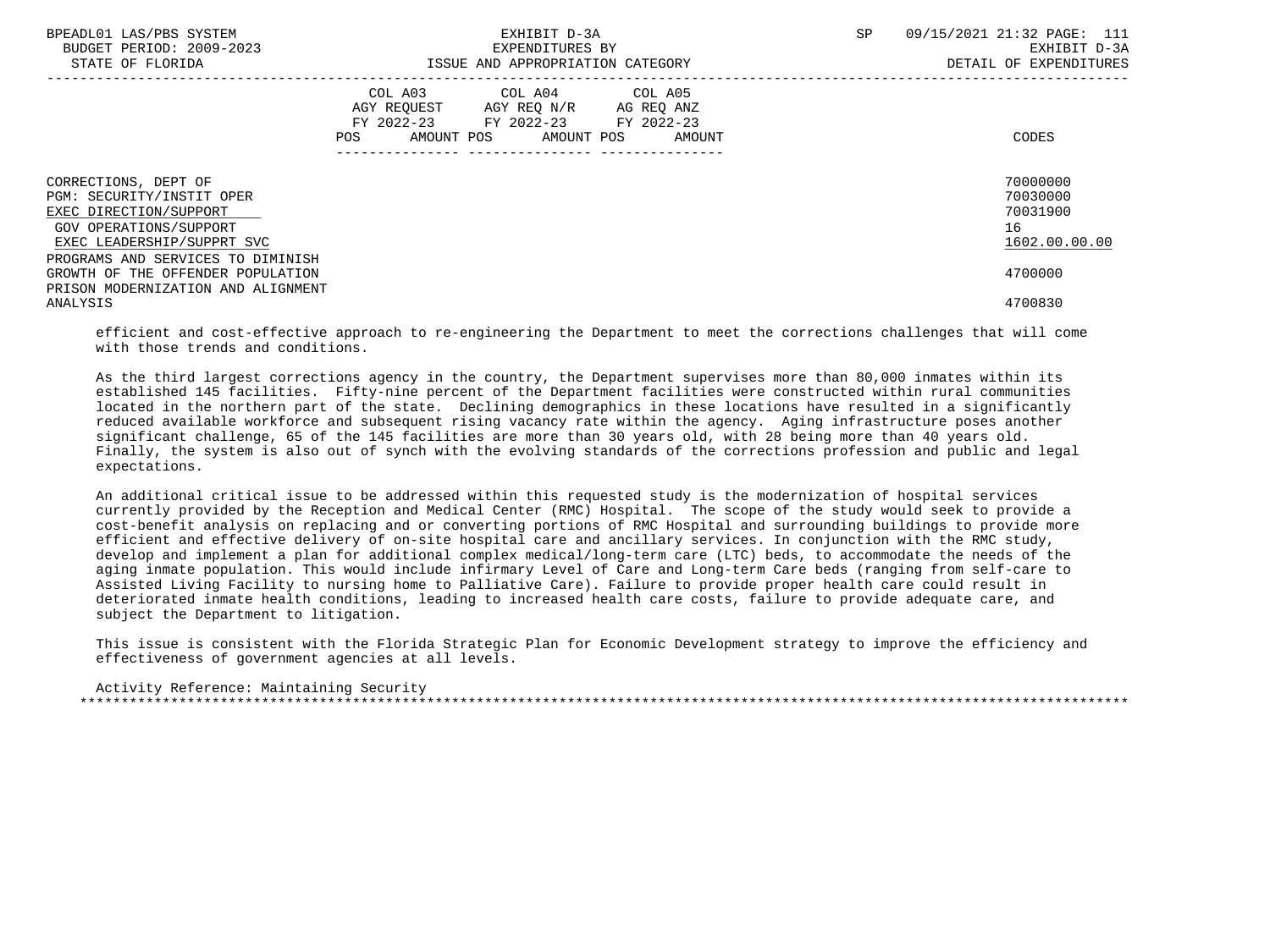| BPEADL01 LAS/PBS SYSTEM<br>BUDGET PERIOD: 2009-2023<br>STATE OF FLORIDA                                                                                                                                             | EXHIBIT D-3A<br>EXPENDITURES BY<br>ISSUE AND APPROPRIATION CATEGORY                               |                              | <b>SP</b> | 09/15/2021 21:32 PAGE: 112<br>EXHIBIT D-3A<br>DETAIL OF EXPENDITURES                    |
|---------------------------------------------------------------------------------------------------------------------------------------------------------------------------------------------------------------------|---------------------------------------------------------------------------------------------------|------------------------------|-----------|-----------------------------------------------------------------------------------------|
|                                                                                                                                                                                                                     | COL A03 COL A04 COL A05<br>AGY REQUEST AGY REQ N/R AG REQ ANZ<br>FY 2022-23 FY 2022-23 FY 2022-23 | AMOUNT POS AMOUNT POS AMOUNT |           | CODES                                                                                   |
| CORRECTIONS, DEPT OF<br>PGM: SECURITY/INSTIT OPER<br>EXEC DIRECTION/SUPPORT<br>GOV OPERATIONS/SUPPORT<br>EXEC LEADERSHIP/SUPPRT SVC<br>EMPLOYEE RETENTION AND DEVELOPMENT<br>RETENTION PAY<br>SALARIES AND BENEFITS |                                                                                                   |                              |           | 70000000<br>70030000<br>70031900<br>16<br>1602.00.00.00<br>8500000<br>8500A10<br>010000 |
| GENERAL REVENUE FUND<br>$-$ STATE                                                                                                                                                                                   | 132,266                                                                                           |                              |           | 1000 1                                                                                  |
|                                                                                                                                                                                                                     |                                                                                                   |                              |           |                                                                                         |

2022-2023 BUDGET YEAR NARRATIVE: IT COMPONENT? NO

 This issue requests \$15,861,912 from the General Revenue Fund for targeted retention of Correctional Officer (\$13,795,205), Correctional Probation Officer (\$1,934,441) and Inspector General (\$132,266) series positions.

 The Florida Department of Corrections (Department) faces historically high turnover rates in the Correctional Officer (CO) and Correctional Probation Officer (CPO) series. Turnover rates for CO and CPO positions have increased as follows:

| Fiscal Year | CO's  | CPO's     |
|-------------|-------|-----------|
| FY 2011-12  | 18.6% | $9.1$ $8$ |
| FY 2012-13  | 17.5% | 12.7%     |
| FY 2013-14  | 19.8% | 13.1%     |
| FY 2014-15  | 22.2% | 13.9%     |
| FY 2015-16  | 28.9% | 12.3%     |
| FY 2016-17  | 32.3% | 17.2%     |
| FY 2017-18  | 32.4% | 15.9%     |
| FY 2018-19  | 35.9% | 20.2%     |
| FY 2019-20  | 36.3% | 15.8%     |
| FY 2020-21  | 46.8% | 20.2%     |

 While some of this turnover rate is due to the stress of extended work schedules and increased demand for overtime in dangerous environments, much of it is also due to the Department's inability to compete with the higher salaries paid by counties, Sheriff's Offices, and other state law enforcement agencies. To address the pay disparity aspect of dealing with critically low staffing levels, the Department requests funding for a targeted retention pay step plan to provide a \$2,500 retention increase for employees reaching eight years between October 1, 2022 and September 30, 2023; \$1,500 retention increase for employees reaching five years between October 1, 2022 and September 30, 2023; and \$1,000 retention increase for employees reaching two years between October 1, 2022 and September 30, 2023. The retention increase applies to Correctional Officer-Colonel and Correctional Probation Officer-Senior Supervisor and Inspector-Inspector Supervisor.

Other key CO statistics:

 -Currently, almost 24% of the Department's CO's have less one year of experience, which impacts both the safety and security of other officers as well as those under the department's custody.

-45% of COs terminate their employment within 12 months of being hired.

-62% of COs terminate their employment within two years of being hired.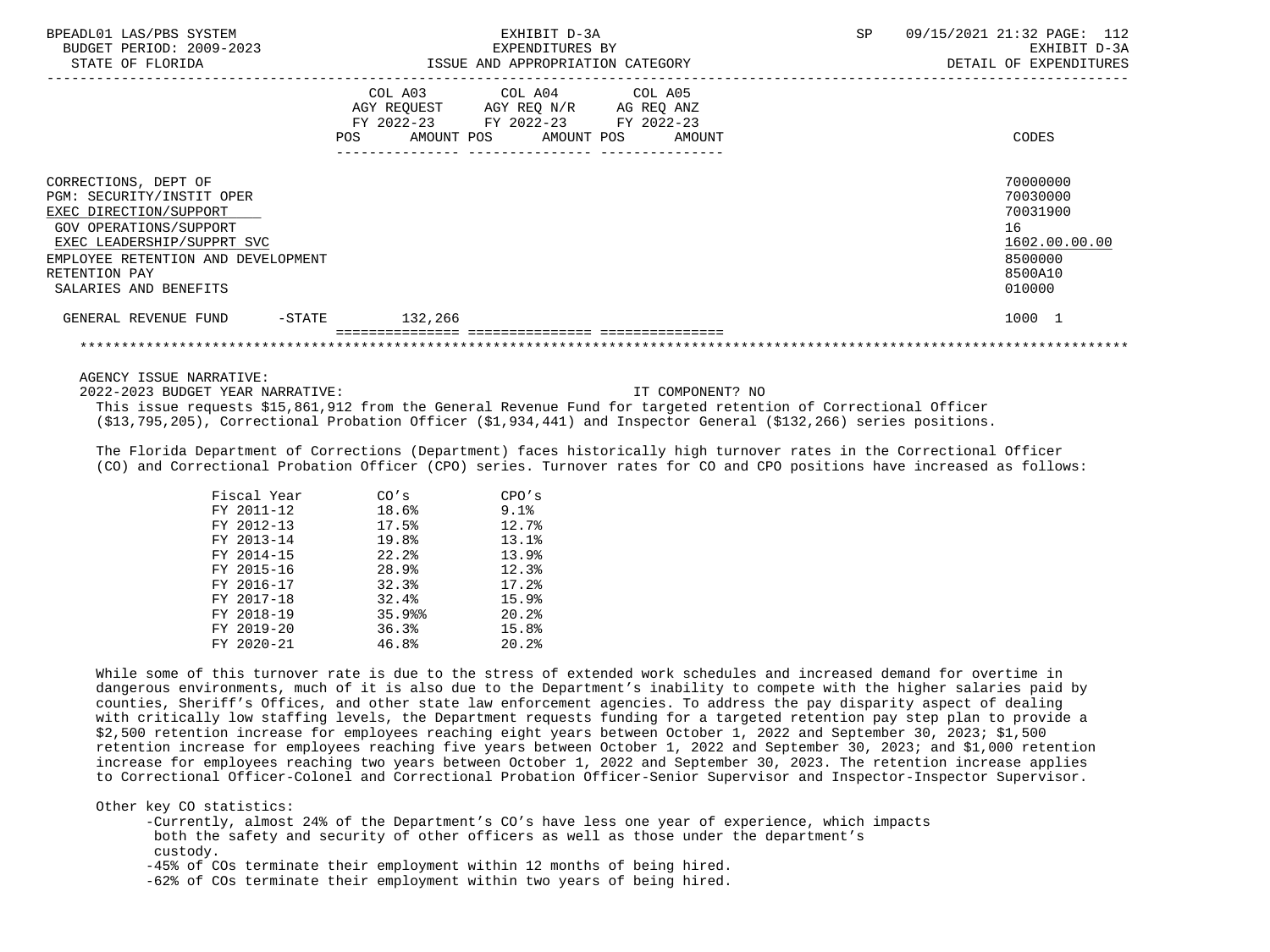| BPEADL01 LAS/PBS SYSTEM |                          |
|-------------------------|--------------------------|
|                         | BUDGET PERIOD: 2009-2023 |
|                         |                          |

|                                                                                                                                                                                                                                                                                                                                                                                                                                                                                                                                                                                                                                                                                                                                                                                                                                                                                                                                                                                 |                                  | LOOUL AND APPROPRIATION CAILGORI                                                          |         |                                                                                                                                                                                                                                                                                                                                                         |
|---------------------------------------------------------------------------------------------------------------------------------------------------------------------------------------------------------------------------------------------------------------------------------------------------------------------------------------------------------------------------------------------------------------------------------------------------------------------------------------------------------------------------------------------------------------------------------------------------------------------------------------------------------------------------------------------------------------------------------------------------------------------------------------------------------------------------------------------------------------------------------------------------------------------------------------------------------------------------------|----------------------------------|-------------------------------------------------------------------------------------------|---------|---------------------------------------------------------------------------------------------------------------------------------------------------------------------------------------------------------------------------------------------------------------------------------------------------------------------------------------------------------|
|                                                                                                                                                                                                                                                                                                                                                                                                                                                                                                                                                                                                                                                                                                                                                                                                                                                                                                                                                                                 | POS AMOUNT POS AMOUNT POS AMOUNT | COL A03 COL A04<br>AGY REQUEST AGY REQ N/R AG REQ ANZ<br>FY 2022-23 FY 2022-23 FY 2022-23 | COL A05 | <b>CODES</b>                                                                                                                                                                                                                                                                                                                                            |
| CORRECTIONS, DEPT OF<br>PGM: SECURITY/INSTIT OPER<br>EXEC DIRECTION/SUPPORT<br>GOV OPERATIONS/SUPPORT<br>EXEC LEADERSHIP/SUPPRT SVC<br>EMPLOYEE RETENTION AND DEVELOPMENT<br>RETENTION PAY                                                                                                                                                                                                                                                                                                                                                                                                                                                                                                                                                                                                                                                                                                                                                                                      |                                  |                                                                                           |         | 70000000<br>70030000<br>70031900<br>16<br>1602.00.00.00<br>8500000<br>8500A10                                                                                                                                                                                                                                                                           |
| -As of August 31, 2021, the median years of service for COs was 2.6 years.<br>-As of September 1, 2021, 46 facilities had a vacancy rate above 10%, 29 of which had a<br>vacancy rate over 20%.<br>-As of April 29, 2021, there were a total of 2,274 filled CO positions that were unavailable<br>dismissals.<br>-The Department spends approximately \$36,226 on costs related to turnover for each CO that<br>separates from the Department (this includes separation and hiring processing costs,<br>training costs, and overtime costs as a result of backfilling while new officers move<br>through the certification process).<br>-During Fiscal Year 2020-21, more than 5,100 COs separated from the department, which cost more than<br>\$188 million.<br>-43 Florida counties pay their COs more than the Department's base CO salary.<br>-Of the 10 largest prison systems in the country, Florida ranks 8th in starting CO salaries<br>(the average is $$40,092$ ). |                                  |                                                                                           |         | due to workers compensation, Family Medical Leave Act, extended illness, military leave, resignations, or                                                                                                                                                                                                                                               |
| Other key CPO statistics:<br>June 30, 2021, which impacts both the safety and security of other officers as well as those under<br>the Department's supervision.<br>-Department CPO salaries $(533,607)$ are significantly less than the national average $(558,790)$ .                                                                                                                                                                                                                                                                                                                                                                                                                                                                                                                                                                                                                                                                                                         |                                  |                                                                                           |         | -Currently, almost 24% of the Department's CO's and 37% of CPO's have less than one year of experience as of                                                                                                                                                                                                                                            |
| Inspector General statistics:<br>-In Fiscal Year 2020-21, there was a total of 19,142 activities assigned to Inspectors.<br>-Department Inspectors average caseload over the last three fiscal years is approximately 151 cases per<br>inspector. As reported in Fiscal Year 2017-18, the Chief IG reported that a manageable caseload for Inspectors                                                                                                                                                                                                                                                                                                                                                                                                                                                                                                                                                                                                                           |                                  |                                                                                           |         | -According to the Department of Management Services, the average Department Inspector base salary (\$44,644) as<br>of September 2021, was significantly less than the state average (\$53,241) and the national average (\$57,519).<br>-Of the 130 established IG positions, an average of 111 were filled in Fiscal Year 2020-21 - a 15% vacancy rate. |
| is 62-67 cases per Inspector.                                                                                                                                                                                                                                                                                                                                                                                                                                                                                                                                                                                                                                                                                                                                                                                                                                                                                                                                                   |                                  |                                                                                           |         |                                                                                                                                                                                                                                                                                                                                                         |

Activity Reference: Maintaining Security

|  | Instruct, Supervise, Investigate, and Report |  |  |  |
|--|----------------------------------------------|--|--|--|
|  |                                              |  |  |  |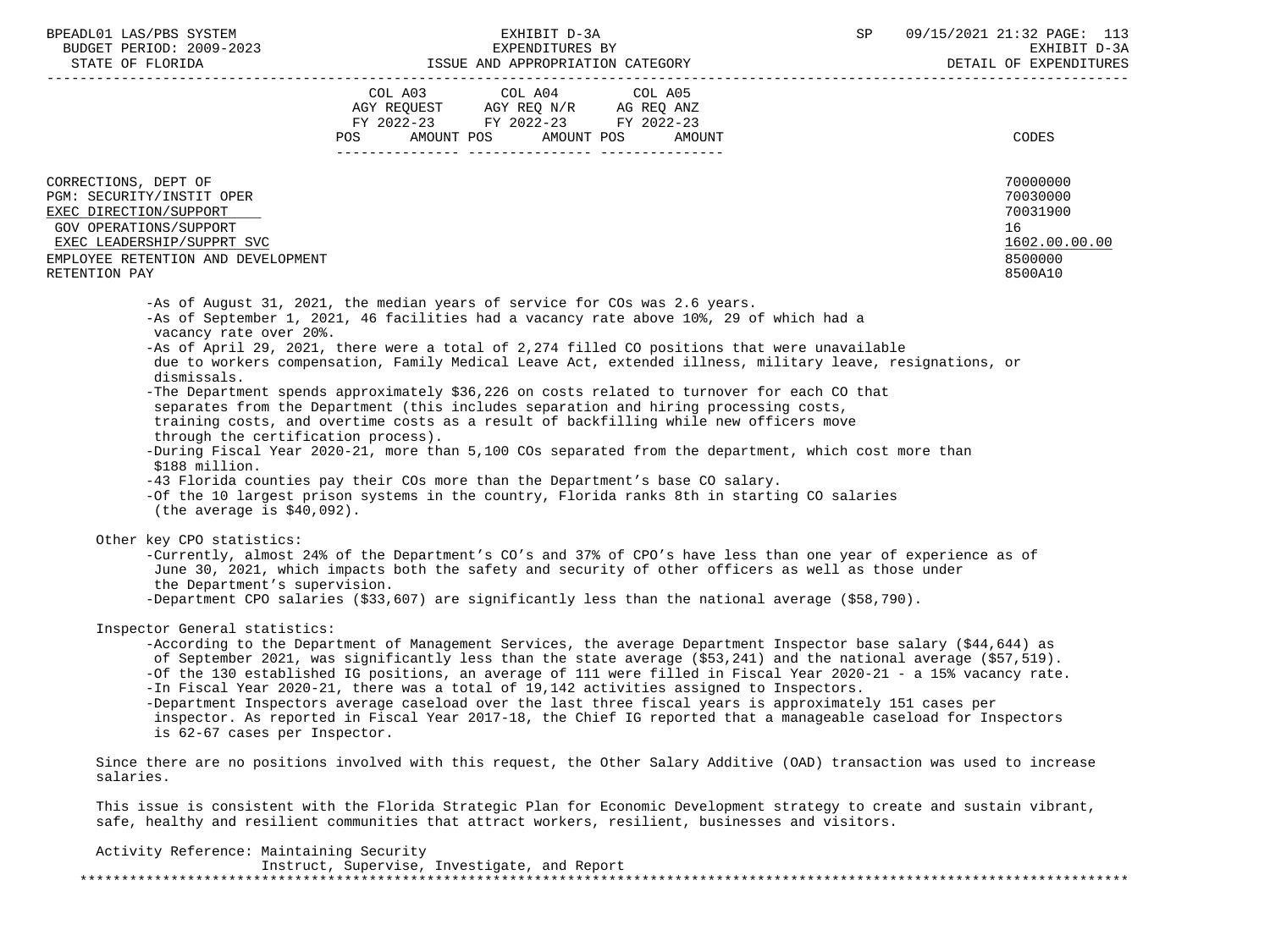| BPEADL01 LAS/PBS SYSTEM<br>BUDGET PERIOD: 2009-2023<br>STATE OF FLORIDA                                                                                                                    |                   | EXHIBIT D-3A<br>EXPENDITURES BY<br>ISSUE AND APPROPRIATION CATEGORY                                             |                  |          |          | SP 09/15/2021 21:32 PAGE: 114<br>EXHIBIT D-3A<br>DETAIL OF EXPENDITURES       |
|--------------------------------------------------------------------------------------------------------------------------------------------------------------------------------------------|-------------------|-----------------------------------------------------------------------------------------------------------------|------------------|----------|----------|-------------------------------------------------------------------------------|
|                                                                                                                                                                                            | POS<br>AMOUNT POS | COL A03 COL A04 COL A05<br>AGY REQUEST AGY REQ N/R AG REQ ANZ<br>FY 2022-23 FY 2022-23 FY 2022-23<br>AMOUNT POS | AMOUNT           |          |          | CODES                                                                         |
| CORRECTIONS, DEPT OF<br>PGM: SECURITY/INSTIT OPER<br>EXEC DIRECTION/SUPPORT<br>GOV OPERATIONS/SUPPORT<br>EXEC LEADERSHIP/SUPPRT SVC<br>EMPLOYEE RETENTION AND DEVELOPMENT<br>RETENTION PAY |                   |                                                                                                                 |                  |          |          | 70000000<br>70030000<br>70031900<br>16<br>1602.00.00.00<br>8500000<br>8500A10 |
| POSITION DETAIL OF SALARIES AND BENEFITS:                                                                                                                                                  |                   |                                                                                                                 |                  |          |          | LAPSE LAPSED SALARIES                                                         |
|                                                                                                                                                                                            | FTE               | <b>BASE RATE</b>                                                                                                | ADDITIVES        | BENEFITS | SUBTOTAL | ႜೢ<br>AND BENEFITS                                                            |
| A03 - AGY REOUEST FY 2022-23                                                                                                                                                               |                   |                                                                                                                 |                  |          |          |                                                                               |
| NEW POSITIONS<br>OTHER SALARY AMOUNT<br>1000 GENERAL REVENUE FUND                                                                                                                          |                   |                                                                                                                 |                  |          |          | 132,266                                                                       |
|                                                                                                                                                                                            |                   |                                                                                                                 |                  |          |          | 132,266                                                                       |
|                                                                                                                                                                                            |                   |                                                                                                                 |                  |          |          | ==============                                                                |
|                                                                                                                                                                                            |                   |                                                                                                                 |                  |          |          |                                                                               |
| COMPREHENSIVE PAY PLAN<br>SALARIES AND BENEFITS                                                                                                                                            |                   |                                                                                                                 |                  |          |          | 8500A50<br>010000                                                             |
| GENERAL REVENUE FUND                                                                                                                                                                       | -STATE 650,811    |                                                                                                                 |                  |          |          | 1000 1                                                                        |
|                                                                                                                                                                                            |                   |                                                                                                                 |                  |          |          |                                                                               |
| AGENCY ISSUE NARRATIVE:<br>2022-2023 BUDGET YEAR NARRATIVE:                                                                                                                                |                   |                                                                                                                 | IT COMPONENT? NO |          |          |                                                                               |

 This issue requests \$171,126,860 (\$161,336,290 for Correctional Officer series, \$9,139,759 for Correctional Probation Officer series and \$650,811 for Inspector General) in recurring dollars from the General Revenue Fund to provide additional funding for the Florida Department of Corrections (Department) comprehensive pay plan. The Department proposes funding a comprehensive pay package that starts with a baseline salary of \$20 per hour for certified staff in the Correctional Officers, Correctional Probation Officers and Inspector General series. The proposed plan adjusts salaries to avoid pay compression and remove disincentives to promotion and external job opportunities.

 The Department faces staff attrition and recruiting issues. This has resulted in over 5,200 vacancies among security staff. The Department pays significantly less competitive wages than an employee could earn doing similar work for another agency or a private employer in every possible category.

 In some cases, inmates have work-release jobs that earn a higher wage than the correctional officers (COs) who supervise them. In other instances, correctional probation officers (CPOs) have been forced to take second jobs to make ends meet and have found themselves working next to the very offender the officer supervises. In many cases, the service industry pays more for unskilled labor than the Department can pay for trained and certified officers.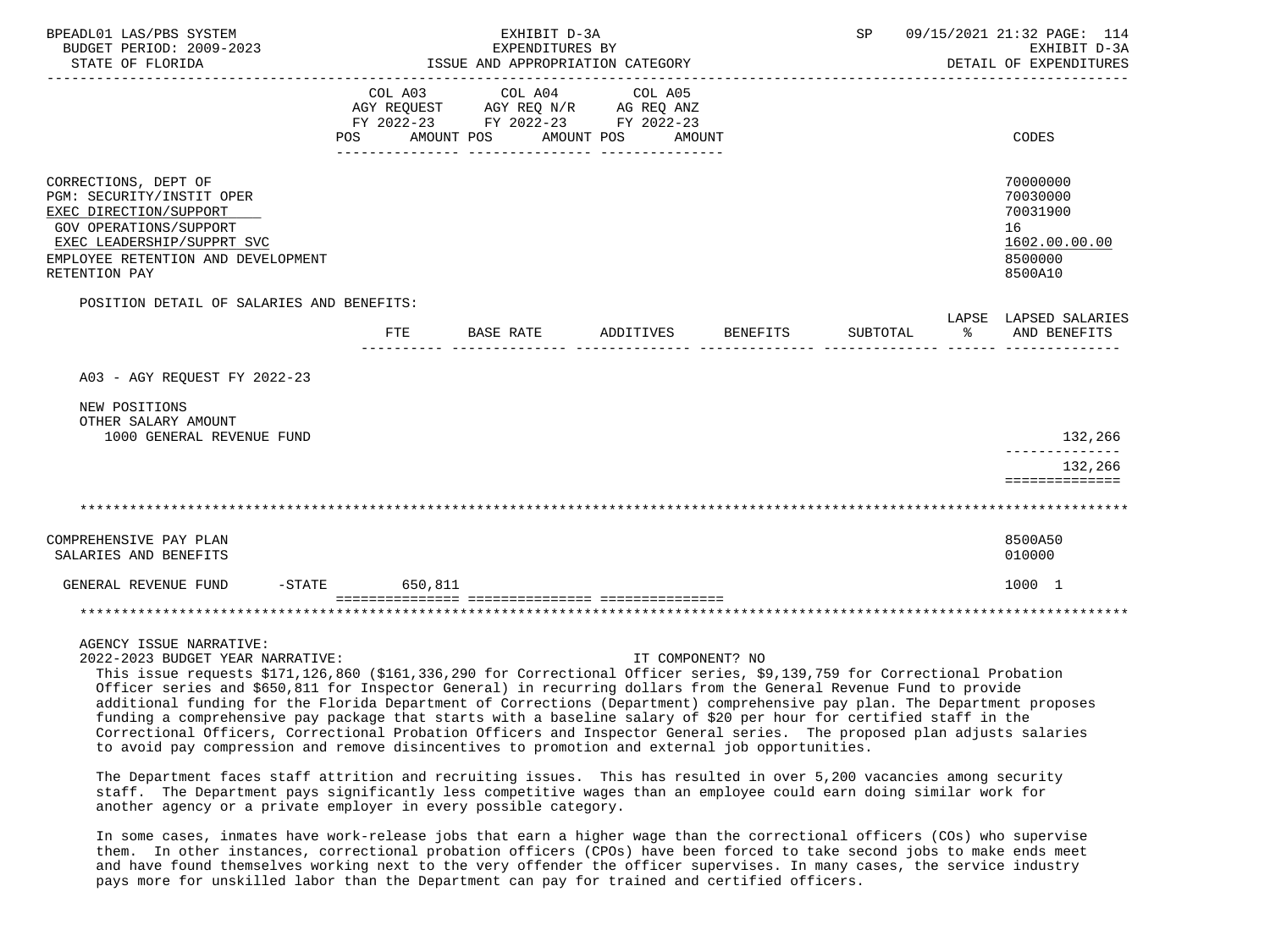| BPEADL01 LAS/PBS SYSTEM<br>BUDGET PERIOD: 2009-2023<br>STATE OF FLORIDA                                              | EXHIBIT D-3A<br>EXPENDITURES BY<br>ISSUE AND APPROPRIATION CATEGORY                                                                                  | 09/15/2021 21:32 PAGE: 115<br>SP<br>EXHIBIT D-3A<br>DETAIL OF EXPENDITURES |
|----------------------------------------------------------------------------------------------------------------------|------------------------------------------------------------------------------------------------------------------------------------------------------|----------------------------------------------------------------------------|
|                                                                                                                      | COL A04 COL A05<br>COL A03<br>AGY REOUEST<br>AGY REO N/R AG REO ANZ<br>FY 2022-23 FY 2022-23 FY 2022-23<br>AMOUNT POS<br>AMOUNT POS<br>POS<br>AMOUNT | CODES                                                                      |
| CORRECTIONS, DEPT OF                                                                                                 |                                                                                                                                                      | 70000000                                                                   |
| PGM: SECURITY/INSTIT OPER<br>EXEC DIRECTION/SUPPORT                                                                  |                                                                                                                                                      | 70030000<br>70031900                                                       |
| GOV OPERATIONS/SUPPORT<br>EXEC LEADERSHIP/SUPPRT SVC<br>EMPLOYEE RETENTION AND DEVELOPMENT<br>COMPREHENSIVE PAY PLAN |                                                                                                                                                      | 16<br>1602.00.00.00<br>8500000<br>8500A50                                  |

The below data displays the various classes affected and the proposed pay increases.

SECURITY OPERATIONS CLASSES

| Class | Current           | Current | New     |                 |                    |        | # Fte   |                      |
|-------|-------------------|---------|---------|-----------------|--------------------|--------|---------|----------------------|
| Title | Title             | Rate    | Rate    | Increase        | Comments           | Fte's  | Changes | Change               |
| 8003  | CO                | 33,500  | 41,600  | 24%             | \$20/hour          | 12,743 | 12,430  | 97.50%               |
| 8005  | Sqt               | 36,850  | 45,760  | 10 <sup>8</sup> | above CO rate      | 4,488  | 4,282   | 95.40%               |
| 8011  | Lt                | 40,535  | 52,624  | 15%             | above Sqt rate     | 534    | 529     | 99.10%               |
| 8013  | Captain           | 44,589  | 57,886  | 10 <sub>8</sub> | above Lt rate      | 354    | 351     | $99.20$ <sup>8</sup> |
| 8015  | Major             | 60,693  | 69,463  | 20 <sup>8</sup> | above Capt rate    | 90     | 90      | 100.00%              |
| 8017  | Colonel           | 65,891  | 76,409  | 10 <sup>8</sup> | above Major rate   | 47     | 47      | 100.00%              |
| 7941  | Asst Warden       | 74,697  | 84,050  | 10%             | above Colonel rate | 103    | 103     | 100.00%              |
| 7948  | Warden            | 88,927  | 100,860 | 20 <sup>8</sup> | above Asst Warden  | 50     | 50      | 100.00%              |
| 8273  | Asst Reg Director | 98,227  | 110,946 | 10 <sup>8</sup> | above Warden       | 4      | 4       | 100.00%              |
| 8271  | Reg Director      | 114,770 | 122,041 | 10 <sub>8</sub> | above Asst Reg Dir | 4      |         | 100.00%              |
|       |                   |         |         |                 |                    |        |         |                      |

# COMMUNITY CORRECTIONS CLASSES

| Class | Current            | Current | New     | ⊱               |                     |       | # Fte   | ⊱      |
|-------|--------------------|---------|---------|-----------------|---------------------|-------|---------|--------|
| Title | Title              | Rate    | Rate    | Increase        | Comments            | Fte's | Changes | Change |
| 8036  | <b>CPO</b>         | 33,607  | 41,600  | 24%             | \$20/hour           | 592   | 528     | 89.19% |
| 8039  | CPO Sr Off         | 36,200  | 47,840  | 15%             | above CPO rate      | 944   | 670     | 70.97% |
| 8040  | CP Specialist      | 36,200  | 47,840  | 15%             | above CPO rate      | 351   | 56      | 15.95% |
| 8045  | CP Supervisor      | 39,028  | 52,624  | 10 <sub>8</sub> | above CP Spec rate  | 196   | 34      | 17.35% |
| 8046  | CP Sr Sup          | 41,045  | 57,886  | 10 <sub>8</sub> | above CP Sup rate   | 101   | 27      | 26.73% |
| 5258  | Deputy Circuit Adm | 66,950  | 84,050  |                 | same as Asst Warden | 17    | 17      | 100.0% |
| 5256  | Circuit Adm        | 80,000  | 100,860 | 10 <sub>8</sub> | same as Warden      | 20    | 20      | 100.0% |
| 5259  | Asst Reg Director  | 96,000  | 110,946 | 10 <sub>8</sub> | same as Security    | 4     | 4       | 100.0% |
| 8272  | Reg Director       | 110,000 | 122,041 | 10 <sub>8</sub> | same as Security    |       |         | 100.0% |

|       | INSPECTOR GENERAL CLASSES |         |        |          |          |       |         |        |
|-------|---------------------------|---------|--------|----------|----------|-------|---------|--------|
| Class | Current                   | Current | New    |          |          |       | # Fte   |        |
| Title | Title                     | Rate    | Rate   | Increase | Comments | Fte's | Changes | Change |
| 8026  | Inspector                 | 41,000  | 48,000 | 17%      |          | 68    | 64      | 94.10% |
| 8028  | Sr Inspector              | 48,000  | 55,000 | 15%      |          | 54    | 34      | 63.00% |
| 8029  | Inspector Sup             | 60,000  | 67,000 | 12%      |          |       |         | 69.20  |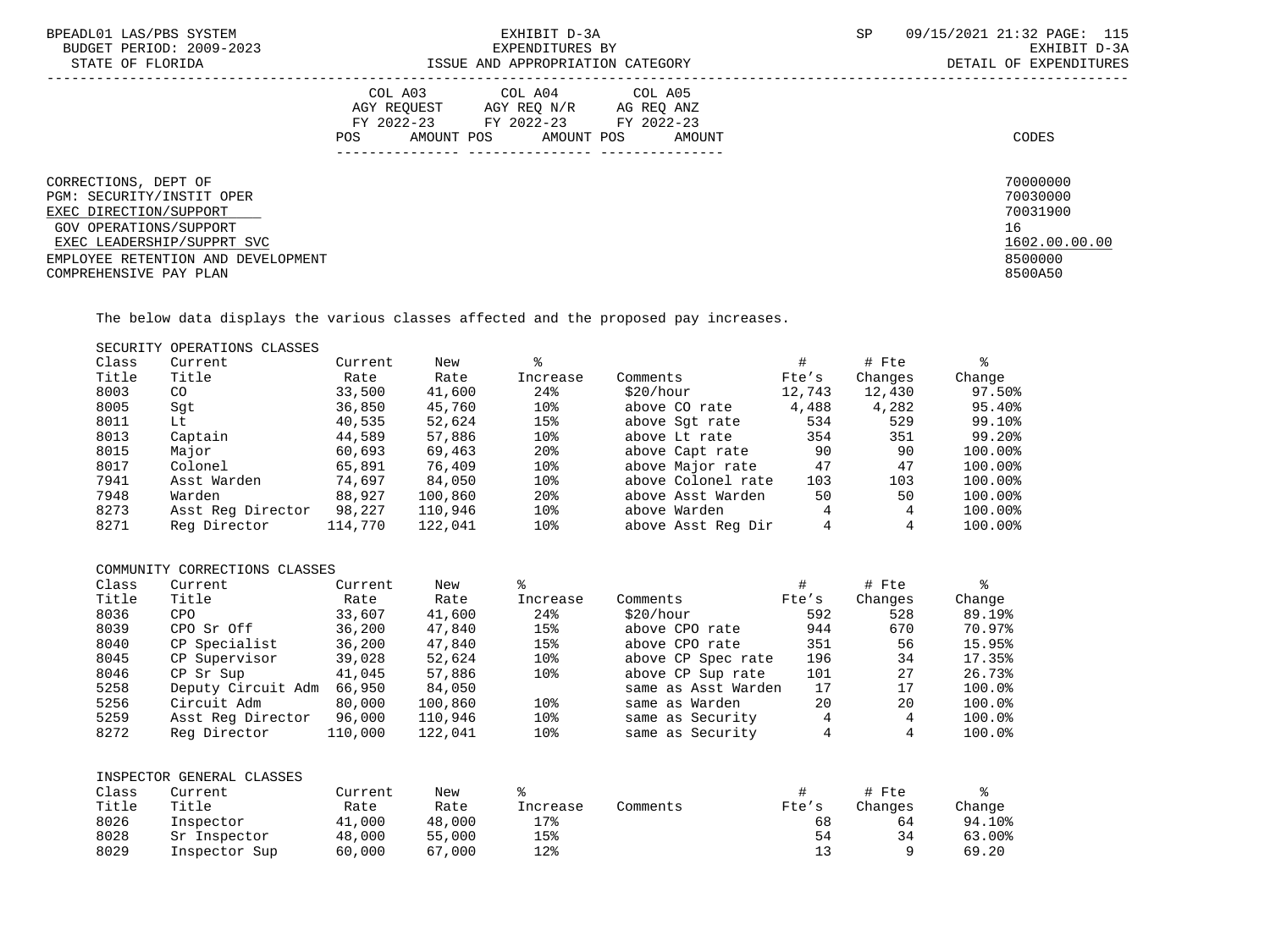| BPEADL01 LAS/PBS SYSTEM<br>BUDGET PERIOD: 2009-2023<br>STATE OF FLORIDA                                              | EXHIBIT D-3A<br>EXPENDITURES BY<br>ISSUE AND APPROPRIATION CATEGORY                                                                                                           | 09/15/2021 21:32 PAGE: 116<br>SP.<br>EXHIBIT D-3A<br>DETAIL OF EXPENDITURES |
|----------------------------------------------------------------------------------------------------------------------|-------------------------------------------------------------------------------------------------------------------------------------------------------------------------------|-----------------------------------------------------------------------------|
|                                                                                                                      | COL A03<br>COL A04<br>COL A05<br>AGY REOUEST<br>AGY REO N/R AG REO ANZ<br>FY 2022-23 FY 2022-23<br>FY 2022-23<br>AMOUNT POS<br>POS<br>AMOUNT POS<br>AMOUNT<br>--------------- | CODES                                                                       |
| CORRECTIONS, DEPT OF                                                                                                 |                                                                                                                                                                               | 70000000                                                                    |
| PGM: SECURITY/INSTIT OPER<br>EXEC DIRECTION/SUPPORT                                                                  |                                                                                                                                                                               | 70030000<br>70031900                                                        |
| GOV OPERATIONS/SUPPORT<br>EXEC LEADERSHIP/SUPPRT SVC<br>EMPLOYEE RETENTION AND DEVELOPMENT<br>COMPREHENSIVE PAY PLAN |                                                                                                                                                                               | 16<br>1602.00.00.00<br>8500000<br>8500A50                                   |

 Upon adopting this pay structure, the Department expects that the rapid attrition of the workforce will slow and soon cease, that many of the employees who preferred to work for the Department but could not make ends meet will return, and that the new pay structure will radically improve recruiting efforts. It is anticipated that the improved recruiting will begin to reverse the vacancy situation significantly.

 Since there are no positions involved with this request, the Other Salary Additive (OAD) transaction was used to increase salaries.

 This issue is consistent with the Florida Strategic Plan for Economic Development strategy to improve the efficiency and effectiveness of government agencies at all levels.

 Activity Reference: Maintaining Security Instruct, Supervise, Investigate and Report \*\*\*\*\*\*\*\*\*\*\*\*\*\*\*\*\*\*\*\*\*\*\*\*\*\*\*\*\*\*\*\*\*\*\*\*\*\*\*\*\*\*\*\*\*\*\*\*\*\*\*\*\*\*\*\*\*\*\*\*\*\*\*\*\*\*\*\*\*\*\*\*\*\*\*\*\*\*\*\*\*\*\*\*\*\*\*\*\*\*\*\*\*\*\*\*\*\*\*\*\*\*\*\*\*\*\*\*\*\*\*\*\*\*\*\*\*\*\*\*\*\*\*\*\*\*\*

POSITION DETAIL OF SALARIES AND BENEFITS:

|            |   |  | . |            |
|------------|---|--|---|------------|
| 군모도<br>ட⊥ட | ⊷ |  |   | <b>ANT</b> |
|            |   |  |   | . <u>.</u> |

A03 - AGY REQUEST FY 2022-23

### CHANGES TO CURRENTLY AUTHORIZED POSITIONS OTHER SALARY AMOUNT

1000 GENERAL REVENUE FUND 650,811

 -------------- 650,811

==============

| TOTAL: EXEC LEADERSHIP/SUPPRT SVC |            |           | 1602.00.00.00 |
|-----------------------------------|------------|-----------|---------------|
| BY FUND TYPE                      |            |           |               |
| GENERAL REVENUE FUND              | 54,293,181 | 5,015,261 | 1000          |
| TRUST FUNDS                       | 127,505    |           | 2000          |
| TOTAL POSITIONS 473.00            |            |           |               |
| TOTAL PROG COMP                   | 54,420,686 | 5,015,261 |               |
| TOTAL SALARY RATE 21,369,441      |            |           |               |
|                                   |            |           |               |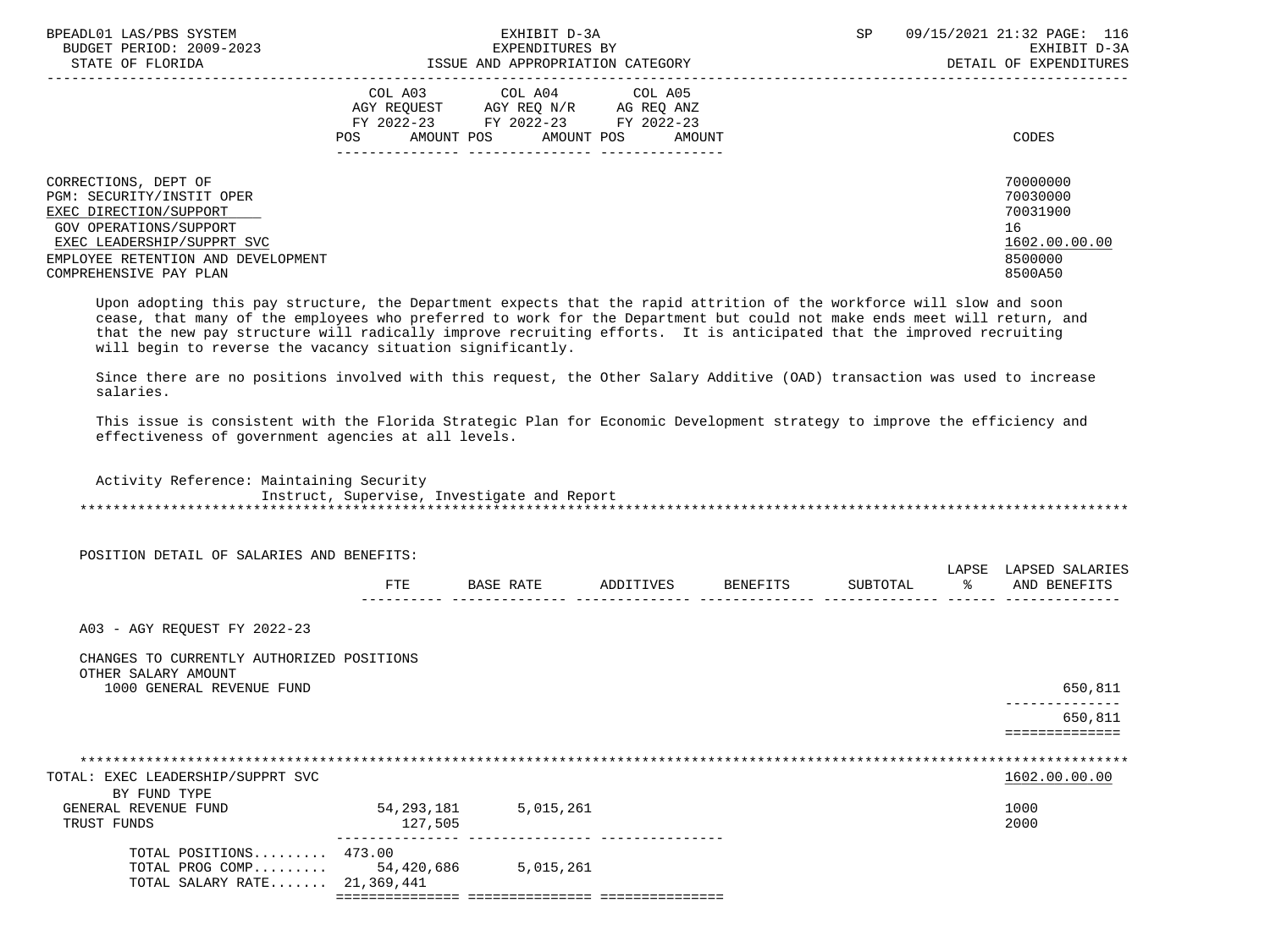| BPEADL01 LAS/PBS SYSTEM<br>BUDGET PERIOD: 2009-2023<br>STATE OF FLORIDA                                                                                                                                                      | EXHIBIT D-3A<br>EXPENDITURES BY<br>ISSUE AND APPROPRIATION CATEGORY                                                                      | 09/15/2021 21:32 PAGE: 117<br>SP<br>EXHIBIT D-3A<br>DETAIL OF EXPENDITURES              |
|------------------------------------------------------------------------------------------------------------------------------------------------------------------------------------------------------------------------------|------------------------------------------------------------------------------------------------------------------------------------------|-----------------------------------------------------------------------------------------|
|                                                                                                                                                                                                                              | COL A03 COL A04 COL A05<br>AGY REQUEST AGY REQ N/R AG REQ ANZ<br>FY 2022-23 FY 2022-23 FY 2022-23<br>POS<br>AMOUNT POS AMOUNT POS AMOUNT | CODES                                                                                   |
| CORRECTIONS, DEPT OF<br>PGM: SECURITY/INSTIT OPER<br>CORR FACILITY MAINT/REP<br>PUBLIC PROTECTION<br>ADULT PRISONS<br>ESTIMATED EXPENDITURES<br>ESTIMATED EXPENDITURES - OPERATIONS<br>SALARY RATE<br>SALARY RATE 20,687,101 |                                                                                                                                          | 70000000<br>70030000<br>70032000<br>12<br>1206.00.00.00<br>1000000<br>1001000<br>000000 |
| SALARIES AND BENEFITS                                                                                                                                                                                                        |                                                                                                                                          | 010000                                                                                  |
| GENERAL REVENUE FUND -STATE 33,622,683                                                                                                                                                                                       | 540.00                                                                                                                                   | 1000 1                                                                                  |
| <b>EXPENSES</b>                                                                                                                                                                                                              |                                                                                                                                          | 040000                                                                                  |
| GENERAL REVENUE FUND                                                                                                                                                                                                         | -STATE 80,241,997                                                                                                                        | 1000 1                                                                                  |
| OPERATING CAPITAL OUTLAY                                                                                                                                                                                                     |                                                                                                                                          | 060000                                                                                  |
| GENERAL REVENUE FUND                                                                                                                                                                                                         | $-STATE$ 289,061                                                                                                                         | 1000 1                                                                                  |
| SPECIAL CATEGORIES<br>ACQUISITION/MOTOR VEHICLES                                                                                                                                                                             |                                                                                                                                          | 100000<br>100021                                                                        |
| GENERAL REVENUE FUND -STATE 2,439,726<br>ADMINISTRATIVE TRUST FUND -STATE 1,000,000                                                                                                                                          |                                                                                                                                          | 1000 1<br>2021 1                                                                        |
| TOTAL APPRO                                                                                                                                                                                                                  | 3,439,726                                                                                                                                |                                                                                         |
| CONTRACTED SERVICES                                                                                                                                                                                                          |                                                                                                                                          | 100777                                                                                  |
| GENERAL REVENUE FUND                                                                                                                                                                                                         | -STATE 8,984,258                                                                                                                         | 1000 1                                                                                  |
| DEFERRED-PAY COM CONTRACTS                                                                                                                                                                                                   |                                                                                                                                          | 105280                                                                                  |
| GENERAL REVENUE FUND                                                                                                                                                                                                         | $-$ STATE 4, 198, 894                                                                                                                    | 1000 1                                                                                  |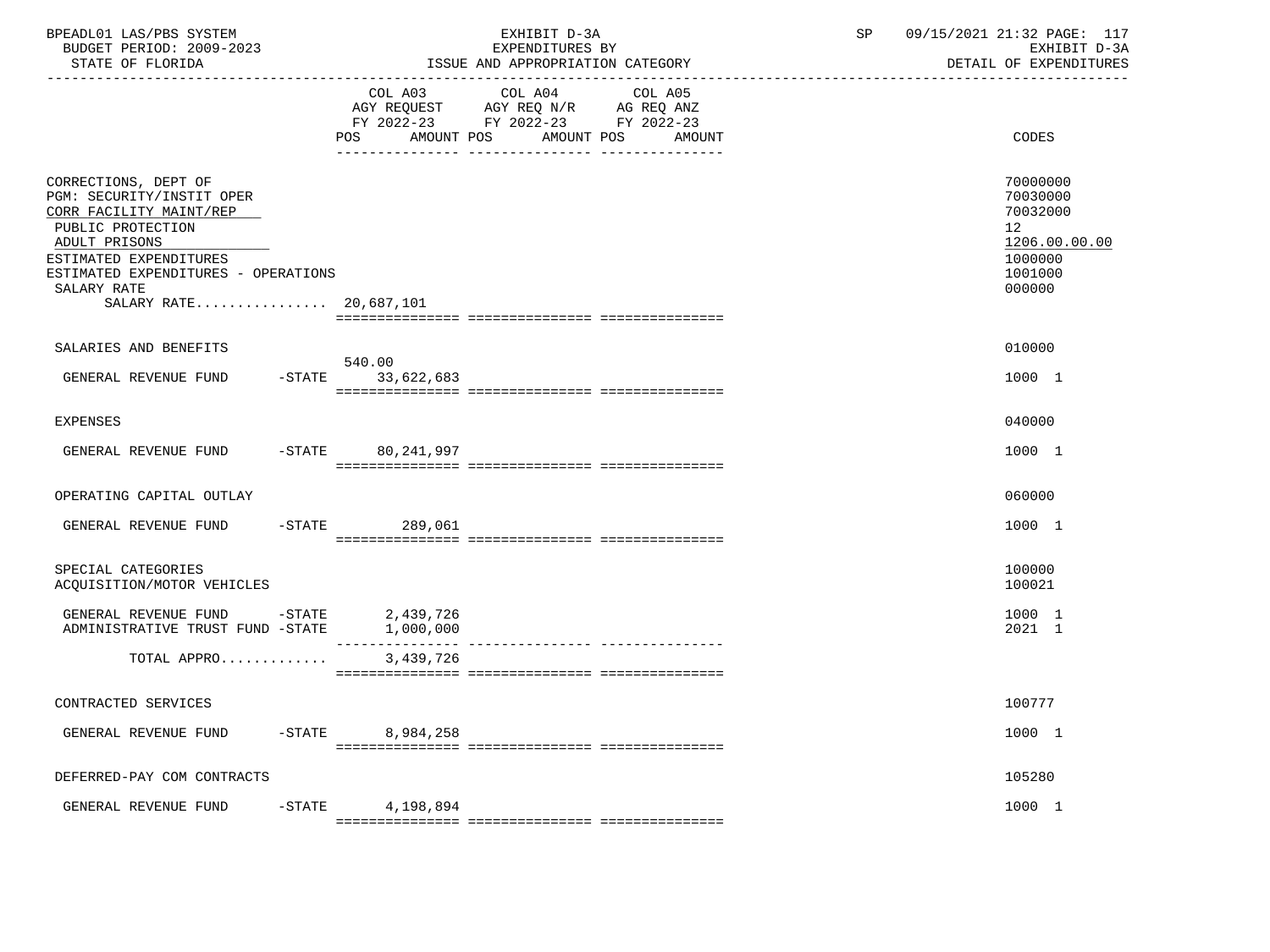| BPEADL01 LAS/PBS SYSTEM<br>BUDGET PERIOD: 2009-2023<br>STATE OF FLORIDA                                                                                                                                                               | EXHIBIT D-3A<br>EXPENDITURES BY<br>ISSUE AND APPROPRIATION CATEGORY                                                                                                                                                                                                        | 09/15/2021 21:32 PAGE: 118<br>SP<br>EXHIBIT D-3A<br>DETAIL OF EXPENDITURES                        |
|---------------------------------------------------------------------------------------------------------------------------------------------------------------------------------------------------------------------------------------|----------------------------------------------------------------------------------------------------------------------------------------------------------------------------------------------------------------------------------------------------------------------------|---------------------------------------------------------------------------------------------------|
|                                                                                                                                                                                                                                       | COL A03<br>COL A04<br>COL A05<br>$\begin{tabular}{lllllll} AGY & \texttt{REQUEST} & \texttt{AGY} & \texttt{REG} & \texttt{N/R} & \texttt{AG} & \texttt{REG} & \texttt{ANZ} \end{tabular}$<br>FY 2022-23 FY 2022-23 FY 2022-23<br>AMOUNT POS<br>AMOUNT POS<br>POS<br>AMOUNT | CODES                                                                                             |
| CORRECTIONS, DEPT OF<br>PGM: SECURITY/INSTIT OPER<br>CORR FACILITY MAINT/REP<br>PUBLIC PROTECTION<br>ADULT PRISONS<br>ESTIMATED EXPENDITURES<br>ESTIMATED EXPENDITURES - OPERATIONS<br>SPECIAL CATEGORIES<br>LEASE/PURCHASE/EQUIPMENT |                                                                                                                                                                                                                                                                            | 70000000<br>70030000<br>70032000<br>12<br>1206.00.00.00<br>1000000<br>1001000<br>100000<br>105281 |
| GENERAL REVENUE FUND -STATE 72,700                                                                                                                                                                                                    |                                                                                                                                                                                                                                                                            | 1000 1                                                                                            |
| TR/DMS/HR SVCS/STW CONTRCT                                                                                                                                                                                                            |                                                                                                                                                                                                                                                                            | 107040                                                                                            |
| GENERAL REVENUE FUND                                                                                                                                                                                                                  | $-STATE$ 12,889                                                                                                                                                                                                                                                            | 1000 1                                                                                            |
| TOTAL: ESTIMATED EXPENDITURES - OPERATIONS<br>TOTAL POSITIONS 540.00<br>TOTAL ISSUE 130,862,208<br>TOTAL SALARY RATE 20,687,101                                                                                                       |                                                                                                                                                                                                                                                                            | 1001000                                                                                           |
| SALARY INCREASES FOR FY 2021-22 -<br>STATE EMPLOYEE MINIMUM WAGE<br>INCREASE - EFFECTIVE 7/1/2021<br>SALARY RATE<br>SALARY RATE 55,990                                                                                                |                                                                                                                                                                                                                                                                            | 1001030<br>000000                                                                                 |
| SALARIES AND BENEFITS                                                                                                                                                                                                                 |                                                                                                                                                                                                                                                                            | 010000                                                                                            |
| $-STATE$<br>GENERAL REVENUE FUND                                                                                                                                                                                                      | 66,358                                                                                                                                                                                                                                                                     | 1000 1                                                                                            |
| TOTAL: SALARY INCREASES FOR FY 2021-22 -<br>STATE EMPLOYEE MINIMUM WAGE<br>INCREASE - EFFECTIVE 7/1/2021<br>TOTAL ISSUE<br>TOTAL SALARY RATE 55,990                                                                                   | 66,358                                                                                                                                                                                                                                                                     | 1001030                                                                                           |
|                                                                                                                                                                                                                                       |                                                                                                                                                                                                                                                                            |                                                                                                   |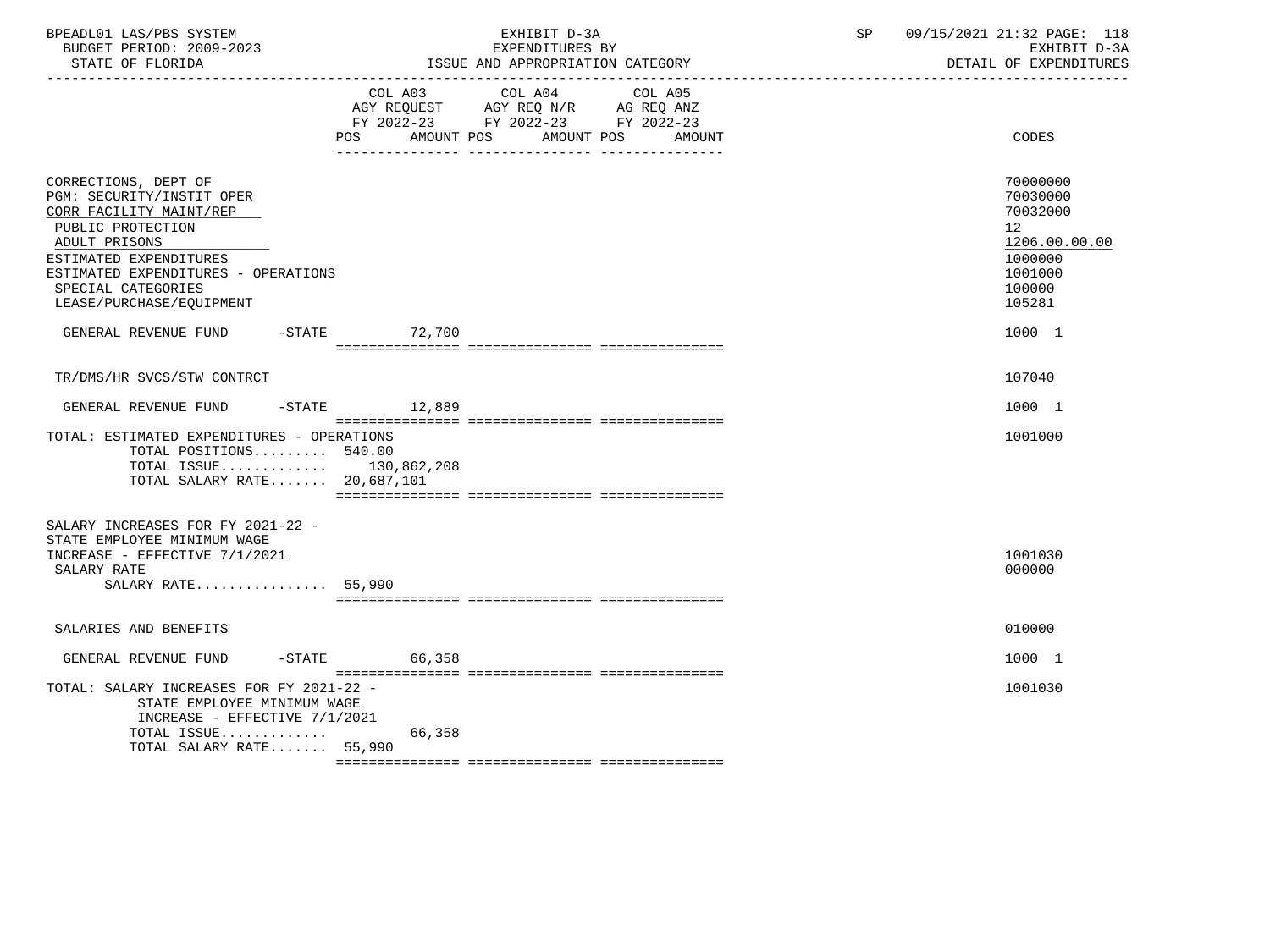| BPEADL01 LAS/PBS SYSTEM<br>BUDGET PERIOD: 2009-2023<br>STATE OF FLORIDA                                                                                                                                       | EXHIBIT D-3A<br>EXPENDITURES BY<br>ISSUE AND APPROPRIATION CATEGORY                                                                                      | 09/15/2021 21:32 PAGE: 119<br>SP<br>EXHIBIT D-3A<br>DETAIL OF EXPENDITURES      |
|---------------------------------------------------------------------------------------------------------------------------------------------------------------------------------------------------------------|----------------------------------------------------------------------------------------------------------------------------------------------------------|---------------------------------------------------------------------------------|
|                                                                                                                                                                                                               | COL A03<br>COL A04<br>COL A05<br>AGY REQUEST<br>AGY REQ N/R AG REQ ANZ<br>FY 2022-23 FY 2022-23 FY 2022-23<br>POS.<br>AMOUNT POS<br>AMOUNT POS<br>AMOUNT | CODES                                                                           |
| CORRECTIONS, DEPT OF<br>PGM: SECURITY/INSTIT OPER<br>CORR FACILITY MAINT/REP<br>PUBLIC PROTECTION<br>ADULT PRISONS<br>ESTIMATED EXPENDITURES<br>FLORIDA RETIREMENT SYSTEM<br>ADJUSTMENT - FY 2021-22 - NORMAL |                                                                                                                                                          | 70000000<br>70030000<br>70032000<br>12 <sup>°</sup><br>1206.00.00.00<br>1000000 |
| COST AND UNFUNDED ACTUARIAL<br>LIABILITY<br>SALARIES AND BENEFITS                                                                                                                                             |                                                                                                                                                          | 1001070<br>010000                                                               |
| GENERAL REVENUE FUND                                                                                                                                                                                          | $-STATE$<br>185,414                                                                                                                                      | 1000 1                                                                          |
| REALLOCATION OF HUMAN RESOURCES<br>OUTSOURCING<br>SPECIAL CATEGORIES<br>TR/DMS/HR SVCS/STW CONTRCT                                                                                                            |                                                                                                                                                          | 1005900<br>100000<br>107040                                                     |
| GENERAL REVENUE FUND<br>$-$ STATE                                                                                                                                                                             | $926 -$                                                                                                                                                  | 1000 1                                                                          |
| NONRECURRING EXPENDITURES<br>REPLACEMENT OF CRITICAL TRANSPORT<br>VEHICLES<br>SPECIAL CATEGORIES<br>ACQUISITION/MOTOR VEHICLES                                                                                |                                                                                                                                                          | 2100000<br>2103040<br>100000<br>100021                                          |
| ADMINISTRATIVE TRUST FUND -STATE                                                                                                                                                                              | $1,000,000-$                                                                                                                                             | 2021 1                                                                          |
| EQUIPMENT NEEDS<br>REPLACEMENT OF MOTOR VEHICLES<br>SPECIAL CATEGORIES<br>ACQUISITION/MOTOR VEHICLES                                                                                                          |                                                                                                                                                          | 2400000<br>2401500<br>100000<br>100021                                          |
| GENERAL REVENUE FUND<br>$-STATE$                                                                                                                                                                              | 1,500,000                                                                                                                                                | 1000 1                                                                          |
|                                                                                                                                                                                                               |                                                                                                                                                          |                                                                                 |
| AGENCY ISSUE NARRATIVE:                                                                                                                                                                                       |                                                                                                                                                          |                                                                                 |

2022-2023 BUDGET YEAR NARRATIVE: IT COMPONENT? NO

 This issue requests \$2,000,000 (\$1,500,000 in Security Operations and \$500,000 in Community Corrections) in recurring dollars from the General Revenue Fund to purchase additional fleet inventory consisting of 167 transport vehicles, K-9 trucks, passenger vehicles, farm trucks and perimeter vehicles. Maintaining a dependable fleet of vehicles is imperative to the Department's mission, however, the Department continues to struggle with an aging fleet. Currently, approximately 61% of the Department's fleet meets or exceeds the Department of Management Services' (DMS) standards for disposal based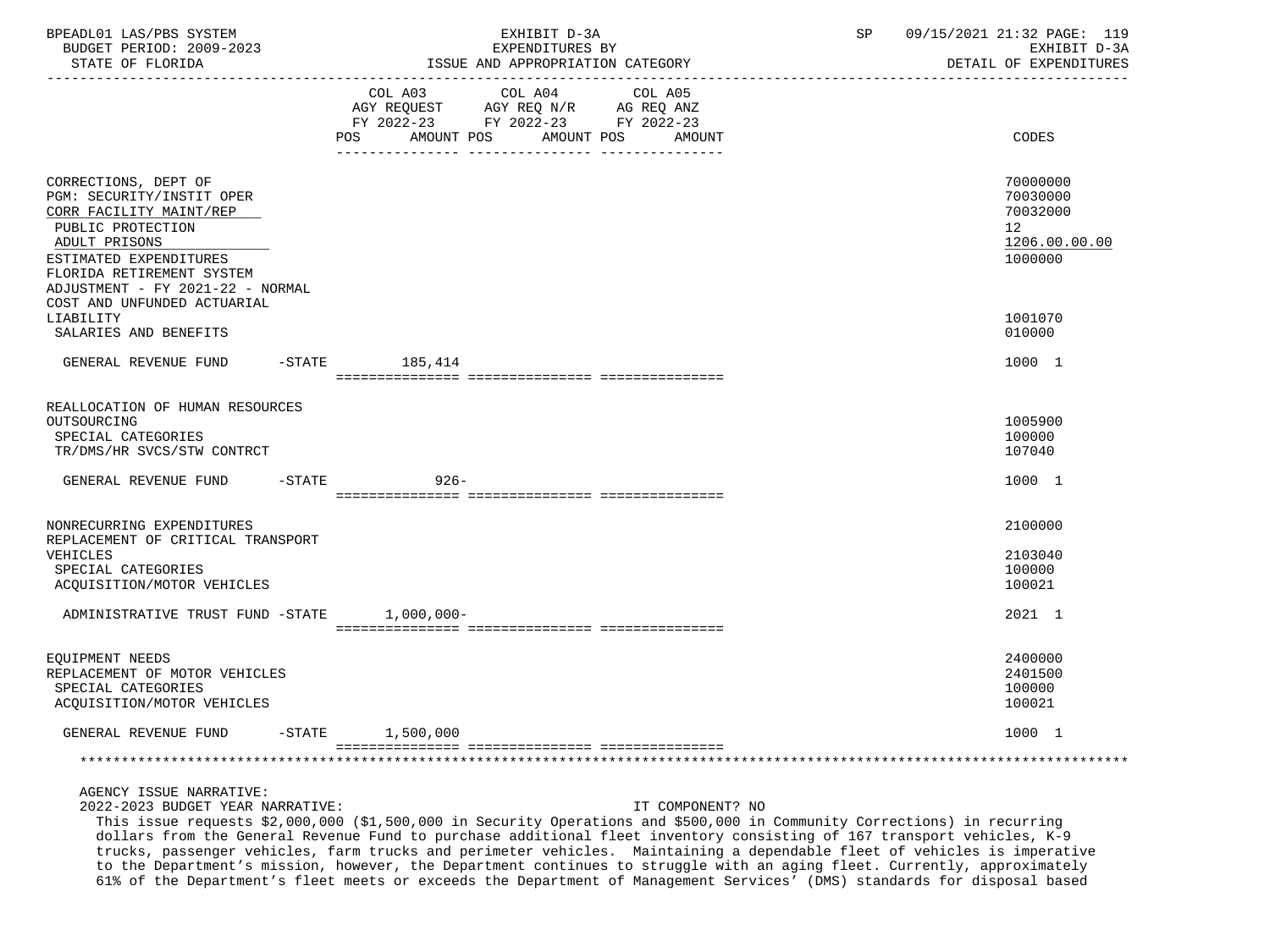| BPEADL01 LAS/PBS SYSTEM<br>BUDGET PERIOD: 2009-2023<br>STATE OF FLORIDA                                                                                                | EXHIBIT D-3A<br>EXPENDITURES BY<br>ISSUE AND APPROPRIATION CATEGORY                                                                         | 09/15/2021 21:32 PAGE: 120<br>SP.<br>EXHIBIT D-3A<br>DETAIL OF EXPENDITURES   |
|------------------------------------------------------------------------------------------------------------------------------------------------------------------------|---------------------------------------------------------------------------------------------------------------------------------------------|-------------------------------------------------------------------------------|
|                                                                                                                                                                        | COL A03 COL A04 COL A05<br>AGY REQUEST AGY REQ N/R AG REQ ANZ<br>FY 2022-23 FY 2022-23 FY 2022-23<br>AMOUNT POS AMOUNT POS<br>POS<br>AMOUNT | CODES                                                                         |
| CORRECTIONS, DEPT OF<br>PGM: SECURITY/INSTIT OPER<br>CORR FACILITY MAINT/REP<br>PUBLIC PROTECTION<br>ADULT PRISONS<br>EOUIPMENT NEEDS<br>REPLACEMENT OF MOTOR VEHICLES |                                                                                                                                             | 70000000<br>70030000<br>70032000<br>12<br>1206.00.00.00<br>2400000<br>2401500 |

on age.

 Within the last five years, the Department has received additional funding, ranging from an annual appropriation low of \$1 million to a high of \$7 million in any given year, in the acquisition of motor vehicles category. While the recent funding has been helpful, it has been insufficient in raising the Department's fleet to the point of compliance with DMS standards. For example, vehicles purchased in 2015 are now six years old, which is half of the recommended time for replacement.

 The Office of Institutions is responsible for the routine movement of thousands of inmates in the state's custody and care. Movements of inmates are required for a variety of reasons including reception, custody level changes, medical needs, programming requirements, facility management, emergency response and overall population management.

 The Office of Community Corrections is responsible for supervising over 166,000 offenders throughout the state. Maintaining a dependable pool of vehicles is necessary to successfully monitor offenders in the community.

 The support functions of the agency also require the availability of dependable transportation. These fleet needs include the ability of the Department's contract monitors to conduct monitoring in the field, staff development to provide training, emergency response teams and K-9 units to respond to incidents, the Inspector General's ability to respond to law enforcement needs on the compound, as well as other program needs related to inmate re-entry efforts.

 This request will assist in keeping the fleet inventory from further deterioration and to improve the overall fleet condition. Failing to keep pace with the aging fleet, quickly overcomes any agency/entity that falls behind even if only slightly. In this case, the Department's fleet has been allowed to degrade to such an extent that it will take years to fix.

 Furthermore, operating a degraded vehicle increases the risk of malfunction and mishap increases the risk of injury to those operating the vehicle, those being transported, and those sharing the roadways with the sub-standard vehicle. The movement of inmates in degraded vehicles involves the risks of malfunction and mishap, and an additional risk of escape or other security incident during such an event. In addition to the normal liability for such mishap, the department's fleet condition is a matter of public record, adding increased risk to liability because mishaps involving a vehicle knowingly operated in a sub-standard condition can arguably constitute gross negligence with the increased legal exposure implied.

 In those cases where the Department does not have enough vehicles to operate safely, agency staff is asked to use their vehicle for state duties. In addition to creating travel reimbursement costs for the state, such use of personal vehicles potentially carries additional legal exposure for the state.

 This issue is consistent with the Florida Strategic Plan for Economic Development strategy to ensure Floridians in all communities and life stages have opportunities to achieve healthier outcomes and societal contributions.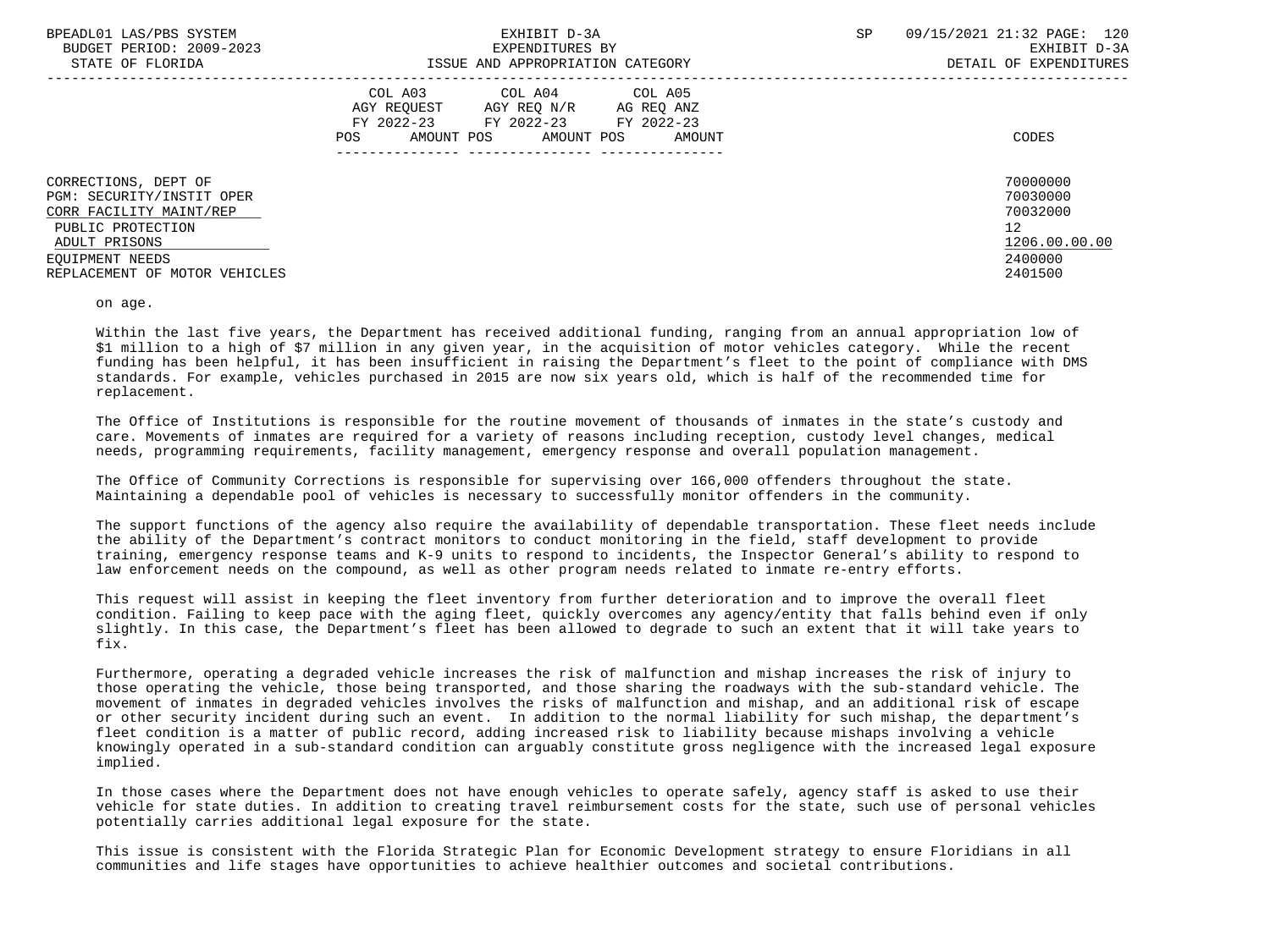| BPEADL01 LAS/PBS SYSTEM<br>BUDGET PERIOD: 2009-2023<br>STATE OF FLORIDA                                                                                                                                                                                                                                                                                                                                                                                                                                                                                                        |                                                                                                                                                                                                     | EXHIBIT D-3A<br>EXPENDITURES BY<br>ISSUE AND APPROPRIATION CATEGORY |                   | SP | 09/15/2021 21:32 PAGE: 121<br>EXHIBIT D-3A<br>DETAIL OF EXPENDITURES          |
|--------------------------------------------------------------------------------------------------------------------------------------------------------------------------------------------------------------------------------------------------------------------------------------------------------------------------------------------------------------------------------------------------------------------------------------------------------------------------------------------------------------------------------------------------------------------------------|-----------------------------------------------------------------------------------------------------------------------------------------------------------------------------------------------------|---------------------------------------------------------------------|-------------------|----|-------------------------------------------------------------------------------|
|                                                                                                                                                                                                                                                                                                                                                                                                                                                                                                                                                                                | COL A03<br>AGY REQUEST AGY REQ N/R AG REQ ANZ<br>FY 2022-23 FY 2022-23 FY 2022-23<br>POS FOR THE POST OF THE POST OF THE POST OF THE POST OF THE POST OF THE POST OF THE POST OF THE POST OF THE PO | COL A04<br>AMOUNT POS AMOUNT POS                                    | COL A05<br>AMOUNT |    | CODES                                                                         |
| CORRECTIONS, DEPT OF<br>PGM: SECURITY/INSTIT OPER<br>CORR FACILITY MAINT/REP<br>PUBLIC PROTECTION<br>ADULT PRISONS<br>EOUIPMENT NEEDS<br>REPLACEMENT OF MOTOR VEHICLES                                                                                                                                                                                                                                                                                                                                                                                                         |                                                                                                                                                                                                     |                                                                     |                   |    | 70000000<br>70030000<br>70032000<br>12<br>1206.00.00.00<br>2400000<br>2401500 |
| Activity Reference: Maintaining Security                                                                                                                                                                                                                                                                                                                                                                                                                                                                                                                                       | Instruct, Supervise, Investigate and Report                                                                                                                                                         |                                                                     |                   |    |                                                                               |
| PROPERTY MANAGEMENT                                                                                                                                                                                                                                                                                                                                                                                                                                                                                                                                                            |                                                                                                                                                                                                     |                                                                     |                   |    | 7000000                                                                       |
| INSTITUTIONS STANDARD REPAIR AND<br>MAINTENANCE OPERATIONS<br>EXPENSES                                                                                                                                                                                                                                                                                                                                                                                                                                                                                                         |                                                                                                                                                                                                     |                                                                     |                   |    | 7000240<br>040000                                                             |
| GENERAL REVENUE FUND                                                                                                                                                                                                                                                                                                                                                                                                                                                                                                                                                           | $-STATE$<br>2,356,000                                                                                                                                                                               |                                                                     |                   |    | 1000 1                                                                        |
| SPECIAL CATEGORIES<br>CONTRACTED SERVICES                                                                                                                                                                                                                                                                                                                                                                                                                                                                                                                                      |                                                                                                                                                                                                     |                                                                     |                   |    | 100000<br>100777                                                              |
| GENERAL REVENUE FUND                                                                                                                                                                                                                                                                                                                                                                                                                                                                                                                                                           | $-$ STATE $1, 404, 000$                                                                                                                                                                             |                                                                     |                   |    | 1000 1                                                                        |
| TOTAL: INSTITUTIONS STANDARD REPAIR AND<br>MAINTENANCE OPERATIONS<br>TOTAL ISSUE                                                                                                                                                                                                                                                                                                                                                                                                                                                                                               | 3,760,000                                                                                                                                                                                           |                                                                     |                   |    | 7000240                                                                       |
|                                                                                                                                                                                                                                                                                                                                                                                                                                                                                                                                                                                |                                                                                                                                                                                                     |                                                                     |                   |    |                                                                               |
| AGENCY ISSUE NARRATIVE:<br>2022-2023 BUDGET YEAR NARRATIVE:<br>This issue requests \$3,760,000 from the General Revenue Fund for critical repairs and maintenance of physical plants.                                                                                                                                                                                                                                                                                                                                                                                          |                                                                                                                                                                                                     |                                                                     | IT COMPONENT? NO  |    |                                                                               |
| The Florida Department of Corrections' (Department) division of Facilities Management and Building Construction maintains<br>20.36 million square feet of space with 420 onsite maintenance FTEs. This staff perform the vast majority of the<br>Department's routine repairs. Existing expense funding is currently used to purchase replacement parts and materials.<br>The bulk of these repairs are related to plumbing, security systems, air-conditioning systems, and electrical systems. In<br>some instances, these repairs are effected through Contracted Services. |                                                                                                                                                                                                     |                                                                     |                   |    |                                                                               |
| Failure to address this issue will affect the Department in the following ways:<br>-Funds for routine repairs will continue to be redirected from other areas.<br>-Needed repairs will be more challenging to manage.<br>-Higher risk of litigation related to conditions of confinement.<br>-Institutions will become less manageable from a security and population management perspective.                                                                                                                                                                                  |                                                                                                                                                                                                     |                                                                     |                   |    |                                                                               |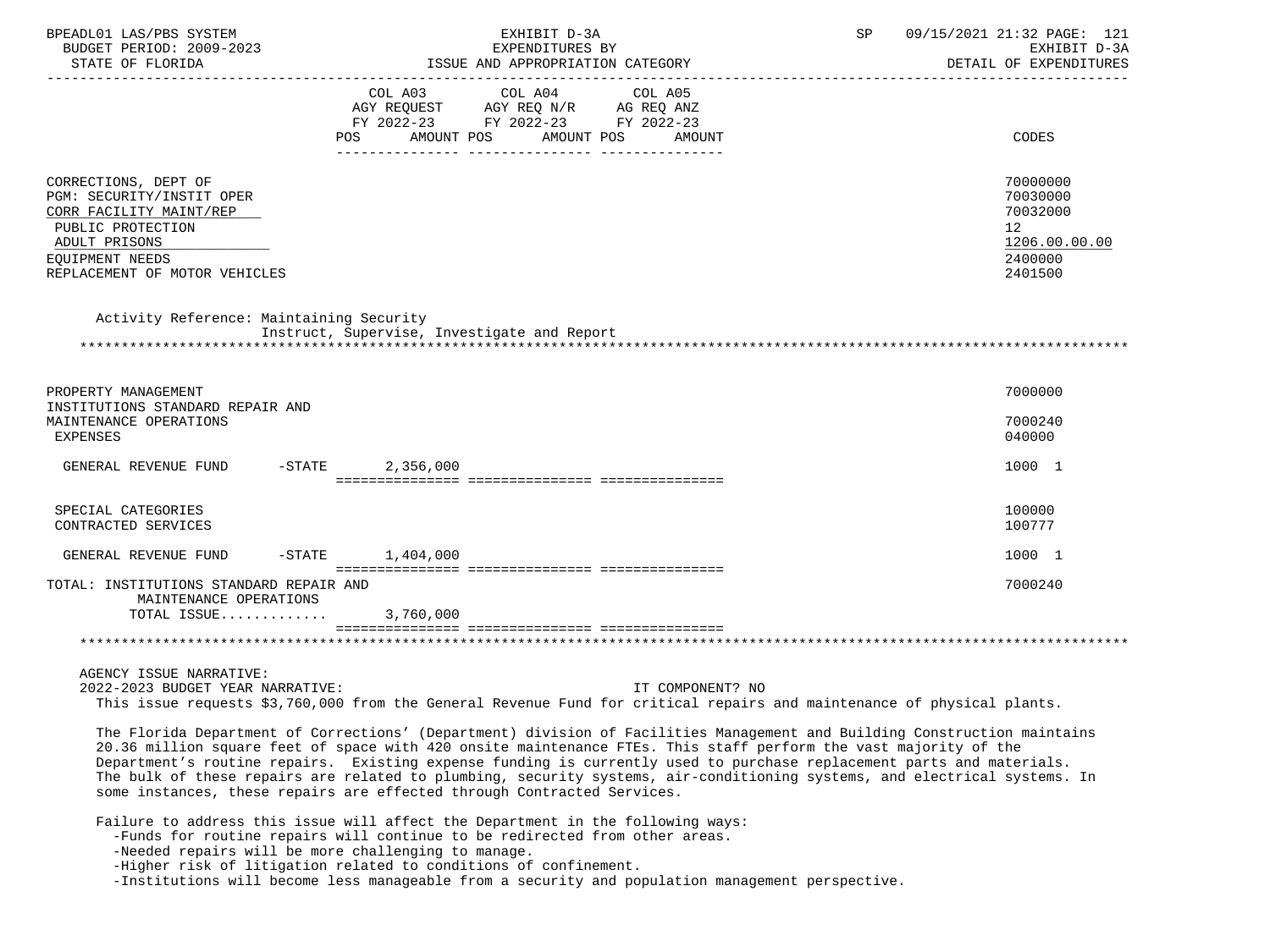| BPEADL01 LAS/PBS SYSTEM<br>BUDGET PERIOD: 2009-2023<br>STATE OF FLORIDA                                                                                                       | EXHIBIT D-3A<br>EXPENDITURES BY<br>ISSUE AND APPROPRIATION CATEGORY                                                                         | 09/15/2021 21:32 PAGE: 122<br><b>SP</b><br>EXHIBIT D-3A<br>DETAIL OF EXPENDITURES |
|-------------------------------------------------------------------------------------------------------------------------------------------------------------------------------|---------------------------------------------------------------------------------------------------------------------------------------------|-----------------------------------------------------------------------------------|
|                                                                                                                                                                               | COL A03<br>COL A04 COL A05<br>AGY REQUEST AGY REQ N/R AG REQ ANZ<br>FY 2022-23 FY 2022-23 FY 2022-23<br>POS<br>AMOUNT POS AMOUNT POS AMOUNT | CODES                                                                             |
| CORRECTIONS, DEPT OF<br>PGM: SECURITY/INSTIT OPER<br>CORR FACILITY MAINT/REP<br>PUBLIC PROTECTION<br>ADULT PRISONS<br>PROPERTY MANAGEMENT<br>INSTITUTIONS STANDARD REPAIR AND |                                                                                                                                             | 70000000<br>70030000<br>70032000<br>12 <sup>°</sup><br>1206.00.00.00<br>7000000   |
| MAINTENANCE OPERATIONS                                                                                                                                                        |                                                                                                                                             | 7000240                                                                           |

 An Increase in funding will allow the Department to further improve the conditions of its institutions and, at the same time, better manage building system obsolescence when repairs are required.

 This issue is consistent with the Florida Strategic Plan for Economic Development strategy to improve the efficiency and effectiveness of government agencies at all levels.

 Activity Reference: Maintenance \*\*\*\*\*\*\*\*\*\*\*\*\*\*\*\*\*\*\*\*\*\*\*\*\*\*\*\*\*\*\*\*\*\*\*\*\*\*\*\*\*\*\*\*\*\*\*\*\*\*\*\*\*\*\*\*\*\*\*\*\*\*\*\*\*\*\*\*\*\*\*\*\*\*\*\*\*\*\*\*\*\*\*\*\*\*\*\*\*\*\*\*\*\*\*\*\*\*\*\*\*\*\*\*\*\*\*\*\*\*\*\*\*\*\*\*\*\*\*\*\*\*\*\*\*\*\*

| MOTOR VEHICLES REPAIR AND        |         |         |
|----------------------------------|---------|---------|
| MAINTENANCE                      |         | 7000250 |
| EXPENSES                         |         | 040000  |
|                                  |         |         |
| $-STATE$<br>GENERAL REVENUE FUND | 800,000 | 1000    |
|                                  |         |         |
|                                  |         |         |

AGENCY ISSUE NARRATIVE:

2022-2023 BUDGET YEAR NARRATIVE: IT COMPONENT? NO

 This issue requests \$1,000,000 (\$800,000 in Security Operations and \$200,000 in Community Corrections) in recurring dollars from the General Revenue Fund to assist with repairs and maintenance of the Department's fleet. Maintaining a dependable fleet of vehicles is imperative to the Department's mission, however, the Department continues to struggle with an aging fleet. Currently, approximately 61% of the department's fleet meets or exceeds the Department of Management Services' (DMS) standards for disposal based on age.

 Within the last five years, the Department's fleet maintenance and repair costs have ranged from \$1.6 million to \$2.2 million. These costs continue to rise as the Department has been unable to replace vehicles when necessary, and in turn must complete costly major repairs to vehicles that are well past their life expectancy.

 Operating a degraded vehicle increases the risk of malfunction and mishap and increases the risk of injury to those operating the vehicle, those being transported, and to those sharing the roadways with the sub-standard vehicle. Movement of inmates in degraded vehicles involves not only the risks of malfunction and mishap, but an additional risk of escape or other security incident during such an event.

 In addition to the normal liability for such mishap, the department's fleet condition is a matter of public record, adding increased risk to liability because mishaps involving a vehicle knowingly operated in a sub-standard condition can arguably constitute gross negligence with the increased legal exposure implied.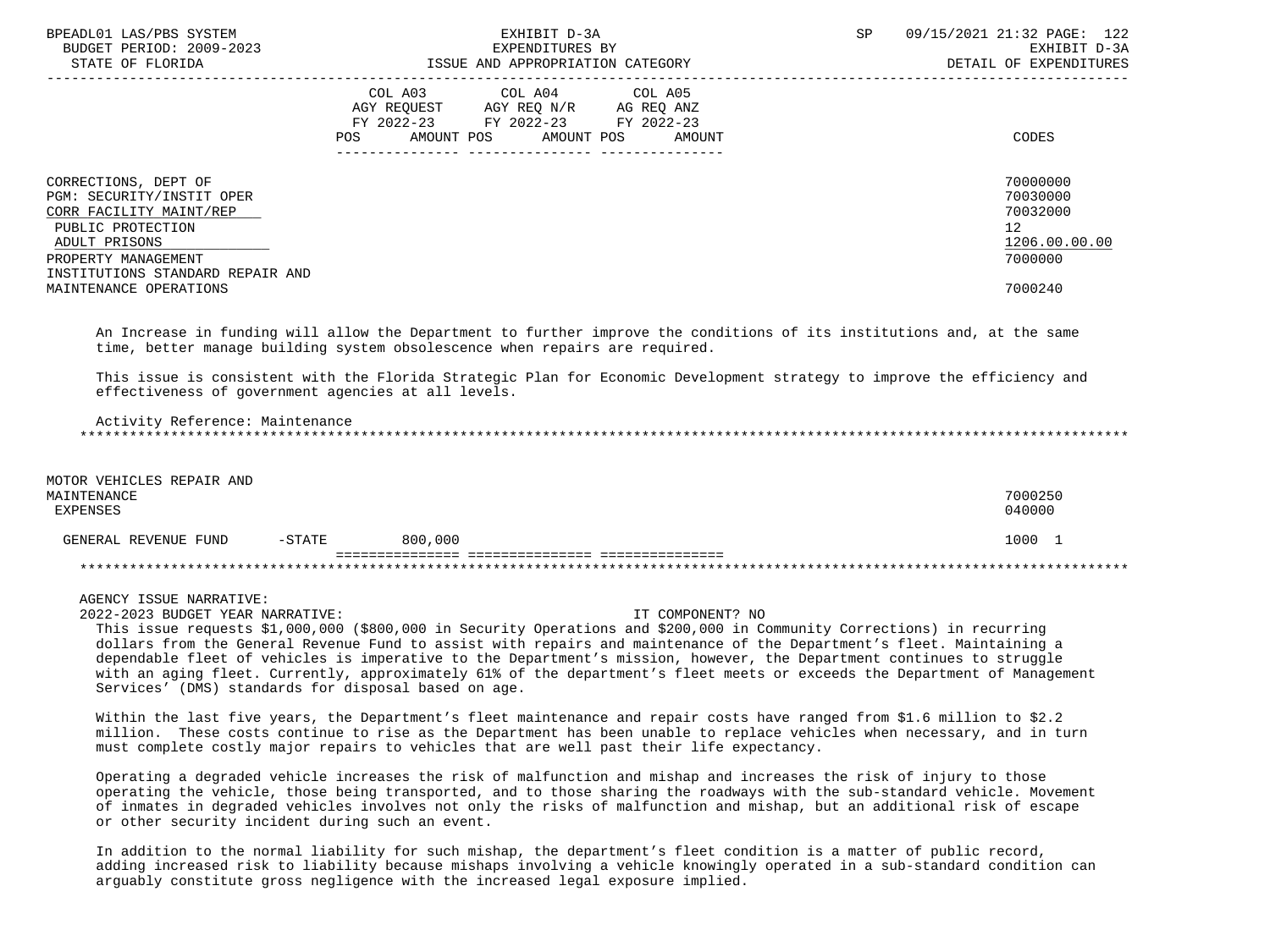| BPEADL01 LAS/PBS SYSTEM<br>BUDGET PERIOD: 2009-2023<br>STATE OF FLORIDA                                                                                                | EXHIBIT D-3A<br>EXPENDITURES BY<br>ISSUE AND APPROPRIATION CATEGORY                                                                      | 09/15/2021 21:32 PAGE: 123<br>SP.<br>EXHIBIT D-3A<br>DETAIL OF EXPENDITURES     |
|------------------------------------------------------------------------------------------------------------------------------------------------------------------------|------------------------------------------------------------------------------------------------------------------------------------------|---------------------------------------------------------------------------------|
|                                                                                                                                                                        | COL A03<br>COL A04 COL A05<br>AGY REQUEST AGY REQ N/R AG REQ ANZ<br>FY 2022-23 FY 2022-23 FY 2022-23<br>POS AMOUNT POS AMOUNT POS AMOUNT | CODES                                                                           |
| CORRECTIONS, DEPT OF<br>PGM: SECURITY/INSTIT OPER<br>CORR FACILITY MAINT/REP<br>PUBLIC PROTECTION<br>ADULT PRISONS<br>PROPERTY MANAGEMENT<br>MOTOR VEHICLES REPAIR AND |                                                                                                                                          | 70000000<br>70030000<br>70032000<br>12 <sup>°</sup><br>1206.00.00.00<br>7000000 |
| MAINTENANCE                                                                                                                                                            |                                                                                                                                          | 7000250                                                                         |

 This issue is consistent with the Florida Strategic Plan for Economic Development strategy to ensure Floridians in all communities and life stages have opportunities to achieve healthier outcomes and societal contributions.

 Activity Reference: Maintaining Security Instruct, Supervise, Investigate and Report \*\*\*\*\*\*\*\*\*\*\*\*\*\*\*\*\*\*\*\*\*\*\*\*\*\*\*\*\*\*\*\*\*\*\*\*\*\*\*\*\*\*\*\*\*\*\*\*\*\*\*\*\*\*\*\*\*\*\*\*\*\*\*\*\*\*\*\*\*\*\*\*\*\*\*\*\*\*\*\*\*\*\*\*\*\*\*\*\*\*\*\*\*\*\*\*\*\*\*\*\*\*\*\*\*\*\*\*\*\*\*\*\*\*\*\*\*\*\*\*\*\*\*\*\*\*\*

| CAPITAL IMPROVEMENT PLAN<br>SUPPORT FACILITIES<br>FIXED CAPITAL OUTLAY<br>MENTAL HEALTH FACILITY |           |             |             | 9900000<br>990F000<br>080000<br>088190 |
|--------------------------------------------------------------------------------------------------|-----------|-------------|-------------|----------------------------------------|
| GRANTS AND DONATIONS TF                                                                          | $-$ STATE | 158,163,339 | 158,163,339 | 2339 1                                 |
|                                                                                                  |           |             |             |                                        |

### AGENCY NARRATIVE:

 2022-2023 BUDGET YEAR NARRATIVE: MENTAL HEALTH FACILITY IT COMPONENT? NO The issue request \$158,163,339 in Fixed Capital Outlay (FCO) authority in the Grants and Donation trust fund authority for Fiscal Year 2022-23 for the construction of a Mental Health Hospital at Lake Correctional Institution in Lake county.

 The establishment of this authority is needed for the Department to receive and expend bond proceeds from Series 2021A. The Series 2021A Certificate of Participation Series (COPS) was authorized as part of Senate Bill 2500, Line Item 674 and was issued to finance the construction and equipping of an approximately 550 bed inpatient mental health treatment facility at Lake Correctional Institution. The construction of this hospital is necessary for the Department to meet the terms of the Disability Rights for Florida settlement agreement.

 This issue is consistent with the Florida Strategic Plan for Economic Development strategy to create and sustain vibrant, safe, healthy and resilient communities that attract workers, residents, businesses, and visitors. \*\*\*\*\*\*\*\*\*\*\*\*\*\*\*\*\*\*\*\*\*\*\*\*\*\*\*\*\*\*\*\*\*\*\*\*\*\*\*\*\*\*\*\*\*\*\*\*\*\*\*\*\*\*\*\*\*\*\*\*\*\*\*\*\*\*\*\*\*\*\*\*\*\*\*\*\*\*\*\*\*\*\*\*\*\*\*\*\*\*\*\*\*\*\*\*\*\*\*\*\*\*\*\*\*\*\*\*\*\*\*\*\*\*\*\*\*\*\*\*\*\*\*\*\*\*\*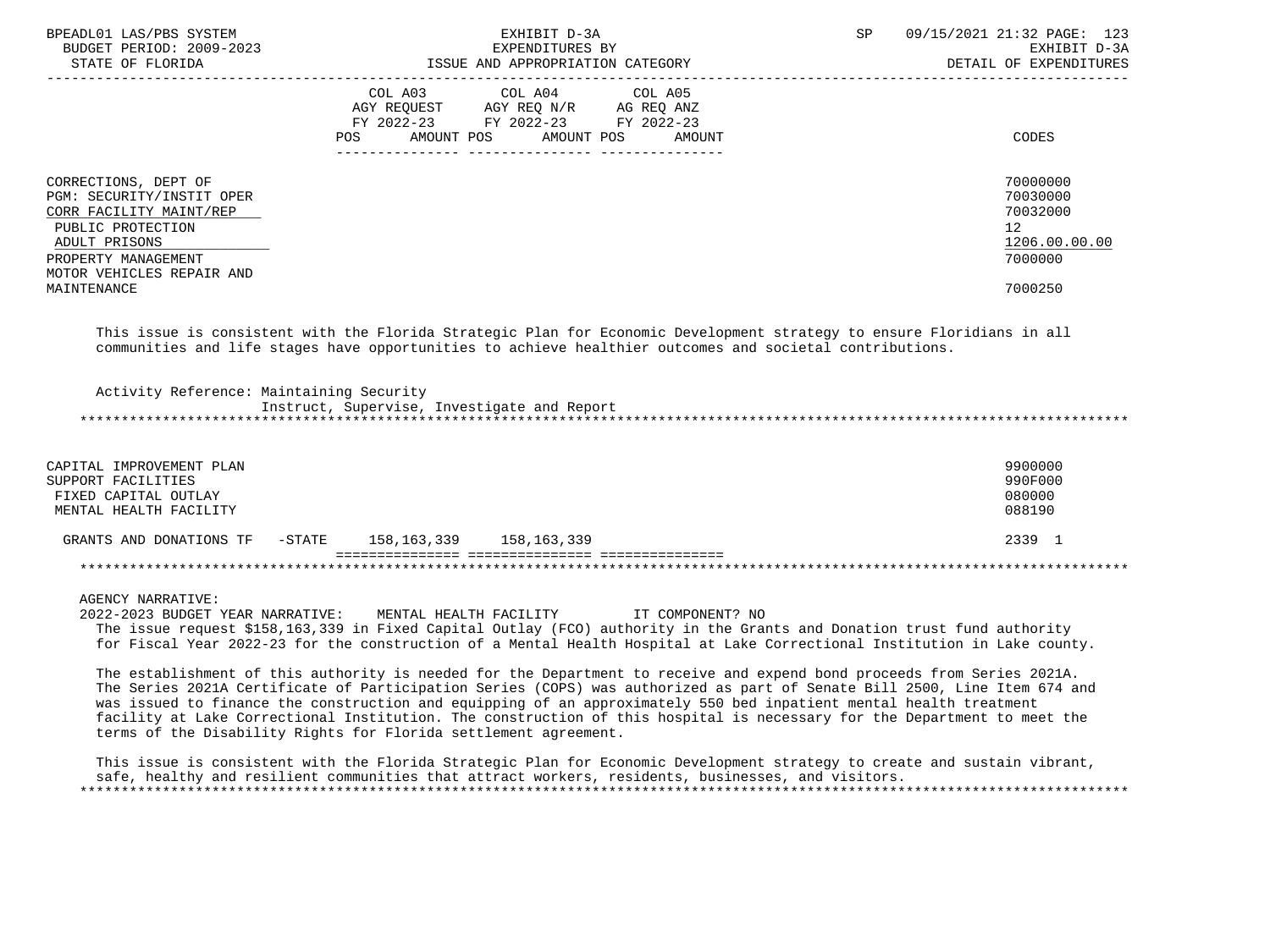| BPEADL01 LAS/PBS SYSTEM<br>BUDGET PERIOD: 2009-2023<br>STATE OF FLORIDA | EXHIBIT D-3A<br>EXPENDITURES BY<br>ISSUE AND APPROPRIATION CATEGORY                                                                         | 09/15/2021 21:32 PAGE: 124<br>SP<br>EXHIBIT D-3A<br>DETAIL OF EXPENDITURES |
|-------------------------------------------------------------------------|---------------------------------------------------------------------------------------------------------------------------------------------|----------------------------------------------------------------------------|
|                                                                         | COL A03 COL A04 COL A05<br>AGY REQUEST AGY REQ N/R AG REQ ANZ<br>FY 2022-23 FY 2022-23 FY 2022-23<br>AMOUNT POS AMOUNT POS<br>POS<br>AMOUNT | CODES                                                                      |
| CORRECTIONS, DEPT OF                                                    |                                                                                                                                             | 70000000                                                                   |
| PGM: SECURITY/INSTIT OPER                                               |                                                                                                                                             | 70030000                                                                   |
| CORR FACILITY MAINT/REP                                                 |                                                                                                                                             | 70032000                                                                   |
| PUBLIC PROTECTION<br>ADULT PRISONS                                      |                                                                                                                                             | 12<br>1206.00.00.00                                                        |
| CAPITAL IMPROVEMENT PLAN                                                |                                                                                                                                             | 9900000                                                                    |
| ESTIMATED EXPENDITURES - FIXED                                          |                                                                                                                                             |                                                                            |
| CAPITAL OUTLAY                                                          |                                                                                                                                             | 990I000                                                                    |
| FIXED CAPITAL OUTLAY                                                    |                                                                                                                                             | 080000                                                                     |
| CORRECTIONAL FAC-LEASE PUR                                              |                                                                                                                                             | 080027                                                                     |
| GENERAL REVENUE FUND<br>$-$ STATE                                       | 53,051,077                                                                                                                                  | 1000 1                                                                     |
|                                                                         |                                                                                                                                             |                                                                            |
| MAINTENANCE AND REPAIR                                                  |                                                                                                                                             | 990M000                                                                    |
| FIXED CAPITAL OUTLAY                                                    |                                                                                                                                             | 080000                                                                     |
| MAJ REP, RENO & IMP/MAJ INS                                             |                                                                                                                                             | 083258                                                                     |
| STATE INMATE WELFARE TF - STATE                                         | 7,500,000                                                                                                                                   | 2523 1                                                                     |
|                                                                         |                                                                                                                                             |                                                                            |

AGENCY NARRATIVE:

2022-2023 BUDGET YEAR NARRATIVE: MAJ REP,RENO & IMP/MAJ INS IT COMPONENT? NO

 This issue request \$7,500,000 in authority in the State Operated Inmate Welfare Trust Fund for the renovation of inmate wellness and program space statewide. This request connects to a \$20 million request in Basic Education Skills, issue 4200020, to improve and increase inmate access to program and wellness activities.

 This issue also requests \$140,550,765 in Fixed Capital Outlay (FCO) General Revenue funding for Fiscal Year 2023-24 through 2026-27 for Major Repairs, Renovations and Improvements to Facilities that is not included in the Deferred Maintenance Program funding to address major repair and renovations at Florida Department of Corrections (Department) facilities statewide. The Department is responsible for the major repair and renovation needs of over 145 facilities statewide, equating to more than 22 million square feet of space.

 Many of these institutions are old and the physical plant systems are well past their operational life expectancy. The request for major repairs and renovations consists of approximately \$140.5 million in FCO over four fiscal years from the General Revenue fund to address the most critical needs including \$22.71 million to reroof buildings at various facilities statewide, \$27.3 million to upgrade plumbing systems at multiple facilities statewide, \$24 million for major interior renovations at various facilities statewide, \$19.44 million for replacement of door and windows at various facilities statewide, \$22.9 million to replace air conditioning and heating systems at various facilities statewide and \$24 million to upgrade facility infrastructure at various facilities statewide.

 If the requested funding is not obtained, the Department will be unable to maintain the physical condition of the institutions and the working, living, and programmatic environments within these facilities will further deteriorate.

 This issue is consistent with the Florida Strategic Plan for Economic Development strategy to create and sustain vibrant, safe, healthy and resilient communities that attract workers, residents, business and visitors. \*\*\*\*\*\*\*\*\*\*\*\*\*\*\*\*\*\*\*\*\*\*\*\*\*\*\*\*\*\*\*\*\*\*\*\*\*\*\*\*\*\*\*\*\*\*\*\*\*\*\*\*\*\*\*\*\*\*\*\*\*\*\*\*\*\*\*\*\*\*\*\*\*\*\*\*\*\*\*\*\*\*\*\*\*\*\*\*\*\*\*\*\*\*\*\*\*\*\*\*\*\*\*\*\*\*\*\*\*\*\*\*\*\*\*\*\*\*\*\*\*\*\*\*\*\*\*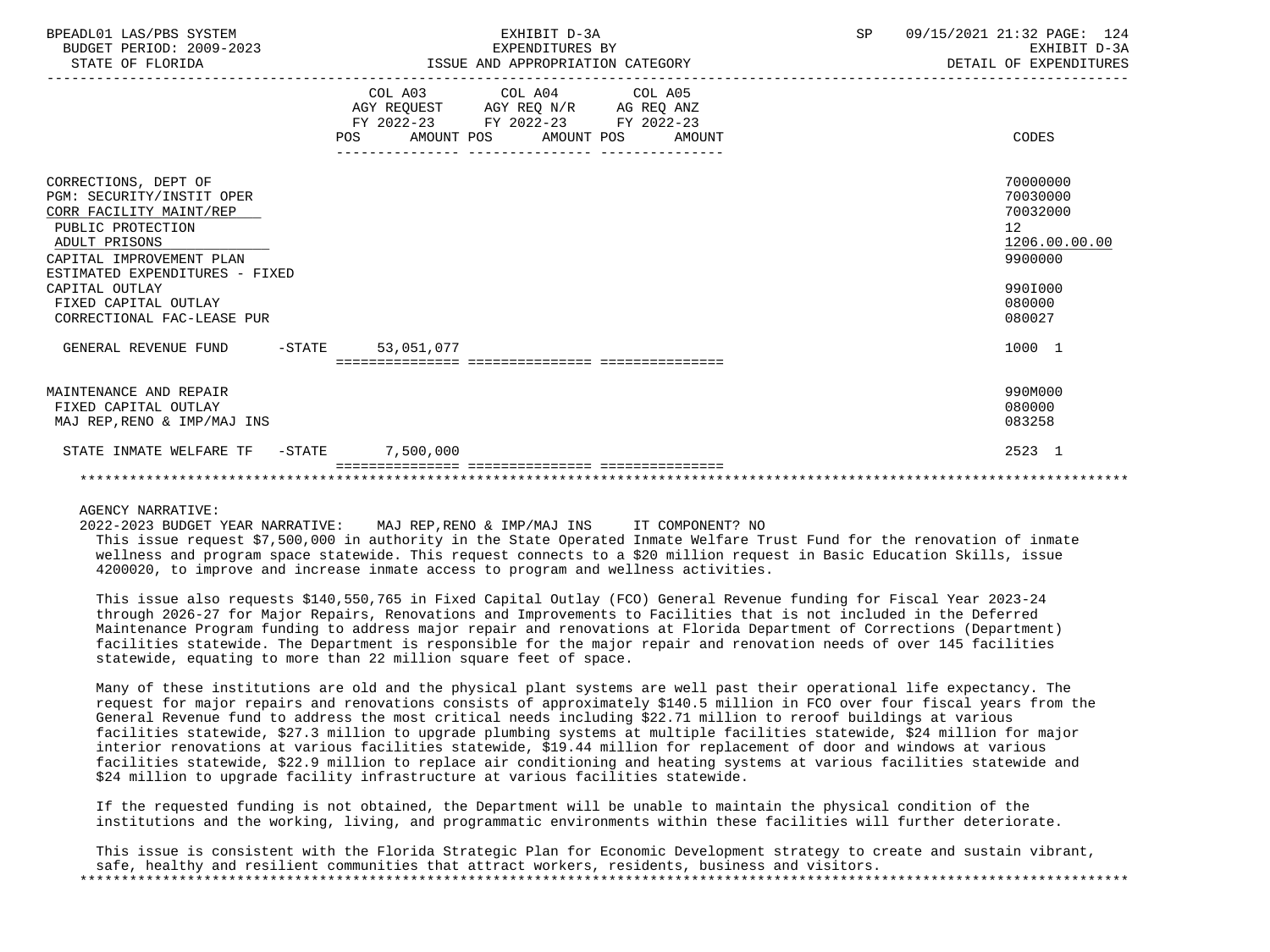| BPEADL01 LAS/PBS SYSTEM<br>EXHIBIT D-3A<br>BUDGET PERIOD: 2009-2023<br>EXPENDITURES BY<br>ISSUE AND APPROPRIATION CATEGORY<br>STATE OF FLORIDA                                                                               |        |                                                                                                                                                                                                                           |                       | SP                                                                                                                                                                                                                                          | 09/15/2021 21:32 PAGE: 125<br>EXHIBIT D-3A<br>DETAIL OF EXPENDITURES |                                                                                                                                                                                                                                                                                                                                                                                                                                                                                                                                                                                                                                        |  |
|------------------------------------------------------------------------------------------------------------------------------------------------------------------------------------------------------------------------------|--------|---------------------------------------------------------------------------------------------------------------------------------------------------------------------------------------------------------------------------|-----------------------|---------------------------------------------------------------------------------------------------------------------------------------------------------------------------------------------------------------------------------------------|----------------------------------------------------------------------|----------------------------------------------------------------------------------------------------------------------------------------------------------------------------------------------------------------------------------------------------------------------------------------------------------------------------------------------------------------------------------------------------------------------------------------------------------------------------------------------------------------------------------------------------------------------------------------------------------------------------------------|--|
| . <u>_ _ _ _ _ _ _ _ _ _ _ _ _ _ _</u> _                                                                                                                                                                                     | POS    | COL A03<br>$\begin{tabular}{lllllll} AGY & \texttt{REQUEST} & & \texttt{AGY} & \texttt{REG} & \texttt{N/R} & & \texttt{AG} & \texttt{REQ} & \texttt{ANZ} \end{tabular}$<br>FY 2022-23 FY 2022-23 FY 2022-23<br>AMOUNT POS | COL A04<br>AMOUNT POS | COL A05<br>AMOUNT                                                                                                                                                                                                                           |                                                                      | CODES                                                                                                                                                                                                                                                                                                                                                                                                                                                                                                                                                                                                                                  |  |
| CORRECTIONS, DEPT OF<br>PGM: SECURITY/INSTIT OPER<br>CORR FACILITY MAINT/REP<br>PUBLIC PROTECTION<br>ADULT PRISONS<br>CAPITAL IMPROVEMENT PLAN<br>DEFERRED BUILDING MAINTENANCE<br>FIXED CAPITAL OUTLAY<br>ADA REPAIRS/RENOV |        |                                                                                                                                                                                                                           |                       |                                                                                                                                                                                                                                             |                                                                      | 70000000<br>70030000<br>70032000<br>12 <sup>°</sup><br>1206.00.00.00<br>9900000<br>990Z000<br>080000<br>083150                                                                                                                                                                                                                                                                                                                                                                                                                                                                                                                         |  |
| GENERAL REVENUE FUND                                                                                                                                                                                                         | -STATE | 900,000                                                                                                                                                                                                                   | 900,000               |                                                                                                                                                                                                                                             |                                                                      | 1000 1                                                                                                                                                                                                                                                                                                                                                                                                                                                                                                                                                                                                                                 |  |
|                                                                                                                                                                                                                              |        |                                                                                                                                                                                                                           |                       |                                                                                                                                                                                                                                             |                                                                      |                                                                                                                                                                                                                                                                                                                                                                                                                                                                                                                                                                                                                                        |  |
| 2022-2023 BUDGET YEAR NARRATIVE:<br>food service facilities.                                                                                                                                                                 |        | ADA REPAIRS/RENOV                                                                                                                                                                                                         |                       | IT COMPONENT? NO<br>routine and everyday ADA accommodations issues at facilities such as installing ADA compliant plumbing fixtures in<br>safe, healthy and resilient communities that attract workers, residents, businesses, and visitors |                                                                      | This issue is part of the Department's Deferred Maintenance Program and requests \$900,000 in Fixed Capital Outlay (FCO)<br>funding from the General Revenue Fund for Fiscal Year 2022-23 to address routine Americans with Disabilities Act (ADA)<br>compliance issues at the Florida Department of Corrections (Department) facilities statewide. This funding will address<br>bathrooms, widening of doorways, installing and improving existing sidewalk ramps and installing ADA compliant tables in<br>This issue is consistent with the Florida Strategic Plan for Economic Development strategy to create and sustain vibrant, |  |
| MAJ REP, RENO & IMP/MAJ INS                                                                                                                                                                                                  |        |                                                                                                                                                                                                                           |                       |                                                                                                                                                                                                                                             |                                                                      | 083258                                                                                                                                                                                                                                                                                                                                                                                                                                                                                                                                                                                                                                 |  |
| GENERAL REVENUE FUND                                                                                                                                                                                                         |        | -STATE 32,077,239 32,077,239                                                                                                                                                                                              |                       |                                                                                                                                                                                                                                             |                                                                      | 1000 1                                                                                                                                                                                                                                                                                                                                                                                                                                                                                                                                                                                                                                 |  |
|                                                                                                                                                                                                                              |        |                                                                                                                                                                                                                           |                       |                                                                                                                                                                                                                                             |                                                                      |                                                                                                                                                                                                                                                                                                                                                                                                                                                                                                                                                                                                                                        |  |
| AGENCY NARRATIVE:<br>2022-2023 BUDGET YEAR NARRATIVE:<br>(Department) facilities statewide.                                                                                                                                  |        |                                                                                                                                                                                                                           |                       | MAJ REP, RENO & IMP/MAJ INS IT COMPONENT? NO<br>This issue is part of the Department's Deferred Maintenance Program and requests \$32,077,239 in Fixed Capital Outlay                                                                       |                                                                      | (FCO) funding for Fiscal Year 2022-23 to address major repairs and renovations at the Florida Department of Corrections                                                                                                                                                                                                                                                                                                                                                                                                                                                                                                                |  |
|                                                                                                                                                                                                                              |        |                                                                                                                                                                                                                           |                       |                                                                                                                                                                                                                                             |                                                                      | The Department is responsible for all major repairs and renovations of over 145 facilities statewide, equating to more<br>than 22 million general fact of grass. Many of those institutions are ald and the physical plant gustoms are usll post                                                                                                                                                                                                                                                                                                                                                                                       |  |

 than 22 million square feet of space. Many of these institutions are old and the physical plant systems are well past their operational life expectancy. The Fiscal Year 2022-23 request for major repairs and renovations consists of approximately \$32.1 million in FCO from the General Revenue fund to address the most critical needs, including \$17.22 million to reroof buildings at various locations statewide, \$2.47 million for generator replacements/upgrades at various locations, \$9.05 million for replacement of door and windows at various facilities statewide and \$3.32 million to replace air conditioning and heating systems at various facilities statewide.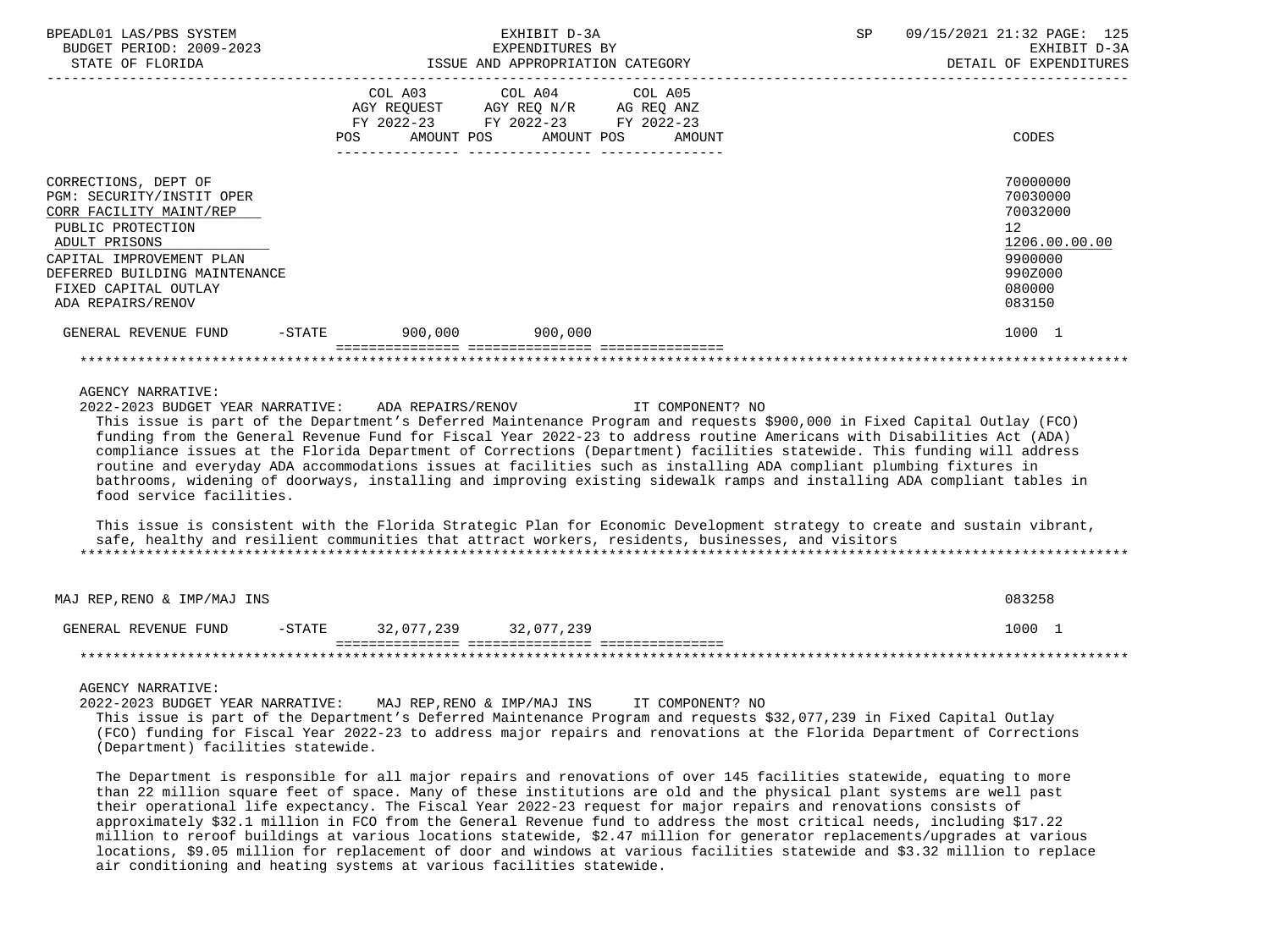| BPEADL01 LAS/PBS SYSTEM<br>BUDGET PERIOD: 2009-2023<br>STATE OF FLORIDA                                                                                                                                                                                                                                                                                                                                                                                                                                                                                                                                                                                                                                                                                                                           |                                                                                                                                | EXHIBIT D-3A<br>EXPENDITURES BY | ISSUE AND APPROPRIATION CATEGORY          | SP | 09/15/2021 21:32 PAGE: 126<br>EXHIBIT D-3A<br>DETAIL OF EXPENDITURES          |
|---------------------------------------------------------------------------------------------------------------------------------------------------------------------------------------------------------------------------------------------------------------------------------------------------------------------------------------------------------------------------------------------------------------------------------------------------------------------------------------------------------------------------------------------------------------------------------------------------------------------------------------------------------------------------------------------------------------------------------------------------------------------------------------------------|--------------------------------------------------------------------------------------------------------------------------------|---------------------------------|-------------------------------------------|----|-------------------------------------------------------------------------------|
|                                                                                                                                                                                                                                                                                                                                                                                                                                                                                                                                                                                                                                                                                                                                                                                                   | COL A03 COL A04 COL A05<br>AGY REQUEST AGY REQ N/R AG REQ ANZ<br>FY 2022-23 FY 2022-23 FY 2022-23<br>POS AMOUNT POS AMOUNT POS |                                 | AMOUNT                                    |    | CODES                                                                         |
| CORRECTIONS, DEPT OF<br>PGM: SECURITY/INSTIT OPER<br>CORR FACILITY MAINT/REP<br>PUBLIC PROTECTION<br>ADULT PRISONS<br>CAPITAL IMPROVEMENT PLAN<br>DEFERRED BUILDING MAINTENANCE                                                                                                                                                                                                                                                                                                                                                                                                                                                                                                                                                                                                                   |                                                                                                                                |                                 |                                           |    | 70000000<br>70030000<br>70032000<br>12<br>1206.00.00.00<br>9900000<br>990Z000 |
| If the requested funding is not obtained, the Department will be unable to maintain the physical condition of the<br>institutions, working, living, and programmatic environments within these facilities will further deteriorate.                                                                                                                                                                                                                                                                                                                                                                                                                                                                                                                                                               |                                                                                                                                |                                 |                                           |    |                                                                               |
| This issue is consistent with the Florida Strategic Plan for Economic Development strategy to create and sustain vibrant,<br>safe, healthy and resilient communities that attract workers, residents, businesses, and visitors.                                                                                                                                                                                                                                                                                                                                                                                                                                                                                                                                                                   |                                                                                                                                |                                 |                                           |    |                                                                               |
| IMPROVS/SECURITY SYSTEMS                                                                                                                                                                                                                                                                                                                                                                                                                                                                                                                                                                                                                                                                                                                                                                          |                                                                                                                                |                                 |                                           |    | 088225                                                                        |
| GENERAL REVENUE FUND -STATE 8,183,530 8,183,530                                                                                                                                                                                                                                                                                                                                                                                                                                                                                                                                                                                                                                                                                                                                                   |                                                                                                                                |                                 |                                           |    | 1000 1                                                                        |
|                                                                                                                                                                                                                                                                                                                                                                                                                                                                                                                                                                                                                                                                                                                                                                                                   |                                                                                                                                |                                 |                                           |    |                                                                               |
| <b>AGENCY NARRATIVE:</b><br>2022-2023 BUDGET YEAR NARRATIVE:<br>This issue is part of the Department's Deferred Maintenance Program and requests \$8,183,530 in Fixed Capital Outlay (FCO)<br>from the General Revenue Fund for Fiscal Year 2022-23 for improvements to security systems at Florida Department of<br>Corrections (Department) facilities statewide. This request addresses critical needs including, \$3.68 million to upgrade<br>perimeter security systems and \$4.49 million to upgrade perimeter lighting at various facilities statewide.<br>This issue is consistent with the Florida Strategic Plan for Economic Development strategy to create and sustain vibrant,<br>safe, healthy and resilient communities that attract workers, residents, businesses, and visitors. |                                                                                                                                |                                 | IMPROVS/SECURITY SYSTEMS TT COMPONENT? NO |    |                                                                               |
| TOTAL: DEFERRED BUILDING MAINTENANCE                                                                                                                                                                                                                                                                                                                                                                                                                                                                                                                                                                                                                                                                                                                                                              |                                                                                                                                |                                 |                                           |    | 990Z000                                                                       |
| TOTAL ISSUE 41,160,769 41,160,769                                                                                                                                                                                                                                                                                                                                                                                                                                                                                                                                                                                                                                                                                                                                                                 |                                                                                                                                |                                 |                                           |    |                                                                               |
| TOTAL: ADULT PRISONS<br>BY FUND TYPE<br>GENERAL REVENUE FUND<br>TRUST FUNDS                                                                                                                                                                                                                                                                                                                                                                                                                                                                                                                                                                                                                                                                                                                       | 230, 384, 900 41, 160, 769<br>165,663,339                                                                                      | 158,163,339                     |                                           |    | 1206.00.00.00<br>1000<br>2000                                                 |
| TOTAL POSITIONS 540.00<br>TOTAL PROG COMP<br>TOTAL SALARY RATE 20,743,091                                                                                                                                                                                                                                                                                                                                                                                                                                                                                                                                                                                                                                                                                                                         | --------------- -------<br>396,048,239                                                                                         | 199,324,108                     |                                           |    |                                                                               |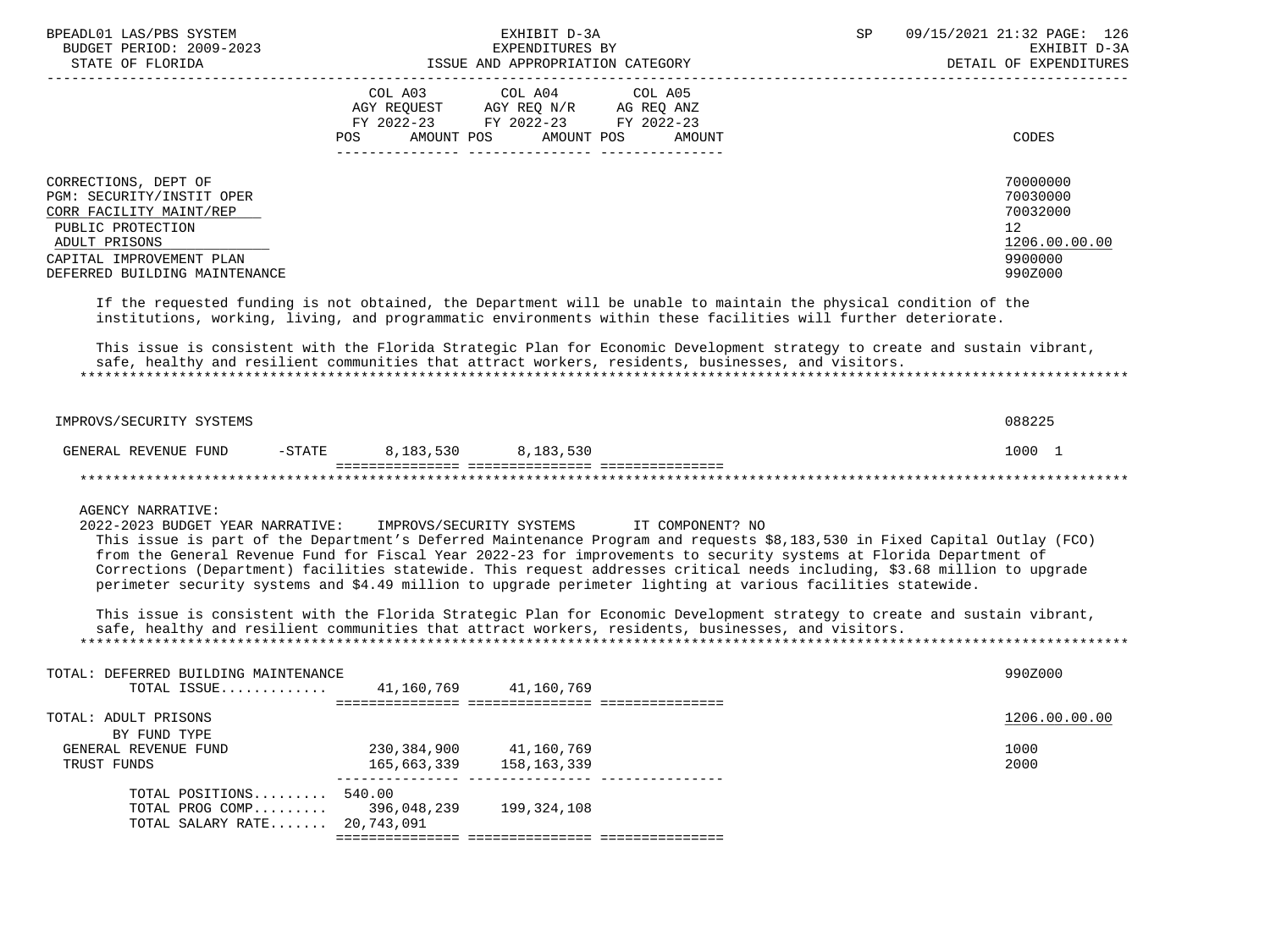| BPEADL01 LAS/PBS SYSTEM<br>BUDGET PERIOD: 2009-2023<br>STATE OF FLORIDA                                                                                                                                                      |                        | EXHIBIT D-3A<br>EXPENDITURES BY<br>ISSUE AND APPROPRIATION CATEGORY                                                                | 09/15/2021 21:32 PAGE: 127<br>SP<br>EXHIBIT D-3A<br>DETAIL OF EXPENDITURES                           |
|------------------------------------------------------------------------------------------------------------------------------------------------------------------------------------------------------------------------------|------------------------|------------------------------------------------------------------------------------------------------------------------------------|------------------------------------------------------------------------------------------------------|
|                                                                                                                                                                                                                              | COL A03<br>POS         | COL A04<br>COL A05<br>AGY REQUEST AGY REQ N/R AG REQ ANZ<br>FY 2022-23 FY 2022-23 FY 2022-23<br>AMOUNT POS<br>AMOUNT POS<br>AMOUNT | CODES                                                                                                |
| CORRECTIONS, DEPT OF<br>PGM: COMMUNITY CORRECTIONS<br>COMMUNITY SUPERVISION<br>PUBLIC PROTECTION<br>ADULT PRISONS<br>ESTIMATED EXPENDITURES<br>ESTIMATED EXPENDITURES - OPERATIONS<br>SALARY RATE<br>SALARY RATE 134,135,913 |                        |                                                                                                                                    | 70000000<br>70050000<br>70050100<br>12 <sub>2</sub><br>1206.00.00.00<br>1000000<br>1001000<br>000000 |
|                                                                                                                                                                                                                              |                        |                                                                                                                                    |                                                                                                      |
| SALARIES AND BENEFITS<br>GENERAL REVENUE FUND -STATE 197,918,938<br>FEDERAL GRANTS TRUST FUND -FEDERL 141,916                                                                                                                |                        |                                                                                                                                    | 010000<br>1000 1<br>2261 3                                                                           |
| TOTAL POSITIONS $2,793.00$<br>TOTAL APPRO 198,060,854                                                                                                                                                                        |                        |                                                                                                                                    |                                                                                                      |
| OTHER PERSONAL SERVICES                                                                                                                                                                                                      |                        |                                                                                                                                    | 030000                                                                                               |
| GENERAL REVENUE FUND -STATE                                                                                                                                                                                                  | 62,212                 |                                                                                                                                    | 1000 1                                                                                               |
| <b>EXPENSES</b>                                                                                                                                                                                                              |                        |                                                                                                                                    | 040000                                                                                               |
| GENERAL REVENUE FUND                                                                                                                                                                                                         | $-$ STATE<br>9,267,529 |                                                                                                                                    | 1000 1                                                                                               |
| OPERATING CAPITAL OUTLAY                                                                                                                                                                                                     |                        |                                                                                                                                    | 060000                                                                                               |
| GENERAL REVENUE FUND                                                                                                                                                                                                         | $-$ STATE 256,941      |                                                                                                                                    | 1000 1                                                                                               |
| SPECIAL CATEGORIES<br>ACQUISITION/MOTOR VEHICLES                                                                                                                                                                             |                        |                                                                                                                                    | 100000<br>100021                                                                                     |
| GENERAL REVENUE FUND<br>$-$ STATE                                                                                                                                                                                            | 560,274                |                                                                                                                                    | 1000 1                                                                                               |
| BUILDING/OFFICE RENT PMTS                                                                                                                                                                                                    |                        |                                                                                                                                    | 100152                                                                                               |
| GENERAL REVENUE FUND<br>$-$ STATE                                                                                                                                                                                            | 15, 211, 272           |                                                                                                                                    | 1000 1                                                                                               |
|                                                                                                                                                                                                                              |                        |                                                                                                                                    |                                                                                                      |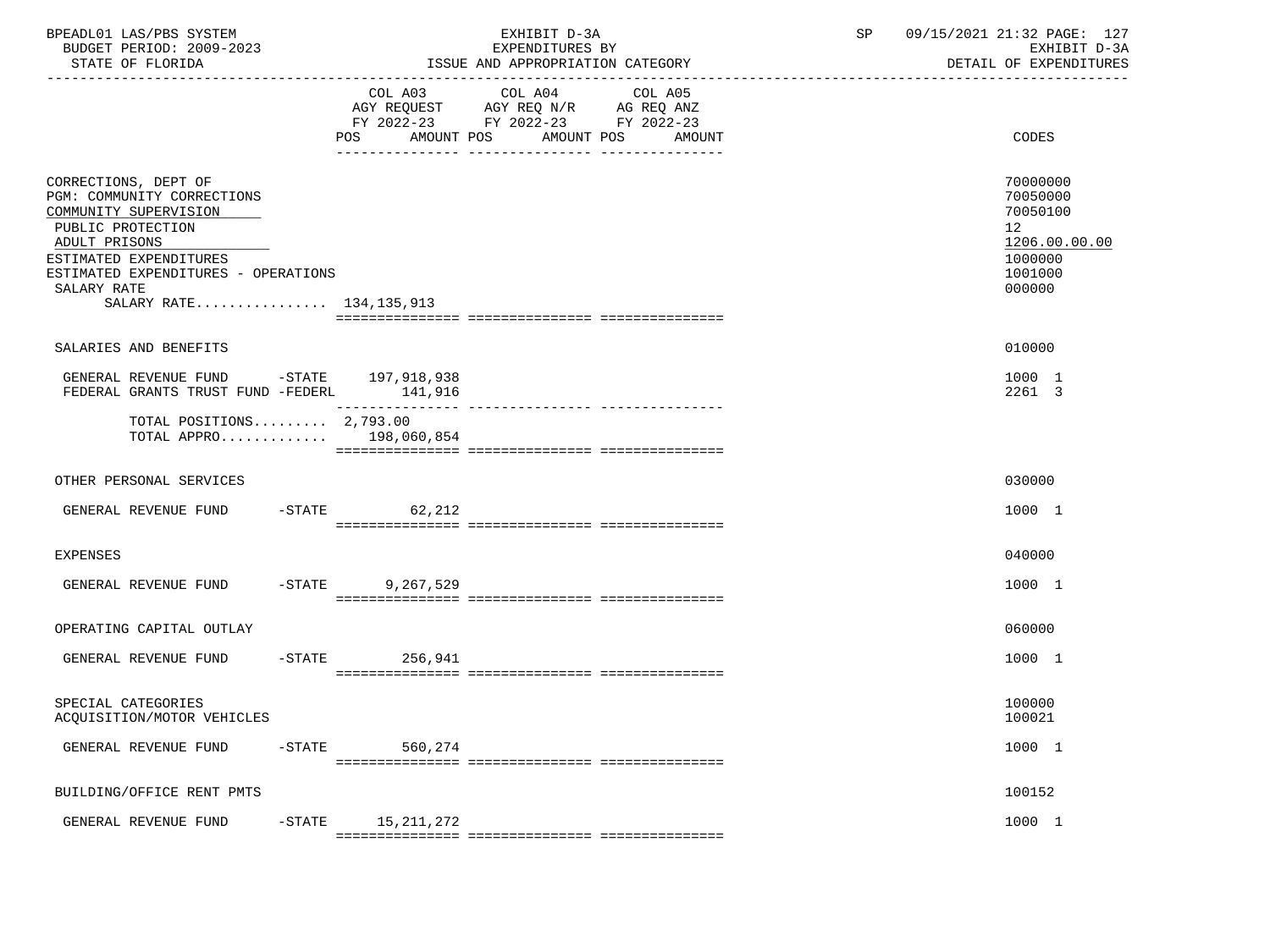| BPEADL01 LAS/PBS SYSTEM<br>BUDGET PERIOD: 2009-2023<br>STATE OF FLORIDA                                                                                                                                                         |          |                       | EXHIBIT D-3A<br>EXPENDITURES BY<br>ISSUE AND APPROPRIATION CATEGORY                                               | SP      | 09/15/2021 21:32 PAGE: 128<br>EXHIBIT D-3A<br>DETAIL OF EXPENDITURES |  |                                                                                                   |
|---------------------------------------------------------------------------------------------------------------------------------------------------------------------------------------------------------------------------------|----------|-----------------------|-------------------------------------------------------------------------------------------------------------------|---------|----------------------------------------------------------------------|--|---------------------------------------------------------------------------------------------------|
|                                                                                                                                                                                                                                 |          | COL A03<br>POS        | COL A04<br>AGY REQUEST AGY REQ N/R AG REQ ANZ<br>FY 2022-23 FY 2022-23 FY 2022-23<br>AMOUNT POS AMOUNT POS AMOUNT | COL A05 |                                                                      |  | CODES                                                                                             |
| CORRECTIONS, DEPT OF<br>PGM: COMMUNITY CORRECTIONS<br>COMMUNITY SUPERVISION<br>PUBLIC PROTECTION<br>ADULT PRISONS<br>ESTIMATED EXPENDITURES<br>ESTIMATED EXPENDITURES - OPERATIONS<br>SPECIAL CATEGORIES<br>CONTRACTED SERVICES |          |                       |                                                                                                                   |         |                                                                      |  | 70000000<br>70050000<br>70050100<br>12<br>1206.00.00.00<br>1000000<br>1001000<br>100000<br>100777 |
| GENERAL REVENUE FUND -STATE 1,470,324                                                                                                                                                                                           |          |                       |                                                                                                                   |         |                                                                      |  | 1000 1                                                                                            |
| RISK MANAGEMENT INSURANCE                                                                                                                                                                                                       |          |                       |                                                                                                                   |         |                                                                      |  | 103241                                                                                            |
| GENERAL REVENUE FUND                                                                                                                                                                                                            |          | $-$ STATE 4, 712, 824 |                                                                                                                   |         |                                                                      |  | 1000 1                                                                                            |
| SALARY INCENTIVE PAYMENTS                                                                                                                                                                                                       |          |                       |                                                                                                                   |         |                                                                      |  | 103290                                                                                            |
| GENERAL REVENUE FUND                                                                                                                                                                                                            |          | $-$ STATE<br>565,414  |                                                                                                                   |         |                                                                      |  | 1000 1                                                                                            |
| ELECTRONIC MONITORING                                                                                                                                                                                                           |          |                       |                                                                                                                   |         |                                                                      |  | 103300                                                                                            |
| GENERAL REVENUE FUND                                                                                                                                                                                                            | $-STATE$ | 9,639,891             |                                                                                                                   |         |                                                                      |  | 1000 1                                                                                            |
| LEASE/PURCHASE/EQUIPMENT                                                                                                                                                                                                        |          |                       |                                                                                                                   |         |                                                                      |  | 105281                                                                                            |
| GENERAL REVENUE FUND                                                                                                                                                                                                            |          | $-STATE$ 250,104      |                                                                                                                   |         |                                                                      |  | 1000 1                                                                                            |
| TOTAL: ESTIMATED EXPENDITURES - OPERATIONS<br>TOTAL POSITIONS $2,793.00$<br>TOTAL ISSUE 240,057,639<br>TOTAL SALARY RATE 134,135,913                                                                                            |          |                       |                                                                                                                   |         |                                                                      |  | 1001000                                                                                           |
| SALARY INCREASES FOR FY 2021-22 -<br>STATE EMPLOYEE MINIMUM WAGE<br>INCREASE - EFFECTIVE 7/1/2021<br>SALARY RATE<br>SALARY RATE 787,317                                                                                         |          |                       |                                                                                                                   |         |                                                                      |  | 1001030<br>000000                                                                                 |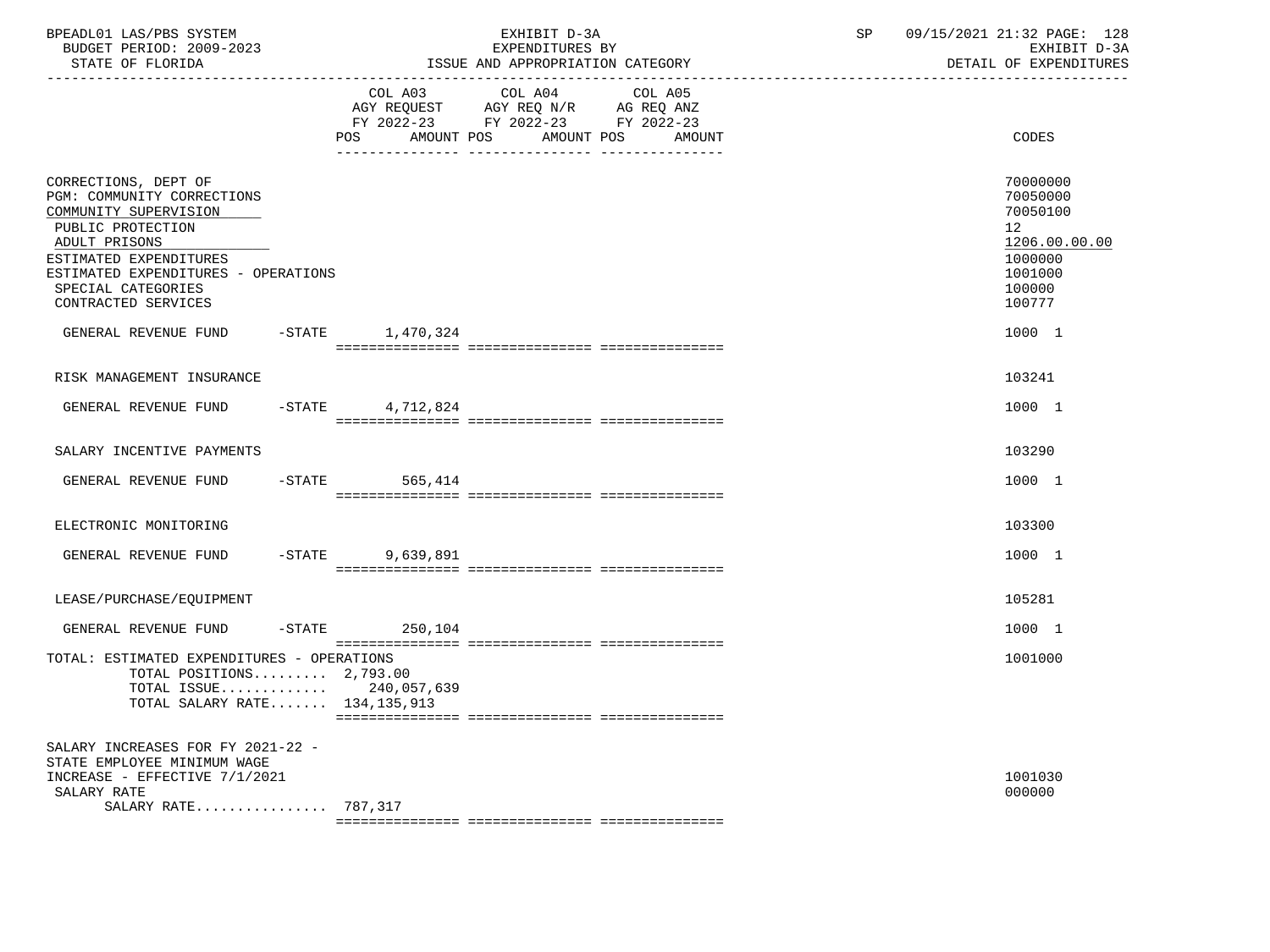| BPEADL01 LAS/PBS SYSTEM<br>BUDGET PERIOD: 2009-2023<br>STATE OF FLORIDA                                                                                                                                         |                | EXHIBIT D-3A<br>EXPENDITURES BY<br>ISSUE AND APPROPRIATION CATEGORY                                                                         | SP | 09/15/2021 21:32 PAGE: 129<br>EXHIBIT D-3A<br>DETAIL OF EXPENDITURES |
|-----------------------------------------------------------------------------------------------------------------------------------------------------------------------------------------------------------------|----------------|---------------------------------------------------------------------------------------------------------------------------------------------|----|----------------------------------------------------------------------|
|                                                                                                                                                                                                                 |                | COL A03 COL A04<br>COL A05<br>AGY REQUEST AGY REQ N/R AG REQ ANZ<br>FY 2022-23 FY 2022-23 FY 2022-23<br>POS AMOUNT POS AMOUNT POS<br>AMOUNT |    | CODES                                                                |
| CORRECTIONS, DEPT OF<br>PGM: COMMUNITY CORRECTIONS<br>COMMUNITY SUPERVISION<br>PUBLIC PROTECTION<br>ADULT PRISONS<br>ESTIMATED EXPENDITURES<br>SALARY INCREASES FOR FY 2021-22 -<br>STATE EMPLOYEE MINIMUM WAGE |                |                                                                                                                                             |    | 70000000<br>70050000<br>70050100<br>12<br>1206.00.00.00<br>1000000   |
| INCREASE - EFFECTIVE 7/1/2021<br>SALARIES AND BENEFITS                                                                                                                                                          |                |                                                                                                                                             |    | 1001030<br>010000                                                    |
| GENERAL REVENUE FUND -STATE 931,604<br>FEDERAL GRANTS TRUST FUND -FEDERL                                                                                                                                        | 653            |                                                                                                                                             |    | 1000 1<br>2261 3                                                     |
| TOTAL APPRO                                                                                                                                                                                                     | 932,257        |                                                                                                                                             |    |                                                                      |
| OTHER PERSONAL SERVICES                                                                                                                                                                                         |                |                                                                                                                                             |    | 030000                                                               |
| GENERAL REVENUE FUND                                                                                                                                                                                            | $-STATE$ 3,033 |                                                                                                                                             |    | 1000 1                                                               |
| TOTAL: SALARY INCREASES FOR FY 2021-22 -<br>STATE EMPLOYEE MINIMUM WAGE<br>INCREASE - EFFECTIVE 7/1/2021<br>TOTAL ISSUE 935,290<br>TOTAL SALARY RATE 787,317                                                    |                |                                                                                                                                             |    | 1001030                                                              |
| FLORIDA RETIREMENT SYSTEM<br>ADJUSTMENT - FY 2021-22 - NORMAL<br>COST AND UNFUNDED ACTUARIAL<br>LIABILITY                                                                                                       |                |                                                                                                                                             |    | 1001070                                                              |
| SALARIES AND BENEFITS                                                                                                                                                                                           |                |                                                                                                                                             |    | 010000                                                               |
| GENERAL REVENUE FUND -STATE $1,632,092$<br>FEDERAL GRANTS TRUST FUND -FEDERL $1,143$                                                                                                                            |                |                                                                                                                                             |    | 1000 1<br>2261 3                                                     |
| TOTAL APPRO 1,633,235                                                                                                                                                                                           |                |                                                                                                                                             |    |                                                                      |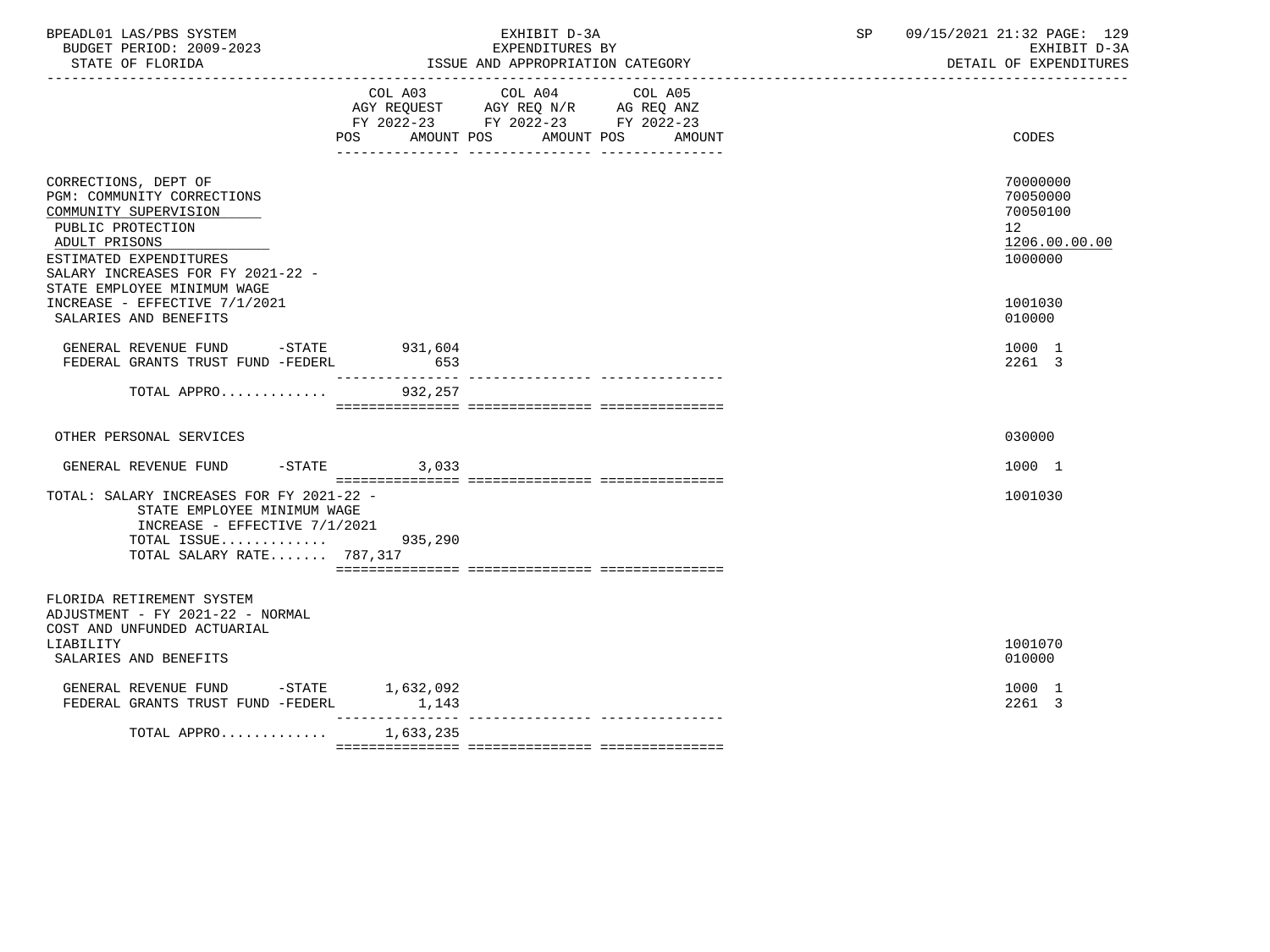| BPEADL01 LAS/PBS SYSTEM<br>BUDGET PERIOD: 2009-2023<br>STATE OF FLORIDA                                                                                                                                                                    | EXHIBIT D-3A<br>EXPENDITURES BY<br>ISSUE AND APPROPRIATION CATEGORY |                                                                                                            |                         |  | SP | 09/15/2021 21:32 PAGE: 130<br>EXHIBIT D-3A<br>DETAIL OF EXPENDITURES |                                                                                                   |
|--------------------------------------------------------------------------------------------------------------------------------------------------------------------------------------------------------------------------------------------|---------------------------------------------------------------------|------------------------------------------------------------------------------------------------------------|-------------------------|--|----|----------------------------------------------------------------------|---------------------------------------------------------------------------------------------------|
|                                                                                                                                                                                                                                            |                                                                     | AGY REQUEST AGY REQ N/R AG REQ ANZ<br>FY 2022-23 FY 2022-23 FY 2022-23<br>POS AMOUNT POS AMOUNT POS AMOUNT | COL A03 COL A04 COL A05 |  |    |                                                                      | CODES                                                                                             |
| CORRECTIONS, DEPT OF<br>PGM: COMMUNITY CORRECTIONS<br>COMMUNITY SUPERVISION<br>PUBLIC PROTECTION<br>ADULT PRISONS<br>ESTIMATED EXPENDITURES<br>CASUALTY INSURANCE PREMIUM<br>ADJUSTMENT<br>SPECIAL CATEGORIES<br>RISK MANAGEMENT INSURANCE |                                                                     |                                                                                                            |                         |  |    |                                                                      | 70000000<br>70050000<br>70050100<br>12<br>1206.00.00.00<br>1000000<br>1001090<br>100000<br>103241 |
| GENERAL REVENUE FUND -STATE 92,279                                                                                                                                                                                                         |                                                                     |                                                                                                            |                         |  |    |                                                                      | 1000 1                                                                                            |
| ADJUSTMENTS TO CURRENT YEAR<br>ESTIMATED EXPENDITURES<br>TRANSFER FUNDING FROM OPERATING<br>CAPITAL OUTLAY TO EXPENSES<br>OPERATING CAPITAL OUTLAY                                                                                         |                                                                     |                                                                                                            |                         |  |    |                                                                      | 1600000<br>160G010<br>060000                                                                      |
| GENERAL REVENUE FUND -STATE 250,000-                                                                                                                                                                                                       |                                                                     |                                                                                                            |                         |  |    |                                                                      | 1000 1                                                                                            |
|                                                                                                                                                                                                                                            |                                                                     |                                                                                                            |                         |  |    |                                                                      |                                                                                                   |

2022-2023 BUDGET YEAR NARRATIVE: IT COMPONENT? NO

 This issue requests the transfer of funding from Operating Capital Outlay (OCO) to Expenses to account for projected costs associated with expenditures that no longer meet this requirement.

 The state's financial statements report capital assets in accordance with standards established by the Governmental Accounting Standards Board (GASB). Capital assets are real or personal property used in operations with a cost equal to or greater than an established capitalization threshold and an estimated useful life extending beyond one year. Per changes to Chapter 69I-72, State-Owned Tangible Personal Property, of the Florida Administrative Code, the threshold for new purchases of State-Owned Tangible Personal Property increased from \$1,000 to \$5,000 effective July 1, 2020.

This issue is related to issue code 160G020 and nets to zero.

 This issue is consistent with the Florida Strategic Plan for Economic Development strategy to ensure Floridians in all communities and life stages have opportunities to achieve healthier outcomes and societal contributions.

 Activity Reference: Instruct, Supervise, Investigate and Report \*\*\*\*\*\*\*\*\*\*\*\*\*\*\*\*\*\*\*\*\*\*\*\*\*\*\*\*\*\*\*\*\*\*\*\*\*\*\*\*\*\*\*\*\*\*\*\*\*\*\*\*\*\*\*\*\*\*\*\*\*\*\*\*\*\*\*\*\*\*\*\*\*\*\*\*\*\*\*\*\*\*\*\*\*\*\*\*\*\*\*\*\*\*\*\*\*\*\*\*\*\*\*\*\*\*\*\*\*\*\*\*\*\*\*\*\*\*\*\*\*\*\*\*\*\*\*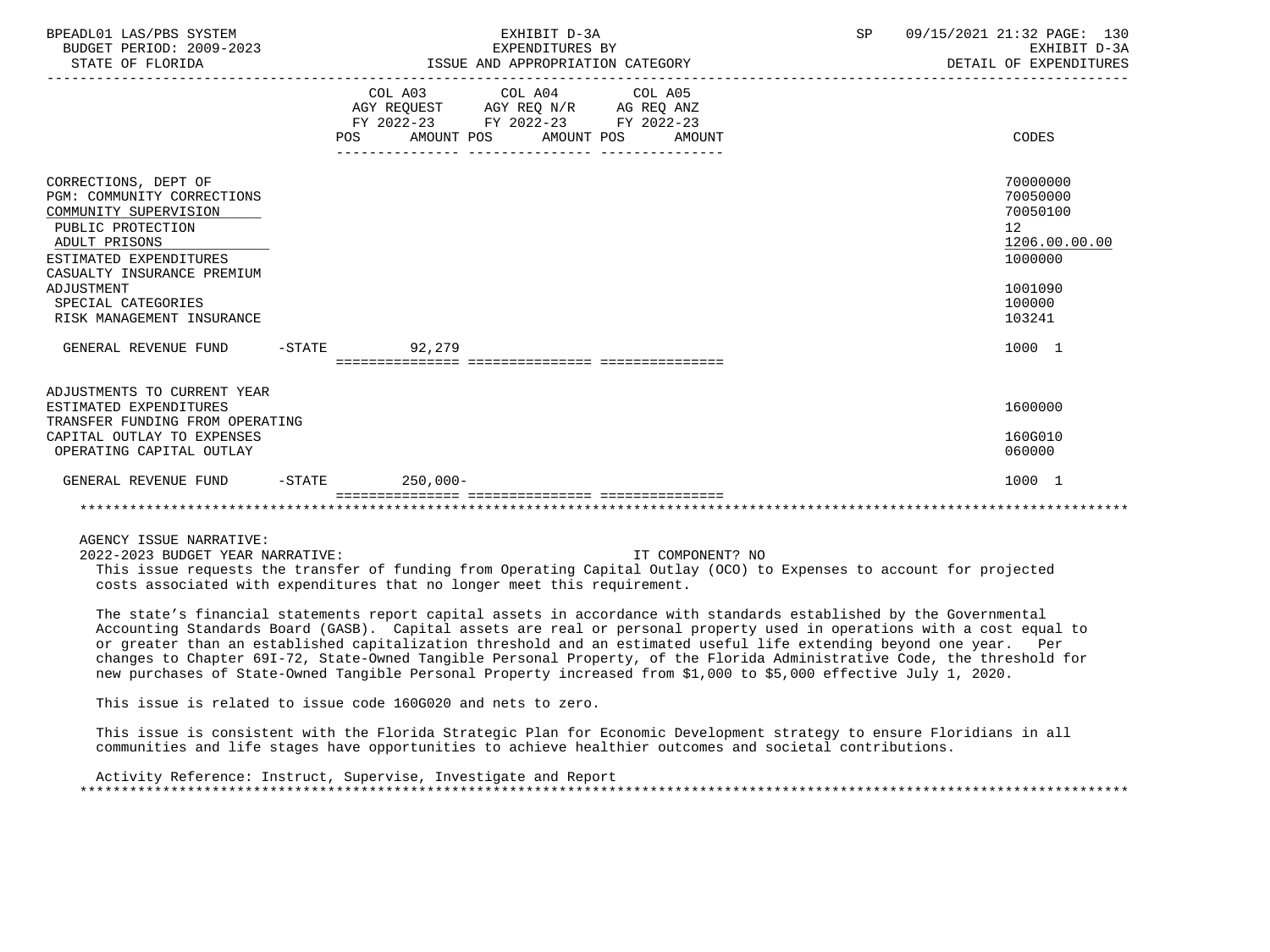| BPEADL01 LAS/PBS SYSTEM<br>BUDGET PERIOD: 2009-2023<br>STATE OF FLORIDA                                                                          |                   |         | EXHIBIT D-3A<br>EXPENDITURES BY<br>ISSUE AND APPROPRIATION CATEGORY                                                                   |  | SP. | 09/15/2021 21:32 PAGE: 131<br>EXHIBIT D-3A<br>DETAIL OF EXPENDITURES |
|--------------------------------------------------------------------------------------------------------------------------------------------------|-------------------|---------|---------------------------------------------------------------------------------------------------------------------------------------|--|-----|----------------------------------------------------------------------|
|                                                                                                                                                  |                   |         | COL A03 COL A04 COL A05<br>AGY REQUEST AGY REQ N/R AG REQ ANZ<br>FY 2022-23 FY 2022-23 FY 2022-23<br>POS AMOUNT POS AMOUNT POS AMOUNT |  |     | CODES                                                                |
| CORRECTIONS, DEPT OF<br>PGM: COMMUNITY CORRECTIONS<br>COMMUNITY SUPERVISION<br>PUBLIC PROTECTION<br>ADULT PRISONS<br>ADJUSTMENTS TO CURRENT YEAR |                   |         |                                                                                                                                       |  |     | 70000000<br>70050000<br>70050100<br>12 <sup>°</sup><br>1206.00.00.00 |
| ESTIMATED EXPENDITURES<br>TRANSFER FUNDING TO EXPENSES FROM                                                                                      |                   |         |                                                                                                                                       |  |     | 1600000                                                              |
| OPERATING CAPITAL OUTLAY<br>EXPENSES                                                                                                             |                   |         |                                                                                                                                       |  |     | 160G020<br>040000                                                    |
| GENERAL REVENUE FUND                                                                                                                             | $-\mathtt{STATE}$ | 250,000 |                                                                                                                                       |  |     | 1000 1                                                               |
|                                                                                                                                                  |                   |         |                                                                                                                                       |  |     |                                                                      |

2022-2023 BUDGET YEAR NARRATIVE: IT COMPONENT? NO

 This issue requests the transfer of funding from Operating Capital Outlay (OCO) to Expenses to account for projected costs associated with expenditures that no longer meet this requirement.

 The state's financial statements report capital assets in accordance with standards established by the Governmental Accounting Standards Board (GASB). Capital assets are real or personal property used in operations with a cost equal to or greater than an established capitalization threshold and an estimated useful life extending beyond one year. Per changes to Chapter 69I-72, State-Owned Tangible Personal Property, of the Florida Administrative Code, the threshold for new purchases of State-Owned Tangible Personal Property increased from \$1,000 to \$5,000 effective July 1, 2020.

This issue is related to issue code 160G010 and nets to zero.

 This issue is consistent with the Florida Strategic Plan for Economic Development strategy to ensure Floridians in all communities and life stages have opportunities to achieve healthier outcomes and societal contributions.

 Activity Reference: Instruct, Supervise, Investigate and Report \*\*\*\*\*\*\*\*\*\*\*\*\*\*\*\*\*\*\*\*\*\*\*\*\*\*\*\*\*\*\*\*\*\*\*\*\*\*\*\*\*\*\*\*\*\*\*\*\*\*\*\*\*\*\*\*\*\*\*\*\*\*\*\*\*\*\*\*\*\*\*\*\*\*\*\*\*\*\*\*\*\*\*\*\*\*\*\*\*\*\*\*\*\*\*\*\*\*\*\*\*\*\*\*\*\*\*\*\*\*\*\*\*\*\*\*\*\*\*\*\*\*\*\*\*\*\*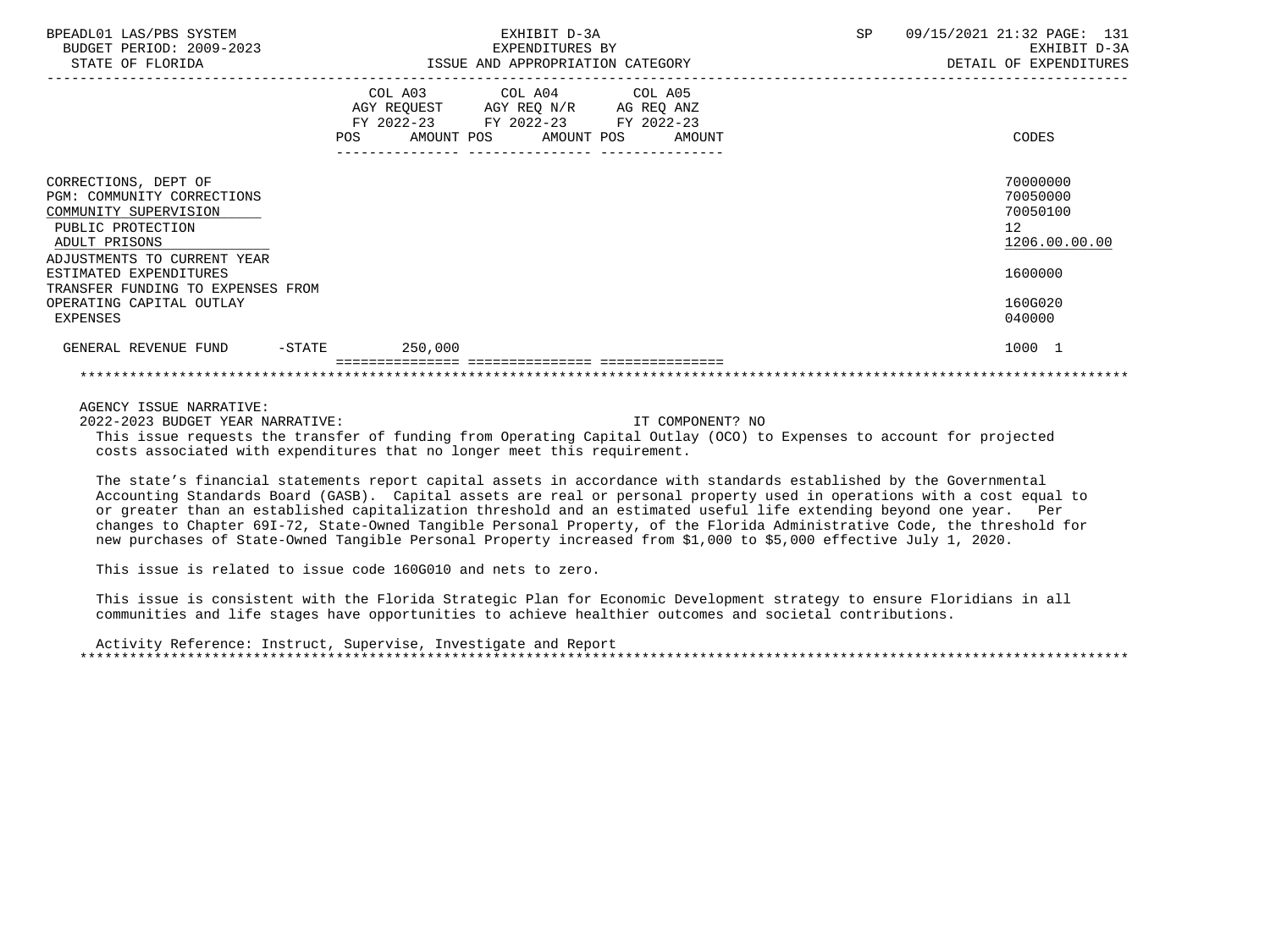| BPEADL01 LAS/PBS SYSTEM<br>BUDGET PERIOD: 2009-2023<br>STATE OF FLORIDA                                                                                                                                             |                     | EXHIBIT D-3A<br>EXPENDITURES BY<br>ISSUE AND APPROPRIATION CATEGORY                                                                  | SP | 09/15/2021 21:32 PAGE: 132<br>EXHIBIT D-3A<br>DETAIL OF EXPENDITURES            |
|---------------------------------------------------------------------------------------------------------------------------------------------------------------------------------------------------------------------|---------------------|--------------------------------------------------------------------------------------------------------------------------------------|----|---------------------------------------------------------------------------------|
|                                                                                                                                                                                                                     | POS                 | COL A03 COL A04 COL A05<br>AGY REQUEST AGY REQ N/R AG REQ ANZ<br>FY 2022-23 FY 2022-23 FY 2022-23<br>AMOUNT POS AMOUNT POS<br>AMOUNT |    | CODES                                                                           |
| CORRECTIONS, DEPT OF<br>PGM: COMMUNITY CORRECTIONS<br>COMMUNITY SUPERVISION<br>PUBLIC PROTECTION<br>ADULT PRISONS<br>NONRECURRING EXPENDITURES<br>HOME BUILDERS INSTITUTE (HBI) -<br>BUILDING CAREERS FOR RETURNING |                     |                                                                                                                                      |    | 70000000<br>70050000<br>70050100<br>12 <sup>°</sup><br>1206.00.00.00<br>2100000 |
| CITIZENS<br>SPECIAL CATEGORIES<br>CONTRACTED SERVICES                                                                                                                                                               |                     |                                                                                                                                      |    | 2103023<br>100000<br>100777                                                     |
| GENERAL REVENUE FUND -STATE 900,000-                                                                                                                                                                                |                     |                                                                                                                                      |    | 1000 1                                                                          |
| NSPIRE INTERRUPTERS PROGRAM<br>SPECIAL CATEGORIES<br>CONTRACTED SERVICES                                                                                                                                            |                     |                                                                                                                                      |    | 2103142<br>100000<br>100777                                                     |
| GENERAL REVENUE FUND -STATE                                                                                                                                                                                         | $230,000-$          |                                                                                                                                      |    | 1000 1                                                                          |
| EOUIPMENT NEEDS<br>REPLACEMENT OF MOTOR VEHICLES<br>SPECIAL CATEGORIES<br>ACQUISITION/MOTOR VEHICLES                                                                                                                |                     |                                                                                                                                      |    | 2400000<br>2401500<br>100000<br>100021                                          |
| GENERAL REVENUE FUND                                                                                                                                                                                                | $-STATE$<br>500,000 |                                                                                                                                      |    | 1000 1                                                                          |
|                                                                                                                                                                                                                     |                     |                                                                                                                                      |    |                                                                                 |

2022-2023 BUDGET YEAR NARRATIVE: IT COMPONENT? NO

 This issue requests \$2,000,000 (\$1,500,000 in Security Operations and \$500,000 in Community Corrections) in recurring dollars from the General Revenue Fund to purchase additional fleet inventory consisting of 167 transport vehicles, K-9 trucks, passenger vehicles, farm trucks and perimeter vehicles. Maintaining a dependable fleet of vehicles is imperative to the Department's mission, however, the Department continues to struggle with an aging fleet. Currently, approximately 61% of the Department's fleet meets or exceeds the Department of Management Services' (DMS) standards for disposal based on age.

 Within the last five years, the Department has received additional funding, ranging from an annual appropriation low of \$1 million to a high of \$7 million in any given year, in the acquisition of motor vehicles category. While the recent funding has been helpful, it has been insufficient in raising the Department's fleet to the point of compliance with DMS standards. For example, vehicles purchased in 2015 are now six years old, which is half of the recommended time for replacement.

 The Office of Institutions is responsible for the routine movement of thousands of inmates in the state's custody and care. Movements of inmates are required for a variety of reasons including reception, custody level changes, medical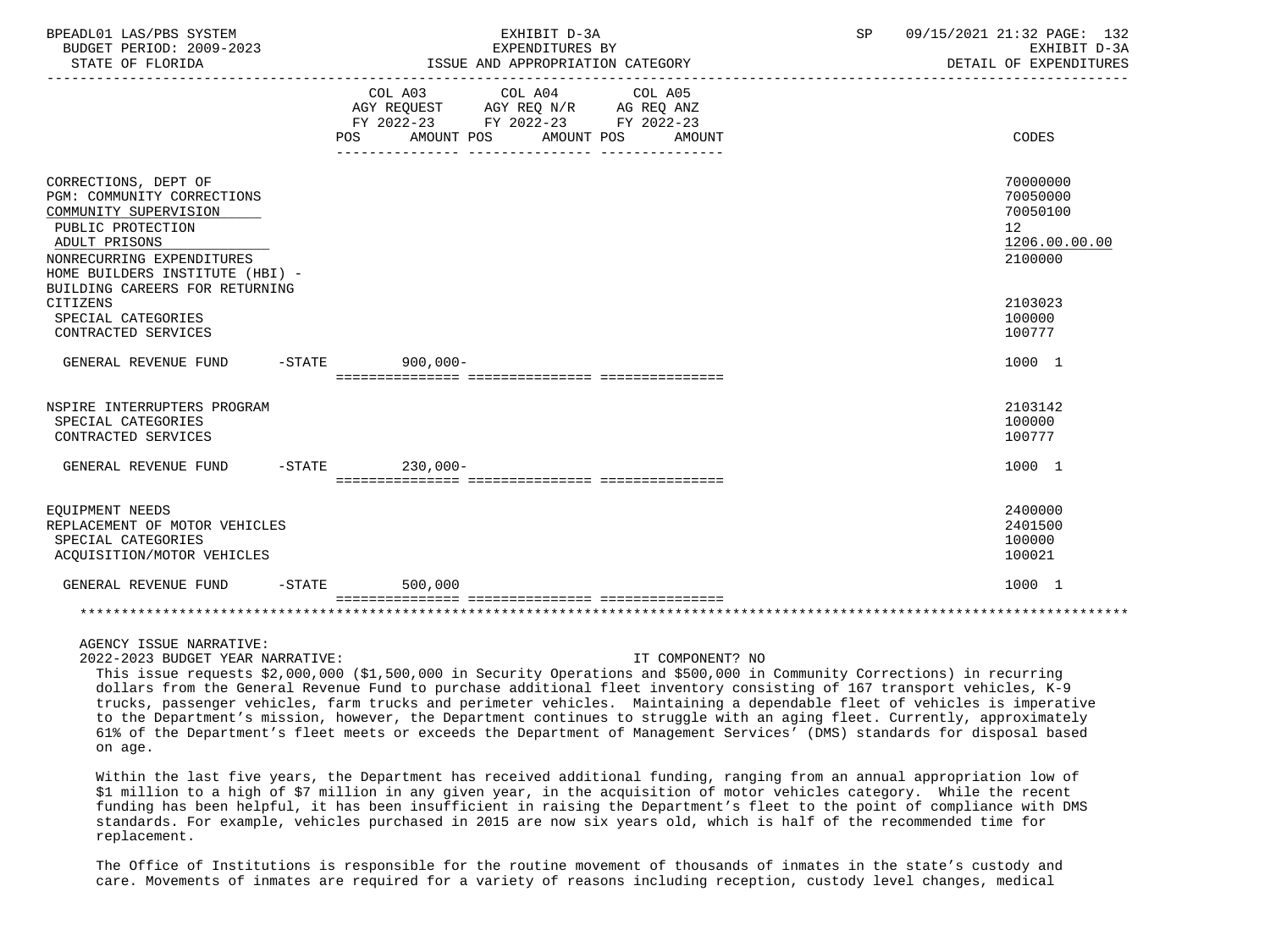| BPEADL01 LAS/PBS SYSTEM       | EXHIBIT D-3A                           | 09/15/2021 21:32 PAGE: 133<br><b>SP</b> |
|-------------------------------|----------------------------------------|-----------------------------------------|
| BUDGET PERIOD: 2009-2023      | EXPENDITURES BY                        | EXHIBIT D-3A                            |
| STATE OF FLORIDA              | ISSUE AND APPROPRIATION CATEGORY       | DETAIL OF EXPENDITURES                  |
|                               | COL A03 COL A04 COL A05                |                                         |
|                               | AGY REOUEST<br>AGY REO N/R AG REO ANZ  |                                         |
|                               | FY 2022-23 FY 2022-23 FY 2022-23       |                                         |
|                               | AMOUNT POS AMOUNT POS<br>POS<br>AMOUNT | CODES                                   |
|                               |                                        |                                         |
| CORRECTIONS, DEPT OF          |                                        | 70000000                                |
| PGM: COMMUNITY CORRECTIONS    |                                        | 70050000                                |
| COMMUNITY SUPERVISION         |                                        | 70050100                                |
| PUBLIC PROTECTION             |                                        | $12 \overline{ }$                       |
| ADULT PRISONS                 |                                        | 1206.00.00.00                           |
| EOUIPMENT NEEDS               |                                        | 2400000                                 |
| REPLACEMENT OF MOTOR VEHICLES |                                        | 2401500                                 |
|                               |                                        |                                         |

needs, programming requirements, facility management, emergency response and overall population management.

 The Office of Community Corrections is responsible for supervising over 166,000 offenders throughout the state. Maintaining a dependable pool of vehicles is necessary to successfully monitor offenders in the community.

 The support functions of the agency also require the availability of dependable transportation. These fleet needs include the ability of the Department's contract monitors to conduct monitoring in the field, staff development to provide training, emergency response teams and K-9 units to respond to incidents, the Inspector General's ability to respond to law enforcement needs on the compound, as well as other program needs related to inmate re-entry efforts.

 This request will assist in keeping the fleet inventory from further deterioration and to improve the overall fleet condition. Failing to keep pace with the aging fleet, quickly overcomes any agency/entity that falls behind even if only slightly. In this case, the Department's fleet has been allowed to degrade to such an extent that it will take years to fix.

 Furthermore, operating a degraded vehicle increases the risk of malfunction and mishap increases the risk of injury to those operating the vehicle, those being transported, and those sharing the roadways with the sub-standard vehicle. The movement of inmates in degraded vehicles involves the risks of malfunction and mishap, and an additional risk of escape or other security incident during such an event. In addition to the normal liability for such mishap, the department's fleet condition is a matter of public record, adding increased risk to liability because mishaps involving a vehicle knowingly operated in a sub-standard condition can arguably constitute gross negligence with the increased legal exposure implied.

 In those cases where the Department does not have enough vehicles to operate safely, agency staff is asked to use their vehicle for state duties. In addition to creating travel reimbursement costs for the state, such use of personal vehicles potentially carries additional legal exposure for the state.

 This issue is consistent with the Florida Strategic Plan for Economic Development strategy to ensure Floridians in all communities and life stages have opportunities to achieve healthier outcomes and societal contributions.

 Activity Reference: Maintaining Security Instruct, Supervise, Investigate and Report \*\*\*\*\*\*\*\*\*\*\*\*\*\*\*\*\*\*\*\*\*\*\*\*\*\*\*\*\*\*\*\*\*\*\*\*\*\*\*\*\*\*\*\*\*\*\*\*\*\*\*\*\*\*\*\*\*\*\*\*\*\*\*\*\*\*\*\*\*\*\*\*\*\*\*\*\*\*\*\*\*\*\*\*\*\*\*\*\*\*\*\*\*\*\*\*\*\*\*\*\*\*\*\*\*\*\*\*\*\*\*\*\*\*\*\*\*\*\*\*\*\*\*\*\*\*\*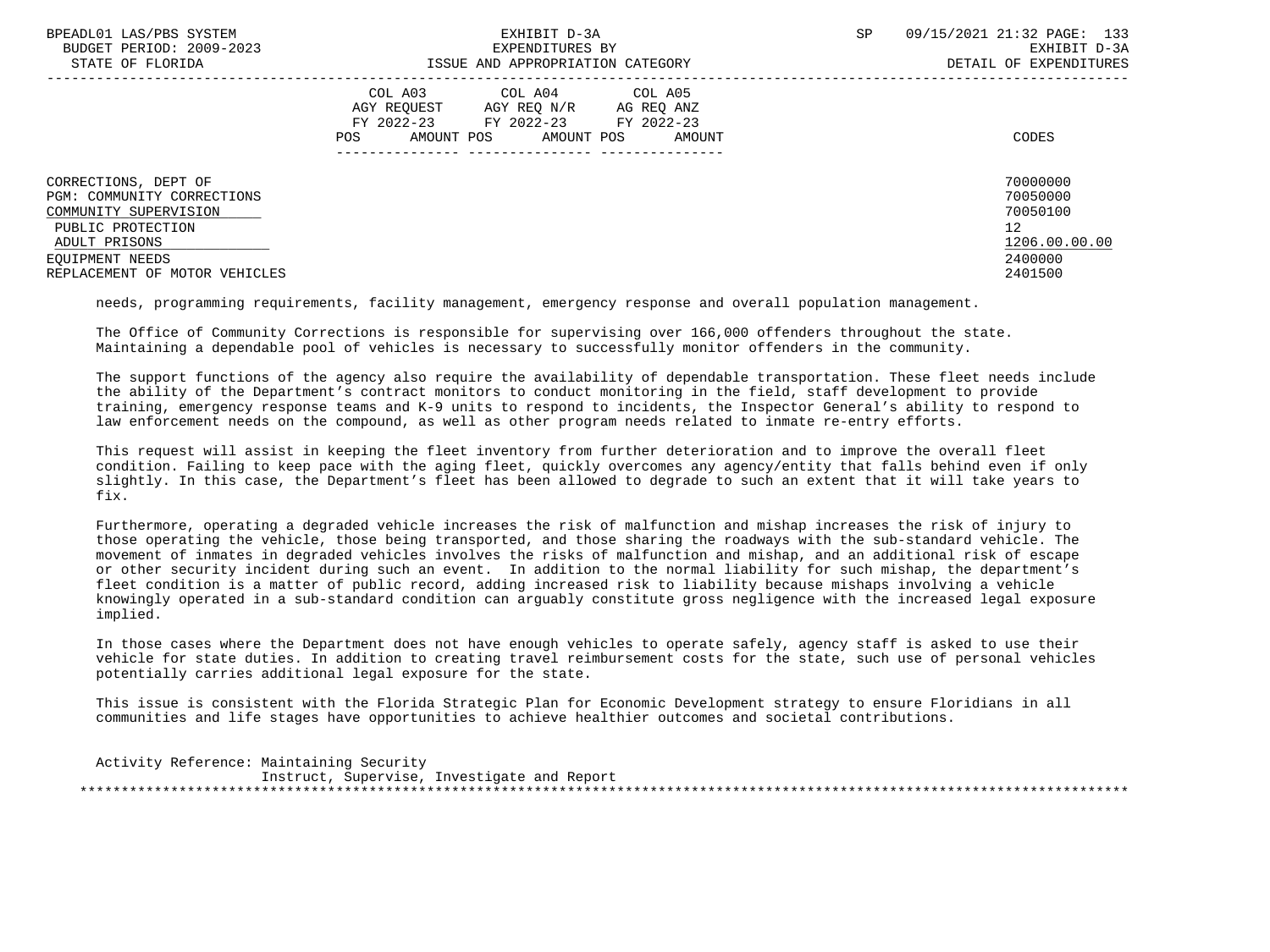| BPEADL01 LAS/PBS SYSTEM<br>BUDGET PERIOD: 2009-2023<br>STATE OF FLORIDA                                                                                                                     |                              | EXHIBIT D-3A<br>EXPENDITURES BY<br>ISSUE AND APPROPRIATION CATEGORY                                               | 09/15/2021 21:32 PAGE: 134<br>SP<br>EXHIBIT D-3A<br>DETAIL OF EXPENDITURES |
|---------------------------------------------------------------------------------------------------------------------------------------------------------------------------------------------|------------------------------|-------------------------------------------------------------------------------------------------------------------|----------------------------------------------------------------------------|
|                                                                                                                                                                                             | COL A03<br>AMOUNT POS<br>POS | COL A04 COL A05<br>AGY REQUEST AGY REQ N/R AG REQ ANZ<br>FY 2022-23 FY 2022-23 FY 2022-23<br>AMOUNT POS<br>AMOUNT | CODES                                                                      |
| CORRECTIONS, DEPT OF<br>PGM: COMMUNITY CORRECTIONS<br>COMMUNITY SUPERVISION<br>PUBLIC PROTECTION<br>ADULT PRISONS<br>ENHANCEMENTS TO EXISTING OPERATIONS<br>COMMUNITY CORRECTIONS STATEWIDE |                              |                                                                                                                   | 70000000<br>70050000<br>70050100<br>12<br>1206.00.00.00<br>4000000         |
| FIREARMS TRANSITION<br>EXPENSES                                                                                                                                                             |                              |                                                                                                                   | 4001700<br>040000                                                          |
| GENERAL REVENUE FUND<br>$-$ STATE                                                                                                                                                           | 2,264,939                    | 1,853,609                                                                                                         | 1000 1                                                                     |

2022-2023 BUDGET YEAR NARRATIVE: IT COMPONENT? NO

 This issue requests \$411,330 in recurring and \$1,853,609 in nonrecurring funds from the General Revenue Fund to develop a comprehensive statewide plan to provide all certified firearms carrying probation officers with a Department issued weapon, holster and other required accessories. The department realizes that providing Correctional Probation Officers (CPOs) with the necessary field safety equipment will reduce operational inefficiencies, training inconsistencies, officer safety issues and liability.

 Presently, CPOs are not required to carry a firearm, and current procedures allow for "voluntary firearms certification". If staff choose to carry a firearm on duty, they are required to purchase their own firearm. The officer bears the total cost of carrying a firearm. This includes the weapon, holster, and duty belt. This process creates operational inefficiencies, training inconsistencies, officer safety issues and an overall lack of standardization relating to firearms training and equipment for Correctional Probation Officers.

 In July 1992, the Department instituted a firearms policy that required 44 hours of Florida Department of Law Enforcement (FDLE) approved firearms training. After obtaining certification, officers were allowed to carry concealed firearms. When this policy was implemented, staff were authorized to carry five or six shot revolvers in .38 or 357 calibers with a maximum four inch barrel; only .38 caliber ammunition was permitted. This policy remained in effect until 2004 when the Department approved the option for concealed or open carry.

 In 2005, the Department authorized officers to carry 9mm semiautomatic firearms with restrictions on the make and model. The Department approved 9mm make/models are: Beretta 92 series, Smith-Wesson, and all Glock 9mm series weapons; all must be double action capable. The Department continues to allow staff to carry the .38 or .357 revolvers.

 As a result of weapons being routinely grandfathered in, there are more than 30 different types of make/model weapons currently used by probation officers. Failure to address the Community Corrections Firearms inefficiencies has the potential to impact the state in several areas, namely;

- Probation Officers who can't afford the costs associated with purchasing and maintaining the weapon are still required to complete the job's essential functions without the ability to protect themselves.
- The lack of equipment standardization creates procedural and training inconsistencies within the Department.
- The inability to provide the necessary field safety equipment creates officer safety concerns and increases the department's liability.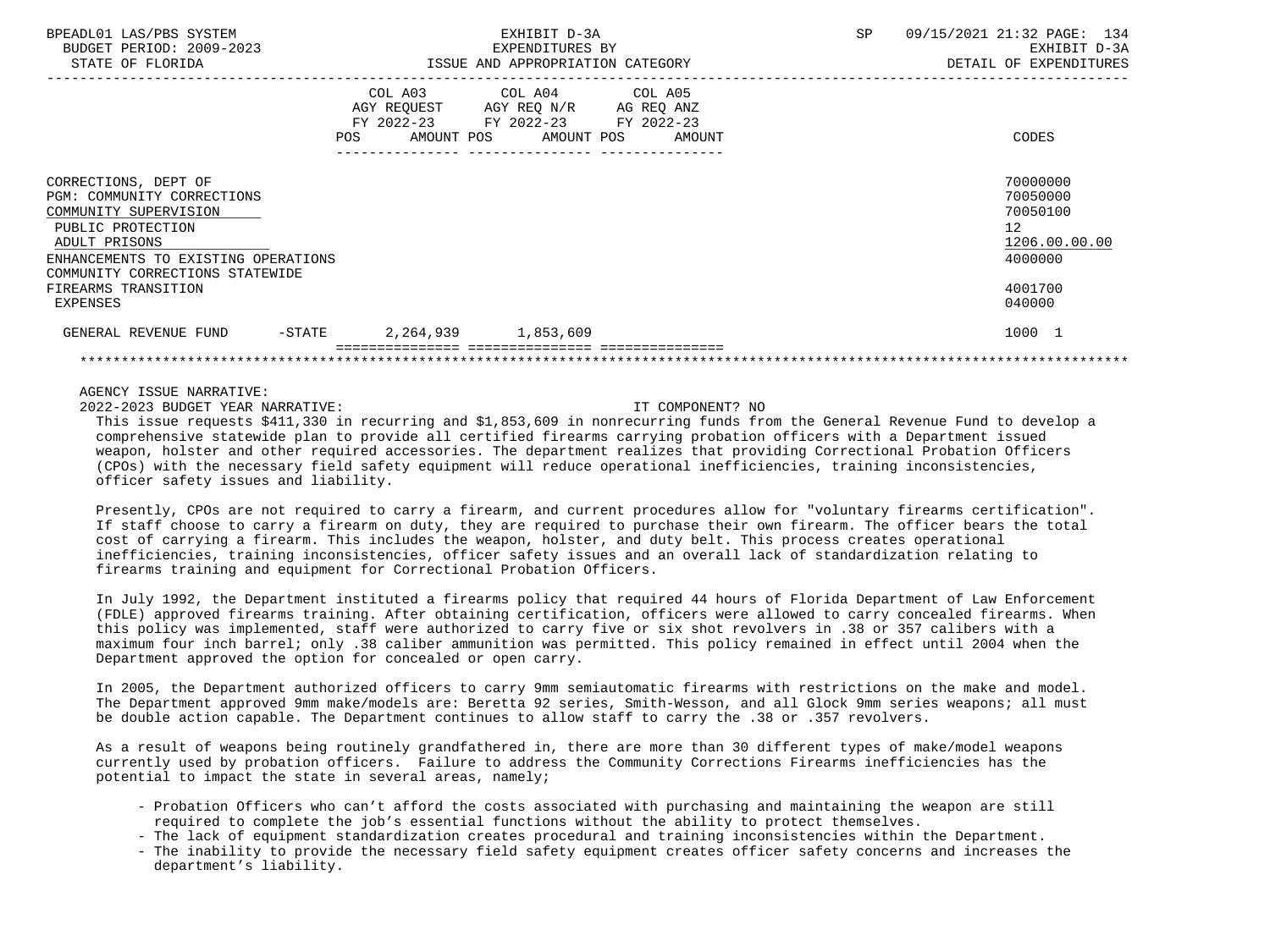| BPEADL01 LAS/PBS SYSTEM<br>BUDGET PERIOD: 2009-2023<br>STATE OF FLORIDA |                                                                                                                                   | EXHIBIT D-3A<br>EXPENDITURES BY<br>ISSUE AND APPROPRIATION CATEGORY | SP | 09/15/2021 21:32 PAGE: 135<br>EXHIBIT D-3A<br>DETAIL OF EXPENDITURES |  |
|-------------------------------------------------------------------------|-----------------------------------------------------------------------------------------------------------------------------------|---------------------------------------------------------------------|----|----------------------------------------------------------------------|--|
|                                                                         | COL A03 COL A04 COL A05<br>AGY REQUEST AGY REQ N/R AG REQ ANZ<br>FY 2022-23 FY 2022-23 FY 2022-23<br>AMOUNT POS AMOUNT POS<br>POS | AMOUNT                                                              |    | CODES                                                                |  |
| CORRECTIONS, DEPT OF<br>PGM: COMMUNITY CORRECTIONS                      |                                                                                                                                   |                                                                     |    | 70000000<br>70050000                                                 |  |
| COMMUNITY SUPERVISION                                                   |                                                                                                                                   |                                                                     |    | 70050100                                                             |  |
| PUBLIC PROTECTION                                                       |                                                                                                                                   |                                                                     |    | 12 <sup>°</sup>                                                      |  |
| ADULT PRISONS                                                           |                                                                                                                                   |                                                                     |    | 1206.00.00.00                                                        |  |
| ENHANCEMENTS TO EXISTING OPERATIONS                                     |                                                                                                                                   |                                                                     |    | 4000000                                                              |  |
| COMMUNITY CORRECTIONS STATEWIDE                                         |                                                                                                                                   |                                                                     |    |                                                                      |  |
| FIREARMS TRANSITION                                                     |                                                                                                                                   |                                                                     |    | 4001700                                                              |  |

The Office of Community Corrections recommends a multi-phased approach to resolve this issue as follows:

 Phase 1: Develop a comprehensive statewide plan to provide all certified firearms carrying probation officers with a department issued weapon, holster, and other required accessories.

 Phase 2: Develop a non-mandatory comprehensive statewide plan to provide firearms training to any certified CPO staff not currently certified to carry a firearm. Upon completing he firearms training, the probation officer will be issued a Department weapon, holster, and required accessories.

 Phase 3: Develop a comprehensive statewide plan that will require all newly hired CPOs to receive firearms certification while in the Basic Recruit Academy. The firearms certification and training will become a condition of hire and must be completed during the basic recruit training to satisfy certification requirements.

 Failure to address these deficiencies will continue to cause issues within the highest liability areas of training in Community Corrections.

 This issue is consistent with the Florida Strategic Plan for Economic Development strategy to ensure Floridians in all communities and life stages have opportunities to achieve healthier outcomes and societal contributions.

 Activity Reference: Instruct, Supervise, Investigate and Report \*\*\*\*\*\*\*\*\*\*\*\*\*\*\*\*\*\*\*\*\*\*\*\*\*\*\*\*\*\*\*\*\*\*\*\*\*\*\*\*\*\*\*\*\*\*\*\*\*\*\*\*\*\*\*\*\*\*\*\*\*\*\*\*\*\*\*\*\*\*\*\*\*\*\*\*\*\*\*\*\*\*\*\*\*\*\*\*\*\*\*\*\*\*\*\*\*\*\*\*\*\*\*\*\*\*\*\*\*\*\*\*\*\*\*\*\*\*\*\*\*\*\*\*\*\*\*

| PROPERTY MANAGEMENT                                  |           |         | 7000000           |
|------------------------------------------------------|-----------|---------|-------------------|
| MOTOR VEHICLES REPAIR AND<br>MAINTENANCE<br>EXPENSES |           |         | 7000250<br>040000 |
| GENERAL REVENUE FUND                                 | $-$ STATE | 200,000 | 1000              |
|                                                      |           |         |                   |

AGENCY ISSUE NARRATIVE:

2022-2023 BUDGET YEAR NARRATIVE: IT COMPONENT? NO

 This issue requests \$1,000,000 (\$800,000 on in Security Operations and \$200,000 in Community Corrections) in recurring dollars from the General Revenue Fund to assist with repairs and maintenance of the Department's fleet. Maintaining a dependable fleet of vehicles is imperative to the Department's mission, however, the Department continues to struggle with an aging fleet. Currently, approximately 61% of the Department's fleet meets or exceeds the Department of Management Services' (DMS) standards for disposal based on age.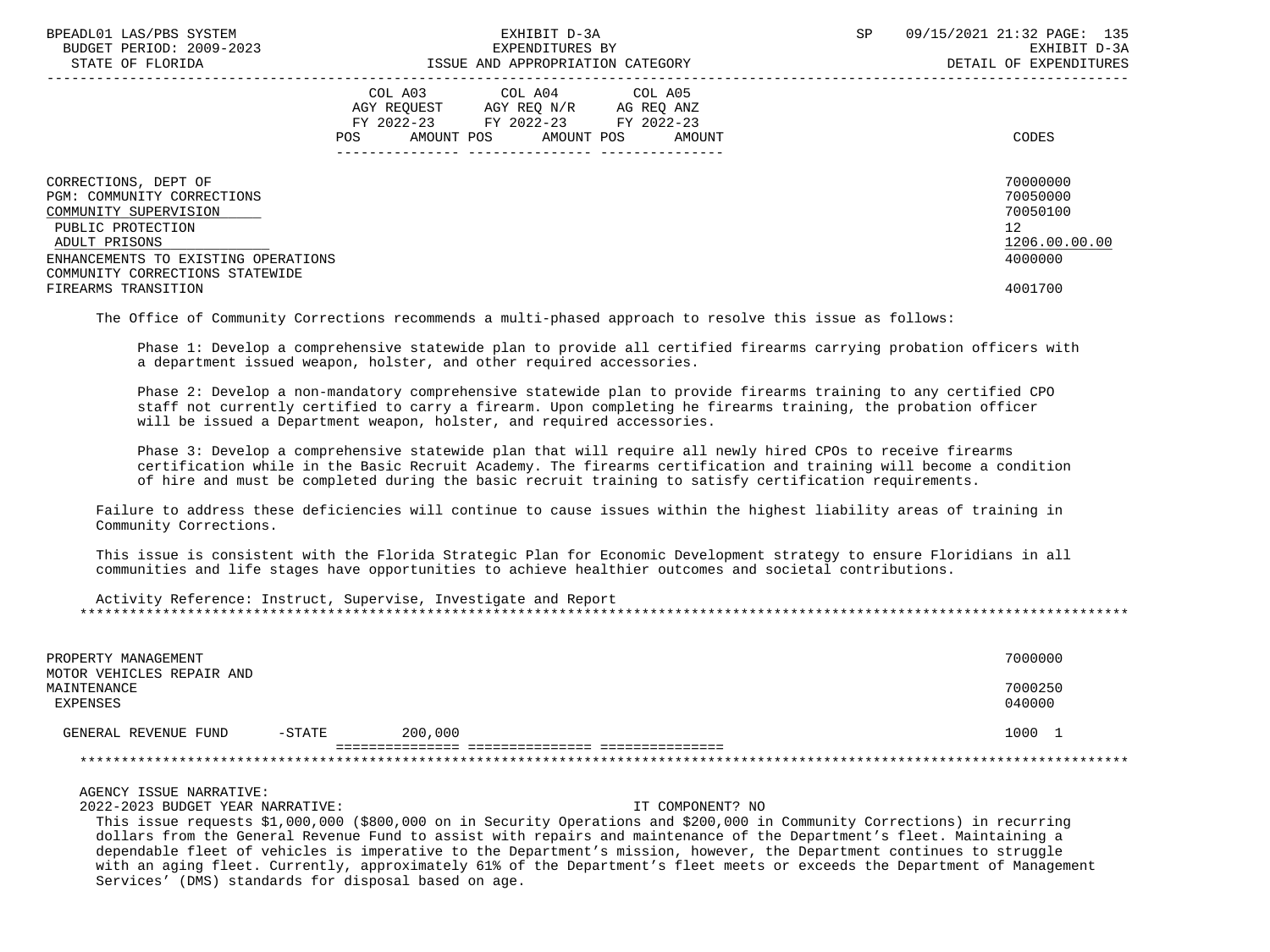| BPEADL01 LAS/PBS SYSTEM<br>BUDGET PERIOD: 2009-2023<br>STATE OF FLORIDA                                                                                               | EXHIBIT D-3A<br>EXPENDITURES BY<br>ISSUE AND APPROPRIATION CATEGORY                                                                            | <b>SP</b> | 09/15/2021 21:32 PAGE: 136<br>EXHIBIT D-3A<br>DETAIL OF EXPENDITURES            |
|-----------------------------------------------------------------------------------------------------------------------------------------------------------------------|------------------------------------------------------------------------------------------------------------------------------------------------|-----------|---------------------------------------------------------------------------------|
|                                                                                                                                                                       | COL A03<br>COL A04 COL A05<br>AGY REOUEST AGY REO N/R<br>AG REQ ANZ<br>FY 2022-23 FY 2022-23 FY 2022-23<br>AMOUNT POS AMOUNT POS AMOUNT<br>POS |           | CODES                                                                           |
| CORRECTIONS, DEPT OF<br>PGM: COMMUNITY CORRECTIONS<br>COMMUNITY SUPERVISION<br>PUBLIC PROTECTION<br>ADULT PRISONS<br>PROPERTY MANAGEMENT<br>MOTOR VEHICLES REPAIR AND |                                                                                                                                                |           | 70000000<br>70050000<br>70050100<br>12 <sup>°</sup><br>1206.00.00.00<br>7000000 |
| MAINTENANCE                                                                                                                                                           |                                                                                                                                                |           | 7000250                                                                         |

 Within the last five years, the Department's fleet maintenance and repair costs have ranged from \$1.6 million to \$2.2 million. These costs continue to rise as the Department has been unable to replace vehicles when necessary, and in turn must complete costly major repairs to vehicles that are well past their life expectancy.

 Operating a degraded vehicle increases the risk of malfunction and mishap and increases the risk of injury to those operating the vehicle, those being transported, and to those sharing the roadways with the sub-standard vehicle. Movement of inmates in degraded vehicles involves not only the risks of malfunction and mishap, but an additional risk of escape or other security incident during such an event.

 In addition to the normal liability for such mishap, the Department's fleet condition is a matter of public record, adding increased risk to liability because mishaps involving a vehicle knowingly operated in a sub-standard condition can arguably constitute gross negligence with the increased legal exposure implied.

 This issue is consistent with the Florida Strategic Plan for Economic Development strategy to ensure Floridians in all communities and life stages have opportunities to achieve healthier outcomes and societal contributions.

| Activity Reference: Maintaining Security |                                             |
|------------------------------------------|---------------------------------------------|
|                                          | Instruct, Supervise, Investigate and Report |
|                                          |                                             |

| RETENTION PAY | EMPLOYEE RETENTION AND DEVELOPMENT<br>SALARIES AND BENEFITS |          |           | 8500000<br>8500A10<br>010000 |  |
|---------------|-------------------------------------------------------------|----------|-----------|------------------------------|--|
|               | GENERAL REVENUE FUND                                        | $-STATE$ | 1,934,441 | 1000                         |  |
|               |                                                             |          |           |                              |  |

### AGENCY ISSUE NARRATIVE:

 2022-2023 BUDGET YEAR NARRATIVE: IT COMPONENT? NO This issue requests \$15,861,912 from the General Revenue Fund for targeted retention of Correctional Officer (\$13,795,205), Correctional Probation Officer (\$1,934,441) and Inspector General (\$132,266) series positions.

 The Florida Department of Corrections (Department) faces historically high turnover rates in the Correctional Officer (CO) and Correctional Probation Officer (CPO) series. Turnover rates for CO and CPO positions have increased as follows:

Fiscal Year CO's CPO's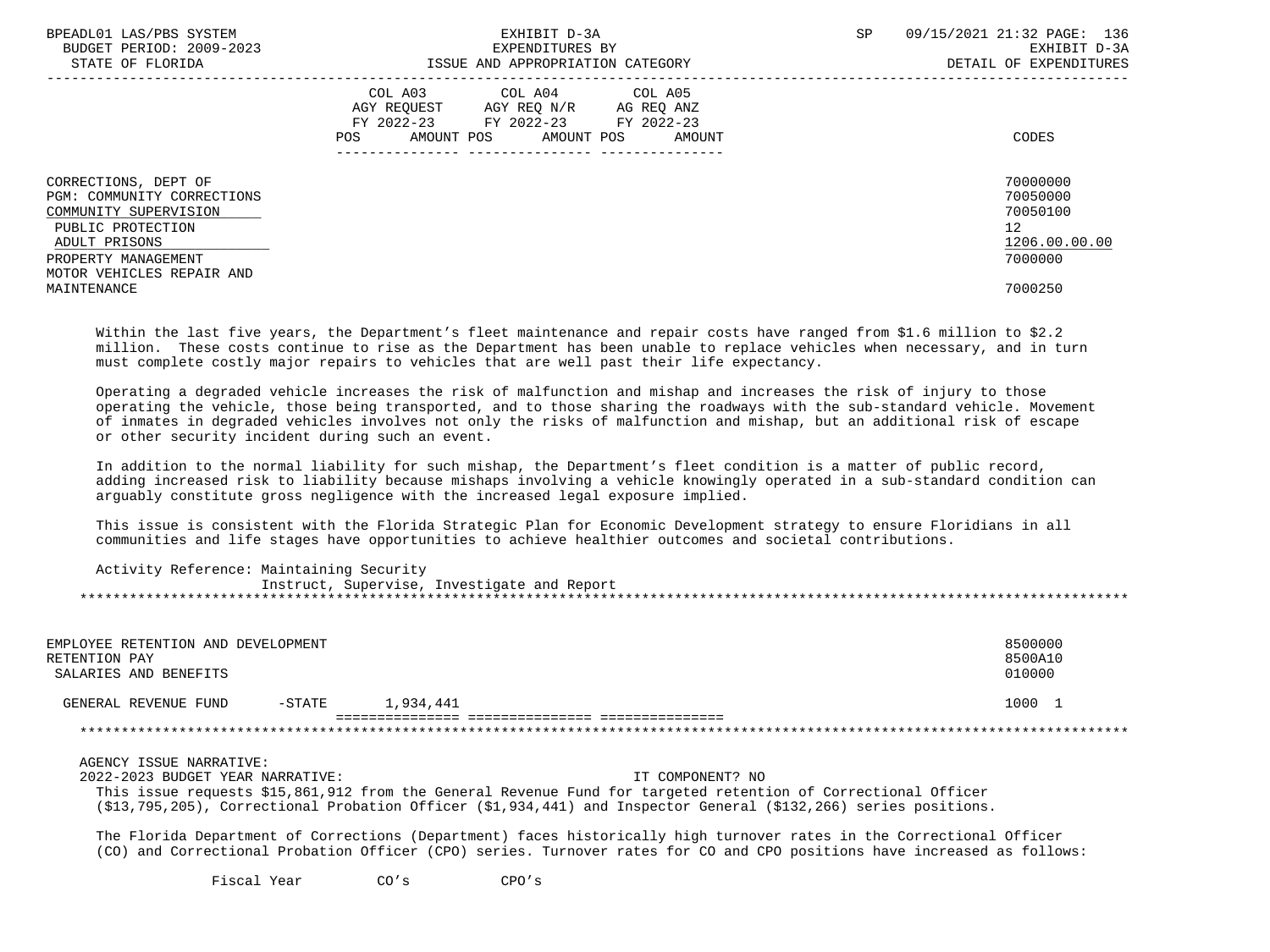| BPEADL01 LAS/PBS SYSTEM |                          |
|-------------------------|--------------------------|
|                         | BUDGET PERIOD: 2009-2023 |

STATE OF FLORIDA **ISSUE AND APPROPRIATION CATEGORY STATE OF FLORIDA CATEGORY DETAIL OF EXPENDITURES** 

|     | COL A03     | COL A04     | COL A05    |       |
|-----|-------------|-------------|------------|-------|
|     | AGY REOUEST | AGY REO N/R | AG REO ANZ |       |
|     | FY 2022-23  | FY 2022-23  | FY 2022-23 |       |
| POS | AMOUNT POS  | AMOUNT POS  | AMOUNT     | CODES |
|     |             |             |            |       |

CORRECTIONS, DEPT OF 70000000<br>PGM: COMMINITY CORRECTIONS PGM: COMMUNITY CORRECTIONS 70050000 COMMUNITY SUPERVISION

# EMPLOYEE RETENTION AND DEVELOPMENT 8500000 RETENTION PAY 8500A10

| FY 2011-12 | 18.6% | $9.1$ <sup>8</sup> |
|------------|-------|--------------------|
| FY 2012-13 | 17.5% | 12.7%              |
| FY 2013-14 | 19.8% | 13.1%              |
| FY 2014-15 | 22.2% | 13.9%              |
| FY 2015-16 | 28.9% | 12.3%              |
| FY 2016-17 | 32.3% | 17.2%              |
| FY 2017-18 | 32.4% | 15.9%              |
| FY 2018-19 | 35.9% | 20.2%              |
| FY 2019-20 | 36.3% | 15.8%              |
| FY 2020-21 | 46.8% | 20.2%              |
|            |       |                    |

PUBLIC PROTECTION 12<br>ADULT PRISONS 1206.00.00.00 PUBLIC PRISONS ADULT PRISONS 1206.00.00.00 and the set of the set of the set of the set of the set of the set of the set of the set of the set of the set of the set of the set of the set of the set of the set of the set of the set of the

 While some of this turnover rate is due to the stress of extended work schedules and increased demand for overtime in dangerous environments, much of it is also due to the Department's inability to compete with the higher salaries paid by counties, Sheriff's Offices, and other state law enforcement agencies. To address the pay disparity aspect of dealing with critically low staffing levels, the Department requests funding for a targeted retention pay step plan to provide a \$2,500 retention increase for employees reaching eight years between October 1, 2022 and September 30, 2023; \$1,500 retention increase for employees reaching five years between October 1, 2022 and September 30, 2023; and \$1,000 retention increase for employees reaching two years between October 1, 2022 and September 30, 2023. The retention increase applies to Correctional Officer-Colonel and Correctional Probation Officer-Senior Supervisor and Inspector-Inspector Supervisor.

Other key CO statistics:

 -Currently, almost 24% of the Department's CO's have less one year of experience, which impacts both the safety and security of other officers as well as those under the department's custody.

- -45% of COs terminate their employment within 12 months of being hired.
- -62% of COs terminate their employment within two years of being hired.
- -As of August 31, 2021, the median years of service for COs was 2.6 years.
- -As of September 1, 2021, 46 facilities had a vacancy rate above 10%, 29 of which had a vacancy rate over 20%.

-As of April 29, 2021, there were a total of 2,274 filled CO positions that were unavailable due to workers compensation, Family Medical Leave Act, extended illness, military leave, resignations, or dismissals.

- -The Department spends approximately \$36,226 on costs related to turnover for each CO that separates from the Department (this includes separation and hiring processing costs, training costs, and overtime costs as a result of backfilling while new officers move through the certification process).
- -During Fiscal Year 2020-21, more than 5,100 COs separated from the department, which cost more than \$188 million.
- -43 Florida counties pay their COs more than the Department's base CO salary.
- -Of the 10 largest prison systems in the country, Florida ranks 8th in starting CO salaries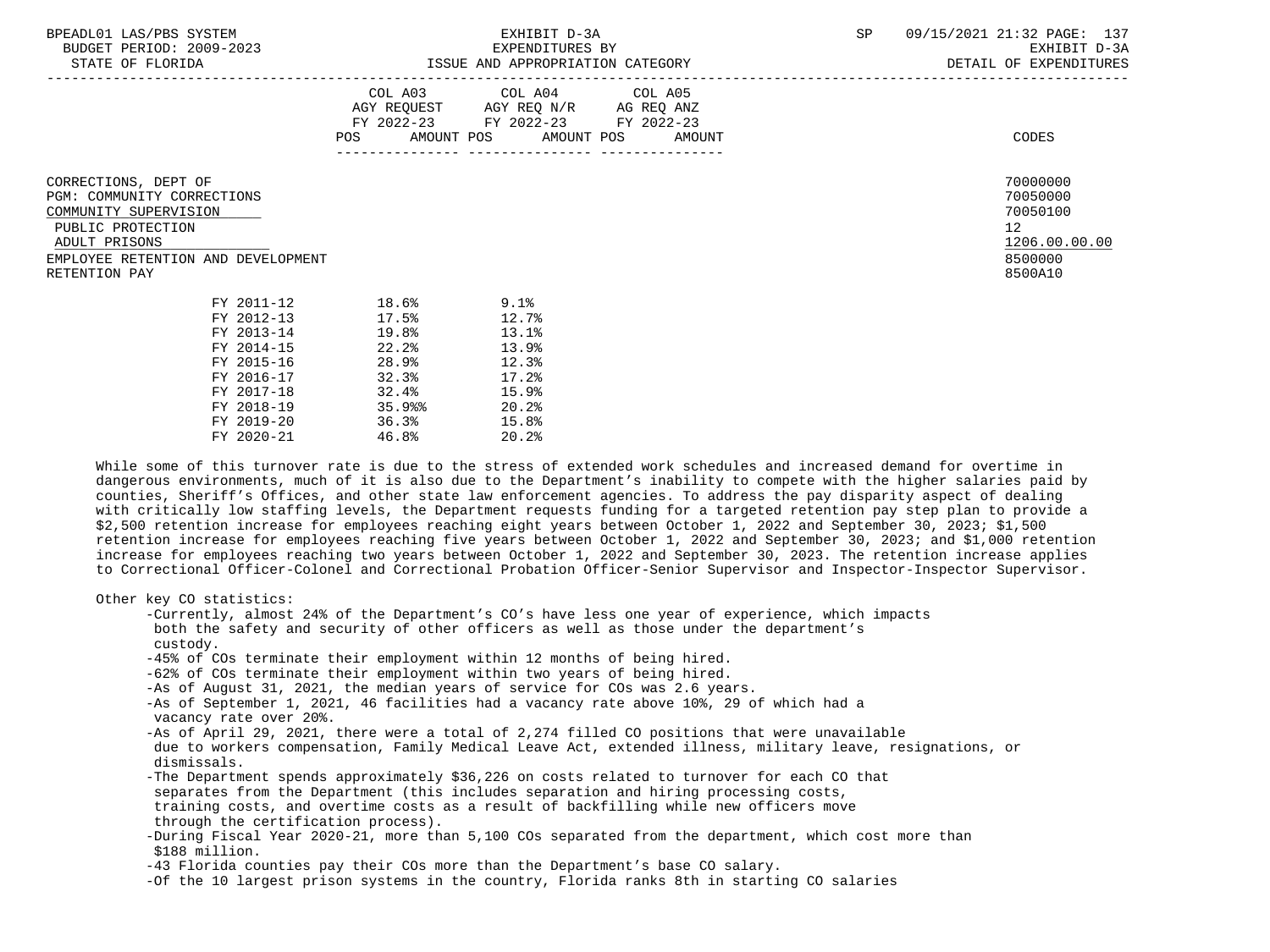BPEADL01 LAS/PBS SYSTEM SALL SALL STATES TO A SP 09/15/2021 21:32 PAGE: 138 BUDGET PERIOD: 2009-2023 EXPENDITURES BY EXHIBIT D-3A STATE OF FLORIDA GALL SOLUTION ISSUE AND APPROPRIATION CATEGORY CONTROL CONTROLLER STATE OF EXPENDITURES

|                                                                                                                   | COL A03<br>AGY REQUEST<br>FY 2022-23<br>AMOUNT POS<br>POS | COL A04<br>AGY REQ N/R<br>FY 2022-23<br>AMOUNT POS | COL A05<br>AG REQ ANZ<br>FY 2022-23<br>AMOUNT | CODES                                                   |
|-------------------------------------------------------------------------------------------------------------------|-----------------------------------------------------------|----------------------------------------------------|-----------------------------------------------|---------------------------------------------------------|
| CORRECTIONS, DEPT OF<br>PGM: COMMUNITY CORRECTIONS<br>COMMUNITY SUPERVISION<br>PUBLIC PROTECTION<br>ADULT PRISONS |                                                           |                                                    |                                               | 70000000<br>70050000<br>70050100<br>12<br>1206.00.00.00 |
| EMPLOYEE RETENTION AND DEVELOPMENT<br>RETENTION PAY                                                               |                                                           |                                                    |                                               | 8500000<br>8500A10                                      |

(the average is \$40,092).

Other key CPO statistics:

 -Currently, almost 24% of the Department's CO's and 37% of CPO's have less than one year of experience as of June 30, 2021, which impacts both the safety and security of other officers as well as those under the Department's supervision. -Department CPO salaries (\$33,607) are significantly less than the national average (\$58,790).

Inspector General statistics:

 -According to the Department of Management Services, the average Department Inspector base salary (\$44,644) as of September 2021, was significantly less than the state average (\$53,241) and the national average (\$57,519). -Of the 130 established IG positions, an average of 111 were filled in Fiscal Year 2020-21 - a 15% vacancy rate. -In Fiscal Year 2020-21, there was a total of 19,142 activities assigned to Inspectors.

 -Department Inspectors average caseload over the last three fiscal years is approximately 151 cases per inspector. As reported in Fiscal Year 2017-18, the Chief IG reported that a manageable caseload for Inspectors is 62-67 cases per Inspector.

 Since there are no positions involved with this request, the Other Salary Additive (OAD) transaction was used to increase salaries.

 This issue is consistent with the Florida Strategic Plan for Economic Development strategy to create and sustain vibrant, safe, healthy and resilient communities that attract workers, resilient, businesses and visitors.

Activity Reference: Maintaining Security

 Instruct, Supervise, Investigate, and Report \*\*\*\*\*\*\*\*\*\*\*\*\*\*\*\*\*\*\*\*\*\*\*\*\*\*\*\*\*\*\*\*\*\*\*\*\*\*\*\*\*\*\*\*\*\*\*\*\*\*\*\*\*\*\*\*\*\*\*\*\*\*\*\*\*\*\*\*\*\*\*\*\*\*\*\*\*\*\*\*\*\*\*\*\*\*\*\*\*\*\*\*\*\*\*\*\*\*\*\*\*\*\*\*\*\*\*\*\*\*\*\*\*\*\*\*\*\*\*\*\*\*\*\*\*\*\*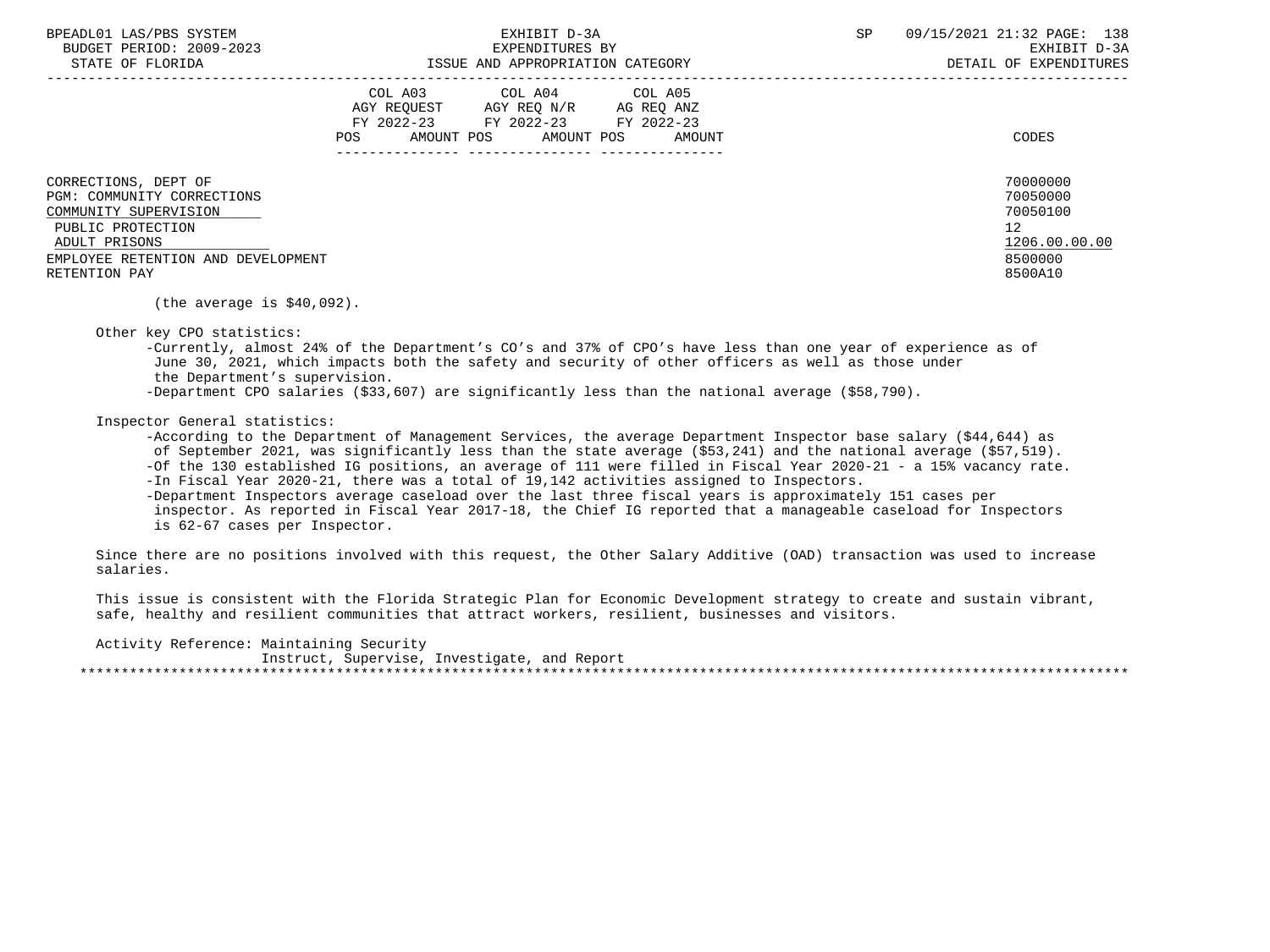| BPEADL01 LAS/PBS SYSTEM<br>BUDGET PERIOD: 2009-2023<br>STATE OF FLORIDA                                                                                                  | EXHIBIT D-3A<br>EXPENDITURES BY<br>ISSUE AND APPROPRIATION CATEGORY |                                                                                                                                                                                                                                                                                                                     |                  |          |          |               | SP 09/15/2021 21:32 PAGE: 139<br>EXHIBIT D-3A<br>DETAIL OF EXPENDITURES       |
|--------------------------------------------------------------------------------------------------------------------------------------------------------------------------|---------------------------------------------------------------------|---------------------------------------------------------------------------------------------------------------------------------------------------------------------------------------------------------------------------------------------------------------------------------------------------------------------|------------------|----------|----------|---------------|-------------------------------------------------------------------------------|
|                                                                                                                                                                          | COL A03                                                             | COL A04 COL A05<br>AGY REQUEST AGY REQ N/R AG REQ ANZ<br>FY 2022-23 FY 2022-23 FY 2022-23<br>POS AMOUNT POS AMOUNT POS AMOUNT                                                                                                                                                                                       | ---------------  |          |          |               | <b>CODES</b>                                                                  |
| CORRECTIONS, DEPT OF<br>PGM: COMMUNITY CORRECTIONS<br>COMMUNITY SUPERVISION<br>PUBLIC PROTECTION<br>ADULT PRISONS<br>EMPLOYEE RETENTION AND DEVELOPMENT<br>RETENTION PAY |                                                                     |                                                                                                                                                                                                                                                                                                                     |                  |          |          |               | 70000000<br>70050000<br>70050100<br>12<br>1206.00.00.00<br>8500000<br>8500A10 |
| POSITION DETAIL OF SALARIES AND BENEFITS:                                                                                                                                | FTE                                                                 | BASE RATE                                                                                                                                                                                                                                                                                                           | ADDITIVES        | BENEFITS | SUBTOTAL | $\sim$ $\sim$ | LAPSE LAPSED SALARIES<br>AND BENEFITS                                         |
| A03 - AGY REQUEST FY 2022-23                                                                                                                                             |                                                                     |                                                                                                                                                                                                                                                                                                                     |                  |          |          |               |                                                                               |
| CHANGES TO CURRENTLY AUTHORIZED POSITIONS<br>OTHER SALARY AMOUNT<br>1000 GENERAL REVENUE FUND                                                                            |                                                                     |                                                                                                                                                                                                                                                                                                                     |                  |          |          |               | 1,934,441                                                                     |
|                                                                                                                                                                          |                                                                     |                                                                                                                                                                                                                                                                                                                     |                  |          |          |               | 1,934,441<br>==============                                                   |
|                                                                                                                                                                          |                                                                     |                                                                                                                                                                                                                                                                                                                     |                  |          |          |               |                                                                               |
| COMPREHENSIVE PAY PLAN<br>SALARIES AND BENEFITS                                                                                                                          |                                                                     |                                                                                                                                                                                                                                                                                                                     |                  |          |          |               | 8500A50<br>010000                                                             |
| $-STATE$<br>GENERAL REVENUE FUND                                                                                                                                         | 9,139,759                                                           |                                                                                                                                                                                                                                                                                                                     |                  |          |          |               | 1000 1                                                                        |
|                                                                                                                                                                          |                                                                     |                                                                                                                                                                                                                                                                                                                     |                  |          |          |               |                                                                               |
| AGENCY ISSUE NARRATIVE:<br>2022-2023 BUDGET YEAR NARRATIVE:                                                                                                              |                                                                     | $\frac{1}{2}$ $\frac{1}{2}$ $\frac{1}{2}$ $\frac{1}{2}$ $\frac{1}{2}$ $\frac{1}{2}$ $\frac{1}{2}$ $\frac{1}{2}$ $\frac{1}{2}$ $\frac{1}{2}$ $\frac{1}{2}$ $\frac{1}{2}$ $\frac{1}{2}$ $\frac{1}{2}$ $\frac{1}{2}$ $\frac{1}{2}$ $\frac{1}{2}$ $\frac{1}{2}$ $\frac{1}{2}$ $\frac{1}{2}$ $\frac{1}{2}$ $\frac{1}{2}$ | IT COMPONENT? NO |          |          |               |                                                                               |

 This issue requests \$171,126,860 (\$161,336,290 for Correctional Officer series, \$9,139,759 for Correctional Probation Officer series and \$650,811 for Inspector General) in recurring dollars from the General Revenue Fund to provide additional funding for the Florida Department of Corrections (Department) comprehensive pay plan. The Department proposes funding a comprehensive pay package that starts with a baseline salary of \$20 per hour for certified staff in the Correctional Officers, Correctional Probation Officers and Inspector General series. The proposed plan adjusts salaries to avoid pay compression and remove disincentives to promotion and external job opportunities.

 The Department faces staff attrition and recruiting issues. This has resulted in over 5,200 vacancies among security staff. The Department pays significantly less competitive wages than an employee could earn doing similar work for another agency or a private employer in every possible category.

 In some cases, inmates have work-release jobs that earn a higher wage than the correctional officers (COs) who supervise them. In other instances, correctional probation officers (CPOs) have been forced to take second jobs to make ends meet and have found themselves working next to the very offender the officer supervises. In many cases, the service industry pays more for unskilled labor than the Department can pay for trained and certified officers.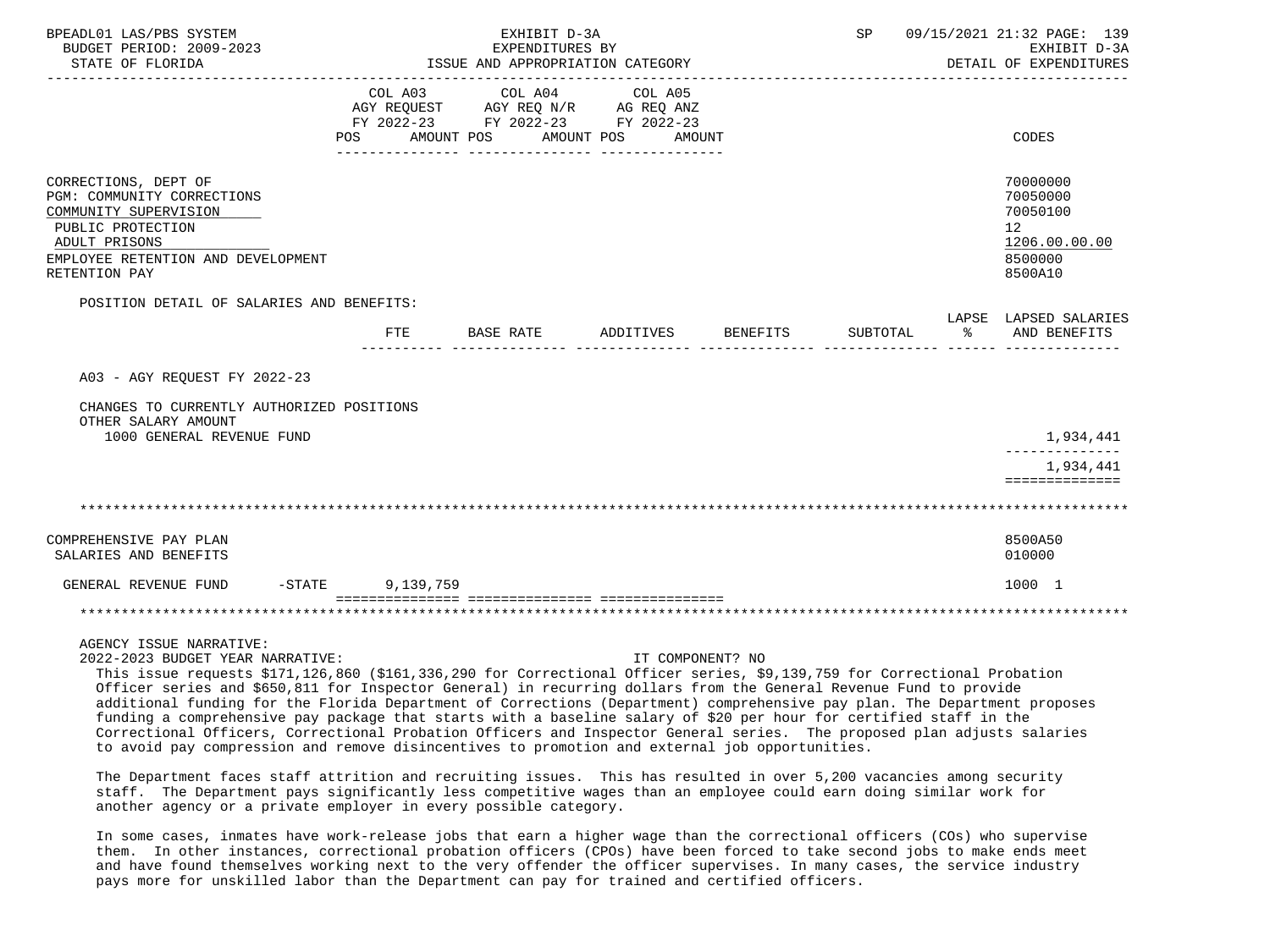| BPEADL01 LAS/PBS SYSTEM<br>BUDGET PERIOD: 2009-2023<br>STATE OF FLORIDA                                                                                                           | EXHIBIT D-3A<br>EXPENDITURES BY<br>ISSUE AND APPROPRIATION CATEGORY                                                                                              | SP | 09/15/2021 21:32 PAGE: 140<br>EXHIBIT D-3A<br>DETAIL OF EXPENDITURES                       |
|-----------------------------------------------------------------------------------------------------------------------------------------------------------------------------------|------------------------------------------------------------------------------------------------------------------------------------------------------------------|----|--------------------------------------------------------------------------------------------|
|                                                                                                                                                                                   | COL A03<br>COL A04<br>COL A05<br>AGY REQUEST<br>AGY REQ N/R<br>AG REQ ANZ<br>FY 2022-23<br>FY 2022-23<br>FY 2022-23<br>AMOUNT POS<br>AMOUNT POS<br>POS<br>AMOUNT |    | CODES                                                                                      |
| CORRECTIONS, DEPT OF<br>PGM: COMMUNITY CORRECTIONS<br>COMMUNITY SUPERVISION<br>PUBLIC PROTECTION<br>ADULT PRISONS<br>EMPLOYEE RETENTION AND DEVELOPMENT<br>COMPREHENSIVE PAY PLAN |                                                                                                                                                                  |    | 70000000<br>70050000<br>70050100<br>12 <sup>°</sup><br>1206.00.00.00<br>8500000<br>8500A50 |

The below data displays the various classes affected and the proposed pay increases.

# SECURITY OPERATIONS CLASSES

| Class | Current           | Current | New     |                 |                    |        | # Fte   |                      |
|-------|-------------------|---------|---------|-----------------|--------------------|--------|---------|----------------------|
| Title | Title             | Rate    | Rate    | Increase        | Comments           | Fte's  | Changes | Change               |
| 8003  | CO <sub>.</sub>   | 33,500  | 41,600  | 24%             | \$20/hour          | 12,743 | 12,430  | 97.50%               |
| 8005  | Sqt               | 36,850  | 45,760  | 10 <sup>8</sup> | above CO rate      | 4,488  | 4,282   | 95.40%               |
| 8011  | Lt                | 40,535  | 52,624  | 15%             | above Sqt rate     | 534    | 529     | 99.10%               |
| 8013  | Captain           | 44,589  | 57,886  | 10 <sub>8</sub> | above Lt rate      | 354    | 351     | $99.20$ <sup>8</sup> |
| 8015  | Major             | 60,693  | 69,463  | 20 <sup>8</sup> | above Capt rate    | 90     | 90      | 100.00%              |
| 8017  | Colonel           | 65,891  | 76,409  | 10%             | above Major rate   | 47     | 47      | 100.00%              |
| 7941  | Asst Warden       | 74,697  | 84,050  | 10%             | above Colonel rate | 103    | 103     | 100.00%              |
| 7948  | Warden            | 88,927  | 100,860 | 20 <sup>8</sup> | above Asst Warden  | 50     | 50      | 100.00%              |
| 8273  | Asst Req Director | 98,227  | 110,946 | 10%             | above Warden       | 4      |         | 100.00%              |
| 8271  | Reg Director      | 114,770 | 122,041 | 10 <sub>8</sub> | above Asst Reg Dir | 4      |         | 100.00%              |

# COMMUNITY CORRECTIONS CLASSES

| Class | Current            | Current | New     |                 |                     | #     | # Fte   | °      |
|-------|--------------------|---------|---------|-----------------|---------------------|-------|---------|--------|
| Title | Title              | Rate    | Rate    | Increase        | Comments            | Fte's | Changes | Change |
| 8036  | <b>CPO</b>         | 33,607  | 41,600  | 24%             | \$20/hour           | 592   | 528     | 89.19% |
| 8039  | CPO Sr Off         | 36,200  | 47,840  | 15%             | above CPO rate      | 944   | 670     | 70.97% |
| 8040  | CP Specialist      | 36,200  | 47,840  | 15%             | above CPO rate      | 351   | 56      | 15.95% |
| 8045  | CP Supervisor      | 39,028  | 52,624  | 10 <sup>8</sup> | above CP Spec rate  | 196   | 34      | 17.35% |
| 8046  | CP Sr Sup          | 41,045  | 57,886  | 10 <sup>8</sup> | above CP Sup rate   | 101   | 27      | 26.73% |
| 5258  | Deputy Circuit Adm | 66,950  | 84,050  |                 | same as Asst Warden | 17    | 17      | 100.0% |
| 5256  | Circuit Adm        | 80,000  | 100,860 | 10 <sub>8</sub> | same as Warden      | 20    | 20      | 100.0% |
| 5259  | Asst Reg Director  | 96,000  | 110,946 | 10 <sup>8</sup> | same as Security    | 4     | 4       | 100.0% |
| 8272  | Reg Director       | 110,000 | 122,041 | 10%             | same as Security    |       | 4       | 100.0% |

|       | INSPECTOR GENERAL CLASSES |         |        |          |          |       |         |        |
|-------|---------------------------|---------|--------|----------|----------|-------|---------|--------|
| Class | Current                   | Current | New    |          |          |       | # Fte   |        |
| Title | Title                     | Rate    | Rate   | Increase | Comments | Fte's | Changes | Chanqe |
| 8026  | Inspector                 | 41,000  | 48,000 | 17%      |          | 68    | 64      | 94.10% |
| 8028  | Sr Inspector              | 48,000  | 55,000 | 15%      |          | 54    | 34      | 63.00% |
| 8029  | Inspector Sup             | 60,000  | 67,000 | 12%      |          |       |         | 69.20  |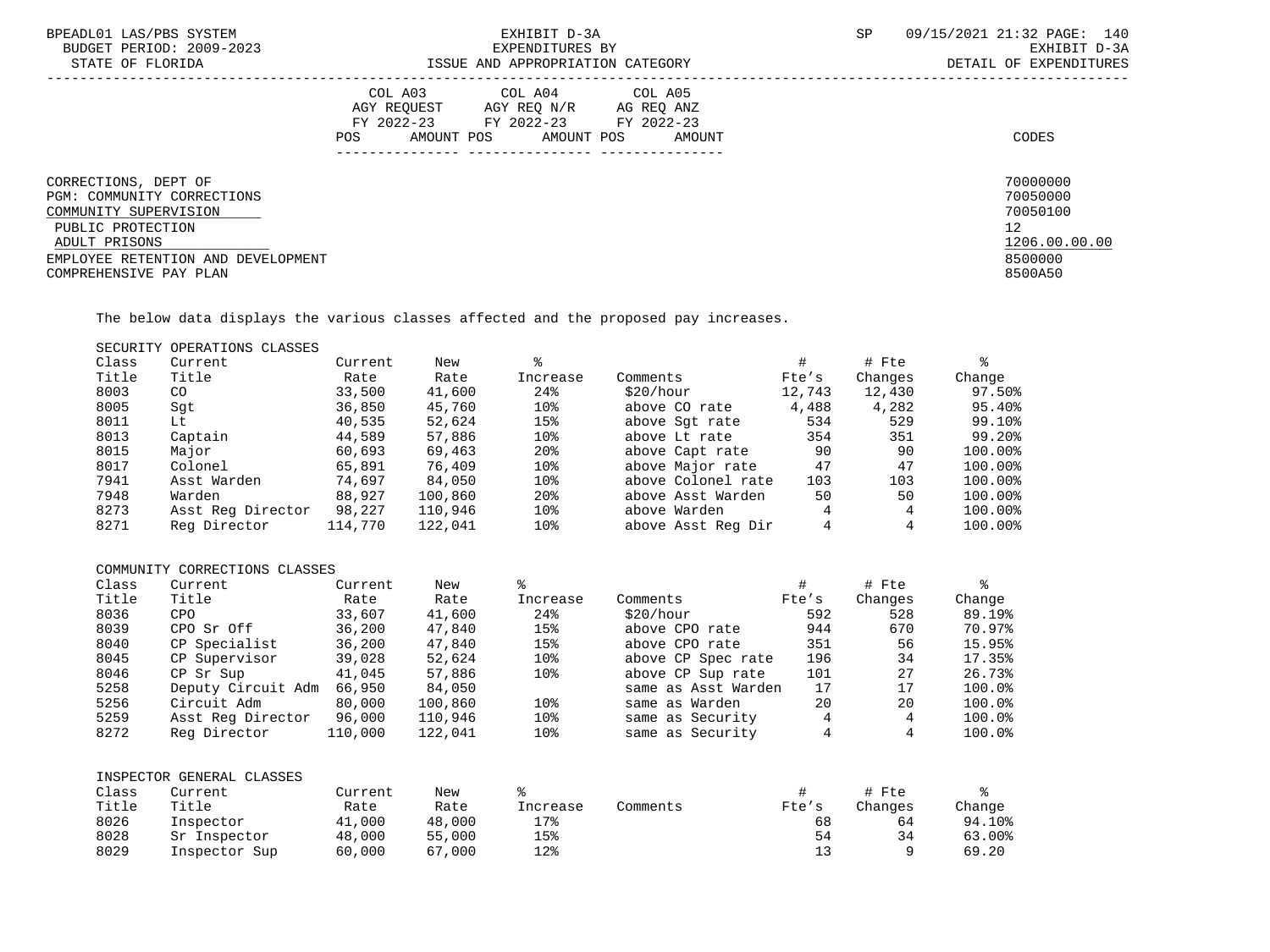| BPEADL01 LAS/PBS SYSTEM            | EXHIBIT D-3A                              | SP<br>09/15/2021 21:32 PAGE: 141 |
|------------------------------------|-------------------------------------------|----------------------------------|
| BUDGET PERIOD: 2009-2023           | EXPENDITURES BY                           | EXHIBIT D-3A                     |
| STATE OF FLORIDA                   | ISSUE AND APPROPRIATION CATEGORY          | DETAIL OF EXPENDITURES           |
|                                    | COL A03 COL A04 COL A05                   |                                  |
|                                    | AGY REO N/R<br>AGY REOUEST<br>AG REO ANZ  |                                  |
|                                    | FY 2022-23 FY 2022-23<br>FY 2022-23       |                                  |
|                                    | AMOUNT POS<br>AMOUNT POS<br>AMOUNT<br>POS | CODES                            |
|                                    |                                           |                                  |
|                                    |                                           |                                  |
| CORRECTIONS, DEPT OF               |                                           | 70000000                         |
| PGM: COMMUNITY CORRECTIONS         |                                           | 70050000                         |
| COMMUNITY SUPERVISION              |                                           | 70050100                         |
| PUBLIC PROTECTION                  |                                           | 12                               |
| ADULT PRISONS                      |                                           | 1206.00.00.00                    |
| EMPLOYEE RETENTION AND DEVELOPMENT |                                           | 8500000                          |
| COMPREHENSIVE PAY PLAN             |                                           | 8500A50                          |
|                                    |                                           |                                  |

 Upon adopting this pay structure, the Department expects that the rapid attrition of the workforce will slow and soon cease, that many of the employees who preferred to work for the Department but could not make ends meet will return, and that the new pay structure will radically improve recruiting efforts. It is anticipated that the improved recruiting will begin to reverse the vacancy situation significantly.

 Since there are no positions involved with this request, the Other Salary Additive (OAD) transaction was used to increase salaries.

 This issue is consistent with the Florida Strategic Plan for Economic Development strategy to improve the efficiency and effectiveness of government agencies at all levels.

 Activity Reference: Maintaining Security Instruct, Supervise, Investigate and Report \*\*\*\*\*\*\*\*\*\*\*\*\*\*\*\*\*\*\*\*\*\*\*\*\*\*\*\*\*\*\*\*\*\*\*\*\*\*\*\*\*\*\*\*\*\*\*\*\*\*\*\*\*\*\*\*\*\*\*\*\*\*\*\*\*\*\*\*\*\*\*\*\*\*\*\*\*\*\*\*\*\*\*\*\*\*\*\*\*\*\*\*\*\*\*\*\*\*\*\*\*\*\*\*\*\*\*\*\*\*\*\*\*\*\*\*\*\*\*\*\*\*\*\*\*\*\*

POSITION DETAIL OF SALARIES AND BENEFITS:

|            |   |  | . |            |
|------------|---|--|---|------------|
| 군모도<br>ட⊥ட | ⊷ |  |   | <b>ANT</b> |
|            |   |  |   | . <u>.</u> |

A03 - AGY REQUEST FY 2022-23

 CHANGES TO CURRENTLY AUTHORIZED POSITIONS OTHER SALARY AMOUNT 1000 GENERAL REVENUE FUND 9,139,759

 -------------- 9,139,759 ==============

\*\*\*\*\*\*\*\*\*\*\*\*\*\*\*\*\*\*\*\*\*\*\*\*\*\*\*\*\*\*\*\*\*\*\*\*\*\*\*\*\*\*\*\*\*\*\*\*\*\*\*\*\*\*\*\*\*\*\*\*\*\*\*\*\*\*\*\*\*\*\*\*\*\*\*\*\*\*\*\*\*\*\*\*\*\*\*\*\*\*\*\*\*\*\*\*\*\*\*\*\*\*\*\*\*\*\*\*\*\*\*\*\*\*\*\*\*\*\*\*\*\*\*\*\*\*\*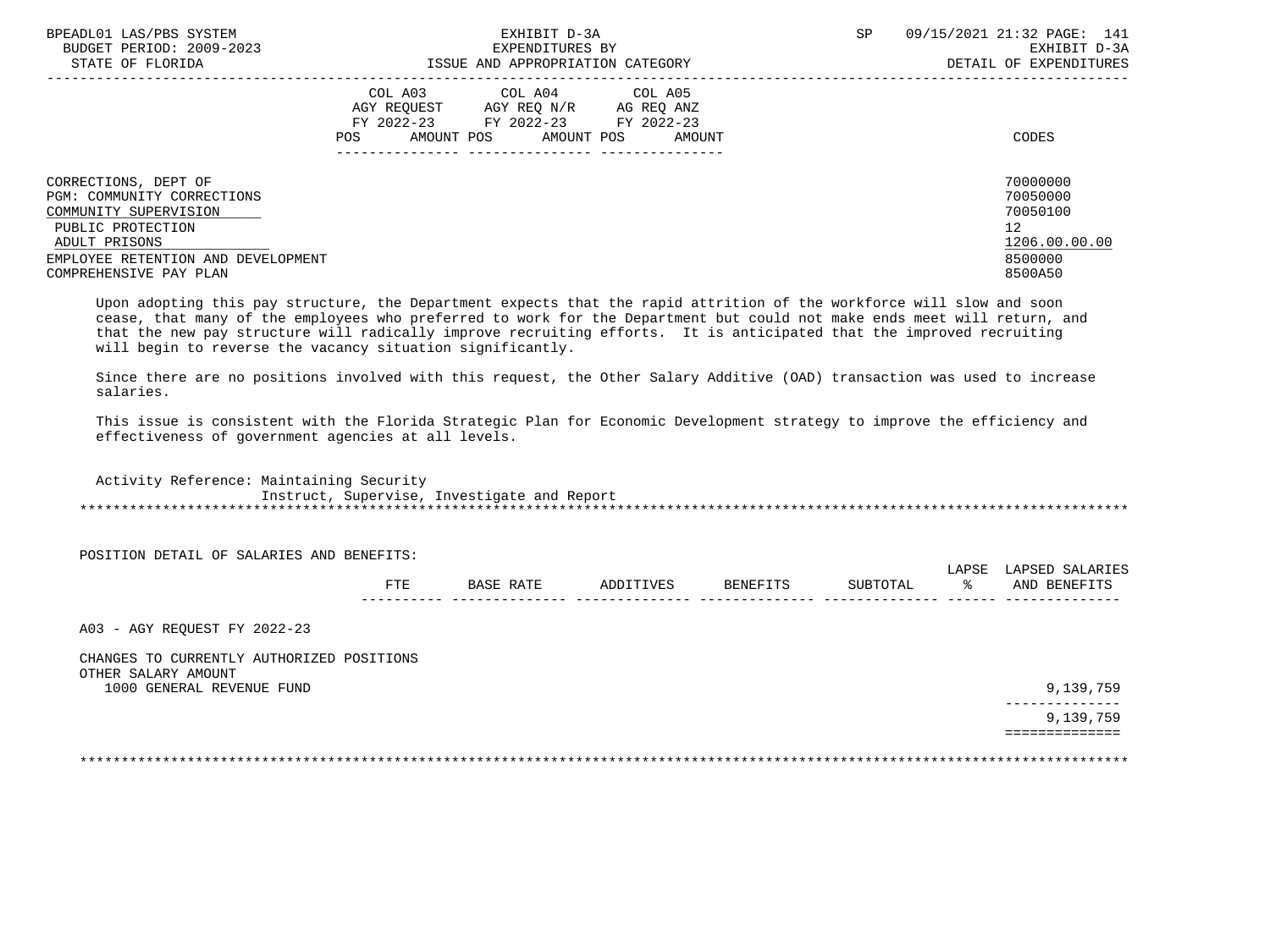| BPEADL01 LAS/PBS SYSTEM<br>BUDGET PERIOD: 2009-2023<br>STATE OF FLORIDA                                                                                                                                                     | EXHIBIT D-3A<br>EXPENDITURES BY<br>ISSUE AND APPROPRIATION CATEGORY                                                               |        | SP<br>09/15/2021 21:32 PAGE: 142<br>EXHIBIT D-3A<br>DETAIL OF EXPENDITURES |                                                                    |  |
|-----------------------------------------------------------------------------------------------------------------------------------------------------------------------------------------------------------------------------|-----------------------------------------------------------------------------------------------------------------------------------|--------|----------------------------------------------------------------------------|--------------------------------------------------------------------|--|
|                                                                                                                                                                                                                             | COL A03 COL A04 COL A05<br>AGY REQUEST AGY REQ N/R AG REQ ANZ<br>FY 2022-23 FY 2022-23 FY 2022-23<br>POS<br>AMOUNT POS AMOUNT POS | AMOUNT |                                                                            | CODES                                                              |  |
| CORRECTIONS, DEPT OF<br>PGM: COMMUNITY CORRECTIONS<br>COMMUNITY SUPERVISION<br>PUBLIC PROTECTION<br>ADULT PRISONS<br>EMPLOYEE RETENTION AND DEVELOPMENT<br>CONVERSION OF CAREER SERVICE<br>LEADERSHIP POSITIONS TO SELECTED |                                                                                                                                   |        |                                                                            | 70000000<br>70050000<br>70050100<br>12<br>1206.00.00.00<br>8500000 |  |
| EXEMPT SERVICES<br>SALARIES AND BENEFITS                                                                                                                                                                                    |                                                                                                                                   |        |                                                                            | 8500A70<br>010000                                                  |  |
| GENERAL REVENUE FUND<br>-STATE                                                                                                                                                                                              | 16,041                                                                                                                            |        |                                                                            | 1000 1                                                             |  |
|                                                                                                                                                                                                                             |                                                                                                                                   |        |                                                                            |                                                                    |  |

2022-2023 BUDGET YEAR NARRATIVE: IT COMPONENT? NO

 This issue requests \$7,239,139 (\$7,223,098 in Security Operations and \$16,041 in Community Corrections) in recurring dollars from the General Revenue Fund to convert Correctional Probation Supervisors (8045), Correctional Probation Senior Supervisors (8046), Correctional Officer Lieutenants (8011) and Correctional Officer Captains (8013) positions that are currently classified as Career Service (CS) to Selected Exempt Status (SES). These positions are currently included in the Security Services Bargaining Unit (SSU). However, they have significant independent managerial functions, which more appropriately classifies them as Select Exempt Service positions given the breadth of managerial control, responsibility and independent oversight of Department operations each of these positions cover.

 Currently, most of the Department's 18,176 correctional officer and correctional probation officer line staff are supervised by peers within their collective bargaining class. These Correctional Probation Officer Supervisors, Senior Supervisors, Correctional Officer Lieutenants, and Correctional Officer Captains direct the daily management and activities of 593 Correctional Probation Officers, 351 Correctional Probation Specialists, 12,729 Correctional Officers, and 4,503 Correctional Officer Sergeants.

 The primary duties of these four supervisor classes include: -Planning and directing work activities -Training and developing employees -Motivating and evaluating these same employees

 Most of the 4,000 disciplinary actions taken against Correctional Probation and Correctional Officer series employees were initiated and recommended by these four classes of managers. Furthermore, in many locations throughout the state, these four classes of supervisors are the highest-ranking employee who is also independently responsible implementing of all aspects of the operations of the prison facility or probation office.

 Additionally, Correctional Officer Lieutenants and Captains are responsible for overall operations of Department institutions for two-thirds of the operational day. Correctional Probation Supervisors and Senior Supervisors are responsible for running independent operations at Community Corrections offices throughout the state, often with no senior management presence. Their status as career service employees and peers in the SSU, with those they supervise, possess inherent conflict with management direction. This conflict has exacerbated the discord within the correctional officer ranks, negatively impacted retention and development of new correctional officers.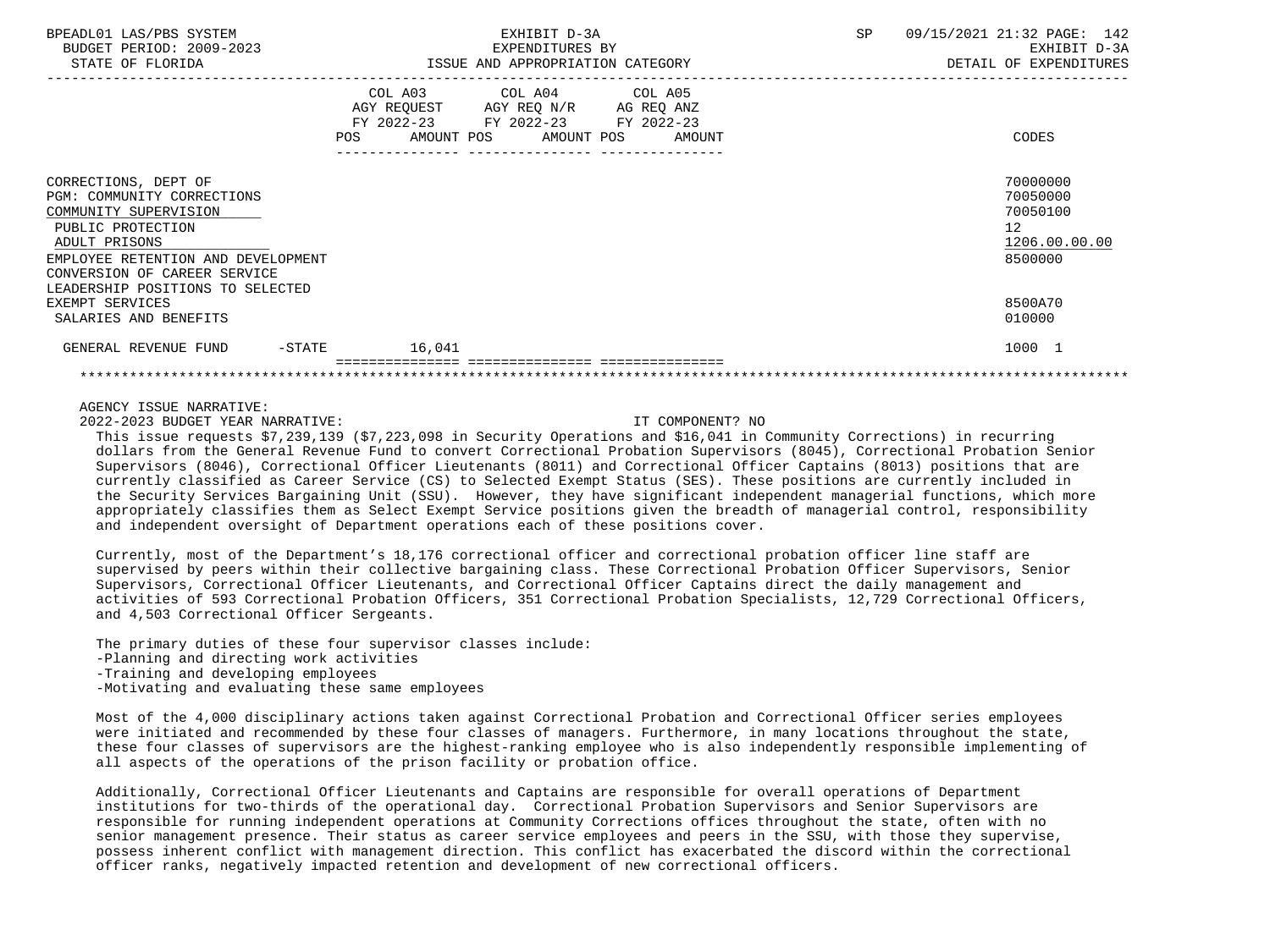| BPEADL01 LAS/PBS SYSTEM<br>BUDGET PERIOD: 2009-2023<br>STATE OF FLORIDA                                                                                                                                                                        | EXHIBIT D-3A<br>EXPENDITURES BY                                                                                                       | ISSUE AND APPROPRIATION CATEGORY | SP | 09/15/2021 21:32 PAGE: 143<br>EXHIBIT D-3A<br>DETAIL OF EXPENDITURES                       |
|------------------------------------------------------------------------------------------------------------------------------------------------------------------------------------------------------------------------------------------------|---------------------------------------------------------------------------------------------------------------------------------------|----------------------------------|----|--------------------------------------------------------------------------------------------|
|                                                                                                                                                                                                                                                | COL A03 COL A04 COL A05<br>AGY REOUEST AGY REO N/R AG REO ANZ<br>FY 2022-23 FY 2022-23 FY 2022-23<br>POS AMOUNT POS AMOUNT POS AMOUNT |                                  |    | <b>CODES</b>                                                                               |
| CORRECTIONS, DEPT OF<br>PGM: COMMUNITY CORRECTIONS<br>COMMUNITY SUPERVISION<br>PUBLIC PROTECTION<br>ADULT PRISONS<br>EMPLOYEE RETENTION AND DEVELOPMENT<br>CONVERSION OF CAREER SERVICE<br>LEADERSHIP POSITIONS TO SELECTED<br>EXEMPT SERVICES |                                                                                                                                       |                                  |    | 70000000<br>70050000<br>70050100<br>12 <sup>°</sup><br>1206.00.00.00<br>8500000<br>8500A70 |
|                                                                                                                                                                                                                                                |                                                                                                                                       |                                  |    |                                                                                            |

 The issue requests a conversion to SES with salary increases to commensurate overall compression within the security series. Anticipated new salaries are:

| -Correctional Probation Supervisors (8045)        | \$52,624 annually |
|---------------------------------------------------|-------------------|
| -Correctional Officer Lieutenants (8011)          | \$52,624 annually |
| -Correctional Probation Senior Supervisors (8046) | \$57,886 annually |
| -Correctional Officer Captains (8013)             | \$57,886 annually |

 The conversion of these positions to SES allows the Department to hire and retain more qualified Captains, Senior Supervisors, Lieutenants, and Supervisors. The conversion will also expand the Department's management base and allow for the proper compensation and retention of these critical leaders.

 Since there are no positions involved with this request, the Other Salary Additive (OAD) transaction was used to increase salaries.

 This issue is consistent with the Florida Strategic Plan for Economic Development strategy to improve the efficiency and effectiveness of government agencies at all levels.

 Activity Reference: Maintaining Security Instruct, Supervise, Investigate and Report \*\*\*\*\*\*\*\*\*\*\*\*\*\*\*\*\*\*\*\*\*\*\*\*\*\*\*\*\*\*\*\*\*\*\*\*\*\*\*\*\*\*\*\*\*\*\*\*\*\*\*\*\*\*\*\*\*\*\*\*\*\*\*\*\*\*\*\*\*\*\*\*\*\*\*\*\*\*\*\*\*\*\*\*\*\*\*\*\*\*\*\*\*\*\*\*\*\*\*\*\*\*\*\*\*\*\*\*\*\*\*\*\*\*\*\*\*\*\*\*\*\*\*\*\*\*\*

|  | POSITION DETAIL OF SALARIES AND BENEFITS: |           |           |          |          |       |                 |
|--|-------------------------------------------|-----------|-----------|----------|----------|-------|-----------------|
|  |                                           |           |           |          |          | LAPSE | LAPSED SALARIES |
|  | <b>FTE</b>                                | BASE RATE | ADDITIVES | BENEFITS | SUBTOTAL | °≈    | AND BENEFITS    |
|  |                                           |           |           |          |          |       |                 |
|  |                                           |           |           |          |          |       |                 |

A03 - AGY REQUEST FY 2022-23

| CHANGES TO CURRENTLY AUTHORIZED POSITIONS |      |
|-------------------------------------------|------|
| OTHER SALARY AMOUNT                       |      |
| 1000 GENERAL REVENUE FUND                 | ,041 |

 -------------- 16,041 ==============

\*\*\*\*\*\*\*\*\*\*\*\*\*\*\*\*\*\*\*\*\*\*\*\*\*\*\*\*\*\*\*\*\*\*\*\*\*\*\*\*\*\*\*\*\*\*\*\*\*\*\*\*\*\*\*\*\*\*\*\*\*\*\*\*\*\*\*\*\*\*\*\*\*\*\*\*\*\*\*\*\*\*\*\*\*\*\*\*\*\*\*\*\*\*\*\*\*\*\*\*\*\*\*\*\*\*\*\*\*\*\*\*\*\*\*\*\*\*\*\*\*\*\*\*\*\*\*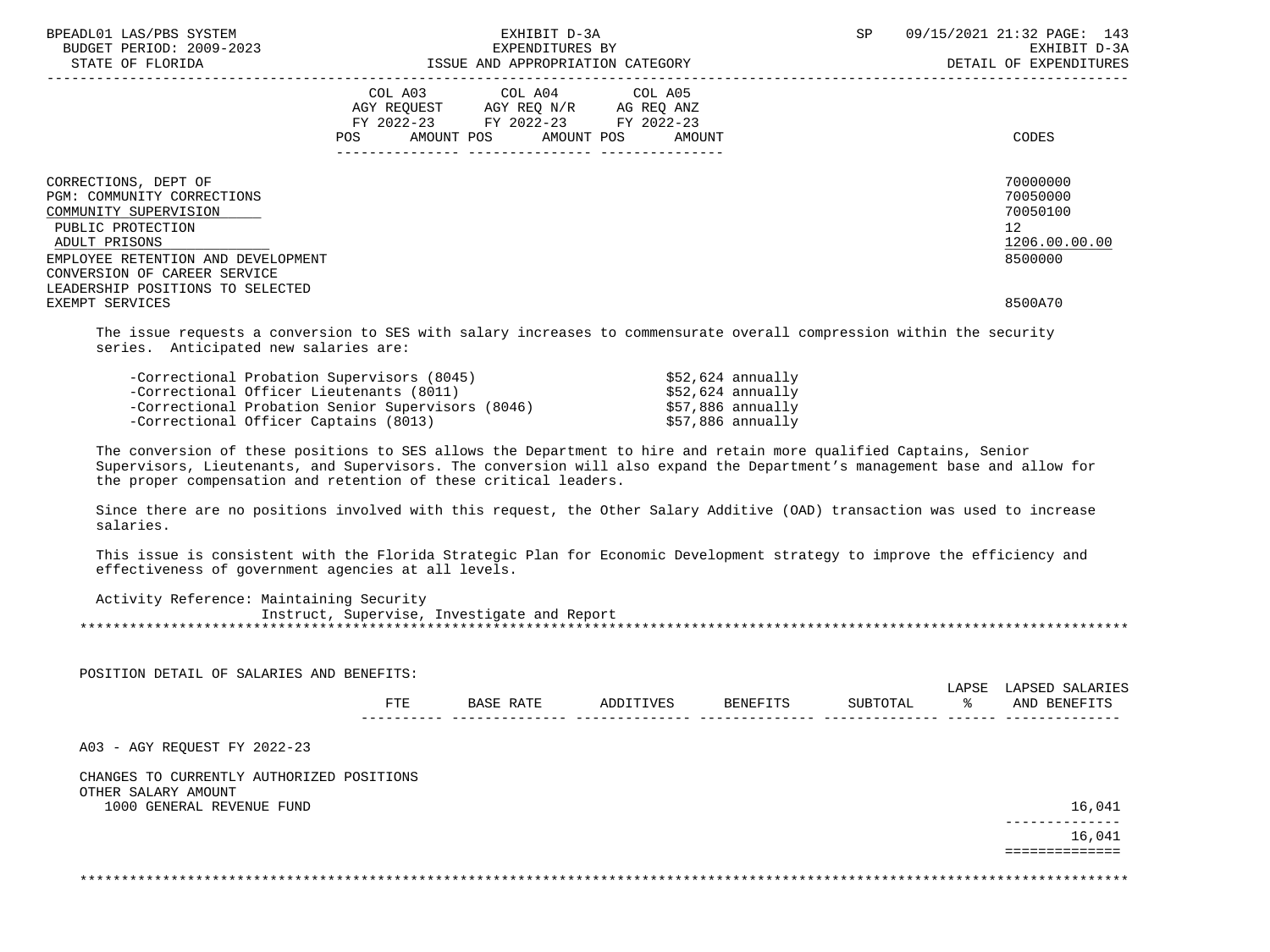| BPEADL01 LAS/PBS SYSTEM<br>BUDGET PERIOD: 2009-2023<br>STATE OF FLORIDA                                           |                                                                                                                | EXHIBIT D-3A<br>EXPENDITURES BY<br>ISSUE AND APPROPRIATION CATEGORY                                                        |        | SP | 09/15/2021 21:32 PAGE: 144<br>EXHIBIT D-3A<br>DETAIL OF EXPENDITURES |
|-------------------------------------------------------------------------------------------------------------------|----------------------------------------------------------------------------------------------------------------|----------------------------------------------------------------------------------------------------------------------------|--------|----|----------------------------------------------------------------------|
|                                                                                                                   | POS FOR THE POST OF THE STATE STATE STATE STATE STATE STATE STATE STATE STATE STATE STATE STATE STATE STATE ST | COL A03 COL A04 COL A05<br>AGY REQUEST AGY REQ N/R AG REQ ANZ<br>FY 2022-23 FY 2022-23 FY 2022-23<br>AMOUNT POS AMOUNT POS | AMOUNT |    | CODES                                                                |
| CORRECTIONS, DEPT OF<br>PGM: COMMUNITY CORRECTIONS<br>COMMUNITY SUPERVISION<br>PUBLIC PROTECTION<br>ADULT PRISONS |                                                                                                                |                                                                                                                            |        |    | 70000000<br>70050000<br>70050100<br>12<br>1206.00.00.00              |
| TOTAL: ADULT PRISONS<br>BY FUND TYPE<br>GENERAL REVENUE FUND<br>TRUST FUNDS                                       | 255,499,911 1,853,609<br>143,712                                                                               |                                                                                                                            |        |    | 1206.00.00.00<br>1000<br>2000                                        |
| TOTAL POSITIONS $2,793.00$<br>TOTAL PROG COMP 255,643,623 1,853,609<br>TOTAL SALARY RATE 134,923,230              |                                                                                                                |                                                                                                                            |        |    |                                                                      |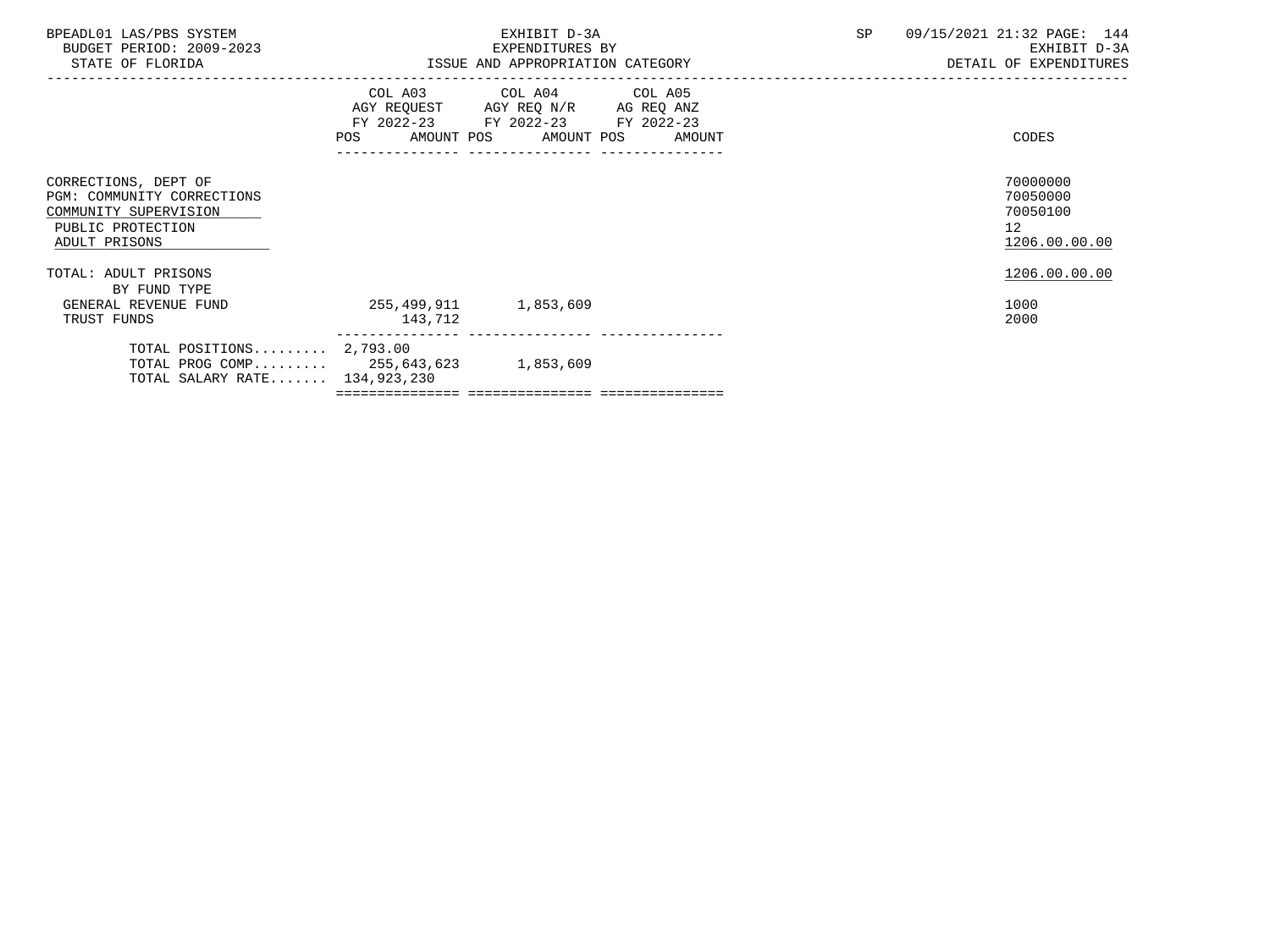| BPEADL01 LAS/PBS SYSTEM<br>BUDGET PERIOD: 2009-2023<br>STATE OF FLORIDA                                                                                                                                                      |                                | EXHIBIT D-3A<br>EXPENDITURES BY<br>ISSUE AND APPROPRIATION CATEGORY                                                       | SP | 09/15/2021 21:32 PAGE: 145<br>EXHIBIT D-3A<br>DETAIL OF EXPENDITURES                    |
|------------------------------------------------------------------------------------------------------------------------------------------------------------------------------------------------------------------------------|--------------------------------|---------------------------------------------------------------------------------------------------------------------------|----|-----------------------------------------------------------------------------------------|
|                                                                                                                                                                                                                              | POS<br>AMOUNT POS              | COL A03 COL A04 COL A05<br>AGY REQUEST AGY REQ N/R AG REQ ANZ<br>FY 2022-23 FY 2022-23 FY 2022-23<br>AMOUNT POS<br>AMOUNT |    | CODES                                                                                   |
| CORRECTIONS, DEPT OF<br><b>PGM: HEALTH SERVICES</b><br>INMATE HEALTH SERVICES<br>PUBLIC PROTECTION<br>ADULT PRISONS<br>ESTIMATED EXPENDITURES<br>ESTIMATED EXPENDITURES - OPERATIONS<br>SALARY RATE<br>SALARY RATE 7,724,557 |                                |                                                                                                                           |    | 70000000<br>70250000<br>70251000<br>12<br>1206.00.00.00<br>1000000<br>1001000<br>000000 |
| SALARIES AND BENEFITS                                                                                                                                                                                                        |                                |                                                                                                                           |    | 010000                                                                                  |
| GENERAL REVENUE FUND -STATE 10,043,463<br>FEDERAL GRANTS TRUST FUND -RECPNT 439,700                                                                                                                                          |                                |                                                                                                                           |    | 1000 1<br>2261 9                                                                        |
| TOTAL POSITIONS $151.50$<br>TOTAL APPRO 10,483,163                                                                                                                                                                           |                                |                                                                                                                           |    |                                                                                         |
| OTHER PERSONAL SERVICES                                                                                                                                                                                                      |                                |                                                                                                                           |    | 030000                                                                                  |
| GENERAL REVENUE FUND -STATE 350,221<br>FEDERAL GRANTS TRUST FUND -RECPNT                                                                                                                                                     | 28,317                         |                                                                                                                           |    | 1000 1<br>2261 9                                                                        |
| TOTAL APPRO                                                                                                                                                                                                                  | 378,538                        |                                                                                                                           |    |                                                                                         |
| <b>EXPENSES</b>                                                                                                                                                                                                              |                                |                                                                                                                           |    | 040000                                                                                  |
| GENERAL REVENUE FUND<br>$-MATCH$                                                                                                                                                                                             | $-STATE$ 1, 259, 801<br>17,083 |                                                                                                                           |    | 1000 1<br>1000 2                                                                        |
| TOTAL GENERAL REVENUE FUND                                                                                                                                                                                                   | 1,276,884                      |                                                                                                                           |    | 1000                                                                                    |
| FEDERAL GRANTS TRUST FUND -RECPNT                                                                                                                                                                                            | 201,494                        |                                                                                                                           |    | 2261 9                                                                                  |
| TOTAL APPRO                                                                                                                                                                                                                  | 1,478,378                      |                                                                                                                           |    |                                                                                         |
| OPERATING CAPITAL OUTLAY                                                                                                                                                                                                     |                                |                                                                                                                           |    | 060000                                                                                  |
| GENERAL REVENUE FUND<br>$-$ STATE                                                                                                                                                                                            | 500,000                        |                                                                                                                           |    | 1000 1                                                                                  |
|                                                                                                                                                                                                                              |                                |                                                                                                                           |    |                                                                                         |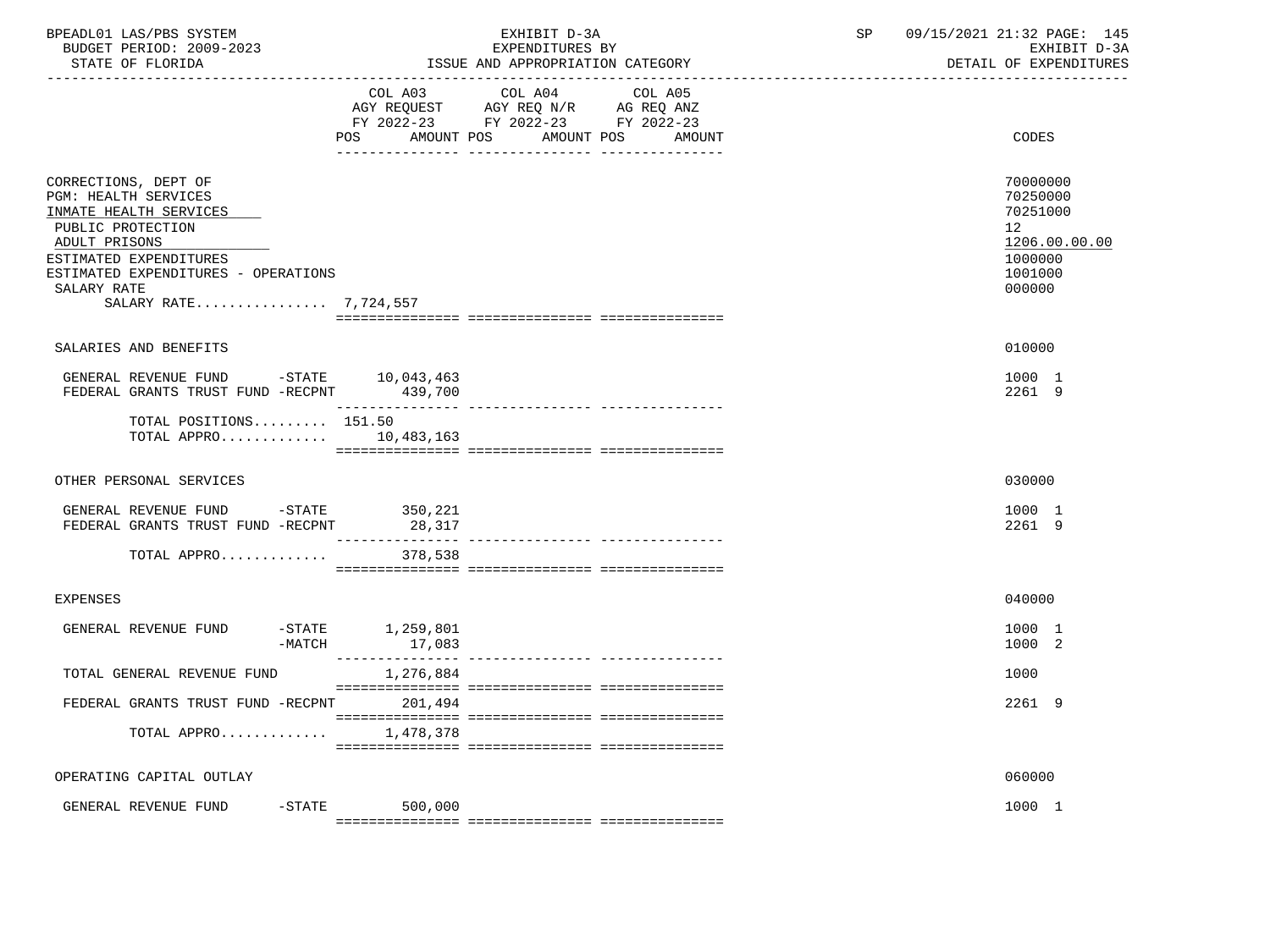| BPEADL01 LAS/PBS SYSTEM<br>BUDGET PERIOD: 2009-2023<br>STATE OF FLORIDA                                                                                                                                                           |           |                      | EXHIBIT D-3A<br>EXPENDITURES BY<br>ISSUE AND APPROPRIATION CATEGORY                       |                                             | SP | 09/15/2021 21:32 PAGE: 146<br>EXHIBIT D-3A<br>DETAIL OF EXPENDITURES                                           |
|-----------------------------------------------------------------------------------------------------------------------------------------------------------------------------------------------------------------------------------|-----------|----------------------|-------------------------------------------------------------------------------------------|---------------------------------------------|----|----------------------------------------------------------------------------------------------------------------|
|                                                                                                                                                                                                                                   |           |                      | COL A03 COL A04<br>AGY REQUEST AGY REQ N/R AG REQ ANZ<br>FY 2022-23 FY 2022-23 FY 2022-23 | COL A05<br>POS AMOUNT POS AMOUNT POS AMOUNT |    | CODES                                                                                                          |
| CORRECTIONS, DEPT OF<br><b>PGM: HEALTH SERVICES</b><br>INMATE HEALTH SERVICES<br>PUBLIC PROTECTION<br>ADULT PRISONS<br>ESTIMATED EXPENDITURES<br>ESTIMATED EXPENDITURES - OPERATIONS<br>SPECIAL CATEGORIES<br>CONTRACTED SERVICES |           |                      |                                                                                           |                                             |    | 70000000<br>70250000<br>70251000<br>12 <sup>°</sup><br>1206.00.00.00<br>1000000<br>1001000<br>100000<br>100777 |
| GENERAL REVENUE FUND -STATE 4,367,212                                                                                                                                                                                             |           |                      |                                                                                           |                                             |    | 1000 1                                                                                                         |
| RISK MANAGEMENT INSURANCE                                                                                                                                                                                                         |           |                      |                                                                                           |                                             |    | 103241                                                                                                         |
| GENERAL REVENUE FUND                                                                                                                                                                                                              |           | -STATE 932,967       |                                                                                           |                                             |    | 1000 1                                                                                                         |
| INMATE HEALTH SERVICES                                                                                                                                                                                                            |           |                      |                                                                                           |                                             |    | 104017                                                                                                         |
| GENERAL REVENUE FUND                                                                                                                                                                                                              |           | $-STATE$ 421,000,000 |                                                                                           |                                             |    | 1000 1                                                                                                         |
| GENERAL DRUGS                                                                                                                                                                                                                     |           |                      |                                                                                           |                                             |    | 104530                                                                                                         |
| GENERAL REVENUE FUND                                                                                                                                                                                                              |           | -STATE 38,480,847    |                                                                                           |                                             |    | 1000 1                                                                                                         |
| PSYCHOTROPIC DRUGS                                                                                                                                                                                                                |           |                      |                                                                                           |                                             |    | 104540                                                                                                         |
| GENERAL REVENUE FUND                                                                                                                                                                                                              |           | $-$ STATE 4,818,876  |                                                                                           |                                             |    | 1000 1                                                                                                         |
| INFECTIOUS DISEASE DRUGS                                                                                                                                                                                                          |           |                      |                                                                                           |                                             |    | 104550                                                                                                         |
| GENERAL REVENUE FUND -STATE 84,923,167                                                                                                                                                                                            |           |                      |                                                                                           |                                             |    | 1000 1                                                                                                         |
| LEASE/PURCHASE/EOUIPMENT                                                                                                                                                                                                          |           |                      |                                                                                           |                                             |    | 105281                                                                                                         |
| GENERAL REVENUE FUND                                                                                                                                                                                                              | $-STATE$  | 15,100               |                                                                                           |                                             |    | 1000 1                                                                                                         |
| TR/DMS/HR SVCS/STW CONTRCT                                                                                                                                                                                                        |           |                      |                                                                                           |                                             |    | 107040                                                                                                         |
| GENERAL REVENUE FUND                                                                                                                                                                                                              | $-$ STATE | 277,887              |                                                                                           |                                             |    | 1000 1                                                                                                         |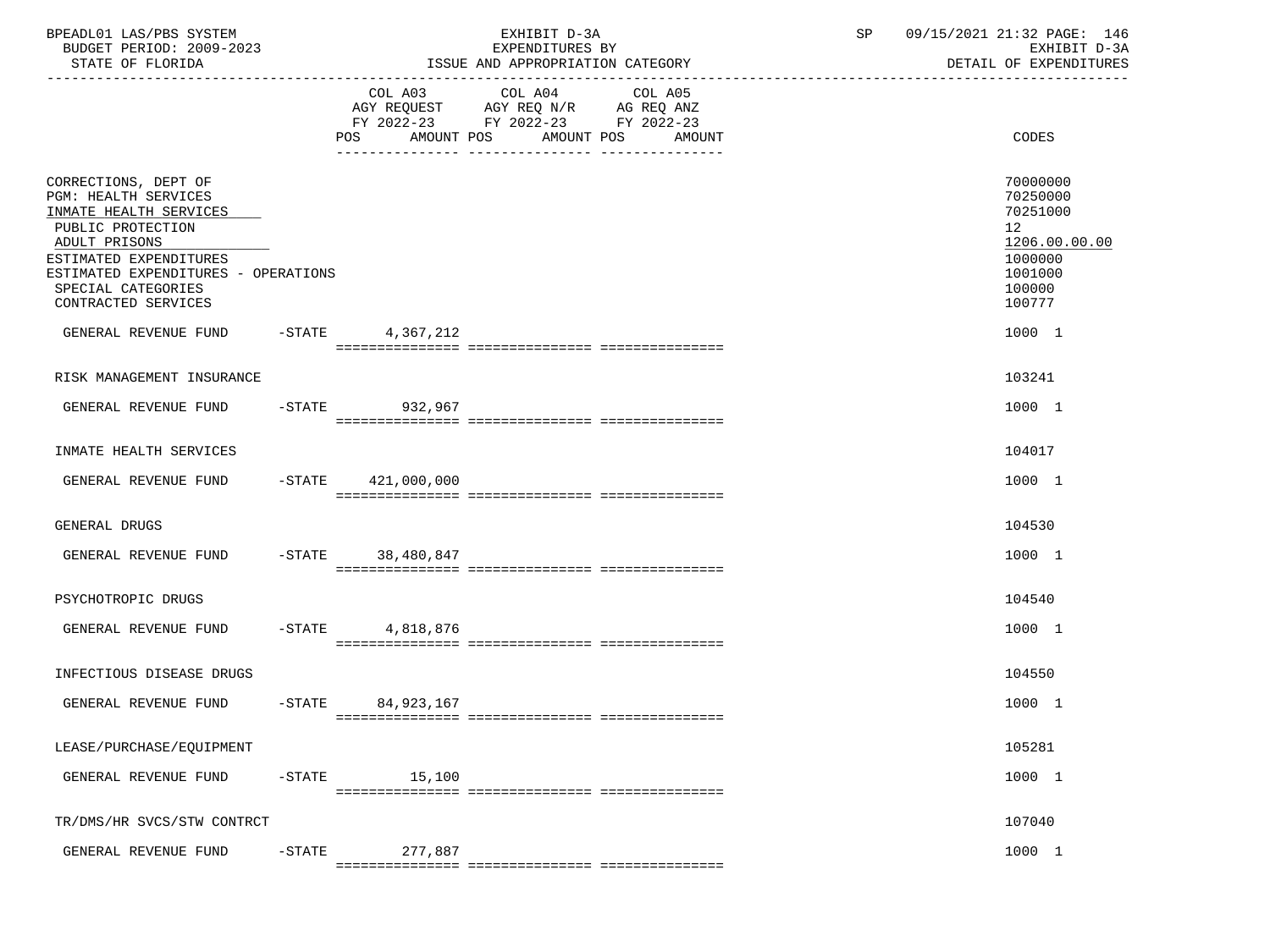| BPEADL01 LAS/PBS SYSTEM<br>BUDGET PERIOD: 2009-2023<br>STATE OF FLORIDA                                                                                                              | EXHIBIT D-3A<br>EXPENDITURES BY<br>ISSUE AND APPROPRIATION CATEGORY                                                                            | 09/15/2021 21:32 PAGE: 147<br>SP<br>EXHIBIT D-3A<br>DETAIL OF EXPENDITURES                 |
|--------------------------------------------------------------------------------------------------------------------------------------------------------------------------------------|------------------------------------------------------------------------------------------------------------------------------------------------|--------------------------------------------------------------------------------------------|
|                                                                                                                                                                                      | COL A03 COL A04 COL A05<br>AGY REQUEST AGY REQ N/R AG REQ ANZ<br>FY 2022-23 FY 2022-23 FY 2022-23<br>AMOUNT POS<br>AMOUNT POS<br>POS<br>AMOUNT | CODES                                                                                      |
| CORRECTIONS, DEPT OF<br><b>PGM: HEALTH SERVICES</b><br>INMATE HEALTH SERVICES<br>PUBLIC PROTECTION<br>ADULT PRISONS<br>ESTIMATED EXPENDITURES<br>ESTIMATED EXPENDITURES - OPERATIONS |                                                                                                                                                | 70000000<br>70250000<br>70251000<br>12 <sup>°</sup><br>1206.00.00.00<br>1000000<br>1001000 |
| TOTAL: ESTIMATED EXPENDITURES - OPERATIONS<br>TOTAL POSITIONS 151.50<br>TOTAL ISSUE 567,656,135<br>TOTAL SALARY RATE 7,724,557                                                       |                                                                                                                                                | 1001000                                                                                    |
| SALARY INCREASES FOR FY 2021-22 -<br>STATE EMPLOYEE MINIMUM WAGE<br>INCREASE - EFFECTIVE 7/1/2021<br>SALARY RATE<br>SALARY RATE 62,798                                               |                                                                                                                                                | 1001030<br>000000                                                                          |
| SALARIES AND BENEFITS                                                                                                                                                                |                                                                                                                                                | 010000                                                                                     |
| GENERAL REVENUE FUND $-$ STATE 71,302<br>FEDERAL GRANTS TRUST FUND -RECPNT                                                                                                           | 3,118                                                                                                                                          | 1000 1<br>2261 9                                                                           |
| TOTAL APPRO                                                                                                                                                                          | 74,420                                                                                                                                         |                                                                                            |
| OTHER PERSONAL SERVICES                                                                                                                                                              |                                                                                                                                                | 030000                                                                                     |
| GENERAL REVENUE FUND -STATE 17,076<br>FEDERAL GRANTS TRUST FUND -RECPNT                                                                                                              | 1,380                                                                                                                                          | 1000 1<br>2261 9                                                                           |
| TOTAL APPRO                                                                                                                                                                          | 18,456                                                                                                                                         |                                                                                            |
| TOTAL: SALARY INCREASES FOR FY 2021-22 -<br>STATE EMPLOYEE MINIMUM WAGE<br>INCREASE - EFFECTIVE $7/1/2021$                                                                           |                                                                                                                                                | 1001030                                                                                    |
| TOTAL ISSUE<br>TOTAL SALARY RATE 62,798                                                                                                                                              | 92,876                                                                                                                                         |                                                                                            |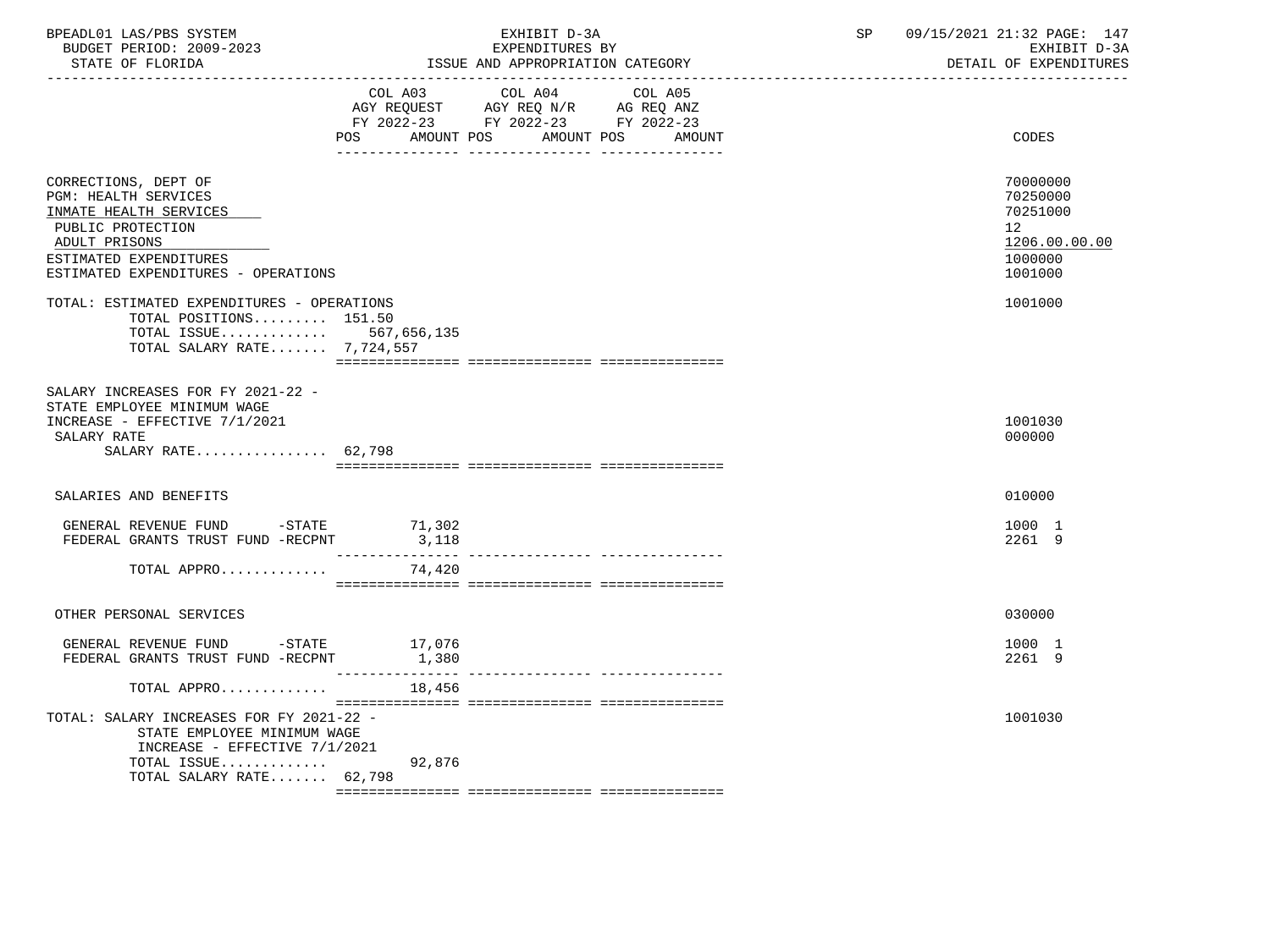| BPEADL01 LAS/PBS SYSTEM<br>BUDGET PERIOD: 2009-2023<br>STATE OF FLORIDA                                                                                                                                        | EXHIBIT D-3A<br>EXPENDITURES BY<br>ISSUE AND APPROPRIATION CATEGORY                                                           |                                  |  | 09/15/2021 21:32 PAGE: 148<br>SP and the set of the set of the set of the set of the set of the set of the set of the set of the set of the set of the set of the set of the set of the set of the set of the set of the set of the set of the set of the se<br>EXHIBIT D-3A<br>DETAIL OF EXPENDITURES |
|----------------------------------------------------------------------------------------------------------------------------------------------------------------------------------------------------------------|-------------------------------------------------------------------------------------------------------------------------------|----------------------------------|--|--------------------------------------------------------------------------------------------------------------------------------------------------------------------------------------------------------------------------------------------------------------------------------------------------------|
|                                                                                                                                                                                                                | COL A03 COL A04 COL A05<br>AGY REQUEST AGY REQ N/R AG REQ ANZ<br>FY 2022-23 FY 2022-23 FY 2022-23<br>AMOUNT POS<br><b>POS</b> | AMOUNT POS<br>AMOUNT             |  | CODES                                                                                                                                                                                                                                                                                                  |
| CORRECTIONS, DEPT OF<br><b>PGM: HEALTH SERVICES</b><br>INMATE HEALTH SERVICES<br>PUBLIC PROTECTION<br>ADULT PRISONS<br>ESTIMATED EXPENDITURES<br>FLORIDA RETIREMENT SYSTEM<br>ADJUSTMENT - FY 2021-22 - NORMAL |                                                                                                                               |                                  |  | 70000000<br>70250000<br>70251000<br>12<br>1206.00.00.00<br>1000000                                                                                                                                                                                                                                     |
| COST AND UNFUNDED ACTUARIAL<br>LIABILITY<br>SALARIES AND BENEFITS                                                                                                                                              |                                                                                                                               |                                  |  | 1001070<br>010000                                                                                                                                                                                                                                                                                      |
| GENERAL REVENUE FUND -STATE 79,023<br>FEDERAL GRANTS TRUST FUND -RECPNT                                                                                                                                        | 3,456                                                                                                                         | --------------- ---------------- |  | 1000 1<br>2261 9                                                                                                                                                                                                                                                                                       |
| TOTAL APPRO                                                                                                                                                                                                    | 82,479                                                                                                                        |                                  |  |                                                                                                                                                                                                                                                                                                        |
| CASUALTY INSURANCE PREMIUM<br>ADJUSTMENT<br>SPECIAL CATEGORIES<br>RISK MANAGEMENT INSURANCE                                                                                                                    |                                                                                                                               |                                  |  | 1001090<br>100000<br>103241                                                                                                                                                                                                                                                                            |
| GENERAL REVENUE FUND                                                                                                                                                                                           | $-STATE$ 18,268                                                                                                               |                                  |  | 1000 1                                                                                                                                                                                                                                                                                                 |
| REALLOCATION OF HUMAN RESOURCES<br>OUTSOURCING<br>SPECIAL CATEGORIES<br>TR/DMS/HR SVCS/STW CONTRCT                                                                                                             |                                                                                                                               |                                  |  | 1005900<br>100000<br>107040                                                                                                                                                                                                                                                                            |
| GENERAL REVENUE FUND                                                                                                                                                                                           | -STATE 19,963-                                                                                                                |                                  |  | 1000 1                                                                                                                                                                                                                                                                                                 |
| ADJUSTMENTS TO CURRENT YEAR<br>ESTIMATED EXPENDITURES<br>TRANSFER FUNDS FROM APPROPRIATE<br>OPERATING CATEGORIES<br>OTHER PERSONAL SERVICES                                                                    |                                                                                                                               |                                  |  | 1600000<br>160F230<br>030000                                                                                                                                                                                                                                                                           |
| FEDERAL GRANTS TRUST FUND -RECPNT                                                                                                                                                                              | $28,317-$                                                                                                                     |                                  |  | 2261 9                                                                                                                                                                                                                                                                                                 |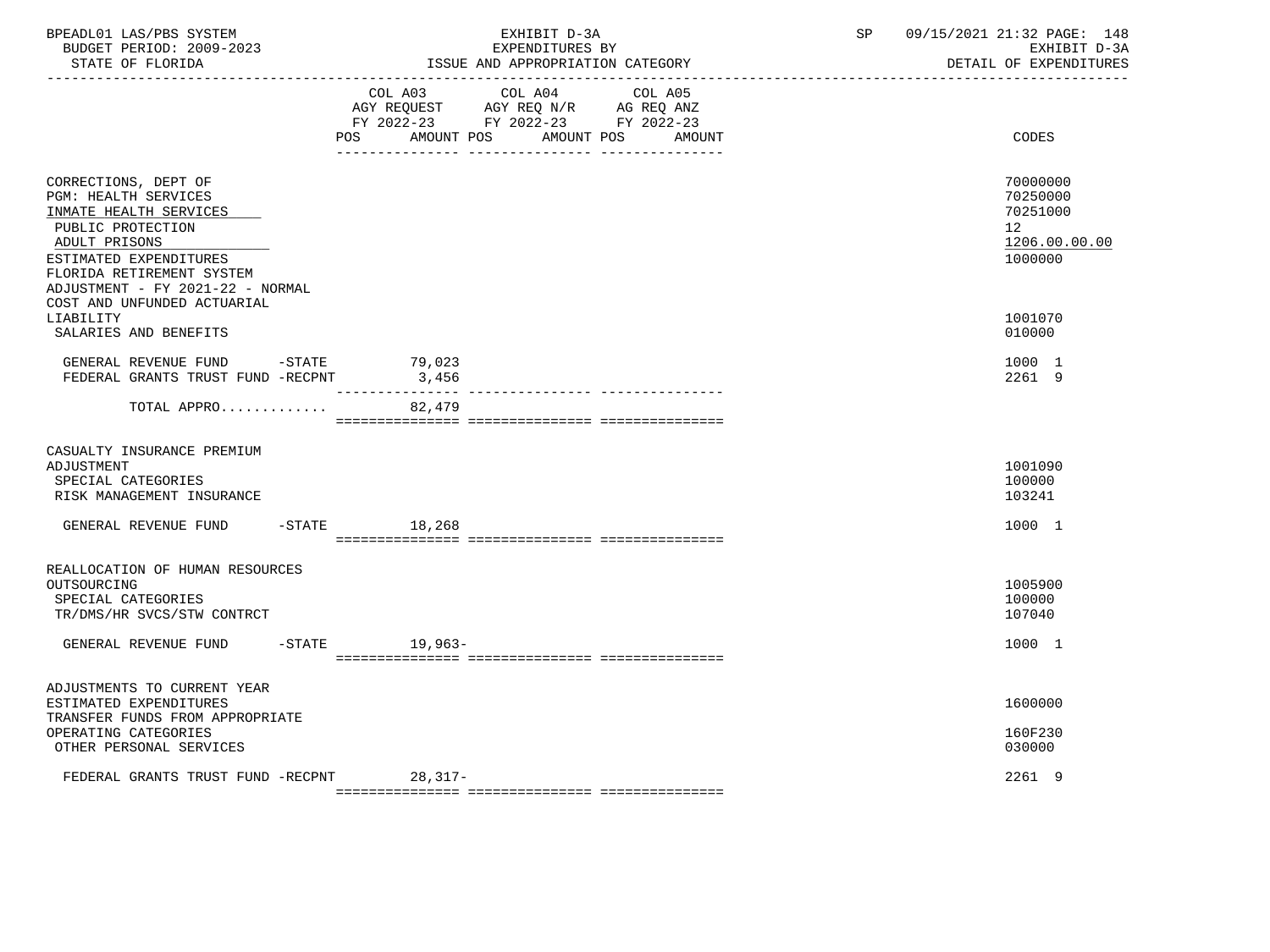| BPEADL01 LAS/PBS SYSTEM<br>BUDGET PERIOD: 2009-2023                                                                                                                   | EXHIBIT D-3A<br>EXPENDITURES BY                                                                                                                                                                                                                                                                                                                                                                                                                                                                                                                                                                      | 09/15/2021 21:32 PAGE: 149<br>SP<br>EXHIBIT D-3A                                |
|-----------------------------------------------------------------------------------------------------------------------------------------------------------------------|------------------------------------------------------------------------------------------------------------------------------------------------------------------------------------------------------------------------------------------------------------------------------------------------------------------------------------------------------------------------------------------------------------------------------------------------------------------------------------------------------------------------------------------------------------------------------------------------------|---------------------------------------------------------------------------------|
| STATE OF FLORIDA                                                                                                                                                      | ISSUE AND APPROPRIATION CATEGORY                                                                                                                                                                                                                                                                                                                                                                                                                                                                                                                                                                     | DETAIL OF EXPENDITURES                                                          |
|                                                                                                                                                                       | COL A03<br>COL A04<br>COL A05<br>AGY REQUEST AGY REQ N/R AG REQ ANZ<br>FY 2022-23 FY 2022-23 FY 2022-23<br>POS AMOUNT POS AMOUNT POS<br>AMOUNT                                                                                                                                                                                                                                                                                                                                                                                                                                                       | CODES                                                                           |
| CORRECTIONS, DEPT OF<br>PGM: HEALTH SERVICES<br>INMATE HEALTH SERVICES<br>PUBLIC PROTECTION<br>ADULT PRISONS<br>ADJUSTMENTS TO CURRENT YEAR<br>ESTIMATED EXPENDITURES |                                                                                                                                                                                                                                                                                                                                                                                                                                                                                                                                                                                                      | 70000000<br>70250000<br>70251000<br>12 <sup>°</sup><br>1206.00.00.00<br>1600000 |
| TRANSFER FUNDS FROM APPROPRIATE<br>OPERATING CATEGORIES<br>EXPENSES                                                                                                   |                                                                                                                                                                                                                                                                                                                                                                                                                                                                                                                                                                                                      | 160F230<br>040000                                                               |
| FEDERAL GRANTS TRUST FUND -RECPNT 146,434-                                                                                                                            |                                                                                                                                                                                                                                                                                                                                                                                                                                                                                                                                                                                                      | 2261 9                                                                          |
| TOTAL: TRANSFER FUNDS FROM APPROPRIATE<br>OPERATING CATEGORIES                                                                                                        |                                                                                                                                                                                                                                                                                                                                                                                                                                                                                                                                                                                                      | 160F230                                                                         |
| TOTAL ISSUE $174,751-$                                                                                                                                                |                                                                                                                                                                                                                                                                                                                                                                                                                                                                                                                                                                                                      |                                                                                 |
| AGENCY ISSUE NARRATIVE:<br>2022-2023 BUDGET YEAR NARRATIVE:                                                                                                           | IT COMPONENT? NO<br>This issue requests the transfer of \$174,751 in Federal Grant Trust Fund authority within the Health Services Program<br>area among several categories. Currently, authority within the Salaries and Benefits category is insufficient to meet<br>projected expenditures for payment of salaries funded through the Department's inter-agency agreements with the Florida<br>Department of Health (DOH). Therefore, the Department requests to transfer excess authority from the Other Personal<br>Services and the Expenses categories to the Salaries and Benefits category. |                                                                                 |
|                                                                                                                                                                       | This issue is related to Issue Code 160F240 and nets zero.                                                                                                                                                                                                                                                                                                                                                                                                                                                                                                                                           |                                                                                 |
|                                                                                                                                                                       | This issue is consistent with the Florida Strategic Plan for Economic Development strategy to ensure Floridians in all<br>communities and life stages have opportunities to achieve healthier outcomes and societal contributions.                                                                                                                                                                                                                                                                                                                                                                   |                                                                                 |
|                                                                                                                                                                       | Activity Reference: Contracted Comprehensive Health Care                                                                                                                                                                                                                                                                                                                                                                                                                                                                                                                                             |                                                                                 |
| TRANSFER FUNDS TO APPROPRIATE<br>OPERATING CATEGORIES<br>SALARIES AND BENEFITS                                                                                        |                                                                                                                                                                                                                                                                                                                                                                                                                                                                                                                                                                                                      | 160F240<br>010000                                                               |
| FEDERAL GRANTS TRUST FUND -RECPNT                                                                                                                                     | 174,751                                                                                                                                                                                                                                                                                                                                                                                                                                                                                                                                                                                              | 2261 9                                                                          |
|                                                                                                                                                                       |                                                                                                                                                                                                                                                                                                                                                                                                                                                                                                                                                                                                      |                                                                                 |
| AGENCY ISSUE NARRATIVE:<br>2022-2023 BUDGET YEAR NARRATIVE:                                                                                                           | IT COMPONENT? NO<br>This issue requests the transfer of \$174,751 in Federal Grant Trust Fund authority within the Health Services Program<br>area among several categories. Currently, authority within the Salaries and Benefits category is insufficient to meet                                                                                                                                                                                                                                                                                                                                  |                                                                                 |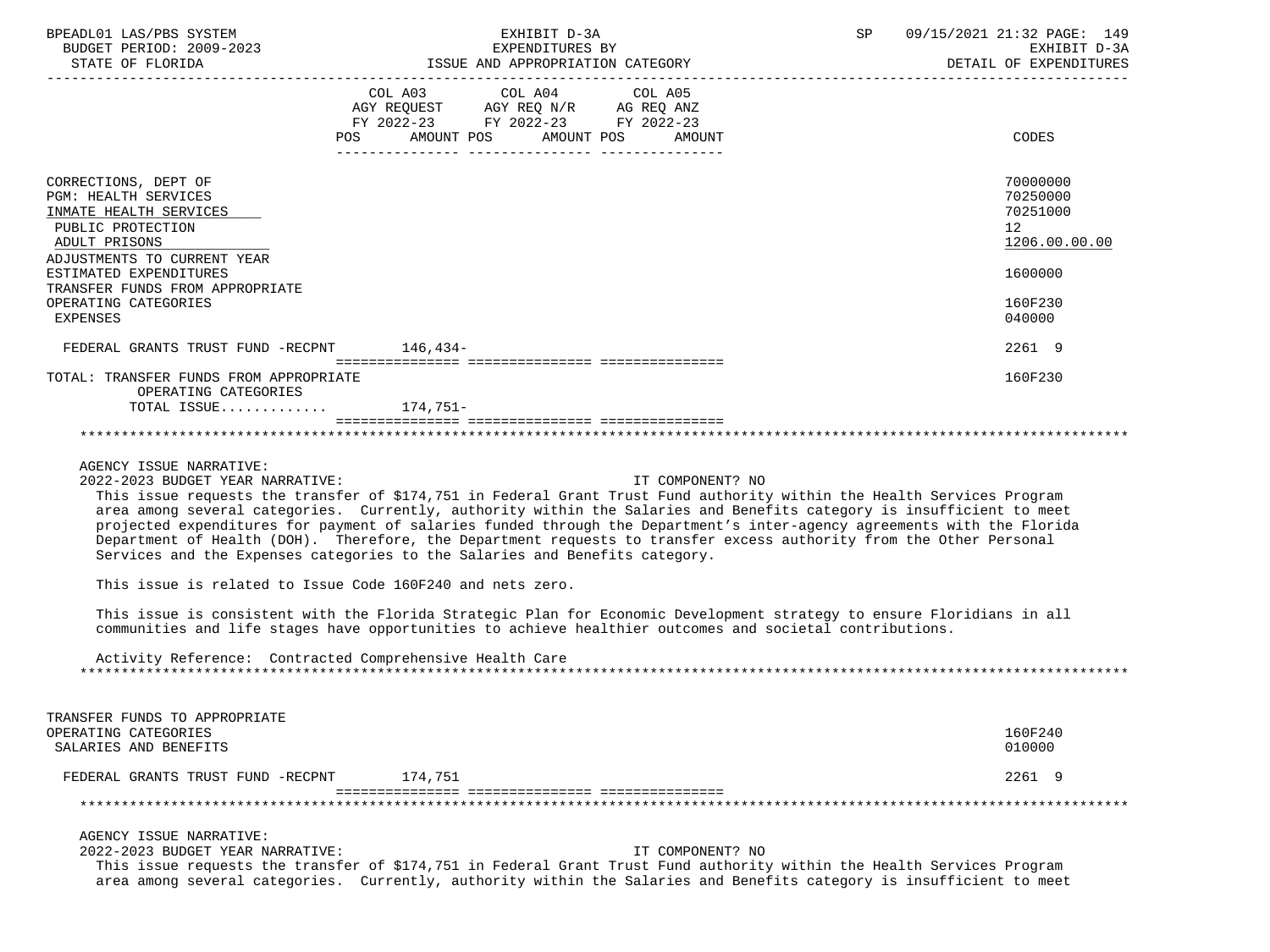| BPEADL01 LAS/PBS SYSTEM<br>BUDGET PERIOD: 2009-2023<br>STATE OF FLORIDA                                             | EXHIBIT D-3A<br>EXPENDITURES BY<br>ISSUE AND APPROPRIATION CATEGORY                                                                                                                                                                                 | SP<br>09/15/2021 21:32 PAGE: 150<br>EXHIBIT D-3A<br>DETAIL OF EXPENDITURES |
|---------------------------------------------------------------------------------------------------------------------|-----------------------------------------------------------------------------------------------------------------------------------------------------------------------------------------------------------------------------------------------------|----------------------------------------------------------------------------|
|                                                                                                                     | COL A03 COL A04 COL A05<br>AGY REQUEST AGY REQ N/R AG REQ ANZ<br>FY 2022-23 FY 2022-23 FY 2022-23<br>AMOUNT POS AMOUNT POS AMOUNT<br>POS FOR THE POST OF THE STATE STATE STATE STATE STATE STATE STATE STATE STATE STATE STATE STATE STATE STATE ST | CODES                                                                      |
| CORRECTIONS, DEPT OF<br><b>PGM: HEALTH SERVICES</b><br>INMATE HEALTH SERVICES<br>PUBLIC PROTECTION<br>ADULT PRISONS |                                                                                                                                                                                                                                                     | 70000000<br>70250000<br>70251000<br>12<br>1206.00.00.00                    |
| ADJUSTMENTS TO CURRENT YEAR<br>ESTIMATED EXPENDITURES<br>TRANSFER FUNDS TO APPROPRIATE<br>OPERATING CATEGORIES      |                                                                                                                                                                                                                                                     | 1600000<br>160F240                                                         |

 projected expenditures for payment of salaries funded through the Department's inter-agency agreements with the Florida Department of Health (DOH). Therefore, the Department requests to transfer excess authority from the Other Personal Services and the Expenses categories to the Salaries and Benefits category.

This issue is related to Issue Code 160F230 and nets zero.

 Since there are no positions involved with this request, the other salary additive (OAD) transaction was used to increase salaries.

 This issue is consistent with the Florida Strategic Plan for Economic Development strategy to ensure Floridians in all communities and life stages have opportunities to achieve healthier outcomes and societal contributions.

 Activity Reference: Contracted Comprehensive Health Care \*\*\*\*\*\*\*\*\*\*\*\*\*\*\*\*\*\*\*\*\*\*\*\*\*\*\*\*\*\*\*\*\*\*\*\*\*\*\*\*\*\*\*\*\*\*\*\*\*\*\*\*\*\*\*\*\*\*\*\*\*\*\*\*\*\*\*\*\*\*\*\*\*\*\*\*\*\*\*\*\*\*\*\*\*\*\*\*\*\*\*\*\*\*\*\*\*\*\*\*\*\*\*\*\*\*\*\*\*\*\*\*\*\*\*\*\*\*\*\*\*\*\*\*\*\*\*

POSITION DETAIL OF SALARIES AND BENEFITS:

|               |                      |                   |          |                                              | $\overline{2}$<br><u>_</u><br>ىد عس | LAPSET<br>$^{\circ}$ aria. |
|---------------|----------------------|-------------------|----------|----------------------------------------------|-------------------------------------|----------------------------|
| 모모모<br>ند د د | חחת<br>- 77<br>ᅛᅎᆠᆠᄔ | TVF<br>$\sqrt{2}$ | RENEFTTS | $T$ $\cap$ $T$ $\Lambda$<br>דפזז<br><b>.</b> |                                     | AND<br><b>BENEF</b>        |
| ___           |                      |                   |          |                                              |                                     | ----                       |

A03 - AGY REQUEST FY 2022-23

 CHANGES TO CURRENTLY AUTHORIZED POSITIONS OTHER SALARY AMOUNT 2261 FEDERAL GRANTS TRUST FUND 174,751

 -------------- 174,751 ==============

\*\*\*\*\*\*\*\*\*\*\*\*\*\*\*\*\*\*\*\*\*\*\*\*\*\*\*\*\*\*\*\*\*\*\*\*\*\*\*\*\*\*\*\*\*\*\*\*\*\*\*\*\*\*\*\*\*\*\*\*\*\*\*\*\*\*\*\*\*\*\*\*\*\*\*\*\*\*\*\*\*\*\*\*\*\*\*\*\*\*\*\*\*\*\*\*\*\*\*\*\*\*\*\*\*\*\*\*\*\*\*\*\*\*\*\*\*\*\*\*\*\*\*\*\*\*\*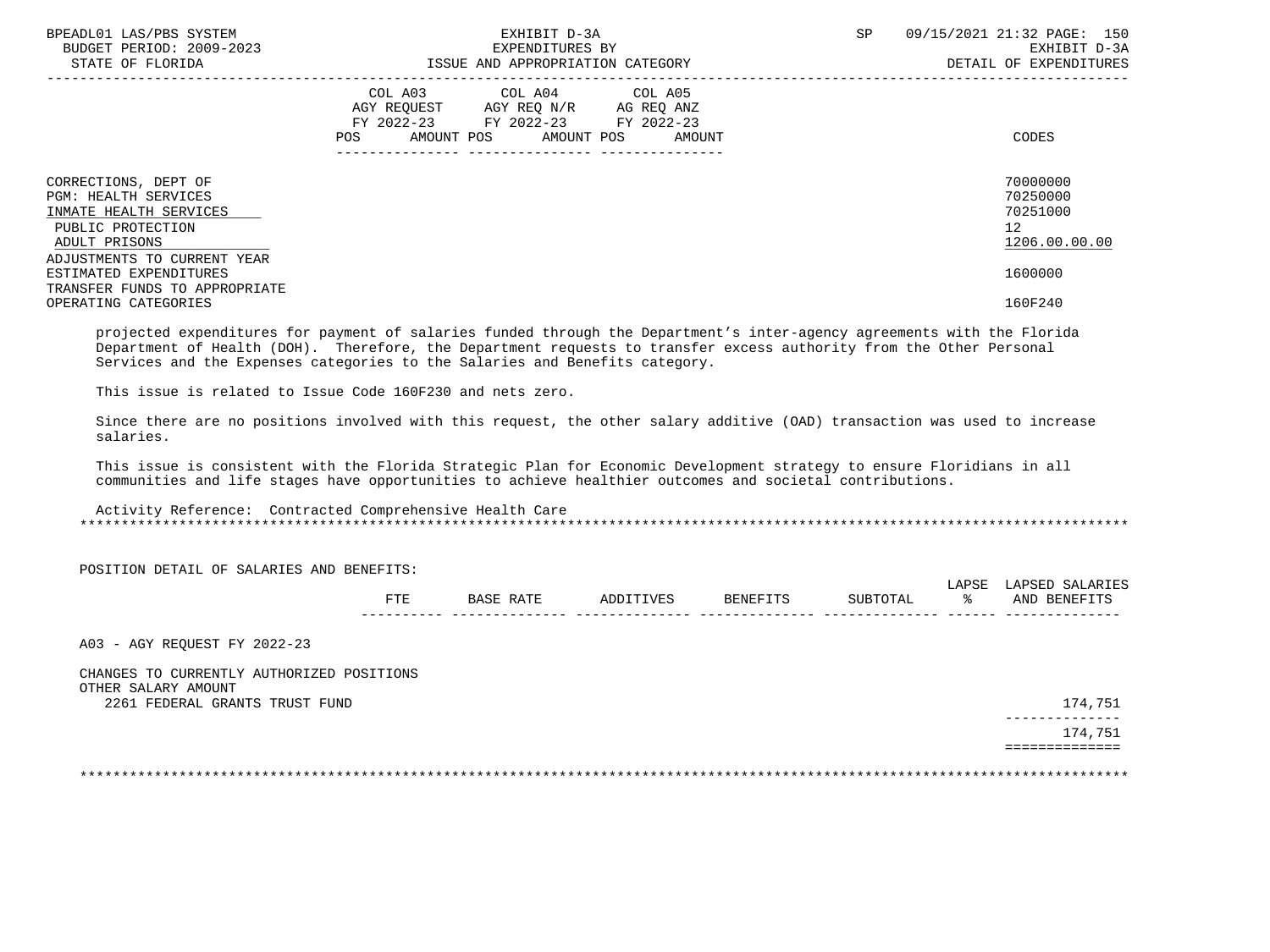| BPEADL01 LAS/PBS SYSTEM<br>BUDGET PERIOD: 2009-2023<br>STATE OF FLORIDA                                                                                                                                         |                   |                       | EXHIBIT D-3A<br>EXPENDITURES BY<br>ISSUE AND APPROPRIATION CATEGORY                                     |  | 09/15/2021 21:32 PAGE: 151<br>EXHIBIT D-3A<br>DETAIL OF EXPENDITURES |  |                                                                                                   |
|-----------------------------------------------------------------------------------------------------------------------------------------------------------------------------------------------------------------|-------------------|-----------------------|---------------------------------------------------------------------------------------------------------|--|----------------------------------------------------------------------|--|---------------------------------------------------------------------------------------------------|
|                                                                                                                                                                                                                 | POS               | COL A03<br>AMOUNT POS | COL A04 COL A05<br>AGY REQUEST AGY REQ N/R AG REQ ANZ<br>FY 2022-23 FY 2022-23 FY 2022-23<br>AMOUNT POS |  | AMOUNT                                                               |  | CODES                                                                                             |
| CORRECTIONS, DEPT OF<br><b>PGM: HEALTH SERVICES</b><br>INMATE HEALTH SERVICES<br>PUBLIC PROTECTION<br>ADULT PRISONS<br>PRICE LEVEL INCREASES<br>HEALTH SERVICES<br>SPECIAL CATEGORIES<br>INMATE HEALTH SERVICES |                   |                       |                                                                                                         |  |                                                                      |  | 70000000<br>70250000<br>70251000<br>12<br>1206.00.00.00<br>2300000<br>2300070<br>100000<br>104017 |
| GENERAL REVENUE FUND                                                                                                                                                                                            | $-\mathtt{STATE}$ | 8,420,000             |                                                                                                         |  |                                                                      |  | 1000 1                                                                                            |
|                                                                                                                                                                                                                 |                   |                       |                                                                                                         |  |                                                                      |  |                                                                                                   |

AGENCY ISSUE NARRATIVE:

2022-2023 BUDGET YEAR NARRATIVE: IT COMPONENT? NO

 This issue requests \$8,420,000 from the General Revenue Fund for contracted comprehensive health care to cover the annualized impact of increased costs for staffing, hospitalization, and related physician fees due to the new "COVID" health care marketplace.

 Before COVID-19, there was already a shortage of nurses and mental health professionals in Florida. The COVID-19 pandemic exacerbated that situation, as many workers chose to leave the workforce and retire early. According to the Schwartz Center for Economic Policy Analysis, nearly two million older workers have left the labor force (nationwide) for good since the start of the pandemic. This has impacted the public and private health care sectors.

 As the demand for qualified health care workers has far exceeded supply, some hospitals in Florida and surrounding states are now offering \$20,000 sign-on bonuses and up to \$10,000 per week for registered nurses to work in COVID-19 units. The weekly rate has doubled over the past year alone. In addition, many mental health professionals have chosen to abandon on site care for telehealth. (Note: The Department does not utilize telehealth encounters for inpatient mental health services). The rates to recruit have increased for the reduced population of Mental Health (MH) professionals (both Psychologists and MH Professionals) willing to work in a correctional facility.

 During the past 18 months, the Department has worked with its health care contractor (Centurion of Florida, LLC) to approve a variety of compensation increases to improve recruitment and retention and remain competitive in the new health care environment. Actions to date have included:

- an across-the-board salary increase for all staff;
- salary increase requests for specific institutions with high vacancy rates;
- substantial increases in sign-on and retention bonuses; and
- various shift incentives and competitive area differentials.

 The annualized impact of these increases is more than \$12.9 million. In addition to increases in compensation for staff, Centurion is also facing a physician fee schedule increase of 3.7 percent and a four percent increase for claims for charges billed for the secure hospital unit at Memorial Jacksonville. (The Department uses Medicare rates as the payment basis which is the amount those rates are projected to increase this year.) Therefore, inpatient hospitalization costs will increase over the next fiscal year.

 The Department's ability to offer comprehensive health care services that meet a constitutional level of care is contingent upon its health care contractor hiring and retaining qualified health care staff. As stated above, Centurion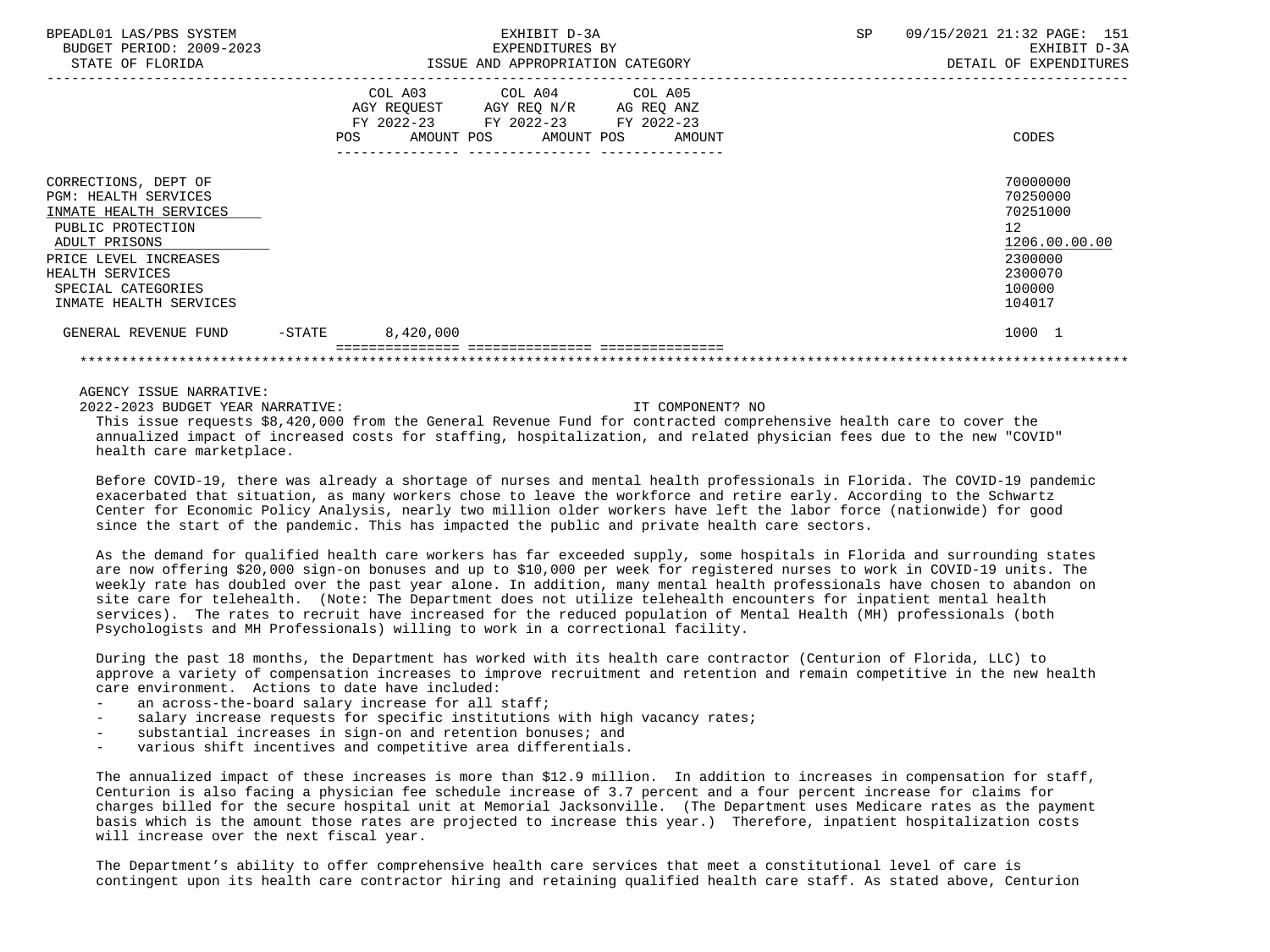| BPEADL01 LAS/PBS SYSTEM<br>BUDGET PERIOD: 2009-2023                                                                                                             | EXHIBIT D-3A<br>EXPENDITURES BY                                                                                                                      | 09/15/2021 21:32 PAGE: 152<br>SP<br>EXHIBIT D-3A                                           |
|-----------------------------------------------------------------------------------------------------------------------------------------------------------------|------------------------------------------------------------------------------------------------------------------------------------------------------|--------------------------------------------------------------------------------------------|
| STATE OF FLORIDA                                                                                                                                                | ISSUE AND APPROPRIATION CATEGORY                                                                                                                     | DETAIL OF EXPENDITURES                                                                     |
|                                                                                                                                                                 | COL A03 COL A04 COL A05<br>AGY REOUEST<br>AGY REO N/R<br>AG REQ ANZ<br>FY 2022-23 FY 2022-23<br>FY 2022-23<br>AMOUNT POS AMOUNT POS<br>AMOUNT<br>POS | CODES                                                                                      |
| CORRECTIONS, DEPT OF<br><b>PGM: HEALTH SERVICES</b><br>INMATE HEALTH SERVICES<br>PUBLIC PROTECTION<br>ADULT PRISONS<br>PRICE LEVEL INCREASES<br>HEALTH SERVICES |                                                                                                                                                      | 70000000<br>70250000<br>70251000<br>12 <sup>°</sup><br>1206.00.00.00<br>2300000<br>2300070 |

 has already committed more than \$12.9 million (annualized) in staff compensation increases since the start of the COVID-19 pandemic. Despite these actions, they are still having difficulty recruiting and retaining qualified staff in the current environment.

 Contract C2995 with Centurion, which takes effect on July 1, 2022, includes the following language in Section IV.A., Compensation (to address additional and inflationary health care costs)

 "If, based on its projections, the Contractor believes an increase in the Compensation Cap is required to cover Reimbursable Expenses anticipated in Fiscal Year 2022-23, it may submit a request for an increase in writing, along with supporting documentation, to the Contract Manager no later than August 31, 2021, unless a later date is approved in writing by the Contract Manager. If requested by the Contractor, the Department agrees to submit a Legislative Budget Request (LBR) for additional funding for Fiscal Year 2022-23 to cover the requested increase, including an inflationary increase in healthcare expenses."

 This issue is consistent with the Florida Strategic Plan for Economic Development strategies to create and sustain vibrant, safe, healthy and resilient communities that attract workers, residents, businesses and visitors; and to ensure Floridians in all communities and life stages have opportunities to achieve healthier outcomes and societal contributions.

| Activity Reference: Contracted Comprehensive Health Care |
|----------------------------------------------------------|
|                                                          |

| HEALTH SERVICES<br>BEHAVIORAL RISK MANAGMENT TEAM<br>SALARY RATE<br>SALARY RATE 753,319 |           |           |        |  | 4800000<br>4800210<br>000000 |
|-----------------------------------------------------------------------------------------|-----------|-----------|--------|--|------------------------------|
| SALARIES AND BENEFITS                                                                   |           | 10.00     |        |  | 010000                       |
| GENERAL REVENUE FUND                                                                    | -STATE    | 1,171,282 |        |  | 1000<br>- 1                  |
|                                                                                         |           |           |        |  |                              |
| EXPENSES                                                                                |           |           |        |  | 040000                       |
| GENERAL REVENUE FUND                                                                    | $-$ STATE | 107,210   | 50,870 |  | 1000 1                       |
|                                                                                         |           |           |        |  |                              |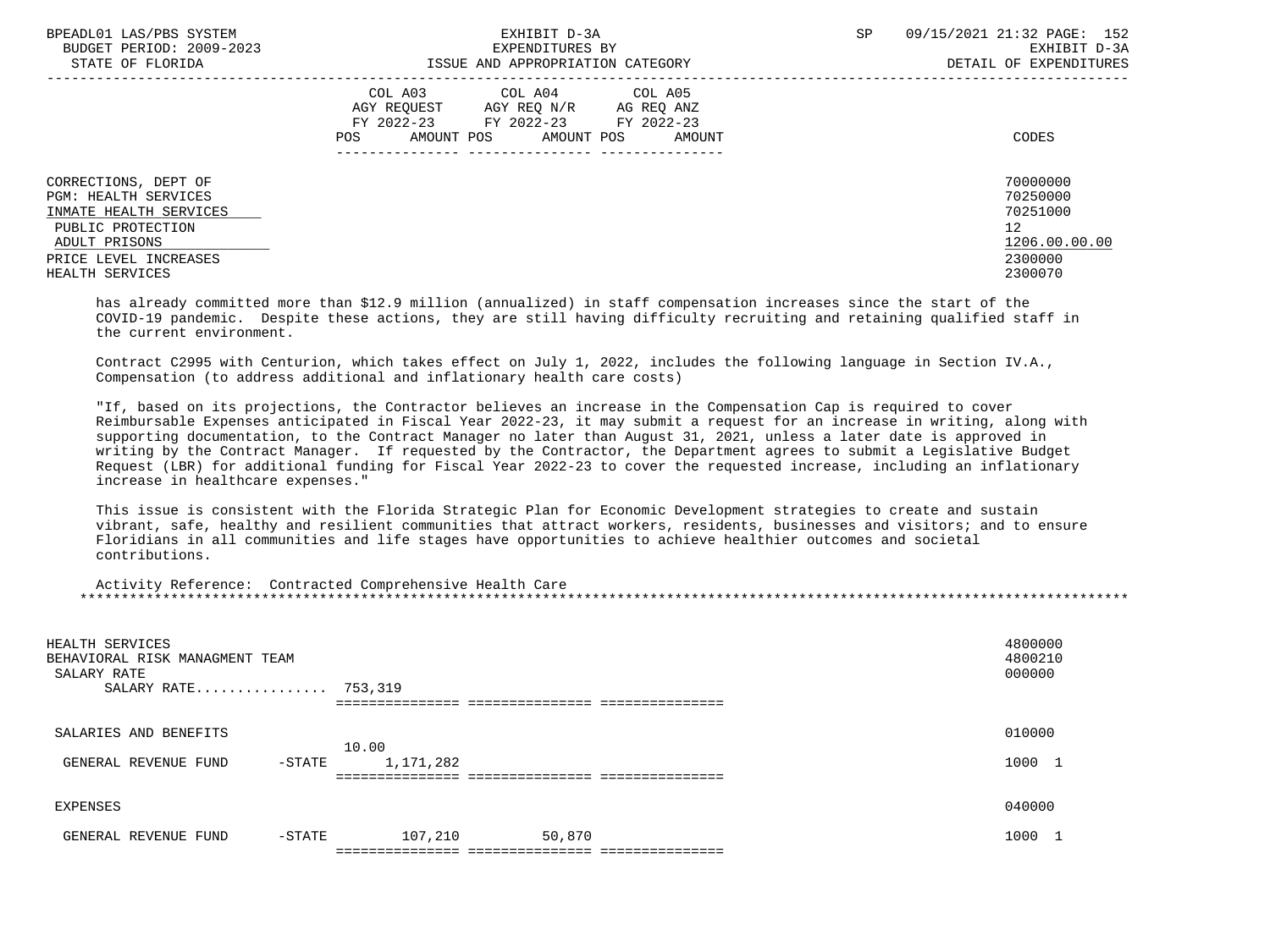| BPEADL01 LAS/PBS SYSTEM<br>BUDGET PERIOD: 2009-2023<br>STATE OF FLORIDA                                                                                                                                                      |       | EXHIBIT D-3A<br>EXPENDITURES BY<br>ISSUE AND APPROPRIATION CATEGORY                                                               | SP | 09/15/2021 21:32 PAGE: 153<br>EXHIBIT D-3A<br>DETAIL OF EXPENDITURES                              |
|------------------------------------------------------------------------------------------------------------------------------------------------------------------------------------------------------------------------------|-------|-----------------------------------------------------------------------------------------------------------------------------------|----|---------------------------------------------------------------------------------------------------|
|                                                                                                                                                                                                                              | POS   | COL A03 COL A04 COL A05<br>AGY REQUEST AGY REQ N/R AG REQ ANZ<br>FY 2022-23 FY 2022-23 FY 2022-23<br>AMOUNT POS AMOUNT POS AMOUNT |    | CODES                                                                                             |
| CORRECTIONS, DEPT OF<br><b>PGM: HEALTH SERVICES</b><br>INMATE HEALTH SERVICES<br>PUBLIC PROTECTION<br>ADULT PRISONS<br>HEALTH SERVICES<br>BEHAVIORAL RISK MANAGMENT TEAM<br>SPECIAL CATEGORIES<br>TR/DMS/HR SVCS/STW CONTRCT |       |                                                                                                                                   |    | 70000000<br>70250000<br>70251000<br>12<br>1206.00.00.00<br>4800000<br>4800210<br>100000<br>107040 |
| GENERAL REVENUE FUND -STATE                                                                                                                                                                                                  | 3,050 |                                                                                                                                   |    | 1000 1                                                                                            |
| TOTAL: BEHAVIORAL RISK MANAGMENT TEAM<br>TOTAL POSITIONS 10.00<br>TOTAL ISSUE $1,281,542$<br>TOTAL SALARY RATE 753,319                                                                                                       |       | 50,870                                                                                                                            |    | 4800210                                                                                           |
|                                                                                                                                                                                                                              |       |                                                                                                                                   |    |                                                                                                   |

## AGENCY ISSUE NARRATIVE:

2022-2023 BUDGET YEAR NARRATIVE: IT COMPONENT? NO

 This issue requests \$1,281,542 in funding from the General Revenue Fund for 10 FTEs within the Health Services program area for the creation of two additional Behavioral Risk Management Teams (BRMT) that are needed to assess clinical risk and patient safety at high-risk institutions.

 Currently, the Department has one BRMT that assesses clinical risk and patient safety at eight mental health inpatient units. The initial BRMT was created in response to the Disability Rights Florida (DRF) # 1 litigation involving Dade Correctional Institution (CI). The BRMT provides evaluation, monitoring and technical assistance to specified institutions. The team members identify risks, develop risk mitigation strategies and monitor clinical performance. This model has proven to be very effective in identifying risks and barriers involved in delivering mental health services. Expected outcomes from the additional BRMT include the following:

Improvements:

- inmates having timely access to necessary mental health services;
- inmates moving between levels of care according to their level of behavioral functioning and treatment needs;
- collaboration between security and mental health staff; and
- multidisciplinary team effectiveness.

## Reductions in:

- adverse incidents (suicides and self-injuries);
- major rule infractions by inmates with mental illness;
- use of force for inmates with mental illness;
- assaults on staff or other inmates by inmates with mental illness; and
- grievances by inmates with mental illness.

 The current BRMT does not have sufficient bandwidth to provide services at institutions other than the mental health inpatient units. However, the mental health delivery system encompasses a much larger number of institutions. Additional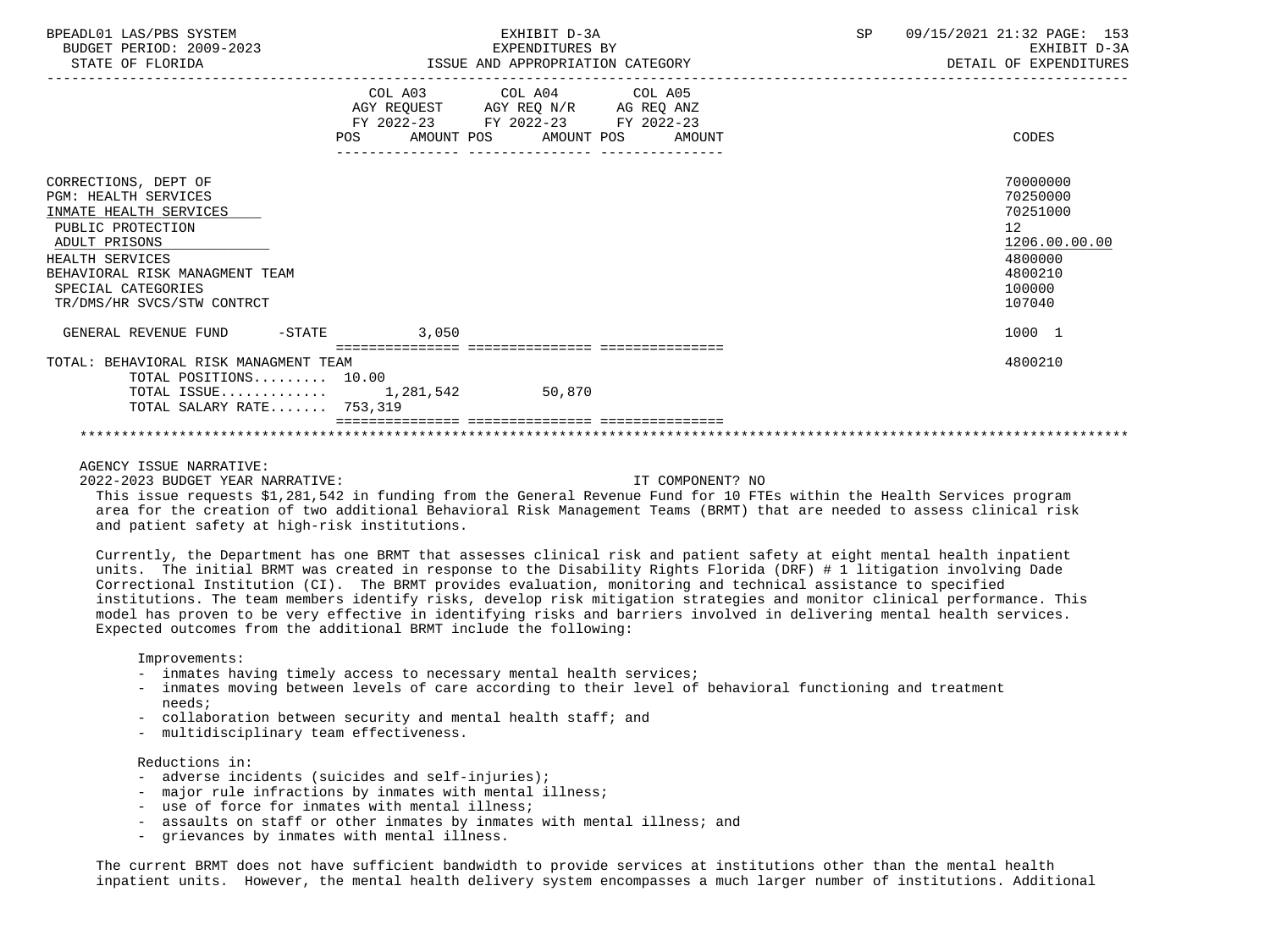| BPEADL01 LAS/PBS SYSTEM<br>BUDGET PERIOD: 2009-2023 | EXHIBIT D-3A<br>EXPENDITURES BY                                                                                                                      | SP | 09/15/2021 21:32 PAGE: 154<br>EXHIBIT D-3A |
|-----------------------------------------------------|------------------------------------------------------------------------------------------------------------------------------------------------------|----|--------------------------------------------|
| STATE OF FLORIDA                                    | ISSUE AND APPROPRIATION CATEGORY                                                                                                                     |    | DETAIL OF EXPENDITURES                     |
|                                                     | COL A03 COL A04 COL A05<br>AGY REOUEST<br>AGY REO N/R<br>AG REO ANZ<br>FY 2022-23 FY 2022-23<br>FY 2022-23<br>AMOUNT POS AMOUNT POS<br>POS<br>AMOUNT |    | CODES                                      |
| CORRECTIONS, DEPT OF                                |                                                                                                                                                      |    | 70000000                                   |
| <b>PGM: HEALTH SERVICES</b>                         |                                                                                                                                                      |    | 70250000                                   |
| INMATE HEALTH SERVICES                              |                                                                                                                                                      |    | 70251000                                   |
| PUBLIC PROTECTION                                   |                                                                                                                                                      |    | 12                                         |
| ADULT PRISONS                                       |                                                                                                                                                      |    | 1206.00.00.00                              |
| HEALTH SERVICES                                     |                                                                                                                                                      |    | 4800000                                    |
| BEHAVIORAL RISK MANAGMENT TEAM                      |                                                                                                                                                      |    | 4800210                                    |

 BRMT resources are needed to perform these functions at other high-risk institutions. Initially, additional BRMTs were expected to be deployed over time, but the expansion plan was never operationalized due to budget cuts. Without dedicated teams to routinely assess risk factors associated with patient safety and access to necessary care for mentally ill inmates at all high-risk facilities, mental health delivery system's organizational stability, efficiency, and effectiveness may be at risk.

 The requested BRMT comprise of psychologists, advanced practice registered nurses (APRN), registered nurses/master of science in nursing (RN/MSN), and Behavioral Health Specialists. Therefore, to hire personnel with the knowledge and skill levels required for the BRMT, the rates for the class codes identified are higher than the standard rates.

 The Other Salary Additive (OAD) transaction was used to increase salaries to commensurate with the knowledge and skill level to fulfill the requested positions.

 This issue is consistent with the Florida Strategic Plan for Economic Development strategy to ensure Floridians in all communities and life stages have opportunities to achieve healthier outcomes and societal contributions.

 Activity Reference: Contracted Comprehensive Health Care \*\*\*\*\*\*\*\*\*\*\*\*\*\*\*\*\*\*\*\*\*\*\*\*\*\*\*\*\*\*\*\*\*\*\*\*\*\*\*\*\*\*\*\*\*\*\*\*\*\*\*\*\*\*\*\*\*\*\*\*\*\*\*\*\*\*\*\*\*\*\*\*\*\*\*\*\*\*\*\*\*\*\*\*\*\*\*\*\*\*\*\*\*\*\*\*\*\*\*\*\*\*\*\*\*\*\*\*\*\*\*\*\*\*\*\*\*\*\*\*\*\*\*\*\*\*\*

| BASE RATE | ADDITIVES | BENEFITS | SUBTOTAL | LAPSE<br>ႜၟ | LAPSED SALARIES<br>AND BENEFITS |
|-----------|-----------|----------|----------|-------------|---------------------------------|
|           |           |          |          |             |                                 |
|           |           |          |          |             |                                 |
|           |           |          |          |             |                                 |
|           |           |          |          |             | 20,000                          |
|           |           |          |          |             | 20,000                          |
|           |           |          |          |             |                                 |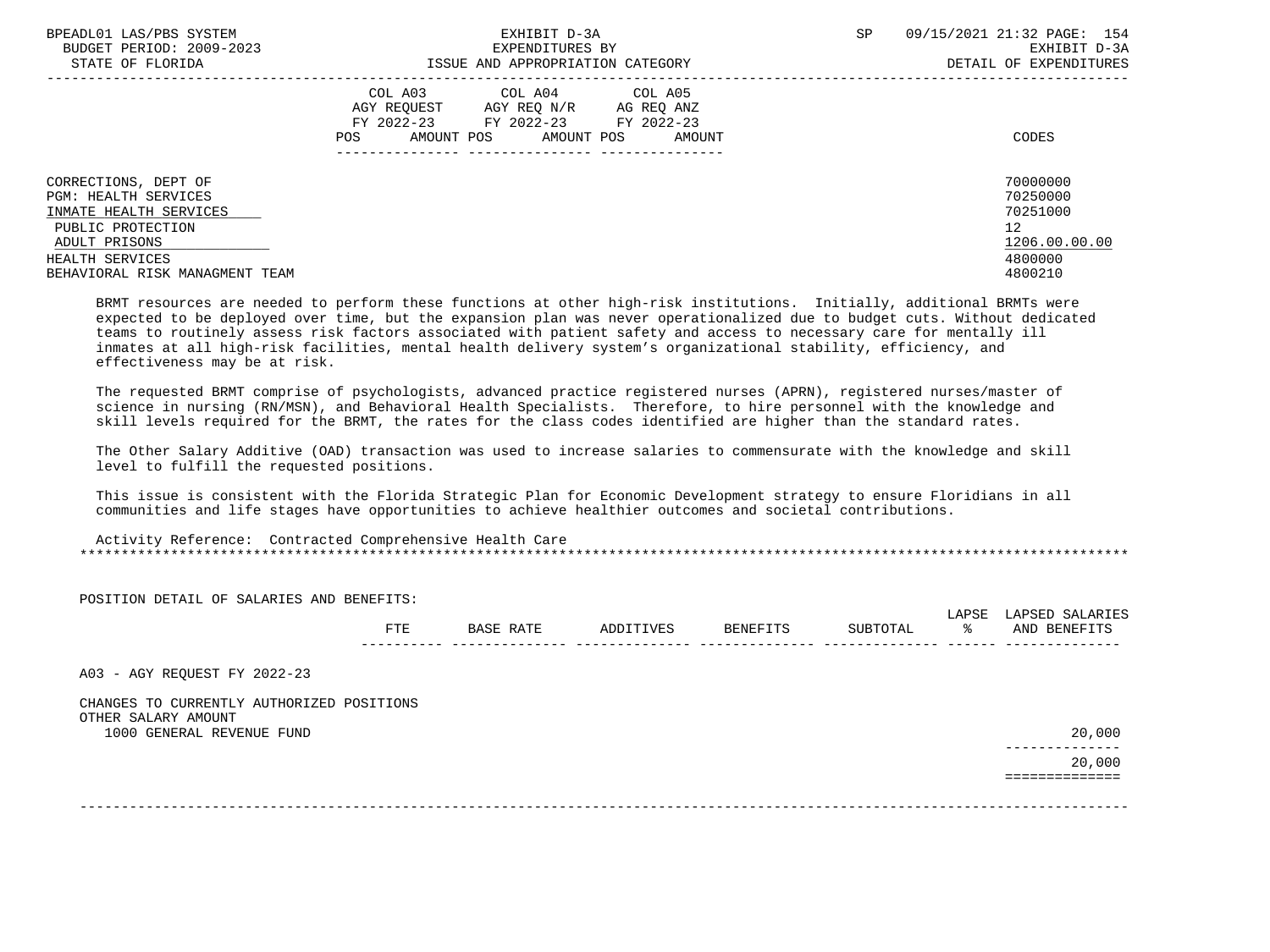| BPEADL01 LAS/PBS SYSTEM<br>BUDGET PERIOD: 2009-2023<br>STATE OF FLORIDA                                                                                                                                                      | EXHIBIT D-3A<br>EXPENDITURES BY<br>ISSUE AND APPROPRIATION CATEGORY |                                                                                                    |                                 | SP<br>09/15/2021 21:32 PAGE: 155<br>EXHIBIT D-3A<br>DETAIL OF EXPENDITURES |                                                                      |               |                                                                                            |
|------------------------------------------------------------------------------------------------------------------------------------------------------------------------------------------------------------------------------|---------------------------------------------------------------------|----------------------------------------------------------------------------------------------------|---------------------------------|----------------------------------------------------------------------------|----------------------------------------------------------------------|---------------|--------------------------------------------------------------------------------------------|
|                                                                                                                                                                                                                              | COL A03<br>AMOUNT POS<br>POS                                        | COL A04<br>AGY REQUEST AGY REQ N/R AG REQ ANZ<br>FY 2022-23 FY 2022-23 FY 2022-23<br>_____________ | COL A05<br>AMOUNT POS<br>AMOUNT |                                                                            |                                                                      |               | CODES                                                                                      |
| CORRECTIONS, DEPT OF<br><b>PGM: HEALTH SERVICES</b><br>INMATE HEALTH SERVICES<br>PUBLIC PROTECTION<br>ADULT PRISONS<br>HEALTH SERVICES<br>BEHAVIORAL RISK MANAGMENT TEAM                                                     |                                                                     |                                                                                                    |                                 |                                                                            |                                                                      |               | 70000000<br>70250000<br>70251000<br>12 <sup>°</sup><br>1206.00.00.00<br>4800000<br>4800210 |
| POSITION DETAIL OF SALARIES AND BENEFITS:                                                                                                                                                                                    | ETE                                                                 | BASE RATE                                                                                          | ADDITIVES                       | <b>BENEFITS</b>                                                            | SUBTOTAL                                                             | $\sim$ $\sim$ | LAPSE LAPSED SALARIES<br>AND BENEFITS                                                      |
| A03 - AGY REQUEST FY 2022-23<br>NEW POSITIONS<br>5240 REGIONAL MENTAL HEALTH CONSULTANT<br>N2204 001<br>5242 PSYCHOLOGICAL SERVICES DIRECTOR-FC<br>N2201 001<br>5312 REGISTERED NURSING CONSULTANT<br>N2202 001<br>N2203 001 | 3.00<br>2.00<br>2.00<br>3.00                                        | 200,879<br>160,358<br>177,984<br>214,098                                                           |                                 | 82,844<br>88,756<br>115,398                                                | 110,965 311,844 0.00<br>243,202 0.00<br>266,740 0.00<br>329,496 0.00 |               | 311,844<br>243,202<br>266,740<br>329,496                                                   |
| TOTALS FOR ISSUE BY FUND<br>1000 GENERAL REVENUE FUND                                                                                                                                                                        |                                                                     |                                                                                                    |                                 |                                                                            |                                                                      |               | 1,151,282<br>--------------                                                                |
|                                                                                                                                                                                                                              | 10.00                                                               | 753,319                                                                                            |                                 |                                                                            | 397,963 1,151,282                                                    |               | 1,151,282<br>==============                                                                |
| TOTAL: ADULT PRISONS<br>BY FUND TYPE<br>GENERAL REVENUE FUND<br>TRUST FUNDS<br>TOTAL POSITIONS 161.50<br>TOTAL PROG COMP 577,531,337<br>TOTAL SALARY RATE $8,540,674$                                                        | 576,853,872<br>677,465                                              | 50,870<br>50,870                                                                                   |                                 |                                                                            |                                                                      |               | 1206.00.00.00<br>1000<br>2000                                                              |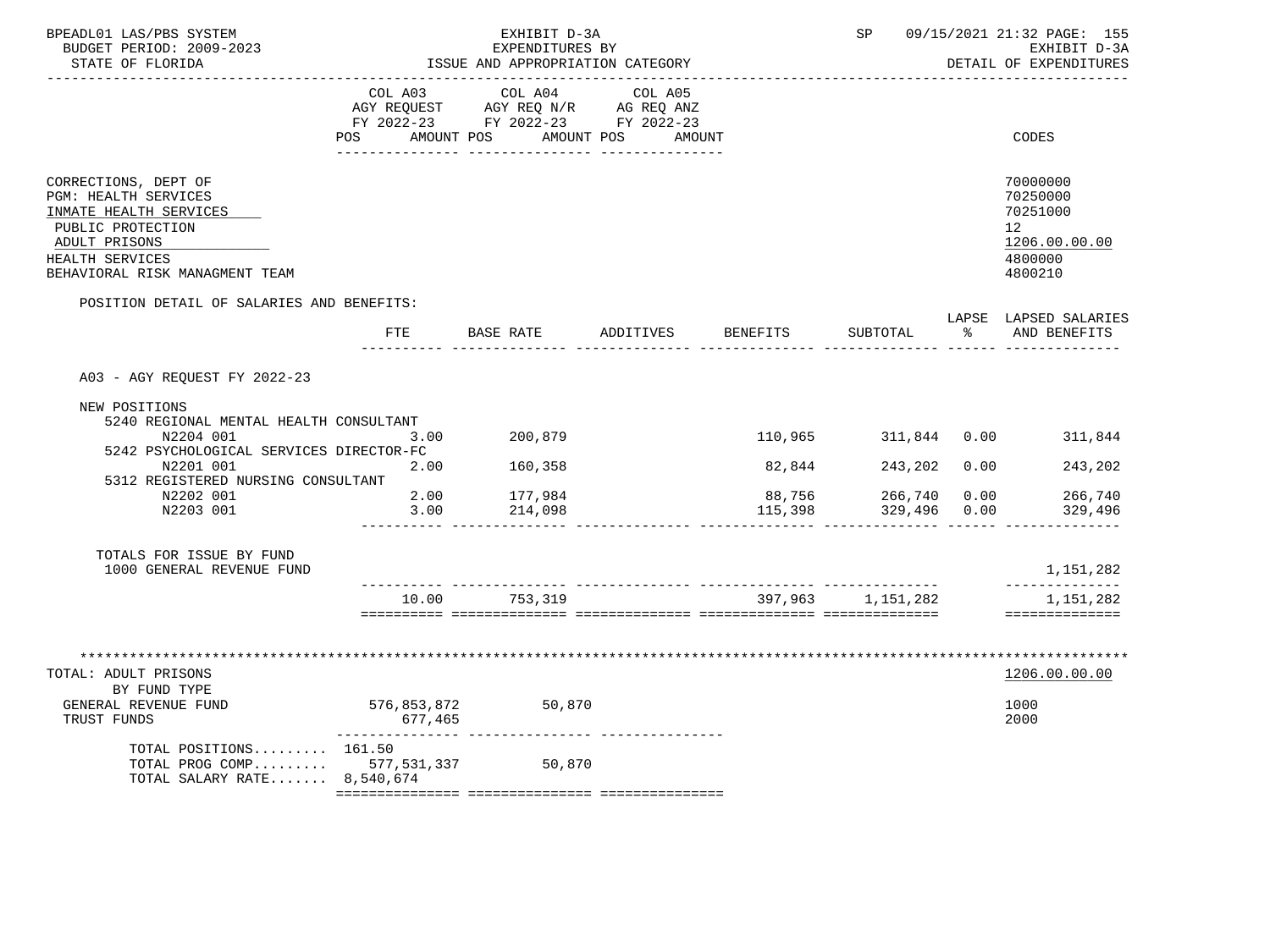| BPEADL01 LAS/PBS SYSTEM<br>BUDGET PERIOD: 2009-2023<br>STATE OF FLORIDA                                                                                                                                                                     |                                              | EXHIBIT D-3A<br>EXPENDITURES BY<br>ISSUE AND APPROPRIATION CATEGORY                                                                     | SP | 09/15/2021 21:32 PAGE: 156<br>EXHIBIT D-3A<br>DETAIL OF EXPENDITURES                    |
|---------------------------------------------------------------------------------------------------------------------------------------------------------------------------------------------------------------------------------------------|----------------------------------------------|-----------------------------------------------------------------------------------------------------------------------------------------|----|-----------------------------------------------------------------------------------------|
|                                                                                                                                                                                                                                             | POS                                          | COL A03 COL A04<br>COL A05<br>AGY REQUEST AGY REQ N/R AG REQ ANZ<br>FY 2022-23 FY 2022-23 FY 2022-23<br>AMOUNT POS AMOUNT POS<br>AMOUNT |    | CODES                                                                                   |
| CORRECTIONS, DEPT OF<br>PGM: EDUCATION & PROGRAMS<br>ADULT SUBST ABUSE/PREV/SVC<br>PUBLIC PROTECTION<br>DRUG CONTRL/SUBSTNCE ABUSE<br>ESTIMATED EXPENDITURES<br>ESTIMATED EXPENDITURES - OPERATIONS<br>SALARY RATE<br>SALARY RATE 1,451,311 |                                              |                                                                                                                                         |    | 70000000<br>70450000<br>70450100<br>12<br>1201.00.00.00<br>1000000<br>1001000<br>000000 |
| SALARIES AND BENEFITS                                                                                                                                                                                                                       |                                              |                                                                                                                                         |    | 010000                                                                                  |
| GENERAL REVENUE FUND                                                                                                                                                                                                                        | $-$ STATE $1,360,705$<br>$-MATCH$<br>430,068 |                                                                                                                                         |    | 1000 1<br>1000 2                                                                        |
| TOTAL GENERAL REVENUE FUND                                                                                                                                                                                                                  | 1,790,773                                    |                                                                                                                                         |    | 1000                                                                                    |
| FEDERAL GRANTS TRUST FUND -RECPNT 135,953                                                                                                                                                                                                   |                                              |                                                                                                                                         |    | 2261 9                                                                                  |
| TOTAL POSITIONS 35.00                                                                                                                                                                                                                       | TOTAL APPRO 1,926,726                        |                                                                                                                                         |    |                                                                                         |
| OTHER PERSONAL SERVICES                                                                                                                                                                                                                     |                                              |                                                                                                                                         |    | 030000                                                                                  |
| FEDERAL GRANTS TRUST FUND -RECPNT 15,000                                                                                                                                                                                                    |                                              |                                                                                                                                         |    | 2261 9                                                                                  |
| <b>EXPENSES</b>                                                                                                                                                                                                                             |                                              |                                                                                                                                         |    | 040000                                                                                  |
| GENERAL REVENUE FUND                                                                                                                                                                                                                        | $-$ STATE<br>40,734<br>$-MATCH$<br>27,914    |                                                                                                                                         |    | 1000 1<br>1000 2                                                                        |
| TOTAL GENERAL REVENUE FUND                                                                                                                                                                                                                  | 68,648                                       |                                                                                                                                         |    | 1000                                                                                    |
| FEDERAL GRANTS TRUST FUND -RECPNT                                                                                                                                                                                                           | 75,000                                       |                                                                                                                                         |    | 2261 9                                                                                  |
| TOTAL APPRO                                                                                                                                                                                                                                 | 143,648                                      |                                                                                                                                         |    |                                                                                         |
| OPERATING CAPITAL OUTLAY                                                                                                                                                                                                                    |                                              |                                                                                                                                         |    | 060000                                                                                  |
| FEDERAL GRANTS TRUST FUND -RECPNT                                                                                                                                                                                                           | 5,000                                        |                                                                                                                                         |    | 2261 9                                                                                  |
|                                                                                                                                                                                                                                             |                                              |                                                                                                                                         |    |                                                                                         |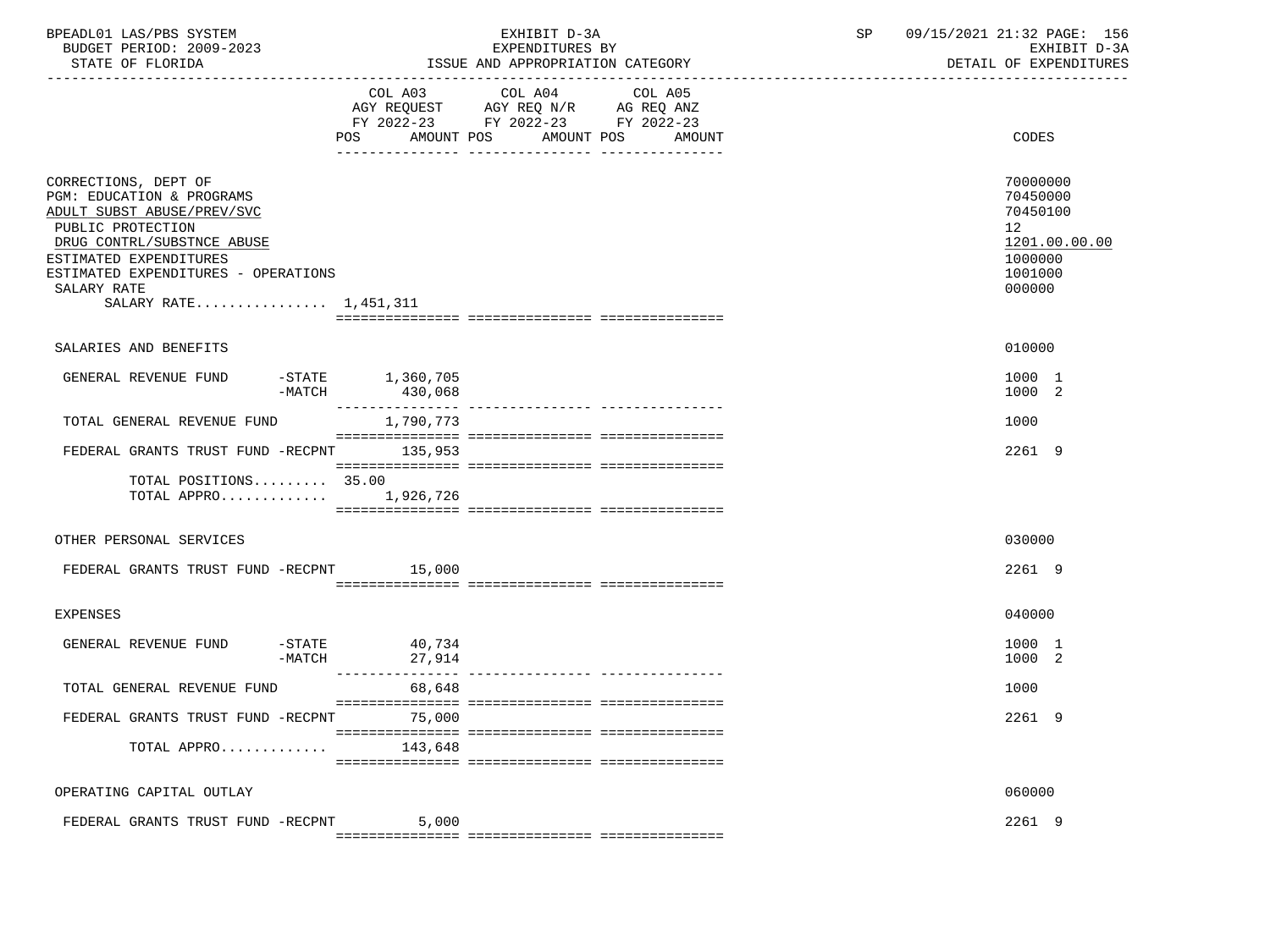| BPEADL01 LAS/PBS SYSTEM  | EXHIBIT D-3A                     | 09/15/2021 21:32 PAGE: 1 |
|--------------------------|----------------------------------|--------------------------|
| BUDGET PERIOD: 2009-2023 | EXPENDITURES BY                  | EXHIBIT D-3A             |
| STATE OF FLORIDA         | ISSUE AND APPROPRIATION CATEGORY | DETAIL OF EXPENDITURES   |

|                                                                                                                                                                                                                                                       | COL A03 COL A04 COL A05<br>AGY REQUEST AGY REQ N/R AG REQ ANZ<br>FY 2022-23 FY 2022-23 FY 2022-23<br>POS<br>AMOUNT POS |                                  | AMOUNT POS | AMOUNT | CODES                                                                                                          |
|-------------------------------------------------------------------------------------------------------------------------------------------------------------------------------------------------------------------------------------------------------|------------------------------------------------------------------------------------------------------------------------|----------------------------------|------------|--------|----------------------------------------------------------------------------------------------------------------|
| CORRECTIONS, DEPT OF<br>PGM: EDUCATION & PROGRAMS<br>ADULT SUBST ABUSE/PREV/SVC<br>PUBLIC PROTECTION<br>DRUG CONTRL/SUBSTNCE ABUSE<br>ESTIMATED EXPENDITURES<br>ESTIMATED EXPENDITURES - OPERATIONS<br>SPECIAL CATEGORIES<br>CONTRACT DRUG ABUSE SVCS |                                                                                                                        |                                  |            |        | 70000000<br>70450000<br>70450100<br>12 <sup>°</sup><br>1201.00.00.00<br>1000000<br>1001000<br>100000<br>100716 |
| GENERAL REVENUE FUND<br>-MATCH                                                                                                                                                                                                                        | $-$ STATE $14, 339, 026$<br>524,656                                                                                    |                                  |            |        | 1000 1<br>1000 2                                                                                               |
| TOTAL GENERAL REVENUE FUND                                                                                                                                                                                                                            | 14,863,682                                                                                                             |                                  |            |        | 1000                                                                                                           |
| FEDERAL GRANTS TRUST FUND -RECPNT 2,200,000                                                                                                                                                                                                           |                                                                                                                        |                                  |            |        | 2261 9                                                                                                         |
| TOTAL APPRO 17,063,682                                                                                                                                                                                                                                |                                                                                                                        |                                  |            |        |                                                                                                                |
|                                                                                                                                                                                                                                                       |                                                                                                                        |                                  |            |        |                                                                                                                |
| LEASE/PURCHASE/EOUIPMENT                                                                                                                                                                                                                              |                                                                                                                        |                                  |            |        | 105281                                                                                                         |
| GENERAL REVENUE FUND<br>-STATE                                                                                                                                                                                                                        | 2,900                                                                                                                  |                                  |            |        | 1000 1                                                                                                         |
| TOTAL: ESTIMATED EXPENDITURES - OPERATIONS<br>TOTAL POSITIONS 35.00<br>TOTAL ISSUE 19,156,956<br>TOTAL SALARY RATE $1,451,311$                                                                                                                        |                                                                                                                        |                                  |            |        | 1001000                                                                                                        |
| SALARY INCREASES FOR FY 2021-22 -<br>STATE EMPLOYEE MINIMUM WAGE<br>INCREASE - EFFECTIVE 7/1/2021<br>SALARY RATE<br>SALARY RATE $3,467$                                                                                                               |                                                                                                                        |                                  |            |        | 1001030<br>000000                                                                                              |
| SALARIES AND BENEFITS                                                                                                                                                                                                                                 |                                                                                                                        |                                  |            |        | 010000                                                                                                         |
| GENERAL REVENUE FUND<br>$-$ STATE<br>$-MATCH$                                                                                                                                                                                                         | 2,901<br>917<br>---------------                                                                                        | ________________________________ |            |        | 1000 1<br>1000 2                                                                                               |
| TOTAL GENERAL REVENUE FUND                                                                                                                                                                                                                            | 3,818                                                                                                                  |                                  |            |        | 1000                                                                                                           |
| FEDERAL GRANTS TRUST FUND -RECPNT                                                                                                                                                                                                                     | 290                                                                                                                    |                                  |            |        | 2261 9                                                                                                         |
| TOTAL APPRO                                                                                                                                                                                                                                           | 4,108                                                                                                                  |                                  |            |        |                                                                                                                |

=============== =============== ===============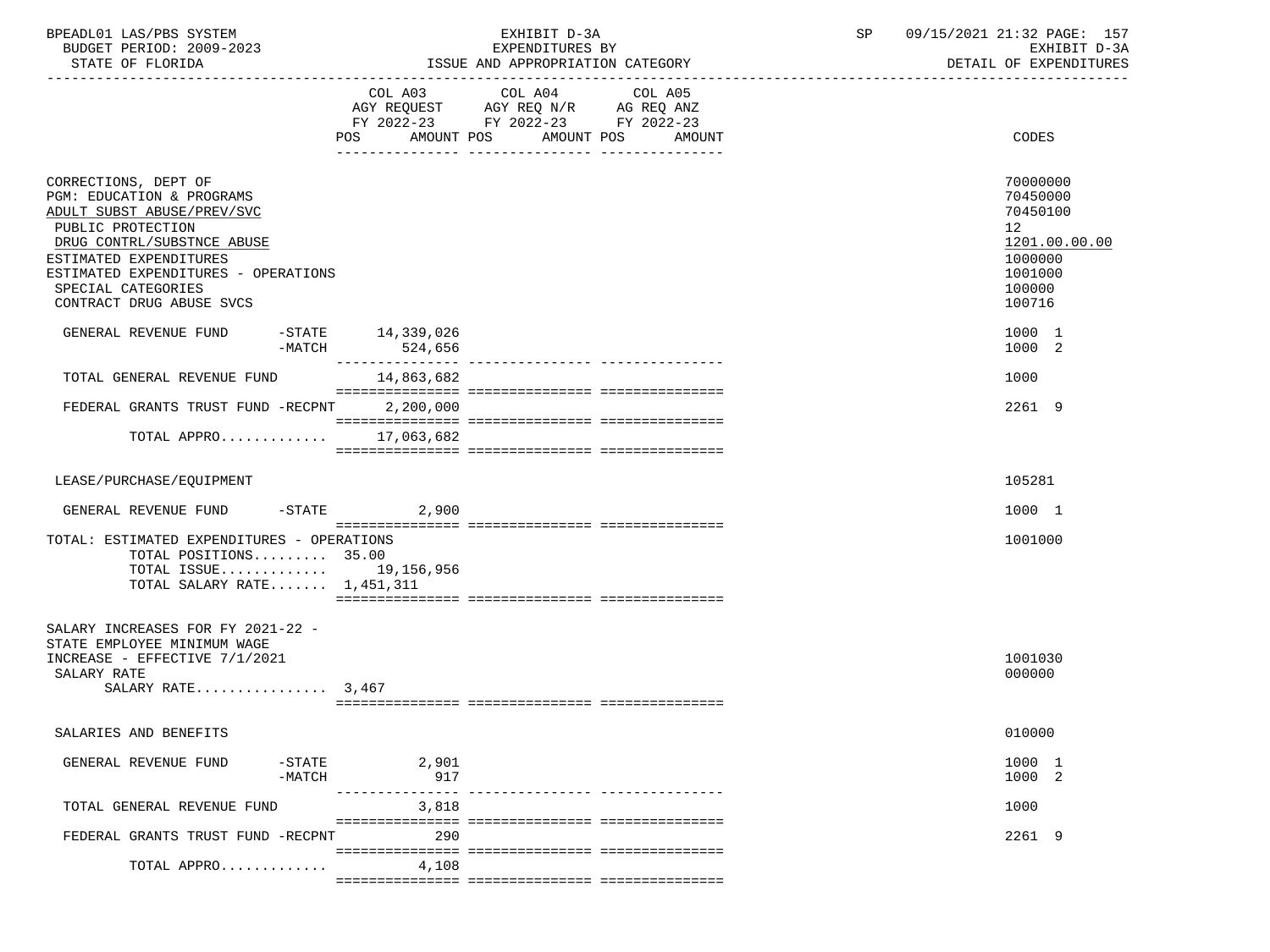| BPEADL01 LAS/PBS SYSTEM<br>BUDGET PERIOD: 2009-2023<br>STATE OF FLORIDA                                                                                                                                                                                           |                         | EXHIBIT D-3A<br>EXPENDITURES BY<br>ISSUE AND APPROPRIATION CATEGORY                                                                  | SP | 09/15/2021 21:32 PAGE: 158<br>EXHIBIT D-3A<br>DETAIL OF EXPENDITURES                       |
|-------------------------------------------------------------------------------------------------------------------------------------------------------------------------------------------------------------------------------------------------------------------|-------------------------|--------------------------------------------------------------------------------------------------------------------------------------|----|--------------------------------------------------------------------------------------------|
|                                                                                                                                                                                                                                                                   | POS                     | COL A03 COL A04 COL A05<br>AGY REQUEST AGY REQ N/R AG REQ ANZ<br>FY 2022-23 FY 2022-23 FY 2022-23<br>AMOUNT POS AMOUNT POS<br>AMOUNT |    | CODES                                                                                      |
| CORRECTIONS, DEPT OF<br>PGM: EDUCATION & PROGRAMS<br>ADULT SUBST ABUSE/PREV/SVC<br>PUBLIC PROTECTION<br>DRUG CONTRL/SUBSTNCE ABUSE<br>ESTIMATED EXPENDITURES<br>SALARY INCREASES FOR FY 2021-22 -<br>STATE EMPLOYEE MINIMUM WAGE<br>INCREASE - EFFECTIVE 7/1/2021 |                         |                                                                                                                                      |    | 70000000<br>70450000<br>70450100<br>12 <sub>1</sub><br>1201.00.00.00<br>1000000<br>1001030 |
| OTHER PERSONAL SERVICES                                                                                                                                                                                                                                           |                         |                                                                                                                                      |    | 030000                                                                                     |
| FEDERAL GRANTS TRUST FUND -RECPNT                                                                                                                                                                                                                                 | 731                     |                                                                                                                                      |    | 2261 9                                                                                     |
| TOTAL: SALARY INCREASES FOR FY 2021-22 -<br>STATE EMPLOYEE MINIMUM WAGE<br>INCREASE - EFFECTIVE $7/1/2021$<br>TOTAL ISSUE<br>TOTAL SALARY RATE 3.467<br>FLORIDA RETIREMENT SYSTEM<br>ADJUSTMENT - FY 2021-22 - NORMAL                                             | 4,839                   |                                                                                                                                      |    | 1001030                                                                                    |
| COST AND UNFUNDED ACTUARIAL<br>LIABILITY<br>SALARIES AND BENEFITS                                                                                                                                                                                                 |                         |                                                                                                                                      |    | 1001070<br>010000                                                                          |
| GENERAL REVENUE FUND<br>-STATE<br>$-MATCH$                                                                                                                                                                                                                        | 10,282<br>3,251         |                                                                                                                                      |    | 1000 1<br>1000 2                                                                           |
| TOTAL GENERAL REVENUE FUND                                                                                                                                                                                                                                        | 13,533                  |                                                                                                                                      |    | 1000                                                                                       |
| FEDERAL GRANTS TRUST FUND -RECPNT                                                                                                                                                                                                                                 | 1,028                   |                                                                                                                                      |    | 2261 9                                                                                     |
| TOTAL APPRO                                                                                                                                                                                                                                                       | 14,561                  |                                                                                                                                      |    |                                                                                            |
| TOTAL: DRUG CONTRL/SUBSTNCE ABUSE<br>BY FUND TYPE<br>GENERAL REVENUE FUND<br>TRUST FUNDS                                                                                                                                                                          | 16,743,354<br>2,433,002 |                                                                                                                                      |    | 1201.00.00.00<br>1000<br>2000                                                              |
| TOTAL POSITIONS 35.00<br>TOTAL PROG COMP<br>TOTAL SALARY RATE $1,454,778$                                                                                                                                                                                         | 19,176,356              |                                                                                                                                      |    |                                                                                            |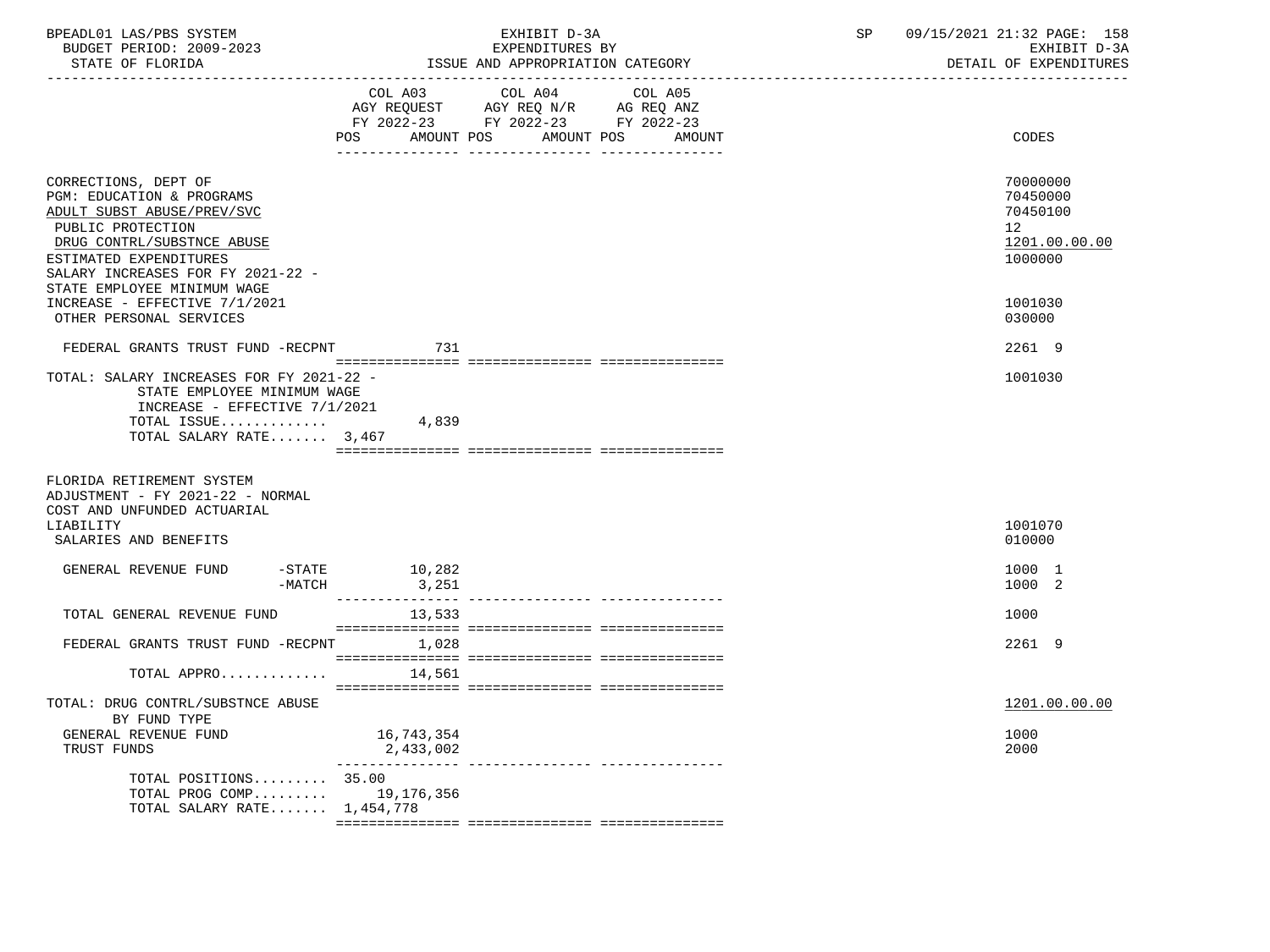| BPEADL01 LAS/PBS SYSTEM<br>BUDGET PERIOD: 2009-2023                                                                                                                                                                         |                                | EXHIBIT D-3A                                                                                                                 | SP | 09/15/2021 21:32 PAGE: 159                                                                           |
|-----------------------------------------------------------------------------------------------------------------------------------------------------------------------------------------------------------------------------|--------------------------------|------------------------------------------------------------------------------------------------------------------------------|----|------------------------------------------------------------------------------------------------------|
| STATE OF FLORIDA                                                                                                                                                                                                            |                                | EXPENDITURES BY<br>ISSUE AND APPROPRIATION CATEGORY                                                                          |    | EXHIBIT D-3A<br>DETAIL OF EXPENDITURES                                                               |
|                                                                                                                                                                                                                             | COL A03<br>POS                 | COL A04<br>COL A05<br>AGY REQUEST AGY REQ N/R AG REQ ANZ<br>FY 2022-23 FY 2022-23 FY 2022-23<br>AMOUNT POS AMOUNT POS AMOUNT |    | CODES                                                                                                |
| CORRECTIONS, DEPT OF<br>PGM: EDUCATION & PROGRAMS<br>BASIC EDUCATION SKILLS<br>PUBLIC PROTECTION<br>ADULT PRISONS<br>ESTIMATED EXPENDITURES<br>ESTIMATED EXPENDITURES - OPERATIONS<br>SALARY RATE<br>SALARY RATE 19,082,288 |                                |                                                                                                                              |    | 70000000<br>70450000<br>70450200<br>12 <sup>°</sup><br>1206.00.00.00<br>1000000<br>1001000<br>000000 |
| SALARIES AND BENEFITS                                                                                                                                                                                                       |                                |                                                                                                                              |    | 010000                                                                                               |
| GENERAL REVENUE FUND<br>-MATCH                                                                                                                                                                                              | $-STATE$ 20,863,945<br>473,577 |                                                                                                                              |    | 1000 1<br>1000 2                                                                                     |
| TOTAL GENERAL REVENUE FUND                                                                                                                                                                                                  | 21,337,522                     |                                                                                                                              |    | 1000                                                                                                 |
| FEDERAL GRANTS TRUST FUND -FEDERL 115,689<br>-RECPNT                                                                                                                                                                        | 2,440,677                      |                                                                                                                              |    | 2261 3<br>2261 9                                                                                     |
| TOTAL FEDERAL GRANTS TRUST FUND                                                                                                                                                                                             | 2,556,366                      |                                                                                                                              |    | 2261                                                                                                 |
| TOTAL POSITIONS 370.00<br>TOTAL APPRO 23,893,888                                                                                                                                                                            |                                |                                                                                                                              |    |                                                                                                      |
| OTHER PERSONAL SERVICES                                                                                                                                                                                                     |                                |                                                                                                                              |    | 030000                                                                                               |
| GENERAL REVENUE FUND -STATE 2,192,799<br>FEDERAL GRANTS TRUST FUND -RECPNT<br>STATE INMATE WELFARE TF - STATE                                                                                                               | 353,523<br>600,000             |                                                                                                                              |    | 1000 1<br>2261 9<br>2523 1                                                                           |
| TOTAL APPRO                                                                                                                                                                                                                 | 3,146,322                      |                                                                                                                              |    |                                                                                                      |
| EXPENSES                                                                                                                                                                                                                    |                                |                                                                                                                              |    | 040000                                                                                               |
| $-$ STATE<br>GENERAL REVENUE FUND<br>$-MATCH$                                                                                                                                                                               | 2,773,849<br>140,337           |                                                                                                                              |    | 1000 1<br>1000 2                                                                                     |
| TOTAL GENERAL REVENUE FUND                                                                                                                                                                                                  | 2,914,186                      |                                                                                                                              |    | 1000                                                                                                 |
| FEDERAL GRANTS TRUST FUND -FEDERL<br>-RECPNT                                                                                                                                                                                | 14,772<br>1,185,228            |                                                                                                                              |    | 2261 3<br>2261 9                                                                                     |
| TOTAL FEDERAL GRANTS TRUST FUND                                                                                                                                                                                             | 1,200,000                      |                                                                                                                              |    | 2261                                                                                                 |
| $-$ STATE<br>STATE INMATE WELFARE TF                                                                                                                                                                                        | 1,373,738                      |                                                                                                                              |    | 2523 1                                                                                               |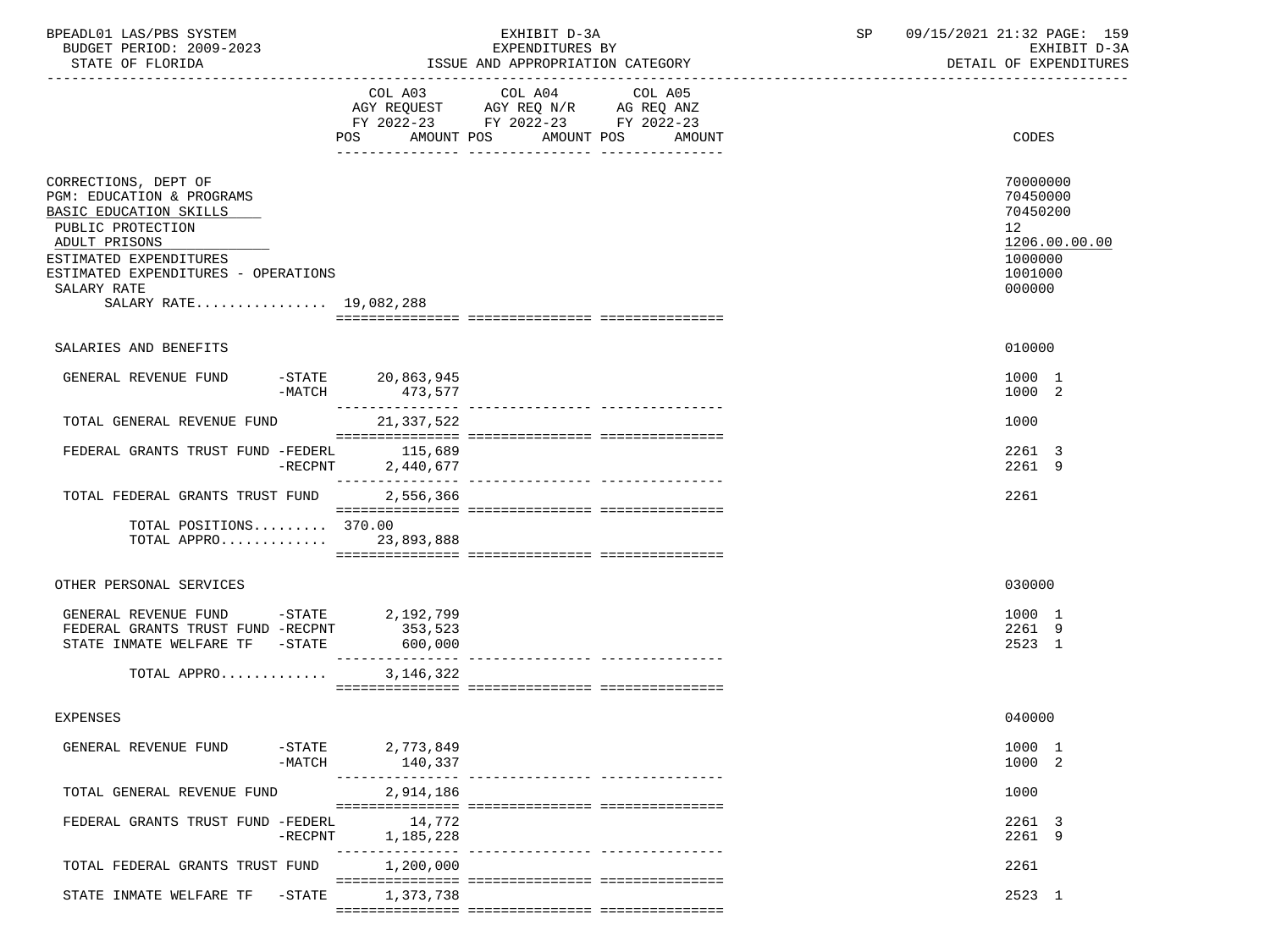| BPEADL01 LAS/PBS SYSTEM<br>BUDGET PERIOD: 2009-2023                                                                                                                                                                     |                                  | EXHIBIT D-3A<br>EXPENDITURES BY                                                           | SP      | 09/15/2021 21:32 PAGE: 160<br>EXHIBIT D-3A |                                                                                                      |
|-------------------------------------------------------------------------------------------------------------------------------------------------------------------------------------------------------------------------|----------------------------------|-------------------------------------------------------------------------------------------|---------|--------------------------------------------|------------------------------------------------------------------------------------------------------|
| STATE OF FLORIDA                                                                                                                                                                                                        |                                  | ISSUE AND APPROPRIATION CATEGORY                                                          |         |                                            | DETAIL OF EXPENDITURES                                                                               |
|                                                                                                                                                                                                                         | POS AMOUNT POS AMOUNT POS AMOUNT | COL A03 COL A04<br>AGY REQUEST AGY REQ N/R AG REQ ANZ<br>FY 2022-23 FY 2022-23 FY 2022-23 | COL A05 |                                            | CODES                                                                                                |
| CORRECTIONS, DEPT OF<br>PGM: EDUCATION & PROGRAMS<br>BASIC EDUCATION SKILLS<br>PUBLIC PROTECTION<br>ADULT PRISONS<br>ESTIMATED EXPENDITURES<br>ESTIMATED EXPENDITURES - OPERATIONS<br>EXPENSES<br>TOTAL APPRO 5,487,924 |                                  |                                                                                           |         |                                            | 70000000<br>70450000<br>70450200<br>12 <sup>°</sup><br>1206.00.00.00<br>1000000<br>1001000<br>040000 |
|                                                                                                                                                                                                                         |                                  |                                                                                           |         |                                            |                                                                                                      |
| OPERATING CAPITAL OUTLAY                                                                                                                                                                                                |                                  |                                                                                           |         |                                            | 060000                                                                                               |
| GENERAL REVENUE FUND -STATE 100,000                                                                                                                                                                                     |                                  |                                                                                           |         |                                            | 1000 1                                                                                               |
| FEDERAL GRANTS TRUST FUND -FEDERL 3,000<br>$-{\rm RECPNT}$                                                                                                                                                              | 197,000                          |                                                                                           |         |                                            | 2261 3<br>2261 9                                                                                     |
| TOTAL FEDERAL GRANTS TRUST FUND 200,000                                                                                                                                                                                 |                                  |                                                                                           |         |                                            | 2261                                                                                                 |
| STATE INMATE WELFARE TF - STATE                                                                                                                                                                                         | 526,262                          |                                                                                           |         |                                            | 2523 1                                                                                               |
| TOTAL APPRO                                                                                                                                                                                                             | 826,262                          |                                                                                           |         |                                            |                                                                                                      |
| SPECIAL CATEGORIES<br>CONTRACTED SERVICES                                                                                                                                                                               |                                  |                                                                                           |         |                                            | 100000<br>100777                                                                                     |
| GENERAL REVENUE FUND $-$ STATE 8,585,096<br>FEDERAL GRANTS TRUST FUND -RECPNT 1,000,000                                                                                                                                 |                                  |                                                                                           |         |                                            | 1000 1<br>2261 9                                                                                     |
| TOTAL APPRO                                                                                                                                                                                                             | 9,585,096                        |                                                                                           |         |                                            |                                                                                                      |
|                                                                                                                                                                                                                         |                                  |                                                                                           |         |                                            |                                                                                                      |
| RISK MANAGEMENT INSURANCE                                                                                                                                                                                               |                                  |                                                                                           |         |                                            | 103241                                                                                               |
| GENERAL REVENUE FUND<br>$-STATE$                                                                                                                                                                                        | 117,288                          |                                                                                           |         |                                            | 1000 1                                                                                               |
| LEASE/PURCHASE/EQUIPMENT                                                                                                                                                                                                |                                  |                                                                                           |         |                                            | 105281                                                                                               |
| GENERAL REVENUE FUND<br>$-$ STATE                                                                                                                                                                                       | 20,888                           |                                                                                           |         |                                            | 1000 1                                                                                               |
| TR/DMS/HR SVCS/STW CONTRCT                                                                                                                                                                                              |                                  |                                                                                           |         |                                            | 107040                                                                                               |
| GENERAL REVENUE FUND<br>$-$ STATE<br>FEDERAL GRANTS TRUST FUND -RECPNT                                                                                                                                                  | 29,926<br>945                    |                                                                                           |         |                                            | 1000 1<br>2261 9                                                                                     |
|                                                                                                                                                                                                                         |                                  |                                                                                           |         |                                            |                                                                                                      |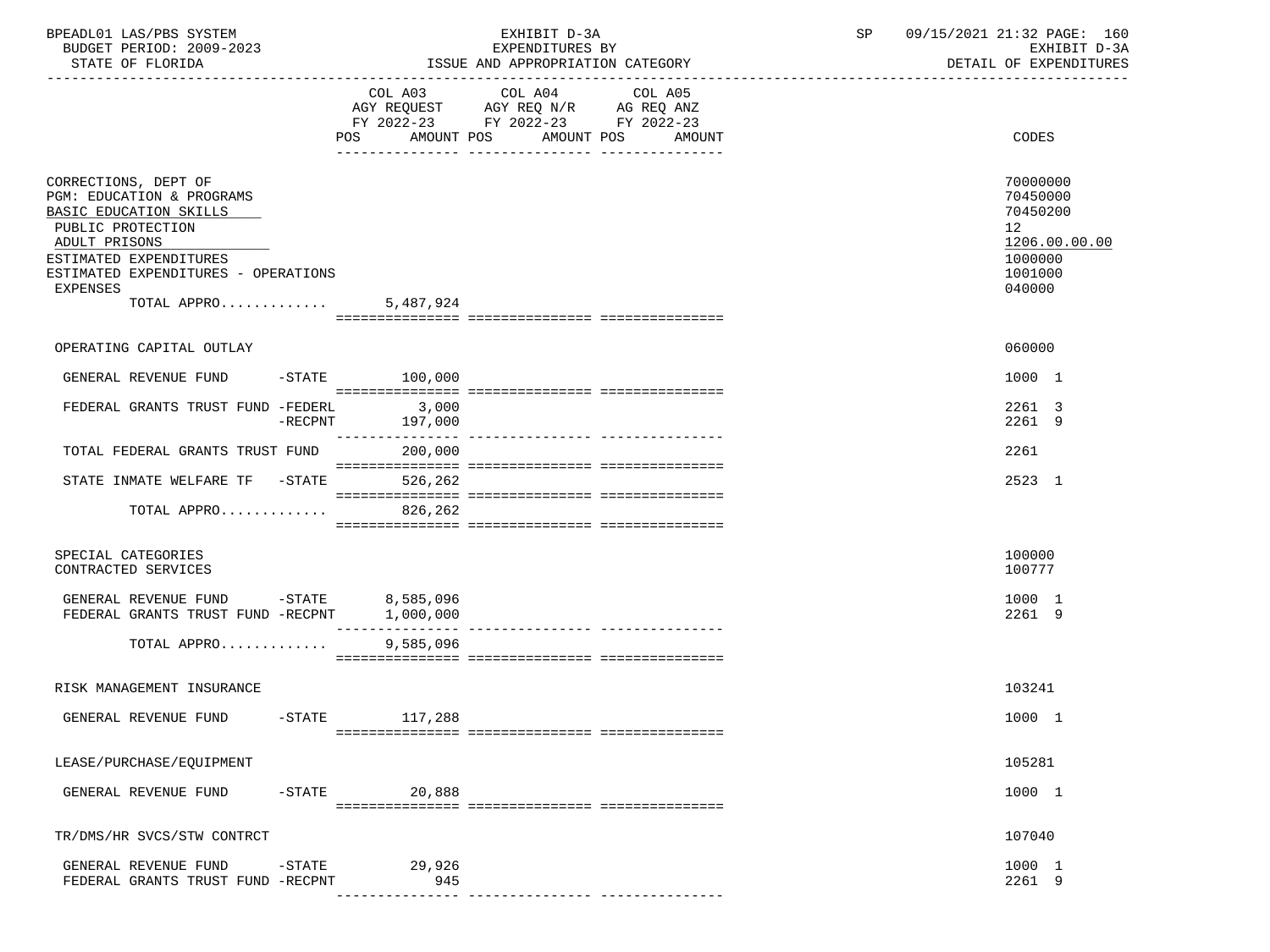| BPEADL01 LAS/PBS SYSTEM |                          |
|-------------------------|--------------------------|
|                         | BUDGET PERIOD: 2009-2023 |

|                                                                                                                                                                                                                                                                | COL A03<br>AGY REQUEST AGY REQ N/R AG REQ ANZ<br>FY 2022-23 FY 2022-23 FY 2022-23<br>AMOUNT POS<br><b>POS</b>                                                                                                                                                                                                                                                                                                                                                            | COL A04 | COL A05<br>AMOUNT POS AMOUNT | CODES                                                                                                          |
|----------------------------------------------------------------------------------------------------------------------------------------------------------------------------------------------------------------------------------------------------------------|--------------------------------------------------------------------------------------------------------------------------------------------------------------------------------------------------------------------------------------------------------------------------------------------------------------------------------------------------------------------------------------------------------------------------------------------------------------------------|---------|------------------------------|----------------------------------------------------------------------------------------------------------------|
| CORRECTIONS, DEPT OF<br>PGM: EDUCATION & PROGRAMS<br>BASIC EDUCATION SKILLS<br>PUBLIC PROTECTION<br>ADULT PRISONS<br>ESTIMATED EXPENDITURES<br>ESTIMATED EXPENDITURES - OPERATIONS<br>SPECIAL CATEGORIES<br>TR/DMS/HR SVCS/STW CONTRCT<br>TOTAL APPRO $30,871$ |                                                                                                                                                                                                                                                                                                                                                                                                                                                                          |         |                              | 70000000<br>70450000<br>70450200<br>12 <sup>°</sup><br>1206.00.00.00<br>1000000<br>1001000<br>100000<br>107040 |
| TOTAL: ESTIMATED EXPENDITURES - OPERATIONS<br>TOTAL POSITIONS 370.00<br>TOTAL ISSUE 43, 108, 539<br>TOTAL SALARY RATE 19,082,288                                                                                                                               |                                                                                                                                                                                                                                                                                                                                                                                                                                                                          |         |                              | 1001000                                                                                                        |
| SALARY INCREASES FOR FY 2021-22 -<br>STATE EMPLOYEE MINIMUM WAGE<br>INCREASE - EFFECTIVE 7/1/2021<br>SALARY RATE<br>SALARY RATE 19,102                                                                                                                         |                                                                                                                                                                                                                                                                                                                                                                                                                                                                          |         |                              | 1001030<br>000000                                                                                              |
| SALARIES AND BENEFITS                                                                                                                                                                                                                                          |                                                                                                                                                                                                                                                                                                                                                                                                                                                                          |         |                              | 010000                                                                                                         |
| GENERAL REVENUE FUND<br>-MATCH                                                                                                                                                                                                                                 | $-STATE$ 19,762<br>449<br>________________                                                                                                                                                                                                                                                                                                                                                                                                                               |         |                              | 1000 1<br>1000 2                                                                                               |
| TOTAL GENERAL REVENUE FUND                                                                                                                                                                                                                                     | 20,211                                                                                                                                                                                                                                                                                                                                                                                                                                                                   |         |                              | 1000                                                                                                           |
| FEDERAL GRANTS TRUST FUND -FEDERL<br>-RECPNT                                                                                                                                                                                                                   | 110<br>2,312                                                                                                                                                                                                                                                                                                                                                                                                                                                             |         |                              | 2261 3<br>2261 9                                                                                               |
| TOTAL FEDERAL GRANTS TRUST FUND                                                                                                                                                                                                                                | 2,422<br>$\begin{minipage}{0.03\textwidth} \begin{tabular}{l} \textbf{0.04\textwidth} \textbf{0.04\textwidth} \textbf{0.04\textwidth} \textbf{0.04\textwidth} \textbf{0.04\textwidth} \textbf{0.04\textwidth} \textbf{0.04\textwidth} \textbf{0.04\textwidth} \textbf{0.04\textwidth} \textbf{0.04\textwidth} \textbf{0.04\textwidth} \textbf{0.04\textwidth} \textbf{0.04\textwidth} \textbf{0.04\textwidth} \textbf{0.04\textwidth} \textbf{0.04\textwidth} \textbf{0$ |         |                              | 2261                                                                                                           |
| TOTAL APPRO                                                                                                                                                                                                                                                    | 22,633                                                                                                                                                                                                                                                                                                                                                                                                                                                                   |         |                              |                                                                                                                |
| OTHER PERSONAL SERVICES                                                                                                                                                                                                                                        |                                                                                                                                                                                                                                                                                                                                                                                                                                                                          |         |                              | 030000                                                                                                         |
| GENERAL REVENUE FUND -STATE<br>FEDERAL GRANTS TRUST FUND -RECPNT<br>STATE INMATE WELFARE TF - STATE                                                                                                                                                            | 106,922<br>17,238<br>29,256                                                                                                                                                                                                                                                                                                                                                                                                                                              |         |                              | 1000 1<br>2261 9<br>2523 1                                                                                     |
| TOTAL APPRO                                                                                                                                                                                                                                                    | ---------------- ----------------<br>153,416                                                                                                                                                                                                                                                                                                                                                                                                                             |         |                              |                                                                                                                |

ISSUE AND APPROPRIATION CATEGORY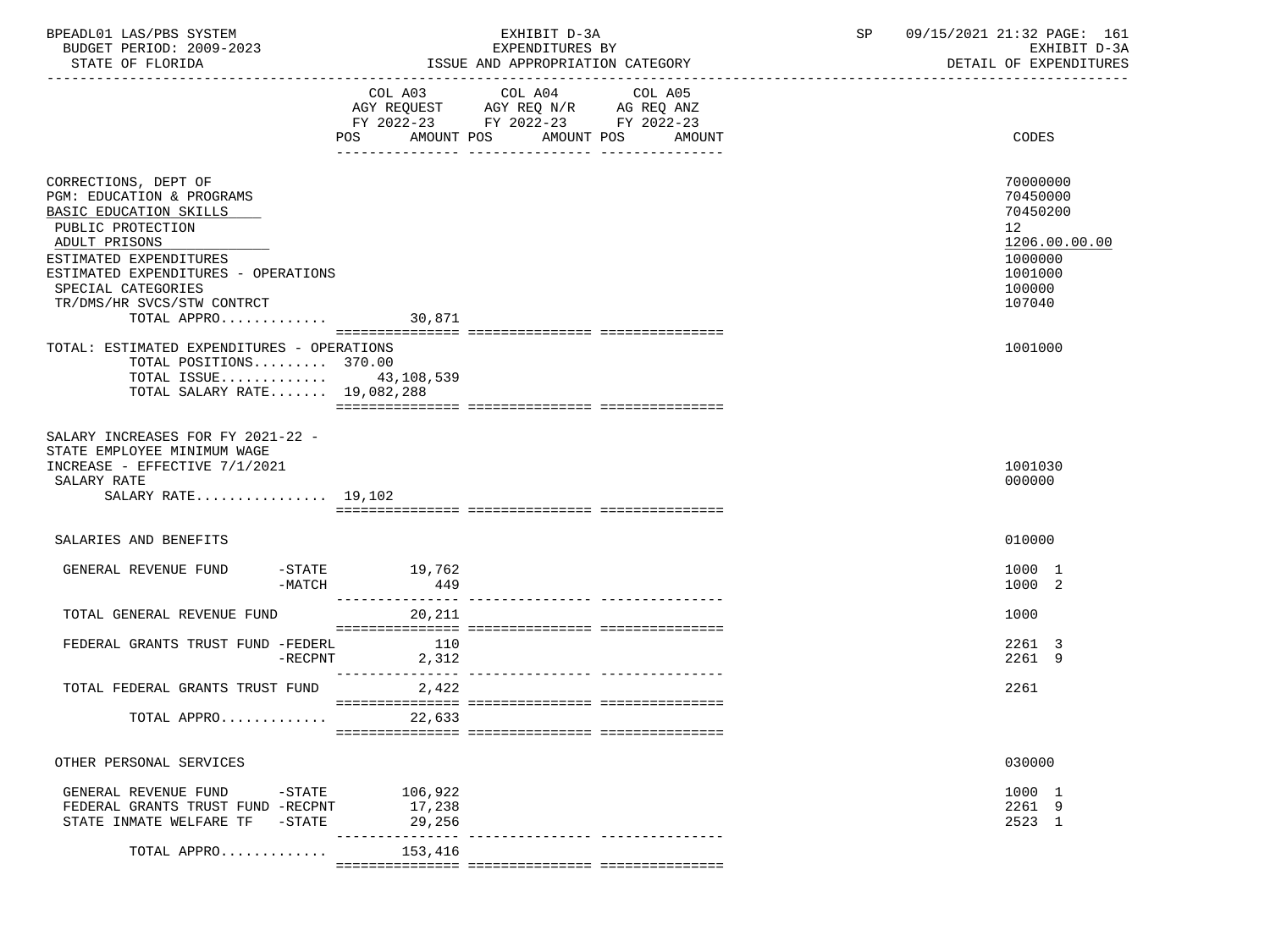| BPEADL01 LAS/PBS SYSTEM<br>BUDGET PERIOD: 2009-2023<br>STATE OF FLORIDA                                                                                                                                                                          |            |                           | EXHIBIT D-3A<br>EXPENDITURES BY<br>ISSUE AND APPROPRIATION CATEGORY                                                        |        | SP | 09/15/2021 21:32 PAGE: 162<br>EXHIBIT D-3A<br>DETAIL OF EXPENDITURES          |
|--------------------------------------------------------------------------------------------------------------------------------------------------------------------------------------------------------------------------------------------------|------------|---------------------------|----------------------------------------------------------------------------------------------------------------------------|--------|----|-------------------------------------------------------------------------------|
|                                                                                                                                                                                                                                                  | <b>POS</b> |                           | COL A03 COL A04 COL A05<br>AGY REQUEST AGY REQ N/R AG REQ ANZ<br>FY 2022-23 FY 2022-23 FY 2022-23<br>AMOUNT POS AMOUNT POS | AMOUNT |    | CODES                                                                         |
| CORRECTIONS, DEPT OF<br>PGM: EDUCATION & PROGRAMS<br>BASIC EDUCATION SKILLS<br>PUBLIC PROTECTION<br>ADULT PRISONS<br>ESTIMATED EXPENDITURES<br>SALARY INCREASES FOR FY 2021-22 -<br>STATE EMPLOYEE MINIMUM WAGE<br>INCREASE - EFFECTIVE 7/1/2021 |            |                           |                                                                                                                            |        |    | 70000000<br>70450000<br>70450200<br>12<br>1206.00.00.00<br>1000000<br>1001030 |
| TOTAL: SALARY INCREASES FOR FY 2021-22 -<br>STATE EMPLOYEE MINIMUM WAGE<br>INCREASE - EFFECTIVE 7/1/2021<br>TOTAL ISSUE<br>TOTAL SALARY RATE 19,102                                                                                              |            | 176,049                   |                                                                                                                            |        |    | 1001030                                                                       |
| FLORIDA RETIREMENT SYSTEM<br>ADJUSTMENT - FY 2021-22 - NORMAL<br>COST AND UNFUNDED ACTUARIAL<br>LIABILITY<br>SALARIES AND BENEFITS                                                                                                               |            |                           |                                                                                                                            |        |    | 1001070<br>010000                                                             |
| GENERAL REVENUE FUND                                                                                                                                                                                                                             | $-MATCH$   | $-STATE$ 110,228<br>2,503 |                                                                                                                            |        |    | 1000 1<br>1000 2                                                              |
| TOTAL GENERAL REVENUE FUND                                                                                                                                                                                                                       |            | 112,731                   |                                                                                                                            |        |    | 1000                                                                          |
| FEDERAL GRANTS TRUST FUND -FEDERL                                                                                                                                                                                                                | $-RECPNT$  | 612<br>12,896             |                                                                                                                            |        |    | 2261 3<br>2261 9                                                              |
| TOTAL FEDERAL GRANTS TRUST FUND                                                                                                                                                                                                                  |            | 13,508                    |                                                                                                                            |        |    | 2261                                                                          |
| TOTAL APPRO                                                                                                                                                                                                                                      |            | 126,239                   |                                                                                                                            |        |    |                                                                               |
| CASUALTY INSURANCE PREMIUM<br>ADJUSTMENT<br>SPECIAL CATEGORIES<br>RISK MANAGEMENT INSURANCE                                                                                                                                                      |            |                           |                                                                                                                            |        |    | 1001090<br>100000<br>103241                                                   |
| GENERAL REVENUE FUND -STATE                                                                                                                                                                                                                      |            | 2,297                     |                                                                                                                            |        |    | 1000 1                                                                        |

=============== =============== ===============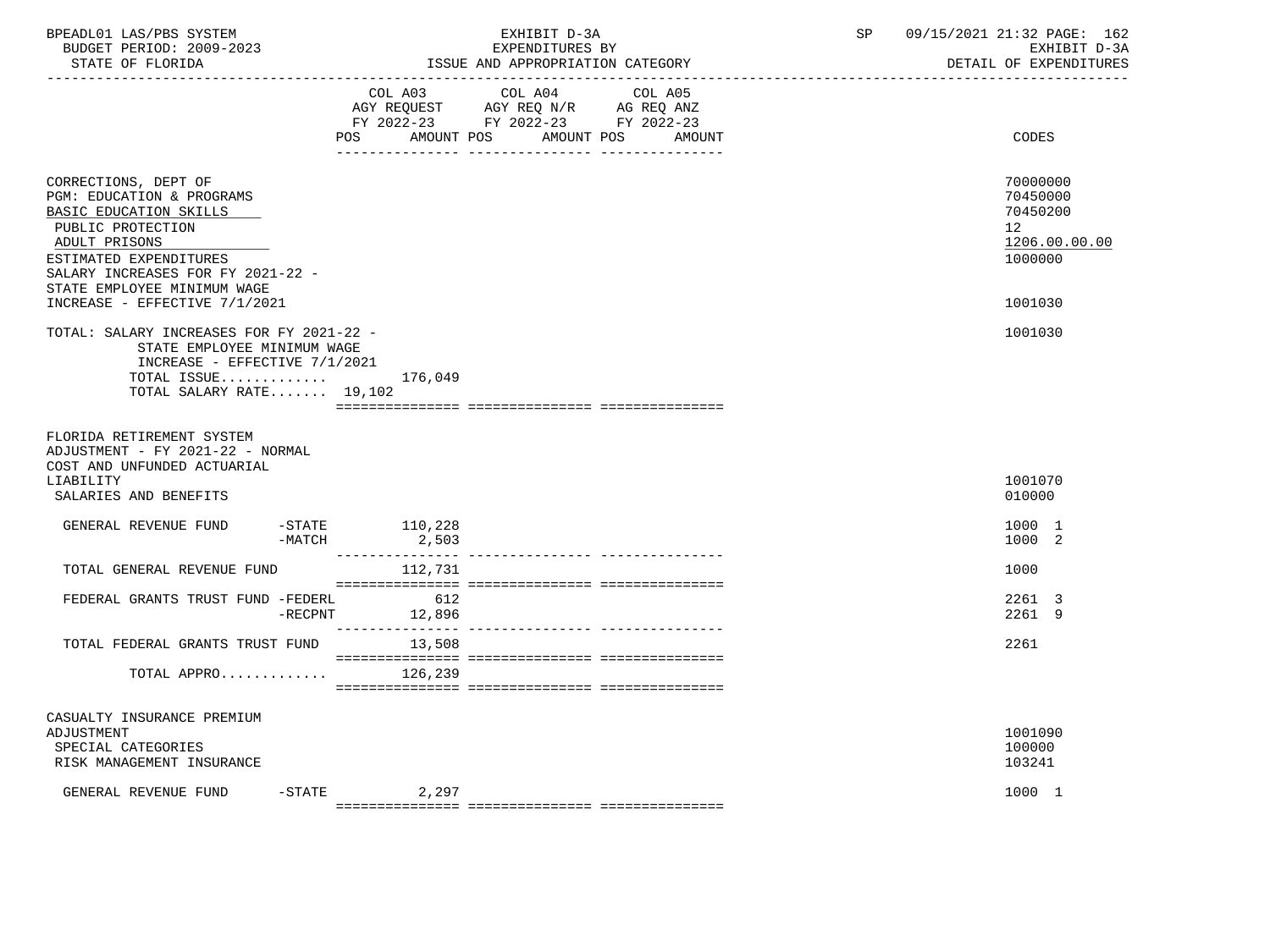| BPEADL01 LAS/PBS SYSTEM<br>BUDGET PERIOD: 2009-2023<br>STATE OF FLORIDA                                                                                                                                             |           |           | EXHIBIT D-3A<br>EXPENDITURES BY<br>ISSUE AND APPROPRIATION CATEGORY                                                           | SP 09/15/2021 21:32 PAGE: 163<br>EXHIBIT D-3A<br>DETAIL OF EXPENDITURES                                         |
|---------------------------------------------------------------------------------------------------------------------------------------------------------------------------------------------------------------------|-----------|-----------|-------------------------------------------------------------------------------------------------------------------------------|-----------------------------------------------------------------------------------------------------------------|
|                                                                                                                                                                                                                     |           | COL A03   | COL A04 COL A05<br>AGY REQUEST AGY REQ N/R AG REQ ANZ<br>FY 2022-23 FY 2022-23 FY 2022-23<br>POS AMOUNT POS AMOUNT POS AMOUNT | CODES                                                                                                           |
| CORRECTIONS, DEPT OF<br>PGM: EDUCATION & PROGRAMS<br>BASIC EDUCATION SKILLS<br>PUBLIC PROTECTION<br>ADULT PRISONS<br>ESTIMATED EXPENDITURES<br>REALLOCATION OF HUMAN RESOURCES<br>OUTSOURCING<br>SPECIAL CATEGORIES |           |           |                                                                                                                               | 70000000<br>70450000<br>70450200<br>12 <sup>12</sup><br>1206.00.00.00<br>1000000<br>1005900<br>100000<br>107040 |
| TR/DMS/HR SVCS/STW CONTRCT<br>GENERAL REVENUE FUND -STATE 2,150-<br>FEDERAL GRANTS TRUST FUND -RECPNT                                                                                                               |           | $68-$     |                                                                                                                               | 1000 1<br>2261 9                                                                                                |
| TOTAL APPRO                                                                                                                                                                                                         |           | $2,218-$  |                                                                                                                               |                                                                                                                 |
| INCREASE TRUST FUND AUTHORITY<br>INCREASE INMATE WELFARE TRUST FUND<br>AUTHORITY FOR INMATE WELFARE<br><b>BETTERMENT</b><br>OTHER PERSONAL SERVICES                                                                 |           |           |                                                                                                                               | 4200000<br>4200020<br>030000                                                                                    |
| STATE INMATE WELFARE TF -STATE 2,864,575                                                                                                                                                                            |           |           |                                                                                                                               | 2523 1                                                                                                          |
| EXPENSES                                                                                                                                                                                                            |           |           |                                                                                                                               | 040000                                                                                                          |
| STATE INMATE WELFARE TF -STATE 6,221,556                                                                                                                                                                            |           |           |                                                                                                                               | 2523 1                                                                                                          |
| OPERATING CAPITAL OUTLAY                                                                                                                                                                                            |           |           |                                                                                                                               | 060000                                                                                                          |
| STATE INMATE WELFARE TF -STATE 3,390,000                                                                                                                                                                            |           |           |                                                                                                                               | 2523 1                                                                                                          |
| SPECIAL CATEGORIES<br>CONTRACT DRUG ABUSE SVCS                                                                                                                                                                      |           |           |                                                                                                                               | 100000<br>100716                                                                                                |
| STATE INMATE WELFARE TF                                                                                                                                                                                             | $-$ STATE | 2,358,304 |                                                                                                                               | 2523 1                                                                                                          |
| CONTRACTED SERVICES                                                                                                                                                                                                 |           |           |                                                                                                                               | 100777                                                                                                          |
| STATE INMATE WELFARE TF                                                                                                                                                                                             | $-$ STATE | 5,165,565 |                                                                                                                               | 2523 1                                                                                                          |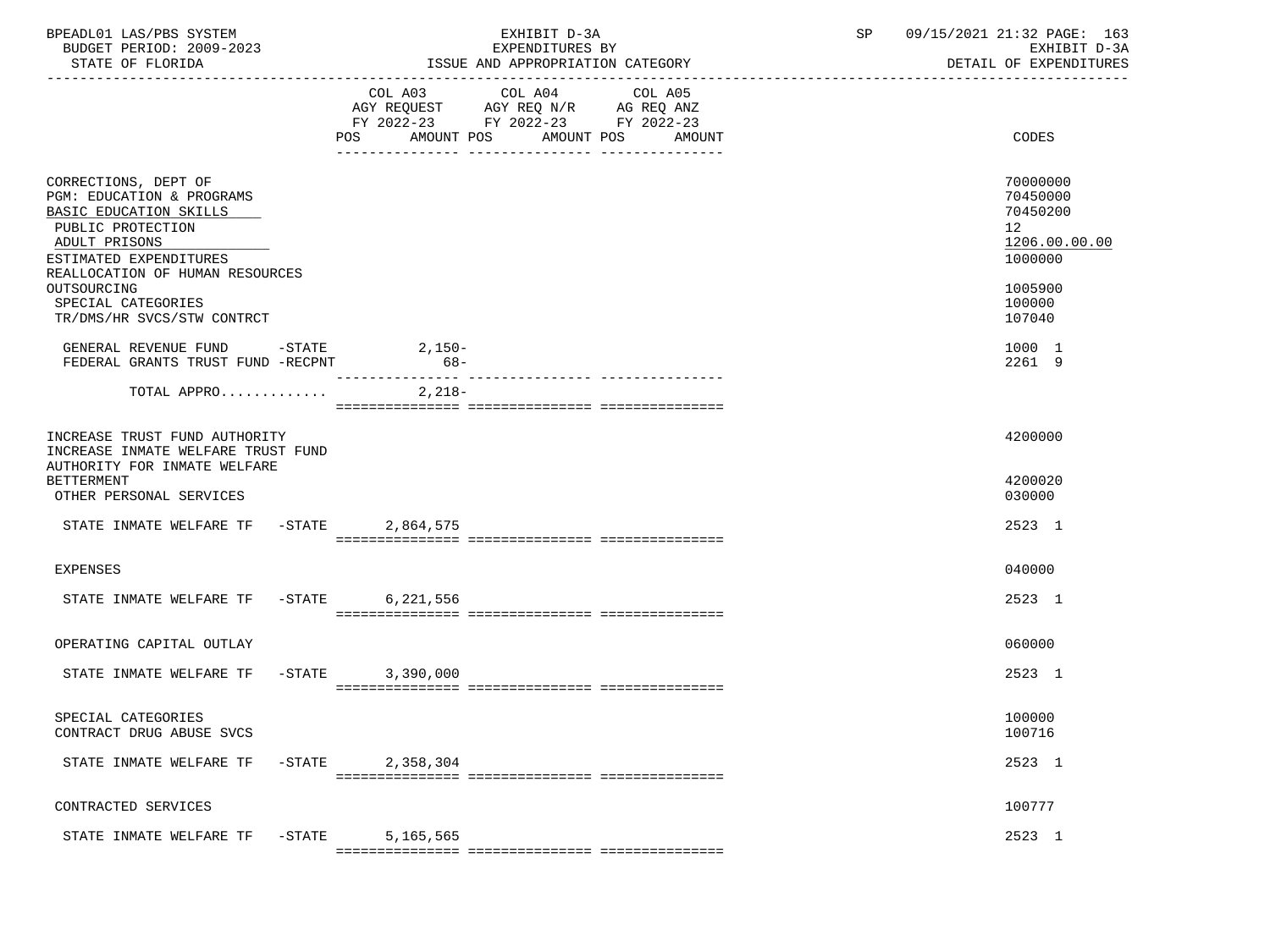| BPEADL01 LAS/PBS SYSTEM<br>BUDGET PERIOD: 2009-2023<br>STATE OF FLORIDA                                                                                                                                                  | ISSUE AND APPROPRIATION CATEGORY                                                                                                        | EXHIBIT D-3A<br>EXPENDITURES BY | SP<br>09/15/2021 21:32 PAGE: 164<br>EXHIBIT D-3A<br>DETAIL OF EXPENDITURES |                                                                                  |
|--------------------------------------------------------------------------------------------------------------------------------------------------------------------------------------------------------------------------|-----------------------------------------------------------------------------------------------------------------------------------------|---------------------------------|----------------------------------------------------------------------------|----------------------------------------------------------------------------------|
|                                                                                                                                                                                                                          | COL A03 COL A04 COL A05<br>AGY REQUEST AGY REQ $N/R$ AG REQ ANZ<br>FY 2022-23 FY 2022-23 FY 2022-23<br>POS AMOUNT POS AMOUNT POS AMOUNT |                                 |                                                                            | CODES                                                                            |
| CORRECTIONS, DEPT OF<br>PGM: EDUCATION & PROGRAMS<br>BASIC EDUCATION SKILLS<br>PUBLIC PROTECTION<br>ADULT PRISONS<br>INCREASE TRUST FUND AUTHORITY<br>INCREASE INMATE WELFARE TRUST FUND<br>AUTHORITY FOR INMATE WELFARE |                                                                                                                                         |                                 |                                                                            | 70000000<br>70450000<br>70450200<br>12 <sup>12</sup><br>1206.00.00.00<br>4200000 |
| <b>BETTERMENT</b>                                                                                                                                                                                                        |                                                                                                                                         |                                 |                                                                            | 4200020                                                                          |
| TOTAL: INCREASE INMATE WELFARE TRUST FUND<br>AUTHORITY FOR INMATE WELFARE<br>BETTERMENT                                                                                                                                  |                                                                                                                                         |                                 |                                                                            | 4200020                                                                          |
| TOTAL ISSUE 20,000,000                                                                                                                                                                                                   |                                                                                                                                         |                                 |                                                                            |                                                                                  |
|                                                                                                                                                                                                                          |                                                                                                                                         |                                 |                                                                            |                                                                                  |

## AGENCY ISSUE NARRATIVE:

2022-2023 BUDGET YEAR NARRATIVE: IT COMPONENT? NO

 This issue requests \$20,000,000 in the State-Operated Inmate Welfare Trust fund (SOIWTF) to improve inmate health and well-being, decrease inmate idleness and violence, preserve Florida Department of Corrections (Department) infrastructure, and reduce recidivism.

 Currently, Chapter 945.215, F.S. allows for net proceeds/funds to be collected by the Department from contracted telephone commissions (fees), canteens/vending machines used by inmates, medical copayments, and other sources. These proceeds are deposited into the General Revenue Fund and total an average of \$40 million annually. However, under the current language, deposits to the SOIWTF are capped at \$2.5 million. There is also a financial impact of the eight percent general revenue fund service charge of \$200,000.

 The Department is requesting that effective July 1, 2022, \$30 million in net proceeds/funds are deposited into the SOIWTF. Funds will be used at state-operated correctional institutions for inmate welfare betterment such as: - Building materials to modify and enhance visitation parks to a normalized environment to benefit family members and inmates; and repair and enhance recreation pavilions, running/walking tracks, and recreation fields. - Computers to deliver academic education, career and technical (vocational) education, wellness programming, faith and character curriculum, and substance abuse programming. Training simulators to prepare inmates for employment in high-demand careers such as commercial driving, heavy equipment operations, and welding. Equipment and materials to enhance the agriculture/natural science career technical education training program (nursery management, landscape management, horticulture) and the job assignment credential programs (farm work). Also, cardiovascular equipment, musical instruments, and art therapy equipment.

 - Substance Abuse Programs and expansion of current program seats for residential therapeutic community, intensive outpatient program, and outpatient programs. Expand technical trade training programs, career counseling, motivational interviewing, and programs to increase employment services. Also, virtual reality computer programs that provide a series of interactive videos to develop and reinforce soft skills learned in classroom instruction.

 Inmate idleness and violence are reduced when inmates are provided with educational and vocational programming, and the opportunity to participate in recreational activities. Approval of additional SOIWTF authority will expand vital efforts to engage inmates in programming and activities to develop, improve, and prepare them to return to their communities as productive citizens who engage in positive lifestyle habits.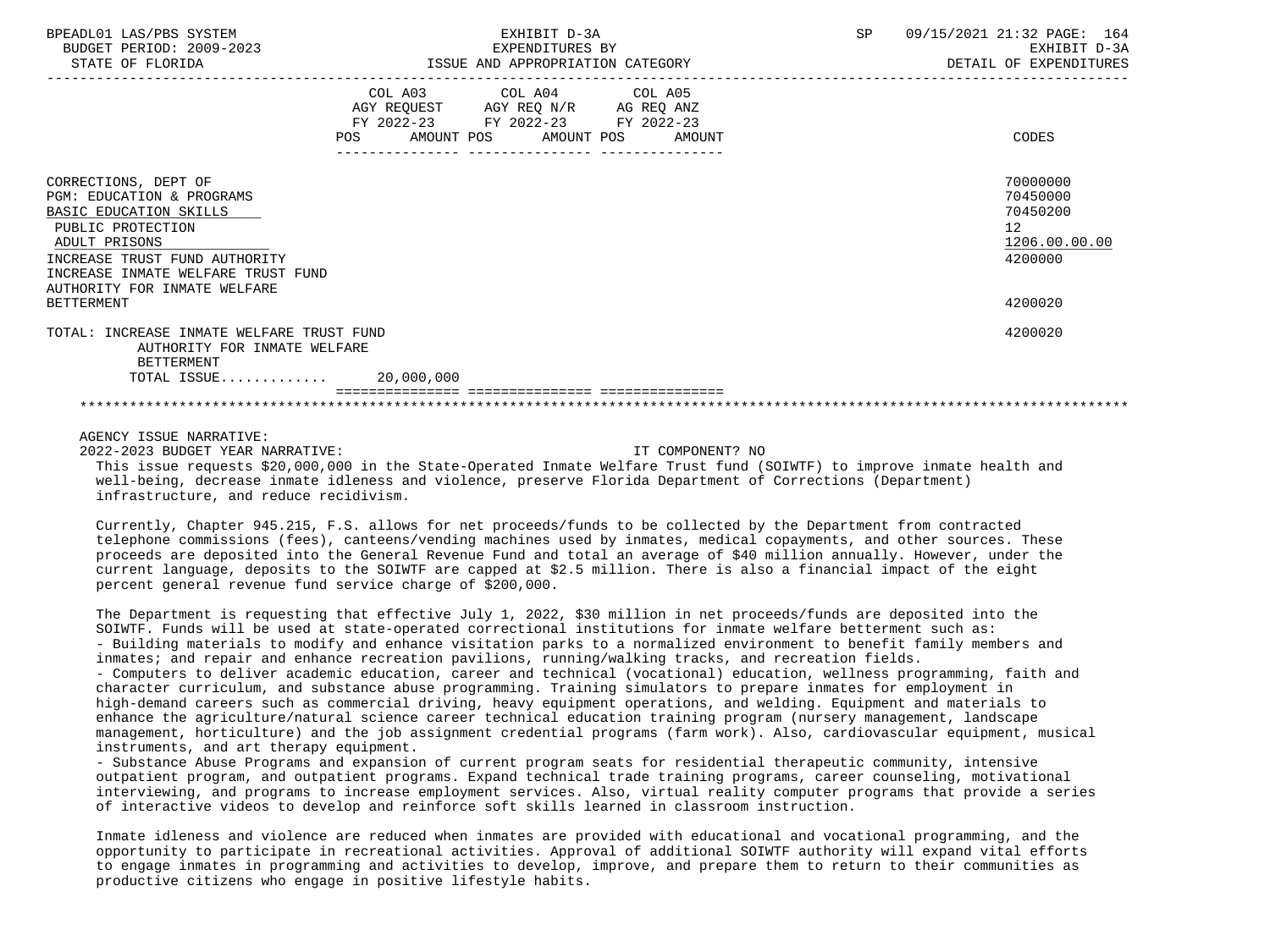| BPEADL01 LAS/PBS SYSTEM<br>BUDGET PERIOD: 2009-2023<br>STATE OF FLORIDA                                                                                                                                                                       | EXHIBIT D-3A<br>EXPENDITURES BY<br>ISSUE AND APPROPRIATION CATEGORY                                                                                                                                                                                 | 09/15/2021 21:32 PAGE: 165<br>SP<br>EXHIBIT D-3A<br>DETAIL OF EXPENDITURES                 |
|-----------------------------------------------------------------------------------------------------------------------------------------------------------------------------------------------------------------------------------------------|-----------------------------------------------------------------------------------------------------------------------------------------------------------------------------------------------------------------------------------------------------|--------------------------------------------------------------------------------------------|
|                                                                                                                                                                                                                                               | COL A03 COL A04 COL A05<br>AGY REQUEST AGY REQ N/R AG REQ ANZ<br>FY 2022-23 FY 2022-23 FY 2022-23<br>AMOUNT POS AMOUNT POS AMOUNT<br>POS FOR THE POST OF THE STATE STATE STATE STATE STATE STATE STATE STATE STATE STATE STATE STATE STATE STATE ST | CODES                                                                                      |
| CORRECTIONS, DEPT OF<br>PGM: EDUCATION & PROGRAMS<br>BASIC EDUCATION SKILLS<br>PUBLIC PROTECTION<br>ADULT PRISONS<br>INCREASE TRUST FUND AUTHORITY<br>INCREASE INMATE WELFARE TRUST FUND<br>AUTHORITY FOR INMATE WELFARE<br><b>BETTERMENT</b> |                                                                                                                                                                                                                                                     | 70000000<br>70450000<br>70450200<br>12 <sup>7</sup><br>1206.00.00.00<br>4200000<br>4200020 |

 This issue connects to a \$7.5 million request in Fixed Capital Outlay Major Repairs, Renovations, and Improvements to Facilities (083258) category to provide trust fund authority for the renovation of inmate wellness and program space statewide. Reference issue code 990M000.

 This issue is consistent with the Florida Strategic Plan for Economic Development strategy to ensure Floridians in all communities and life stages have opportunities to achieve healthier outcomes and societal contributions.

| Activity Reference: Education Programs |            |               |
|----------------------------------------|------------|---------------|
| TOTAL: ADULT PRISONS                   |            | 1206.00.00.00 |
| BY FUND TYPE                           |            |               |
| GENERAL REVENUE FUND                   | 35,537,716 | 1000          |
| TRUST FUNDS                            | 27,873,190 | 2000          |
|                                        |            |               |
| TOTAL POSITIONS 370.00                 |            |               |
| TOTAL PROG COMP                        | 63,410,906 |               |
| TOTAL SALARY RATE 19,101,390           |            |               |
|                                        |            |               |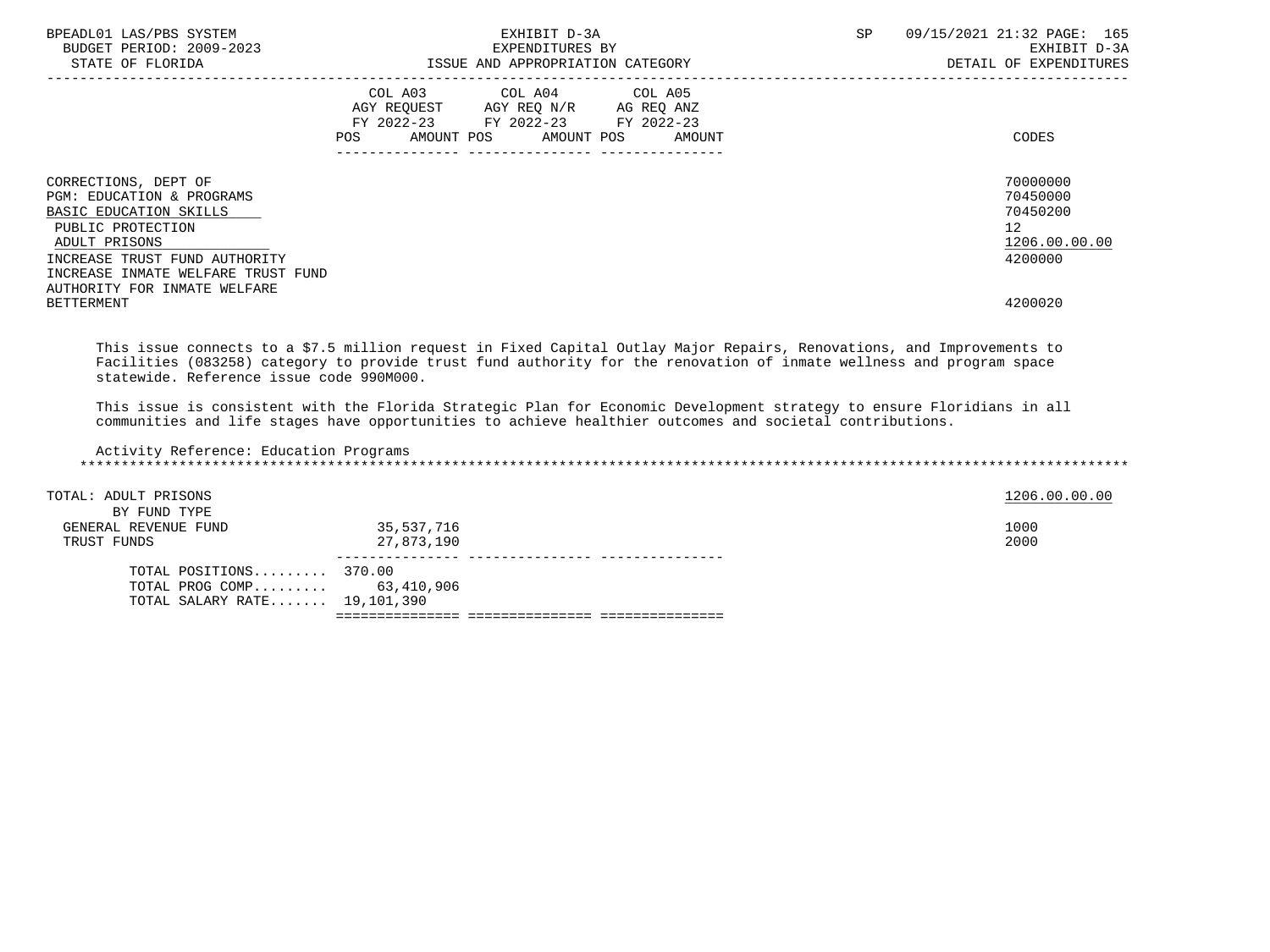| BPEADL01 LAS/PBS SYSTEM<br>BUDGET PERIOD: 2009-2023<br>STATE OF FLORIDA                                                                                                                                                                   |                        | EXHIBIT D-3A<br>EXPENDITURES BY<br>ISSUE AND APPROPRIATION CATEGORY                                                       | 09/15/2021 21:32 PAGE: 166<br>SP<br>EXHIBIT D-3A<br>DETAIL OF EXPENDITURES                           |  |
|-------------------------------------------------------------------------------------------------------------------------------------------------------------------------------------------------------------------------------------------|------------------------|---------------------------------------------------------------------------------------------------------------------------|------------------------------------------------------------------------------------------------------|--|
|                                                                                                                                                                                                                                           | POS<br>AMOUNT POS      | COL A03 COL A04 COL A05<br>AGY REQUEST AGY REQ N/R AG REQ ANZ<br>FY 2022-23 FY 2022-23 FY 2022-23<br>AMOUNT POS<br>AMOUNT | CODES                                                                                                |  |
| CORRECTIONS, DEPT OF<br><b>PGM: EDUCATION &amp; PROGRAMS</b><br>ADULT OFFN TRNS/REHAB/SPPT<br>PUBLIC PROTECTION<br>ADULT PRISONS<br>ESTIMATED EXPENDITURES<br>ESTIMATED EXPENDITURES - OPERATIONS<br>SALARY RATE<br>SALARY RATE 3,463,624 |                        |                                                                                                                           | 70000000<br>70450000<br>70450300<br>12 <sub>2</sub><br>1206.00.00.00<br>1000000<br>1001000<br>000000 |  |
| SALARIES AND BENEFITS                                                                                                                                                                                                                     |                        |                                                                                                                           | 010000                                                                                               |  |
| GENERAL REVENUE FUND -STATE 3,804,272<br>FEDERAL GRANTS TRUST FUND -FEDERL 225,571                                                                                                                                                        |                        |                                                                                                                           | 1000 1<br>2261 3                                                                                     |  |
| TOTAL POSITIONS 86.00<br>TOTAL APPRO                                                                                                                                                                                                      | 4,029,843              |                                                                                                                           |                                                                                                      |  |
| OTHER PERSONAL SERVICES                                                                                                                                                                                                                   |                        |                                                                                                                           | 030000                                                                                               |  |
| GENERAL REVENUE FUND -STATE 1,283,025                                                                                                                                                                                                     |                        |                                                                                                                           | 1000 1                                                                                               |  |
| EXPENSES                                                                                                                                                                                                                                  |                        |                                                                                                                           | 040000                                                                                               |  |
| GENERAL REVENUE FUND                                                                                                                                                                                                                      | -STATE 372,770         |                                                                                                                           | 1000 1                                                                                               |  |
| SPECIAL CATEGORIES<br>CONTRACTED SERVICES                                                                                                                                                                                                 |                        |                                                                                                                           | 100000<br>100777                                                                                     |  |
| GENERAL REVENUE FUND                                                                                                                                                                                                                      | $-$ STATE<br>7,580,281 |                                                                                                                           | 1000 1                                                                                               |  |
| LEASE/PURCHASE/EQUIPMENT                                                                                                                                                                                                                  |                        |                                                                                                                           | 105281                                                                                               |  |
| GENERAL REVENUE FUND<br>$-$ STATE                                                                                                                                                                                                         | 20,544                 |                                                                                                                           | 1000 1                                                                                               |  |
| TR/DMS/HR SVCS/STW CONTRCT                                                                                                                                                                                                                |                        |                                                                                                                           | 107040                                                                                               |  |
| GENERAL REVENUE FUND<br>$-$ STATE                                                                                                                                                                                                         | 2,322                  |                                                                                                                           | 1000 1                                                                                               |  |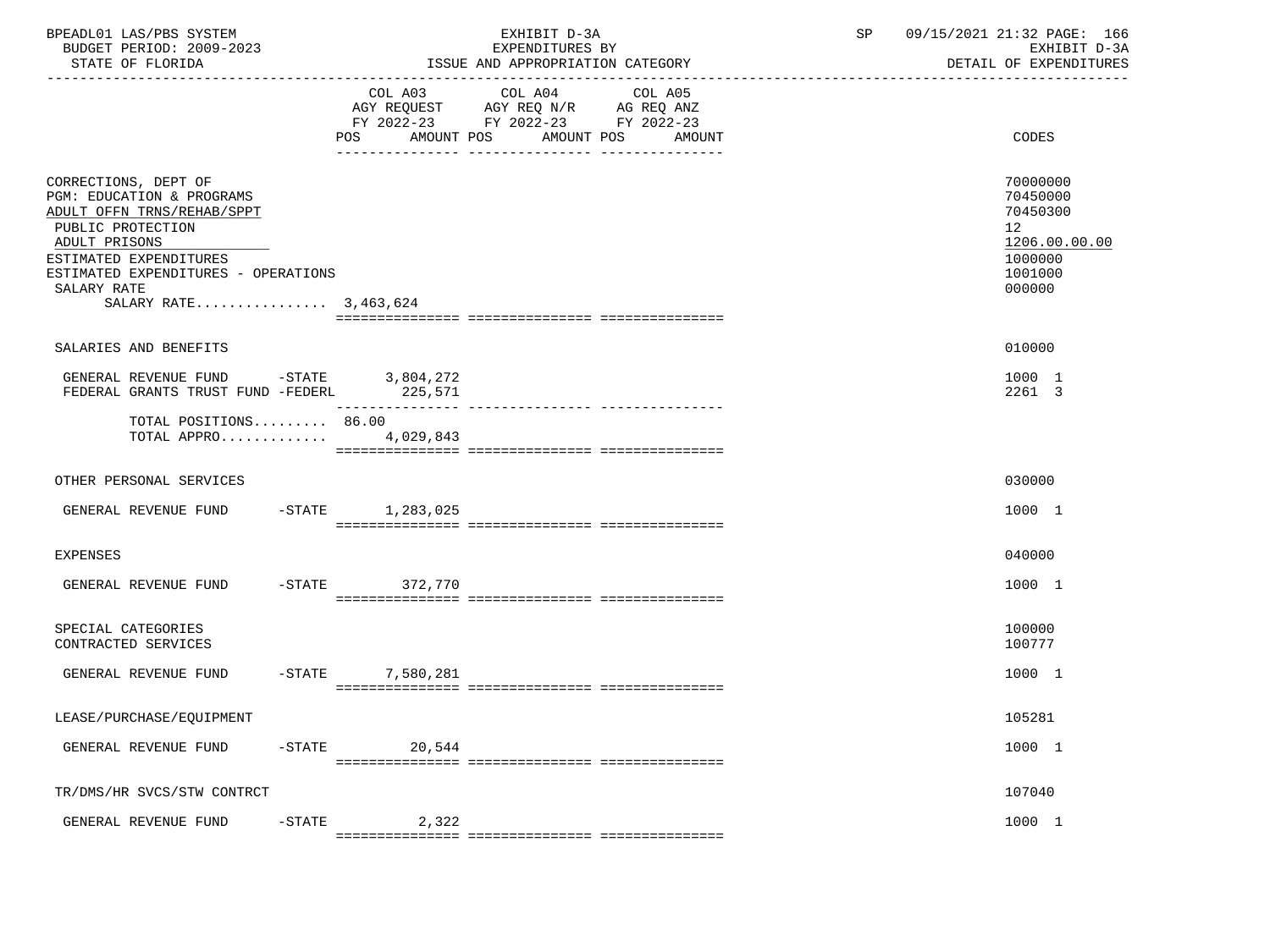| BPEADL01 LAS/PBS SYSTEM<br>BUDGET PERIOD: 2009-2023<br>STATE OF FLORIDA                                                                                                                |                 | EXHIBIT D-3A<br>EXPENDITURES BY<br>ISSUE AND APPROPRIATION CATEGORY                                                   | 09/15/2021 21:32 PAGE: 167<br>SP<br>EXHIBIT D-3A<br>DETAIL OF EXPENDITURES    |
|----------------------------------------------------------------------------------------------------------------------------------------------------------------------------------------|-----------------|-----------------------------------------------------------------------------------------------------------------------|-------------------------------------------------------------------------------|
|                                                                                                                                                                                        | COL A03 COL A04 | COL A05<br>AGY REQUEST AGY REQ N/R AG REQ ANZ<br>FY 2022-23 FY 2022-23 FY 2022-23<br>POS AMOUNT POS AMOUNT POS AMOUNT | CODES                                                                         |
| CORRECTIONS, DEPT OF<br>PGM: EDUCATION & PROGRAMS<br>ADULT OFFN TRNS/REHAB/SPPT<br>PUBLIC PROTECTION<br>ADULT PRISONS<br>ESTIMATED EXPENDITURES<br>ESTIMATED EXPENDITURES - OPERATIONS |                 |                                                                                                                       | 70000000<br>70450000<br>70450300<br>12<br>1206.00.00.00<br>1000000<br>1001000 |
| TOTAL: ESTIMATED EXPENDITURES - OPERATIONS<br>TOTAL POSITIONS 86.00<br>TOTAL ISSUE 13,288,785<br>TOTAL SALARY RATE $3,463,624$                                                         |                 |                                                                                                                       | 1001000                                                                       |
| SALARY INCREASES FOR FY 2021-22 -<br>STATE EMPLOYEE MINIMUM WAGE<br>INCREASE - EFFECTIVE 7/1/2021<br>OTHER PERSONAL SERVICES<br>GENERAL REVENUE FUND -STATE 62,561                     |                 |                                                                                                                       | 1001030<br>030000<br>1000 1                                                   |
| FLORIDA RETIREMENT SYSTEM<br>ADJUSTMENT - FY 2021-22 - NORMAL<br>COST AND UNFUNDED ACTUARIAL<br>LIABILITY<br>SALARIES AND BENEFITS                                                     |                 |                                                                                                                       | 1001070<br>010000                                                             |
| GENERAL REVENUE FUND -STATE 30,693<br>FEDERAL GRANTS TRUST FUND -FEDERL                                                                                                                | 1,821           |                                                                                                                       | 1000 1<br>2261 3                                                              |
| TOTAL APPRO 32,514                                                                                                                                                                     |                 |                                                                                                                       |                                                                               |
| REALLOCATION OF HUMAN RESOURCES<br>OUTSOURCING<br>SPECIAL CATEGORIES<br>TR/DMS/HR SVCS/STW CONTRCT                                                                                     |                 |                                                                                                                       | 1005900<br>100000<br>107040                                                   |
| $-$ STATE<br>GENERAL REVENUE FUND                                                                                                                                                      | $167-$          |                                                                                                                       | 1000 1                                                                        |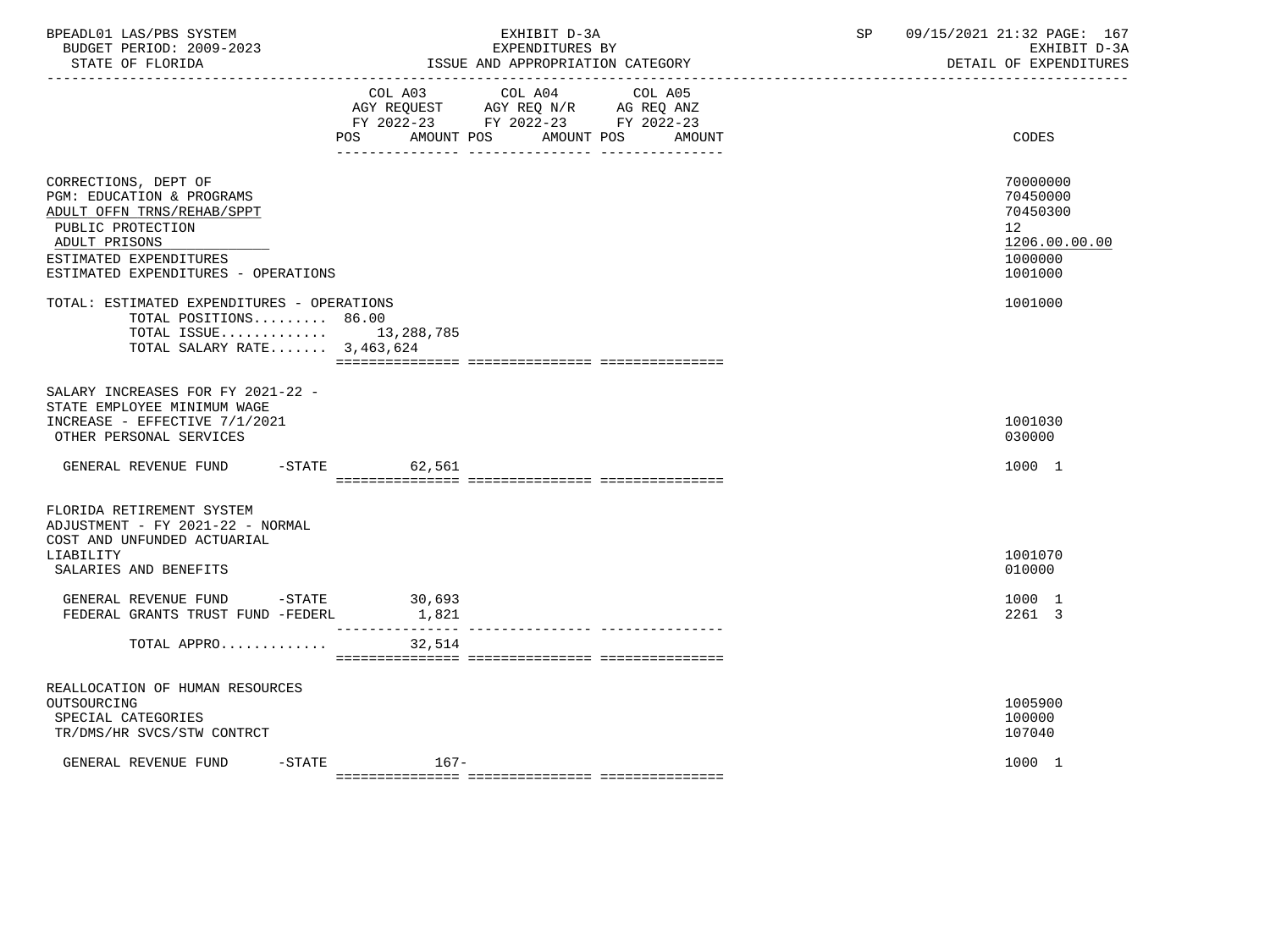| BPEADL01 LAS/PBS SYSTEM<br>BUDGET PERIOD: 2009-2023<br>STATE OF FLORIDA<br>-------------------                                                                                                                            |           | EXHIBIT D-3A<br>EXPENDITURES BY<br>ISSUE AND APPROPRIATION CATEGORY                                                                         | SP | 09/15/2021 21:32 PAGE: 168<br>EXHIBIT D-3A<br>DETAIL OF EXPENDITURES                              |
|---------------------------------------------------------------------------------------------------------------------------------------------------------------------------------------------------------------------------|-----------|---------------------------------------------------------------------------------------------------------------------------------------------|----|---------------------------------------------------------------------------------------------------|
|                                                                                                                                                                                                                           |           | COL A03<br>COL A04<br>COL A05<br>AGY REQUEST AGY REQ N/R AG REQ ANZ<br>FY 2022-23 FY 2022-23 FY 2022-23<br>POS AMOUNT POS AMOUNT POS AMOUNT |    | CODES                                                                                             |
| CORRECTIONS, DEPT OF<br>PGM: EDUCATION & PROGRAMS<br>ADULT OFFN TRNS/REHAB/SPPT<br>PUBLIC PROTECTION<br>ADULT PRISONS<br>NONRECURRING EXPENDITURES<br>BREVARD REENTRY PORTAL<br>SPECIAL CATEGORIES<br>CONTRACTED SERVICES |           |                                                                                                                                             |    | 70000000<br>70450000<br>70450300<br>12<br>1206.00.00.00<br>2100000<br>2103143<br>100000<br>100777 |
| GENERAL REVENUE FUND                                                                                                                                                                                                      | $-$ STATE | $612,500-$                                                                                                                                  |    | 1000 1                                                                                            |
| RE-ENTRY ALLIANCE PENSACOLA (REAP)-<br>SANTA ROSA RE-ENTRY<br>SPECIAL CATEGORIES<br>CONTRACTED SERVICES                                                                                                                   |           |                                                                                                                                             |    | 2103144<br>100000<br>100777                                                                       |
| GENERAL REVENUE FUND                                                                                                                                                                                                      | $-$ STATE | $100,000-$                                                                                                                                  |    | 1000 1                                                                                            |
| RE-ENTRY ALLIANCE PENSACOLA (REAP)-<br>ESCAMBIA COUNTY RE-ENTRY<br>SPECIAL CATEGORIES<br>CONTRACTED SERVICES                                                                                                              |           |                                                                                                                                             |    | 2103145<br>100000<br>100777                                                                       |
| GENERAL REVENUE FUND                                                                                                                                                                                                      |           | -STATE 300,000-                                                                                                                             |    | 1000 1                                                                                            |
| RESTORE REENTRY PROGRAM<br>SPECIAL CATEGORIES<br>CONTRACTED SERVICES                                                                                                                                                      |           |                                                                                                                                             |    | 2103146<br>100000<br>100777                                                                       |
| GENERAL REVENUE FUND                                                                                                                                                                                                      | $-STATE$  | $500,000 -$                                                                                                                                 |    | 1000 1                                                                                            |
| PROJECT CLEAN SLATE<br>SPECIAL CATEGORIES<br>CONTRACTED SERVICES                                                                                                                                                          |           |                                                                                                                                             |    | 2103147<br>100000<br>100777                                                                       |
| GENERAL REVENUE FUND                                                                                                                                                                                                      |           | -STATE 250,000-                                                                                                                             |    | 1000 1                                                                                            |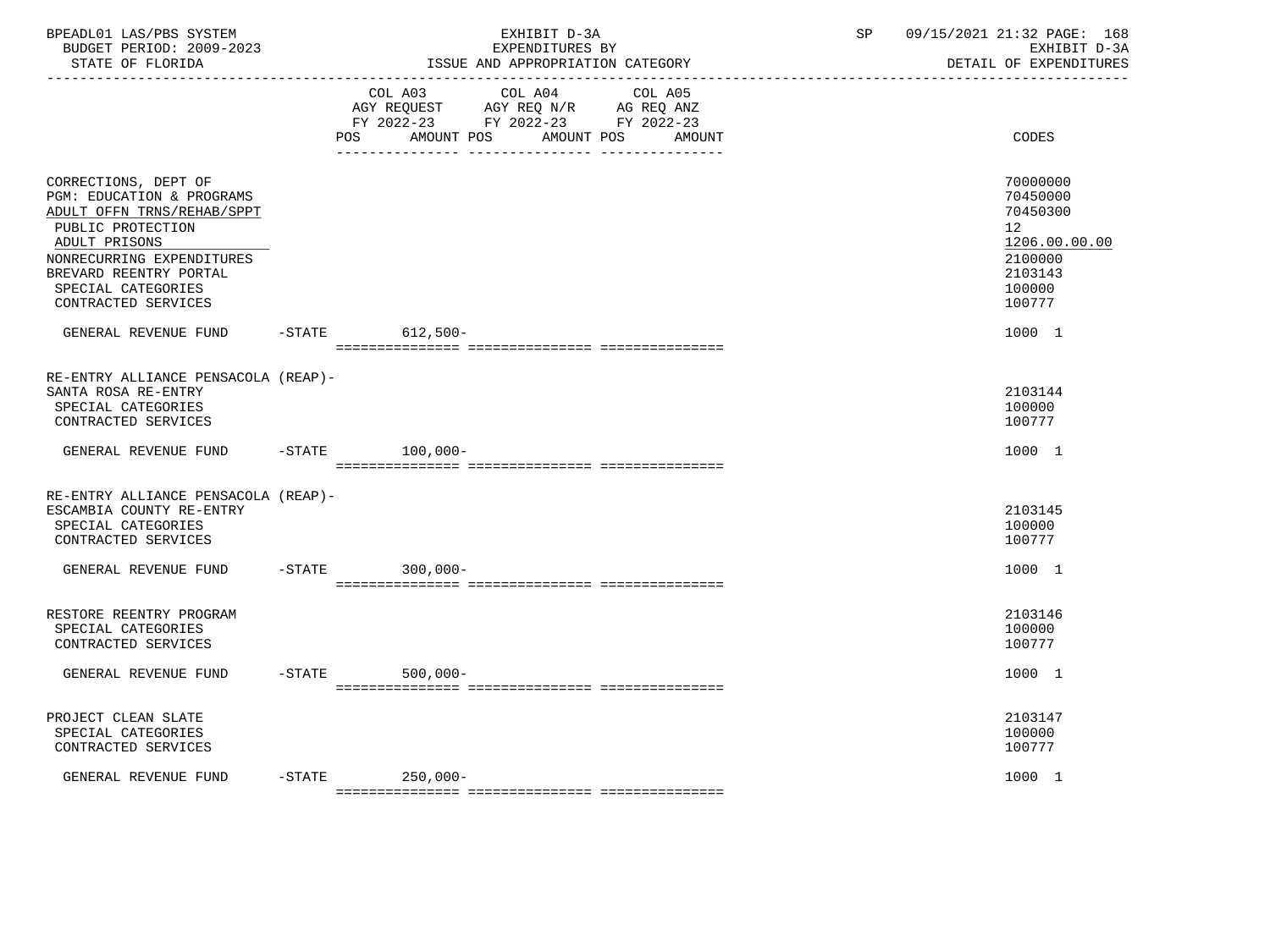| BPEADL01 LAS/PBS SYSTEM<br>BUDGET PERIOD: 2009-2023<br>STATE OF FLORIDA                                                                                                                                                                                   | EXHIBIT D-3A<br>EXPENDITURES BY<br>ISSUE AND APPROPRIATION CATEGORY                                                                      | 09/15/2021 21:32 PAGE: 169<br>SP<br>EXHIBIT D-3A<br>DETAIL OF EXPENDITURES                                     |
|-----------------------------------------------------------------------------------------------------------------------------------------------------------------------------------------------------------------------------------------------------------|------------------------------------------------------------------------------------------------------------------------------------------|----------------------------------------------------------------------------------------------------------------|
|                                                                                                                                                                                                                                                           | COL A03 COL A04<br>COL A05<br>AGY REQUEST AGY REQ N/R AG REQ ANZ<br>FY 2022-23 FY 2022-23 FY 2022-23<br>POS AMOUNT POS AMOUNT POS AMOUNT | CODES                                                                                                          |
| CORRECTIONS, DEPT OF<br><b>PGM: EDUCATION &amp; PROGRAMS</b><br>ADULT OFFN TRNS/REHAB/SPPT<br>PUBLIC PROTECTION<br>ADULT PRISONS<br>NONRECURRING EXPENDITURES<br>OPERATION HEW HOPE'S READY4WORK<br>RE-ENTRY<br>SPECIAL CATEGORIES<br>CONTRACTED SERVICES |                                                                                                                                          | 70000000<br>70450000<br>70450300<br>12 <sup>°</sup><br>1206.00.00.00<br>2100000<br>2103148<br>100000<br>100777 |
| GENERAL REVENUE FUND -STATE 1,500,000-                                                                                                                                                                                                                    |                                                                                                                                          | 1000 1                                                                                                         |
| READY4WORK REENTRY - HILLSBOROUGH<br>SPECIAL CATEGORIES<br>CONTRACTED SERVICES                                                                                                                                                                            |                                                                                                                                          | 2103149<br>100000<br>100777                                                                                    |
| GENERAL REVENUE FUND -STATE 500,000-                                                                                                                                                                                                                      |                                                                                                                                          | 1000 1                                                                                                         |
| VETO PROJECT CLEAN SLATE (SENATE<br>FORM 1792)<br>SPECIAL CATEGORIES<br>CONTRACTED SERVICES<br>GENERAL REVENUE FUND -STATE 250,000                                                                                                                        |                                                                                                                                          | 2103150<br>100000<br>100777<br>1000 1                                                                          |
| TOTAL: ADULT PRISONS                                                                                                                                                                                                                                      |                                                                                                                                          | 1206.00.00.00                                                                                                  |
| BY FUND TYPE<br>GENERAL REVENUE FUND<br>TRUST FUNDS                                                                                                                                                                                                       | 9,643,801<br>227,392                                                                                                                     | 1000<br>2000                                                                                                   |
| TOTAL POSITIONS 86.00<br>TOTAL PROG COMP 9,871,193<br>TOTAL SALARY RATE 3,463,624                                                                                                                                                                         |                                                                                                                                          |                                                                                                                |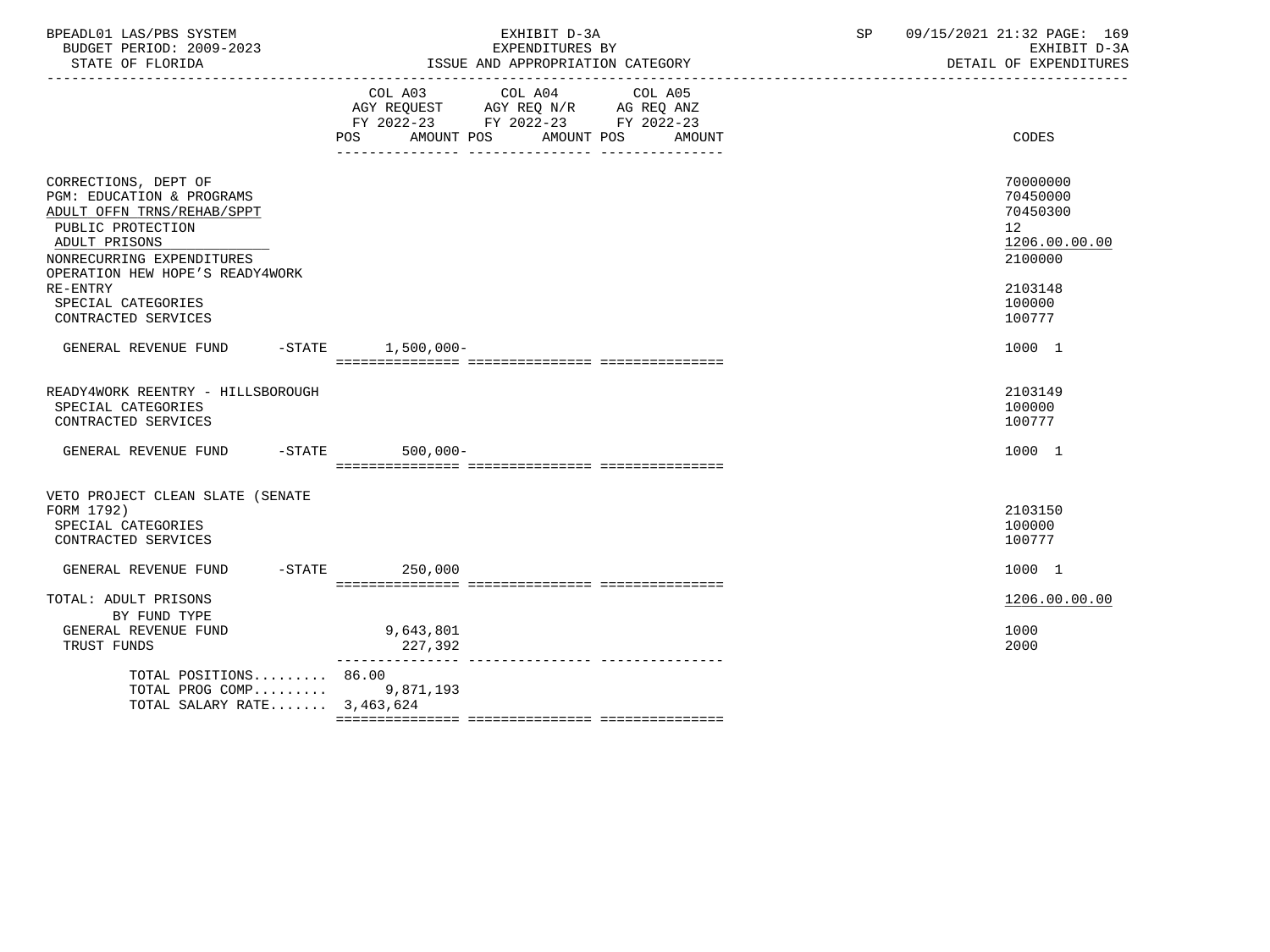| BPEADL01 LAS/PBS SYSTEM<br>BUDGET PERIOD: 2009-2023<br>STATE OF FLORIDA<br>-------------------                                                                                                                  |        |                                   | EXHIBIT D-3A<br>EXPENDITURES BY<br>ISSUE AND APPROPRIATION CATEGORY                                                                          | SP | 09/15/2021 21:32 PAGE: 170<br>EXHIBIT D-3A<br>DETAIL OF EXPENDITURES                                 |
|-----------------------------------------------------------------------------------------------------------------------------------------------------------------------------------------------------------------|--------|-----------------------------------|----------------------------------------------------------------------------------------------------------------------------------------------|----|------------------------------------------------------------------------------------------------------|
|                                                                                                                                                                                                                 |        | POS.<br>AMOUNT POS                | COL A03 COL A04 COL A05<br>AGY REQUEST AGY REQ N/R AG REQ ANZ<br>FY 2022-23 FY 2022-23 FY 2022-23<br>AMOUNT POS<br>AMOUNT<br>--------------- |    | CODES                                                                                                |
| CORRECTIONS, DEPT OF<br>PGM: EDUCATION & PROGRAMS<br>COMMUNITY SUB ABUSE<br>PUBLIC PROTECTION<br>DRUG CONTRL/SUBSTNCE ABUSE<br>ESTIMATED EXPENDITURES<br>ESTIMATED EXPENDITURES - OPERATIONS<br><b>EXPENSES</b> |        |                                   |                                                                                                                                              |    | 70000000<br>70450000<br>70450400<br>12 <sup>°</sup><br>1201.00.00.00<br>1000000<br>1001000<br>040000 |
| GENERAL REVENUE FUND -STATE 300,000                                                                                                                                                                             |        |                                   |                                                                                                                                              |    | 1000 1                                                                                               |
| SPECIAL CATEGORIES<br>CONTRACTED SERVICES                                                                                                                                                                       |        |                                   |                                                                                                                                              |    | 100000<br>100777                                                                                     |
| GENERAL REVENUE FUND -STATE 3,743,762                                                                                                                                                                           |        |                                   |                                                                                                                                              |    | 1000 1                                                                                               |
| G/A-CNTR DRUG TREAT/REHAB                                                                                                                                                                                       |        |                                   |                                                                                                                                              |    | 106671                                                                                               |
| GENERAL REVENUE FUND                                                                                                                                                                                            | -MATCH | $-$ STATE 20,269,152<br>1,481,709 |                                                                                                                                              |    | 1000 1<br>1000 2                                                                                     |
| TOTAL GENERAL REVENUE FUND                                                                                                                                                                                      |        | 21,750,861                        |                                                                                                                                              |    | 1000                                                                                                 |
| FEDERAL GRANTS TRUST FUND -RECPNT 400,000                                                                                                                                                                       |        |                                   |                                                                                                                                              |    | 2261 9                                                                                               |
| TOTAL APPRO 22,150,861                                                                                                                                                                                          |        |                                   |                                                                                                                                              |    |                                                                                                      |
| TOTAL: ESTIMATED EXPENDITURES - OPERATIONS<br>TOTAL ISSUE 26,194,623                                                                                                                                            |        |                                   |                                                                                                                                              |    | 1001000                                                                                              |
| NONRECURRING EXPENDITURES<br>WESTCARE FLORIDA GULFCOAST<br>SPECIAL CATEGORIES<br>CONTRACTED SERVICES                                                                                                            |        |                                   |                                                                                                                                              |    | 2100000<br>2103083<br>100000<br>100777                                                               |
| GENERAL REVENUE FUND                                                                                                                                                                                            |        | $-$ STATE<br>$250,000 -$          |                                                                                                                                              |    | 1000 1                                                                                               |
| TOTAL: DRUG CONTRL/SUBSTNCE ABUSE<br>BY FUND TYPE                                                                                                                                                               |        |                                   |                                                                                                                                              |    | 1201.00.00.00                                                                                        |
| GENERAL REVENUE FUND<br>TRUST FUNDS                                                                                                                                                                             |        | 25,544,623<br>400,000             |                                                                                                                                              |    | 1000<br>2000                                                                                         |
| TOTAL PROG COMP                                                                                                                                                                                                 |        | 25,944,623                        |                                                                                                                                              |    |                                                                                                      |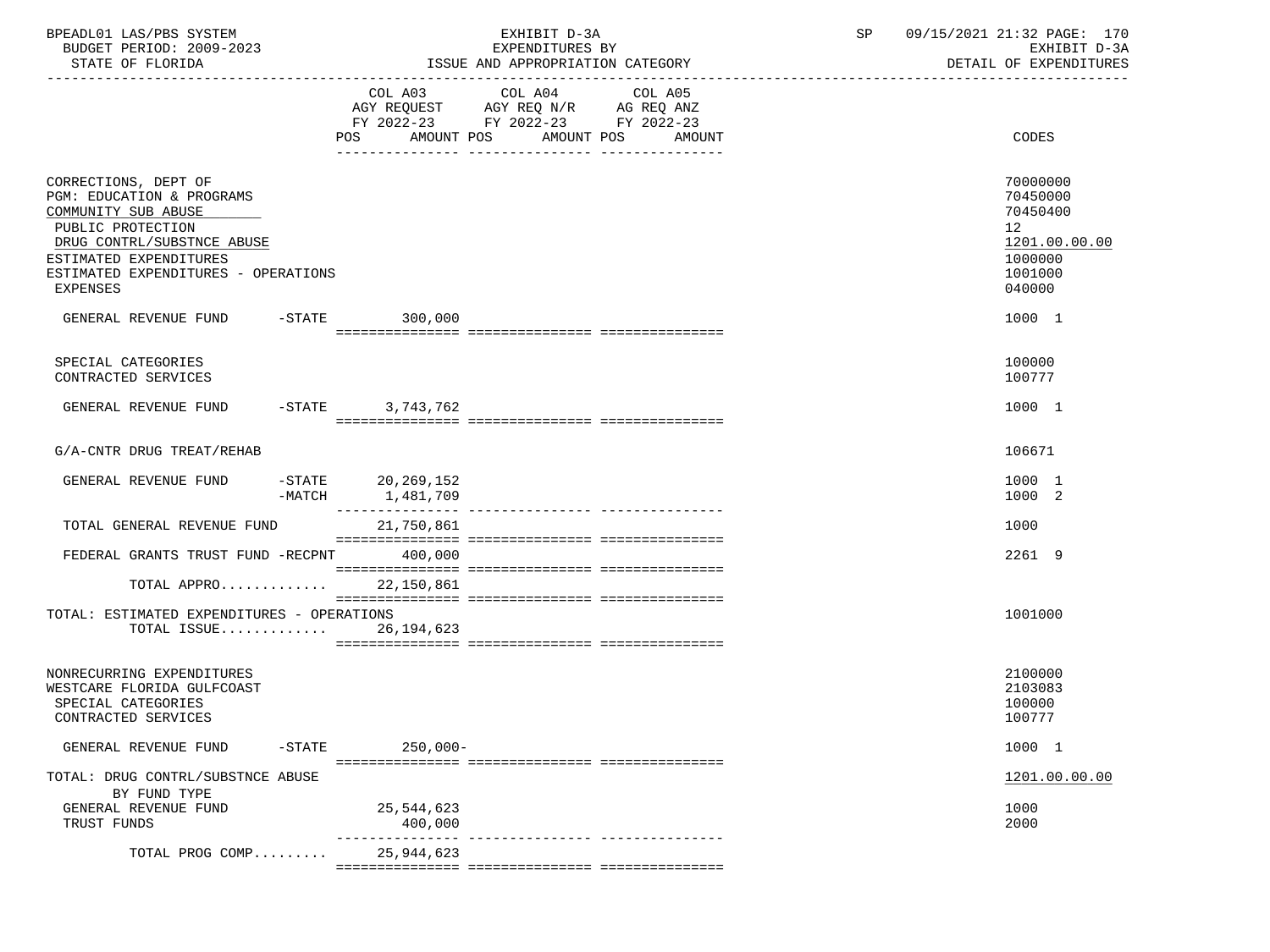\*\*\*\*\*\*\*\*\*\*\*\*\*\*\*\*\*\*\*\*\*\*\*\*\*\*\*\*\*\*\*\*\*\*\*\*\*\*\*\*\*\*\*\*\*\*\*\*\*\*\*\*\*\*\*\*\*\*\*\*\*\*\*\*\*\*\*\*\*\*\*\*\*\*\*\*\*\*\*\*\*\*\*\*\*\*\*\*\*\*\*\*\*\*\*\*\*\*\*\*\*\*\*\*\*\*\*\*\*\*\*\*\*\*\*\*\*\*\*\*\*\*\*\*\*\*\*\*\*\*\* \* BPEADL01 STATISTICAL INFORMATION 09/15/2021 21:32:38 \* \* BUDGET PERIOD: 2009-2023 EXHIBIT A, D AND D-3A LIST REQUEST SDM 70 SP \* \* COMPILE DATE: 09/16/2015 2010 2020 2020 COMPILE TIME: 09:40:41 \*\*\*\*\*\*\*\*\*\*\*\*\*\*\*\*\*\*\*\*\*\*\*\*\*\*\*\*\*\*\*\*\*\*\*\*\*\*\*\*\*\*\*\*\*\*\*\*\*\*\*\*\*\*\*\*\*\*\*\*\*\*\*\*\*\*\*\*\*\*\*\*\*\*\*\*\*\*\*\*\*\*\*\*\*\*\*\*\*\*\*\*\*\*\*\*\*\*\*\*\*\*\*\*\*\*\*\*\*\*\*\*\*\*\*\*\*\*\*\*\*\*\*\*\*\*\*\*\*\*\* SAVE INITIALS: SAVE DEPARTMENT: 07 SAVE ID: ED3A \* ------------------------------------------------------------------------------------------------------------------------------- \* SELECT CODES AND ACCUMULATION LEVELS WHERE ALLOWED. WHEN NO CODE IS SELECTED, ALL CODES WILL BE REPORTED. ITEMIZATION OF EXPENDITURE:  $\overline{10E}$  accumulation level: 0 (1=OPER/FCO, 2=IOE, 0=MERGED) MERGE GROUPS (Y/N): Y BUDGET ENTITY OR GROUP/ACCUMULATION LEVEL (DEP, DIV, BUR, SUB, LBE, MRG):  $*$  1-7: LBE  $*$  $*$  8-14:  $*$  $*$  15-21:  $*$  $*$  22-27: \* \* EXCLUDE: \*  $\star$   $\star$  \* PROGRAM COMPONENT/ACCUMULATION LEVEL (1, 2, 3, 4 OR 5 FOR 2, 4, 6, 8 OR 10 DIGITS, 6=MERGE POLICY, 0=MERGED): \*  $\star$  5  $\star$  $\star$   $\star$ APPROPRIATION CATEGORY OR GROUP/ACCUMULATION LEVEL (1=MAJOR, 2=MINOR, 0=MERGED):  $\star$  2  $\star$  $\star$   $\star$ FUND GROUPS SET: OR FUND: THE SOURCE IDENTIFIER: MERGE FSI (Y/N): N  $FCO (Y/N): Y$  FTE  $(Y/N): Y$  SALARY RATE  $(Y/N): Y$  \* ------------------------------------------------------------------------------------------------------------------------------- \* ISSUE CODE OR GROUP/ACCUMULATION LEVEL (1, 2 OR 3 FOR 1, 3 OR 7 CHARACTERS, 0=MERGED):  $\star$  3  $\star$  $\star$   $\star$  \* REPORT OPTION: 1 COLUMN SELECTION: A03 A04 A05 CODES \* \* 1=EAD REPORT \* 2=SCHEDULE IV/IT ISSUES REPORT COLUMNS WITH CALCULATION DIFFERENCE ONLY (Y/N): N THAT EXCEED: 3=STATEWIDE ISSUES 4=SCHEDULE VIIIA ISSUES SCHEDULE VIIIA ISSUES SPREADSHEET (Y/N): N \* \* \* LEVELS OF TOTALS: (N=NO TOTAL, L=LINE TOTAL, T=BY FUND TYPE, D=BY DETAIL FUND, B=BY DETAIL FUND AND FUND TYPE, \* G=FUND GROUP LINE TOTALS, E=BY DETAIL FUND AND FUND GROUP) \* RUN: N ITEM OF EXP: N GROUP: N DEPARTMENT: N DIVISION: N BUREAU: N \* \* SUB-BUREAU: N LBE: T POLICY AREA: N PROG COMP: T D3A SUM ISSUE: N D3A DETAIL ISSUE: L \* MAJOR APP CAT: N MINOR APP CAT: D \* \* APPROPRIATION CATEGORY TITLES: S (S=SHORT, L=LONG) REPORT SEQUENCE: DEPT/BUDGET ENTITY: N A=ALPHABETICAL PROGRAM COMPONENT: N N=NUMERICAL \* ------------------------------------------------------------------------------------------------------------------------------- \* DEPARTMENT NARRATIVE SET:<br>BUDGET ENTITY NARRATIVE SET: PROGRAM COMPONENT NARRATIVE (Y/N): N \* \* \* ISSUE/ACTIVITY NARRATIVE SET: A1 PRIORITY ISSUE NARRATIVE SET (1-9): \*  $\star$   $\star$  \* INCLUDE POSITION DATA (Y/N): Y \* \* \* INCLUDE COLUMN CODES  $(Y/N): Y$  \* \* \* OUTPUT FORMAT: L PAGE BREAKS: LBE PRC \* \* L=LANDSCAPE (IOE, GRP, DEP, DIV, REPORT HEADING: EXHIBIT D-3A \* \* P=PORTRAIT BUR, SUB, LBE, PRC, EXPENDITURES BY \* SIS, ISC) ISSUE AND APPROPRIATION CATEGORY \* ------------------------------------------------------------------------------------------------------------------------------- \*